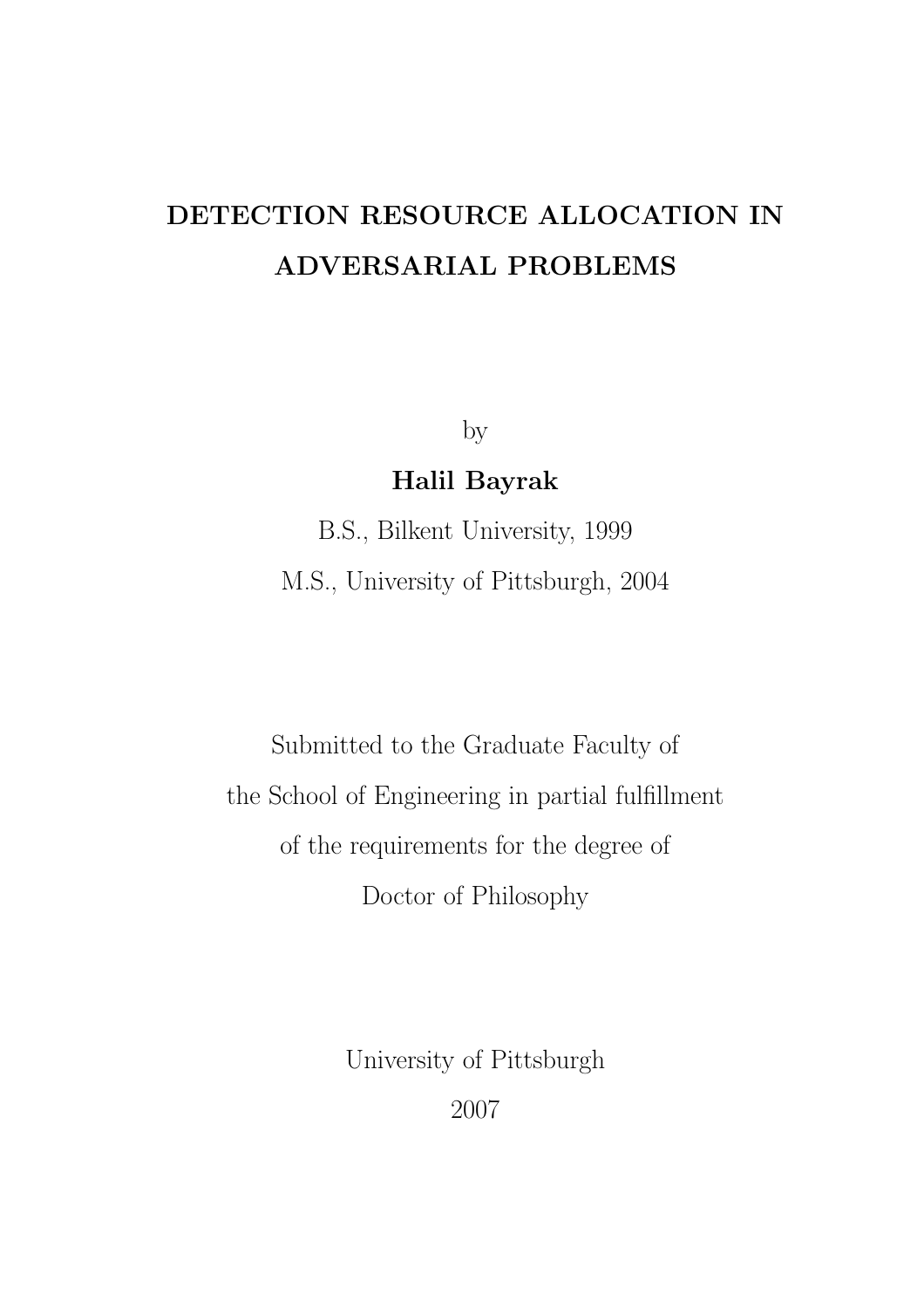## UNIVERSITY OF PITTSBURGH SCHOOL OF ENGINEERING

This dissertation was presented

by

Halil Bayrak

It was defended on

June 25, 2007

and approved by

Matthew D. Bailey, Assistant Professor, Industrial Engineering Department

Brady Hunsaker, Assistant Professor, Industrial Engineering Department

Jayant Rajgopal, Associate Professor, Industrial Engineering Department

Prakash Mirchandani, Professor, Katz Graduate School of Business

Dissertation Director: Matthew D. Bailey, Assistant Professor, Industrial Engineering

Department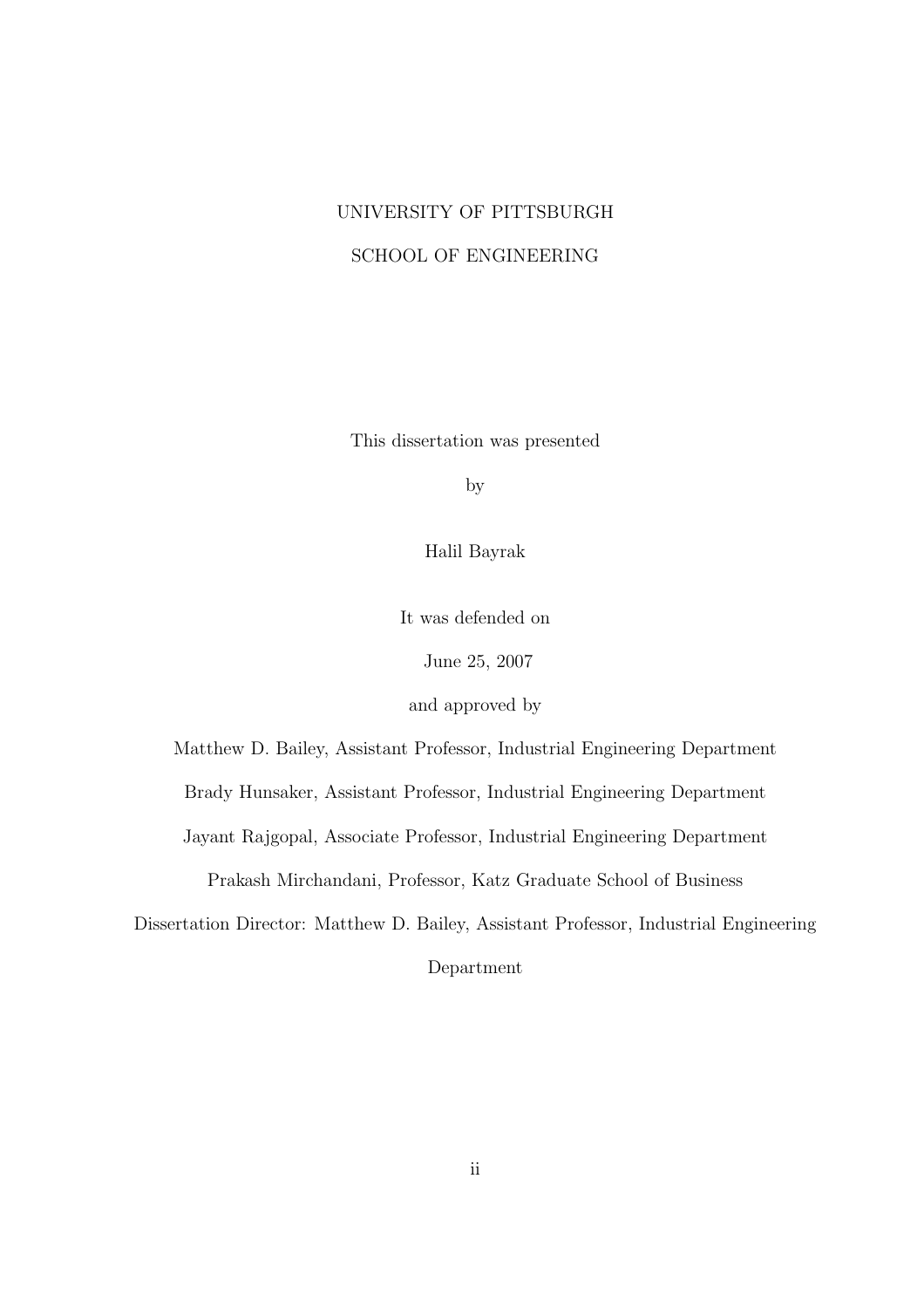Copyright  $\copyright$  by Halil Bayrak 2007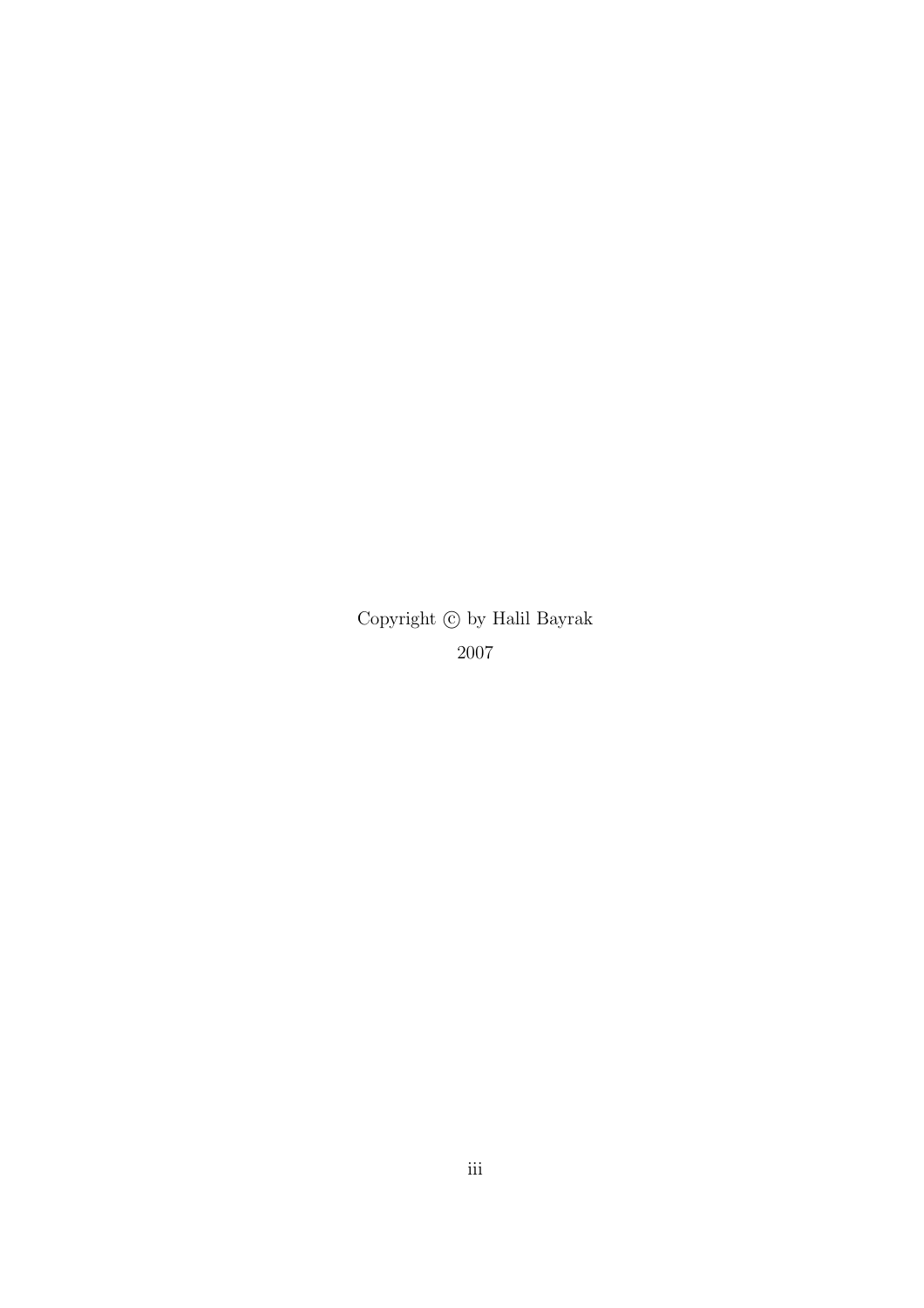#### ABSTRACT

#### DETECTION RESOURCE ALLOCATION IN ADVERSARIAL PROBLEMS

Halil Bayrak, PhD

University of Pittsburgh, 2007

We consider the problem of optimally allocating static and dynamic detection resources in order to detect or prevent evaders from reaching their destinations. The evaders may be terrorists or smugglers attempting to enter a facility or illegally cross a border. Examples of static detection resources include sensors that detect people and weapons, cameras and check points. In addition, examples of dynamic detection resources include guards at the borders and unmanned aerial vehicles. It is crucial to use these resources efficiently to increase the detection probabilities of evaders.

This study describes two different models built to allocate the available resources. In the first model, we seek an optimal allocation scheme in which only static detection resources are considered. Information asymmetry between the evader and the system designer is utilized and several risk criteria are analyzed. In the second model, both static and dynamic detection resources are considered. We determine an allocation scheme for the static detection resources and an inspection policy for the dynamic detection resources.

The models are built, solved and analyzed using integer programming, stochastic programming and game theory techniques. Structural properties of the models are explored and heuristic algorithms are developed to solve larger problem instances.

Keywords: Network interdiction, asymmetric information, perimeter inspection, inspection game, homeland security.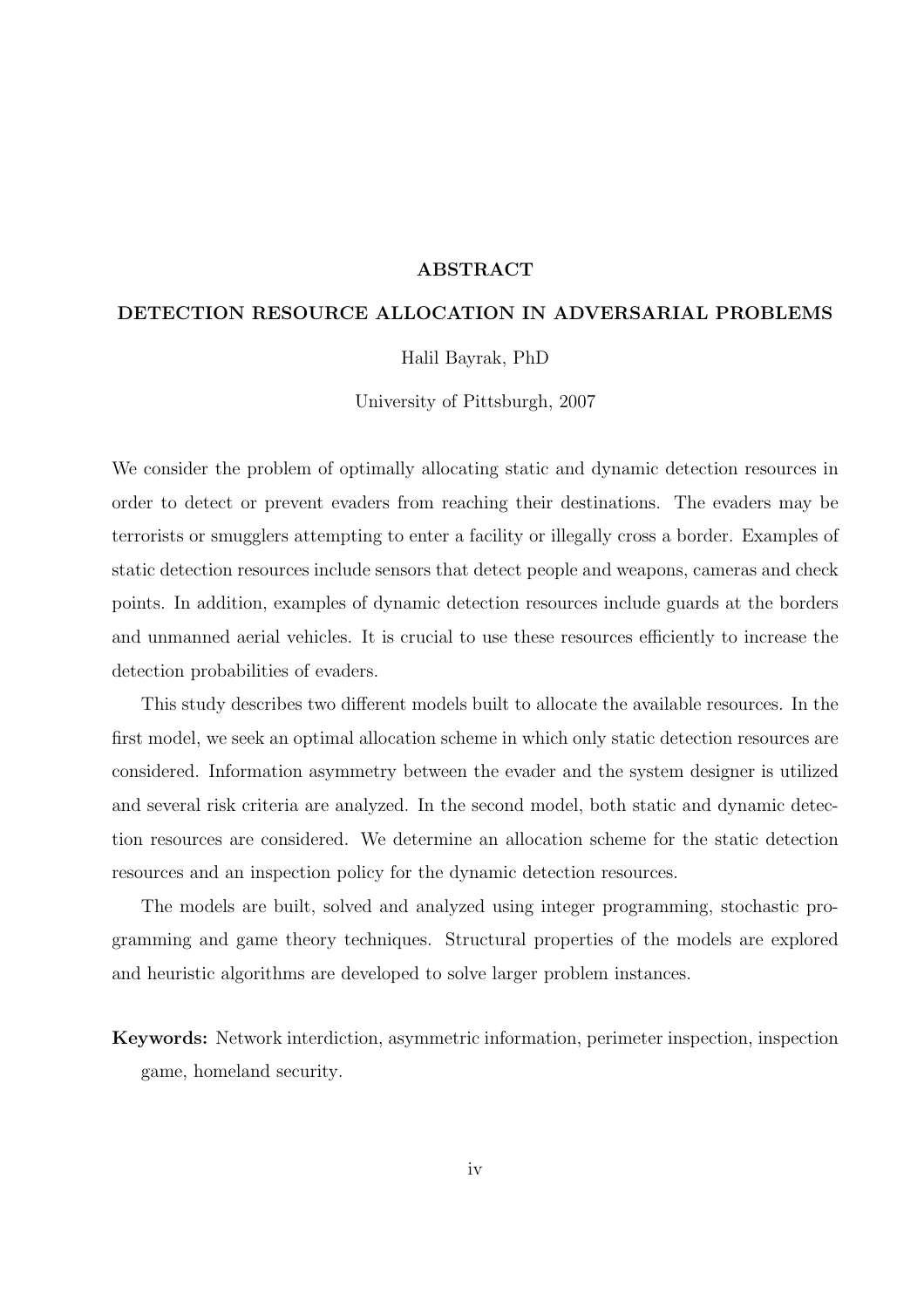## TABLE OF CONTENTS

| 1.0 | $\mathbf{1}$ |                                                                |  |  |  |
|-----|--------------|----------------------------------------------------------------|--|--|--|
|     | 1.1          | 3                                                              |  |  |  |
|     |              | 3<br>1.1.1                                                     |  |  |  |
|     |              | Inspection Game Models<br>6<br>1.1.2                           |  |  |  |
|     | 1.2          | 8                                                              |  |  |  |
|     |              | Network Interdiction with Asymmetric Information<br>8<br>1.2.1 |  |  |  |
|     |              | The Perimeter Inspection Game with Interdiction<br>9<br>1.2.2  |  |  |  |
|     | 1.3          | 9                                                              |  |  |  |
| 2.0 |              | NETWORK INTERDICTION WITH ASYMMETRIC INFORMA-                  |  |  |  |
|     | <b>TION</b>  | 11                                                             |  |  |  |
|     | 2.1          | 11                                                             |  |  |  |
|     | 2.2          | 15                                                             |  |  |  |
|     |              | 15<br>2.2.1                                                    |  |  |  |
|     |              | 16<br>2.2.2                                                    |  |  |  |
|     | 2.3          | 17                                                             |  |  |  |
|     |              | 18<br>2.3.1                                                    |  |  |  |
|     |              | 2.3.2<br>20                                                    |  |  |  |
|     |              | Alternative Formulation for Worst-case Scenario<br>21<br>2.3.3 |  |  |  |
|     |              | 24<br>2.3.4                                                    |  |  |  |
|     |              | 2.3.5<br>25                                                    |  |  |  |
|     | 2.4          | 28                                                             |  |  |  |
|     |              | 28<br>2.4.1                                                    |  |  |  |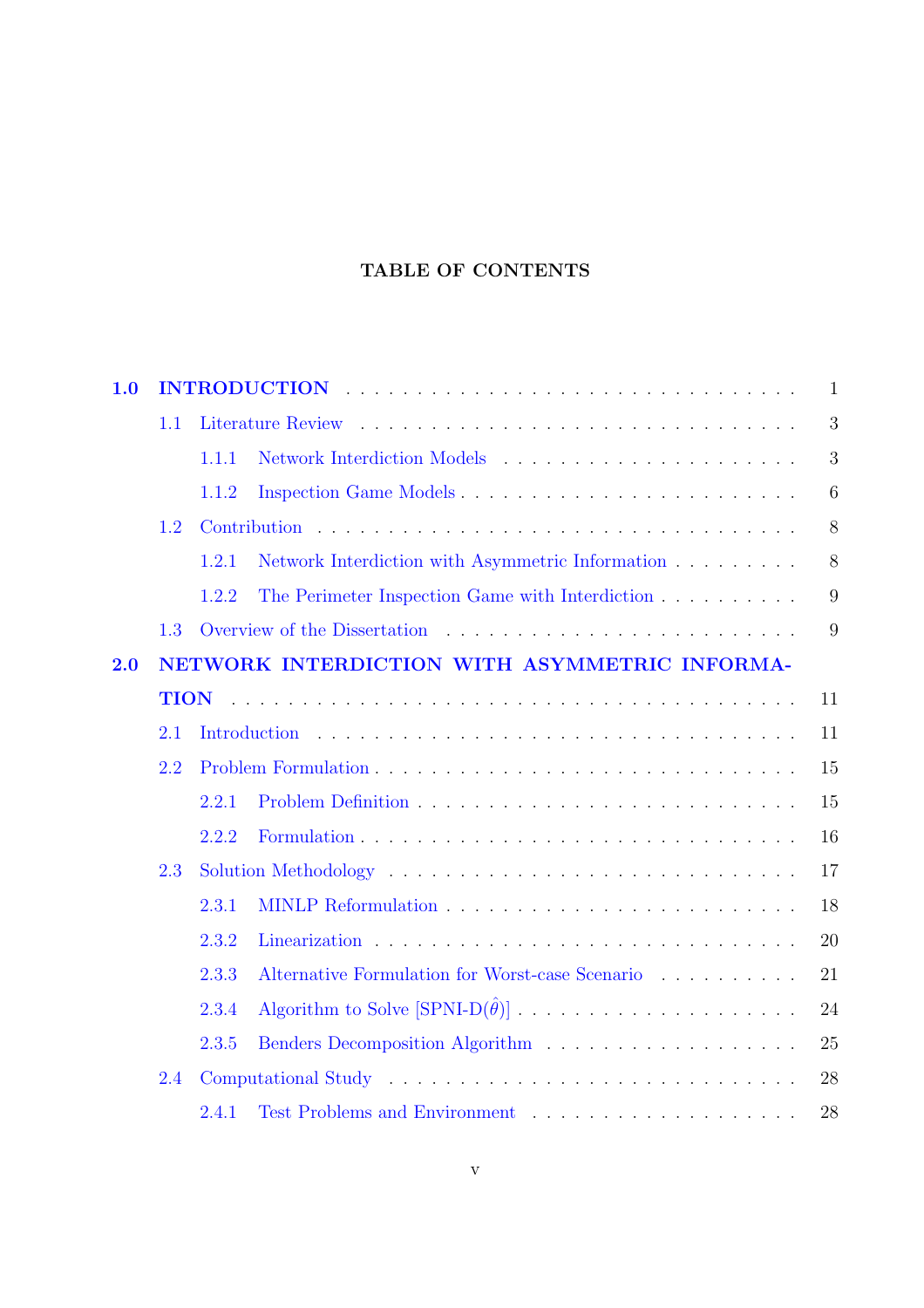|     |                                                 | 2.4.2 |                                                                   | 29 |  |
|-----|-------------------------------------------------|-------|-------------------------------------------------------------------|----|--|
|     | 2.5                                             |       |                                                                   | 34 |  |
| 3.0 | THE PERIMETER INSPECTION GAME WITH INTERDICTION |       |                                                                   |    |  |
|     | 3.1                                             |       | Introduction                                                      | 36 |  |
|     | 3.2                                             |       |                                                                   | 37 |  |
|     |                                                 | 3.2.1 | Single Player Controlled Long-run Average Reward Stochastic Games | 37 |  |
|     |                                                 | 3.2.2 | Single Player Controlled Stochastic Games with Interdiction       | 39 |  |
|     | 3.3                                             |       | Perimeter Inspection Problem with Interdiction                    | 40 |  |
|     |                                                 | 3.3.1 | Problem Definition and Formulation                                | 40 |  |
|     |                                                 | 3.3.2 |                                                                   | 45 |  |
|     |                                                 | 3.3.3 |                                                                   | 50 |  |
|     |                                                 | 3.3.4 |                                                                   | 52 |  |
|     | 3.4                                             |       |                                                                   | 54 |  |
|     |                                                 | 3.4.1 |                                                                   | 55 |  |
|     |                                                 | 3.4.2 |                                                                   | 56 |  |
|     | 3.5                                             |       |                                                                   | 59 |  |
| 4.0 | ASYMMETRIC NETWORK INTERDICTION UNDER RISK AND  |       |                                                                   |    |  |
|     |                                                 |       |                                                                   | 60 |  |
|     | 4.1                                             |       | Introduction                                                      | 60 |  |
|     | 4.2                                             |       |                                                                   | 61 |  |
|     |                                                 |       |                                                                   | 62 |  |
|     |                                                 | 4.2.2 |                                                                   | 66 |  |
|     | 4.3                                             |       | Asymmetric Network Interdiction under Uncertainty                 | 69 |  |
|     | 4.4                                             |       |                                                                   | 71 |  |
| 5.0 |                                                 |       | SUMMARY AND FUTURE RESEARCH                                       | 72 |  |
|     | 5.1                                             |       |                                                                   |    |  |
|     | 5.2                                             |       |                                                                   | 73 |  |
|     |                                                 | 5.2.1 | Possible Extensions to the Network Interdiction Problem           | 73 |  |
|     |                                                 |       | 5.2.1.1                                                           | 73 |  |
|     |                                                 |       | Unknown Origin/Destination<br>5.2.1.2                             | 74 |  |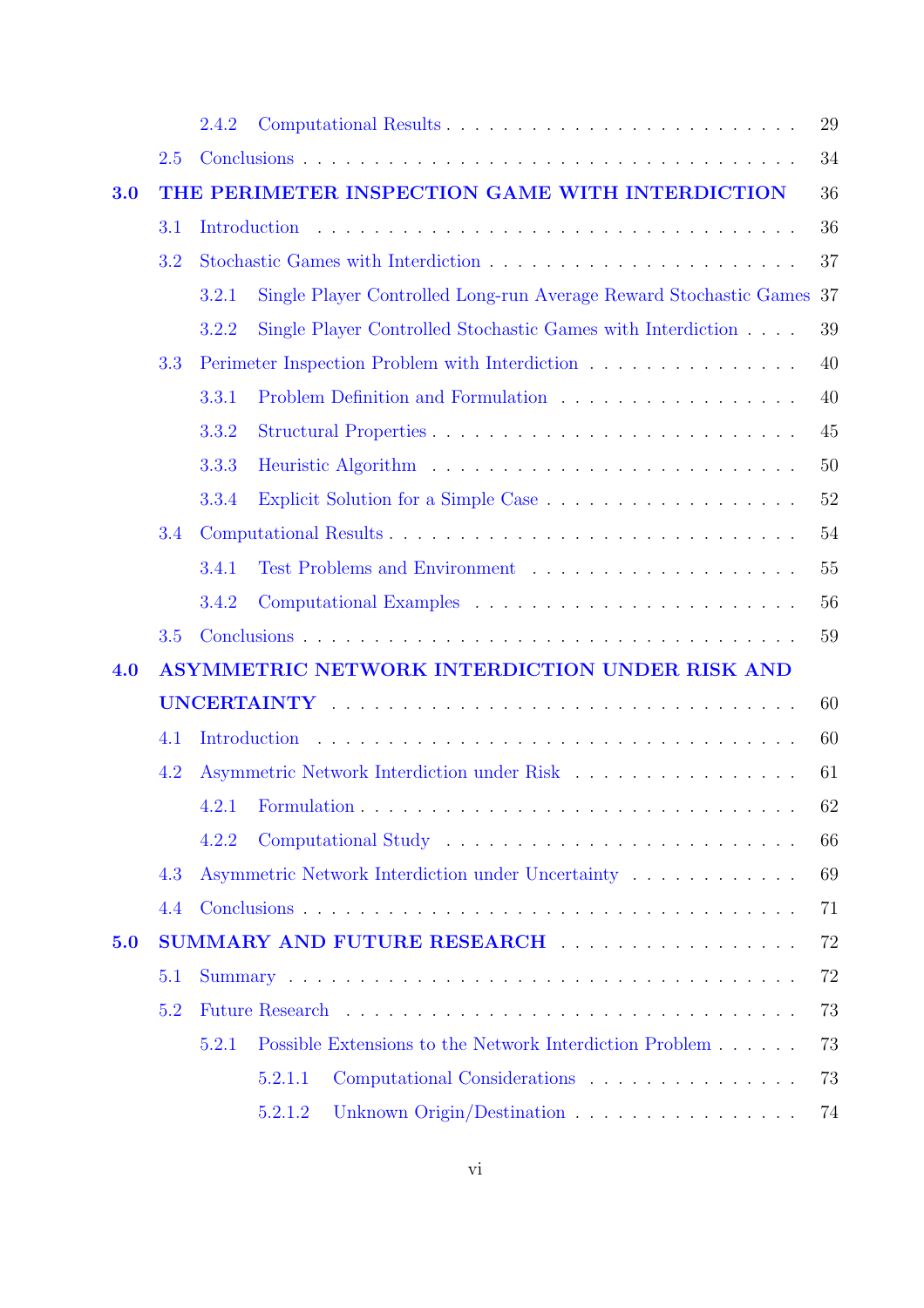| 5.2.2 |         | Possible Extensions to the Perimeter Security Problem 74 |  |
|-------|---------|----------------------------------------------------------|--|
|       | 5.2.2.1 |                                                          |  |
|       |         |                                                          |  |
|       | 5.2.2.3 |                                                          |  |
|       |         |                                                          |  |
|       |         | APPENDIX A. RESULTS OF THE RUNS FOR CHAPTER 2 76         |  |
|       |         | APPENDIX B. RESULTS OF THE RUNS FOR CHAPTER 3 101        |  |
|       |         | APPENDIX C. RESULTS OF THE RUNS FOR CHAPTER 4 108        |  |
|       |         |                                                          |  |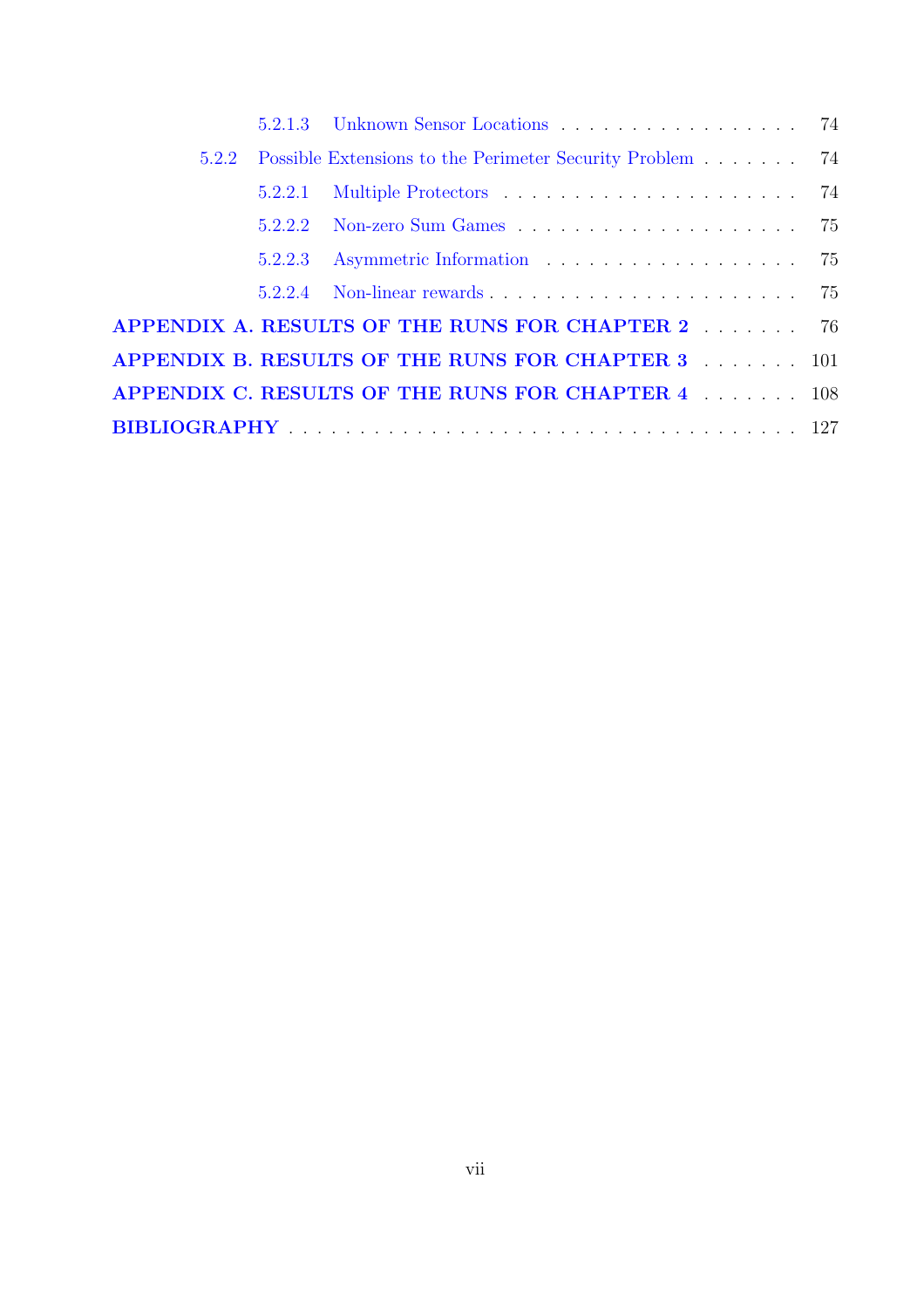### LIST OF TABLES

| 2.1            |                                                                       | 28     |
|----------------|-----------------------------------------------------------------------|--------|
| 2.2            |                                                                       | 29     |
| 2.3            |                                                                       | 31     |
| 2.4            |                                                                       | $32\,$ |
| 2.5            |                                                                       | 33     |
| 3.1            |                                                                       | 55     |
| 3.2            | Comparison of running times (in seconds) for $[PI-L]$ and $[PI-LR]$   | $56\,$ |
| 3.3            |                                                                       | $58\,$ |
| 4.1            | Comparison of results for [MXSP-D] and [SPNIA-L]                      | 67     |
| 4.2            | Summary of benefits and risks                                         | 68     |
| A <sub>1</sub> | Results of the runs for $Q = 0.6$ , $B = 5$ for networks 1,2,3,4      | 77     |
| A2             | Results of the runs for $Q = 0.6$ , $B = 5$ for networks 5,6,7        | 78     |
| A <sub>3</sub> | Results of the runs for $Q = 0.7$ , $B = 5$ for networks 1,2,3,4      | 79     |
| A4             | Results of the runs for $Q = 0.7$ , $B = 5$ for networks 5,6,7        | 80     |
| A <sub>5</sub> | Results of the runs for $Q = 0.8$ , $B = 5$ for networks 1,2,3,4      | 81     |
| A6             | Results of the runs for $Q = 0.8$ , $B = 5$ for networks 5,6,7        | 82     |
| A7             | Results of the runs for $Q = 0.6$ , $B = 10$ for networks 1,2,3,4     | 83     |
| A8             | Results of the runs for $Q = 0.6$ , $B = 10$ for networks 5,6,7       | 84     |
| A <sub>9</sub> | Results of the runs for $Q = 0.7$ , $B = 10$ for networks 1,2,3,4     | 85     |
|                | A10 Results of the runs for $Q = 0.7$ , $B = 10$ for networks 5,6,7   | 86     |
|                | A11 Results of the runs for $Q = 0.8$ , $B = 10$ for networks 1,2,3,4 | 87     |
|                | A12 Results of the runs for $Q = 0.8$ , $B = 10$ for networks 5,6,7   | 88     |
|                |                                                                       |        |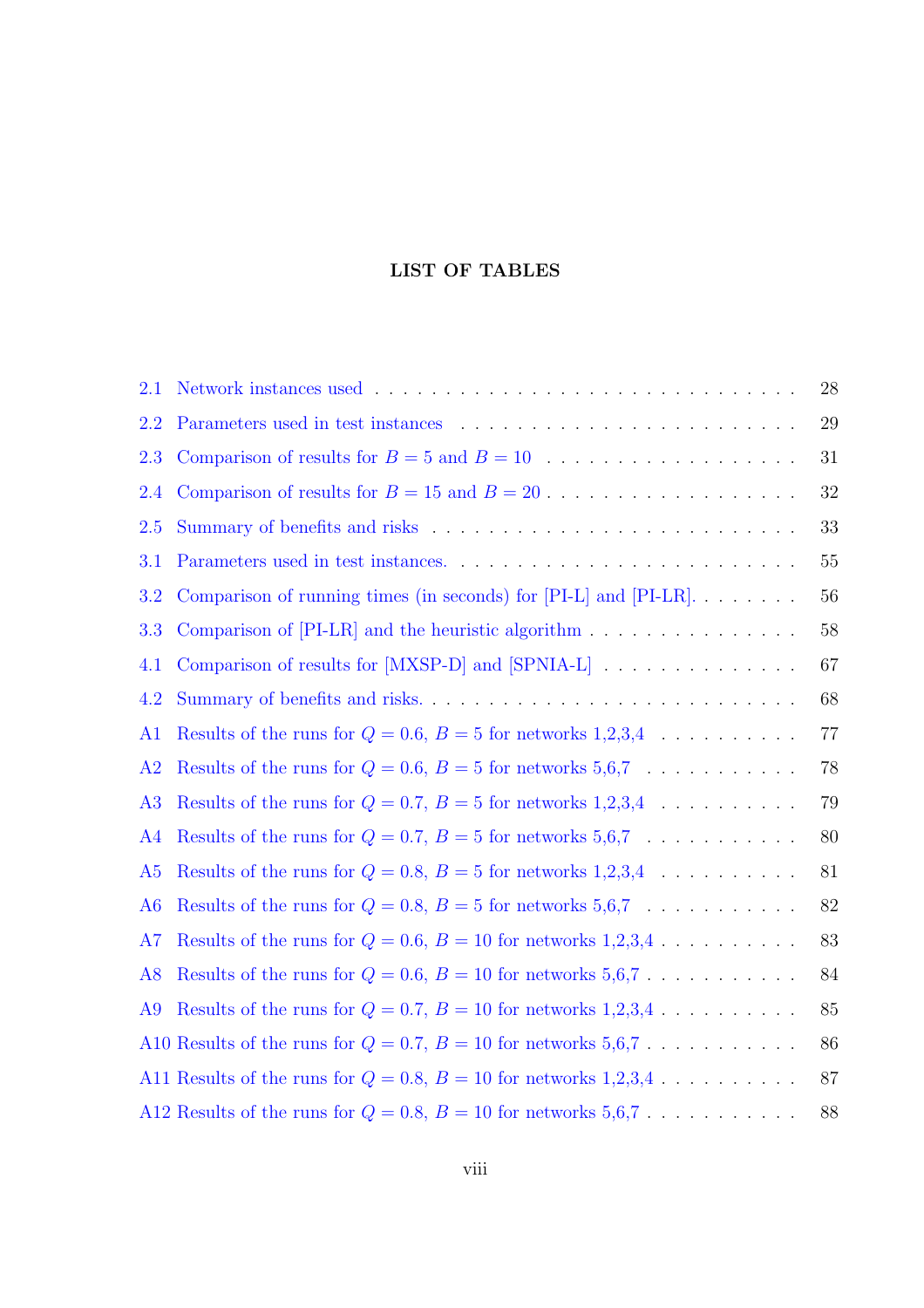|                | A13 Results of the runs for $Q = 0.6$ , $B = 15$ for networks 1,2,3,4 | 89         |
|----------------|-----------------------------------------------------------------------|------------|
|                | A14 Results of the runs for $Q = 0.6$ , $B = 15$ for networks 5,6,7   | 90         |
|                | A15 Results of the runs for $Q = 0.7$ , $B = 15$ for networks 1,2,3,4 | 91         |
|                | A16 Results of the runs for $Q = 0.7$ , $B = 15$ for networks 5,6,7   | 92         |
|                | A17 Results of the runs for $Q = 0.8$ , $B = 15$ for networks 1,2,3,4 | 93         |
|                | A18 Results of the runs for $Q = 0.8$ , $B = 15$ for networks 5,6,7   | 94         |
|                | A19 Results of the runs for $Q = 0.6$ , $B = 20$ for networks 1,2,3,4 | 95         |
|                | A20 Results of the runs for $Q = 0.6$ , $B = 20$ for networks 5,6,7   | 96         |
|                | A21 Results of the runs for $Q = 0.7$ , $B = 20$ for networks 1,2,3,4 | 97         |
|                | A22 Results of the runs for $Q = 0.7$ , $B = 20$ for networks 5,6,7   | 98         |
|                | A23 Results of the runs for $Q = 0.8$ , $B = 20$ for networks 1,2,3,4 | 99         |
|                | A24 Results of the runs for $Q = 0.8$ , $B = 20$ for networks 5,6,7   | 100        |
| B <sub>1</sub> |                                                                       | 102        |
| B <sub>2</sub> |                                                                       | 103        |
| B <sub>3</sub> | Results of the runs for $n = 10$ for [PI-LR] and HA                   | 104        |
| B <sub>4</sub> |                                                                       | 105        |
| B <sub>5</sub> |                                                                       | 106        |
| B <sub>6</sub> | Results of the runs for $n = 50$ for [PI-LR] and HA                   | 107        |
| C <sub>1</sub> | Results of the runs for $Q = 0.6$ , $B = 5$ for networks 1,2,3,4      | 109        |
| C <sub>2</sub> | Results of the runs for $Q = 0.6$ , $B = 5$ for networks 5,6,7        | <b>110</b> |
|                | C3 Results of the runs for $Q = 0.7$ , $B = 5$ for networks 1,2,3,4   | 111        |
| C <sub>4</sub> | Results of the runs for $Q = 0.7$ , $B = 5$ for networks 5,6,7        | 112        |
| C <sub>5</sub> | Results of the runs for $Q = 0.8$ , $B = 5$ for networks 1,2,3,4      | 113        |
| C6             | Results of the runs for $Q = 0.8$ , $B = 5$ for networks 5,6,7        | 114        |
| C7             | Results of the runs for $Q = 0.6$ , $B = 10$ for networks 1,2,3,4     | 115        |
| C8             | Results of the runs for $Q = 0.6$ , $B = 10$ for networks 5,6,7       | 116        |
| C9             | Results of the runs for $Q = 0.7$ , $B = 10$ for networks 1,2,3,4     | 117        |
|                |                                                                       | 118        |
|                | C11 Results of the runs for $Q = 0.8$ , $B = 10$ for networks 1,2,3,4 | 119        |
|                | C12 Results of the runs for $Q = 0.8$ , $B = 10$ for networks 5,6,7   | 120        |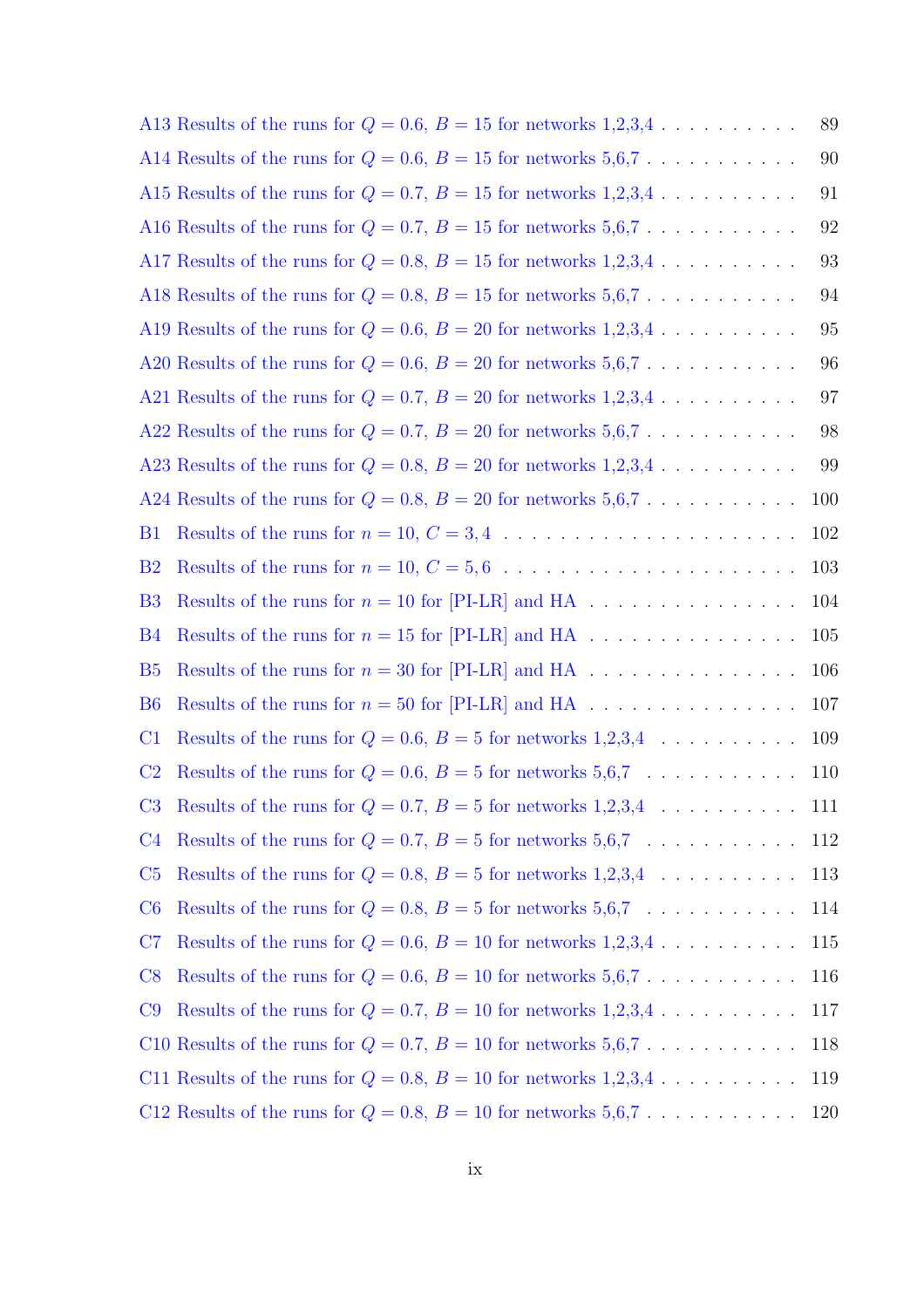| C13 Results of the runs for $Q = 0.6$ , $B = 15$ for networks 1,2,3,4 121 |  |
|---------------------------------------------------------------------------|--|
|                                                                           |  |
| C15 Results of the runs for $Q = 0.7$ , $B = 15$ for networks 1,2,3,4 123 |  |
|                                                                           |  |
| C17 Results of the runs for $Q = 0.8$ , $B = 15$ for networks 1,2,3,4 125 |  |
|                                                                           |  |
|                                                                           |  |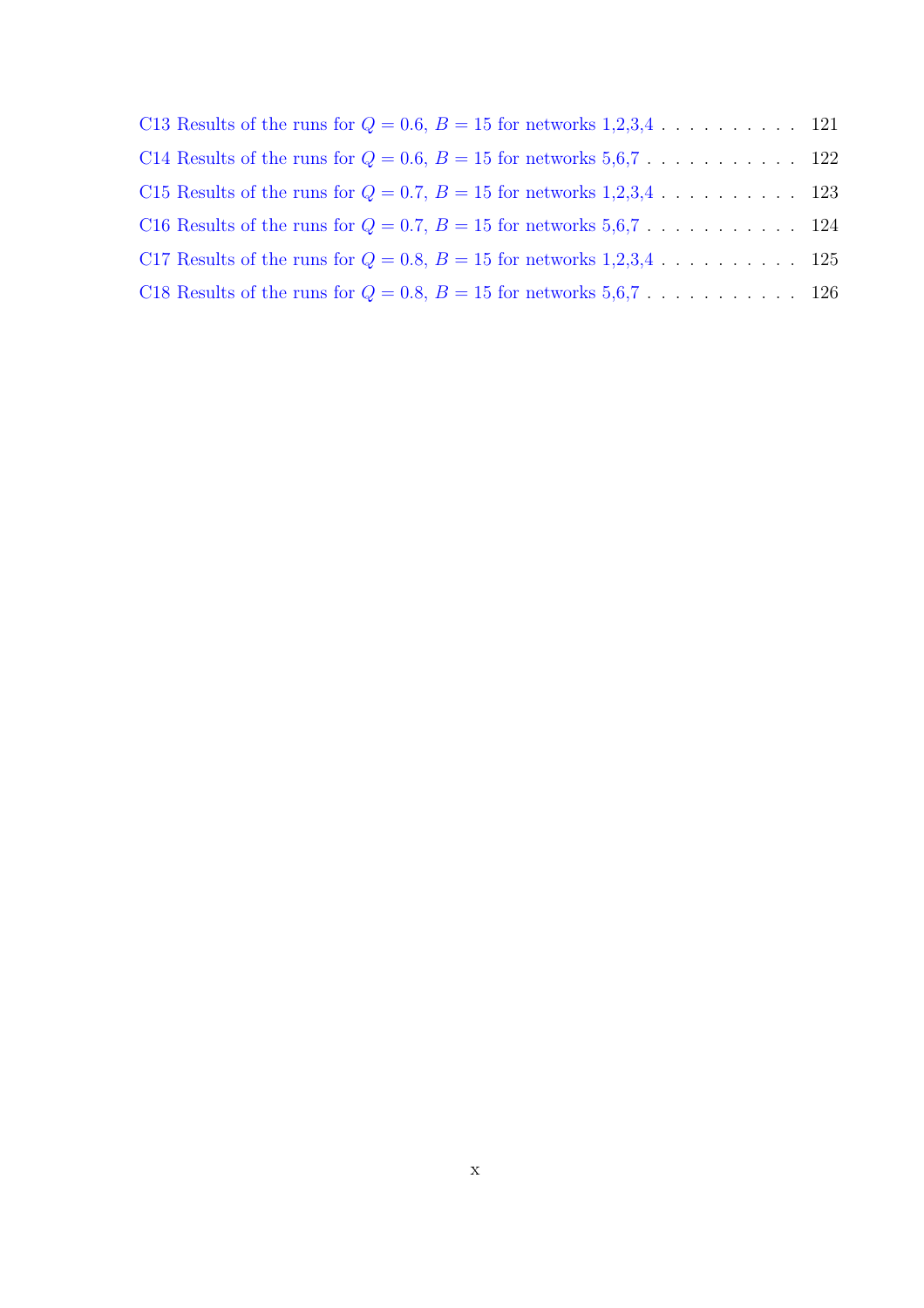## LIST OF FIGURES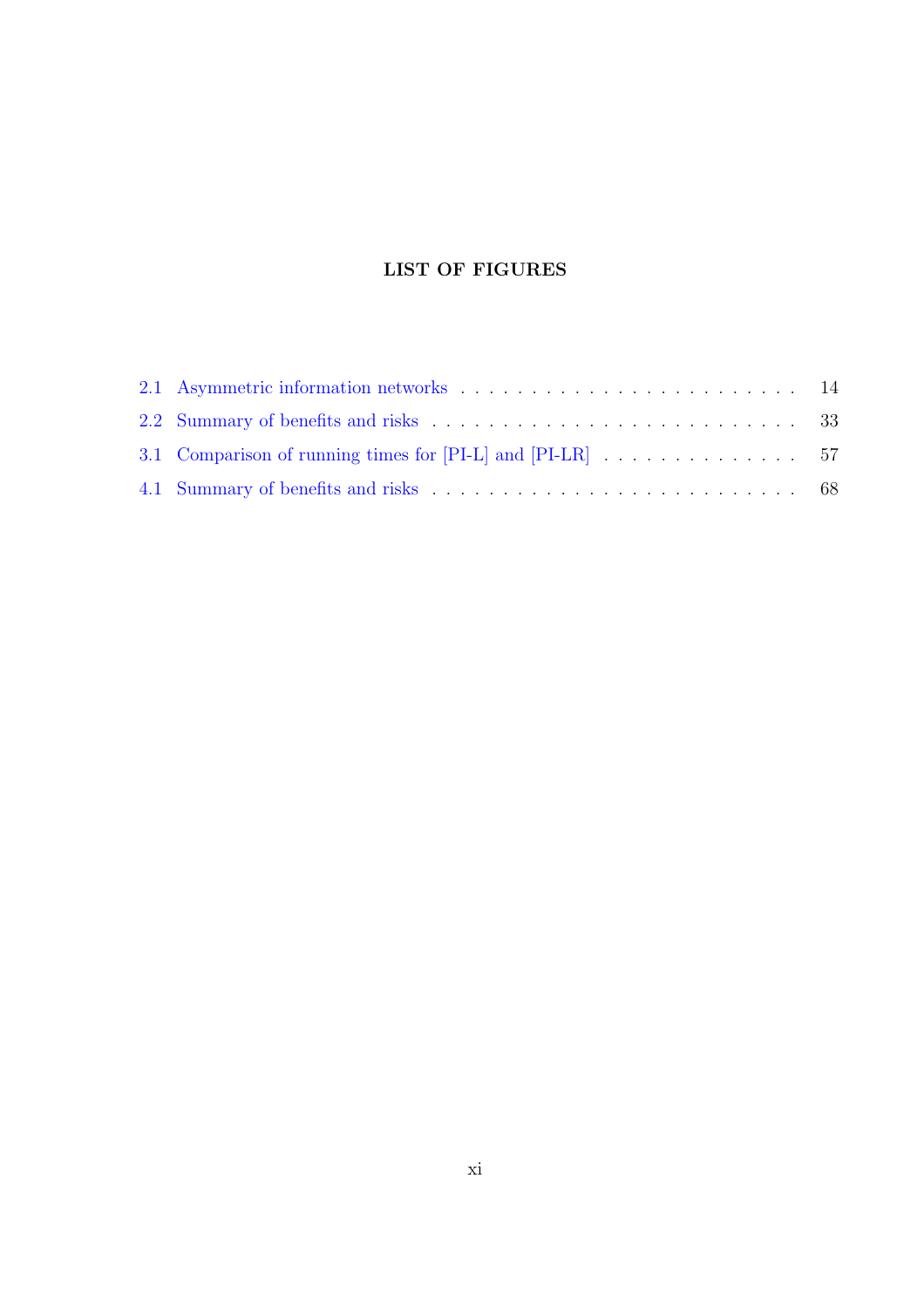### ACKNOWLEDGEMENTS

This study is dedicated to my wonderful parents Elif and ˙Ibrahim Bayrak.

I would like to express my earnest gratitude to my advisor, Dr. Matthew Bailey for directing the course of this study and supporting me through my Ph.D. education. Without his guidance and inspiration this work would not be complete.

I am indebted to the rest of the members of my dissertation committee, Dr. Brady Hunsaker, Dr. Jayant Rajgopal and Dr. Prakash Mirchandani, for their invaluable suggestions and insights. This dissertation is more accurate and more sound because of their input.

I am grateful to my colleagues in the Industrial Engineering Department who created a fun work environment. Among them, special thanks to Aytun Oztürk, Oguzhan Alagöz, Nataşa Vidic, Görkem Saka, Mehmet Gökhan, Mehmet Demirci, Ozlem Arısoy, Pınar Yıldırım, Mustafa Baz, Tuğba Özkasap, Burhaneddin Sandıkçı, Murat Kurt, Osman Özaltın, Rob Koppenhaver, Alp Şekerci, Anıl Yılmaz, Zeynep Erkin, Gözde İçten, Sakine Batun and I<sub>sil</sub> Ondes. I also thank to my long-time friends Ercan Sakarya, Sükrü Bırakoğlu, Irfan Rendeci, Osman Karslıoğlu, Erkut Sönmez, Levent Latifoğlu and Gökhan Dursun who have been there whenever I needed any kind of support.

Last but not least, I am forever indebted to my wonderful parents Elif and Ibrahim, and my siblings Ahmet, Musa, Mustafa, Yusuf, Reyhan, Gülşen and Ali Galip. I would have never finished this dissertation without their endless love, encouragement and unconditional support.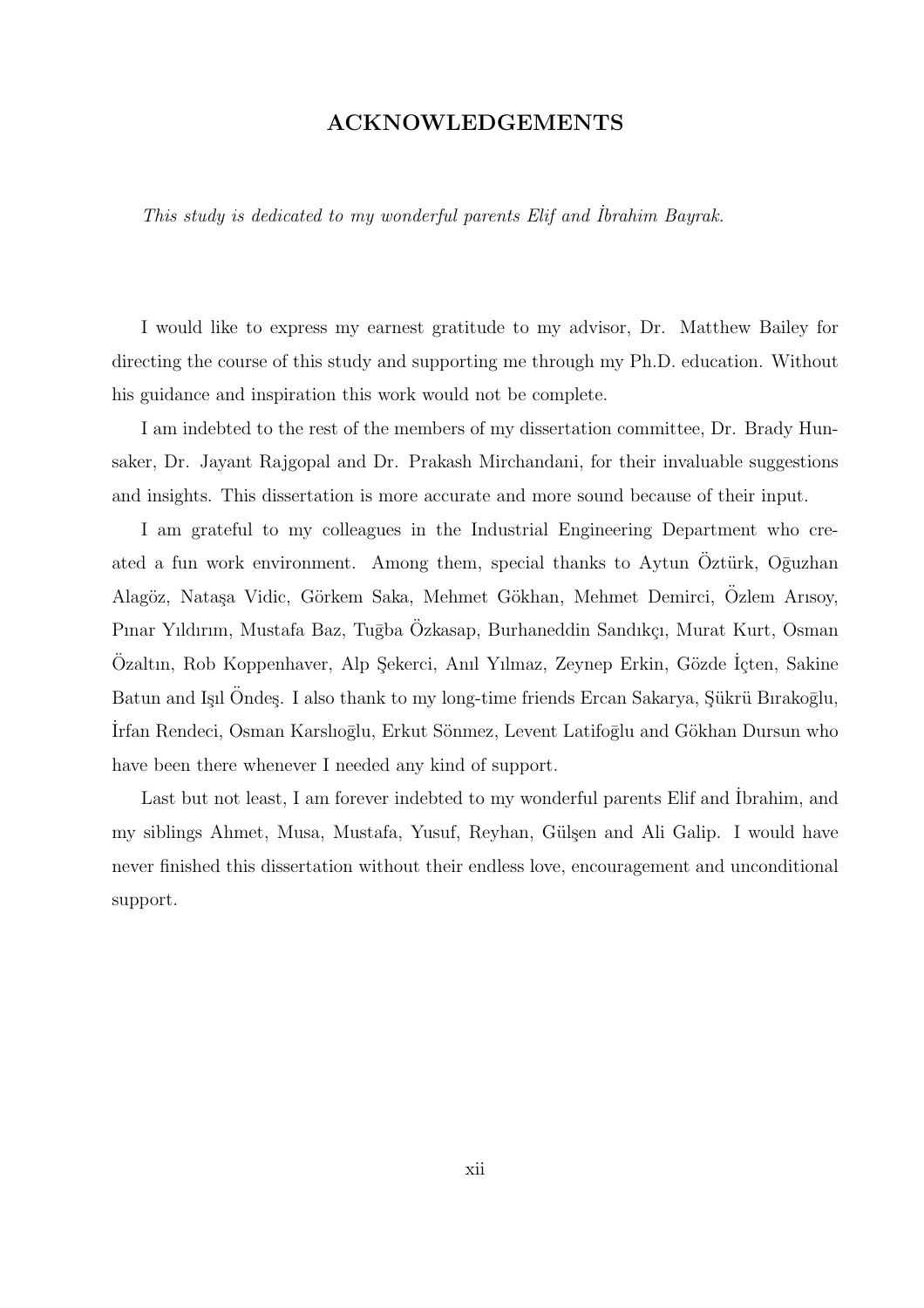#### 1.0 INTRODUCTION

<span id="page-12-0"></span>Terrorist attacks are a concern that must be addressed for both public and private institutions. In assessing terrorist attacks, the goal is to discover the terrorist before an attack occurs or install adequate security measures to deter an attack. One of the main approaches in detecting the attacks is to place sensors that are capable of detecting weapons. There are several types of sensors used to detect different weapons. Among these are sensors used to identify metallic weapons, ceramic weapons, plastic explosives, organic materials, chemical and biological agents. Some of these sensor types are discussed in [13, 15, 16, 32, 40, 43]. Sensors are also used widely in industry to secure buildings and plants, to detect people, vehicles, voice and/or motion. Some of the industrial applications of [sen](#page-139-0)s[ors](#page-139-0) [are](#page-139-0) [discussed in](#page-140-0) [23, 44]. Preventing smugglers' entry into the country is another security issue that must be addressed by public institutions. Similar sensors to the ones described above as well as other [det](#page-139-0)[ectio](#page-140-0)n resources such as check points, guards and unmanned aerial vehicles are employed at the borders for this purpose.

The U.S. has allocated significant financial resources for the prevention and detection of terrorism and for border security. The budget of the Department of Homeland Security for fiscal year 2008 is \$37.7 billion which includes approximately \$10.2 billion for customs and border protection, \$5 billion for immigration and customs enforcement, \$6.4 billion for Transportation Security Administration, and \$8.8 billion for the U.S. Coast Guard [1, 2]. The budget also proposes spending \$178 million on improved radiological and screening equipment at the borders, and \$865 million on new technology to strengthen expl[osive](#page-138-0)s screening. Annual government expenses on sensors are estimated to be around \$421 million [13]. The market size for devices to screen people is estimated to have grown from \$590 million in 2001 to \$800 million in 2003, and is expected to grow to \$1.85 billion in 2010 [8].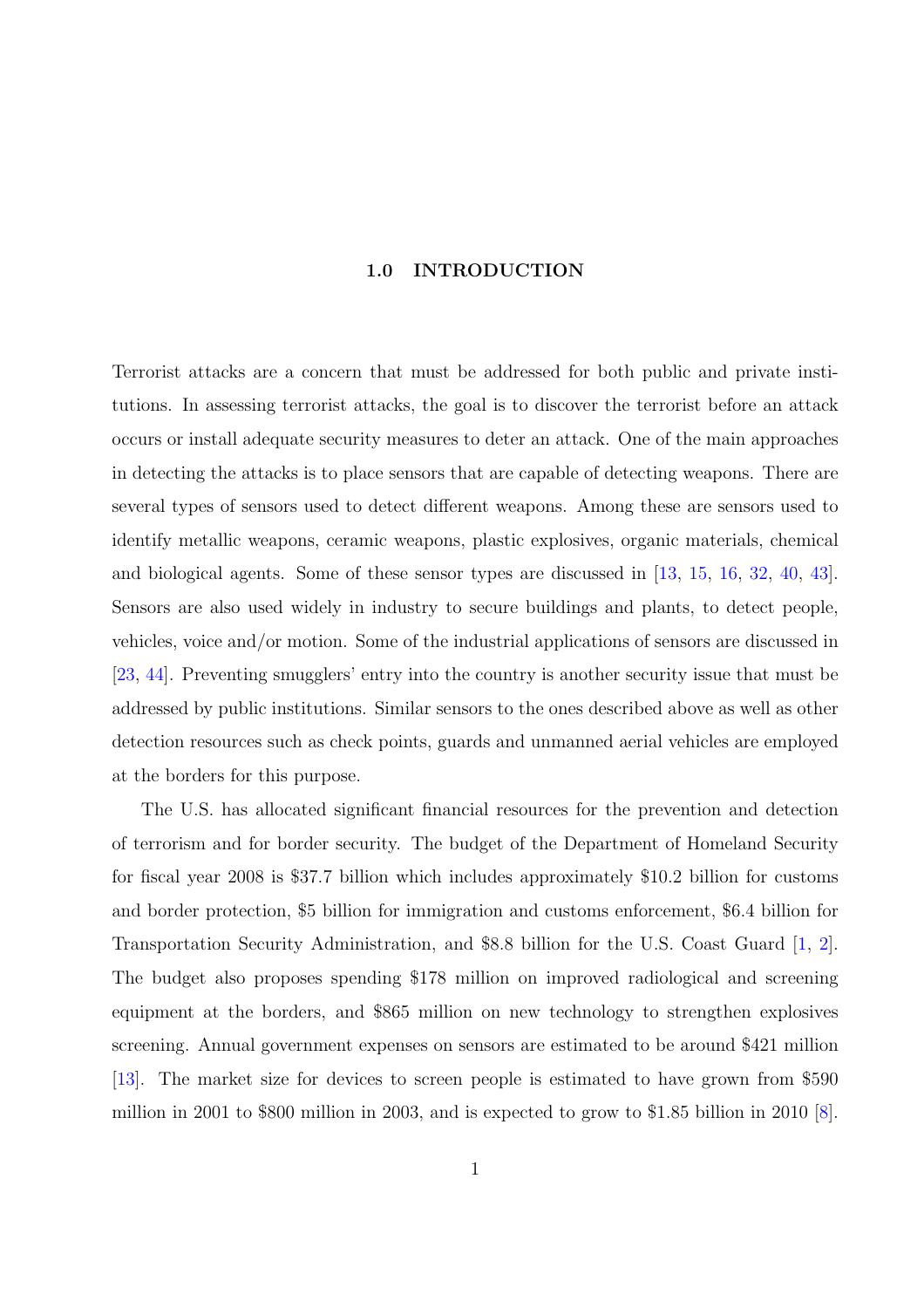To secure the borders, U.S. Customs and Border Protection plans to hire 3000 new border patrol agents bringing the total number to 17819 and 151 new pilots, air crew and specialists to control the border using air fleet; to invest \$1 billion to build fences; and to invest \$100 million to build new facilities such as checkpoints and remote forward operating bases [1].

Considering the quantity of financial resources invested in detection resources, it becomes imperative to use them effectively. One way to achieve this goal is to improve the d[esi](#page-138-0)gn of allocation schemes for these resources. In designing an allocation scheme, the decision to be made is which resources to use and where to place them in order to minimize the risk of attack, or maximize the detection probability of the terrorist or the smuggler.

In order to analyze these allocation schemes we define two entities with conflicting objectives. The first entity is the evader (referred to as he), which may be an terrorist attempting to reach a destination or a smuggler attempting to smuggle materials through a border. The second entity is a protector (referred to as she) who attempts to detect the terrorist before they reach their destination or to prevent a smuggler from smuggling materials.

An evader must pass through regions to reach his destination. The path he follows may be probabilistic or deterministic. The protector allocates her available resources to the regions on the evader's path. Each detection device has a chance of detecting the evader if he passes through the corresponding region. The protector's decision is to determine the optimal allocation scheme based on her risk criteria, and the evader's decision is to select a path that minimize's his detection probability.

The allocation of detection resources to the regions have mainly been studied in two categories: network interdiction models and inspection game models. In the network interdiction models, first the protector allocates her available detection resources to the regions, then the evader selects his path considering these detection resources. Note that, the detection resources stay where they are located after the initial allocation, i.e., the detection resources in the network interdiction models are static. In the inspection game models, the protector devises an inspection policy which is comprised of deciding which regions and/or when to inspect, while the evader selects a policy deciding where and/or when and/or how much material to smuggle. Both parties make their decisions simultaneously without knowing the other's policy. Since the protector inspects different regions at different time periods, the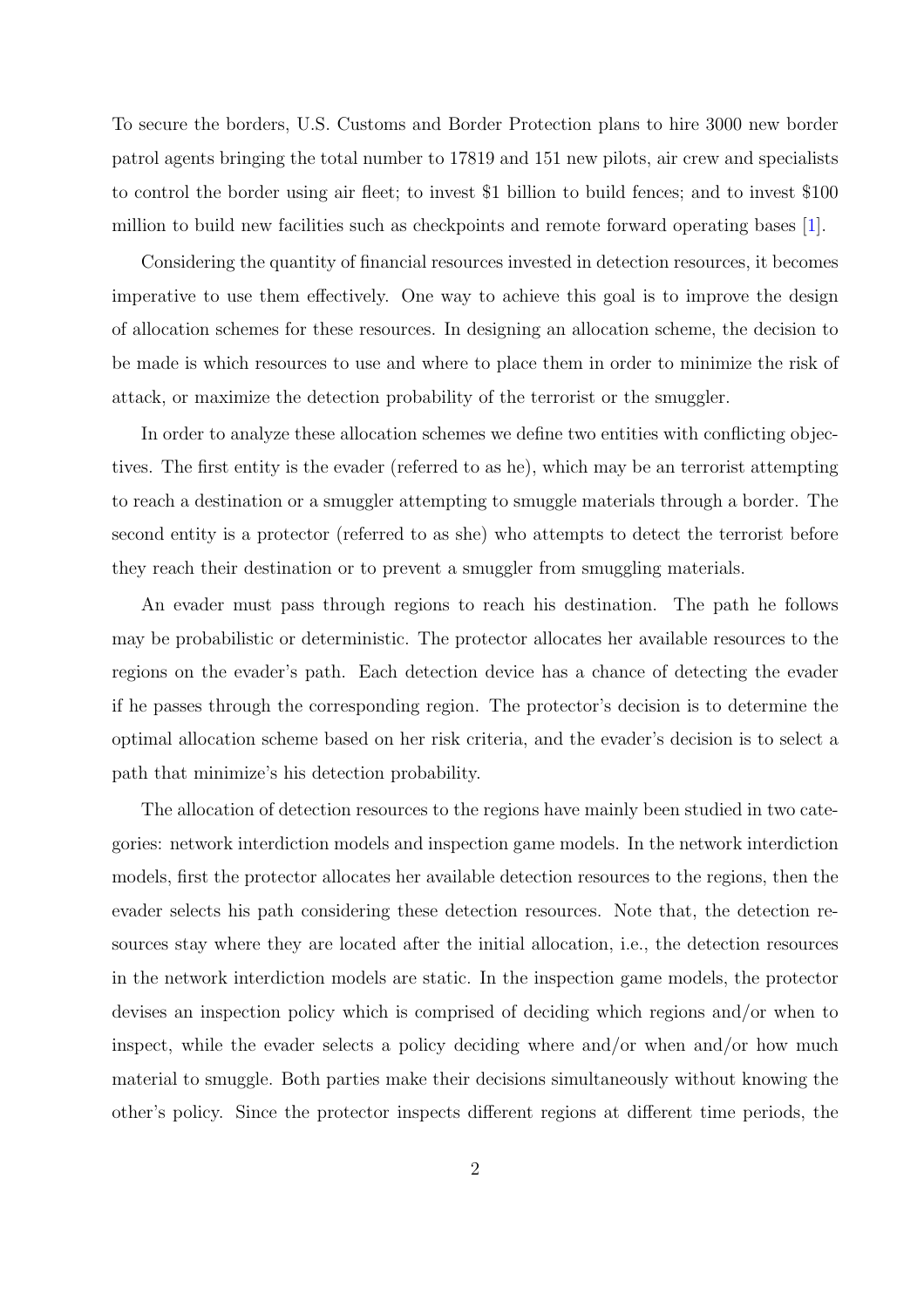<span id="page-14-0"></span>detection resources are dynamic in the inspection game models. Namely, the network interdiction models deal with the allocation of static detection resources, while the inspection game models deal with the allocation of dynamic inspection resources.

We consider two different models to allocate the detection resources optimally. The first model is a shortest path network interdiction model that determines the optimal allocation of the static detection resources. In this model, we utilize information asymmetry between the evader and the protector in terms of the detection capabilities of the detection resources. In the model, protector's objective is to maximize the detection probability of the evader, while the evader's objective is to minimize his detection probability. We also consider an extension of this model in which the worst case detection probability should be greater than a threshold value. The second model is a combination of a network interdiction model and an inspection game model. In this model, first the protector allocates her available static detection resources to the regions, then the protector and the evader play an inspection game. In the inspection game part of the model, the protector determines which region to inspect at each period using his dynamic detection resources, and the evader determines how much material he should smuggle through each region. To objective of the protector is to minimize the amount of the materials smuggled using her static and dynamic detection resources, while the objective of the evader is to smuggle as much material as possible.

#### 1.1 LITERATURE REVIEW

#### 1.1.1 Network Interdiction Models

Network interdiction models consist of two entities with conflicting objectives. The evader operates in a network in order to optimize his objective function (maximize flow, minimize the length of the shortest path, etc.), and the protector attempts to negatively impact the evader's objective function by interdicting some of the arcs using limited interdiction resources. Two main categories of network interdiction models are shortest path network interdiction models and maximum flow network interdiction models.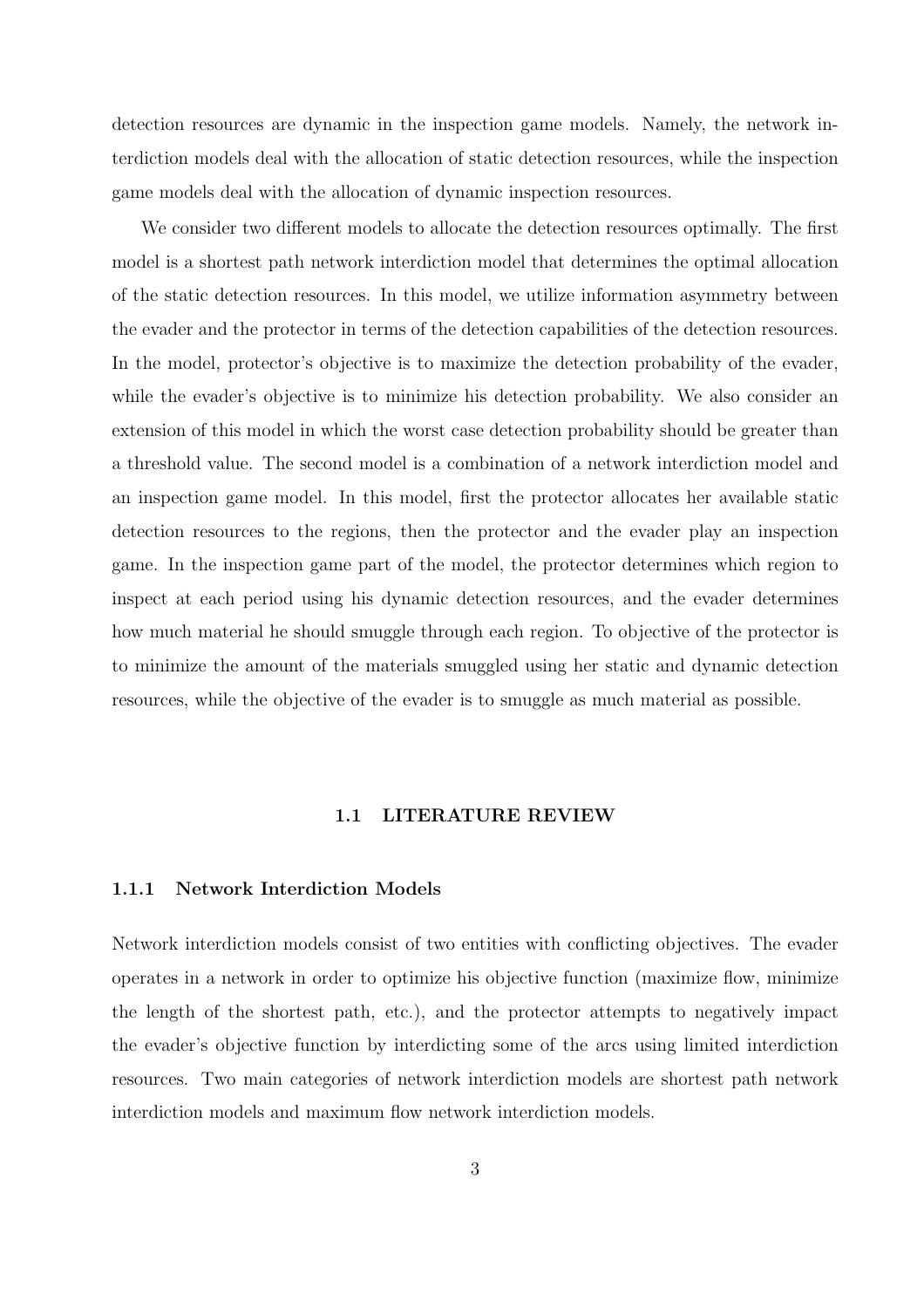Network interdiction has attracted some interest in literature. One of the earliest works in maximum flow network interdiction is by Wollmer [52] in which he studied the effects of removing arcs from a network. The objective of the problem is to find  $k$  arcs which cause greatest decrease in the maximum flow from the so[urce](#page-141-0) to the sink if they are removed from the network. The author proposed a finitely terminating algorithm that solves the problem optimally. However, the algorithm is only valid for planar networks. McMasters and Mustin [39] extended this study to allow partial decreases in the capacities of the arcs. The capacities of the arcs are decreased linearly with the amount of resource used, and there is a limited [amo](#page-140-0)unt of resource to be used for interdicting the arcs. The network has to be planar in this case, too. They solved the problem using a finitely terminating algorithm based on the minimum cut problem. Wood [53] studied the maximum flow network interdiction problem for general networks. In this problem, interdiction of an arc removes the arc from the network. He formulated the probl[em](#page-141-0) as an integer program and solved using standard integer programming techniques. He showed that this problem is NP-complete. He also extended the problem to allow partial arc interdictions, multiple source and sink nodes, undirected arcs, multiple interdiction resources, and multiple commodities. In addition, he proposed valid inequalities that give stronger formulations for the problem.

Cormican et al. [21] studied stochastic extensions of maximum flow network interdiction problem. In the problem, the interdiction successes are binary, i.e., if an interdiction is successful, then the [cap](#page-139-0)acity of the related arc is decreased by a fixed amount. In this case, the problem is a two stage stochastic integer program. They solved the problem by using sequential approximation algorithms, and stochastic programming techniques. The authors made some extensions to the problem to allow binary arc capacities, uncertain arc capacities that can take on a finite number of nonnegative values, and multiple uncertain interdictions on an arc.

One of the earliest works about the shortest path network interdiction is by Fulkerson and Harding [27]. In the problem they studied, the lengths of the arcs are increased linearly with the amount of resource used. The objective is to maximize the shortest path between two nodes by [int](#page-139-0)erdicting the arcs using a limited amount of resources. The authors showed that this problem is equivalent to a minimum cost flow problem. Israeli and Wood [34]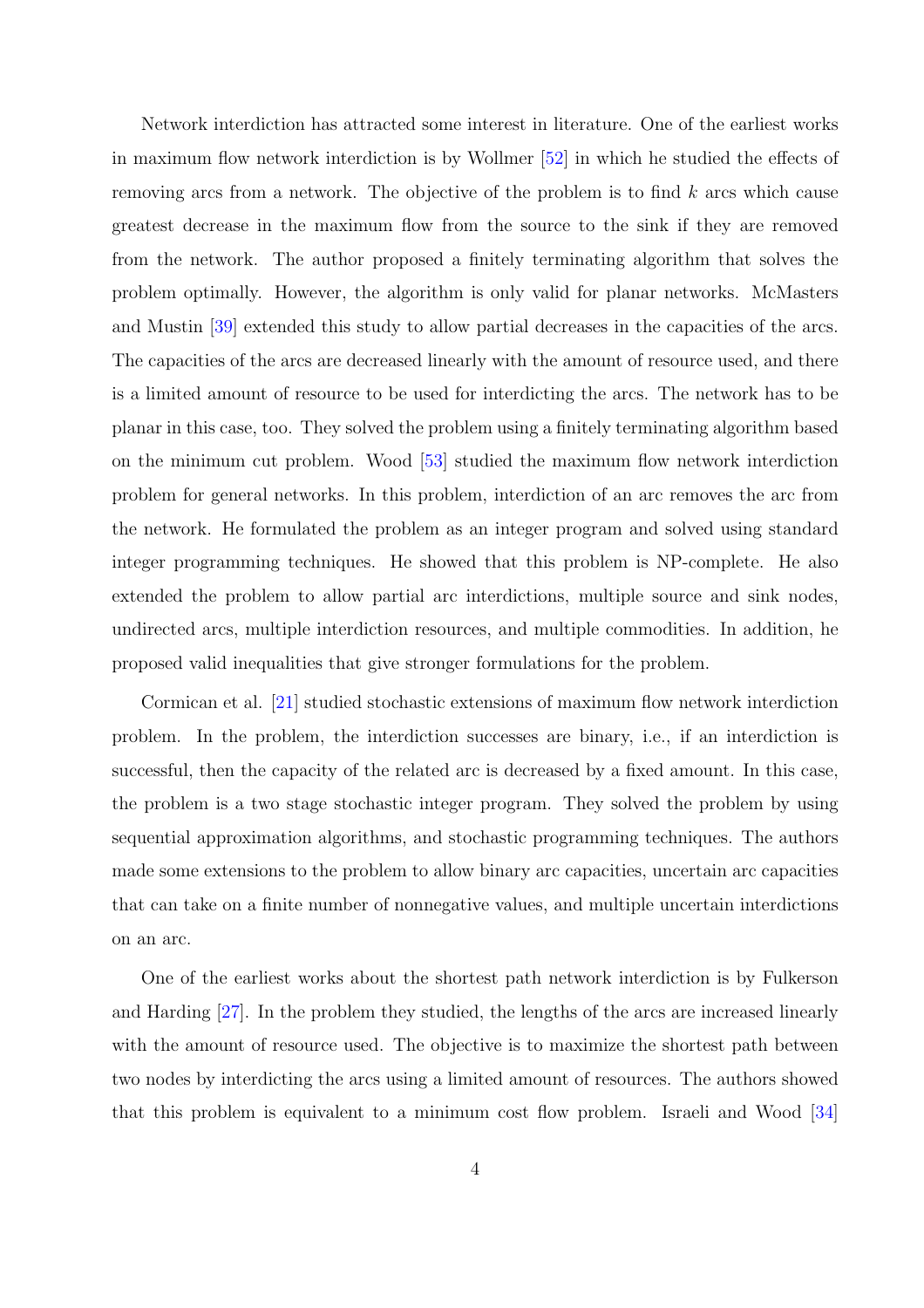studied the same problem with binary interdiction effort. They formulated this problem as an integer program and solved using branch-and-bound techniques. They also employed Benders decomposition algorithm, developed super-valid inequalities which improve the efficiency of Benders decomposition, and presented a covering decomposition particularly useful for the problems in which interdictions destroy arcs. Bayrak and Bailey [12] extended this problem to investigate the case where there is information asymmetry between the protector and the evader in terms of the arc length perceptions. They formulated t[his p](#page-138-0)roblem as a non-linear mixed integer program, provided a mixed integer program reformulation, and solved using standard branch-and-bound techniques. They also provided an algorithm to accelerate the solution speed. Held et al. [31] considered the shortest path network interdiction problem with binary interdiction effort for the case where arc lengths are stochastic and with the objective of maximizing the [pr](#page-140-0)obability of sufficient disruption. They solved the problem using a decomposition algorithm. This model is appropriate especially for the networks for which a failure may be catastrophic. Pan et al. [42] considered a network interdiction problem in which the evader attempts to avoid detection while the protector attempts to maximize the detection probability. This problem is [equ](#page-140-0)ivalent to that of Israeli and Wood [34], but they extended it by allowing unknown origin/destination pairs.

Network interdiction problems also have been analyzed in the context of game theory. [Wa](#page-140-0)shburn and Wood [50] studied a long term interdiction problem using game theory. A single evader attempts to traverse a path between two nodes, and a single protector attempts to detect the evader b[y se](#page-141-0)tting up an inspection point on one of the arcs. There is a fixed probability of being detected on each arc known to both the evader and the protector. The evader's objective is to find a probabilistic path selection strategy that minimizes the probability of being detected, and protector's objective is to find a probabilistic arc inspection strategy that maximizes the detection probability. The authors showed that such strategies can be found in polynomial time by solving a min-cut problem. They also solved the problem with unknown origins and destinations, multiple protectors or evaders, undirected arcs, and node interdictions. Bailey et al. [7] presented a more general form of stochastic network interdiction in which the protector interdicts the state-action rewards in an adversary's stochastic dynamic programming [ne](#page-138-0)twork.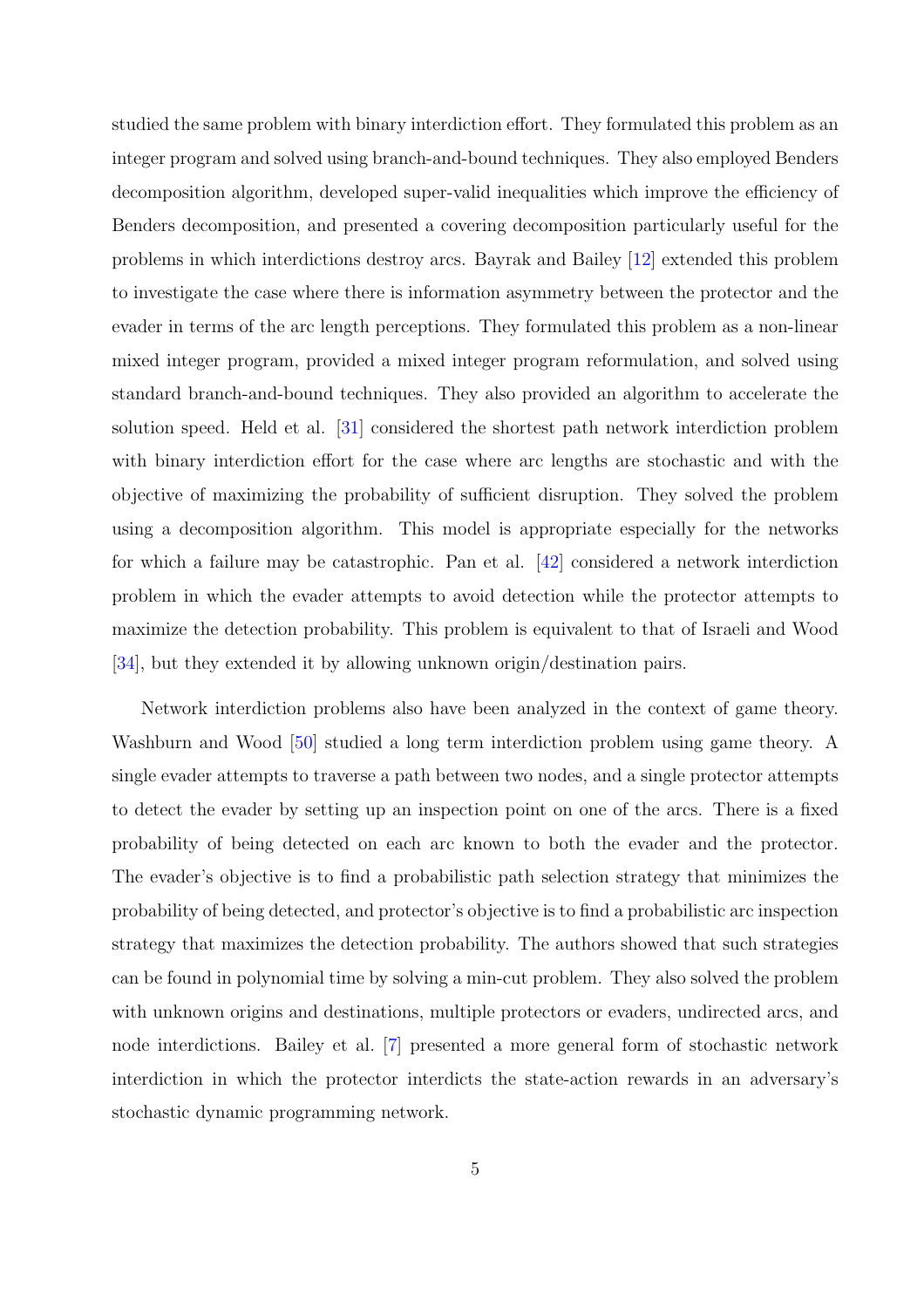#### <span id="page-17-0"></span>1.1.2 Inspection Game Models

Inspection games typically involve a violator (or a set of violators) attempting to gain benefit by violating laws (e.g., environmental disposal restrictions), and an inspector (or set of inspectors) attempting to prevent or minimize violations by conducting inspections. The inspector decides when and/or which regions to inspect, while the violator decides on the amount, type, location, and time of the violations. Thomas and Nisgav [47], Baston and Bostock [11], and Garnaev [29] investigated the problem of a patrol attempting to stop a smuggler who is attempting to ship a cargo of contraband across a bord[er.](#page-141-0) Thomas and Nisgav [4[7\] s](#page-138-0)tudied the case [wh](#page-139-0)ere the inspector has a speedboat with which he can patrol during  $k$  of n nights. The inspector determines which dates to patrol, and the smuggler decides [wh](#page-141-0)ich date to ship. Baston and Bostock [11] studied the case where the inspector has two boats which can patrol  $k_1$  and  $k_2$  of n nights respectively. Garnaev [29] extended these studies to allow the inspector to have three [bo](#page-138-0)ats, and determined optimal policies. Garnaev et al. [28] considered an inspection game in which an evader attemp[ts t](#page-139-0)o go from an origin node to a destination node on a graph of  $n$  arcs within a time limit without being caught, whereas [an](#page-139-0) inspector attempts to catch the evader making a restricted number of inspections. They described optimal strategies and provided the value of this discrete zerosum inspection game. Ferguson and Melolidakis [24] considered an inspection game where the smuggler can act more than once. In their model, a smuggler attempts to smuggle  $l$  units in n days, whereas [th](#page-139-0)e inspector can inspect  $k$  of these days. They found optimal policies explicitly for this problem using the results of previous studies.

Canty et al. [18] studied the inspection problem for a single location which stores large numbers of identical items. They modeled this problem as a two-person, sequential game. They parameteri[zed](#page-139-0) the timely detection of illegal activity in terms of a critical time to detection, and derived equilibria, which provide inspection policies. They also discussed the necessary conditions for deterrence of illegal behavior. Filar [26] considered the problem of dynamic inspection of a number of facilities in different locations. The inspector travels from location to location and inspects the facilities he visits aimi[ng](#page-139-0) to minimize the losses due to undetected violations and traveling cost. Filar formulated this problem as a noncooper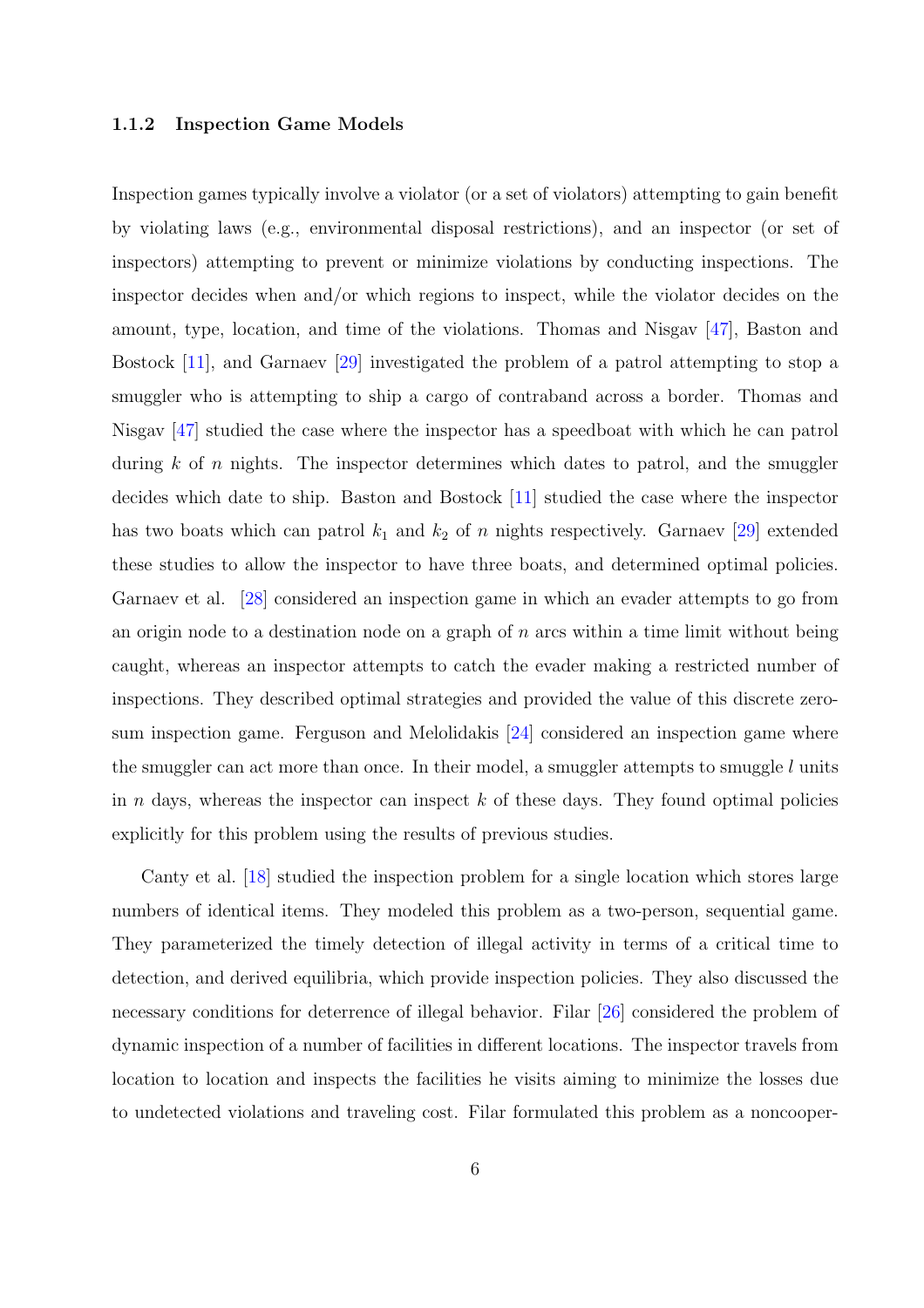ative, single-controller, stochastic game. He showed that violators can be aggregated into a single violator under mild conditions, and Nash equilibrium exists for this problem. He also discussed the issue of the inspector's power to enforce such an equilibrium. Avenhaus and Kilgour [6] considered an inspection game with two inspectees and imperfect inspections in the sense that violations can be missed. They characterized the resource level adequate for deterren[ce.](#page-138-0) They showed that when the detection probabilities are increasing in inspection resources, it is possible to describe optimal allocation policies for both special and general cases. They also showed that when detection probabilities are convex inspection efforts should be concentrated on one inspectee, whereas when they are concave it should be spread deterministically over the inspectees. They proposed that a priori constraints on the distribution of inspection effort can result in significant inefficiencies.

Canty et al. [19] considered a critically time-dependent inspection problem which is modeled as two-person non-cooperative game. In the problem, over a reference time interval the inspector perf[orm](#page-139-0)s precisely  $k$  inspections and the inspectee behaves illegally at most once. The inspections are assumed to incur both types of errors and first type error is known both by the inspector and the inspectee. They also considered the variants of the problem in which the inspectee may or may not be in a position to take advantage of information gained during the reference time interval. They investigated equilibria and determined conditions for the existence of deterring inspection strategies. Avenhaus and Canty [5] considered a sequential two-person inspection game in which inspections are carried out for timely detection of illegal activity on a finite, closed time interval and subject to fir[st](#page-138-0) and second kind errors. In the model, the utilities of the inspector and inspectee are assumed to be linear in the detection time with time-independent false alarm costs. They obtained sets of Nash equilibria in which the inspectee behaves illegally or legally with probabilities one.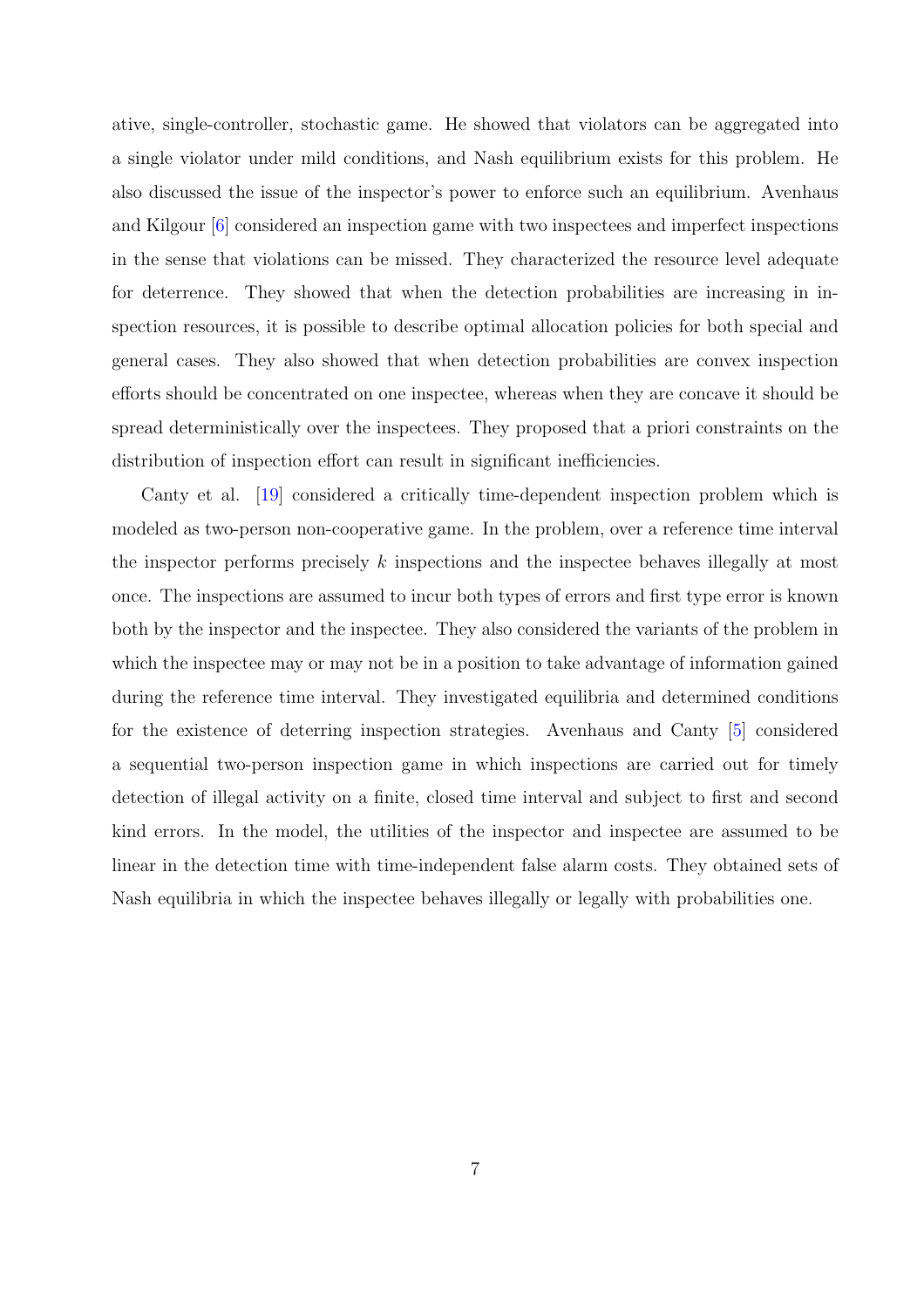#### 1.2 CONTRIBUTION

#### <span id="page-19-0"></span>1.2.1 Network Interdiction with Asymmetric Information

In all of the previous network interdiction models, it was assumed that both the protector and the evader have the same knowledge about the network. Both decision makers know the arc lengths (or the probability distributions if the arc lengths are stochastic) before and after the interdiction. This amounts to an interdiction scheme based on worst-case analysis. In practice, the evader may not know the true arc lengths, and instead has estimates of them. He will select his optimal path based on these estimates which can lead to a path other than the true optimal path. We exploit this asymmetry in information to better utilize available resources. In the context of detection resource allocation problem, the arc lengths correspond to the detection probabilities. Therefore, information asymmetry in terms of arc lengths corresponds to information asymmetry in terms of detection probabilities. Namely, the protector knows the detection capabilities of the resources used since she is the one who installs them. However, the evader may not know the true detection capabilities of the resources, instead he will use his estimates to evaluate his objective function. By utilizing this incomplete information of the evader, the protector can increase the detection probability of the evader. Also, by making sensitivity analysis of the results, the protector can decide how much she should spend on intelligence about the estimates of the evader. Overall, this study allows us to analyze the risks and benefits of modeling information asymmetry between the protector and the evader.

This study is the first one to incorporate information asymmetry in the network interdiction models. Network interdiction problems are often complex and difficult to model since they include both the design and the execution phases. Including information asymmetry makes the problem even more complicated. We were able to model the problem as a nonlinear mixed integer program, and converted it to a mixed integer program using linearization techniques and exploiting some structural properties of the problem. We also developed an algorithm that decreases the computation time to solve the problem.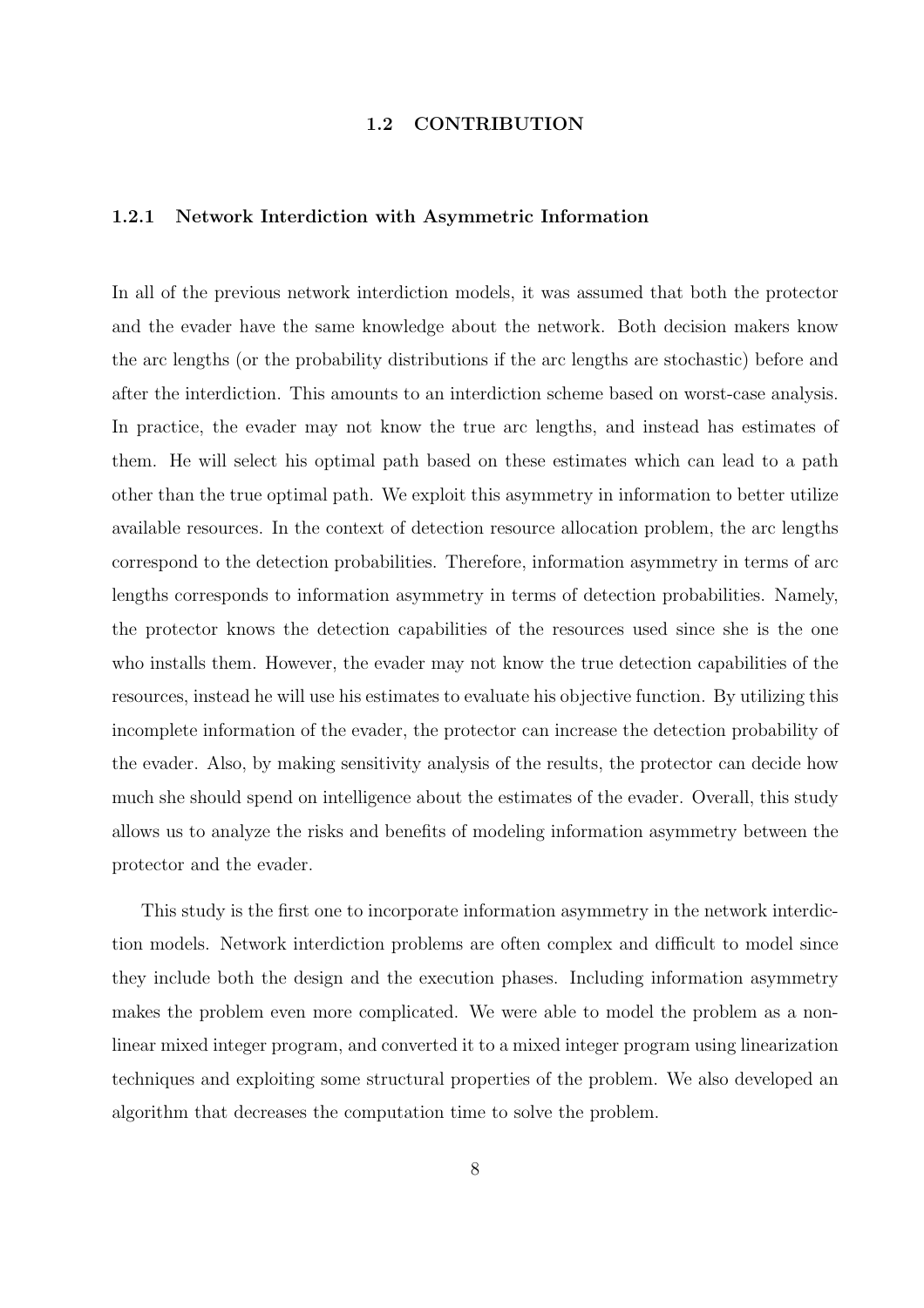#### <span id="page-20-0"></span>1.2.2 The Perimeter Inspection Game with Interdiction

Perimeter security problems have been analyzed using network interdiction models and inspection game models. Network interdiction models assist the protector in optimally allocating her static detection resources to the regions, whereas the inspection game models assist the protector in optimally allocating her dynamic detection resources to the regions and to develop inspection policies. For perimeter security problems, the protector will often have both static and dynamic detection resources. Not taking some of the detection resources into account while making allocation decisions would lead to suboptimal results. However, until now no study has taken both dynamic and static detection resources into account at the same time. This dissertation fills this gap between the network interdiction models and inspection game models, and provide a more complete model for perimeter security problems by taking both kinds of detection resources into account. This comprehensive model comprises the network design capability of the network interdiction models and dynamic nature of the inspection game models.

We modeled the perimeter security problem with the allocation of static and dynamic detection resources as non-linear mixed integer program by using the linear programming formulation of competitive Markov decision processes, and converted this complex formulation into a mixed integer program using linearization techniques. We investigated some structural properties of the problem to simplify the formulation even further. We also provided explicit solutions for some simple cases and developed a heuristic algorithm to solve the larger problem instances.

#### 1.3 OVERVIEW OF THE DISSERTATION

The remainder of this dissertation is organized as follows:

Chapter 2 presents the shortest path network interdiction problem with information asymmetry. It analyzes the case where the evader does not know the true arc lengths, and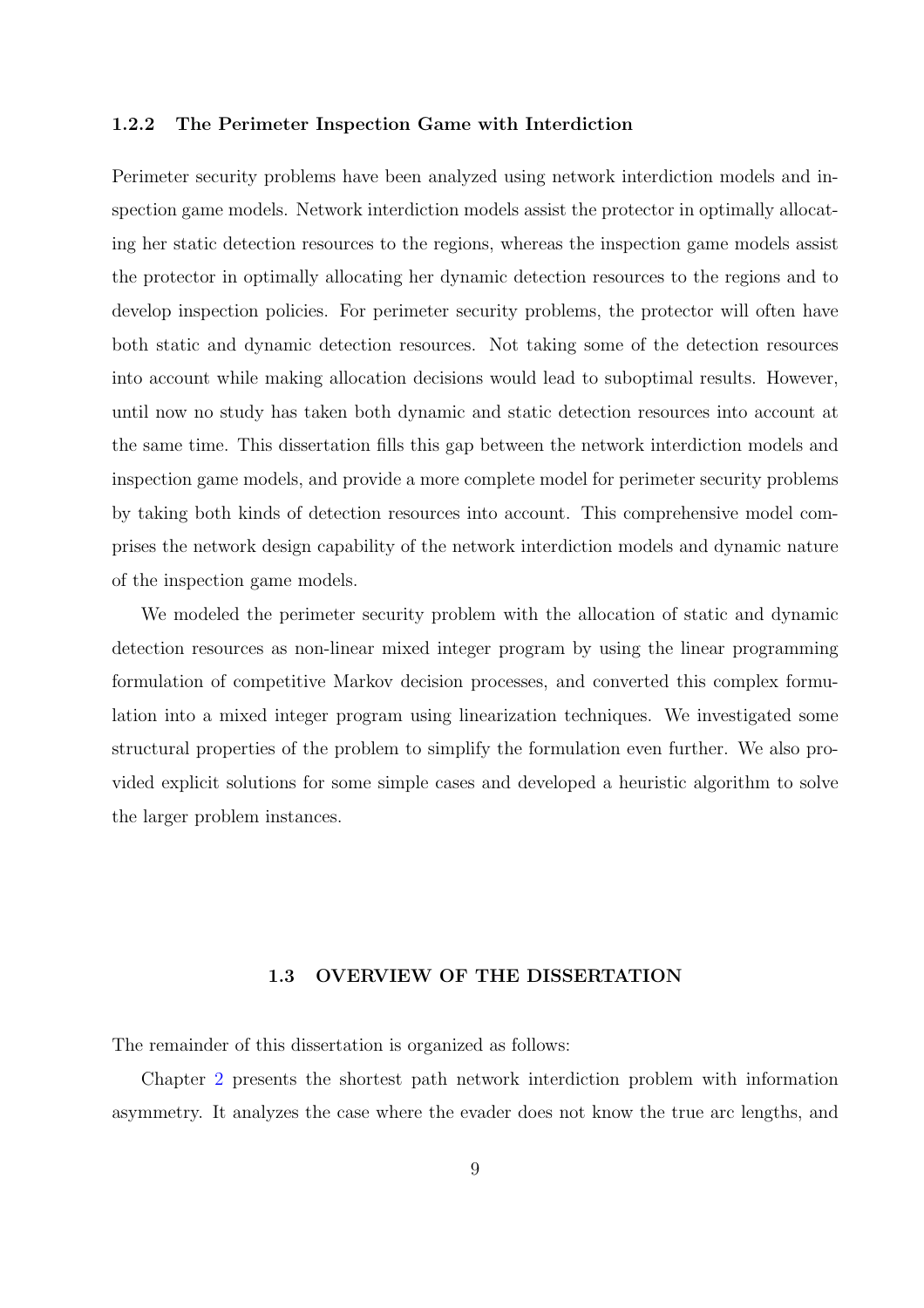uses his estimates of these arcs lengths, but the protector knows both the true arcs lengths and the evader's estimates of these arc lengths. The problem is defined, formulated and solution techniques are developed. Finally, the benefits and risks of this model is illustrated with computational examples.

Chapter 3 presents the perimeter inspection game with interdiction. This model is developed to help the protector to allocate her dynamic and static detection resources to minimize the amount [of](#page-47-0) the materials smuggled by the evader. The problem is formulated, its structural properties are investigated and a heuristic algorithm is developed to solve the problem more efficiently, and finally computational examples are presented.

Chapter 4 extends the model developed in Chapter 2 by including a risk criterion in the model. The criterion is that the risk arising due to modeling asymmetric information should not [be](#page-71-0) greater than a prespecified threshold val[ue.](#page-22-0) This model is formulated and computational examples are given to analyze the risk and benefits of this model. Finally, a stochastic model is introduced in which there is a complete information asymmetry between the protector and the evader.

Chapter 5 analyzes the results obtained from the models in Chapter 2, Chapter 3 and Chapter 4, and derives conclusions based on these results. The chapter concludes with a brief explan[ati](#page-83-0)on of future research directions that are suggested by this [dis](#page-22-0)sertation.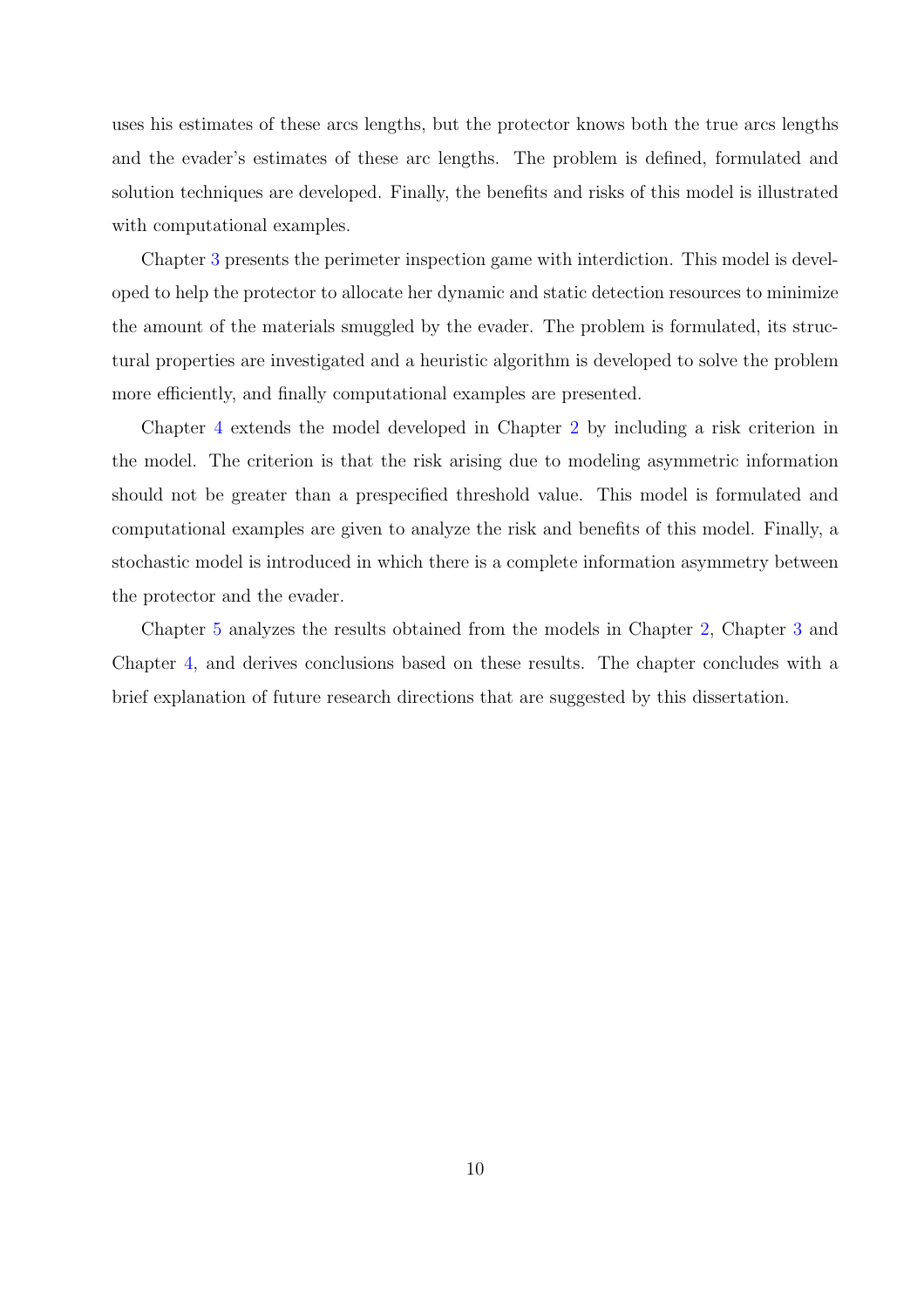## <span id="page-22-0"></span>2.0 SHORTEST PATH NETWORK INTERDICTION WITH ASYMMETRIC INFORMATION

#### 2.1 INTRODUCTION

In this chapter we will discuss the allocation of the static detection resources to the regions in order to maximize the detection probability of the evader. First, we will demonstrate the equivalence between this problem and shortest path network interdiction problems. Then, we will formulate the problem, develop solution methodologies and finally present computational examples to illustrate the effectiveness of the model developed.

In the problem we consider, there is an evader who is attempting to reach from an origin to a destination without being detected, and there is a protector who is trying to catch the evader before he reaches his destination. First, the protector allocates her available detection resources to the regions to increase the detection probability of the evader. Then, the evader takes the path on which his detection probability is minimum to reach the destination. The protector's decision is to determine to which regions to allocate the detection resources, and the evader's decision is to select the path that minimizes his detection probability. At each region the evader passes through, there is a chance that he will be caught. The probability that he will be caught at that region depends on whether there is a detection resource there or not. We represent the evader's detection probability at region k with  $p_k$  if there is no detection resource at that region, and with  $\bar{p}_k$  if there is a detection resource at that region. Also, let P represent the set of regions that the evader passes through.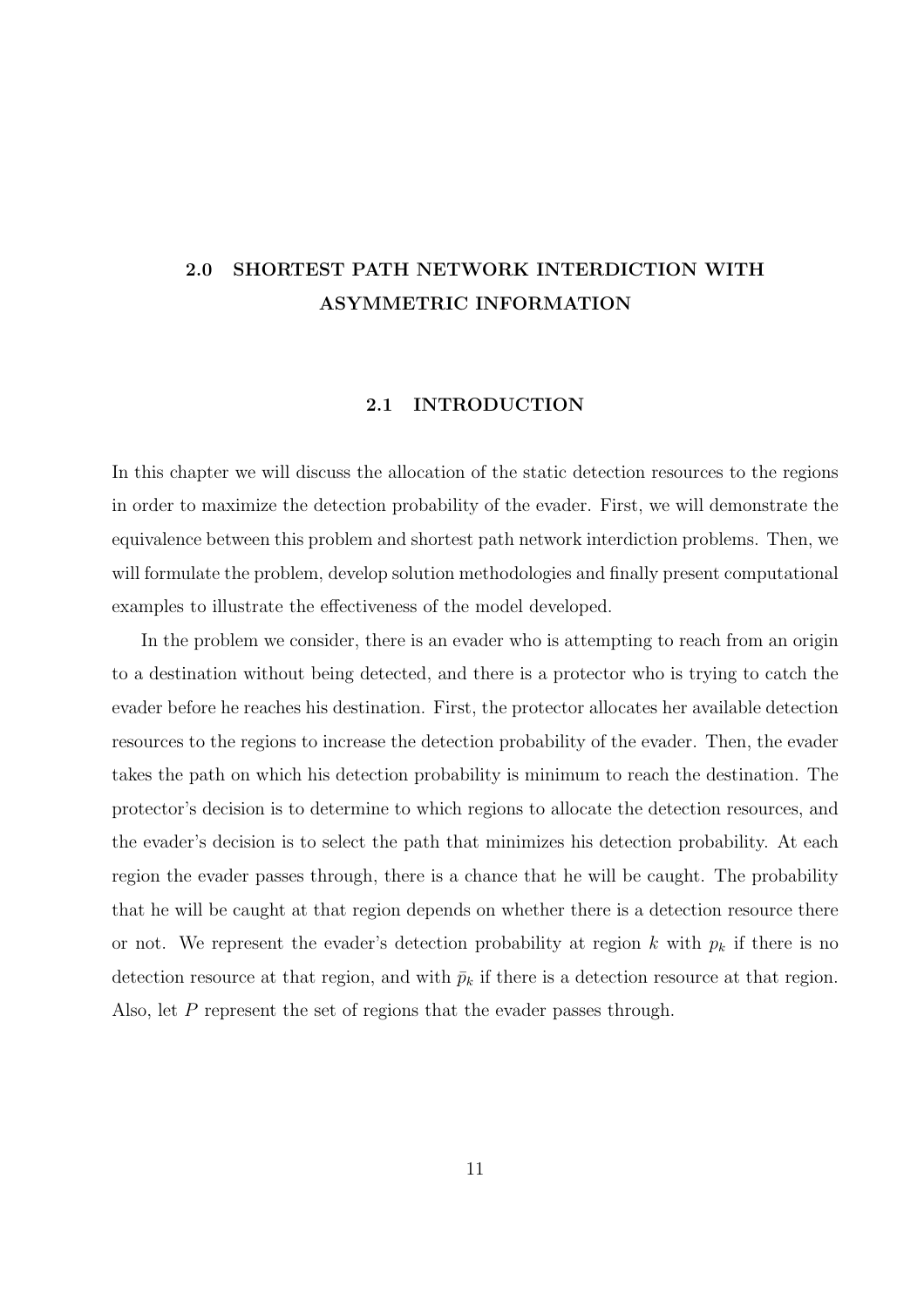Finally, let  $x_k$  be the binary variable indicating whether or not there is a detection resource at region k. The probability that the evader will be detected can be calculated as follows,

P(evader will be detected) = 
$$
1 - \prod_{k \in P} [(1 - x_k)(1 - p_k) + x_k(1 - \bar{p}_k)].
$$
 (2.1)

The protector wants to determine the values of  $x_k$ 's that maximize the probability in  $(2.1)$ , while the evader wants to determine the set of regions  $P$  that minimizes the same probability. The probability expression in  $(2.1)$  is highly non-linear since binary variables are multiplied. However, this expression can be converted to a linear expression by taking the logarithm of it. Since logarithm is a monotonic function, maximizing or minimizing an expression is equivalent to maximizing or minimizing the logarithm of the same expression. For this purpose we define  $c_k$  and  $d_k$  as follows,

$$
c_k = -\log(1 - p_k),
$$
  
\n
$$
d_k = \log(1 - p_k) - \log(1 - \bar{p}_k).
$$

Using these new definitions, we can express the logarithm of the detection probability as follows,

$$
\log P(\text{evader will be detected}) = \sum_{k \in P} (c_k + x_k d_k). \tag{2.2}
$$

The right-hand side of (2.2) is the length of the path the evader takes, with arc lengths  $c_k+x_kd_k$ . The length of the arc corresponding to region k is  $c_k$  if there is no detection resource at that region, and it is  $c_k + d_k$  if there is a detection resource there. Using the equivalence between  $(2.1)$  and  $(2.2)$  we can restate the detection resource allocation problem as follows: An evader attempts to go from an origin to a destination by taking the shortest path, while a protector attempts to maximize the length of evader's shortest path by interdicting a subset of the arcs using his limited interdiction budget. This problem is known as the shortest path network interdiction problem (e.g., [12, 30, 34]).

Network interdiction problems consist of two entities with conflicting objectives. The eva[der](#page-138-0) operates in a network in order [to](#page-140-0) [opt](#page-140-0)imize his objective function (maximize flow, minimize the length of the shortest path, etc.), and the protector attempts to worsen the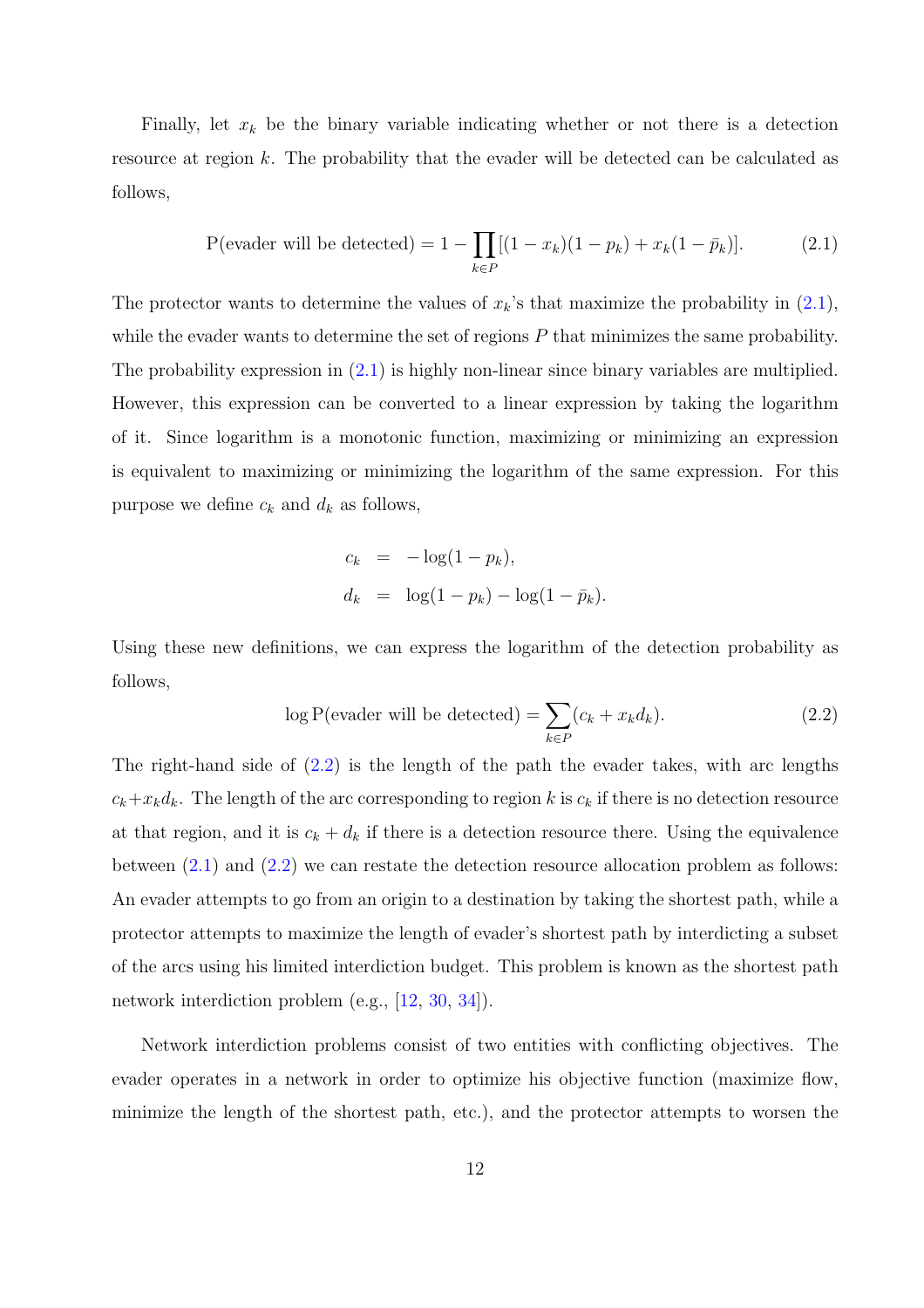evader's objective function by interdicting the arcs in order to increase the arc length, or decrease the arc capacity using limited interdiction resources. In shortest path network interdiction problems, an evader attempts to traverse the shortest path between the origin and the destination, while an protector attempts to maximize the length of this shortest path by interdicting network arcs using limited resources.

In this chapter, we consider an extension of the shortest path network interdiction problem, where there is information asymmetry between the protector and the evader about the network. We consider the case where the information asymmetry is in the arc lengths. Information asymmetry occurs frequently in network problems with more than one operator, since each operator has his/her own perception of the network and makes decisions accordingly. From the detection resource allocation problem perspective, the information asymmetry occurs in the detection capabilities of the resources. Typically, the protector would know the detection capabilities of the detection resources since she is one who installs them. However, the evader may not know the true detection probabilities of the detection resources. In order to decide which path to take from the origin to the destination, he will use his best available estimates of the detection probabilities. This will result in an information asymmetry between the protector and the evader. The information asymmetry may lead the evader to take a path that is suboptimal in terms of the overall detection probability. The protector may utilize the fact that the evader does not have the perfect information about the detection probabilities by changing his detection resource allocation scheme based on the estimates of the evader. We will provide a model that helps the protector to achieve this goal.

In previous interdiction models, it was assumed that both the protector and the evader have the same knowledge about the network. Both decision makers know the arc lengths (or the probability distributions if the arc lengths are stochastic) before and after the interdiction. This amounts to an interdiction scheme based on worst-case analysis. In practice, the evader may not know the true arc lengths, and instead has estimates of them. He will select his optimal path based on these estimates which can lead to a path other than the true optimal path. We exploit this asymmetry in information to better utilize available resources.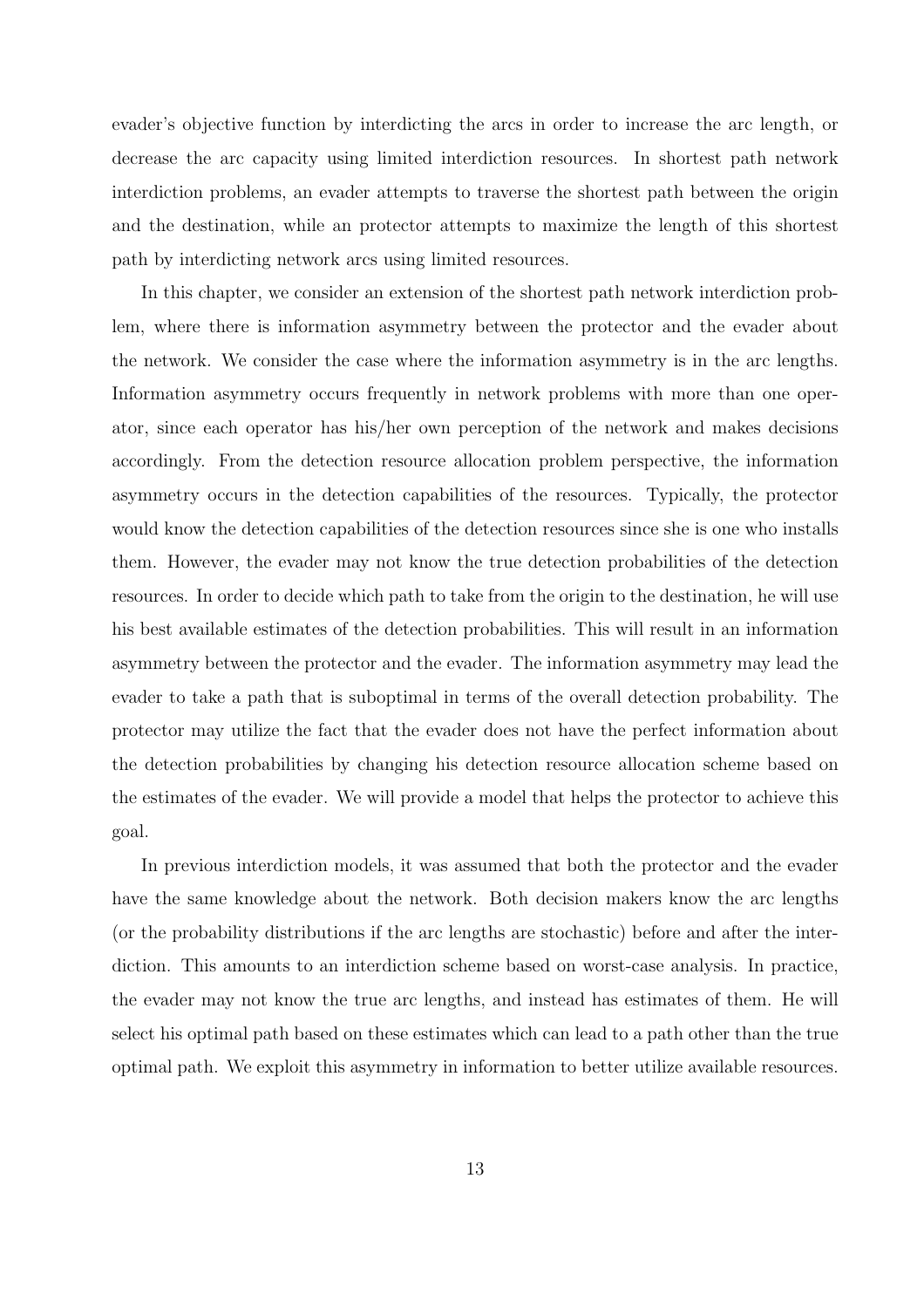<span id="page-25-0"></span>

Figure 2.1: Asymmetric information networks

Assuming that the evader has the same information as the protector may lead to suboptimal solutions. We illustrate this with the following example. Consider the two networks in Figure 2.1, where network (a) is the true network and network (b) is the evader's perceived network. The numbers in brackets with each arc are the current length and the length if interdicted. In this example the evader overestimates the current and interdicted lengths of the arcs  $(1,2)$  and  $(2,4)$ . Assume that as a result of budget constraints the protector can interdict only one arc. In standard network interdiction it is assumed that the evader has the same information as the protector. As a result, the optimal action is to interdict the arc (1,2) or (2,4) assuming that the evader will select the shortest path 1-3-4 with a length of six. After the interdiction, the evader will select this path based on his estimates of the arc lengths. However, if the protector utilized the estimates of the evader, then the optimal action would be to interdict the arc  $(3,4)$ . After the interdiction of the arc  $(3,4)$ , the evader will select the path 1-3-4. The length of the path will be eight in this case. As illustrated in the example above, knowing that the evader does not have full information about the network, the protector can increase the length of the path the evader traverses. As a result, including the estimates of the evader in the model may increase the optimal objective function value of the protector.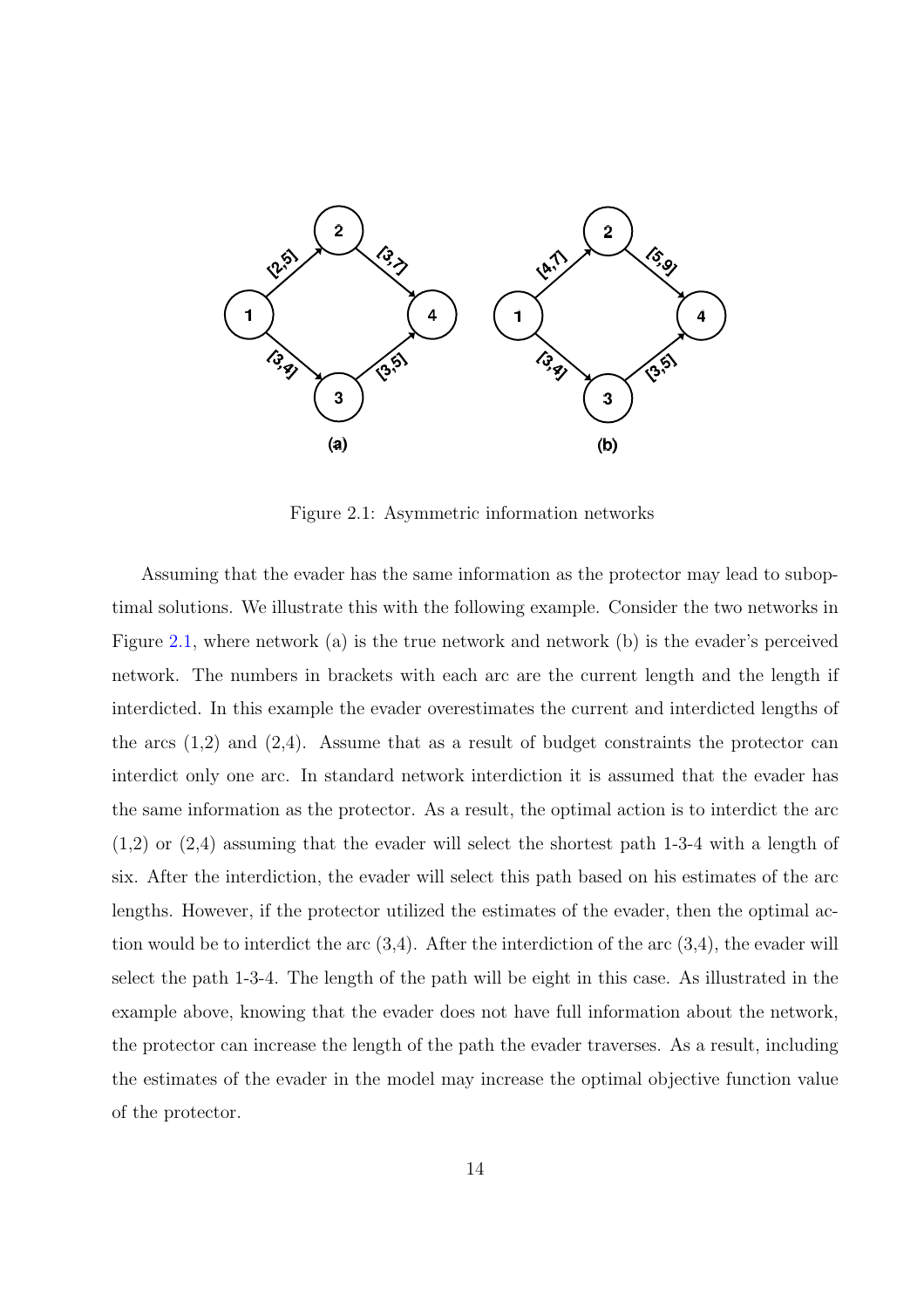<span id="page-26-0"></span>Asymmetric information is standard in game theory and bilevel programming. See [22, 36, 37, 38, 46] for some of the recent work. However, it has not received much attention in the network interdiction literature. The objective of this chapter is to introduce asymme[tric](#page-139-0) [informatio](#page-140-0)[n in](#page-141-0) the network interdiction literature and investigate its benefits and risks. In the problem we consider, we assume that the protector knows the evader's estimates of the arc lengths, and model the problem based on this assumption. However, if these estimates are incorrect, the protector incurs a risk by not interdicting certain arcs. This issue will be addressed in a later section. In our presentation, we follow a notation similar to Israeli and Wood [34]. We will present the remainder of the chapter using the terminology of the network interdiction problems rather than using the terminology of the detection resource allocation [prob](#page-140-0)lem to avoid any confusion. The remainder of this chapter is organized as follows. In Section 2.2, we define and formulate the problem. In Section 2.3, we develop methodologies to solve the problem. In Section 2.4, we present a computational study, and provide concluding remarks in Section 2.5.

#### 2.2 PROBLEM FORMULATION

#### 2.2.1 Problem Definition

Let  $G(N, A)$  be a directed graph composed of the node set  $N = \{0, 1, \ldots, n\}$  and the arc set  $A \subseteq \{(i, j) \mid i, j \in N\}$ . We represent the nodes with indices i or j. Nodes 0 and n are the origin and destination nodes of the evader. We represent the arcs with arc number  $k$ , or the node pair  $(i, j)$ . The length of arc k is  $c_k$ , and it is increased to  $c_k + d_k$  when the arc is interdicted. Let  $\bar{c}_k$  and  $\bar{d}_k$  be the evader's estimates of  $c_k$  and  $d_k$ , respectively. We also define  $b_k$  as the amount of resource required to interdict arc  $k$ , and  $B$  is the amount of available resource available for interdiction. We define  $x_k$  as the variable representing whether or not arc k is interdicted, and  $y_k$  as the variable representing whether or not arc k is on the path the evader traverses. As a result of the structure of the shortest path problem,  $y_k$  is continuous rather than binary. Bold letters represent the vector forms of the corresponding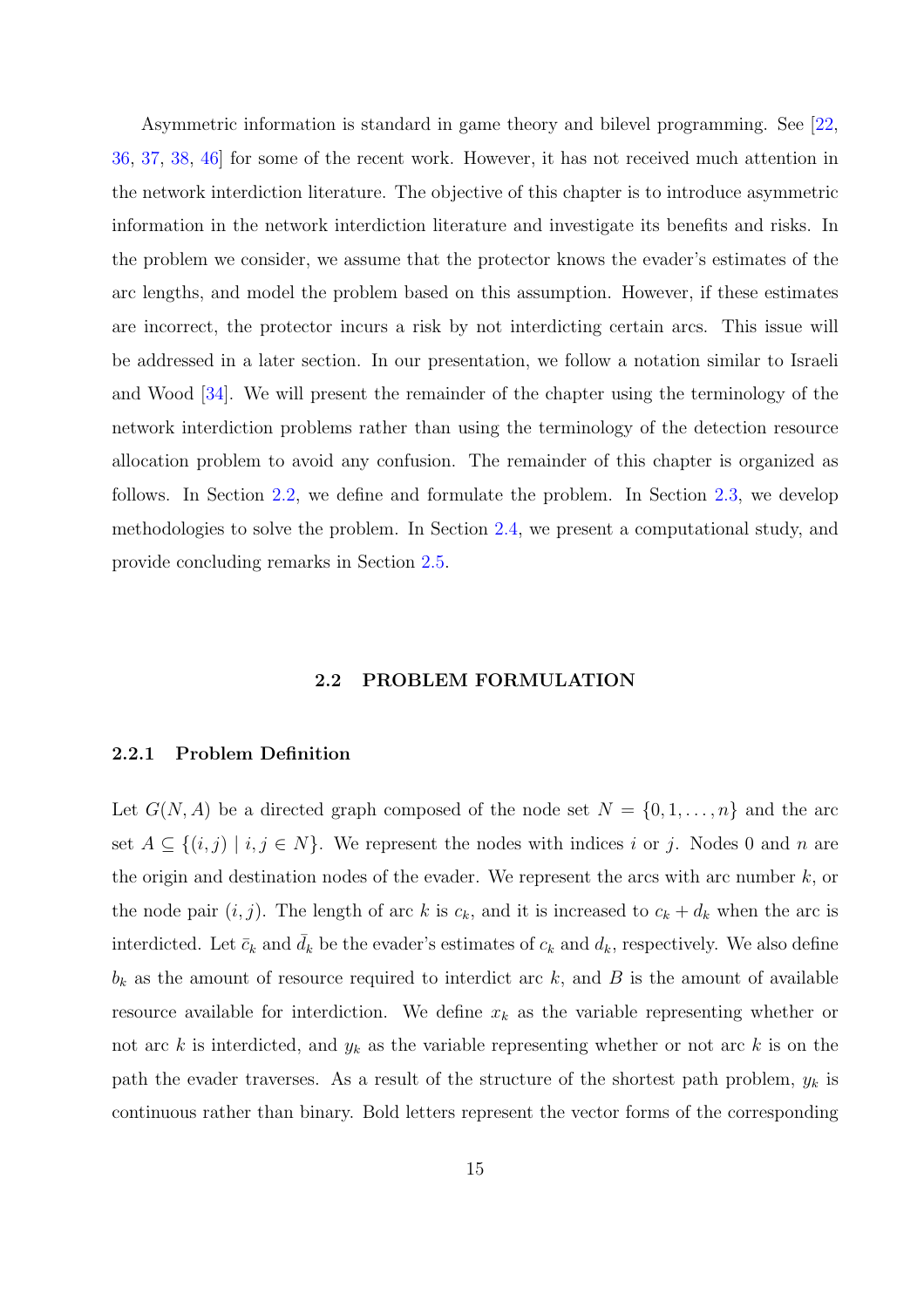<span id="page-27-0"></span>parameters/variables. Finally, let  $FS(i)$  be the forward star of node i (set of arcs going out of node i), and let  $RS(i)$  be the reverse star of node i (set of arcs going into node i).

The problem is comprised of two phases. In the first phase, the protector interdicts a subset of the arcs using the available resources. In the second phase, the evader attempts to travel from node 0 to node n in the interdicted network. The evader's objective is to minimize the length of the path he traverses based on his estimates of the arc lengths  $\{\bar{c}, \bar{d}\}.$ We assume he knows which arcs are interdicted. The protector's objective is to maximize the true length of the evader's path. Therefore, she uses  $c$  and  $d$  to evaluate the length of the evader's path, and determines an interdiction plan based on both  $\{c, d\}$  and  $\{\bar{c}, d\}$ .

#### 2.2.2 Formulation

For a given interdiction plan  $\hat{\mathbf{x}}$ , the evader will determine his shortest path by solving the following problem:

$$
[\text{SP}(\hat{\mathbf{x}})]: \quad \min_{\mathbf{y}} \sum_{k \in A} (\bar{c}_k + \bar{d}_k \hat{x}_k) y_k, \tag{2.3a}
$$
\n
$$
\sum_{k \in FS(i)} y_k - \sum_{k \in RS(i)} y_k = \begin{cases} 1, & i = 0, \\ 0, & i = 1, 2, \dots, n - 1, \\ -1, & i = n, \end{cases} \tag{2.3b}
$$
\n
$$
y_k \geq 0, \quad \forall k \in A.
$$

Note that in (2.3a) the perceived length of arc k is  $\bar{c}_k+\bar{d}_k\hat{x}_k$ . Then the shortest path network interdiction problem with asymmetric information can be formulated as the following bilevel program: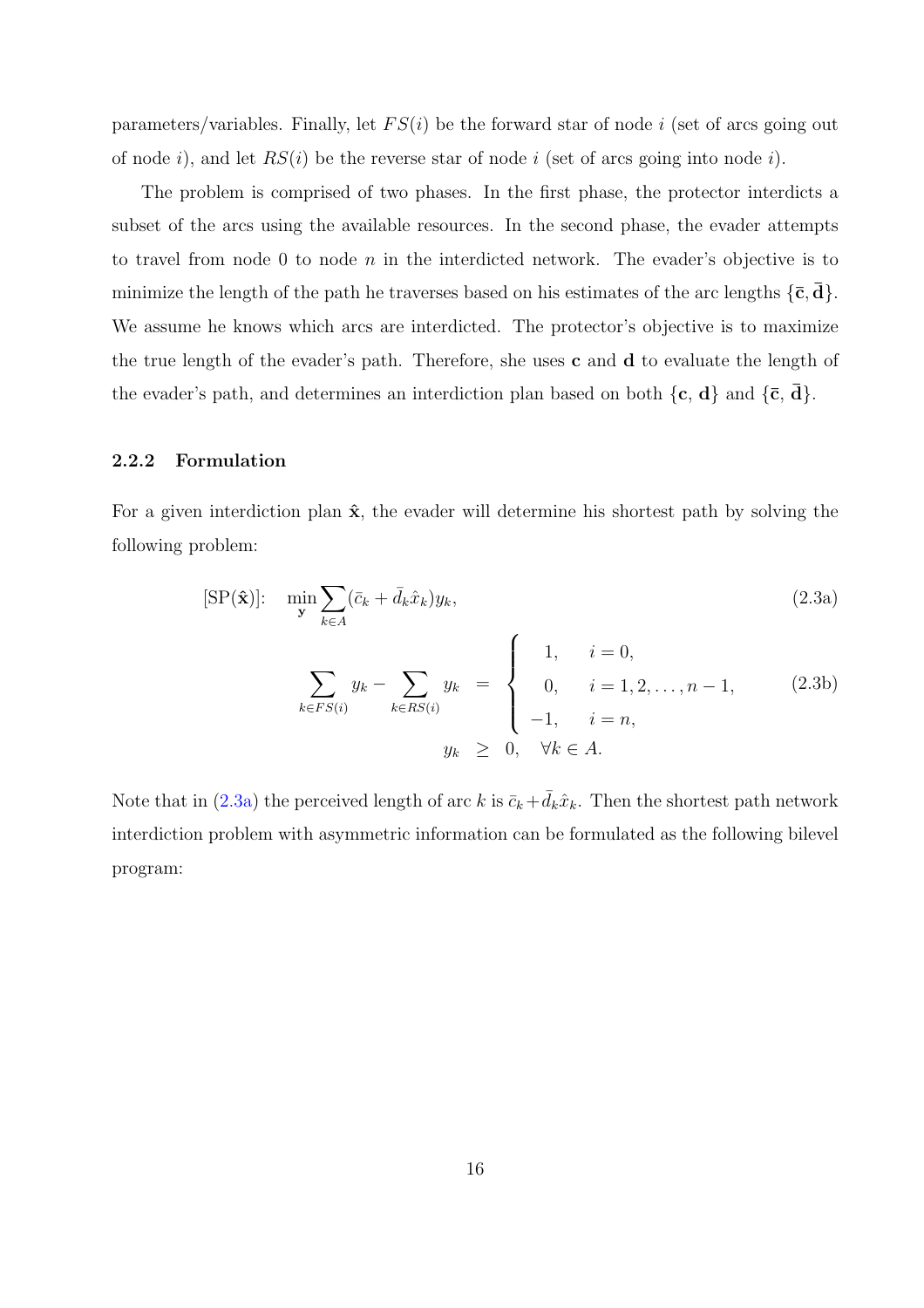<span id="page-28-0"></span>
$$
[\text{SPNIA-BL}]: \quad \max_{\mathbf{x}} \sum_{k \in A} (c_k + d_k x_k) y_k^*, \tag{2.4a}
$$

$$
\sum_{k \in A} b_k x_k \leq B,
$$
\n
$$
(2.4b)
$$
\n
$$
x_k \in \{0, 1\}, \quad \forall k \in A,
$$

where,

$$
\mathbf{y}^* = \arg \left\{ \min_{\mathbf{y}} \sum_{k \in A} (\bar{c}_k + \bar{d}_k x_k) y_k \right\},
$$
\n
$$
\sum_{k \in FS(i)} y_k - \sum_{k \in RS(i)} y_k = \begin{cases} 1, & i = 0, \\ 0, & i = 1, 2, ..., n - 1, \\ -1, & i = n, \end{cases}
$$
\n(2.5b)\n
$$
y_k \geq 0, \quad \forall k \in A.
$$
\n(2.5c)

The above bilevel problem consists of an outer optimization problem  $(2.4a)$  and  $(2.4b)$  associated with the protector, and an inner optimization problem (2.5a) and (2.5b) associated with the evader.

#### 2.3 SOLUTION METHODOLOGY

Bilevel programming problems have been studied extensively in the literature. There are several exact and approximate solution algorithms to solve bilevel problems, such as extreme point algorithms [14, 17], branch and bound algorithms [9, 10, 41], descent methods [35, 49], penalty function methods [3, 51], and reformulation [4]. For a detailed review of the solution methods, see the [papers](#page-139-0) by Vicente and Calamai [48] an[d](#page-138-0) [Col](#page-138-0)s[on](#page-140-0) et al. [20]. We refo[rmu](#page-140-0)[lat](#page-141-0)e [SPNIA-BL] as a mixed i[nt](#page-138-0)[eger](#page-141-0) nonlinear program[, a](#page-138-0)nd provide a conversion to a mixed integer linear program. This allows us to solve th[e pr](#page-141-0)oblem optimally, [and](#page-139-0) handle problems of reasonable sizes.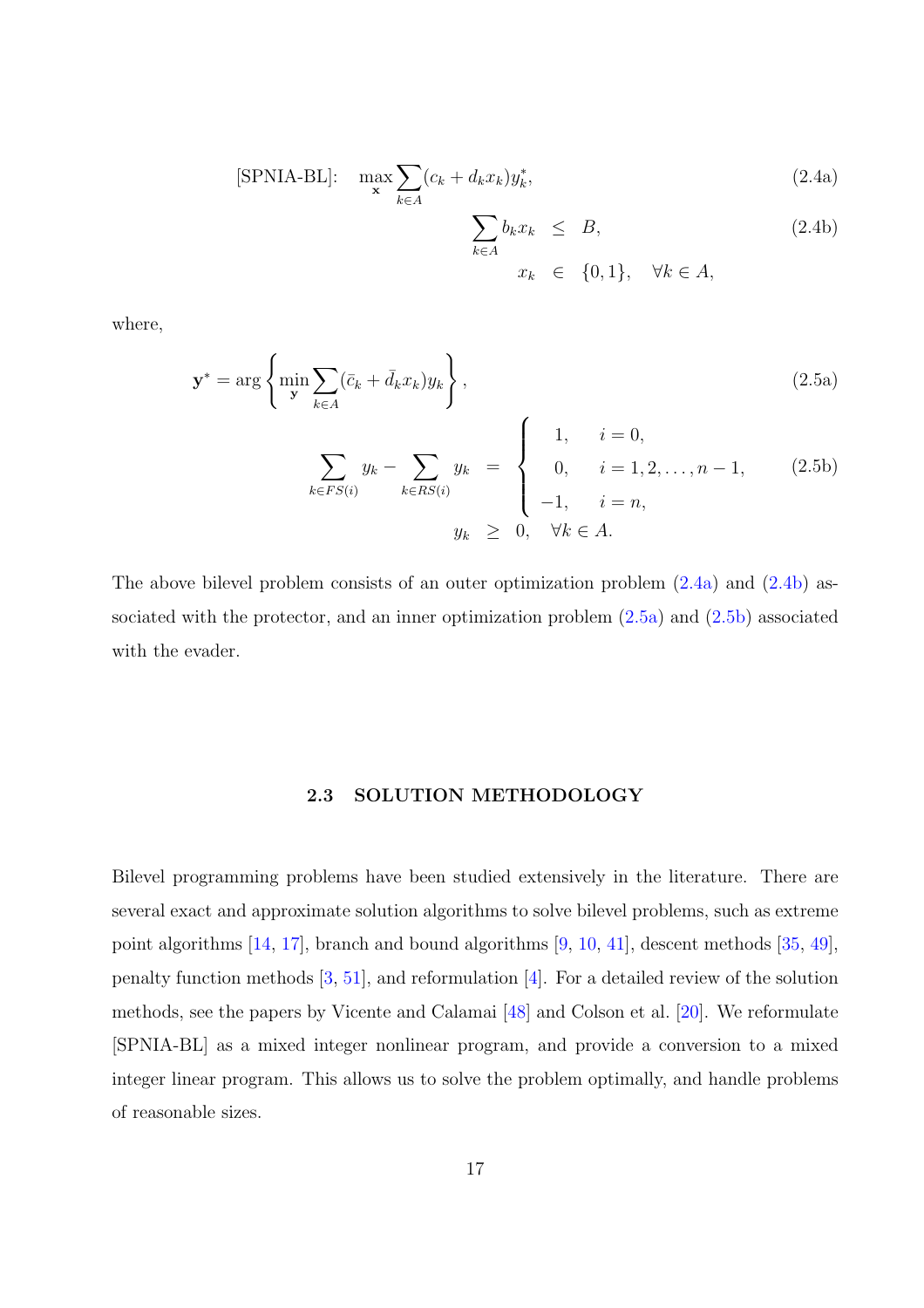#### <span id="page-29-0"></span>2.3.1 MINLP Reformulation

Let  $u_i$  be the dual variable corresponding to node i in  $(2.3b)$ . Then the dual problem of  $[\text{SP}(\hat{\mathbf{x}})]$  is:

$$
[\text{SPD}(\hat{\mathbf{x}})]: \quad \max_{\mathbf{u}} u_0 - u_n,\tag{2.6a}
$$

$$
u_i - u_j \leq \bar{c}_k + \bar{d}_k \hat{x}_k, \quad \forall (i, j) = k \in A. \tag{2.6b}
$$

In the above formulation,  $u_0 - u_i$  represents the length of the shortest path from node 0 to node *i* based on the arc lengths  $\bar{c}_k + \bar{d}_k \hat{x}_k$ . The protector evaluates the length of the path found in  $[SP(\hat{\mathbf{x}})]$  using the arc lengths  $c_k + d_k\hat{x}_k$ , resulting in the following problem:

$$
[\text{SPNIA}(\hat{\mathbf{x}})]: \quad \max_{\mathbf{y}, \mathbf{u}} \sum_{k \in A} (c_k + d_k \hat{x}_k) y_k,
$$
\n(2.7a)

$$
\sum_{k \in FS(i)} y_k - \sum_{k \in RS(i)} y_k = \begin{cases} 1, & i = 0, \\ 0, & i = 1, 2, ..., n - 1, \\ -1, & i = n, \end{cases}
$$
 (2.7b)

$$
u_i - u_j \leq \bar{c}_k + \bar{d}_k \hat{x}_k, \quad \forall (i, j) = k \in A, \quad (2.7c)
$$

$$
u_n - u_0 + \sum_{k \in A} (\bar{c}_k + \bar{d}_k \hat{x}_k) y_k = 0,
$$
  
\n
$$
y_k \geq 0, \quad \forall k \in A.
$$
\n(2.7d)

Note that  $(2.7b)$  is the same as  $(2.5b)$ , and  $(2.7c)$  is the same as  $(2.6b)$ . Also,  $(2.7d)$  states that the objective function values of  $\left[\text{SP}(\hat{\mathbf{x}})\right]$  and  $\left[\text{SPD}(\hat{\mathbf{x}})\right]$  should be equal. From duality theory we know that these two v[alues](#page-28-0) will be equal only when y is an optimal solution for  $\text{[SP}(\hat{\mathbf{x}})$ , and **u** is an optimal solution for  $\text{[SPD}(\hat{\mathbf{x}})$ . Therefore, any feasible solution for  $[\text{SPNIA}(\hat{\mathbf{x}})]$  will be an optimal solution for  $[\text{SP}(\hat{\mathbf{x}})]$  and  $[\text{SPD}(\hat{\mathbf{x}})]$ . Note that the objective function used in  $SPNIA(\hat{\mathbf{x}})$  does not affect this result. Since we want to evaluate the shortest path found in  $[SP(\hat{\mathbf{x}})]$  using the arc lengths  $c_k + d_k\hat{x}_k$ , we use the objective function (2.7a). As a result, for a given interdiction plan  $\hat{\mathbf{x}}$ , [SPNIA( $\hat{\mathbf{x}}$ )] will find the shortest path from node 0 to node *n* using the arc lengths  $\bar{c}_k + \bar{d}_k \hat{x}_k$ , and evaluate it using the arc lengths  $c_k + d_k\hat{x}_k$ .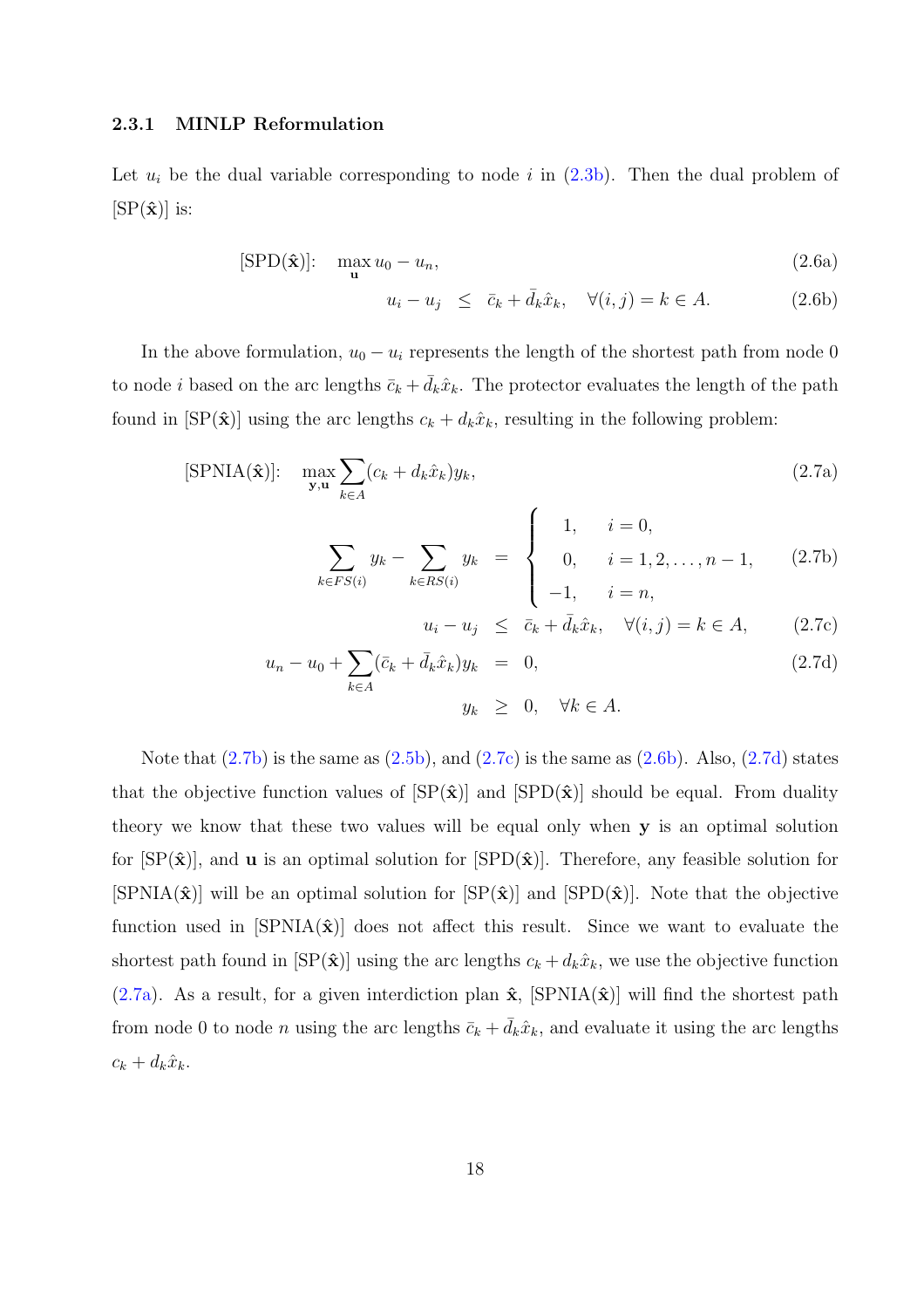<span id="page-30-0"></span>Finally, we release  $\hat{\mathbf{x}}$  as a variable resulting in the formulation for our complete model of shortest path network interdiction with asymmetric information:

$$
[\text{SPNIA}]: \quad \max_{\mathbf{x}, \mathbf{y}, \mathbf{u}} \sum_{k \in A} (c_k + d_k x_k) y_k,\tag{2.8a}
$$

$$
\sum_{k \in FS(i)} y_k - \sum_{k \in RS(i)} y_k = \begin{cases} 1, & i = 0, \\ 0, & i = 1, 2, \dots, n-1, \\ -1, & i = n, \end{cases}
$$
 (2.8b)

$$
u_i - u_j - \bar{d}_k x_k \le \bar{c}_k, \quad \forall (i, j) = k \in A,
$$
\n(2.8c)

$$
u_n - u_0 + \sum_{k \in A} (\bar{c}_k + \bar{d}_k x_k) y_k = 0,
$$
  
\n
$$
y_k \geq 0, \quad \forall k \in A,
$$
\n(2.8d)

 $\mathbf{x} \in X$ ,

where  $X = \{ \mathbf{x} \in \{0,1\}^{|A|} | \mathbf{b}^T \mathbf{x} \leq B \}$  is the set of feasible interdiction plans.

**Remark 1** For a given  $\hat{\mathbf{x}}$ , in the optimal solution of  $[\text{SP}(\hat{\mathbf{x}})]$ , y will only take binary values even though it is not restricted as such. This fact may not always be valid for  $\text{SPNIA}(\hat{\mathbf{x}})$ since constraint  $(2.7d)$  links variables y and u. The variables y can take non-integer values only when there are multiple optimal paths from node 0 to node  $n$  that have the same lengths when ev[aluate](#page-29-0)d both with the arc lengths  $c_k + d_k x_k$  and  $\bar{c}_k + \bar{d}_k x_k$ . Even if this occurs,  $\text{SPNIA}(\hat{\mathbf{x}})$  will still give the correct optimal objective function value, and hence [SPNIA] will give the correct optimal x values. Subsequently, the corresponding integer y values can be computed easily by solving a shortest path problem.

Remark 2 In the above formulation, if there are multiple shortest paths for the evader, then we assume that he will take the one which is longer when evaluated with the arc lengths  $c_k + d_k x_k$ . This can be interpreted as the cooperation of the evader with the protector (or the best case scenario) in case of multiple shortest paths. However, if he traverses another path, then the length of his path will be shorter than expected which results in an incorrect interdiction plan. We will also present another formulation for which this assumption is not necessary.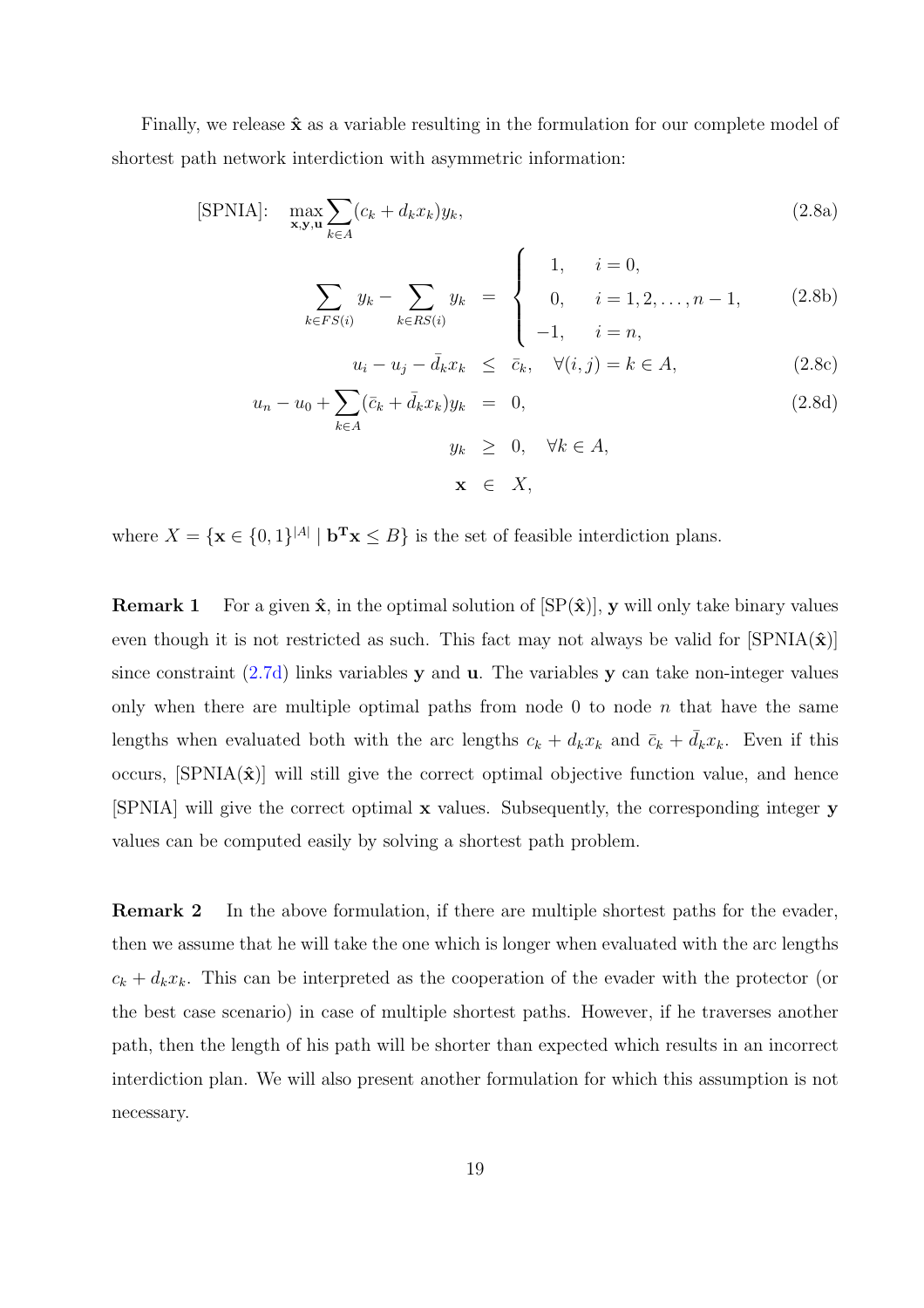#### <span id="page-31-0"></span>2.3.2 Linearization

[SPNIA] formulation is a MINLP which consists of quadratic terms in both the objective function and the constraints. One approach to solve this problem is to linearize the quadratic terms. For this purpose, we replace  $y_k$  with two new variables  $v_k$  and  $w_k$ :  $v_k$  can take positive values if arc k is not interdicted, and  $w_k$  can take positive values if arc k is interdicted. We can now reformulate the problem as follows:

$$
[\text{SPNIA-L}]: \quad \max_{\mathbf{x}, \mathbf{v}, \mathbf{w}, \mathbf{u}} \sum_{k \in A} (c_k v_k + (c_k + d_k) w_k), \tag{2.9a}
$$

$$
\sum_{k \in FS(i)} (v_k + w_k) - \sum_{k \in RS(i)} (v_k + w_k) = \begin{cases} 1, & i = 0, \\ 0, & i = 1, 2, ..., n - 1, (2.9b) \\ -1, & i = n, \end{cases}
$$

$$
u_i - u_j - \bar{d}_k x_k \le \bar{c}_k, \quad \forall (i, j) = k \in A,
$$
\n(2.9c)

$$
u_n - u_0 + \sum_{k \in A} (\bar{c}_k v_k + (\bar{c}_k + \bar{d}_k) w_k) = 0, \qquad (2.9d)
$$

$$
v_k + x_k \leq 1, \quad \forall k \in A,\tag{2.9e}
$$

$$
w_k - x_k \leq 0, \quad \forall k \in A,
$$
\n
$$
(2.9f)
$$

$$
v_k, w_k \geq 0, \quad \forall k \in A,
$$
  

$$
\mathbf{x} \in X.
$$

The validity of [SPNIA-L] is proven by the following theorem:

**Theorem 2.1** Let  $(\mathbf{x}^*, \mathbf{v}^*, \mathbf{w}^*, \mathbf{u}^*)$  be an optimal solution for [SPNIA-L], and let  $z^*$  be the corresponding objective function value. Then  $(\mathbf{x}^*, \mathbf{y}^*, \mathbf{u}^*)$  is also optimal in [SPNIA], and the corresponding objective function value is  $z^*$ , where  $y_k^* = \max\{v_k^*, w_k^*\}$  for every arc.

**Proof.** Constraints (2.9e) and (2.9f) guarantee that at most one of  $v_k$  and  $w_k$  will be positive for any k. When we set the other variable to 0, the positive one replaces  $y_k$  in [SPNIA]. Therefore, for any given  $\mathbf{x}$ ,  $(2.9a)$ ,  $(2.9b)$ ,  $(2.9c)$  and  $(2.9d)$  are equivalent to  $(2.8a)$ ,  $(2.8b)$ , (2.8c) and (2.8d) respectively. Hence, [SPNIA] and [SPNIA-L] are equivalent, and the corresponding optimal solutions are also equivalent. Also,  $y_k^* = \max\{v_k^*, w_k^*\}$  $y_k^* = \max\{v_k^*, w_k^*\}$  $y_k^* = \max\{v_k^*, w_k^*\}$ , since  $y_k = v_k$  [whe](#page-30-0)n  $w_k = 0$  $w_k = 0$  $w_k = 0$   $(x_k = 0)$ , and  $y_k = w_k$  when  $v_k = 0$   $(x_k = 1)$ .  $\Box$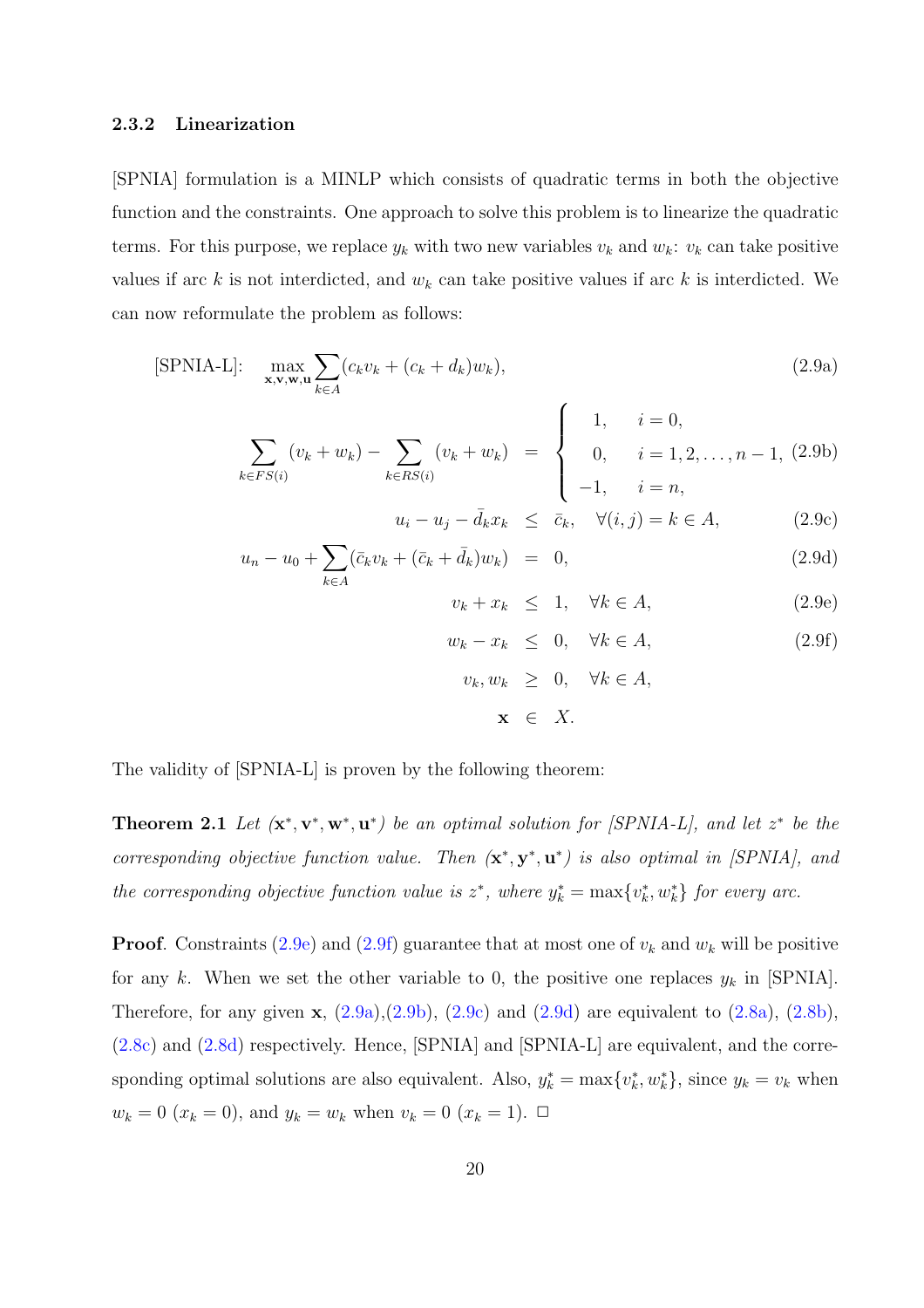<span id="page-32-0"></span>Now, [SPNIA-L] is a linear MIP, and can be solved using any branch-and-bound algorithm.

#### 2.3.3 Alternative Formulation for Worst-case Scenario

As mentioned in Remark 2, in [SPNIA-L] if there are multiple shortest paths for the evader, we assume that he will take the one which is longer when evaluated with the actual arc lengths, which may be interpreted as the best case scenario. However, it is generally more reasonable to assume the worst case scenario. For this purpose, another formulation for the problem can be achieved by utilizing duality theory and penalty functions. We start with the [SPNI( $\hat{\mathbf{x}}$ )] formulation. Let  $\pi$ ,  $\alpha$  and  $\gamma$  be the dual variables corresponding to (2.7b),  $(2.7c)$  and  $(2.7d)$ , respectively. Then, the dual of  $[SPNI(\hat{\mathbf{x}})]$  is,

$$
[\text{SPNI-D1}(\hat{\mathbf{x}})]: \quad \max_{\pi, \alpha, \gamma} \pi_0 - \pi_n + \sum_{k \in A} \alpha_k (\bar{c}_k + \hat{x}_k \bar{d}_k),
$$
\n
$$
\sum_{k \in FS(i)} \alpha_k - \sum_{k \in RS(i)} \alpha_k = \begin{cases} \gamma & , \quad i = 0, \\ 0 & , \quad i = 1, \dots, n-1, \\ -\gamma & , \quad i = n, \end{cases}
$$
\n
$$
\pi_i - \pi_j + (\bar{c}_k + \hat{x}_k \bar{d}_k) \gamma \leq c_k + \hat{x}_k d_k, \quad \forall (i, j) = k \in A,
$$
\n
$$
\alpha_k \leq 0, \quad \forall k \in A.
$$

If we define  $\theta = -\gamma$  and  $\beta_k = \frac{\alpha_k}{\gamma}$  $\frac{\alpha_k}{\gamma}$ , we can restate [SPNI-D1( $\hat{\mathbf{x}}$ )] as follows,

$$
[\text{SPNI-D2}(\hat{\mathbf{x}})]: \quad \max_{\pi,\beta,\theta} \pi_0 - \pi_n - \theta \sum_{k \in A} \beta_k (\bar{c}_k + \hat{x}_k \bar{d}_k),
$$
\n
$$
\sum_{k \in FS(i)} \beta_k - \sum_{k \in RS(i)} \beta_k = \begin{cases} 1, & i = 0, \\ 0, & i = 1, \dots, n-1, \\ -1, & i = n, \\ -1, & i = n, \end{cases}
$$
\n
$$
\pi_i - \pi_j - (\bar{c}_k + \hat{x}_k \bar{d}_k)\theta \leq c_k + \hat{x}_k d_k, \quad \forall (i, j) = k \in A,
$$
\n
$$
\beta_k \geq 0, \quad \forall k \in A.
$$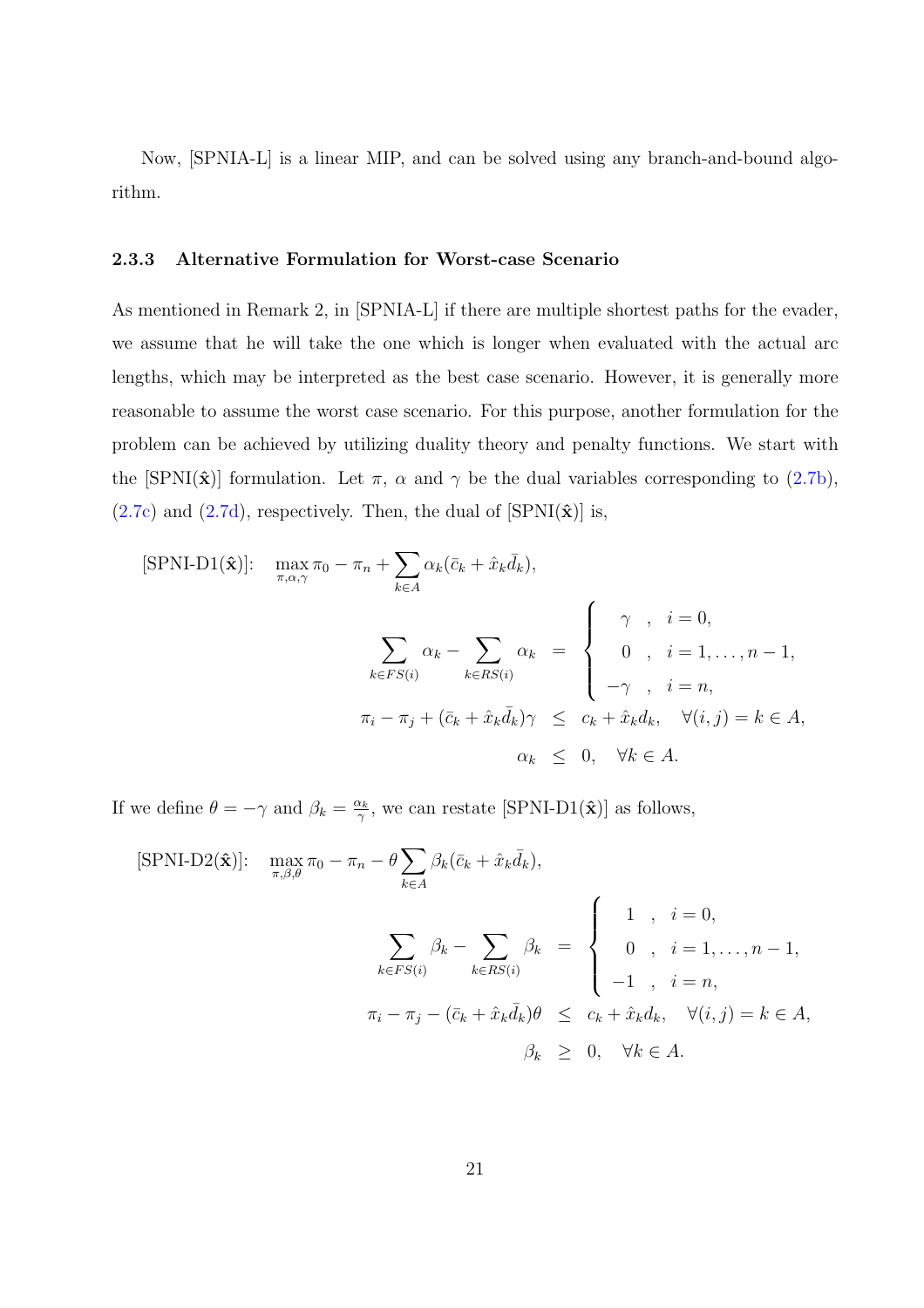<span id="page-33-0"></span>Now, releasing  $\hat{\mathbf{x}}$  as a variable, and fixing  $\theta$  as a constant results in the following formulation,

$$
[\text{SPNI-D2}(\hat{\theta})]: \quad \max_{\pi,\beta,\mathbf{x}} \pi_0 - \pi_n - \hat{\theta} \sum_{k \in A} \beta_k (\bar{c}_k + x_k \bar{d}_k),
$$
\n
$$
\sum_{k \in FS(i)} \beta_k - \sum_{k \in RS(i)} \beta_k = \begin{cases} 1, & i = 0, \\ 0, & i = 1, \dots, n-1, \\ -1, & i = n, \\ -1, & i = n, \end{cases}
$$
\n
$$
\pi_i - \pi_j - (\hat{\theta}\bar{d}_k + d_k)x_k \leq \hat{\theta}\bar{c}_k + c_k, \quad \forall (i, j) = k \in A,
$$
\n
$$
\beta_k \geq 0, \quad \forall k \in A,
$$
\n
$$
\mathbf{x} \in X.
$$

Finally, we replace  $\beta_k$  with two new variables  $v_k$  and  $w_k$ , and get the following formulation,

$$
[\text{SPNI-D}(\hat{\theta})]: \quad \max_{\mathbf{x}, \mathbf{v}, \mathbf{w}, \pi} \pi_0 - \pi_n \quad - \quad \hat{\theta} \sum_{k \in A} (\bar{c}_k v_k + (\bar{c}_k + \bar{d}_k) w_k), \tag{2.10a}
$$

$$
\sum_{k \in FS(i)} (v_k + w_k) - \sum_{k \in RS(i)} (v_k + w_k) = \begin{cases} 1, & i = 0, \\ 0, & i = 1, 2, ..., n - 1, \\ -1, & i = n, \end{cases}
$$
 (2.10b)

$$
\pi_i - \pi_j - (\hat{\theta}\bar{d}_k + d_k)x_k \leq \hat{\theta}\bar{c}_k + c_k, \quad \forall (i, j) = k \in A,
$$
\n(2.10c)

$$
v_k + x_k \leq 1, \quad \forall k \in A,
$$
\n
$$
(2.10d)
$$

$$
w_k - x_k \leq 0, \quad \forall k \in A,
$$
\n
$$
(2.10e)
$$

$$
v_k, w_k \geq 0, \quad \forall k \in A,
$$
  

$$
\mathbf{x} \in X.
$$

In the above formulation, constraint (2.10e) guarantees that  $v_k$  replaces  $\beta_k$  when  $x_k = 0$ , and similarly constraint (2.10d) guarantees that  $w_k$  replaces  $\beta_k$  when  $x_k = 1$ .

The shortest path network interdiction problem with asymmetric information can be solved optimally by solving  $[\text{SPNI-D}(\hat{\theta})]$  once the optimal value of  $\hat{\theta}$  is known. We showed that any value of  $\hat{\theta}$  that is greater than a threshold value is optimal for [SPNI-D( $\hat{\theta}$ )]. To prove this fact, we define  $\sigma$  to be the length of the longest path from node 0 to node n in  $G(N, A)$  with the arc lengths  $c_k + d_k$ , and  $\delta$  to be the least significant digit (e.g., 0.001) of the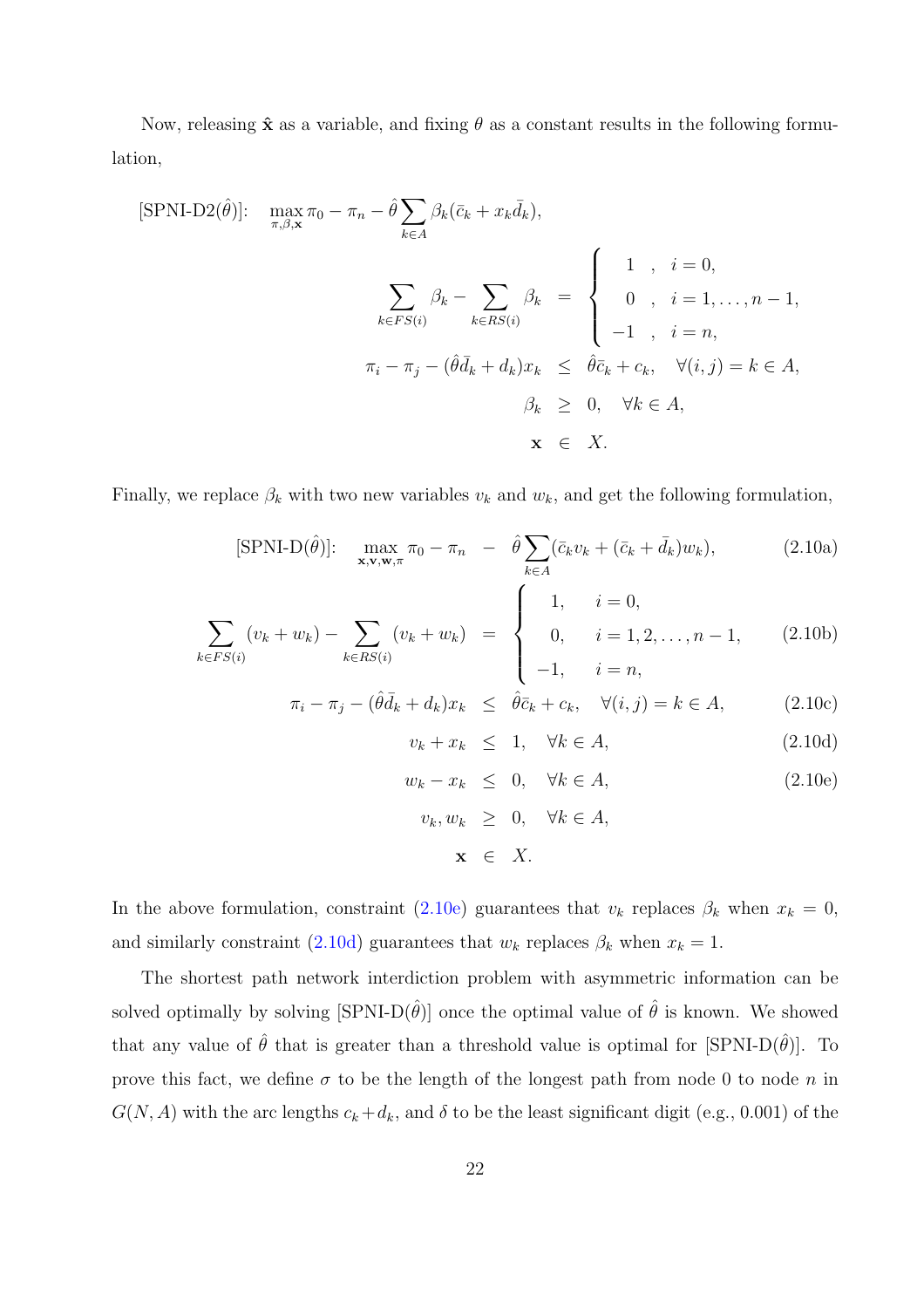evader's estimates of arc costs, the  $\bar{c}_k$  and  $\bar{d}_k$ . The validity of the [SPNI-D( $\hat{\theta}$ )] formulation is given in the following theorem:

**Theorem 2.2** For any  $\hat{\theta} > \frac{\sigma}{\delta}$ , [SPNI-D( $\hat{\theta}$ )] solves the shortest path network interdiction problem with asymmetric information. If there are multiple shortest paths for the evader, the interdiction plan will be based on the evader's path with the shortest actual path length.

**Proof.** For any given **x**,  $[\text{SPNI-D}(\hat{\theta})]$  can be separated into two problems. Constraints (2.10b), (2.10d) and (2.10e) along with the corresponding part of the objective function form a shortest path problem from node 0 to node n on  $G(N, A)$  with the arc lengths  $\hat{\theta}(\bar{c}_k + \bar{d}_k x_k)$ , [wherea](#page-33-0)s [constra](#page-33-0)int  $(2.10c)$  $(2.10c)$  along with the corresponding part of the objective function form a shortest path problem from node 0 to node n with the arc lengths  $\hat{\theta}(\bar{c}_k + \bar{d}_k x_k) + c_k + d_k x_k$ . In the latter proble[m, let](#page-33-0)  $P_1$  and  $P_2$  be two distinct paths from node 0 to node n. Assume that

$$
\sum_{k \in P_1} [\hat{\theta}(\bar{c}_k + \bar{d}_k x_k) + c_k + d_k x_k] \leq \sum_{k \in P_2} [\hat{\theta}(\bar{c}_k + \bar{d}_k x_k) + c_k + d_k x_k].
$$

Then,

$$
\sum_{k \in P_1} \hat{\theta}(\bar{c}_k + \bar{d}_k x_k) - \sum_{k \in P_2} \hat{\theta}(\bar{c}_k + \bar{d}_k x_k) \le \sum_{k \in P_2} (c_k + d_k x_k) - \sum_{k \in P_1} (c_k + d_k x_k) \le \sigma,
$$

and

$$
\sum_{k \in P_1} (\bar{c}_k + \bar{d}_k x_k) - \sum_{k \in P_2} (\bar{c}_k + \bar{d}_k x_k) \le \frac{\sigma}{\hat{\theta}} < \delta,
$$

by assumption. Therefore,

$$
\sum_{k \in P_1} (\bar{c}_k + \bar{d}_k x_k) - \sum_{k \in P_2} (\bar{c}_k + \bar{d}_k x_k) \le 0,
$$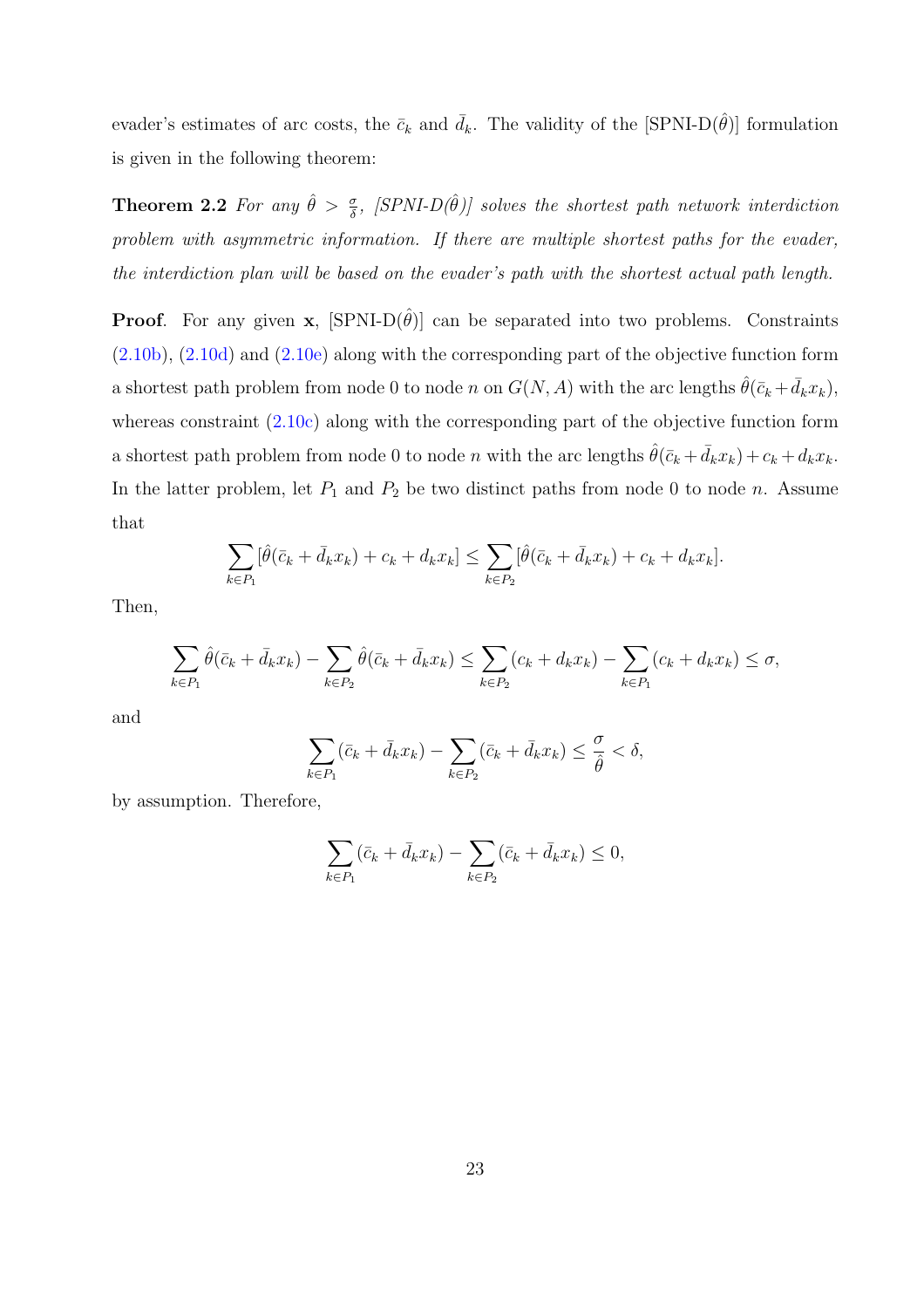<span id="page-35-0"></span>since  $\delta$  is the least significant digit of the  $\bar{c}_k$  and  $d_k$ . As a result, if  $P_1$  is a shortest path on  $G(N, A)$  with the arc lengths  $\hat{\theta}(\bar{c}_k + \bar{d}_k x_k) + c_k + d_k x_k$ , then it must also be a shortest path on  $G(N, A)$  with the arc lengths  $\hat{\theta}(\bar{c}_k + \bar{d}_k x_k)$ . Therefore, the shortest path will be found based solely on the arc lengths  $\hat{\theta}(\bar{c}_k + \bar{d}_k x_k)$ , and if there is a tie, it will be broken in favor of shortest actual path length. Therefore, in the optimal solution of  $\text{SPNI-D}(\hat{\theta})$ ,

$$
\pi_0 - \pi_n - \sum_{k \in A} \hat{\theta}(\bar{c}_k v_k + (\bar{c}_k + \bar{d}_k) w_k) = \sum_{k \in A} (c_k + d_k x_k).
$$

Hence,  $[\text{SPNI-D}(\hat{\theta})]$  will find the shortest path based on the arc lengths  $\bar{c}_k + \bar{d}_k x_k$ , and evaluate its length using the arcs lengths  $c_k + d_k x_k$ .  $\Box$ 

#### 2.3.4 Algorithm to Solve [SPNI-D $(\hat{\theta})$ ]

We have presented two different formulations of the shortest path network interdiction problem, which handle the multiple shortest paths in different ways. [SPNIA-L] assumes evader cooperation when there is a tie, whereas  $\text{[SPNI-D}(\hat{\theta})\text{]}$  assumes the worst case scenario and breaks the tie in favor of the actual shortest path. In this sense, it is more reasonable to use [SPNI-D $(\hat{\theta})$ ]. However, it may be computationally cumbersome to use [SPNI-D $(\hat{\theta})$ ] if the least significant digit of the arc length estimates is very small, which leads to a large  $\hat{\theta}$ value. Our computational experiments show that solving  $\text{SPNI-D}(\hat{\theta})$  requires significantly more time than solving [SPNIA-L]. For example, for  $B = 5$ , it takes 5 to 250 times more time (depending on the problem instance) to solve  $\text{SPNI-D}(\hat{\theta})$ . On the other hand, these two formulations almost always give the same solutions. Based on these observations, we present the following algorithm in an attempt to solve  $[SPNI-D(\hat{\theta})]$  more efficiently.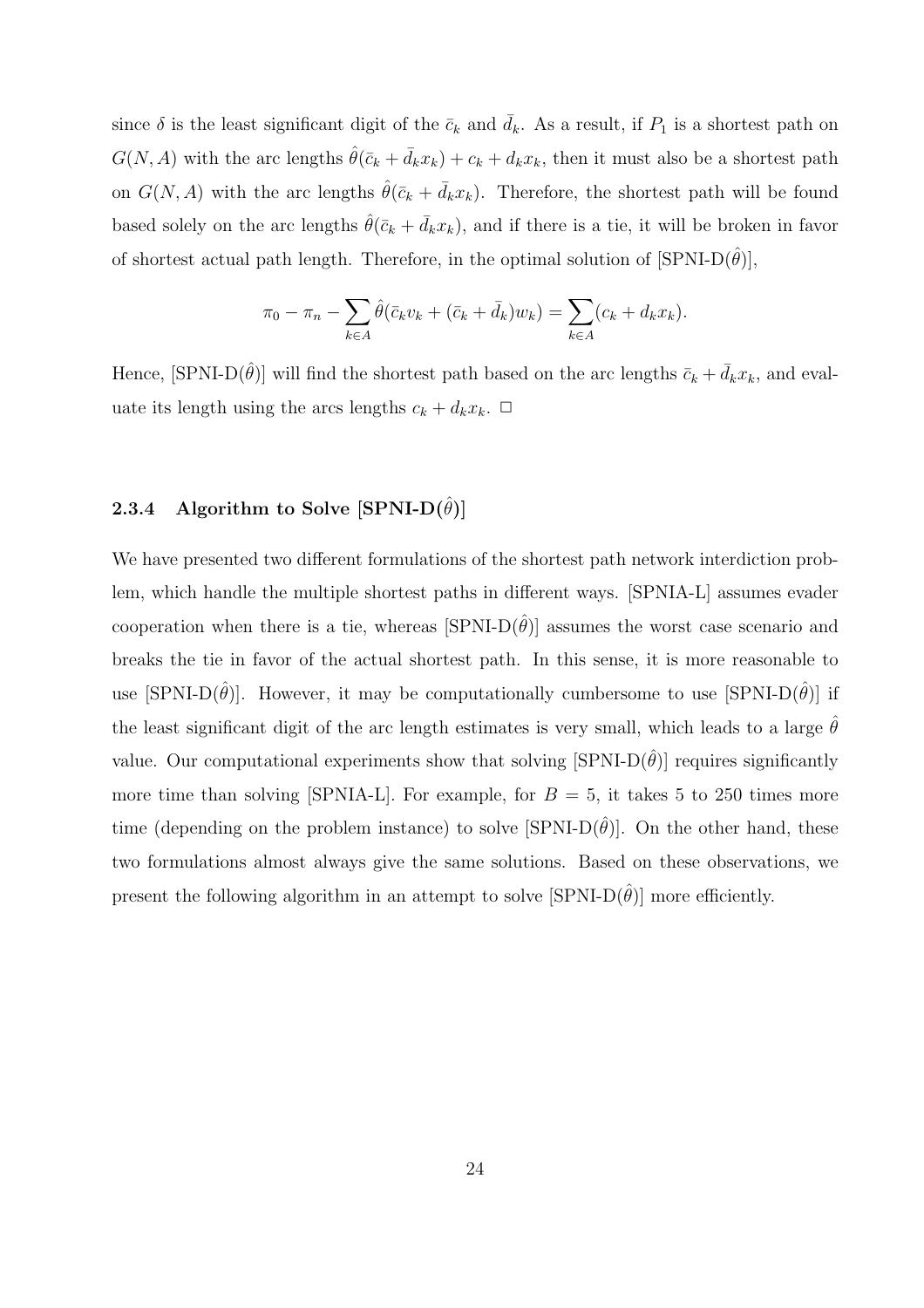# Algorithm to solve  $|SPNI-D(\hat{\theta})|$

Step 1 Solve [SPNIA-L]. Let  $z^*$  be the optimal objective function value, and let  $x^*$  be the optimal interdiction plan.

#### Step 2 Add

$$
\pi_0 - \pi_n - \sum_{k \in A} \hat{\theta}(\bar{c}_k v_k + (\bar{c}_k + \bar{d}_k) w_k) \le z^*
$$

to  $[\text{SPNI-D}(\hat{\theta})]$ , and solve this problem using  $\mathbf{x}^*$  as the starting solution.

In the algorithm, we use the fact that the objective function value of  $\text{SPNI-D}(\hat{\theta})$  is always less than or equal to the objective function value of [SPNIA-L]. If the evader does not have multiple shortest paths, then these two values will be equal, and  $\mathbf{x}^*$  will be optimal for [SPNI-D $(\hat{\theta})$ ], too. Therefore, the solver will terminate the solution at the first iteration. If the evader has multiple shortest paths, then  $x^*$  may not be optimal. In this case,  $z^*$  will be an upper bound for the objective function value of  $\text{[SPNI-D}(\hat{\theta})]$ , and the solver will continue the solution procedure with a tight bound.

# 2.3.5 Benders Decomposition Algorithm

The network interdiction problem with asymmetric information is a two-stage problem. In the first stage the protector determines which arcs to interdict, and the second stage the evader determines which path to take. This two-stage nature of the problem offers that we can apply decomposition algorithms to solve the problem. The first decomposition algorithm that comes to mind is Benders decomposition algorithm. However, because of the non-linearities in the objective function, we cannot apply Benders decomposition algorithm to [SPNIA-BL] formulation of the problem. Therefore, we applied Benders decomposition algorithm to both [SPNIA-L] and [SPNI-D $(\hat{\theta})$ ] formulations, which are the linearized versions of [SPNIA-BL].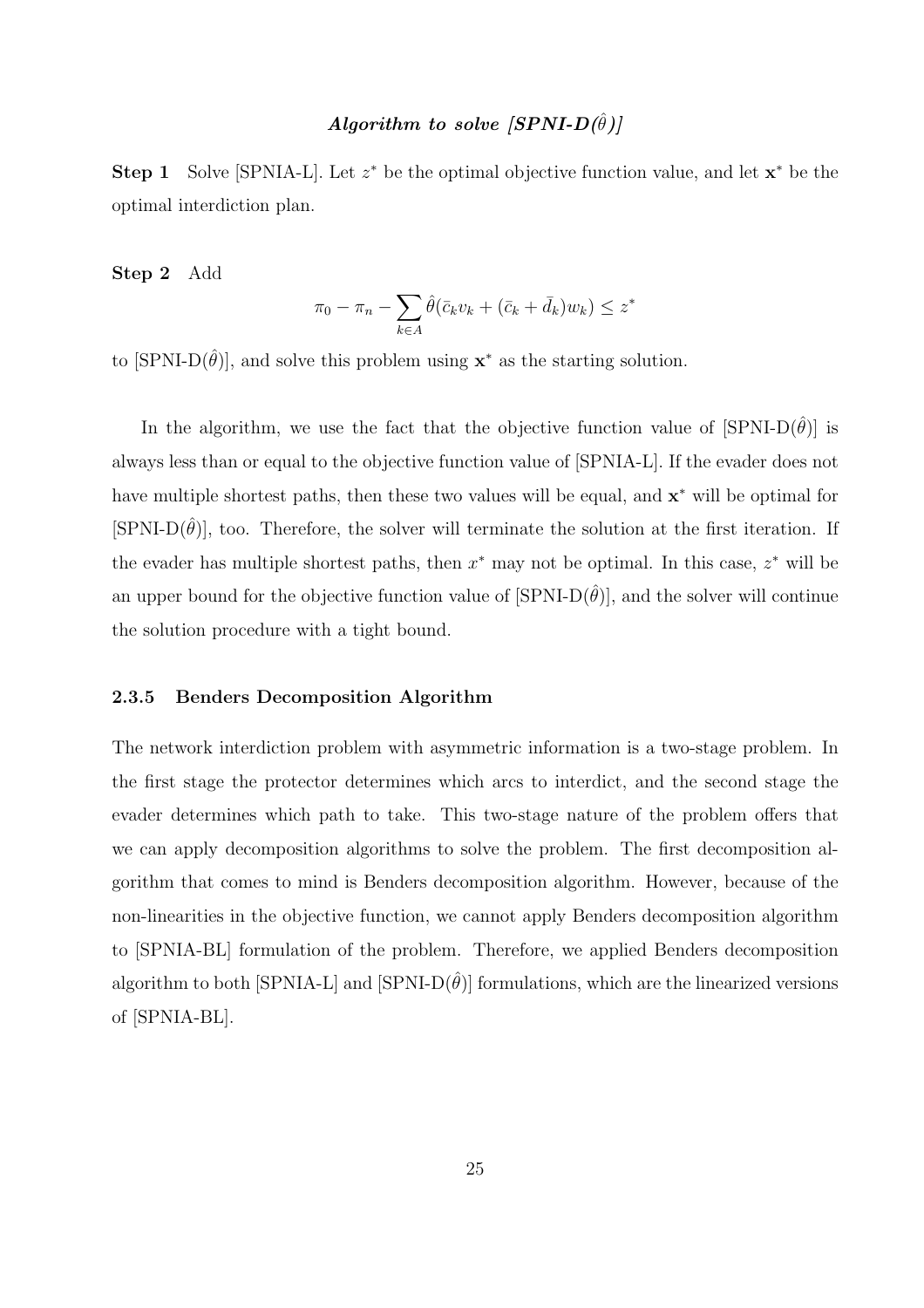The algorithm is similar for both formulations, therefore we present it for only [SPNI- $D(\hat{\theta})$  formulation. To apply Benders decomposition algorithm we define the master problem and subproblem as follows, where  $\epsilon$  is the acceptable optimality gap difference:

$$
[\text{RMP}]: \quad \max_{x,\eta_0} \eta_0,
$$

$$
\mathbf{x} \in X.
$$

[SUB]: 
$$
\eta_1 = \max_{\mathbf{v}, \mathbf{w}, \pi} \pi_0 - \pi_n - \hat{\theta} \sum_{k \in A} (\bar{c}_k v_k + (\bar{c}_k + \bar{d}_k) w_k),
$$
 (2.11a)

$$
\sum_{k \in FS(i)} (v_k + w_k) - \sum_{k \in RS(i)} (v_k + w_k) = \begin{cases} 1, & i = 0, \\ 0, & i = 1, 2, ..., n - 1, \\ -1, & i = n, \end{cases}
$$
 (2.11b)

$$
\pi_i - \pi_j \leq \hat{\theta}\bar{c}_k + c_k + (\hat{\theta}\bar{d}_k + d_k)\hat{x}_k, \quad \forall k \in A, \quad (2.11c)
$$

$$
v_k \le 1 - \hat{x}_k, \quad \forall k \in A,\tag{2.11d}
$$

$$
w_k \leq \hat{x}_k, \quad \forall k \in A,\tag{2.11e}
$$

$$
v_k, w_k \geq 0, \quad \forall k \in A.
$$

Let  $\mu^1$ ,  $\mu^2$ ,  $\mu^3$  and  $\mu^4$  be the dual vectors corresponding to constraints (2.11b), (2.11c), (2.11d) and (2.11e) respectively. Then, we can apply Benders' decomposition algorithm as follows: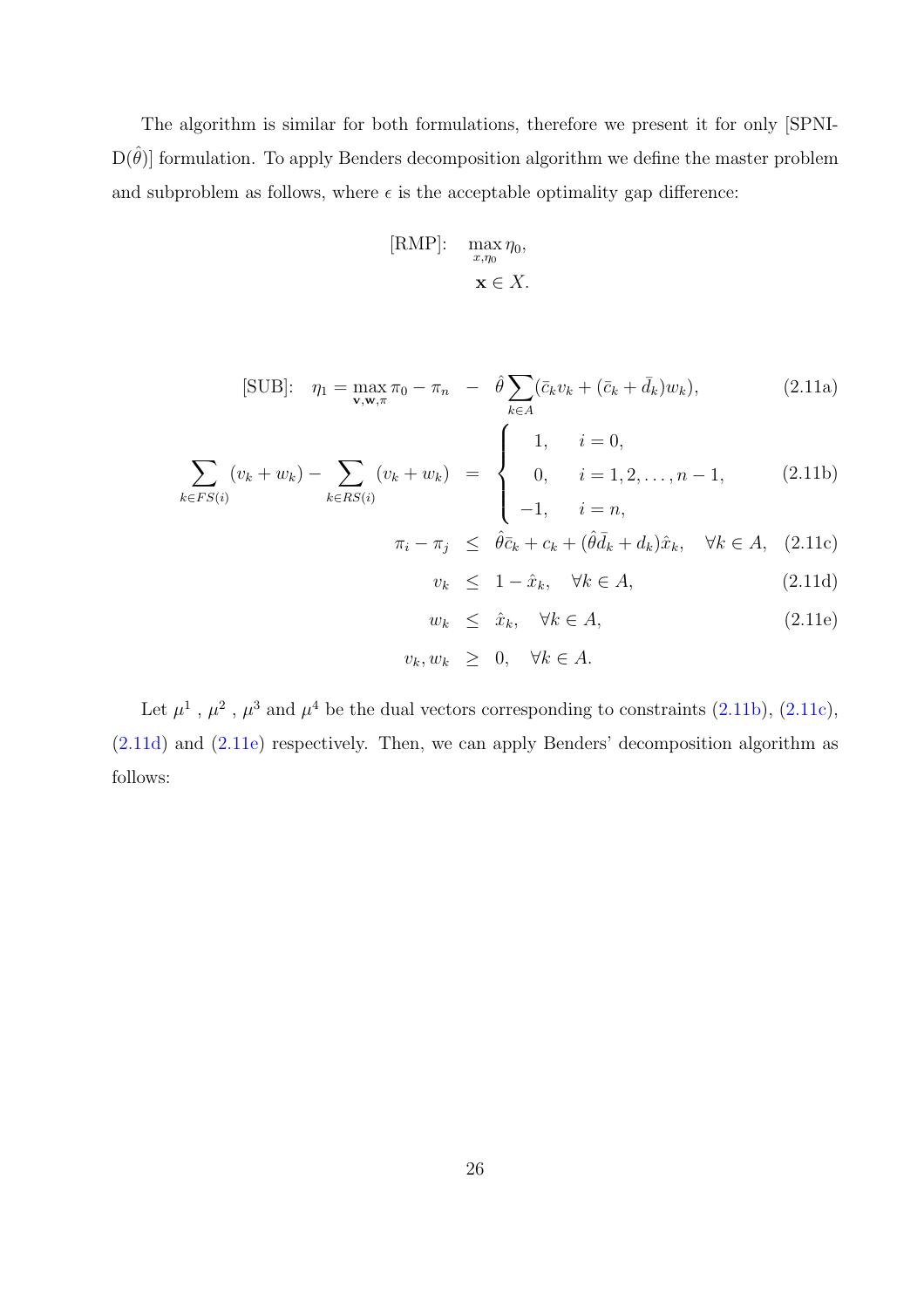# Benders decomposition algorithm for  $|SPNI-D(\hat{\theta})|$

**Step 1** Set initial solution  $\hat{x} = 0$ , lower bound  $LB \leftarrow 0$ , and upper bound  $UB \leftarrow \infty$ . **Step 2** Solve subproblem with current  $\hat{x}$ . Obtain new dual vectors  $(\hat{\mu}^1, \hat{\mu}^2, \hat{\mu}^3, \hat{\mu}^4)$ , and objective function value  $\hat{\eta}_1$ . Set  $LB \leftarrow \max\{LB, \hat{\eta}_1\}$ . If  $UB - LB < \epsilon$ , STOP. Step 3 Add

$$
\eta_0 - \sum_{k \in A} (\hat{\theta}\bar{d}_k \hat{\mu}_k^2 + d_k \hat{\mu}_k^2 - \hat{\mu}_k^3 + \hat{\mu}_k^4) x_k \le \sum_{k \in A} (\hat{\theta}\bar{c}_k \hat{\mu}_k^2 + c_k \hat{\mu}_k^2 + \hat{\mu}_k^3) + \hat{\mu}_0^1 - \hat{\mu}_n^1
$$

to the RMP. Reoptimize the RMP, and obtain a new solution  $\hat{x}$  and objective function value  $\hat{\eta}_0$ . Set  $UB \leftarrow \hat{\eta}_0$ . If  $UB - LB < \epsilon$ , STOP, otherwise return to **Step 2** with new  $\hat{x}$ .

Our computational studies showed that Benders decomposition algorithm does not perform well for neither [SPNIA-L] nor [SPNI-D $(\hat{\theta})$ ] in terms of running time. In most of the instances solving the mixed integer programming formulation directly takes less time than solving the problem using Benders decomposition algorithm. Bender decomposition algorithm does not perform well for  $\text{SPNI-D}(\hat{\theta})$  since there are terms including  $\hat{\theta}$  both in the objective function and the constraints in the subproblem. This results in large gaps between the lower and upper bounds of the problem and the algorithm converges slowly. Even though there are not terms including  $\hat{\theta}$  in the subproblem of the Benders decomposition algorithm for [SPNIA-L], the cuts added to the master problem are not very strong, and the algorithm converges slowly for this case, too. In order to improve the effectiveness of the Benders decomposition algorithm, strong valid inequalities should be added throughout the run, and we are working on this problem. However, these valid inequalities will not be discussed in this dissertation.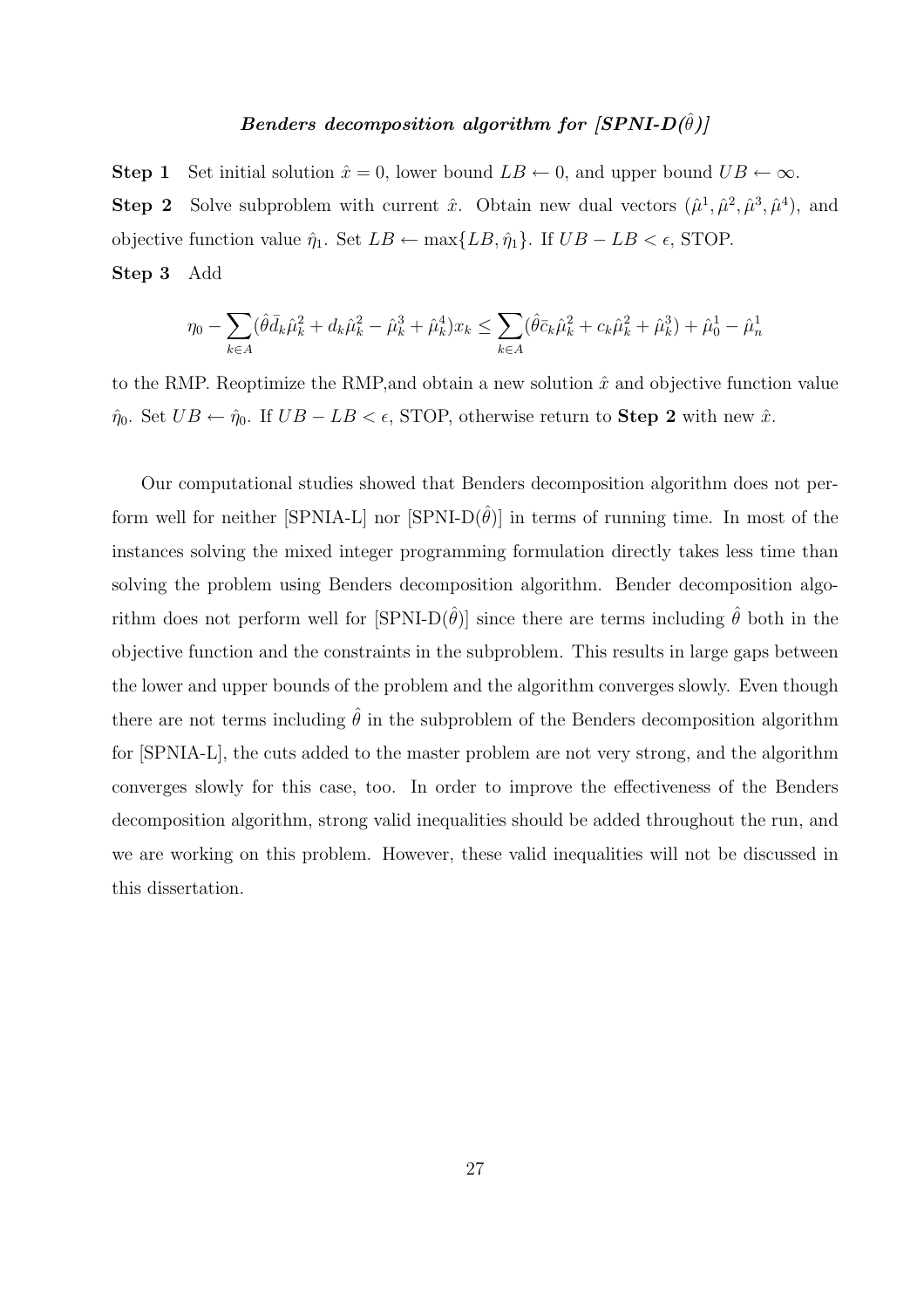<span id="page-39-0"></span>In this section we study the computational effectiveness of the proposed algorithms. We also investigate the benefits and risks of modeling asymmetric information. We begin our analysis by detailing the test problem sets.

#### 2.4.1 Test Problems and Environment

We created 7 different random directed networks. The networks are  $n_1 \times n_2$  grid networks, where  $n_1$  is the number of rows and  $n_2$  is the number of columns. There exists an arc from each node at grid position  $(r, c)$  to the nodes at grid positions  $(r, c + 1)$ ,  $(r + 1, c)$  and  $(r + 1, c + 1)$  if there exists a node at the particular position. In these networks, the node  $(1, 1)$  is the origin node and the node  $(n_1, n_2)$  is the destination node. The number of rows, columns, nodes and arcs for the instances are given in Table 2.1.

| Network        | Rows | Columns | <b>Nodes</b> | Arcs |
|----------------|------|---------|--------------|------|
| 1              | 6    | 8       | 48           | 113  |
| $\overline{2}$ | 6    | 10      | 60           | 141  |
| 3              | 6    | 12      | 72           | 169  |
| $\overline{4}$ | 8    | 8       | 64           | 161  |
| 5              | 8    | 10      | 80           | 201  |
| 6              | 8    | 12      | 96           | 241  |
| 7              | 10   | 10      | 100          | 261  |

Table 2.1: Network instances used

For each network, we created 10 different instances by using different  $c, d, \bar{c}, \bar{d}$  values. When presenting the results, we will give the average values for these 10 instances. The values of  $c_k$  and  $d_k$  are real numbers generated from Uniform(1,10). The values of  $\bar{c}_k$  and  $\bar{d}_k$ depend on the values of  $c_k$ ,  $d_k$  and  $Q$ , where  $Q$  represents how precise the estimates of the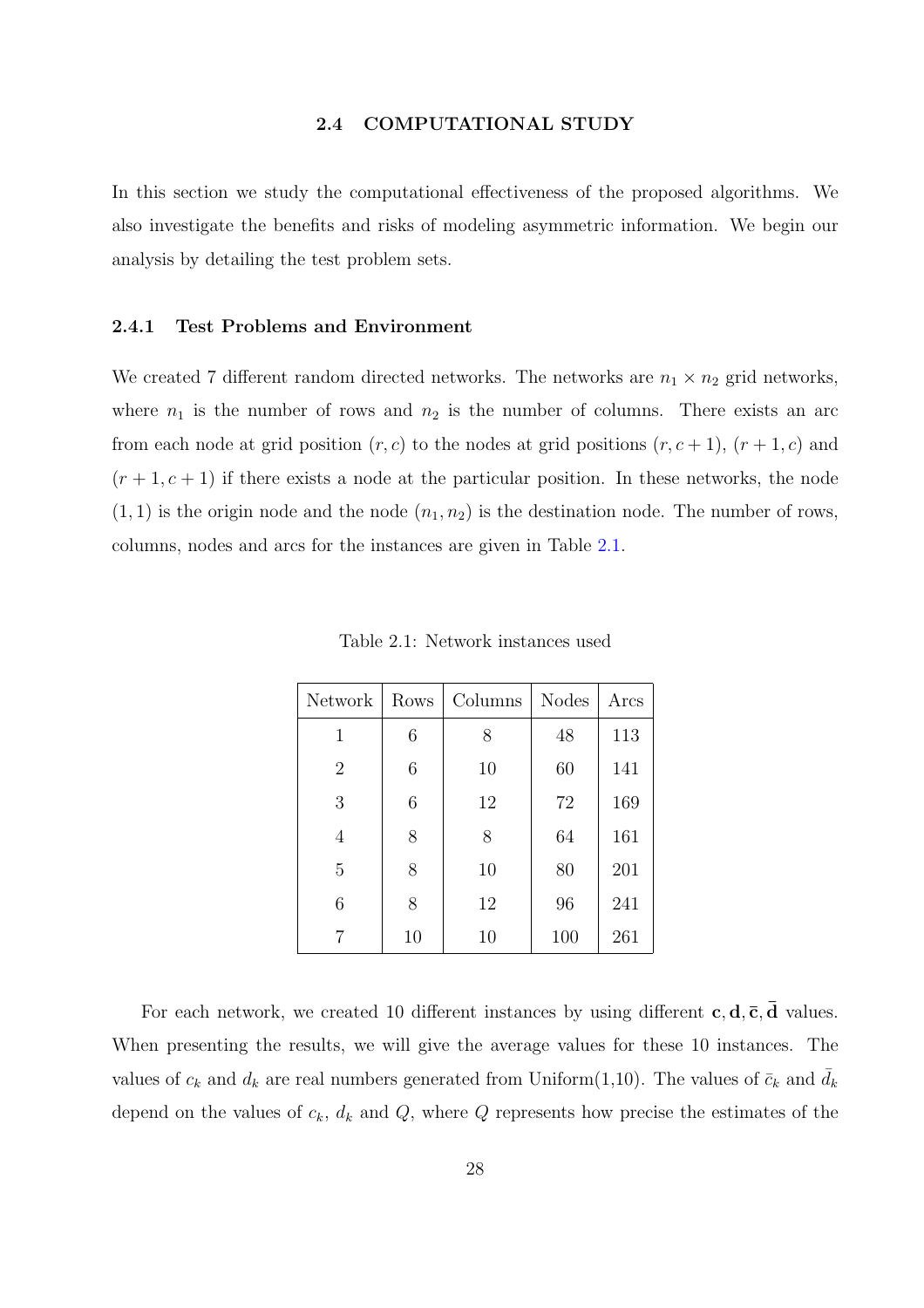evader are. The values of  $\bar{c}_k$  are generated from Uniform $(c_k \cdot Q, c_k \cdot (2 - Q))$  and the values of  $\bar{d}_k$  are generated similarly using  $d_k$  instead of  $c_k$ . We tested three values of Q: 0.6, 0.7 and 0.8. We used a cardinality constraint as the budget constraint, i.e.,  $b_k = 1$  for every arc. We tested four different values of B: 5, 10, 15 and 20. We assumed that all arcs are interdictable. The parameters used in the test instances are summarized in Table 2.2.

We used CPLEX 9.0 with default settings to solve the test instances. The programs were coded in C, and run on an Intel Pentium IV computer with 3.05 GHz CPU and 512 MB of RAM.

| Parameter   | Value                                      |
|-------------|--------------------------------------------|
| $c_k$       | Uniform $(1,10)$                           |
| $d_k$       | Uniform $(1,10)$                           |
| Q           | 0.6, 0.7, 0.8                              |
| $\bar{c}_k$ | Uniform $(c_k \cdot Q, c_k \cdot (2 - Q))$ |
| $\bar{d}_k$ | Uniform $(d_k \cdot Q, d_k \cdot (2 - Q))$ |
| $b_k$       |                                            |
|             | 5, 10, 15, 20                              |

Table 2.2: Parameters used in test instances

#### 2.4.2 Computational Results

We first investigate the benefits of modeling asymmetric information. We compare our results with the case where there is no information asymmetry. We used the  $[MXSP-D]$  formulation used in Israeli and Wood [34] for comparison. Both formulations were solved using standard branch-and-bound algorithms of CPLEX 9.0. The results are presented in Appendix A, and summarized in Table 2.3 [and](#page-140-0) Table 2.4. Table 2.3 summarizes the results for  $B = 5$  and  $B = 10$ , whereas Table 2.4 summarizes the results for  $B = 15$  and  $B = 20$ . In these [ta](#page-87-0)bles, T represents the solu[tion](#page-42-0) time in s[econ](#page-43-0)ds for the  $[\text{SPNI-D}(\hat{\theta})]$  formulation. We used the algorithm explained in [Sect](#page-43-0)ion 3.2 to solve [SPNI-D $(\hat{\theta})$ ]. The runs are terminated after 3600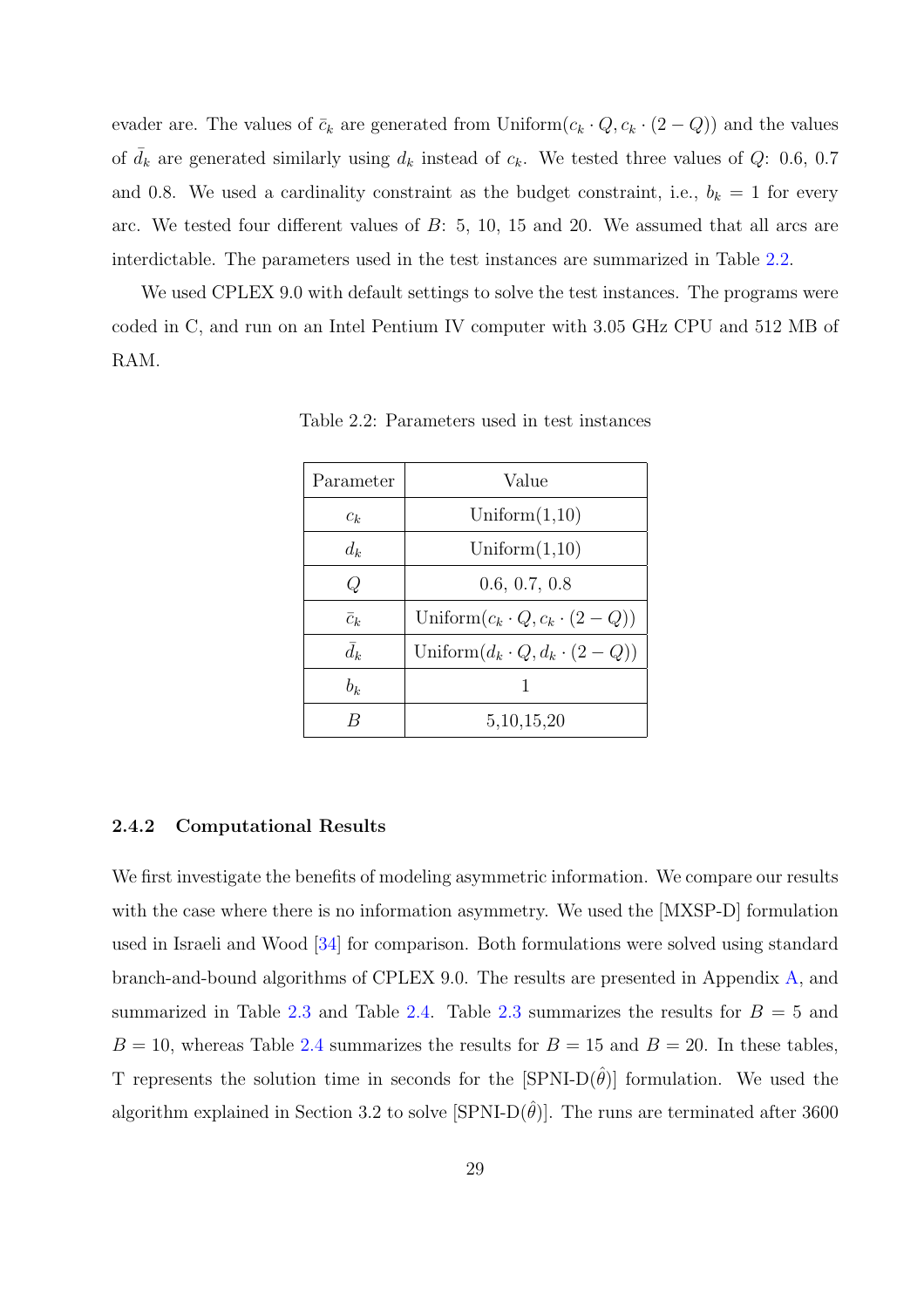seconds, and numbers in parentheses represent the number of instances (out of 10) that are solved within 3600 seconds if not all instances are solved to optimality. Also, %I represents the percent increase in the objective function value when the information asymmetry is introduced, and is calculated as follows. Problem  $[MXSP-D]$  is solved using c and d. This means that the protector plans the interdiction (calculates  $\mathbf{x}^*$ ) assuming that the evader has the same information. Then the evader finds a shortest path using his estimates of the arc lengths  $\bar{c}_k + \bar{d}_k x_k^*$ . Finally, the true length of this path is calculated using the arc lengths  $c_k + d_k x_k^*$ . This value gives the length of the path the evader will take if the protector assumes that there is no information asymmetry. We define this value as  $z_1^*$ , and  $z_2^*$  as the optimal objective function value of  $[\text{SPNI-D}(\hat{\theta})]$ . Then %I is calculated using the formula  $\%I = \frac{z_2^*-z_1^*}{z_1^*} \cdot 100$ . In problem [SPNI-D $(\hat{\theta})$ ], we assume that the protector knows the evader's estimates of the arc lengths. However, if this is not the case, then some important paths are left more vulnerable. As a result, if the protector assumes incorrect evader estimates, then a risk arises due to this lack of information. We represent this risk with  $\%R$ , which is calculated as follows.

Problem  $[\text{SPNI-D}(\hat{\theta})]$  is solved, and an optimal interdiction plan  $\mathbf{x}^*$  is determined. Then the true shortest path on this network is determined by using the arc lengths  $c_k + x_k^* d_k$ . Let the length of this path be  $z_3^*$ , and define  $z_4^*$  as the optimal objective function value of [MXSP-D]. Then %R is calculated using the formula %R =  $\frac{z_4^*-z_3^*}{z_4^*} \cdot 100$ . In Table 2.4, there are some blank entries for %I and %R, since not all instances are solved to optimality. A summary of Table 2.3 and Table 2.4 is presented in Table 2.5 by taking the aver[ages](#page-43-0) of %I and %R over all network instances. Also, the summary of the results is illustrated in Figure 2.2.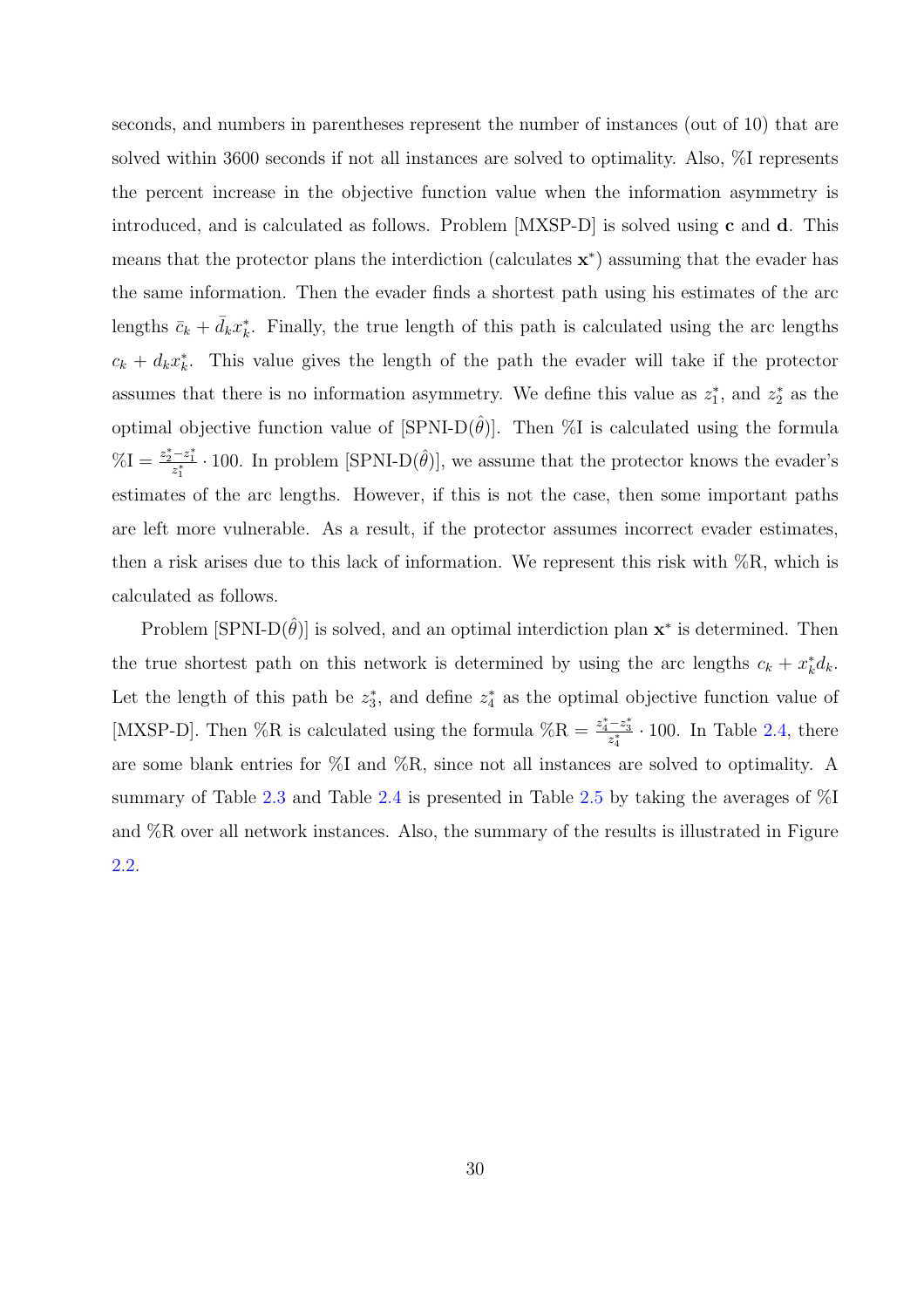| $\cal Q$       |                  |             | 0.6            |         | $0.7\,$     |                |                | 0.8         |                |                |
|----------------|------------------|-------------|----------------|---------|-------------|----------------|----------------|-------------|----------------|----------------|
| Network        | $\boldsymbol{B}$ | $\mathbf T$ | $\%\mathrm{I}$ | %R      | $\mathbf T$ | $\%\mathrm{I}$ | $\%\mathrm{R}$ | $\mathbf T$ | $\%\mathrm{I}$ | $\%\mathrm{R}$ |
| $\mathbf{1}$   | $\overline{5}$   | 0.4         | 4.8            | 5.6     | 0.4         | 3.4            | 5.6            | 0.3         | 2.1            | 1.9            |
| $\overline{2}$ | $\overline{5}$   | 0.5         | 9.0            | 4.9     | 0.9         | 3.9            | $3.9\,$        | 6.7         | 2.2            | 3.1            |
| 3              | $\overline{5}$   | 0.9         | 9.7            | 5.7     | 1.4         | 4.8            | 5.6            | 1.3         | 2.5            | 4.1            |
| $\overline{4}$ | $\overline{5}$   | 1.0         | 8.1            | 5.6     | 0.9         | 6.0            | $5.5\,$        | 1.2         | 2.1            | $1.7\,$        |
| $\overline{5}$ | $\overline{5}$   | 2.3         | 8.1            | 6.9     | 1.4         | 6.2            | 4.4            | $7.5\,$     | 1.8            | $3.6\,$        |
| 6              | $\overline{5}$   | 2.2         | 7.4            | 4.2     | 2.1         | 5.8            | $3.5\,$        | 1.6         | 1.8            | 3.0            |
| $\overline{7}$ | $\overline{5}$   | 3.1         | 8.5            | $7.0\,$ | 2.8         | 3.7            | 4.0            | 2.1         | 1.5            | $1.5\,$        |
| $\mathbf{1}$   | 10               | 2.1         | 7.1            | 5.4     | 1.5         | 4.8            | 4.7            | 1.0         | 2.3            | 2.3            |
| $\overline{2}$ | 10               | 4.3         | 12.2           | 6.1     | 8.1         | 8.9            | 3.9            | 18.4        | 5.3            | $2.9\,$        |
| $\mathfrak{Z}$ | 10               | 10.6        | 12.2           | 9.1     | 68.2        | 6.9            | 5.6            | 36.5        | 4.8            | $4.3\,$        |
| $\,4\,$        | 10               | 8.5         | 8.3            | 7.2     | 9.3         | $5.5\,$        | 7.8            | 9.3         | 3.5            | 3.8            |
| $\overline{5}$ | 10               | 33.9        | 10.8           | 8.3     | 24.4        | 6.7            | $5.4\,$        | 27.1        | 3.2            | $5.0\,$        |
| $\,6$          | 10               | 35.4        | 9.3            | 6.4     | 64.5        | 6.7            | 3.9            | 71.4        | 2.7            | 3.7            |
| $\overline{7}$ | 10               | 170.7       | 11.4           | 6.8     | 99.7        | 6.7            | 4.2            | 42.7        | 3.2            | $3.2\,$        |

<span id="page-42-0"></span>Table 2.3: Comparison of the results for symmetric and asymmetric information for  $B = 5$ and  $B = 10$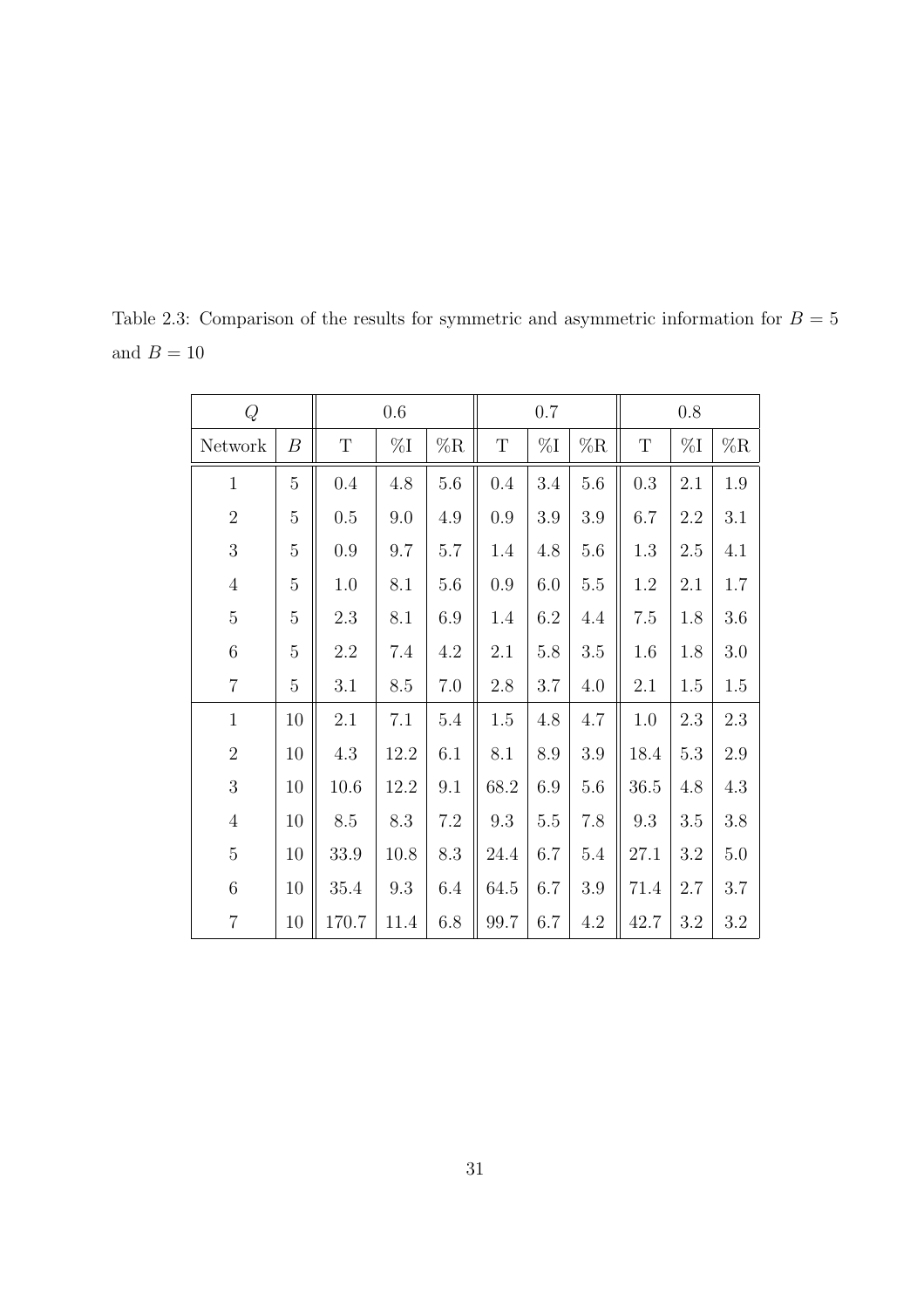| Q               |                  |         | $0.6\,$  | 0.7      |             |         |         | 0.8         |         |                |
|-----------------|------------------|---------|----------|----------|-------------|---------|---------|-------------|---------|----------------|
| Network         | $\boldsymbol{B}$ | T       | $\%I$    | %R       | $\mathbf T$ | $\%I$   | %R      | $\mathbf T$ | $\%I$   | $\%\mathrm{R}$ |
| $\mathbf{1}$    | $15\,$           | $3.5\,$ | $7.3\,$  | 6.4      | 4.8         | 4.3     | $5.2\,$ | 4.1         | 2.6     | $2.0\,$        |
| $\overline{2}$  | 15               | 36.0    | $12.5\,$ | 10.4     | $50.1\,$    | 8.5     | $5.9\,$ | 110.8       | 4.4     | 4.3            |
| 3               | 15               | 151.0   | 12.6     | 11.0     | 164.3       | 9.3     | 7.6     | 123.2       | 5.1     | 4.5            |
| $\sqrt{4}$      | 15               | 87.3    | $13.2\,$ | 9.9      | 149.7       | 10.6    | 6.6     | 94.2        | 5.1     | 3.8            |
| $\overline{5}$  | 15               | 263.4   | 11.7     | 9.5      | 207.3       | 7.2     | 6.7     | 301.4       | 4.3     | 4.1            |
| $6\phantom{.}6$ | 15               | 444.2   | 13.7     | $10.2\,$ | 752.6       | $8.2\,$ | 5.7     | 543.3       | $3.6\,$ | $5.0\,$        |
| $\overline{7}$  | 15               | 770.4   | 13.1     | 10.1     | 927.5       | 8.4     | 5.1     | 508.5       | 4.4     | $2.5\,$        |
| $\mathbf{1}$    | 20               | 11.5    | 7.6      | $6.0\,$  | 8.2         | 4.5     | 4.3     | $5.0\,$     | 3.3     | 3.3            |
| $\overline{2}$  | 20               | 140.0   | 12.5     | $\,9.5$  | 169.0       | 9.3     | 7.1     | 459.8       | 5.8     | 4.9            |
| 3               | $20\,$           | 320.2   | 13.6     | 11.4     | 767.7       | 9.5     | 6.9     | (7)         |         |                |
| $\overline{4}$  | 20               | 312.4   | 11.4     | 8.8      | 426.1       | $7.9\,$ | 8.7     | 682.7       | 3.9     | $5.0\,$        |
| $\overline{5}$  | 20               | (7)     |          |          | (6)         |         |         | (6)         |         |                |
| $\,6\,$         | $20\,$           | (6)     |          |          | (5)         |         |         | (6)         |         |                |
| $\overline{7}$  | 20               | (3)     |          |          | (4)         |         |         | (2)         |         |                |

<span id="page-43-0"></span>Table 2.4: Comparison of the results for symmetric and asymmetric information for  $B = 15$ and  $B = 20$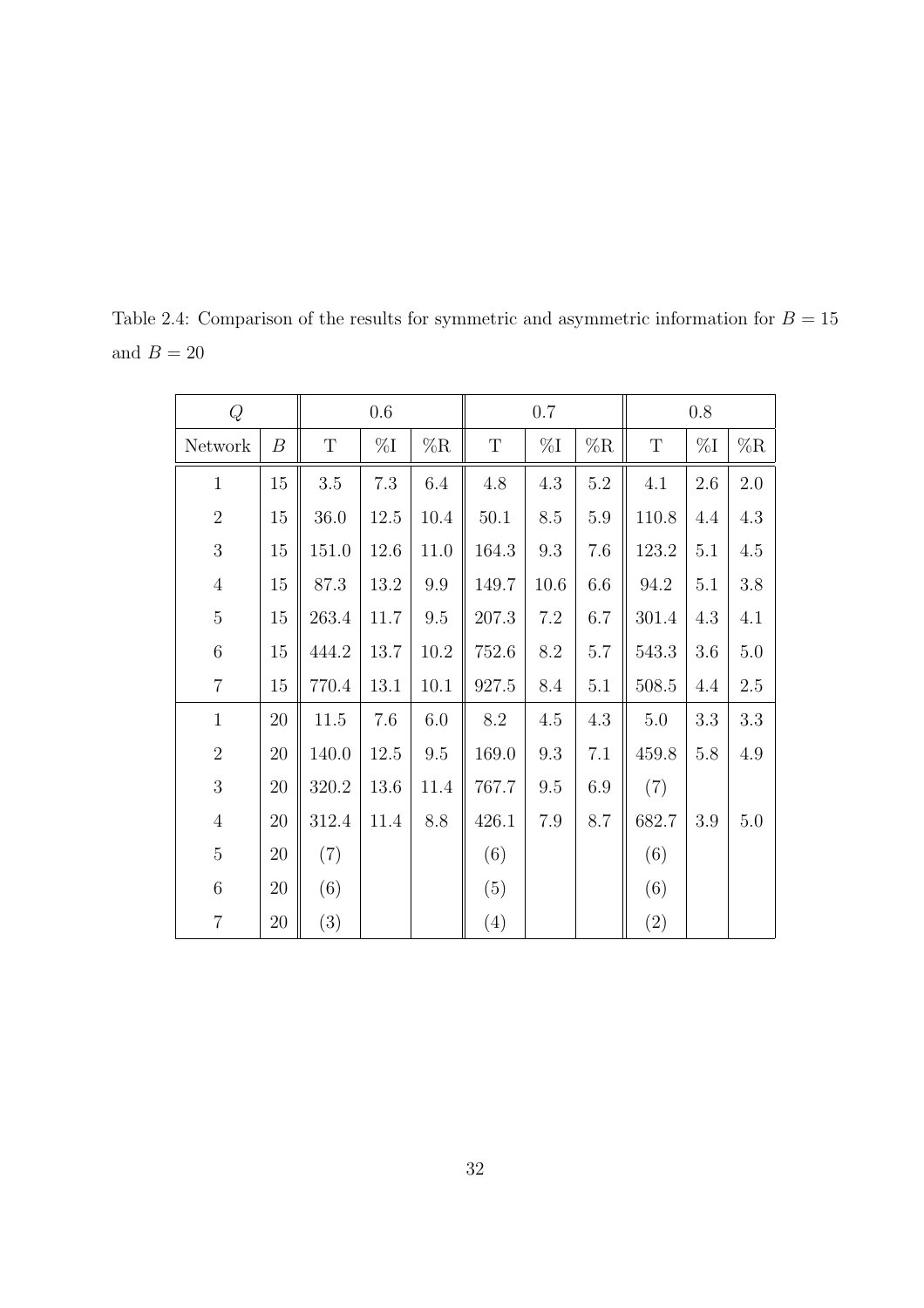| Q              | 0.6      |     |         | 0.7            | 0.8             |     |
|----------------|----------|-----|---------|----------------|-----------------|-----|
| B              | $\%I$    | %R  |         | $\%I \mid \%R$ | $\parallel \%I$ | %R  |
| $\overline{5}$ | 7.9      | 5.7 | 4.8     | 4.6            | 2.0             | 2.7 |
| 10             | $10.2\,$ | 7.0 | $6.6\,$ | 5.1            | 3.6             | 3.6 |
| 15             | 12.0     | 9.6 | 8.0     | 6.1            | 4.2             | 3.8 |
| 20             | 11.3     | 8.9 | 7.8     | 6.7            | 4.3             | 4.4 |

Table 2.5: Summary of benefits and risks



Figure 2.2: Summary of benefits and risks

On average, running times increase as the number of arcs increases and as the available interdiction resources increase. The benefits of modeling asymmetric information tend to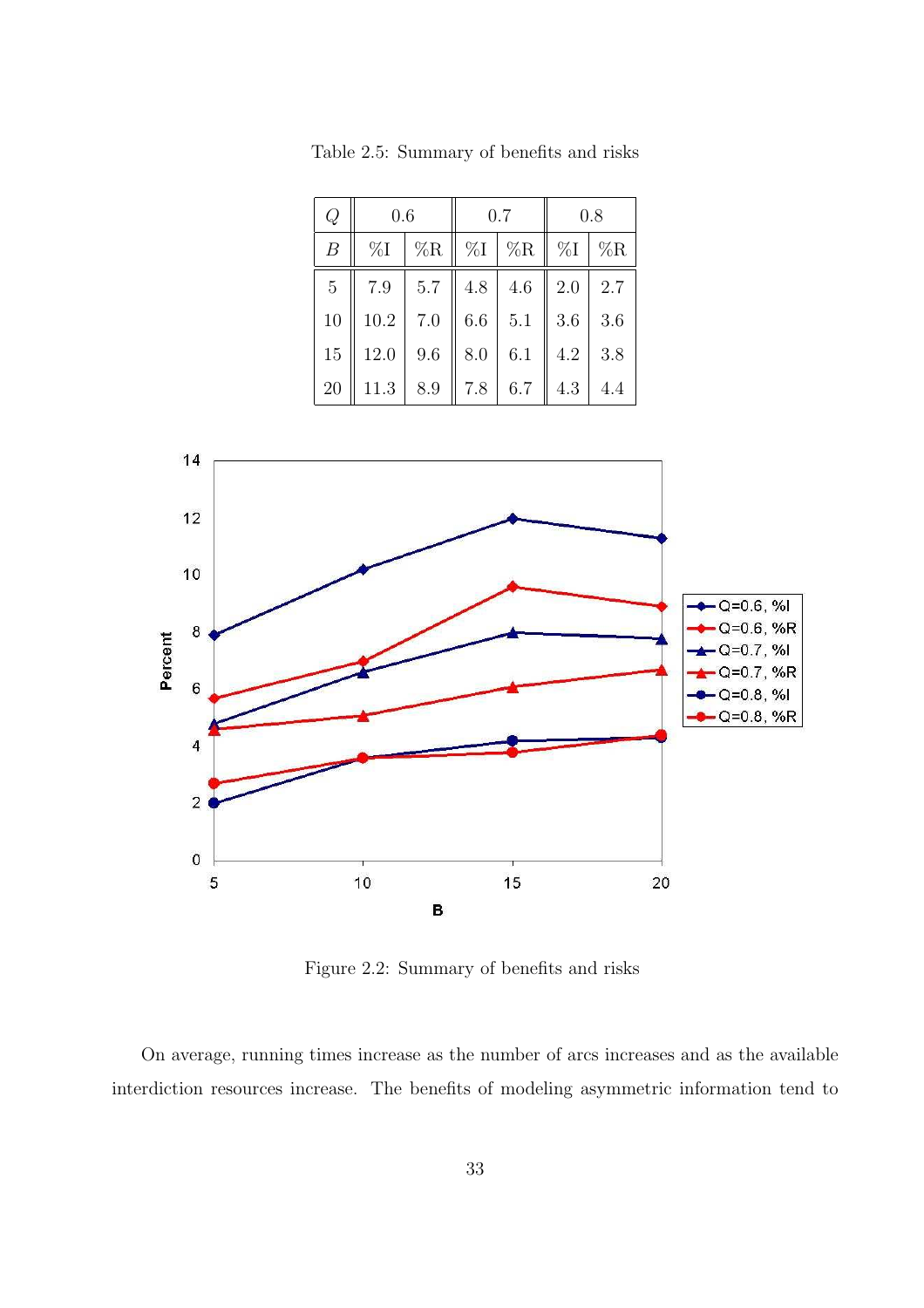increase as the available interdiction resources increase and as the accuracy of the evader's estimates decreases. As a result, if the protector knows that evader's estimates are not very accurate, it may be reasonable to allocate resources to gather better intelligence about the evader. On the other hand, there is a high correlation between the benefit and the risk taken. Therefore, if the protector does not have significant knowledge of the evader's estimates, a fixed estimate may not be preferable. If this is the case, the evader's estimates can be treated as random variables, and the problem can be modeled as a stochastic program. This approach will be explained in Chapter 4.

#### 2.5 CONCLUSIONS

In this chapter we studied the detection resource allocation problem. We demonstrated the equivalence between this problem and the shortest path network interdiction problem. In the shortest path network interdiction problem, an evader attempts to go from an origin node to a destination node by taking the shortest path, and an protector attempts to maximize the length of the evader's shortest path by interdicting some of the arcs using limited resources. We extended this problem by assuming that there is an information asymmetry between the evader and the protector, i.e., the evader does not know the true lengths of the arcs. We formulated this problem as a mixed integer nonlinear bilevel programming problem and converted it to a linear MIP. We presented two different formulations that handle the cases where there are multiple shortest paths for the evader. One formulation assumes the worst case scenario, whereas the other assumes the best case scenario. We were able to solve the resulting MIP formulations by using standard branch-and-bound techniques. We also developed an algorithm to solve the problem more efficiently, and discussed the applicability of Benders decomposition algorithm for this problem. Finally, we presented the computational examples and discussed the benefits and risks associated with the modeling of symmetric information.

We demonstrated that the protector can gain benefit by including the information asymmetry between herself and the evader in the model. However, there are some risks in modeling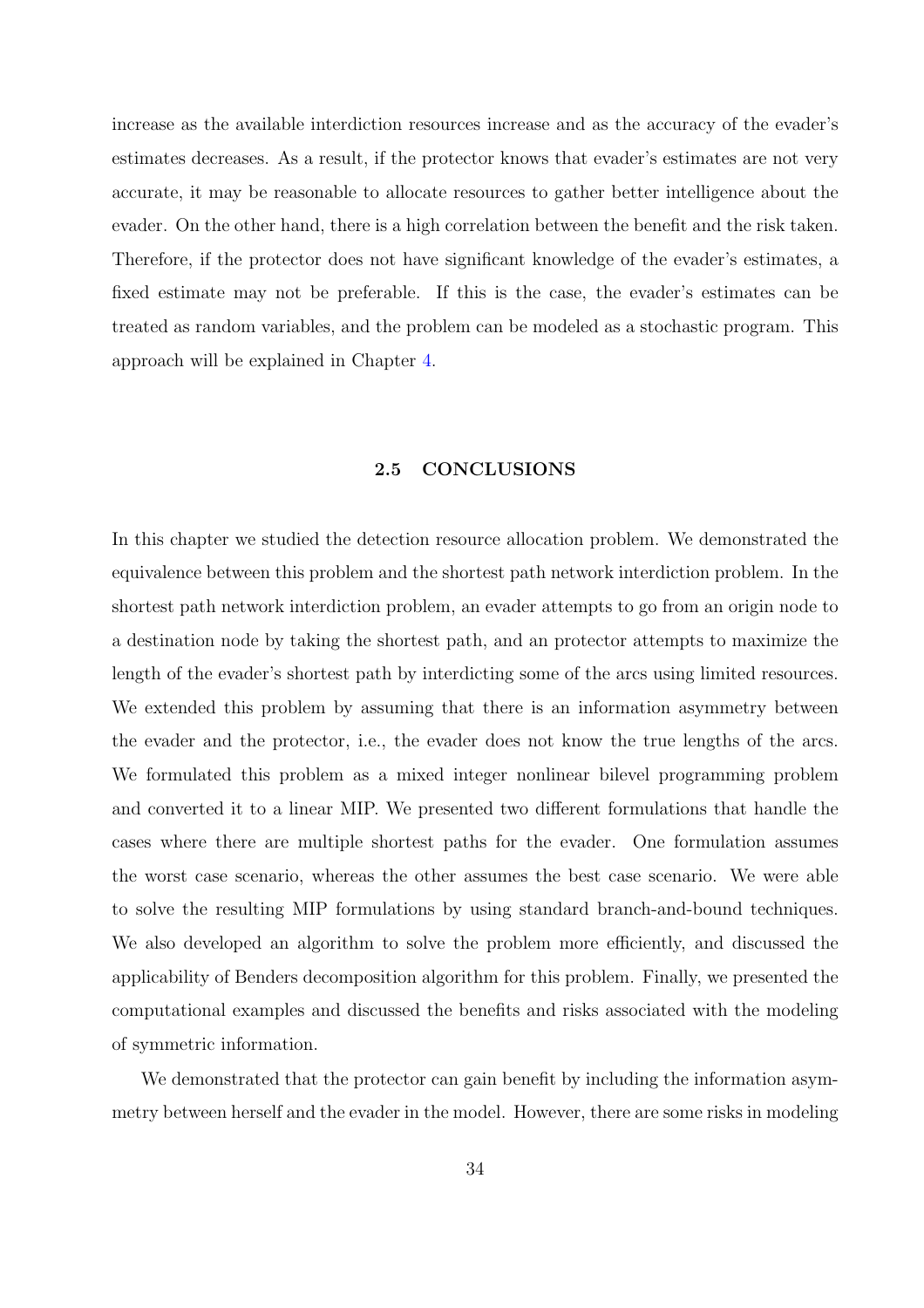the asymmetric information. The protector should be careful if the evader's estimates are close to the real values, or the protector does not know these estimates accurately.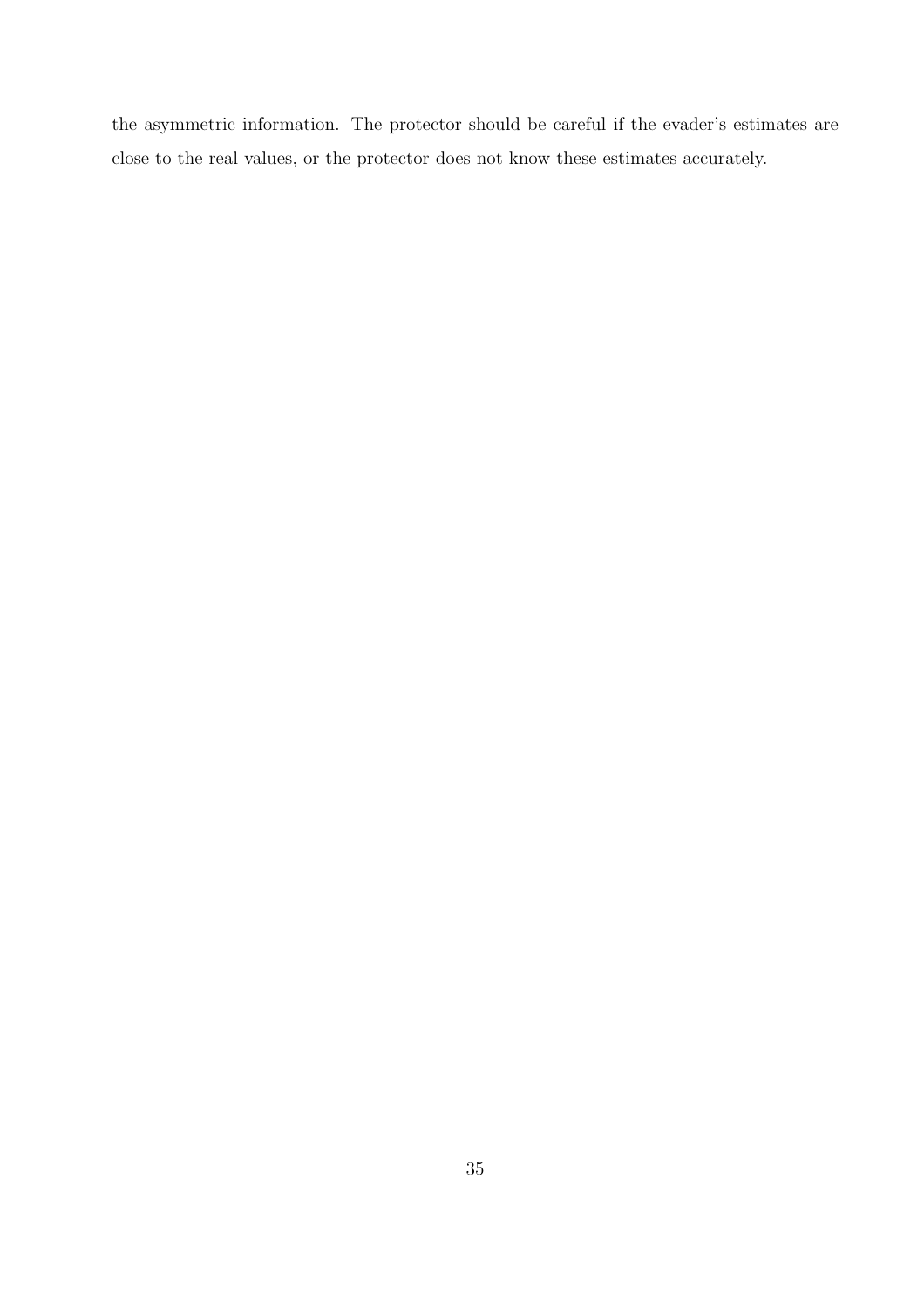#### 3.0 THE PERIMETER INSPECTION GAME WITH INTERDICTION

# 3.1 INTRODUCTION

In this chapter, we present a model to assist in the allocation of static and dynamic resources for perimeter security. In the problem, the protector controls a perimeter by installing static detection resources and subsequently devising a dynamic inspection policy, whereas the evader attempts to smuggle contraband through the perimeter without being detected. An example of the perimeter is the border between two countries, in which case the static detection resources may be check points and cameras and the dynamic inspection resources may be guards and unmanned aerial vehicles. The problem of static resource allocation while accounting for the subsequent dynamic strategies can be viewed as the interdiction of a competitive Markov decision process (or a stochastic game) [45].

Interdiction models have classically been associated with the static interdiction of networks, while inspection game models have typically only dealt [wi](#page-141-0)th the dynamic strategies of the protector and the smuggler. In this chapter, we fill the gap between static interdiction models and dynamic inspection game models to provide a more complete model for perimeter security problems.

In the network interdiction models, first the protector interdicts the network, and then the evader operates on the interdicted network. Whereas, in the inspection models, the protector and the evader play an inspection game, but the protector does not have the capability to alter the properties of the network. Namely, the interdiction models lack the dynamic nature of the inspection games, whereas the inspection games lack the network design capability of the protector in network interdiction models. In this chapter, we fill this gap by combining these two problems into a larger problem allowing the protector both to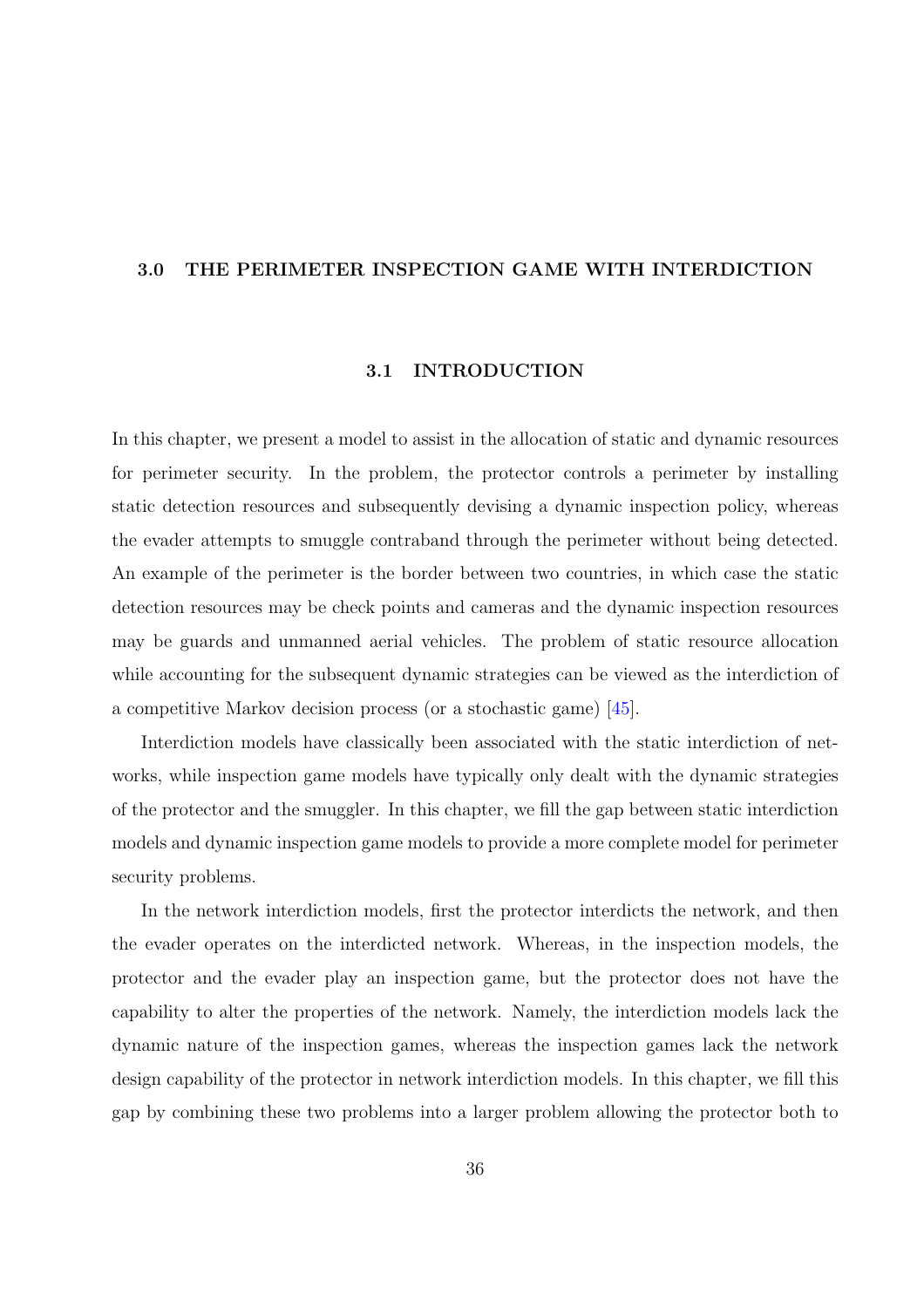<span id="page-48-0"></span>alter the network properties and operate on the interdicted network along with the evader. In our problem, the protector first installs static detection resources at some of the regions using an allocated budget. After the initial installation phase, the protector and the evader play an inspection game over an infinite time horizon.

The remainder of the chapter is organized as follows. In Section 3.2, we present the general framework for single player controlled long-run average reward stochastic games which are the basis for the perimeter inspection problem, and extend this framework to allow interdiction. We present the perimeter inspection problem with interdiction, explore some of the structural properties of this problem, and develop solution methodologies in Section 3.3. We finalize the chapter with computational illustrations in Section 3.4, and concluding remarks in Section 3.5.

# 3.2 STOCHASTIC GAMES WITH INTERDICTION

# 3.2.1 Single Player Controlled Long-run Average Reward Stochastic Games

A zero-sum, single player controlled stochastic game can be viewed as an extension of a standard Markov decision process where the reward is not only dependent on the current state and decision maker's action, but also on the simultaneous action selection of another person. Formally, following the notation of Filar and Vrieze [25], we assume a finite statespace S, where  $|S| = n$ , and a finite set of actions for player 1 in state  $s \in S$ , being  $A^1(s)$ , where  $|A^1(s)| = m^1(s)$  $|A^1(s)| = m^1(s)$  $|A^1(s)| = m^1(s)$ , and  $A^2(s)$  for player 2, where  $|A^2(s)| = m^2(s)$ . If actions  $a^1 \in A^1(s)$ and  $a^2 \in A^2(s)$  are selected by players 1 and 2 respectively, then player 1 receives a reward of  $r(s, a^1, a^2)$  and player 2 incurs a cost of  $-r(s, a^1, a^2)$ . The system then transitions from state s to state s' according to probability  $p(s'|s, a^1)$  based solely on player 1's action and the current state. This process is repeated over the infinite horizon of the game. Player 1's objective is to select a stationary policy f to maximize the long-run average reward from the game, where  $\sum_{a^1 \in A^1(s)} f(s, a^1) = 1, \forall s \in S$ . In other words, player 1 selects action  $a^1 \in A^1(s)$  with probability  $f(s, a^1)$  in state s. We can then define a transition probability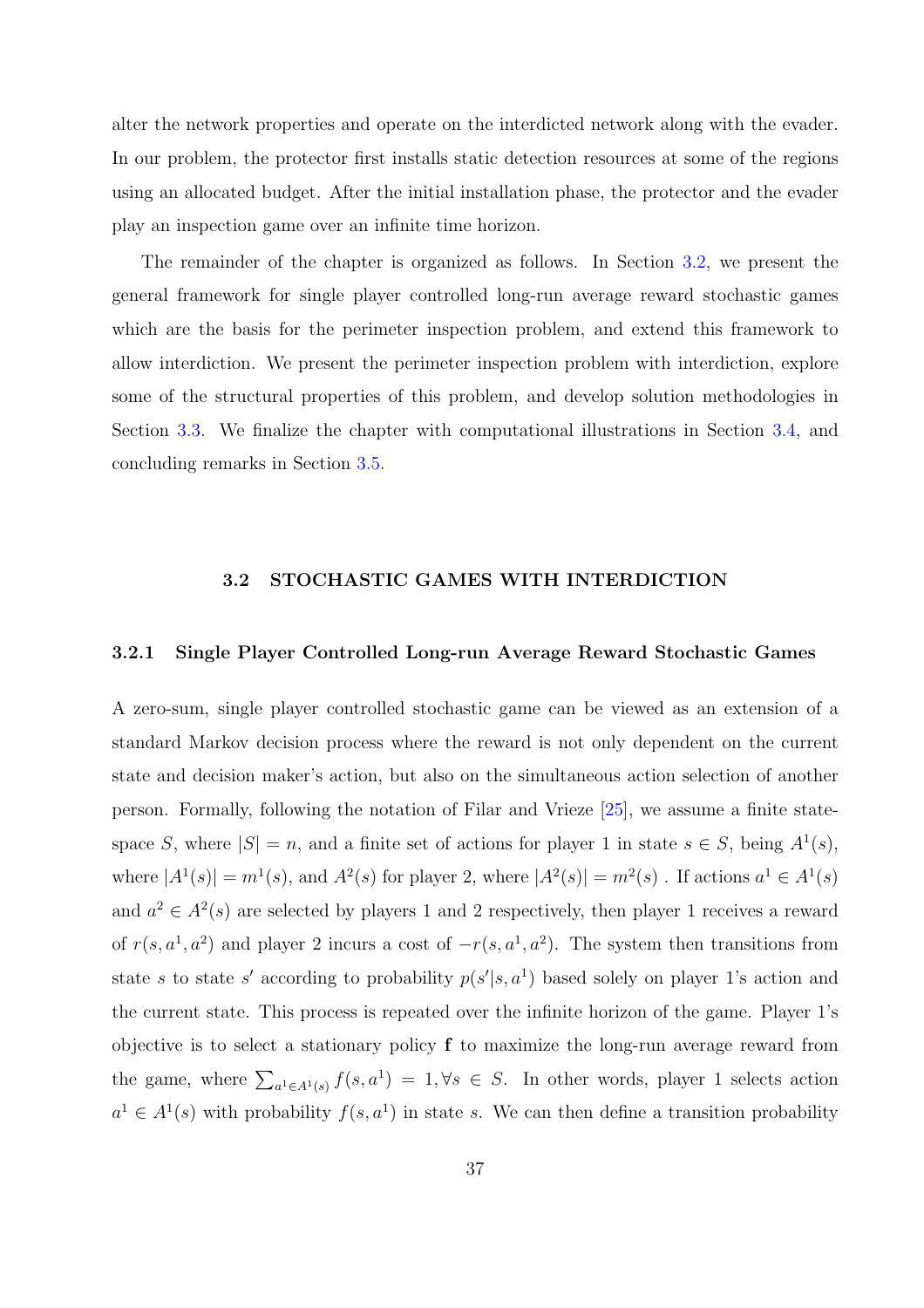under policy **f**,  $p(j|s, \mathbf{f}) = \sum_{a^1 \in A^1(s)} p(j|s, a^1) f(s, a^1)$ . Similarly, player 2's objective is to select a policy g to minimize his average cost. The expected average payoff to player 1 for his policy f and player 2's policy g beginning in state  $s \in S$  is given by

$$
v(s, \mathbf{f}, \mathbf{g}) = \lim_{T \to \infty} \left( \frac{1}{T+1} \sum_{t=0}^{T} E(R_t | s, \mathbf{f}, \mathbf{g}), \right)
$$

where  $R_t$  is the reward received at period t and  $E(\cdot | s, \mathbf{f}, \mathbf{g})$  is the expected value conditioned on the initial state  $s$ , and policies  $f$  and  $g$ . We select the long-run average reward to capture the stationary behavior of the system. This criterion is appropriate for determining policies to minimize rates of non-critical smuggling, such as illegal narcotics or aliens. However, for critical single occurrence consequences, such as nuclear smuggling, other criteria are more appropriate, but will not be explored in this dissertation.

We say that stationary policies  $f^*$  and  $g^*$  are an optimal stationary policies for players 1 and 2 if

$$
v(s,\mathbf{f},\mathbf{g}^*) \leq v(s,\mathbf{f}^*,\mathbf{g}^*) \leq v(s,\mathbf{f}^*,\mathbf{g})
$$

for all  $s \in S$  and stationary policies **f** and **g**. We also define  $\alpha \in \mathbb{R}^{|S|}$ , where  $\alpha(s) \geq 0$  and  $\overline{ }$  $s \in S \alpha(s) = 1$ , as an initial probability distribution over the states. Under this framework, the zero-sum player 1 controlled long-run average reward game can be formulated as the following primal and dual linear programs [33].

Primal:

\n
$$
\min_{\mathbf{u}, \mathbf{v}, \mathbf{g}} \sum_{s \in S} \alpha(s) v(s),
$$
\n
$$
u(s) + v(s) \geq \sum_{a^2 \in A^2} g(s, a^2) r(s, a^1, a^2) + \sum_{s' \in S} p(s'|s, a^1) u(s'), \ \forall s \in S, a^1 \in A^1
$$
\n
$$
v(s) \geq \sum_{s' \in S} p(s'|s, a^1) v(s'), \ \forall s \in S, a^1 \in A^1,
$$
\n
$$
\sum_{a^2 \in A^2} g(s, a^2) = 1, \ \forall s \in S,
$$
\n
$$
\mathbf{g} \geq 0.
$$

,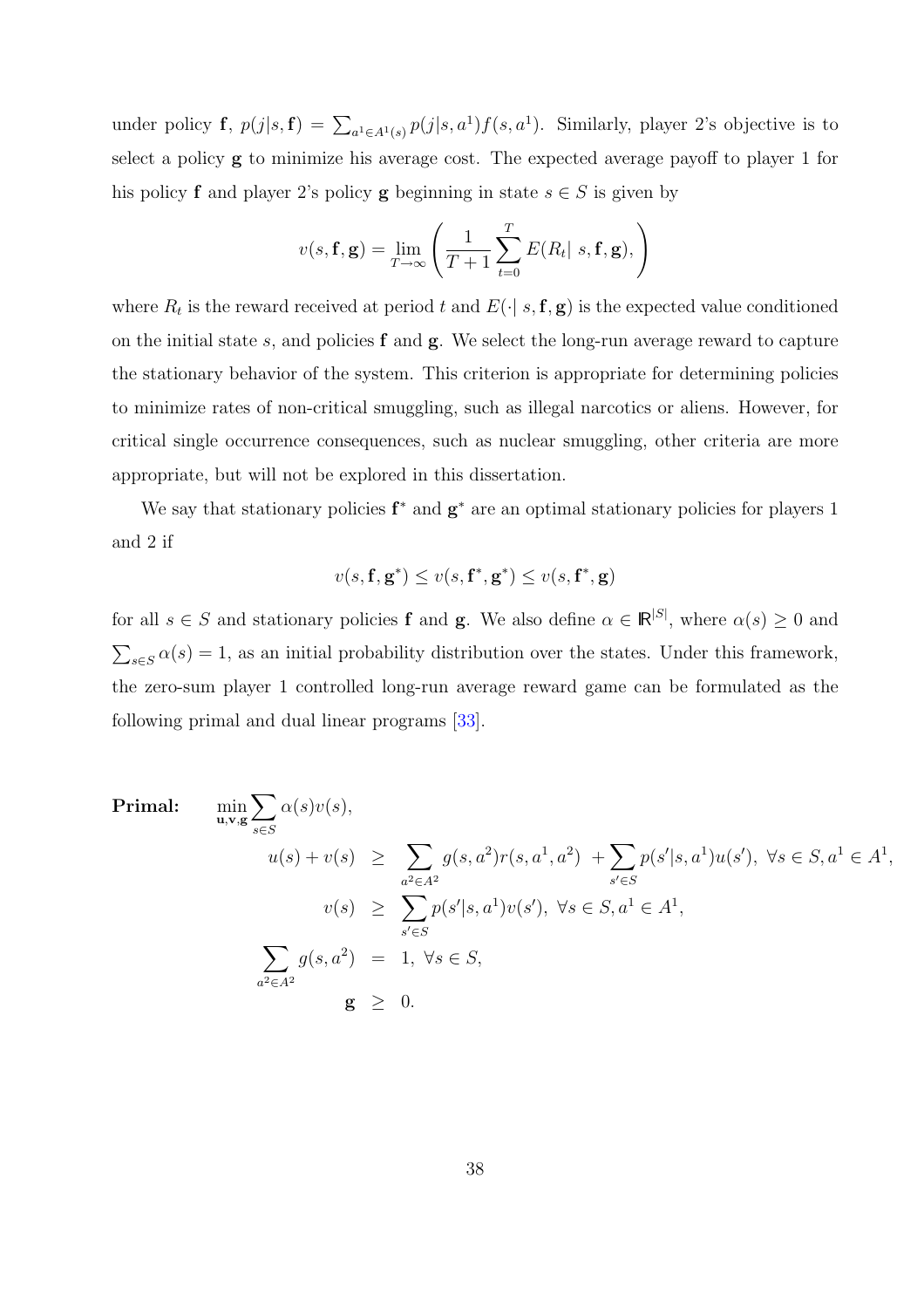The resulting optimal solution  $(\mathbf{u}^*, \mathbf{v}^*, \mathbf{g}^*)$  provides the optimal long-run average reward vector for player 1,  $\mathbf{v}^*$ , and player 2's optimal policy,  $\mathbf{g}^*$ . Associating vectors  $\mathbf{x}, \mathbf{y}$ , and  $\mathbf{z}$ with the above constraints yields the associated dual formulation.

Dual:

\n
$$
\max_{\mathbf{x}, \mathbf{y}, \mathbf{z}} \sum_{s \in S} z(s),
$$
\n
$$
\sum_{a^{1} \in A^{1}} x(s', a^{1}) - \sum_{s \in S} \sum_{a^{1} \in A^{1}} p(s'|s, a^{1}) x(s, a^{1}) = 0, \forall s' \in S,
$$
\n
$$
\sum_{a^{1} \in A^{1}} x(s', a^{1}) + \sum_{a^{1} \in A^{1}} y(s', a^{1}) - \sum_{s \in S} \sum_{a^{1} \in A^{1}} p(s'|s, a^{1}) y(s, a^{1}) = \alpha(s'), \forall s' \in S,
$$
\n
$$
\sum_{a^{1} \in A^{1}} r(s, a^{1}, a^{2}) x(s, a^{1}) \geq z(s), \forall s \in S, a^{2} \in A^{2},
$$
\n
$$
\mathbf{x}, \mathbf{y} \geq 0.
$$

The resulting optimal solution  $(x^*, y^*, z^*)$  in the dual formulation provides player 1's optimal steady state and transient policies and the average long term reward for each state respectively. Player 1's policy can be determined by

$$
f(s, a) = \frac{x(s, a)}{\sum_{a^1 \in A^1} x(s, a^1)}, \ \forall s \in S, a \in A^1.
$$

# 3.2.2 Single Player Controlled Stochastic Games with Interdiction

We now extend these formulations to permit player 1, prior to the beginning of the game, to allocate his constrained resources to impact the one-period rewards in the subsequent game. We call this action-reward interdiction and represent the interdiction plan with vector  $\gamma$ . We define  $r(s, a^1, a^2, \gamma)$  to be the post-interdiction reward value for state-action set  $(s, a^1, a^2)$  for interdiction vector  $\gamma$ . Since player 1 is interdicting the game, it will typically be true, although not necessary, that  $r(s, a^1, a^2, \gamma) \geq r(s, a^1, a^2)$  for all  $\gamma$ . For example, binary interdiction results in

$$
r(s,a^1,a^2,\gamma)=r(s,a^1,a^2)+t(s,a^1,a^2)\gamma(s,a^1,a^2),
$$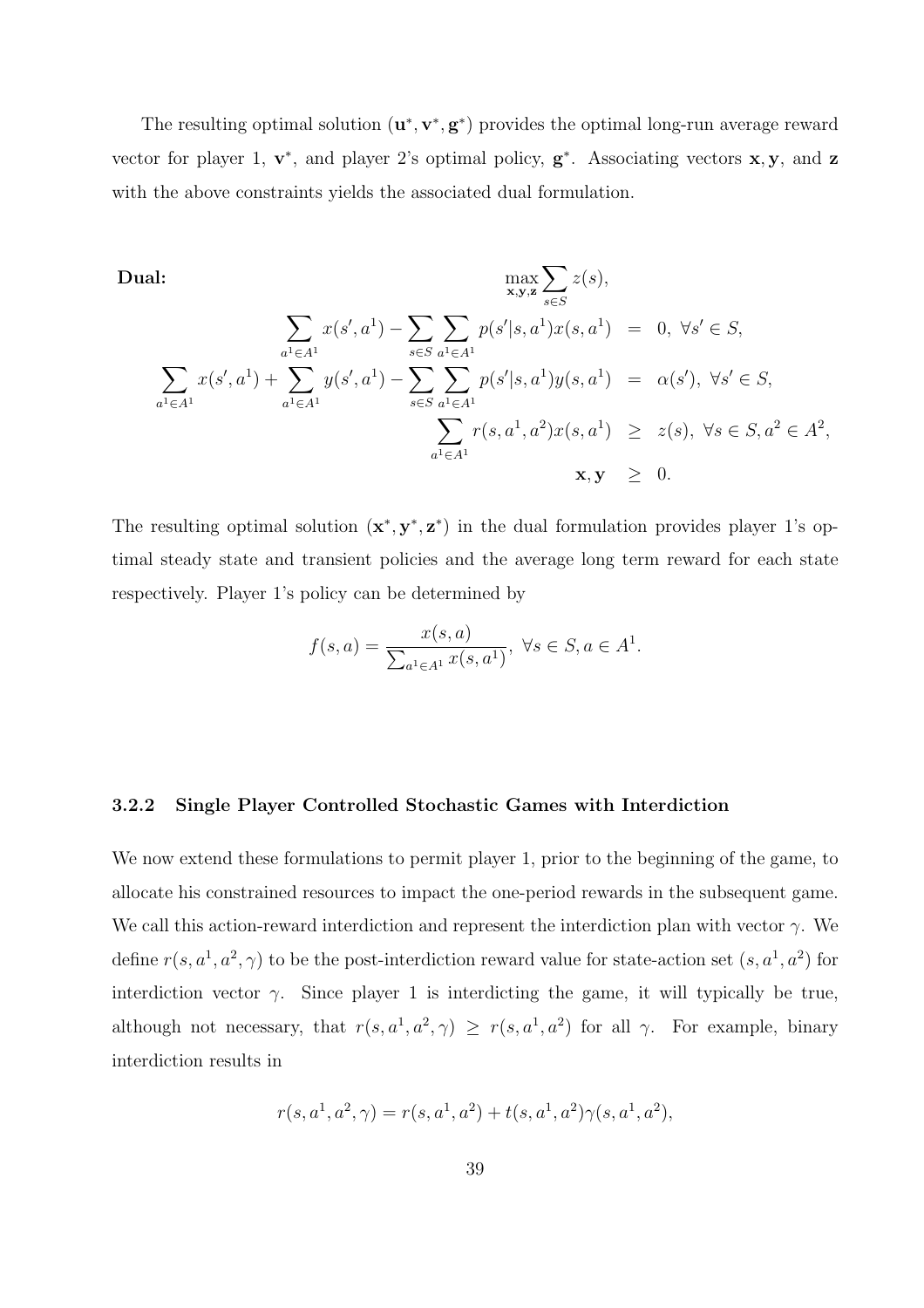where  $t(s, a^1, a^2)$  is the increase in reward when state-action set  $(s, a^1, a^2)$  is interdicted, and  $\gamma(s, a^1, a^2)$  is the binary variable indicating whether or not state-action set  $(s, a^1, a^2)$  is interdicted. This results in the following mixed-integer nonlinear formulation for the single player controlled game with initial interdiction.

$$
\max_{\gamma \in \Gamma} \max_{\mathbf{x}, \mathbf{y}, \mathbf{z}} \sum_{s \in S} z(s),
$$
\n
$$
\sum_{a^1 \in A^1} x(s', a^1) - \sum_{s \in S} \sum_{a^1 \in A^1} p(s'|s, a^1) x(s, a^1) = 0, \forall s' \in S,
$$
\n
$$
\sum_{a^1 \in A^1} x(s', a^1) + \sum_{a^1 \in A^1} y(s', a^1) - \sum_{s \in S} \sum_{a^1 \in A^1} p(s'|s, a^1) y(s, a^1) = \alpha(s'), \forall s' \in S,
$$
\n
$$
\sum_{a^1 \in A^1} r(s, a^1, a^2, \gamma) x(s, a^1) \ge z(s), \forall s \in S, a^2 \in A^2,
$$
\n
$$
\mathbf{x}, \mathbf{y} \ge 0,
$$

where Γ represents the set of feasible interdiction plans.

# 3.3 PERIMETER INSPECTION PROBLEM WITH INTERDICTION

#### 3.3.1 Problem Definition and Formulation

Using our presented framework in Section 3.2, we extend the work of Filar [26] on the traveling inspector problem to include the ability to initially install static detection resources at various locations, in addition to determi[ning](#page-48-0) a dynamic policy for the prot[ecto](#page-139-0)r. The problem we consider consists of two entities with conflicting objectives, a protector and an evader. The evader attempts to bring contraband into a country without being detected, while the protector attempts to minimize the amount of contraband smuggled by allocating her static and dynamic detection resources to the regions on the border.

The problem we model is composed of two stages. In the first stage, which is the design stage, the protector allocates his static detection resources to the regions. In the second stage, which is the execution stage, the protector and the evader play an inspection game over an infinite time horizon. The set of regions on the border are represented with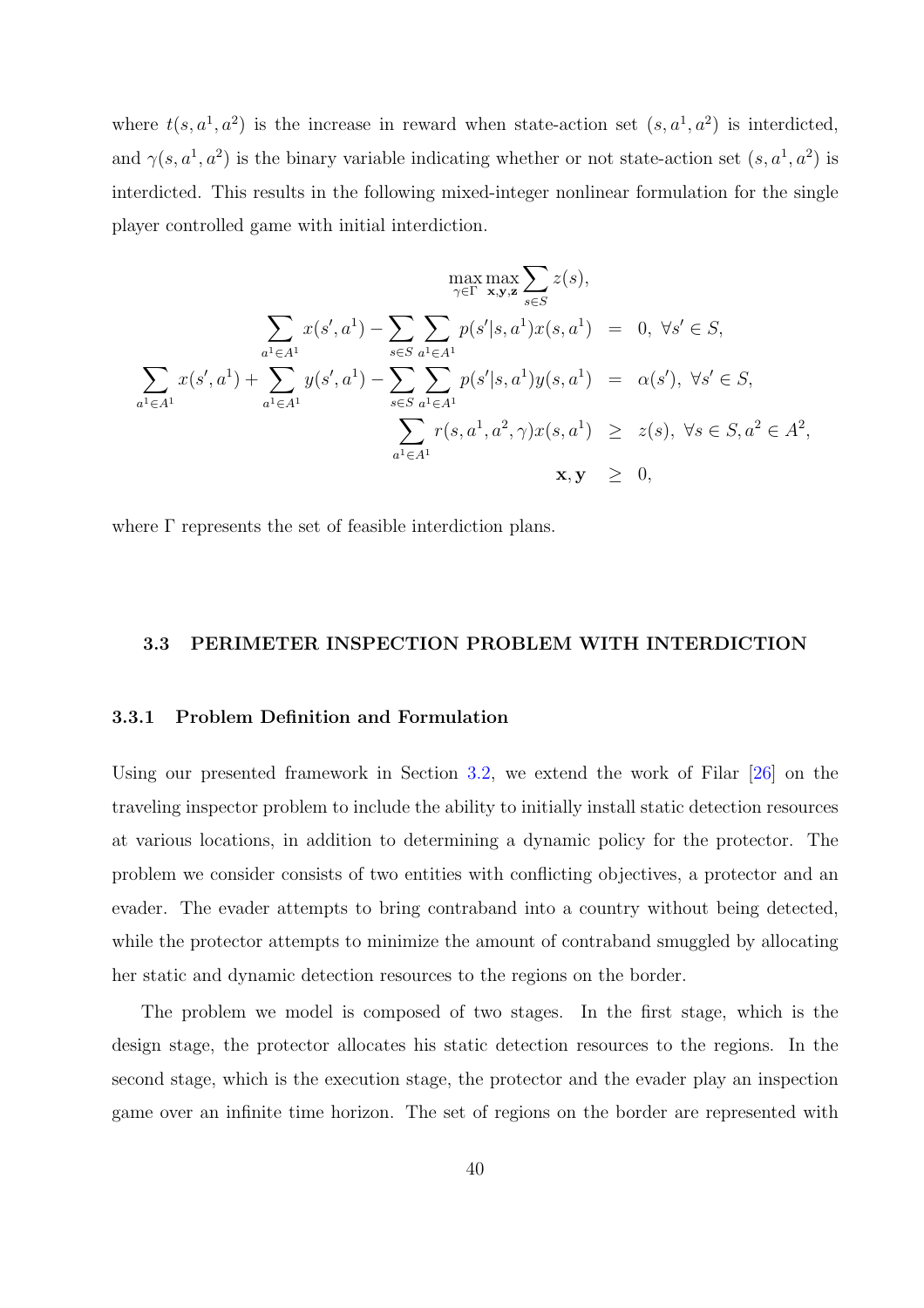$N = \{1, 2, ..., n\}$ . In the second stage, the protector selects the region to inspect for the next period, i.e.,  $A^1 = \{1, 2, ..., n\}$ , and the evader decides how to allocate a total of C discrete units of contraband to each region at each period, i.e.,  $A^2 = \{a^2 = (a_1^2, \ldots, a_n^2) | a_i^2 \in$  $\{0, 1, \ldots, C\}, \forall i \in S \text{ and } \sum_{i=1}^{n} a_i^2 \leq C\}.$  We assume that the protector inspects one and only one region at each period. The location of the protector at a given period can be considered as the state of game in the second stage, i.e.,  $S = \{1, 2, ..., n\}$ . We assume that the protector and the evader make their decisions simultaneously, i.e., the protector decides which region to inspect in the next period and the evader decides how much contraband to attempt to smuggle through each region in the next period without knowing the other's decision. In addition, for clarity we assume that if the protector decides to inspect region  $j$ , then she will do so with certainty. This condition implies that if the protector is at region  $s$  in the current period and she wants to inspect region j in the next period, then  $p(j|s, a^1, a^2) = 1$  if  $j = a^1$  and  $p(j|s, a^1, a^2) = 0$  if  $j \neq a^1$  for every  $a^2 \in A^2$ . Hence, this is a game controlled, in a probabilistic sense, by the protector.

If any contraband is brought through region s while under surveillance by the protector, then the protector has a probability  $p_s$  of detecting the contraband and  $q_s$  of not detecting, where  $q_s = 1-p_s$ . Similarly, if a static detection resource is located in region s, it will detect the contraband with probability  $\bar{p}_s$  and not detect with probability  $\bar{q}_s$ , where  $\bar{q}_s = 1 - \bar{p}_s$ . We assume that the detection probabilities of the static detection resources and the detection probabilities of the protector are independent, and they are also independent of the amount of contraband passing through the region.

The protector earns a reward of one unit for each unit of contraband confiscated and is charged with a penalty of  $\lambda$  for each unit of contraband smuggled. In the remainder of the chapter we will use a value of one for  $\lambda$ , however, the results can be extended for any value of  $\lambda$  with minimal effort. When the protector has inspected region s in the current period, selects region  $j$  to inspect for the next period, and the evader's contraband allocation to the regions is  $a^2$ ; the protector's reward is the expected amount of contraband confiscated less the expected penalized amount of contraband successfully smuggled, less his travel cost.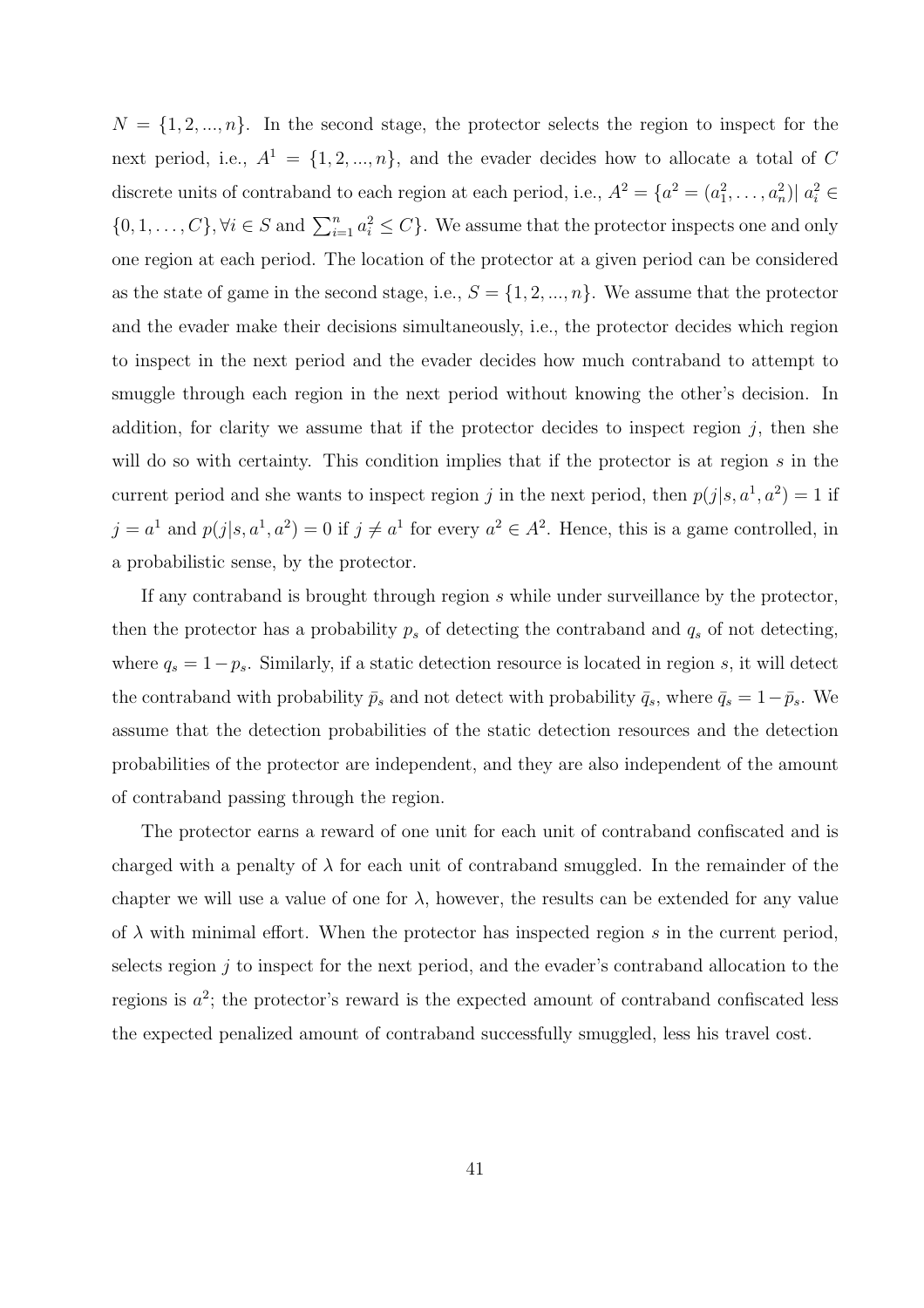Then for  $\lambda = 1, a^1 = j$ , and  $a^2 = (a_1^2, a_2^2, ..., a_n^2)$ ,

$$
r(s, j, a^2, \gamma) = \gamma_j \left[ (1 - \bar{q}_j q_j) a_j^2 - \bar{q}_j q_j a_j^2 \right] + (1 - \gamma_j) \left[ p_j a_j^2 - q_j a_j^2 \right] +
$$
  

$$
\sum_{\substack{i \in S \\ i \neq j}} \left[ \gamma_i (\bar{p}_i a_i^2 - \bar{q}_i a_i^2) - (1 - \gamma_i) a_i^2 \right] - c(s, j),
$$

where  $\gamma_i$  is a binary variable indicating whether a static detection resource has been placed at region i, and  $c(s, j)$  is the cost of traveling from region s to region j for the protector. Note that the cost  $c(s, j)$  should be defined in a way such that it is comparable to an amount of smuggled contraband. The appropriate definition of this value is highly problem dependent and is beyond the scope of this study. The placement of a static detection resource at a region is equivalent to interdicting the particular state and these two terms will be used interchangeably throughout the remainder the chapter. To represent  $r(s, j, a^2, \gamma)$ more clearly, we define  $k(j, a^2)$ ,  $l(j, a^2)$  and  $m(s, j, a^2)$  as:

$$
k(j, a^2) = 2\bar{p}_j q_j a_j^2,
$$
  
\n
$$
l(j, a^2) = 2\bar{p}_j a_j^2,
$$
  
\n
$$
m(s, j, a^2) = 2p_j a_j^2 - \sum_{i=1}^n a_i^2 - c(s, j).
$$

Above,  $k(j, a^2)$  represents the portion of  $r(s, j, a^2, \gamma)$  related to region j and dependent on the interdiction at region j,  $l(j, a^2)$  represents the reward related to other regions and dependent on the interdiction at the corresponding region, and  $m(s, j, a^2)$  represents the reward related to region  $j$  but independent of the interdiction plan. This representation will make the reward function more tractable, and we rewrite  $r(s, j, a^2, \gamma)$  as follows:

$$
r(s, j, a^2, \gamma) = k(j, a^2)\gamma_j + \sum_{\substack{i \in S \\ i \neq j}} l(i, a^2)\gamma_i + m(s, j, a^2).
$$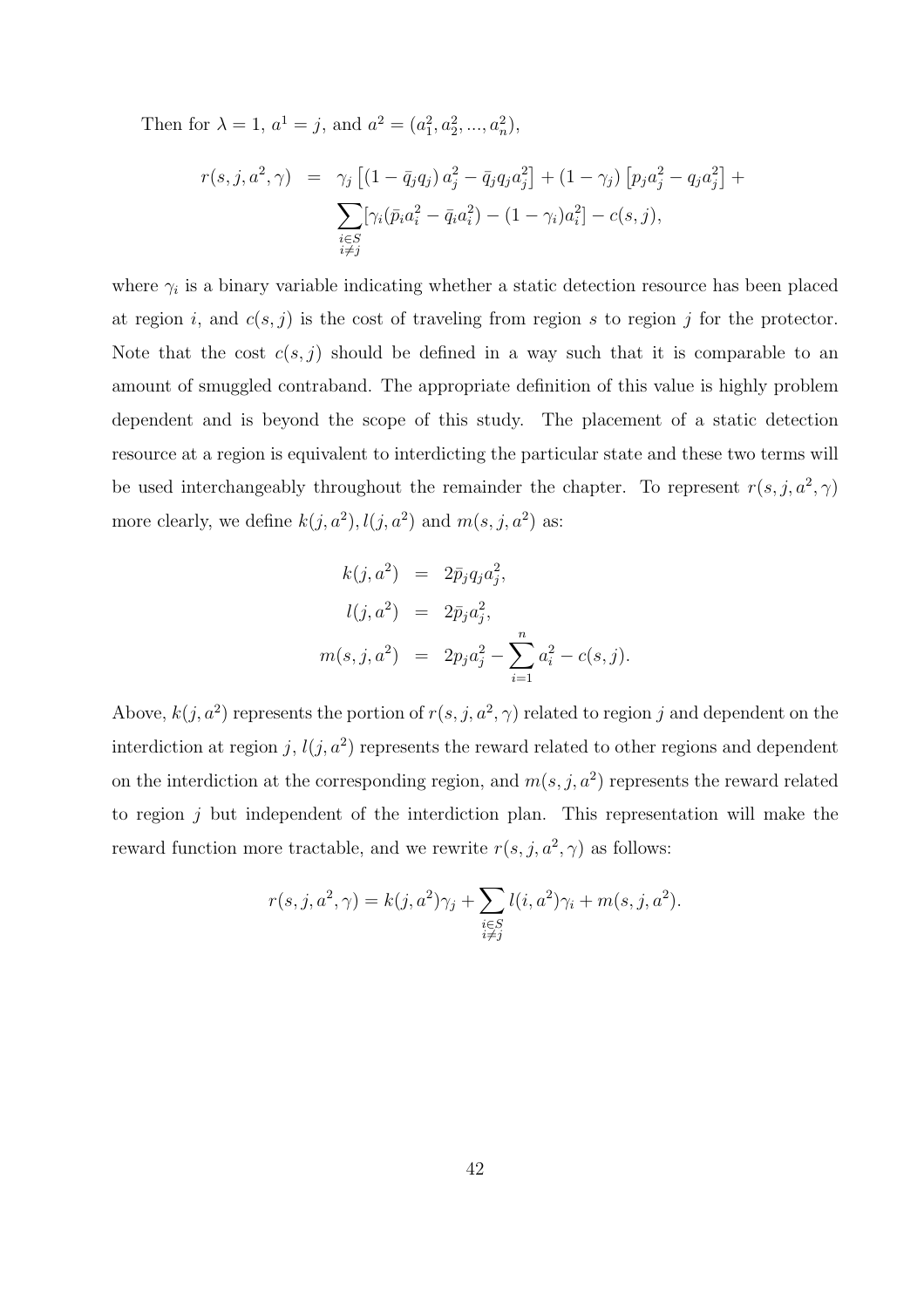The problem described above fits in the framework of the single player controlled game described in Section 3.2. Also, note that the protector can reach from any region to all other regions, i.e., the underlying system is not a multichain Markov chain. Therefore, the variables correspondi[ng t](#page-48-0)o transient policies are unnecessary as is the probability distribution for the initial location of the protector. As a result, we can simplify the formulation of the perimeter inspection game with initial interdiction as follows:

$$
\max_{\gamma \in \Gamma} \max_{\mathbf{x}, \mathbf{z}} \sum_{s=1}^{n} z(s),\tag{3.1a}
$$

$$
\sum_{j=1}^{n} x(s,j) - \sum_{j=1}^{n} x(j,s) = 0, \forall s \in S,
$$
\n(3.1b)

$$
\sum_{s=1}^{n} \sum_{j=1}^{n} x(s, j) = 1,
$$
\n(3.1c)

$$
\sum_{j=1}^{n} r(s, j, a^2, \gamma) x(s, j) \ge z(s), \ \forall s \in S, \ a^2 \in A^2,
$$
\n
$$
\mathbf{x} \ge 0,
$$
\n(3.1d)

where  $\Gamma = \{ \gamma | \sum_{i=1}^{n} \gamma_i \}$  $i=1 \atop i=1$   $b_i \gamma_i \leq B$  represents the set of feasible static detection resource installations,  $b_i$  is the cost of installing a static detection resource at region i, and B is the total budget available for static detection resource installation. Also,  $x(s, j)$  represents the long term proportion of periods that the protector is at region s and will visit region  $j$ . Therefore in the protector's policy,  $f(s, j) = \frac{x(s, j)}{\sum_{i=1}^{n} x(s, i)}$  represents the probability that the protector will visit region j in the next period if he is at region s in the current period. Also, let  $g(s, a^2)$  be the dual variable corresponding to region s and action  $a^2$  in constraint (3.1d). Then,  $g(s, a^2)$ represents the probability that the evader should select action  $a^2$  in the next period if the protector is at region s in the current period.

If we state  $r(s, j, a^2, \gamma)$  explicitly in the above formulation, we have the following formulation: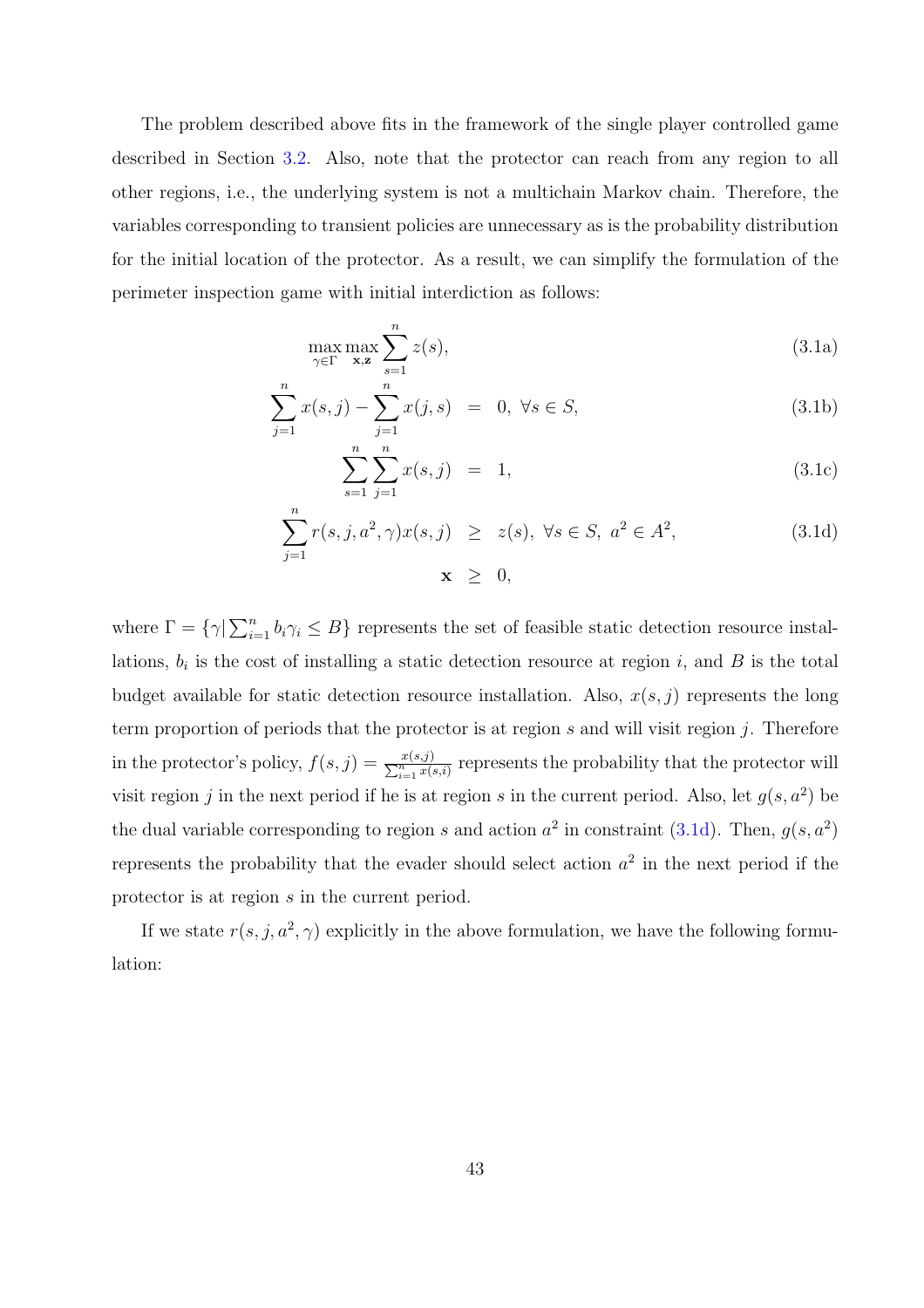$$
\max_{\gamma \in \Gamma} \max_{\mathbf{x}, \mathbf{z}} \sum_{s=1}^{n} z(s),\tag{3.2a}
$$

$$
\sum_{j=1}^{n} x(s,j) - \sum_{j=1}^{n} x(j,s) = 0, \forall s \in S
$$
 (3.2b)

$$
\sum_{i=1}^{n} \sum_{j=1}^{n} x(i,j) = 1,
$$
\n(3.2c)

$$
\sum_{j=1}^{n} [k(j, a^{2})\gamma_{j} + \sum_{\substack{i \in S \\ i \neq j}} l(i, a^{2})\gamma_{i} + m(s, j, a^{2})]x(s, j) \geq z(s), \ \forall s \in S, \ a^{2} \in A^{2}, \ (3.2d)
$$
  

$$
\mathbf{x} \geq 0.
$$

The above formulation is a mixed integer nonlinear program (MINLP) since there are nonlinear terms in constraint  $(3.2d)$ . However, we linearize these terms by defining

$$
\beta(i, s, j) = \gamma_i x(s, j)
$$

for every pair of  $\gamma_i$  and  $x(s, j)$ . Adding the following constraints will ensure that this equation holds:

$$
\beta(i, s, j) \leq \gamma_i,\tag{3.3a}
$$

$$
\beta(i, s, j) \leq x(s, j), \tag{3.3b}
$$

$$
\gamma_i + x(s, j) \le \beta(i, s, j) + 1. \tag{3.3c}
$$

When  $\gamma_i = 0$ , (3.3a) guarantees that  $\beta(i, s, j) = 0$ , and when  $\gamma_i = 1$ , (3.3b) and (3.3c) guarantee that  $\beta(i, s, j) = x(s, j)$ . After making these changes, we have the following final linear mixed integer program (MIP), the "Linearized Perimeter Inspection Game with Interdiction":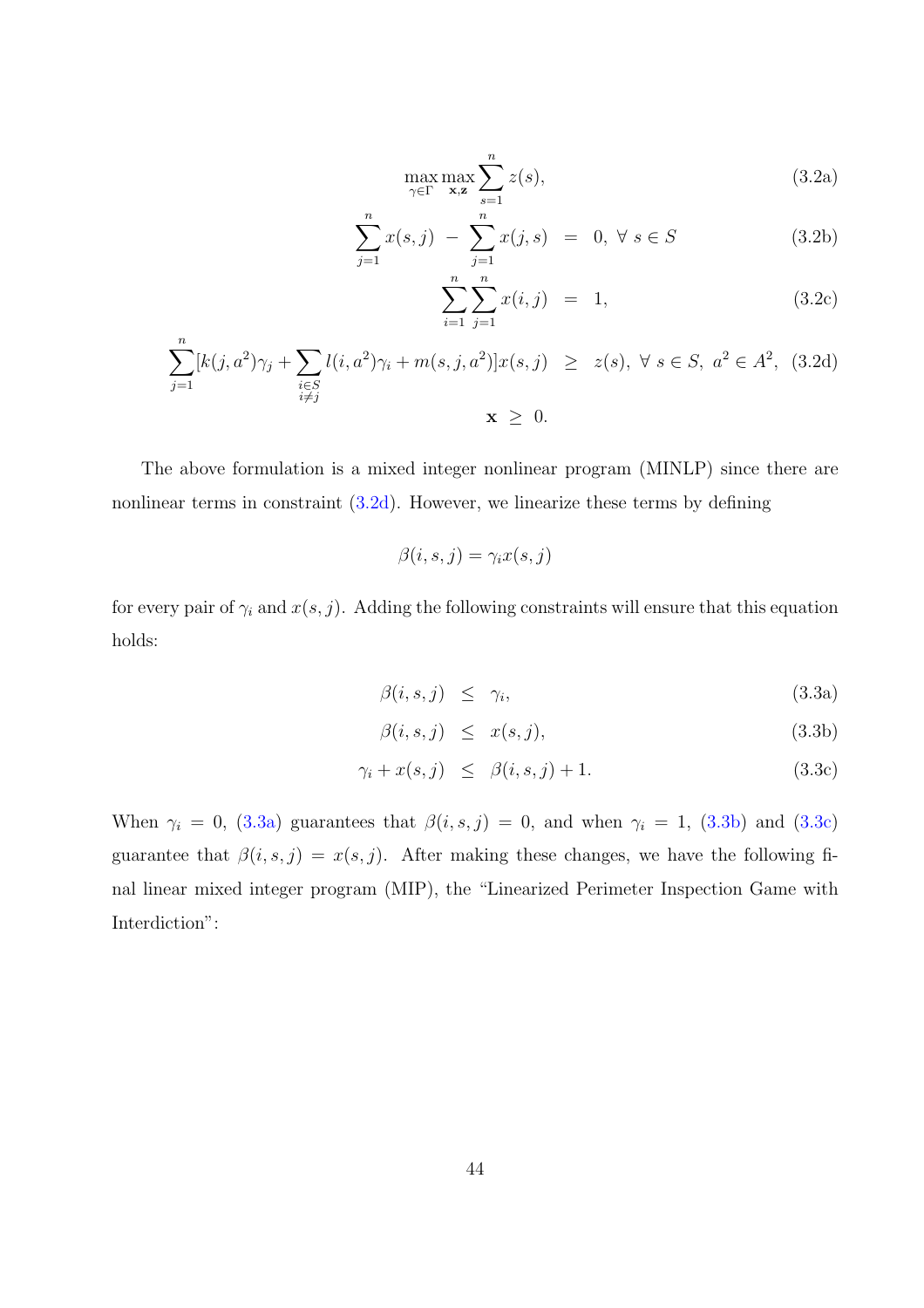[PI-L]:  
\n
$$
\max_{\gamma \in \Gamma} \max_{\mathbf{x}, \mathbf{z}, \beta} \sum_{s=1}^{n} z(s),
$$
\n
$$
\sum_{j=1}^{n} x(s, j) - \sum_{i=1}^{n} x(i, s) = 0, \forall s \in S,
$$
\n
$$
\sum_{i=1}^{n} \sum_{j=1}^{n} x(i, j) = 1,
$$
\n
$$
\sum_{i=1}^{n} [k(j, a^{2})\beta(j, s, j) + \sum_{\substack{i \in S \\ i \neq j}} l(i, a^{2})\beta(i, s, j) + m(s, j, a^{2})]x(s, j) \ge z(s), \forall s \in S, a^{2} \in A^{2},
$$
\n
$$
\beta(i, s, j) - \gamma_{i} \le 0, \forall i, s, j \in S,
$$
\n
$$
\beta(i, s, j) - x(s, j) \le 0, \forall i, s, j \in S,
$$
\n
$$
\gamma_{i} + x(s, j) - \beta(i, s, j) \le 1, \forall i, s, j \in S,
$$
\n
$$
\mathbf{x} \ge 0.
$$

[PI-L] can be solved using any solver. However, as the amount of regions or the number of contraband increases, the number of possible actions for the evader becomes very large, which makes  $[PI-L]$  very difficult to solve in an acceptable time. Therefore, we investigate structural properties about the problem that can reduce the computational time. In addition, we develop a heuristic algorithm that provides near optimal solutions for large problem sizes which cannot be solved in a reasonable time, and provide an explicit solution for a simple case of the problem. We investigate the structural properties of the problem in Section 3.3.2, present a heuristic algorithm for large problem sizes in Section 3.3.3, and provide the explicit solution for a simple case in Section 3.3.4.

# 3.3.2 Structural Properties

When there are  $C$  units of contraband to smuggle and  $n$  regions that the evader can allocate these contraband, there are  $\sum_{c=0}^{C} {c+n-1 \choose c}$ c ¢ possible allocations which means that the evader has  $\sum_{c=0}^{C} {c+n-1 \choose c}$  $c^{n-1}$ ) actions to choose from at each state. As C becomes large, the number of ¢ actions for the evader becomes intractable making [PI-L] intractable. However, some of these actions may be dominated by others in the optimal policy of the evader. If we can determine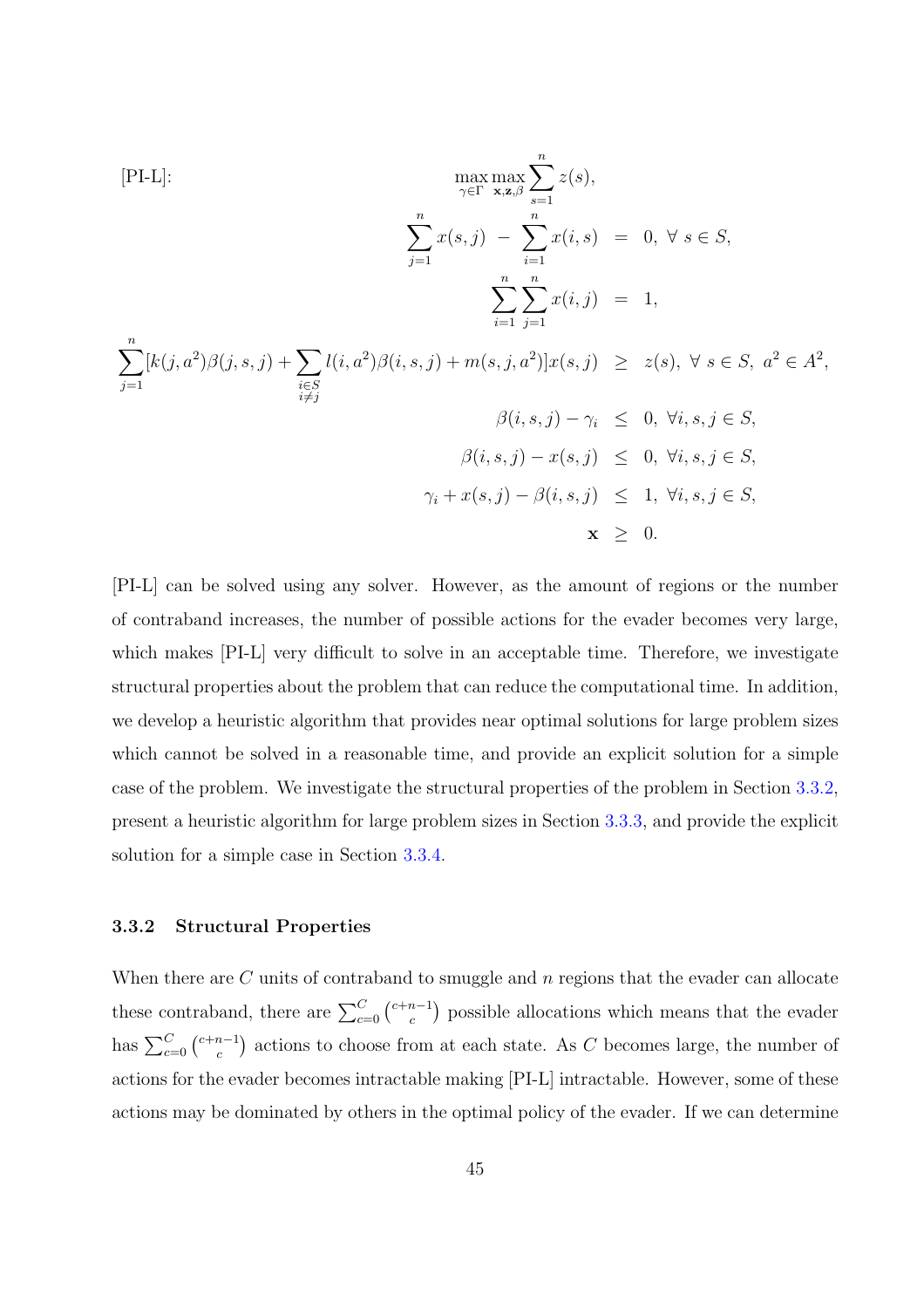<span id="page-57-0"></span>a subset of the action space of the evader that covers the optimal policies, then we can reduce the solution time. For this purpose, we define  $a^{2,0}$  as the action of the evader where he allocates zero contraband to all regions, i.e.,  $a_i^{2,0} = 0$ , for  $i = 1, 2, ..., n$ . Additionally, we define  $a^{2,j}$  as the action such that he allocates all C units of contraband to region j, i.e.,  $a_j^{2,j} = C, a_i^{2,j} = 0, i \neq j$ , for  $j = 1, 2, ..., n$ . Also, define  $\bar{A}^2 = \{a^{2,k} : k = 0, ..., n\}$ . Finally, define  $\tilde{A}^2$  as the set of actions such that the sum of contraband sent through all regions are either *n* or 0, i.e.,  $\tilde{A}^2 = \{\{a^{2,0}\}\}\ \bigcup$  ${a^2 : \sum_{i=1}^n}$  $_{i=1}^{n} a_i^2 = n$  } }.

First, we show that the evader either attempts to smuggle all C units of contraband, or he does not attempt to smuggle any contraband at all.

**Theorem 3.1** There is an optimal solution to [PI-L] such that  $\sum_{a^2 \in \tilde{A}^2} g(s, a^2) = 1$ ,  $\forall s \in S$ .

**Proof.** Let  $f^*$  be an optimal policy for the protector, and  $g^*$  be an optimal policy for the evader corresponding to  $f^*$ . Let  $\rho(s, j, g)$  represent the expected amount of contraband confiscated minus the expected amount of contraband successfully smuggled when the protector is at region s and chooses to inspect region j at the next period under the evader's policy  $\mathbf{g}$ . Then, .<br> $\overline{r}$ #

$$
\rho(s,j,\mathbf{g}^*) = \sum_{a^2 \in A^2} \left[ 2\bar{p}_j p_j a_j^2 \gamma_j + \sum_{i=1}^n 2\bar{p}_i a_i^2 \gamma_i + 2\bar{p}_j a_j^2 - \sum_{i=1}^n a_i^2 \right] g^*(s,a^2).
$$

Using the above equation, we can express the contribution of the state  $s$  to the objective function in the optimal solution,  $z^*(s)$  as follows: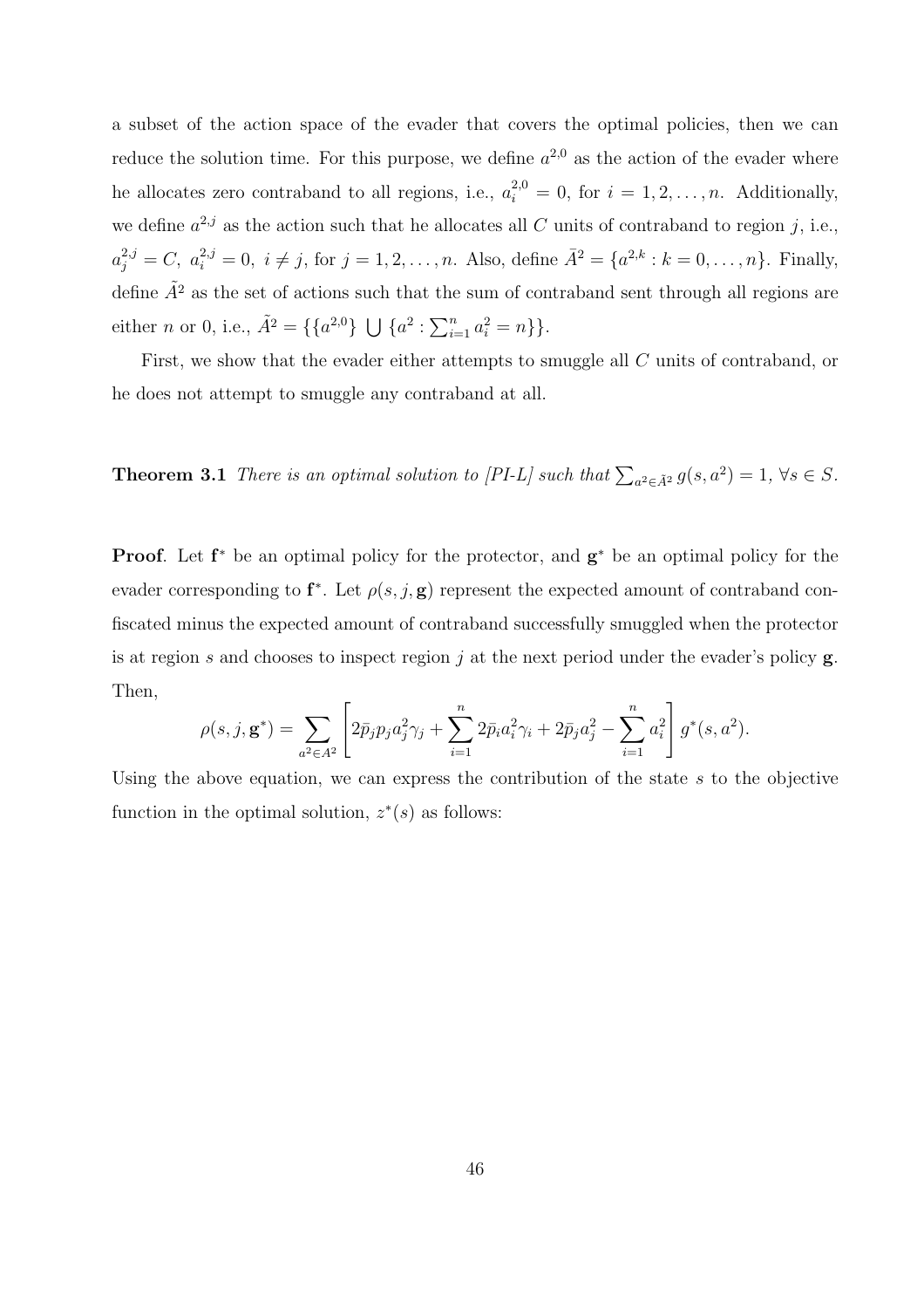$$
z^*(s) = \sum_{j=1}^n f^*(s, j)[\rho(s, j, \mathbf{g}^*) - c(s, j)]
$$
  
\n
$$
= \sum_{a^2 \in A^2} \left\{ \sum_{j=1}^n f^*(s, j) 2\bar{p}_j p_j a_j^2 \gamma_j + \sum_{i=1}^n \left[ 2\bar{p}_i a_i^2 \gamma_i \sum_{j=1}^n f^*(s, j) \right] + \sum_{j=1}^n f^*(s, j) 2\bar{p}_j a_j^2 - \sum_{i=1}^n \left[ a_i^2 \sum_{j=1}^n f^*(s, j) \right] \right\} g^*(s, a^2) - \sum_{j=1}^n f^*(s, j) c(s, j)
$$
  
\n
$$
= \sum_{a^2 \in A^2} \left\{ \sum_{j=1}^n f^*(s, j) 2\bar{p}_j p_j a_j^2 \gamma_j + \sum_{i=1}^n 2\bar{p}_i a_i^2 \gamma_i + \sum_{j=1}^n f^*(s, j) 2\bar{p}_j a_j^2 - \sum_{i=1}^n a_i^2 \right\} g^*(s, a^2)
$$
  
\n
$$
- \sum_{j=1}^n f^*(s, j) c(s, j)
$$
  
\n
$$
= \sum_{a^2 \in A^2} \left\{ \sum_{j=1}^n a_j^2 [f^*(s, j) 2\bar{p}_j p_j \gamma_j + 2\bar{p}_j \gamma_j + f^*(s, j) 2\bar{p}_j - 1] \right\} g^*(s, a^2) - \sum_{j=1}^n f^*(s, j) c(s, j).
$$

Now, suppose that  $g^*(s, a) > 0$  for some action a such that  $0 < \sum_{i=1}^n$  $_{i=1}^{n} a_i = c < n$ . Then,

$$
\sum_{j=1}^{n} a_j [f^*(s, j) 2\bar{p}_j p_j \gamma_j + 2\bar{p}_j \gamma_j + f^*(s, j) 2\bar{p}_j - 1] \le 0.
$$

Otherwise,  $z^*(s)$  can be decreased by increasing  $g^*(s, a^{2,0})$  by  $g^*(s, a)$  in the optimal solution and setting  $g^*(s, a) = 0$ . Then, there exist  $j_1 \in S$  such that

$$
f^*(s, j_1)2\bar{p}_{j_1}p_{j_1}\gamma_{j_1} + 2\bar{p}_{j_1}\gamma_{j_1} + f^*(s, j_1)2\bar{p}_{j_1} - 1 \le 0,
$$

since  $a_j \geq 0$ ,  $\forall j \in S$ . Let's define  $\bar{a}$  as the action such that

$$
\bar{a}_{j_1} = a_{j_1} + n - c; \ \bar{a}_j = a_j, \forall j \in S, j \neq j_1.
$$

Then,

$$
\sum_{j=1}^n \bar{a}_j[f^*(s,j)2\bar{p}_j p_j \gamma_j + 2\bar{p}_j \gamma_j + f^*(s,j)2\bar{p}_j - 1] \le \sum_{j=1}^n a_j[f^*(s,j)2\bar{p}_j p_j \gamma_j + 2\bar{p}_j \gamma_j + f^*(s,j)2\bar{p}_j - 1].
$$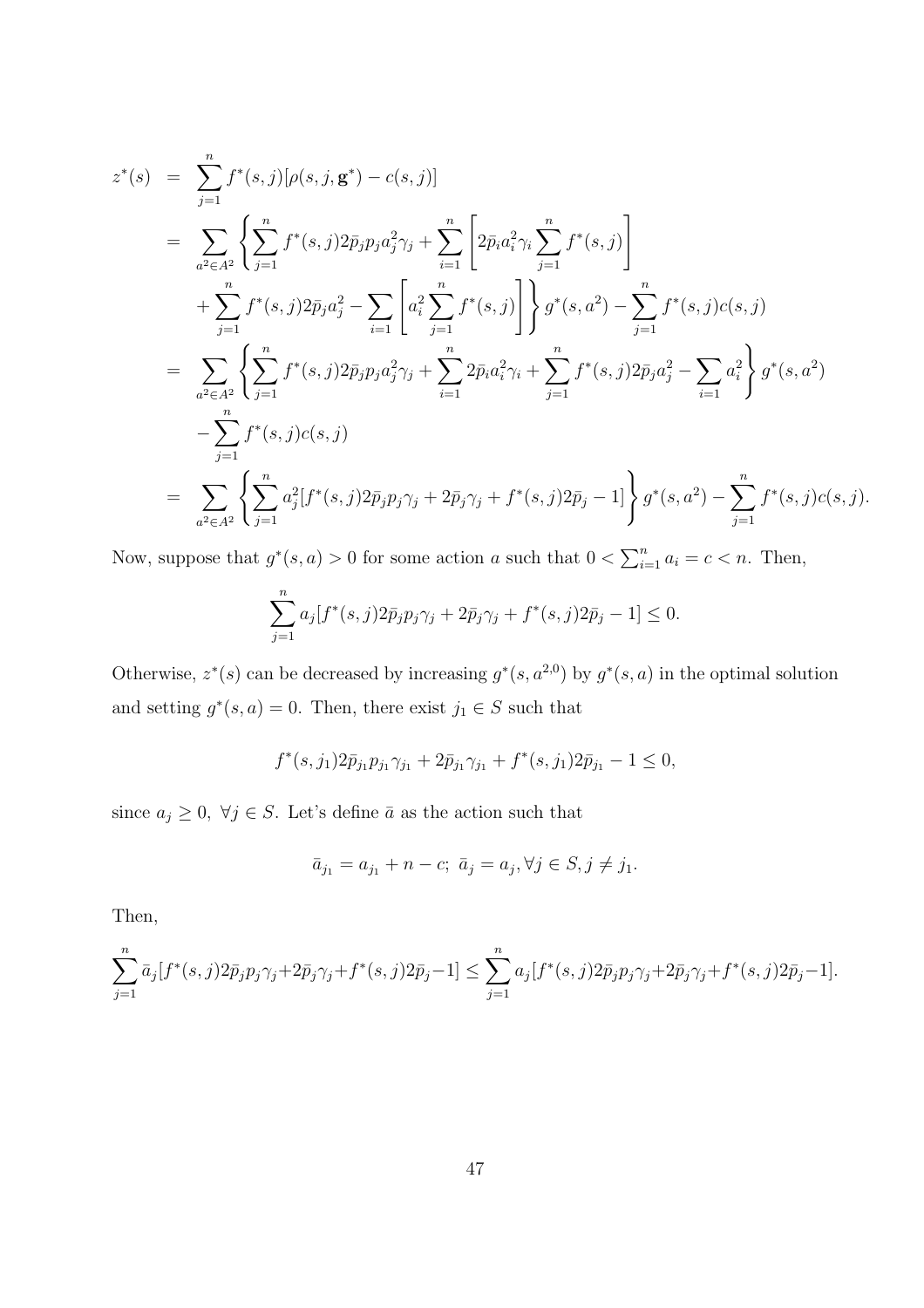<span id="page-59-0"></span>So, if we increase  $g(s, \bar{a})$  by  $g(s, a)$  and set  $g(s, a) = 0$ , then  $z^*(s)$  either decreases or remains the same. As a result, we can replace the actions whose total contraband allocation is less than n with the actions whose total contraband allocation is equal to n in the optimal solution.  $\Box$ 

Using Theorem 3.1, the total number of actions for the evader can be reduced from  $\sum_{c=0}^{C} {c+n-1 \choose c}$ c to  $\binom{C+n-1}{C}$ ). Now, [PI-L] can be solved using actions in  $\tilde{A}^2$  instead of using the actions in  $A^2$ . [The](#page-57-0) resulting problem is much smaller, however it is still very large for large values of C. The problem can be further simplified with the following theorem which states that there is an optimal solution for evader in which he attempts to smuggle all of his contraband through one region or he does not attempt to smuggle any contraband at all.

**Theorem 3.2** There is an optimal solution to [PI-L] such that  $\sum_{a^2 \in \bar{A}^2} g(s, a^2) = 1$ ,  $\forall s \in S$ .

**Proof.** Let  $f^*$  be an optimal policy for the protector, and  $g^*$  be an optimal policy for the evader corresponding to  $f^*$ . Using the previous definition of  $\rho(s, j, g)$ ,

$$
\rho(s,j,\mathbf{g}^*) = \sum_{a^2 \in A^2} [2\bar{p}_j p_j a_j^2 \gamma_j + \sum_{i=1}^n 2\bar{p}_i a_i^2 \gamma_i + 2\bar{p}_j a_j^2 - \sum_{i=1}^n a_i^2] g^*(s,a^2)
$$
  
= 
$$
\sum_{i=1}^n \sum_{a^2 \in A^2} 2\bar{p}_i a_i^2 \gamma_i g^*(s,a^2) + \sum_{a^2 \in A^2} [2\bar{p}_j p_j a_j^2 \gamma_j + 2\bar{p}_j a_j^2 - C] g^*(s,a^2)
$$

Let's define a policy  $\bar{g}$  for the evader which only consists of the actions in  $\bar{A}^2$ , and let the probabilities be as follows.

$$
\bar{g}(s, a^{2,k}) = \frac{1}{C} \sum_{a^2 \in A^2} a_k^2 g^*(s, a^2), \ k = 1, 2, \dots, n.
$$

Note that,

$$
\sum_{k=1}^{n} \bar{g}(s, a^{2,k}) = \sum_{k=1}^{n} \frac{1}{C} \sum_{a^2 \in A^2} a_k^2 g^*(s, a^2) = \frac{1}{C} \sum_{a^2 \in A^2} \sum_{k=1}^{n} a_k^2 g^*(s, a^2) = \frac{1}{C} \sum_{a^2 \in A^2} C g^*(s, a^2) = 1.
$$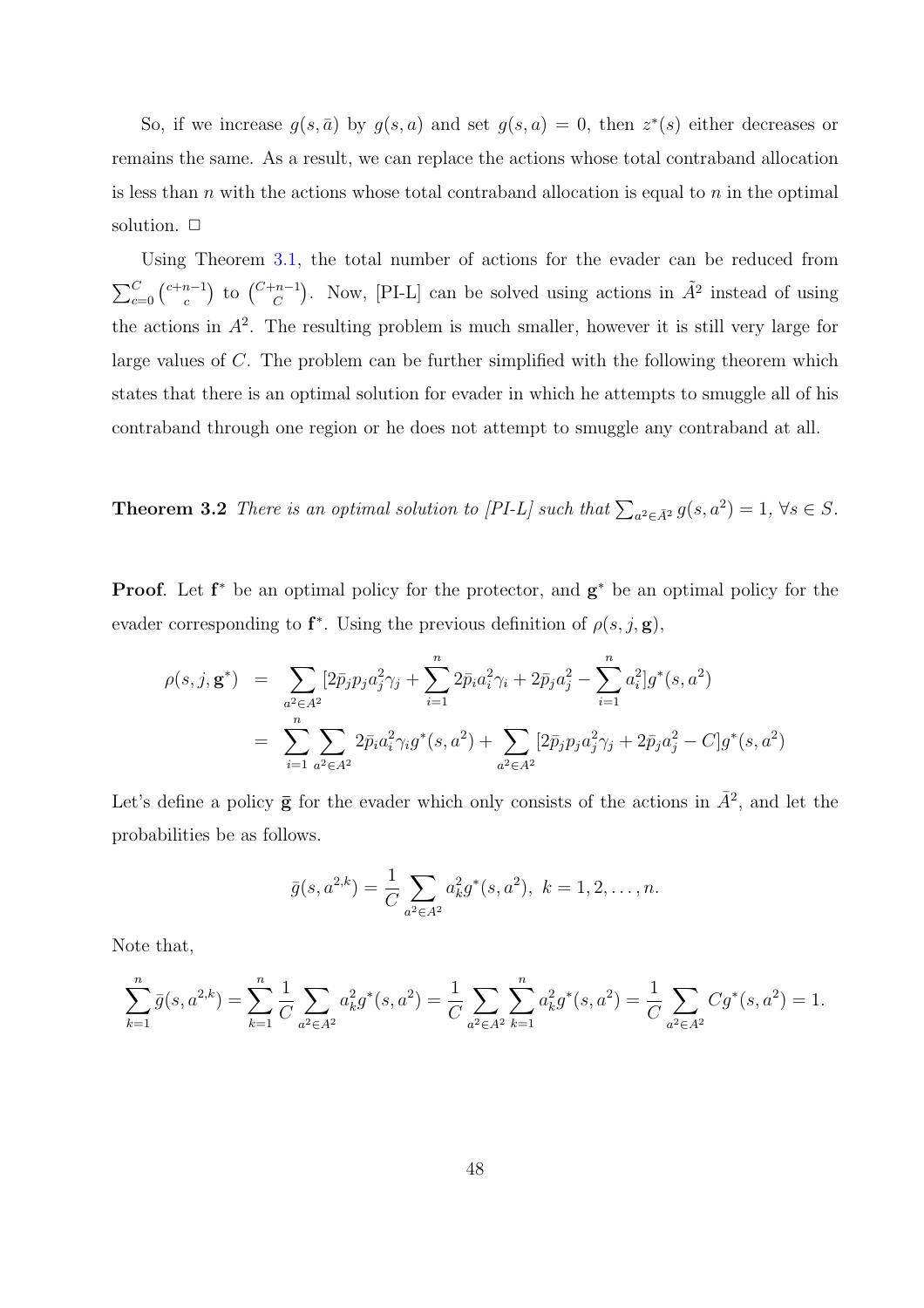So,  $\bar{g}$  is a valid policy for the evader. Now, we can restate  $\rho(s, j, g^*)$  as follows.

$$
\rho(s,j,\mathbf{g}^*) = \sum_{i=1}^n 2\bar{p}_i \gamma(i) C\bar{g}(s,a^{2,i}) + 2\bar{p}_j p_j \gamma(j)C + 2\bar{p}_j C - C
$$
  
\n
$$
= \sum_{i=1}^n 2\bar{p}_i \gamma(i) \sum_{k=1}^n a_i^{2,k} \bar{g}(s,a^{2,k}) + 2\bar{p}_j p_j \gamma(j) \sum_{k=1}^n a_j^{2,k} \bar{g}(s,a^{2,k})
$$
  
\n
$$
+ 2\bar{p}_j \sum_{k=1}^n a_j^{2,k} \bar{g}(s,a^{2,k}) - \sum_{k=1}^n \bar{g}(s,a^{2,k}) \sum_{i=1}^n a_i^{2,k}
$$
  
\n
$$
= \sum_{k=1}^n \left[ \sum_{i=1}^n 2\bar{p}_i \gamma(i) a_i^{2,k} + 2\bar{p}_j p_j \gamma(j) a_j^{2,k} + 2\bar{p}_j a_j^{2,k} - \sum_{i=1}^n a_i^{2,k} \right] \bar{g}(s,a^{2,k})
$$
  
\n
$$
= \rho(s,j,\mathbf{\bar{g}}).
$$

Since  $\rho(s, j, \mathbf{g}^*)$  is equivalent to  $\rho(s, j, \bar{\mathbf{g}})$ , and the traveling cost of the the protector is independent of the evader's policy,  $\bar{g}$  is also an optimal policy for the evader.  $\Box$ 

Now, we can reformulate [PI-L] using actions in  $\bar{A}^2$  only.

[PI-LR]:  
\n
$$
\max_{\gamma \in \Gamma} \max_{\mathbf{x}, \mathbf{z}, \beta} \sum_{s=1}^{n} z(s),
$$
\n
$$
\sum_{j=1}^{n} x(s, j) - \sum_{i=1}^{n} x(i, s) = 0, \forall s \in S,
$$
\n
$$
\sum_{i=1}^{n} \sum_{j=1}^{n} x(i, j) = 1,
$$

 $j=1$  $[k(j, a^2)\beta(j, s, j) + \sum$  $i∈S  
\ni≠j$  $l(i, a^2)\beta(i, s, j) + m(s, j, a^2)|x(s, j)| \geq z(s), \ \forall s \in S, a^2 \in \overline{A}^2,$ 

$$
\beta(i, s, j) - \gamma_i \leq 0, \forall i, s, j \in S,
$$
  

$$
\beta(i, s, j) - x(s, j) \leq 0, \forall i, s, j \in S,
$$
  

$$
\gamma_i + x(s, j) - \beta(i, s, j) \leq 1, \forall i, s, j \in S,
$$
  

$$
\mathbf{x} \geq 0.
$$

The following theorem proves the equivalence between [PI-L] and [PI-LR] in terms of the optimal solutions.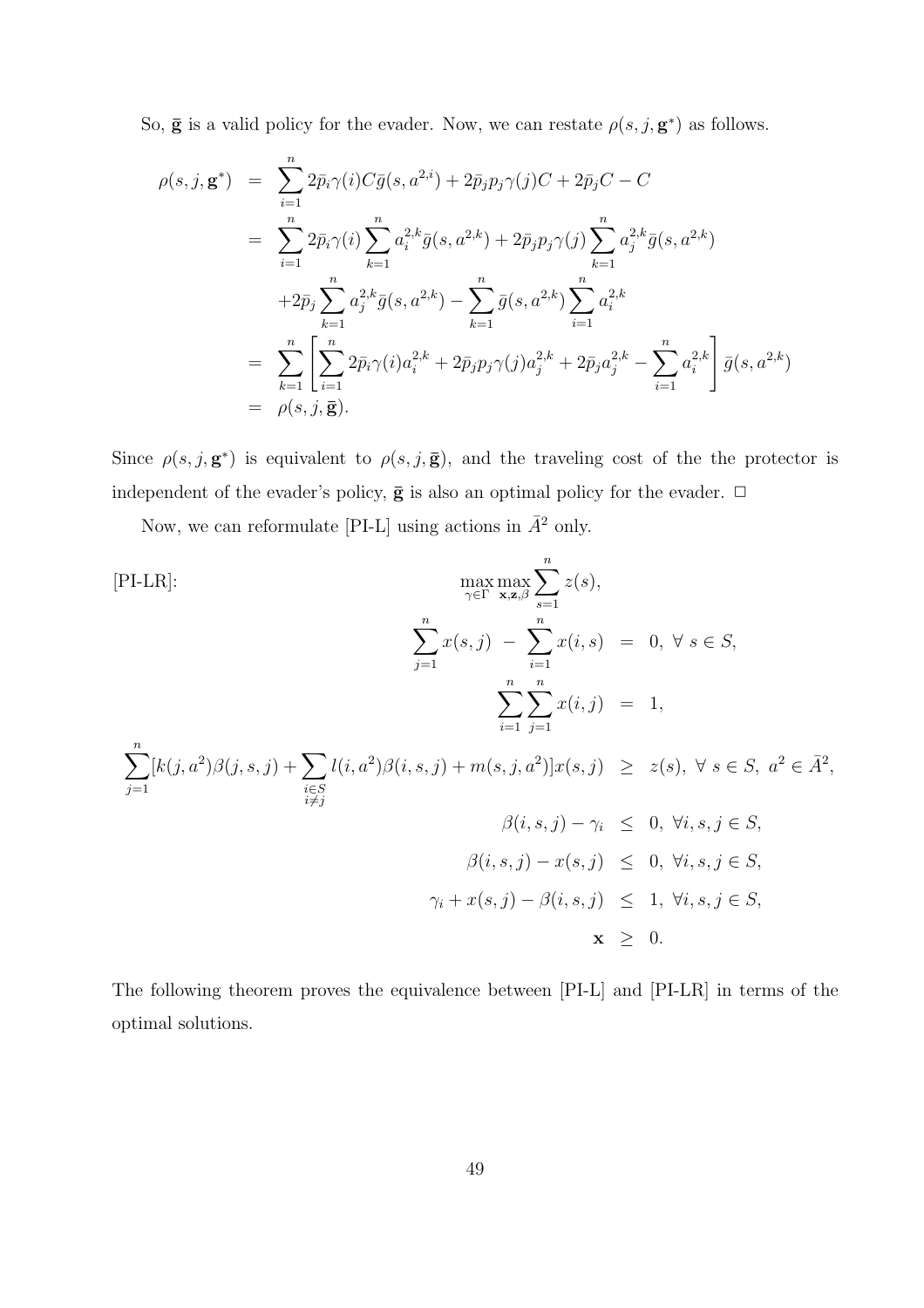<span id="page-61-0"></span>**Theorem 3.3** An optimal policy for the protector and the evader in [PI-LR] is also an optimal policy for the protector and the evader in [PI-L].

**Proof.** Let let  $\bar{z}$  be the optimal objective function value of [PI-LR]. Assume that there is an optimal solution for [PI-L] with an objective function value of  $z^*$  such that  $z^* < \overline{z}$ . Let the optimal policies for the protector and the evader be  $\bar{f}$  and  $\bar{g}$  in [PI-LR]. Let the protector select policy  $\overline{f}$  in [PI-L], and let  $g$  be the optimal policy for the evader corresponding to **f** and z be the corresponding objective function value in [PI-L]. Obviously,  $z \leq z^*$ . By Theorem 3.2,  $z = \overline{z}$ . Then,  $\overline{z} \leq z^*$ , which is a contradiction with our assumption that  $z^* < \bar{z}$ . Therefore,  $\bar{z} \leq z^*$ . Also, [PI-LR] is a relaxation of [PI-L], therefore,  $\bar{z} \geq z^*$ . As a result,  $\bar{z} = z^*$  $\bar{z} = z^*$  $\bar{z} = z^*$ . Since any feasible solution in [PI-LR] is also feasible in [PI-L], any optimal policy for the protector and the evader in [PI-LR] is also an optimal policy for the protector and the evader in [PI-L].  $\Box$ 

Using Theorem 3.2 and Theorem 3.3, we converted our problem into a significantly smaller problem, resulting in much shorter solution times. Note that, even though [PI-LR] formulation limits t[he n](#page-59-0)umber of actions the evader can take, this does not mean that the evader has to take the action found using this formulation, there may be other optimal actions for the evader. However, no matter which optimal action the evader takes, the protector's optimal action found using [PI-LR] would still be optimal. Since the problem is formulated to maximize the protector's objective, solving [PI-LR] is equivalent to solving [PI-L].

# 3.3.3 Heuristic Algorithm

[PI-LR] formulation of the perimeter inspection game with interdiction can be solved within acceptable times for smaller problem instances (around 15 nodes) using standard solvers. However, solving larger problem instances optimally may require much longer times. Therefore, we provide a heuristic algorithm to solve the larger problem instances in shorter times.

The algorithm utilizes the fact that the static detection resource allocation scheme will primarily follow a greedy pattern. In the algorithm, we first start with a single static detection resource and determine the best region to allocate it by solving  $n$  perimeter inspection games. We allocate the detection resource at the region that maximizes the objective func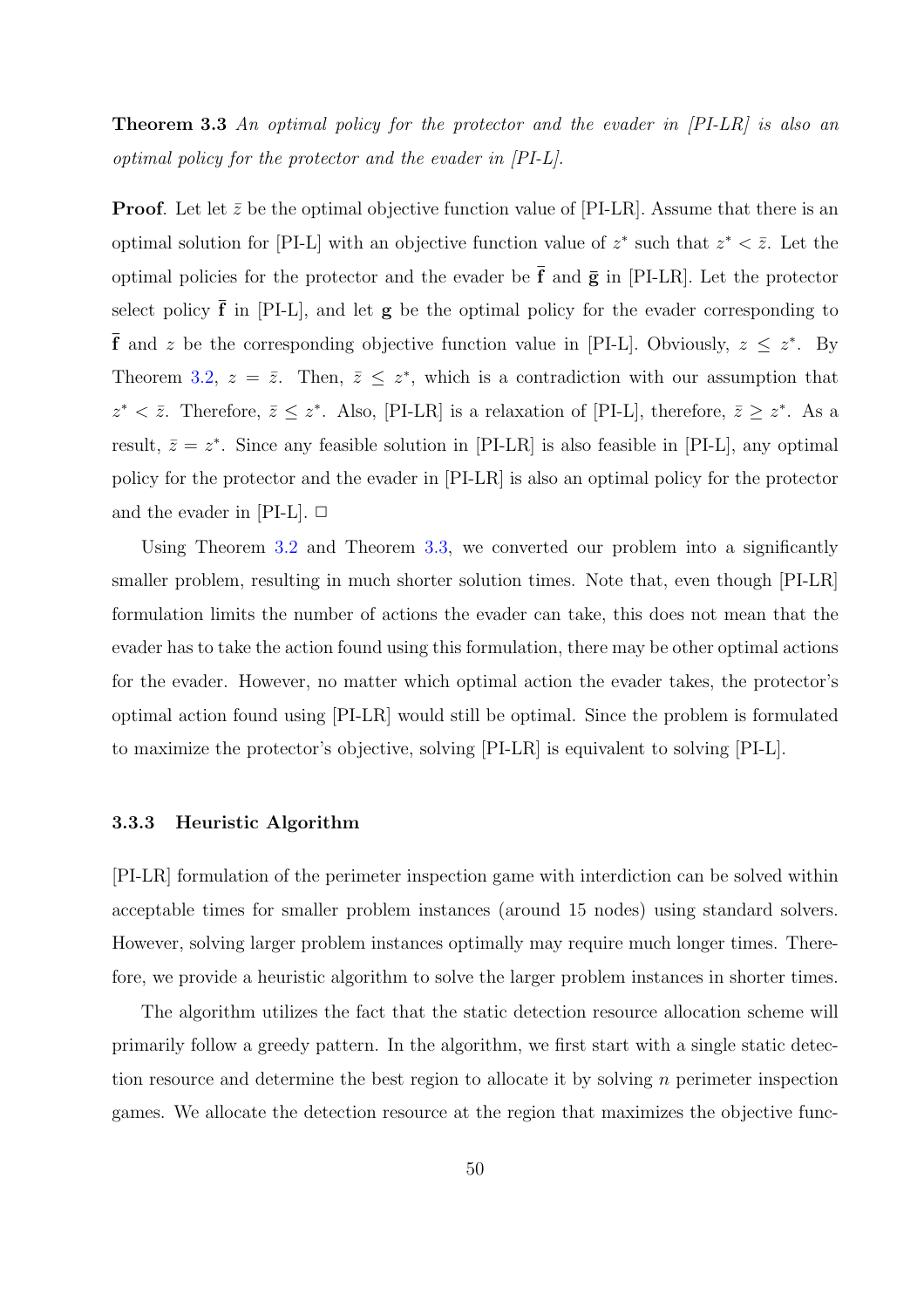tion, and find the next best region to allocate a static detection resource by solving  $n-1$ perimeter inspection games. The algorithm progresses until all static detection resources have been allocated to regions.

For a given interdiction plan  $\gamma$ , the perimeter inspection game can be formulated as:

$$
[\text{PI-FI}]: \quad \max_{\mathbf{x}, \mathbf{z}} \sum_{s=1}^{n} z(s),
$$
\n
$$
\sum_{j=1}^{n} x(s, j) - \sum_{j=1}^{n} x(j, s) = 0, \forall s \in S,
$$
\n
$$
\sum_{i=1}^{n} \sum_{j=1}^{n} x(i, j) = 1,
$$
\n
$$
\sum_{j=1}^{n} [k(j, a^{2})\gamma_{j} + \sum_{\substack{i \in S \ i \neq j}} l(i, a^{2})\gamma_{i} + m(s, j, a^{2})]x(s, j) \geq z(s), \forall s \in S, a^{2} \in \bar{A}^{2},
$$
\n
$$
\mathbf{x} \geq 0.
$$

We can formally state the algorithm as follows, where  $AR$  represents the set of regions that are available to place a static detection resource:

#### Heuristic algorithm to solve perimeter inspection game with interdiction

- 1. Initialization
	- $AR = \{1, 2, ..., n\}$
	- $\gamma_i = 0$ , for  $i = 1, 2, \ldots, n$
- 2. Iteration
	- For  $b = 1, \ldots, B$ 
		- For every  $i \in AR$ , temporarily set  $\gamma_i = 1$  and solve [PI-FI]
		- Get  $i$  with the best [PI-FI] optimal objective value and set  $\gamma_i=1$  ,
			- $AR = AR \setminus \{i\}.$

Note that the above algorithm is valid for the case where there is a limit on the number of available static detection resources. However, it can be generalized to allow other types of budget constraints with little effort.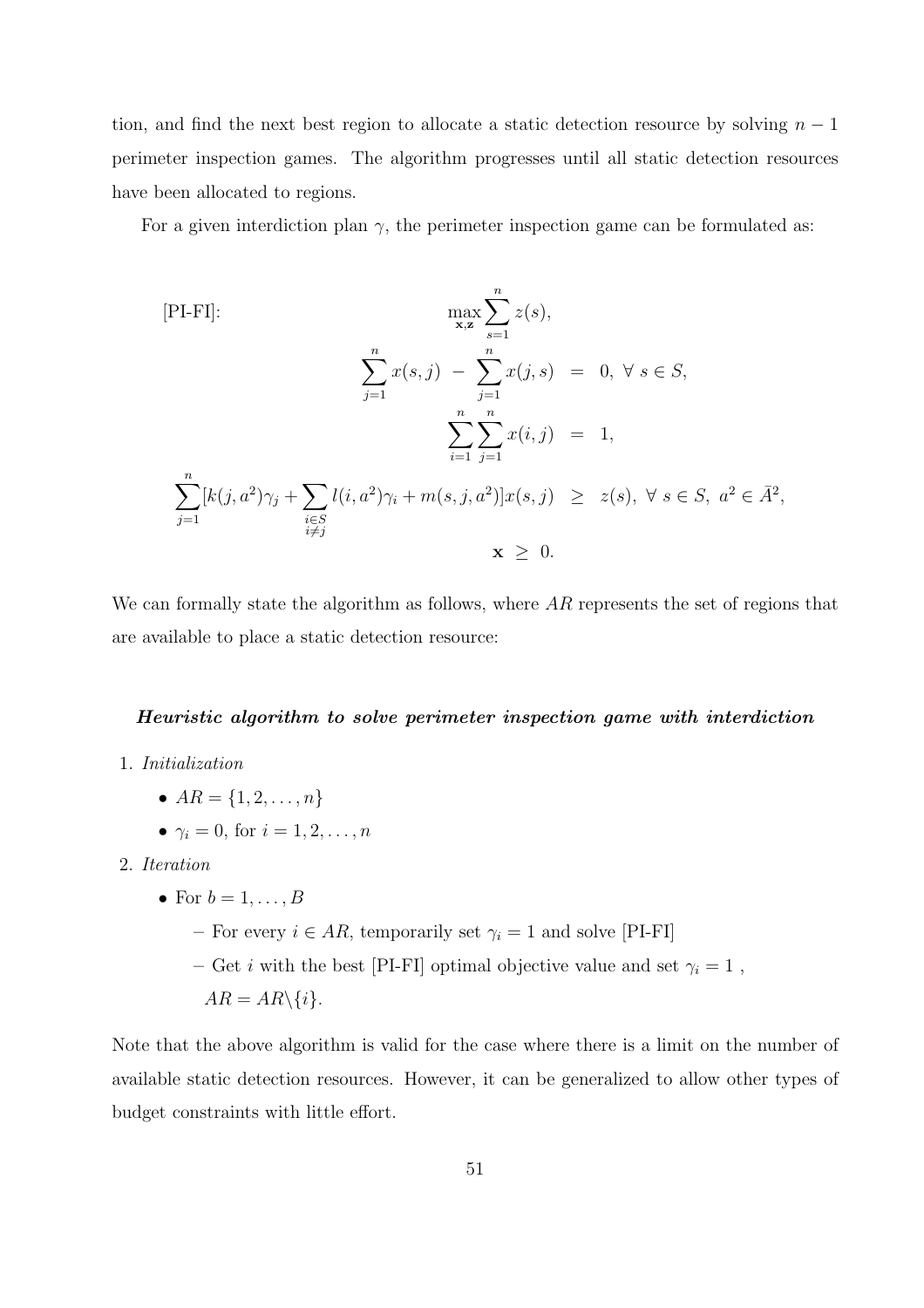# <span id="page-63-0"></span>3.3.4 Explicit Solution for a Simple Case

We provided [PI-LR] formulation of the problem which shortens the computational time of the problem considerably, and also provided a heuristic algorithm to solve the problem more efficiently with small errors. In this section we investigate solution methodologies that will reduce the solution time. With this in mind, we seek more insight about the optimal solution of the problem. We start with a simple case of the problem, state the optimal solution explicitly for this case, and propose future directions that would build on this solution by analyzing more general cases. First we consider the case where no static detection resource allocation is allowed and there is no travel cost between the regions.

Define  $f(s)$  as the long run rate that the protector visits region s, i.e.,

$$
f(s) = \sum_{j \in S} f(s, j).
$$

Also, define

$$
\rho_j = \frac{1}{p_j}, \ \forall j \in S, \n\rho = \sum_{j \in S} \rho_j.
$$

The following theorem states the optimal solution of [PI-LR] when there is no traveling cost and no static detection resource allocation allowed. For this case, we show that the optimal policy has the following form: the fraction of time the protector selects region  $i$  versus region  $j$  is inversely proportional to the ratio of the detection probabilities at these two regions.

**Theorem 3.4** If  $c(s, j) = 0, \forall s, j \in S$ , and  $B = 0$ , then there is an optimal solution of  $[PI-LR]$  which satisfy the following equations:

$$
\frac{f^*(s,i)}{f^*(s,j)} = \frac{p_j}{p_i}, \forall s, i, j \in S,
$$
  
\n
$$
\frac{g^*(s,i)}{g^*(s,j)} = \frac{p_j}{p_i}, \forall s, i, j \in S,
$$
  
\n
$$
\frac{f^*(i)}{f^*(j)} = \frac{p_j}{p_i}, \forall i, j \in S,
$$
  
\n
$$
\frac{z^*(i)}{z^*(j)} = \frac{p_j}{p_i}, \forall i, j \in S.
$$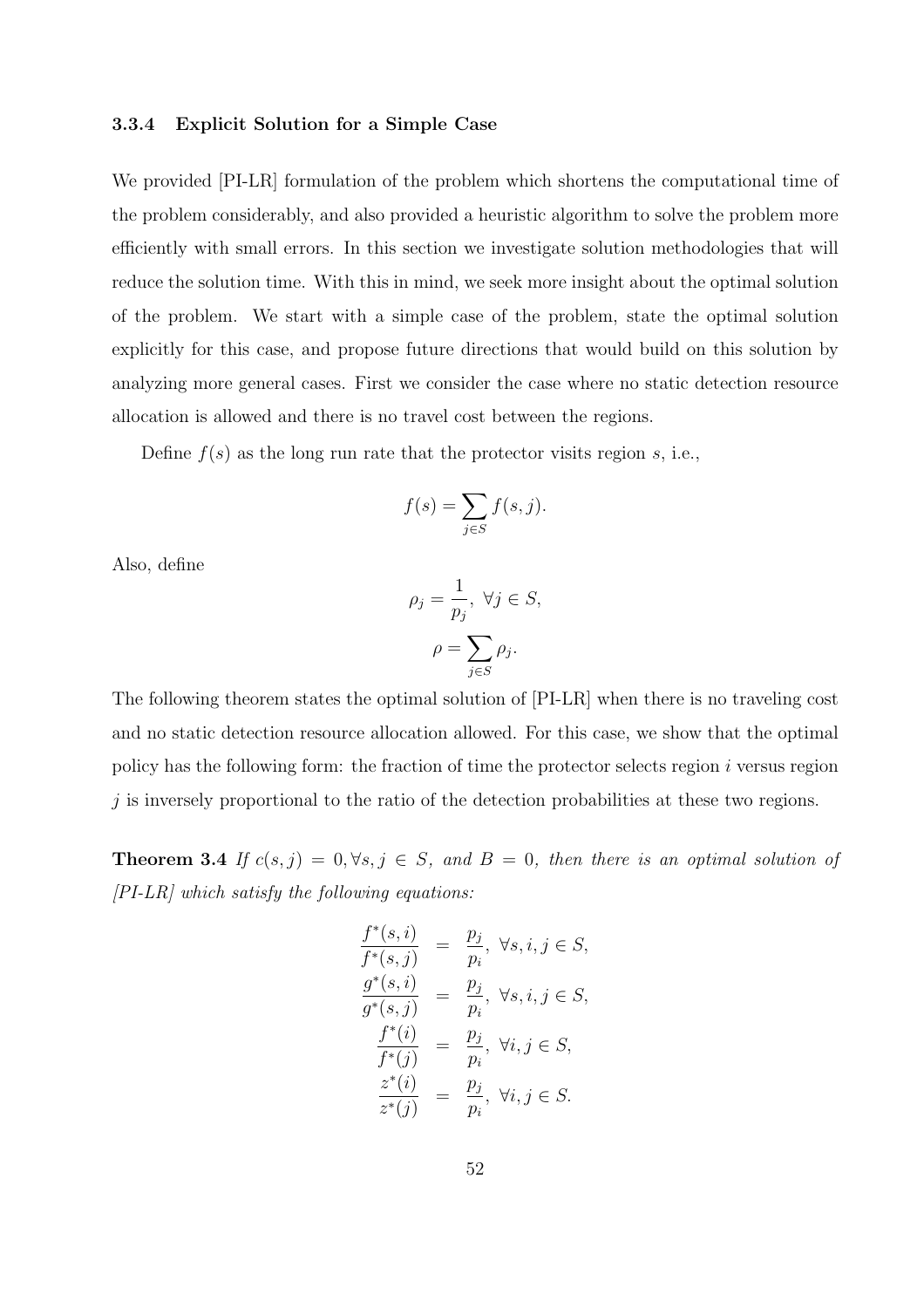Proof. The optimal values that satisfy the equations in the proposition are as follows:

$$
f^*(s) = \frac{\rho_s}{\rho}, \forall s \in S,
$$
  

$$
f^*(s, j) = \frac{\rho_j}{\rho}, \forall s, j \in S,
$$
  

$$
g^*(s, j) = \frac{\rho_j}{\rho}, \forall s, j \in S.
$$

f<sup>∗</sup> and  $g<sup>*</sup>$  are optimal policies for the protector and the evader if

$$
v(\mathbf{f}, \mathbf{g}^*) \leq v(\mathbf{f}^*, \mathbf{g}^*) \leq v(\mathbf{f}^*, \mathbf{g})
$$

for any stationary policies  $f$  and  $g$ . For policies  $f$  and  $g$ , we can state the objective function value as

$$
v(\mathbf{f}, \mathbf{g}) = \sum_{s \in S} f(s) \left\{ \sum_{j \in S} Cg(s, j)[1 - f(s, j) + f(s, j)(1 - p_j - p_j)] \right\}
$$
  
\n
$$
= \sum_{s \in S} f(s) \left\{ \sum_{j \in S} Cg(s, j)[1 - 2f(s, j)p_j] \right\}
$$
  
\n
$$
= \sum_{s \in S} Cf(s) \left\{ \sum_{j \in S} g(s, j) - \sum_{j \in S} 2g(s, j)f(s, j)p_j \right\}
$$
  
\n
$$
= \sum_{s \in S} Cf(s) \left\{ 1 - \sum_{j \in S} 2g(s, j)f(s, j)p_j \right\}
$$
  
\n
$$
= C - 2C \sum_{s \in S} f(s) \left\{ \sum_{j \in S} g(s, j)f(s, j)p_j \right\}
$$

For the optimal policy  $f^*$  stated above and any policy  $g$ ,

$$
v(\mathbf{f}^*, \mathbf{g}^*) - v(\mathbf{f}^*, \mathbf{g}) = 2C \sum_{s \in S} f^*(s) \left\{ \sum_{j \in S} g(s, j) f^*(s, j) p_j \right\} - 2C \sum_{s \in S} f^*(s) \left\{ \sum_{j \in S} g^*(s, j) f^*(s, j) p_j \right\}
$$
  
= 
$$
2C \sum_{s \in S} f^*(s) \left\{ \sum_{j \in S} f^*(s, j) p_j [g(s, j) - g^*(s, j)] \right\}
$$
  
= 
$$
2C \sum_{s \in S} \frac{\rho_s}{\rho^2} \left\{ \sum_{j \in S} g(s, j) - \sum_{j \in S} g^*(s, j) \right\}
$$
  
= 0.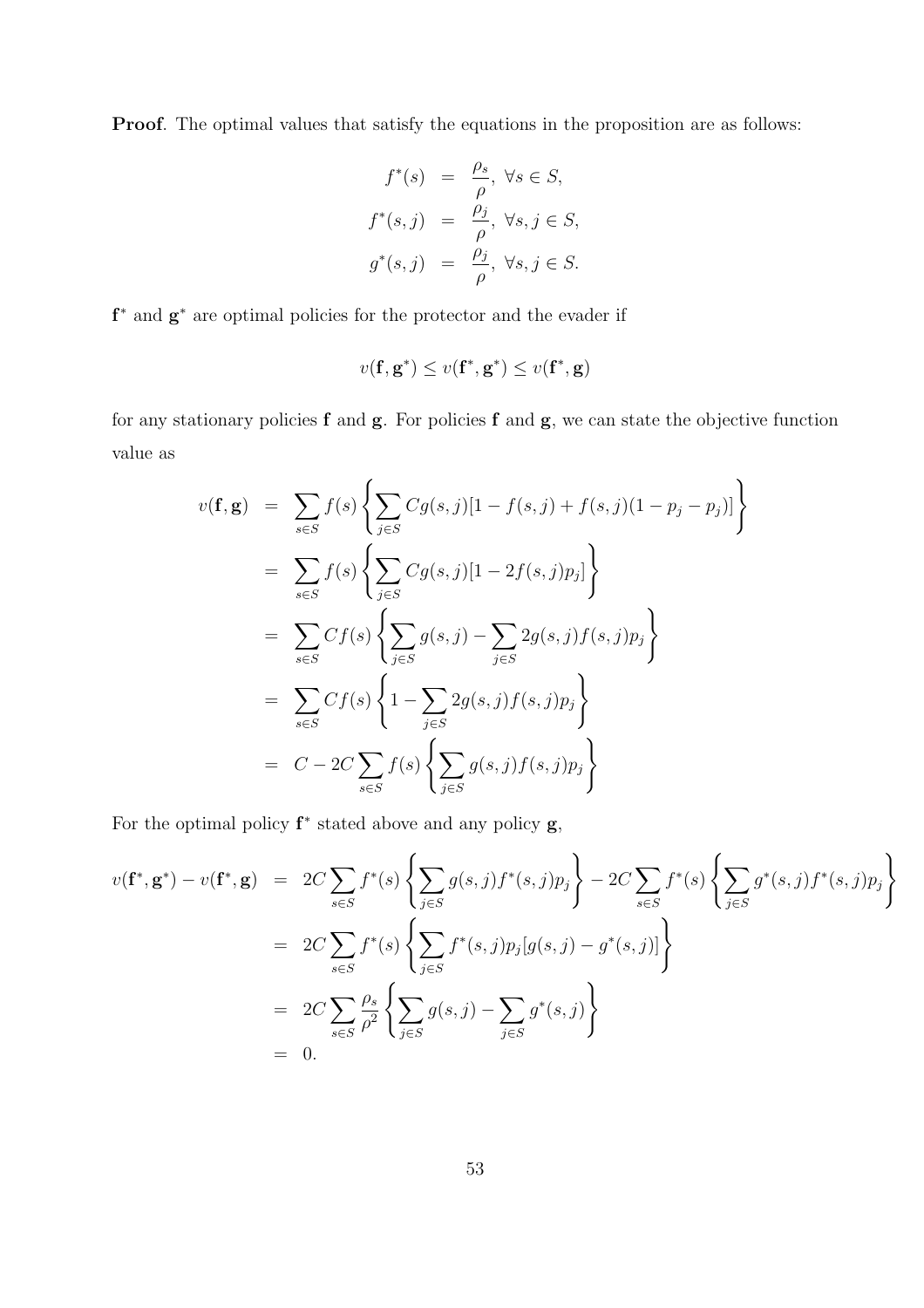Therefore,

$$
v(\mathbf{f}^*, \mathbf{g}^*) \le v(\mathbf{f}^*, \mathbf{g})
$$

for any policy  $g$ . Similarly, for the optimal policy  $g^*$  stated above, and any policy  $f$ ,

$$
v(\mathbf{f}^*, \mathbf{g}^*) - v(\mathbf{f}, \mathbf{g}^*) = 2C \sum_{s \in S} f(s) \left\{ \sum_{j \in S} g^*(s, j) f(s, j) p_j \right\} - 2C \sum_{s \in S} f^*(s) \left\{ \sum_{j \in S} g^*(s, j) f^*(s, j) p_j \right\}
$$
  
= 
$$
\frac{2C}{\rho} \left\{ \sum_{s \in S} f(s) \sum_{j \in S} f(s, j) - \sum_{s \in S} f^*(s) \sum_{j \in S} f^*(s, j) \right\}
$$
  
= 
$$
\frac{2C}{\rho} \left\{ \sum_{s \in S} f(s) - \sum_{s \in S} f^*(s) \right\}
$$
  
= 0.

Therefore,

$$
v(\mathbf{f}, \mathbf{g}^*) \leq v(\mathbf{f}^*, \mathbf{g}^*)
$$

for any policy f. As a result,

$$
v(\mathbf{f}, \mathbf{g}^*) \leq v(\mathbf{f}^*, \mathbf{g}^*) \leq v(\mathbf{f}^*, \mathbf{g})
$$

for any stationary policies f and  $g$ . Hence,  $f^*$  and  $g^*$  are optimal stationary policies for the protector and the evader respectively.  $\Box$ 

Using the findings in Theorem 3.4, algorithms can be developed to find the optimal solutions when interdiction is allowed, but there is no traveling cost between the regions. Finally, using these results a decom[pos](#page-63-0)ition algorithm can be developed for the perimeter inspection problem with interdiction. These extensions are a direction for future research, and will not be discussed in this dissertation.

# 3.4 COMPUTATIONAL RESULTS

In this section we study the computational effectiveness of the proposed formulations. We begin our analysis by detailing the test problem sets.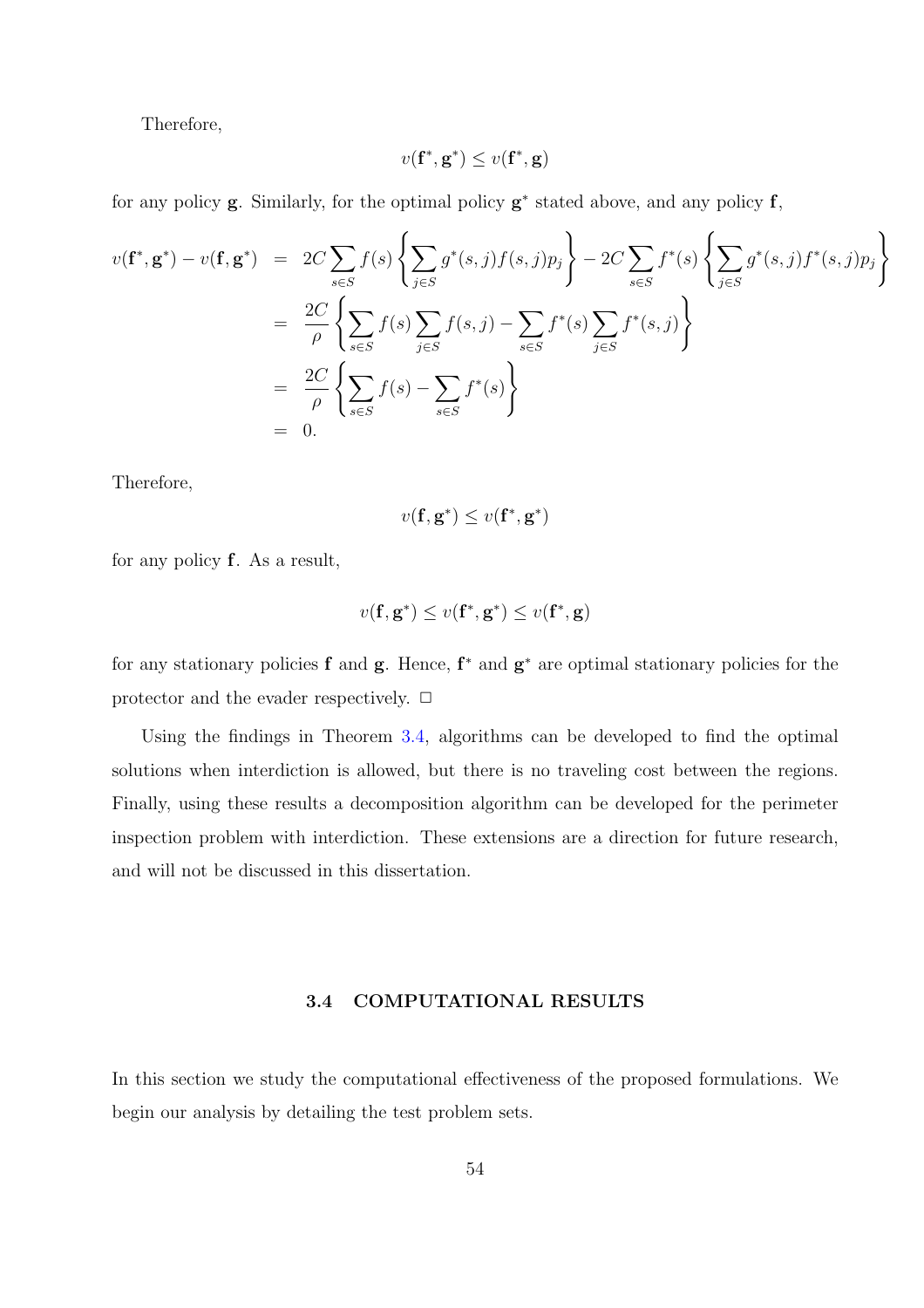#### 3.4.1 Test Problems and Environment

Fully connected random networks were created in which nodes correspond to the regions and arc lengths correspond to the distances between the regions. Four values for the number of nodes in the network  $(n)$  were considered: 10, 15, 30 and 50. The distances between regions,  $c(i, j)$ , are real numbers generated randomly from Uniform $(0.1, 0.5)$ , and are the same in both directions. The detection probabilities by the protector at each region  $(p_i)$  are real numbers generated from  $Uniform(0.25, 0.75)$ , and similarly the detection probabilities by the static detection resources at each region  $(\bar{p}_i)$  are real numbers generated from Uniform(0.1, 0.3). We assumed that the budget required to place a static detection resource at each region  $(b_i)$  was 1, and investigated two values for the total available budget  $(B)$ : 3 and 5. Also, four values for the total number of contraband to smuggle  $(C)$  were considered: 3, 4, 5 and 6. Ten random instances were created for each  $n$  using different random numbers to generate the distances between the regions and detection probabilities. When presenting the results, the average values of these ten instances are reported. The parameters used in the test instances are summarized in Table 3.1.

| Parameter   | Value                  |
|-------------|------------------------|
| $\, n$      | 10, 15, 30, 50         |
| C           | 3, 4, 5, 6             |
| B           | 3, 5                   |
| $p_i$       | Uniform $(0.25, 0.75)$ |
| $\bar{p}_i$ | Uniform $(0.1, 0.3)$   |
| c(i, j)     | Uniform $(0.1, 0.5)$   |
| $b_i$       |                        |

Table 3.1: Parameters used in test instances.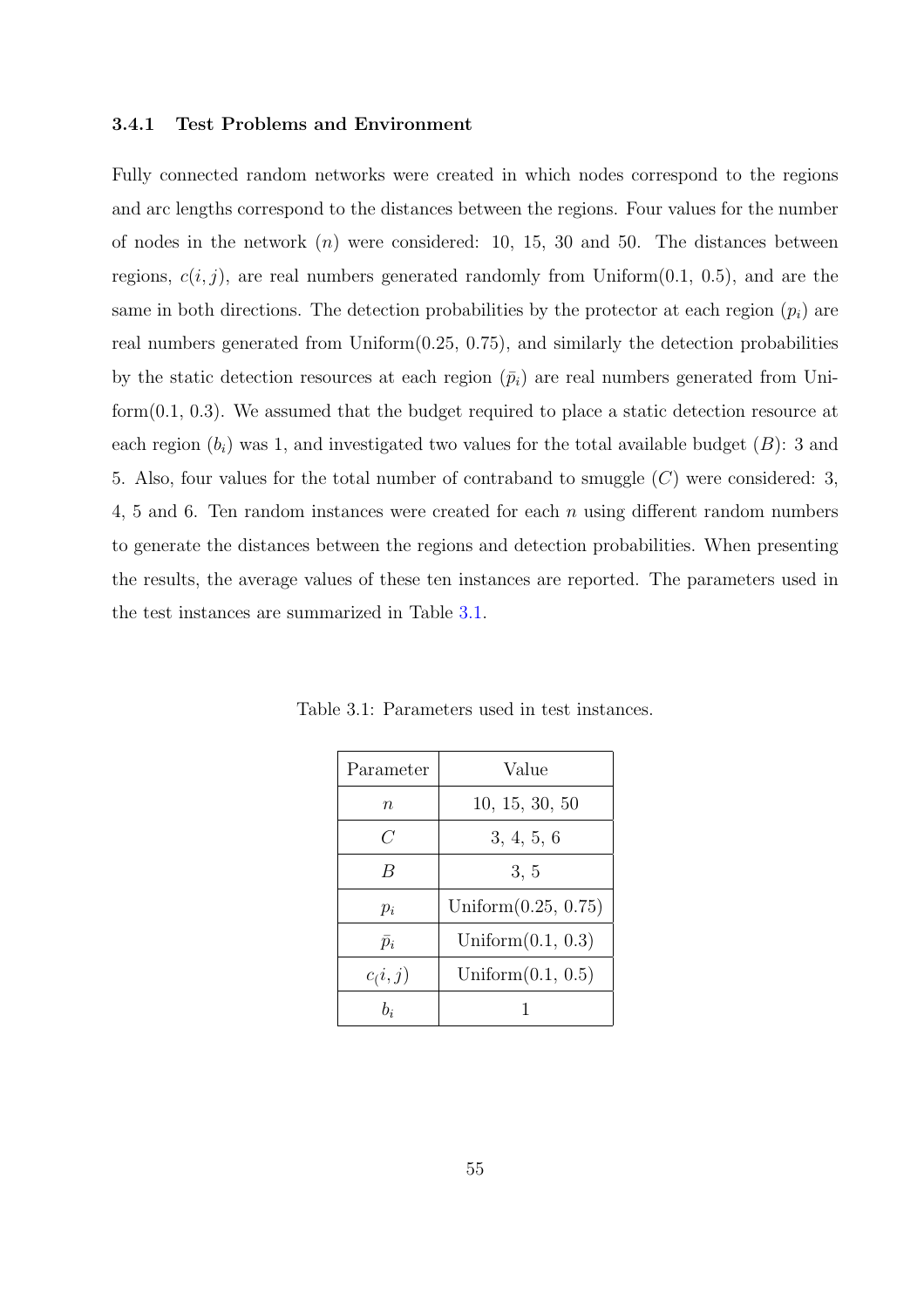CPLEX 9.0 with default settings was used to solve the test instances. The programs were coded in C, and run on an Intel Pentium IV computer with 3.05 GHz CPU and 512 MB of RAM.

# 3.4.2 Computational Examples

We first investigate the computational effectiveness of the proposed formulations. We compare the running times of  $[PI-L]$  with running times of  $[PI-LR]$  for  $n = 10$ . We do not make the comparison for larger values of n since instances could not be solved using  $[PI-L]$ in acceptable time periods for most of the instances (runs were terminated after 3 hours if an optimal solution could not be reached). Both formulations were solved using standard branch-and-bound algorithms of CPLEX 9.0. The results are listed in Appendix B, summarized in Table 3.2, and illustrated in Figure 3.4.2. In Table 3.2, %D represents the percent decrease in running time resulting from using [PI-LR] instead of [PI-L].

| $\, n$ | C | В | $[PI-L]$ | $[PI-LR]$ | $\%D$ |
|--------|---|---|----------|-----------|-------|
| 10     | 3 | 3 | 134.5    | 23.5      | 82.6  |
| 10     | 3 | 5 | 117.7    | 21.5      | 81.7  |
| 10     | 4 | 3 | 444.4    | 23.7      | 94.7  |
| 10     | 4 | 5 | 414.7    | 20.3      | 95.1  |
| 10     | 5 | 3 | 2044.4   | 24.0      | 98.8  |
| 10     | 5 | 5 | 1766.2   | 21.6      | 98.8  |
| 10     | 6 | 3 | 8351.5   | 24.1      | 99.7  |
| 10     | 6 | 5 | 7293.2   | 21.6      | 99.7  |

Table 3.2: Comparison of running times (in seconds) for [PI-L] and [PI-LR].

From the table we observe that as  $C$  increases, the running time for  $[PI-L]$  increases considerably, whereas the running time for [PI-LR] remains about the same. This is because the number of actions, hence number of constraints, increase considerably with  $C$  for  $[PI-L]$ , whereas they remain the same for any value of  $C$  for [PI-LR]. Therefore, using [PI-LR]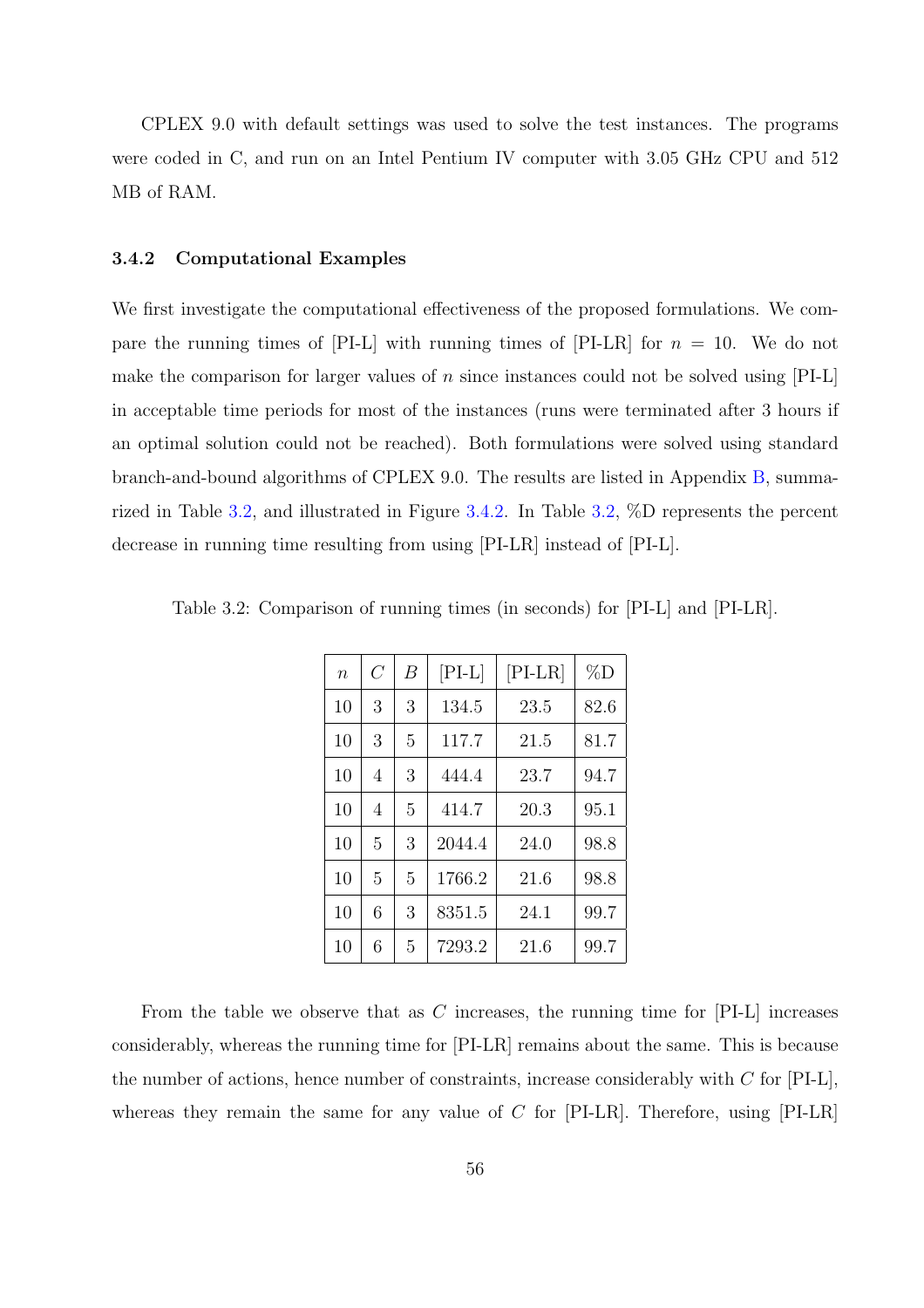

Figure 3.1: Comparison of running times for [PI-L] and [PI-LR]

formulation provides substantial savings in running times for large values of C.

Next, we investigate the effectiveness of the heuristic algorithm proposed in section 3.3.3 in terms of the running time and quality of the solutions. The results are listed in Appendix B, and summarized in Table 3.3. The results are reported only for  $C = 3$  and 5 for simp[licity](#page-61-0) since the results are similar for  $C = 4$  and 6. In the table,  $\%$ E represents the percent error [\(d](#page-112-0)eviation from the optimal [sol](#page-69-0)ution) for the heuristic algorithm. Columns corresponding to [PI-LR] and HA are the running times (in seconds) for the [PI-LR] formulation and the heuristic algorithm respectively. Cells corresponding to rows  $n = 30$  and 50, and columns  $\%E$ and [PI-LR] are left blank since [PI-LR] could not be solved to optimality within allocated time.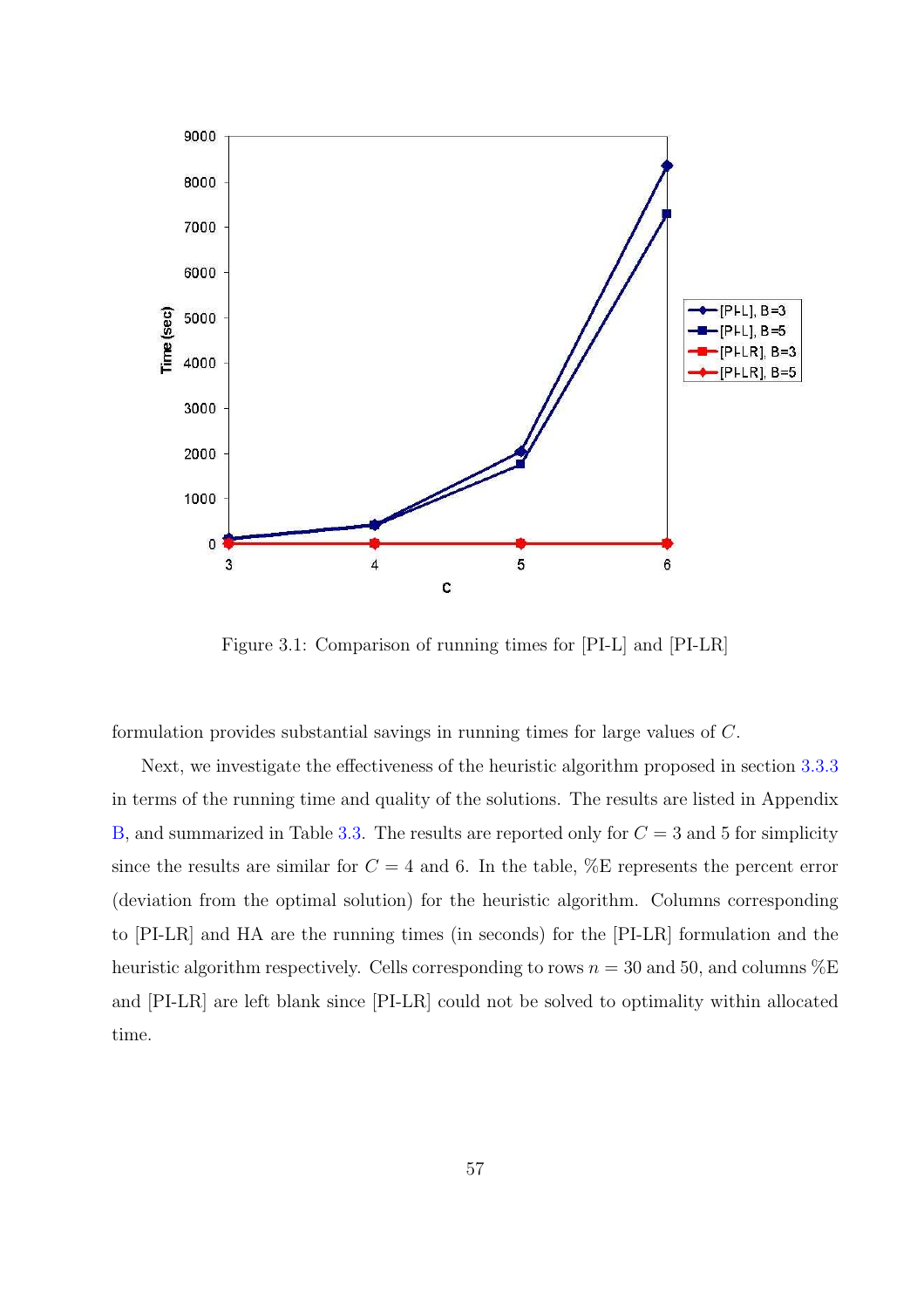| $\overline{n}$ | $\overline{C}$ | $\boldsymbol{B}$ | $\%E$ | $[PI-LR]$ | HA     |
|----------------|----------------|------------------|-------|-----------|--------|
| 10             | 3              | 3                | 0.02  | 23.5      | 0.10   |
| 10             | 3              | 5                | 0.01  | 21.5      | 0.14   |
| 10             | 5              | 3                | 0.02  | 24.0      | 0.09   |
| 10             | 5              | 5                | 0.02  | 21.6      | 0.13   |
| 15             | 3              | 3                | 0.18  | 945.9     | 0.47   |
| 15             | 3              | 5                | 2.52  | 3089.7    | 0.76   |
| 15             | 5              | 3                | 0.00  | 1150.3    | 0.46   |
| 15             | 5              | 5                | 0.00  | 3056.8    | 0.67   |
| 30             | 3              | 3                |       |           | 5.22   |
| 30             | 3              | 5                |       |           | 8.55   |
| 30             | 5              | 3                |       |           | 8.50   |
| 30             | 5              | 5                |       |           | 14.09  |
| 50             | 3              | 3                |       |           | 51.65  |
| 50             | 3              | 5                |       |           | 86.57  |
| 50             | 5              | 3                |       |           | 62.27  |
| 50             | 5              | $\overline{5}$   |       |           | 104.52 |

<span id="page-69-0"></span>Table 3.3: Comparison of [PI-LR] and the heuristic algorithm

As can be seen from the table, the proposed heuristic algorithm provides significant time savings while providing solutions that are close to optimal solutions. Also, it makes it possible to solve the larger problem instances within acceptable times.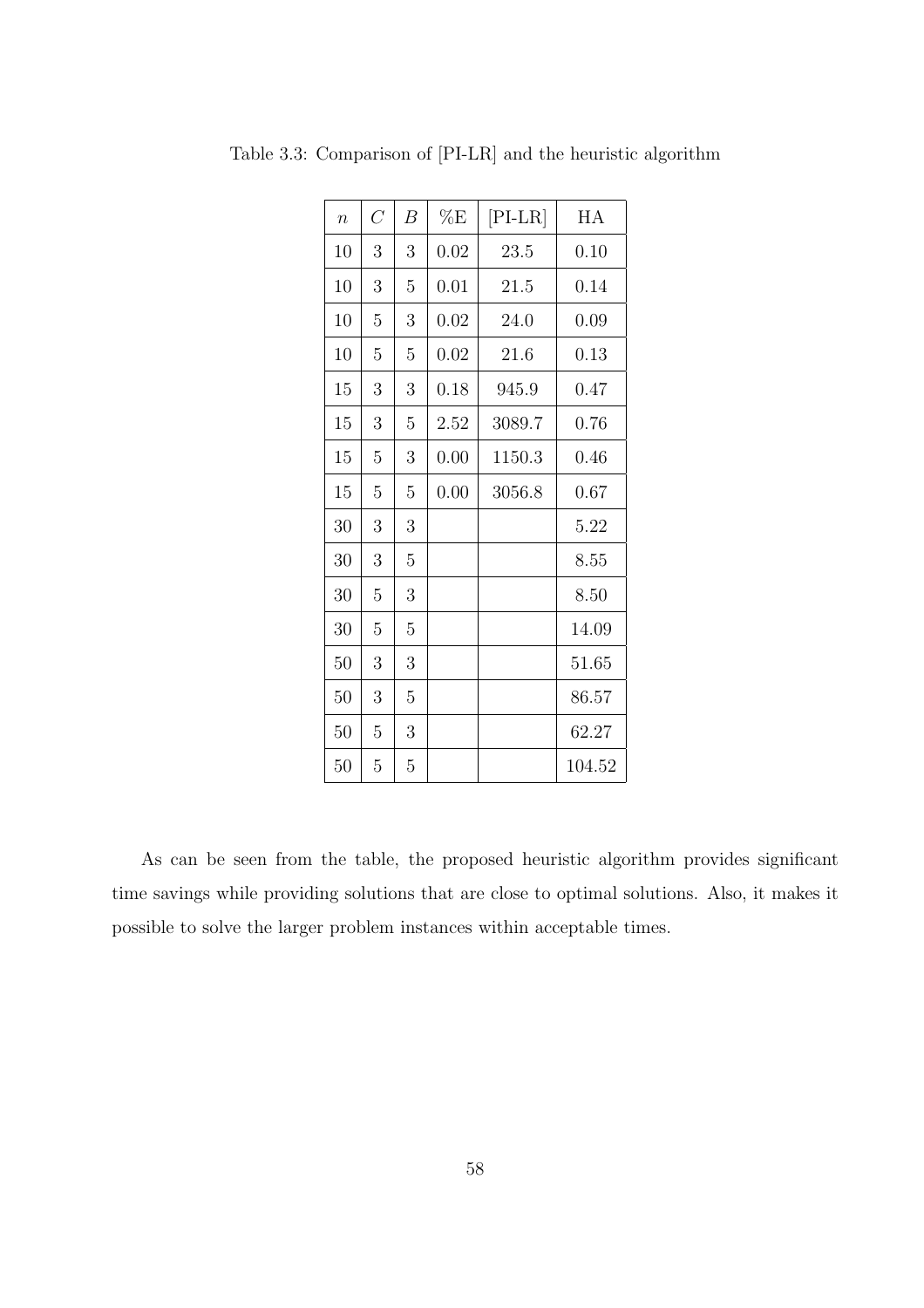# 3.5 CONCLUSIONS

In this chapter, we studied the perimeter security problem with static and dynamic resource allocations. In the problem, an evader attempts to smuggle as much contraband as possible through a perimeter, and an protector attempts to minimize the number of contraband smuggled by allocating his static detection resources to some of the inspection points and later devising a dynamic inspection policy. The problem was formulated as a non-linear mixed integer program, and converted to a linear mixed integer program using linearization techniques. The size of the mixed integer program was decreased by exploiting some structural properties of the problem. Also, a heuristic algorithm was developed to solve the large problem instances in acceptable times with a small error, and the explicit solution for a simple case of the problem was provided. Finally, the effectiveness of the proposed formulations and the algorithm was investigated through computational examples.

The primary contribution of this chapter is that it combines two different approaches in perimeter security problems, static detection resource allocation problems and dynamic inspection games, in a single problem. The resulting problem takes into account both the design and execution phases of perimeter security, and provides a more comprehensive and heretofore unexplored formulation.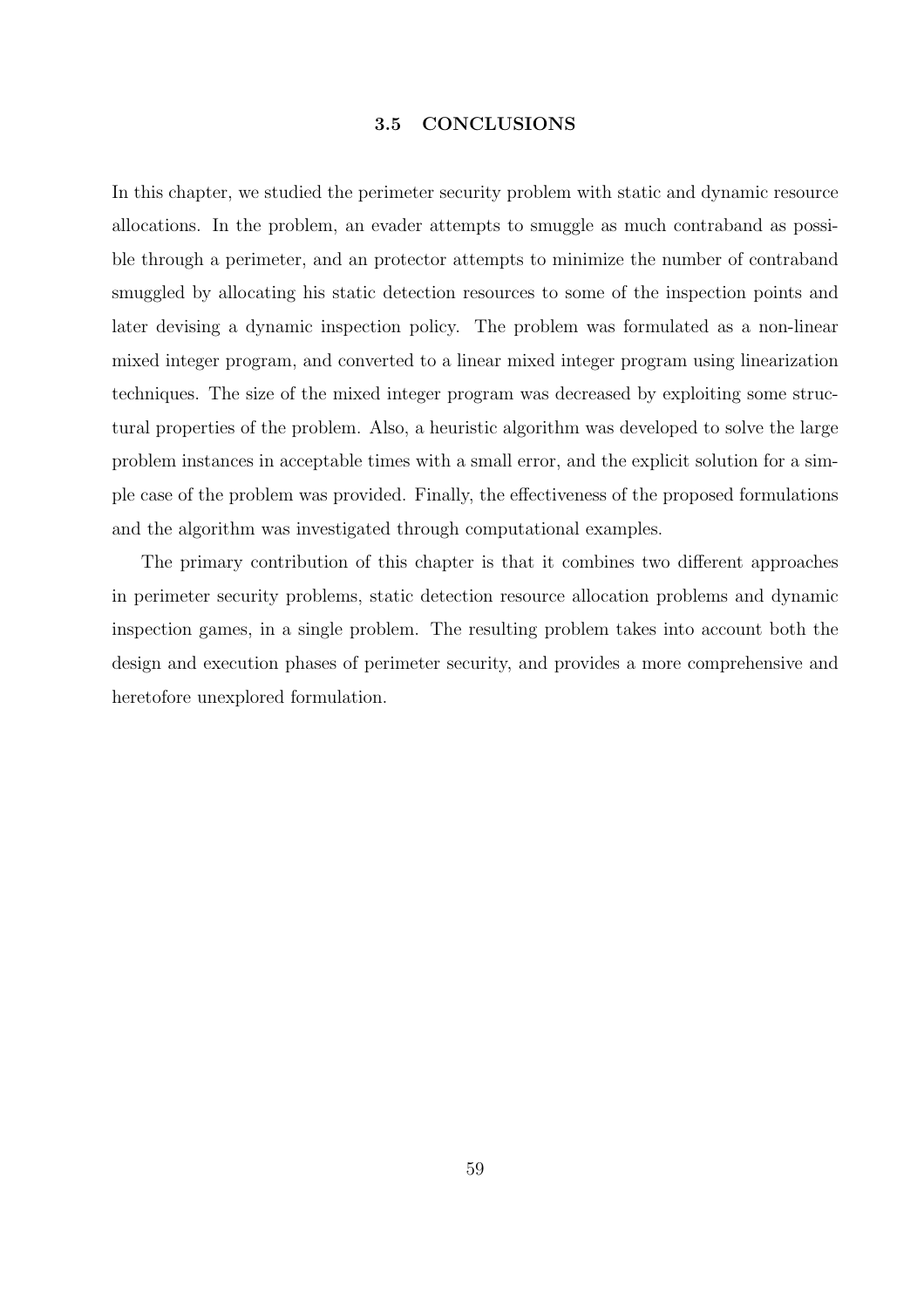# 4.0 ASYMMETRIC NETWORK INTERDICTION UNDER RISK AND UNCERTAINTY

#### 4.1 INTRODUCTION

In Chapter 2, we developed a model to assist the protector in allocating her static detection resources in order to increase the detection probability of the evader. In the model, it was assume[d](#page-22-0) that there was information asymmetry between the protector and the evader in terms of the detection capabilities of the detection resources. The computational studies demonstrated that including this information asymmetry could increase the detection probability. However, there was also an additional risk associated with accounting for information asymmetry. This additional risk is the result of leaving more vulnerable regions with less detection resources due to the assumption that the evader would not pass through these regions. The benefits and risks associated with the modeling of information asymmetry was discussed through computational examples in Section 2.4, and the results were summarized in Table 2.3 and Table 2.4. As can be seen from these tables, the risk associated with modeling information asymmetry can be as high as the b[ene](#page-39-0)fit associated with it. The model presente[d in](#page-42-0) Chapter 2 [ca](#page-43-0)n be very useful if the protector has good intelligence regarding the evader's estimates. However, if this is not the case, she should be more conservative in her approach.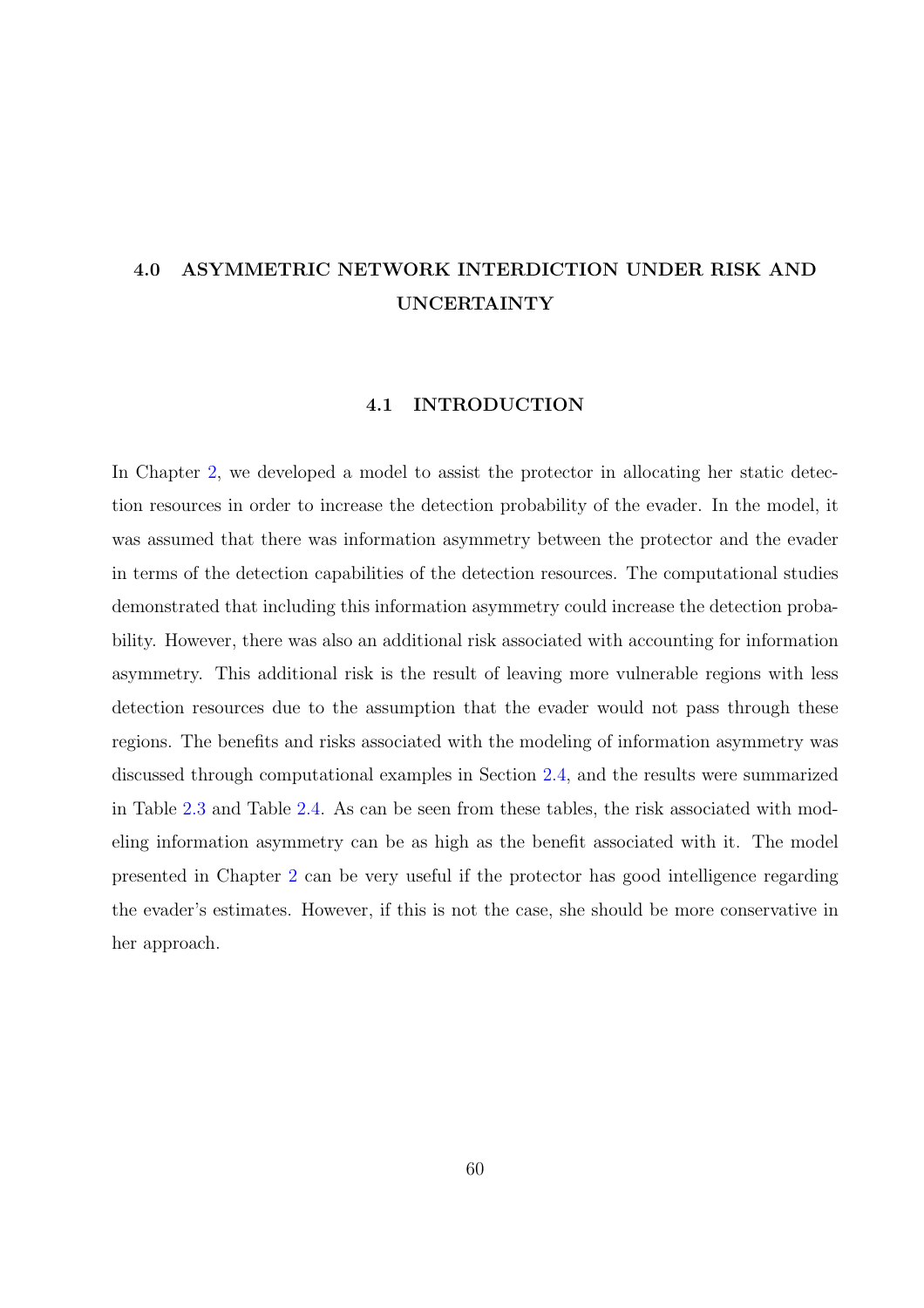<span id="page-72-0"></span>In this chapter we present two models that take the risk into account. In the first model, based on the model in Chapter 2, we include a constraint that bounds the risk arising from the modeling of the information asymmetry. In the second model, instead of assuming that the protector knows the evader'[s](#page-22-0) estimates, we let her to plan for a set of possible scenarios with various probabilities. In the latter model, there is a complete information asymmetry between the protector and the evader.

The remainder of this chapter is organized as follows. We formulate the asymmetric network interdiction model under risk, and present computational examples in Section 4.2. We define and formulate the asymmetric network interdiction model under uncertainty in Section 4.3, and make concluding remarks in Section 4.4.

### 4.2 ASYMMETRIC NETWORK INTERDICTION UNDER RISK

In the shortest path network interdiction model presented in Chapter 2, first the protector interdicts the arcs, then the evader finds the shortest path using his estimates of the arc lengths. The true length of this path is calculated to evaluate the [p](#page-22-0)erformance of the interdiction plan. If the evader uses the true arc lengths as his estimates to find the shortest path, then he will find the true shortest path on the interdicted network. The length of this path may be shorter than the true shortest path if the protector interdicted the arcs based on the worst case scenario assuming that there was no information asymmetry between herself and the evader. This is the risk arising due to the assumption that the interdictor knows the evader's estimates of arc lengths. We want to limit this risk, i.e., we want the length of the true shortest path on the interdicted network to be greater than a threshold value. This threshold value can be a certain percentage (e.g. 95%) of the length of the shortest path found when the interdiction plan was calculated based on the worst case scenario.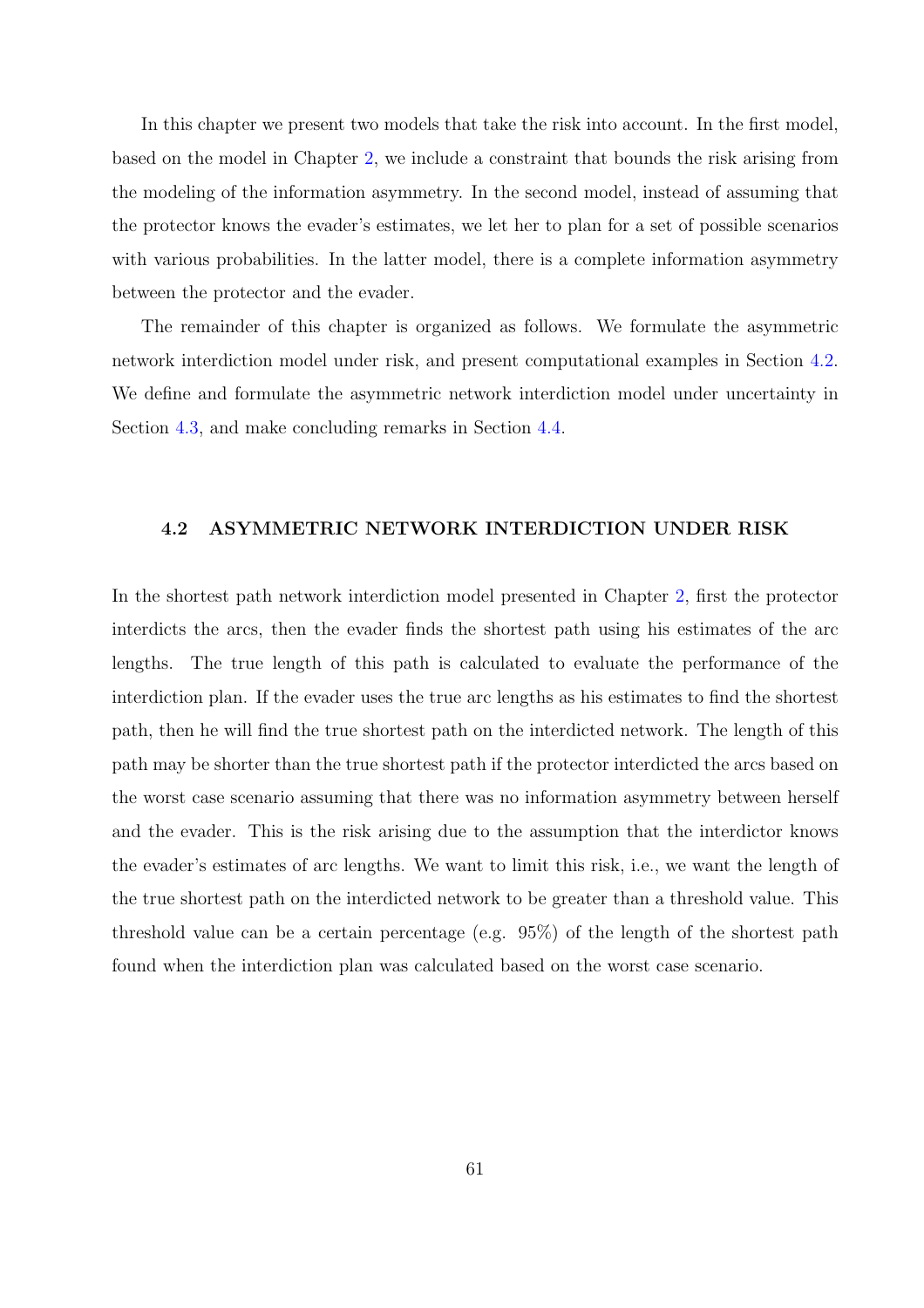## 4.2.1 Formulation

In this chapter, we use the definitions in Chapter 2. In addition to those, let  $\bar{y}_k$  be the variable representing whether or not arc  $k$  is on the true shortest path. As a result of the structure of the shortest path problem,  $\bar{y}_k$  is conti[nu](#page-22-0)ous rather than binary. For a given interdiction plan  $\hat{\mathbf{x}}$ , the true shortest path in the network can be determined by solving the following problem:

[TSP(
$$
\hat{\mathbf{x}}
$$
)]:  
\n
$$
\min_{\bar{\mathbf{y}}} \sum_{k \in A} (c_k + d_k \hat{x}_k) \bar{y}_k,
$$
\n(4.1a)  
\n
$$
\sum_{k \in FS(i)} \bar{y}_k - \sum_{k \in RS(i)} \bar{y}_k = \begin{cases}\n1, & i = 0, \\
0, & i = 1, 2, ..., n - 1, \\
-1, & i = n,\n\end{cases}
$$
\n(4.1b)

Let  $\bar{u}_i$  be the dual variable corresponding to node i in (4.1b). Then, the dual problem of  $[TSP(\hat{\mathbf{x}})]$  is:

$$
[\text{TSPD}(\hat{\mathbf{x}})]:\qquad \qquad \max_{\bar{\mathbf{u}}} \bar{u}_0 - \bar{u}_n,\tag{4.2a}
$$

 $\bar{y}_k \geq 0, \quad \forall k \in A.$ 

$$
\bar{u}_i - \bar{u}_j \le c_k + d_k \hat{x}_k, \quad \forall (i, j) = k \in A. \tag{4.2b}
$$

In the above formulation,  $\bar{u}_0 - \bar{u}_i$  represents the length of the shortest path from node 0 to node *i* based on the arc lengths  $c_k + d_k\hat{x}_k$ . The optimal objective function values of these two formulations are same and are equal to the length of the shortest path in  $G(N, A)$  with arc lengths  $c_k + d_k\hat{x}_k$ . If we combine constraints (4.1b) and (4.2b) in a single formulation, and add a constraint stating that the objective function values (4.1a) and (4.2a) should be equal, then we convert the shortest path problem into a feasibility problem: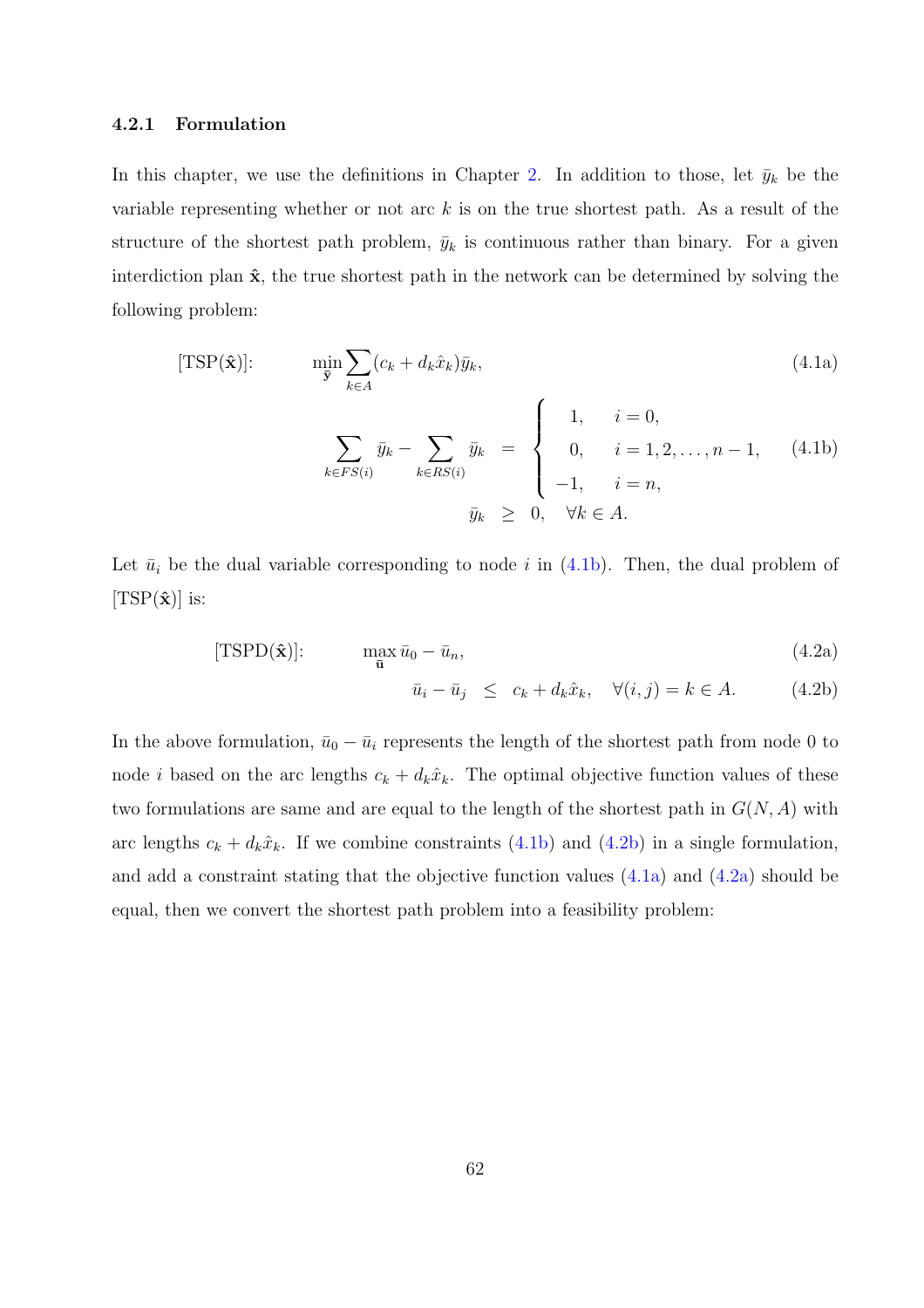[TSPF(
$$
\hat{\mathbf{x}}
$$
)];  
\n
$$
\sum_{k \in FS(i)} \bar{y}_k - \sum_{k \in RS(i)} \bar{y}_k = \begin{cases}\n1, & i = 0, \\
0, & i = 1, 2, ..., n - 1, \\
-1, & i = n,\n\end{cases}
$$
\n
$$
\bar{u}_i - \bar{u}_j \leq c_k + d_k \hat{x}_k, \quad \forall (i, j) = k \in A,
$$
\n
$$
\bar{u}_n - \bar{u}_0 + \sum_{k \in A} (c_k + d_k \hat{x}_k) \bar{y}_k = 0,
$$
\n
$$
\bar{y}_k \geq 0, \quad \forall k \in A.
$$

 $\overline{a}$ 

Any feasible solution to [TSPF( $\hat{\mathbf{x}}$ )] gives a shortest path on  $G(N, A)$  with arc lengths  $c_k + d_k\hat{x}_k$ . Note that, there is no objective function in the above formulation since it is a feasibility problem rather than an optimization problem. Any objective function value can be used with [TSPF $(\hat{\mathbf{x}})$ ]. Now, we can combine [TSPF $(\hat{\mathbf{x}})$ ] with [SPNI-L] formulation in Chapter 2, and add a constraint stating that the length of the true shortest path on the interdicted network should be greater than a threshold value,  $\underline{z}$ , and get the following formulation[:](#page-22-0)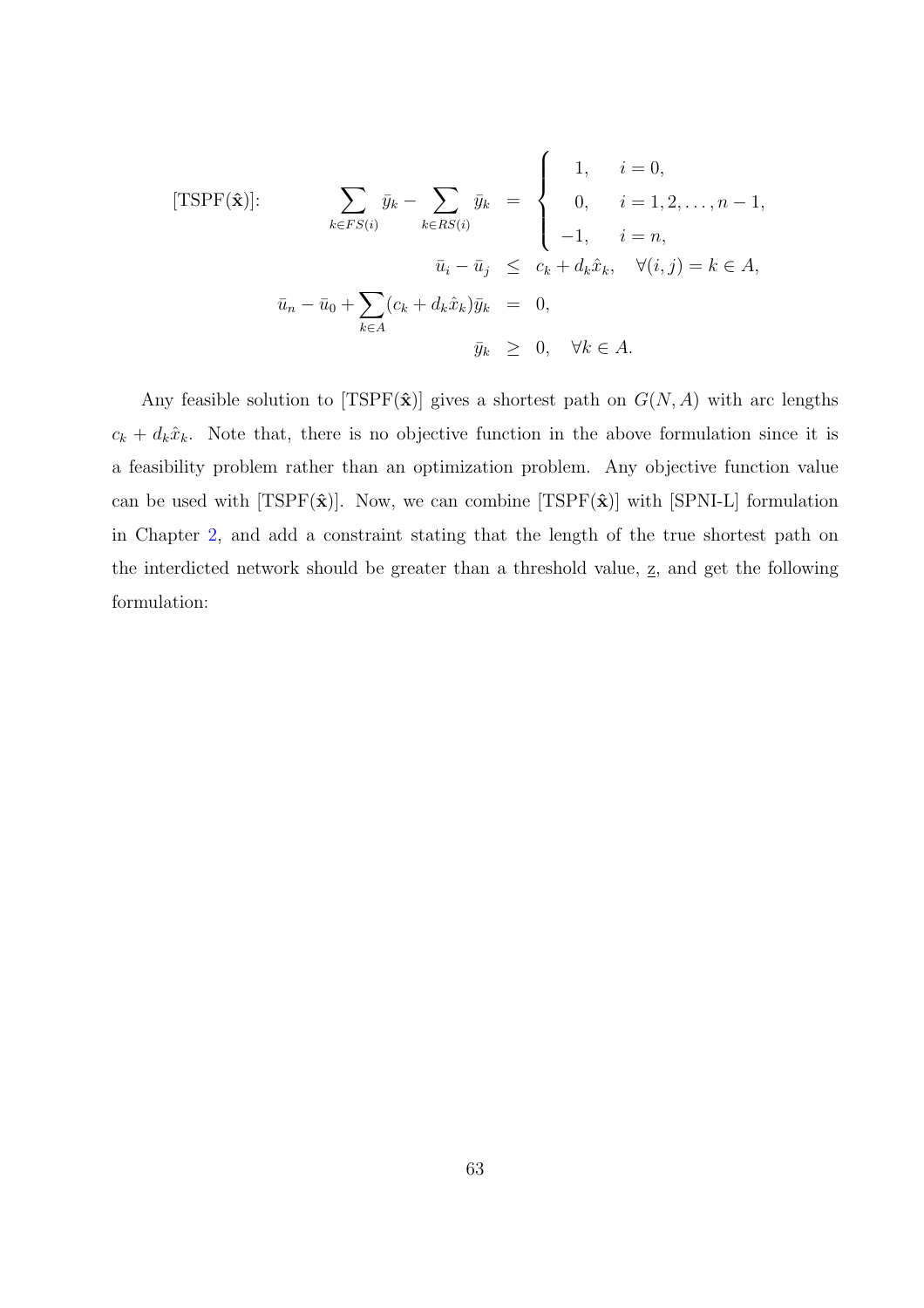$$
[\text{SPNIA-R}]: \quad \max_{\mathbf{x}, \mathbf{y}, \overline{\mathbf{y}}, \mathbf{u}, \overline{\mathbf{u}}} \sum_{k \in A} (c_k + d_k x_k) y_k, \tag{4.3a}
$$

$$
\sum_{k \in FS(i)} y_k - \sum_{k \in RS(i)} y_k = \begin{cases} 1, & i = 0, \\ 0, & i = 1, 2, \dots, n-1, \\ -1, & i = n, \end{cases}
$$
 (4.3b)

$$
u_i - u_j - \bar{d}_k x_k \le \bar{c}_k, \quad \forall (i, j) = k \in A,
$$
\n(4.3c)

$$
u_n - u_0 + \sum_{k \in A} (\bar{c}_k + \bar{d}_k x_k) y_k = 0,
$$
\n(4.3d)

$$
\sum_{k \in FS(i)} \bar{y}_k - \sum_{k \in RS(i)} \bar{y}_k = \begin{cases} 1, & i = 0, \\ 0, & i = 1, 2, \dots, n-1, \\ -1, & i = n, \end{cases}
$$
(4.3e)

$$
\bar{u}_i - \bar{u}_j - d_k x_k \leq c_k, \quad \forall (i, j) = k \in A,
$$
\n(4.3f)

$$
\bar{u}_n - \bar{u}_0 + \sum_{k \in A} (c_k + d_k x_k) \bar{y}_k = 0, \qquad (4.3g)
$$

$$
\bar{u}_0 - \bar{u}_n \geq \underline{z}, \tag{4.3h}
$$

$$
y_k, \bar{y}_k \geq 0, \quad \forall k \in A,
$$
  

$$
\mathbf{x} \in X.
$$

[SPNIAR] is a non-linear mixed integer program since there are non-linear terms in the objective function in constraints (4.3d) and (4.3g). However, these terms can be linearized by defining new variables  $v_k, w_k$  to replace  $y_k$ , and  $\bar{v}_k, \bar{w}_k$  to replace  $\bar{y}_k$  similar to the ones defined in Section 2.2. This results in the following linear mixed integer program: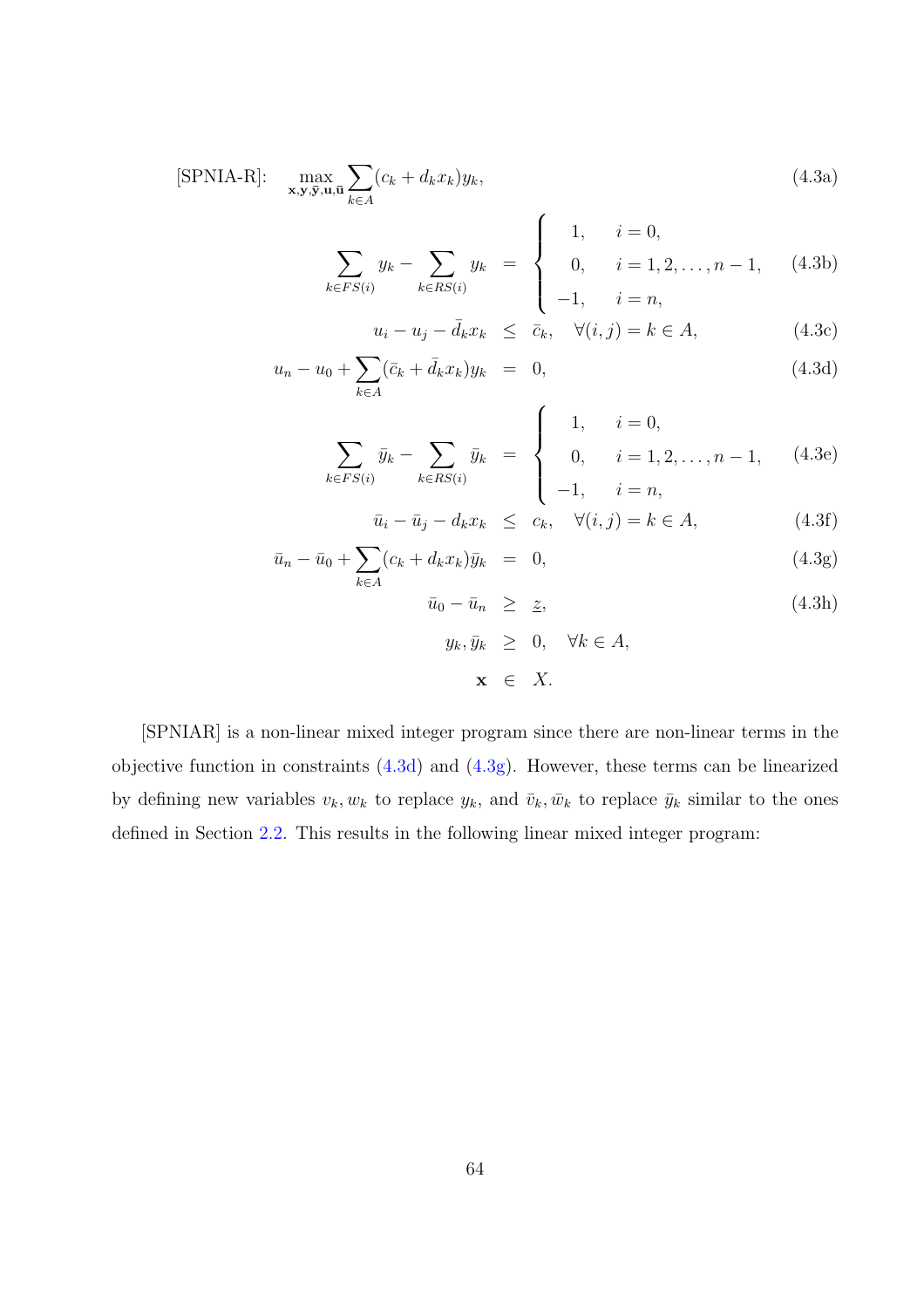$$
[\text{SPNIA-RL}]: \max_{\mathbf{x}, \mathbf{v}, \mathbf{w}, \overline{\mathbf{v}}, \overline{\mathbf{w}}, \mathbf{u}, \overline{\mathbf{u}}} \sum_{k \in A} (c_k v_k + (c_k + d_k) w_k),
$$
\n
$$
\sum_{k \in F S(i)} (v_k + w_k) - \sum_{k \in RS(i)} (v_k + w_k) = \begin{cases}\n1, & i = 0, \\
0, & i = 1, 2, ..., n - 1, \\
-1, & i = n,\n\end{cases}
$$
\n
$$
u_i - u_j - \overline{d}_k x_k \leq \overline{c}_k \quad \forall (i, j) = k \in A,
$$
\n
$$
u_n - u_0 + \sum_{k \in A} (\overline{c}_k v_k + (\overline{c}_k + \overline{d}_k) w_k) = 0,
$$
\n
$$
v_k + x_k \leq 1 \quad \forall k \in A,
$$
\n
$$
w_k - x_k \leq 0 \quad \forall k \in A,
$$
\n
$$
\sum_{k \in F S(i)} (\overline{v}_k + \overline{w}_k) - \sum_{k \in RS(i)} (\overline{v}_k + \overline{w}_k) = \begin{cases}\n1, & i = 0, \\
0, & i = 1, 2, ..., n - 1, \\
-1, & i = n,\n\end{cases}
$$
\n
$$
\overline{u}_i - \overline{u}_j - d_k x_k \leq c_k \quad \forall (i, j) = k \in A,
$$
\n
$$
\overline{u}_n - \overline{u}_0 + \sum_{k \in A} (c_k \overline{v}_k + (c_k + d_k x_k) \overline{w}_k) = 0,
$$
\n
$$
\overline{u}_0 - \overline{u}_n \geq \underline{z},
$$
\n
$$
\overline{v}_k + x_k \leq 1 \quad \forall k \in A,
$$
\n
$$
\overline{w}_k - x_k \leq 0 \quad \forall k \in A,
$$
\n
$$
v_k, w_k, \overline{v}_k, \overline{w}_k \geq 0 \quad \forall k \in A,
$$
\n
$$
\mathbf{x} \in X.
$$

Remark: In the above formulation, if there are multiple shortest paths for the evader, then we assume that he will take the one which is longer when evaluated with the arc lengths  $c_k + d_kx_k$ . This can be interpreted as the cooperation of the evader with the protector (or the best case scenario) in case of multiple shortest paths. A similar formulation to  $[\text{SPNI-D}(\hat{\theta})]$ can be developed if the worst case scenario is assumed in the case of multiple shortest paths for the evader.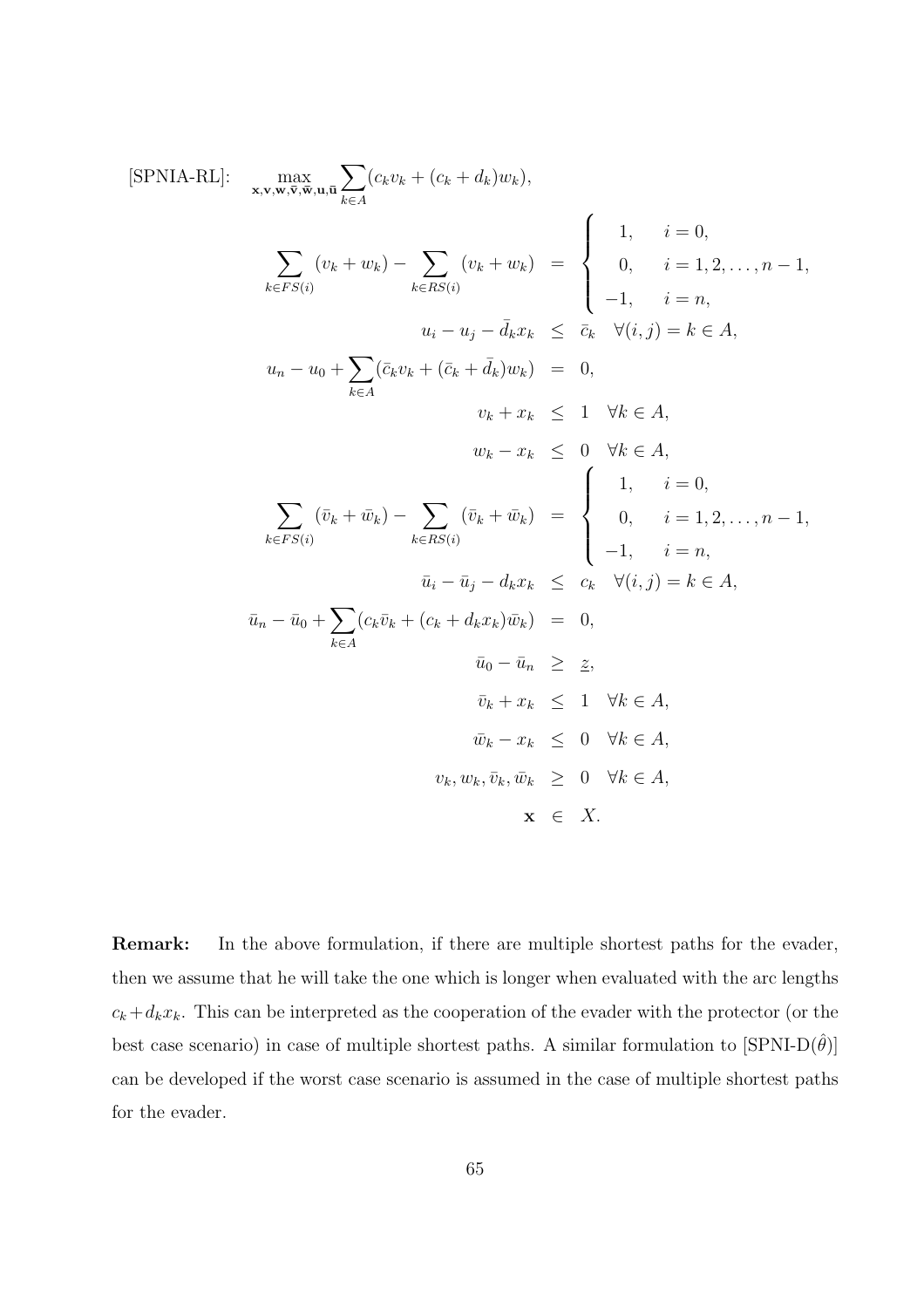#### 4.2.2 Computational Study

In this section we investigate the results of including the risk criterion presented in the model. We use the same data samples that were presented in Chapter 2, and compare the results of the formulations with and without the risk criterion.

We first compare the results of asymmetric network int[erd](#page-22-0)iction problem under risk with the results of network interdiction problem without information asymmetry. For this purpose, we compare the results of [SPNIA-L] formulation with the results of [MXSP-D] formulation used in Israeli and Wood [34]. Both formulations were solved using standard branch-and-bound algorithms of CPLEX 9.0. The results are presented in Appendix C, and summarized in Table 4.1. In the table,  $Q$ [, T](#page-140-0),  $\%$ I and  $\%$ R are as defined in Section 2.4, except that [SPNIA-L] formulation is used instead of [SPNI-D $(\hat{\theta})$ ]. In these examples, the th[res](#page-119-0)hold value for the true sh[ortes](#page-78-0)t path is calculated by taking the 95% of the length of t[he s](#page-39-0)hortest path when no information asymmetry is assumed, i.e.,  $\underline{z} = 0.95z_4^*$ .

A summary of Table 4.1 is given in Table 4.2, and is illustrated in Figure 4.1. As can be seen from the table and the figure, the benefit gained by modeling the information asymmetry is larger than the risk ar[isin](#page-78-0)g because of it m[ost](#page-79-0) of the time. F[or](#page-79-0) example, for  $Q = 0.6$  and  $B = 5$ , the benefit is 6.3%, whereas the risk is only 2.8%; and for  $Q = 0.7$  and  $B = 15$ , the benefit is 7.1%, whereas the risk is only 3.7%. The difference between the benefit and the risk becomes more significant as the level of information the evader has (Q) decreases. If the protector knows that the evader's estimates are not very accurate, then she can reap a large reward with a reasonable amount of risk.

When we compare the results of this chapter with the results of Chapter 2, we see that the benefits of the model in this chapter is smaller than the benefits of the model in Chapter 2, but the difference is not that significant. However, the risk of the model i[n](#page-22-0) this chapter is much smaller than the risk of the model in Chapter 2. Therefore, if the protector knows [th](#page-22-0)e estimates of the evader, we suggest to use the models in Chapter 2; but if the level of confidence in these estimates is low, we suggest to use [th](#page-22-0)e model in Chapter 4.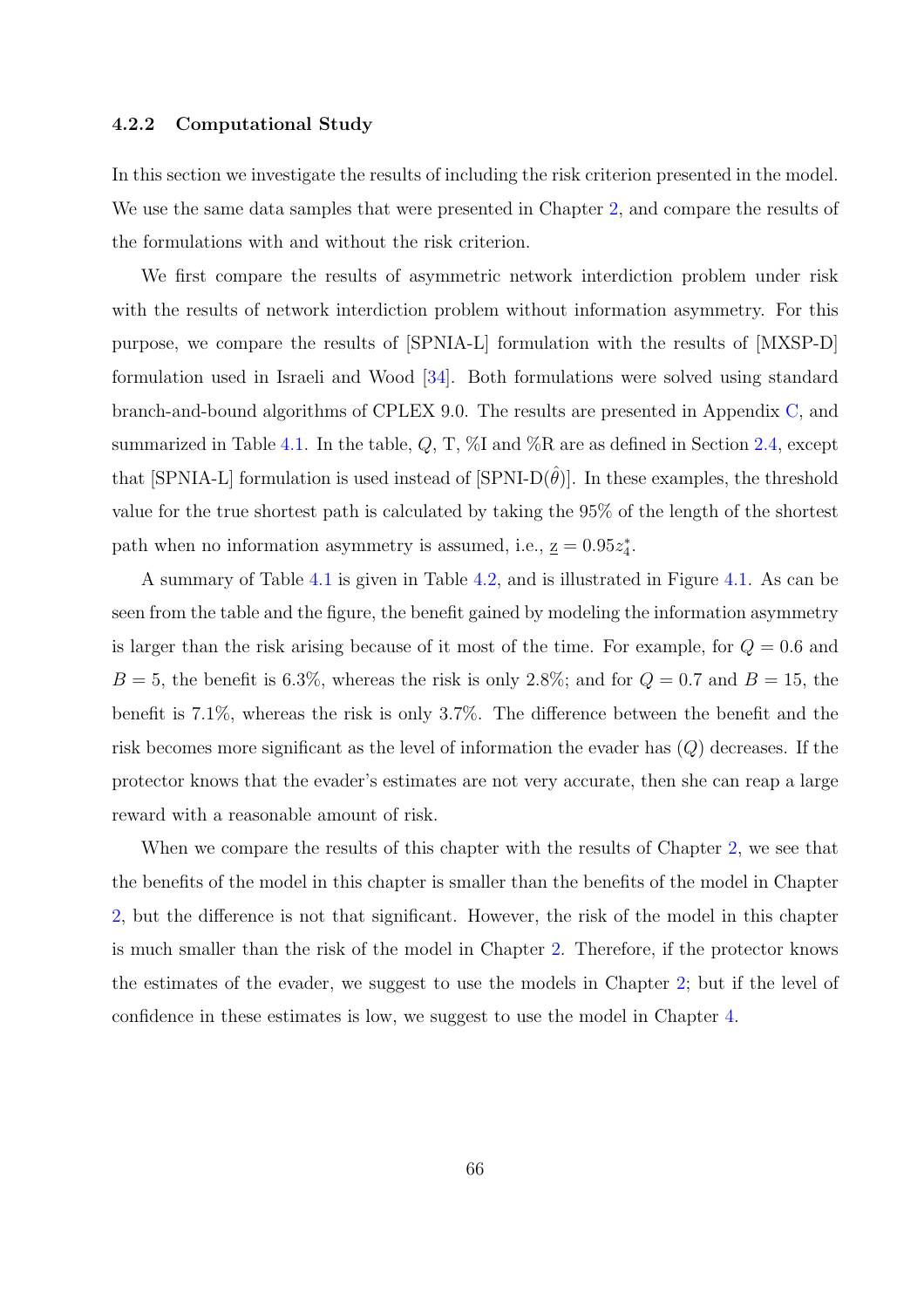| Q              |                  |             | $0.6\,$        |                | $0.7\,$<br>$0.8\,$ |                |                |             |                |                |
|----------------|------------------|-------------|----------------|----------------|--------------------|----------------|----------------|-------------|----------------|----------------|
| Network        | $\boldsymbol{B}$ | $\mathbf T$ | $\%\mathrm{I}$ | $\%\mathbf{R}$ | $\mathbf T$        | $\%\mathrm{I}$ | $\%\mathrm{R}$ | $\mathbf T$ | $\%\mathrm{I}$ | $\%\mathbf{R}$ |
| $\mathbf{1}$   | $\overline{5}$   | $0.6\,$     | $4.3\,$        | $2.2\,$        | $0.7\,$            | $2.5\,$        | $2.3\,$        | $0.8\,$     | 1.9            | $1.3\,$        |
| $\overline{2}$ | $\overline{5}$   | $0.9\,$     | 6.8            | 2.7            | 1.2                | $5.1\,$        | $2.6\,$        | $1.2\,$     | 3.5            | 2.7            |
| 3              | $\mathbf 5$      | 1.8         | $7.1\,$        | $3.4\,$        | 3.1                | $3.6\,$        | $\!.3$         | $2.7\,$     | 2.1            | $2.3\,$        |
| $\sqrt{4}$     | $\mathbf 5$      | $2.1\,$     | 7.1            | $3.2\,$        | $2.3\,$            | 4.5            | $2.9\,$        | $2.1\,$     | $2.0\,$        | $1.8\,$        |
| $\bf 5$        | $\bf 5$          | $3.4\,$     | $5.2\,$        | $\!3.2\!$      | $2.6\,$            | $5.7\,$        | $3.9\,$        | $2.5\,$     | $1.3\,$        | $2.6\,$        |
| $6\,$          | $\mathbf 5$      | $4.2\,$     | 6.7            | $2.2\,$        | $3.6\,$            | $5.6\,$        | $2.2\,$        | $4.2\,$     | 2.6            | $1.6\,$        |
| $\overline{7}$ | $\mathbf 5$      | $5.7\,$     | 7.0            | $2.6\,$        | $4.6\,$            | $3.7\,$        | $2.4\,$        | 4.1         | 1.9            | $2.2\,$        |
| $\mathbf{1}$   | 10               | 3.1         | $6.1\,$        | 4.1            | $2.7\,$            | $3.9\,$        | $2.4\,$        | $1.9\,$     | $2.6\,$        | 1.8            |
| $\overline{2}$ | 10               | 12.6        | 11.0           | $4.3\,$        | $12.5\,$           | 8.9            | $3.8\,$        | 39.2        | $5.0\,$        | 2.7            |
| 3              | $10\,$           | 33.7        | $10.1\,$       | $3.9\,$        | 125.6              | $5.9\,$        | 3.0            | 86.2        | 4.6            | 3.4            |
| $\sqrt{4}$     | 10               | 17.9        | $8.1\,$        | 3.1            | $22.3\,$           | $4.6\,$        | $2.8\,$        | 17.7        | $4.3\,$        | $2.5\,$        |
| $\mathbf 5$    | 10               | 46.6        | 8.6            | 4.0            | 29.2               | 5.9            | 3.7            | 58.9        | 3.4            | 3.7            |
| $\,6\,$        | 10               | 104.0       | 8.7            | $3.4\,$        | 158.4              | 4.9            | 3.2            | 183.4       | 2.6            | $2.6\,$        |
| $\overline{7}$ | 10               | 246.6       | 9.8            | $3.9\,$        | 113.9              | $7.0\,$        | 3.0            | 90.3        | 3.3            | $2.8\,$        |
| $\mathbf{1}$   | 15               | $5.3\,$     | $6.6\,$        | $3.1\,$        | 8.1                | $3.6\,$        | $3.0\,$        | $8.3\,$     | 2.1            | $2.0\,$        |
| $\overline{2}$ | 15               | $77.1\,$    | 9.8            | 4.2            | 130.2              | 7.7            | $3.9\,$        | 184.8       | 4.5            | $3.5\,$        |
| $\overline{3}$ | $15\,$           | 615.7       | $9.6\,$        | $4.0\,$        | 703.0              | 7.5            | 4.1            | 769.2       | 4.0            | $3.8\,$        |
| $\overline{4}$ | $15\,$           | $140.5\,$   | $11.5\,$       | $4.4\,$        | 173.5              | $8.6\,$        | 4.0            | 134.3       | $5.4\,$        | $2.3\,$        |
| $\mathbf 5$    | 15               | $466.5\,$   | 10.7           | 4.3            | 367.0              | $7.4\,$        | $3.5\,$        | 433.7       | 4.5            | $3.4\,$        |
| $\,6\,$        | $15\,$           | 1309.7      | 10.6           | 4.1            | 1488.8             | $7.2\,$        | 3.4            | 1335.2      | $3.6\,$        | $3.7\,$        |
| $\overline{7}$ | $15\,$           | 1508.8      | $11.1\,$       | $4.3\,$        | 998.7              | $7.7\,$        | 4.1            | 1565.8      | 3.7            | 3.4            |

<span id="page-78-0"></span>Table 4.1: Comparison of results for [MXSP-D] and [SPNIA-L]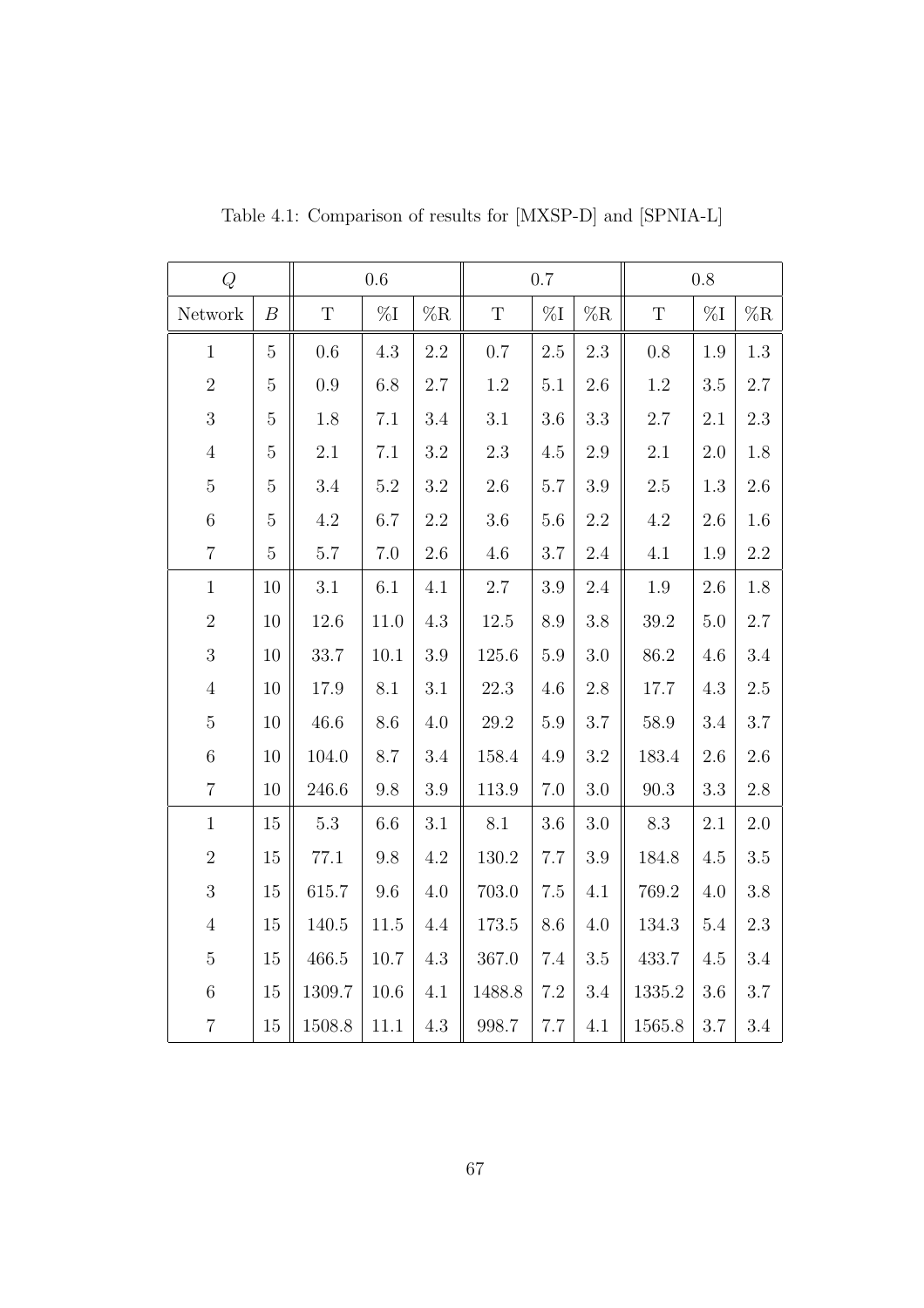| Q  | 0.6   |         |     | 0.7                                                      | 0.8                       |     |  |
|----|-------|---------|-----|----------------------------------------------------------|---------------------------|-----|--|
| B  | $\%I$ |         |     | $\%\mathrm{R} \parallel \%\mathrm{I} \mid \% \mathrm{R}$ | $\parallel \%I \parallel$ | %R  |  |
| 5  | 6.3   | 2.8     |     | $4.4$   2.8                                              | $\parallel 2.0$           | 2.1 |  |
| 10 | 8.9   | $3.8\,$ | 5.9 | $\vert 3.1$                                              | 3.6                       | 2.8 |  |
| 15 | 10.0  | 4.1     | 7.1 | $\vert 3.7 \vert$                                        | 4.0                       | 3.2 |  |

<span id="page-79-0"></span>Table 4.2: Summary of benefits and risks.



Figure 4.1: Summary of benefits and risks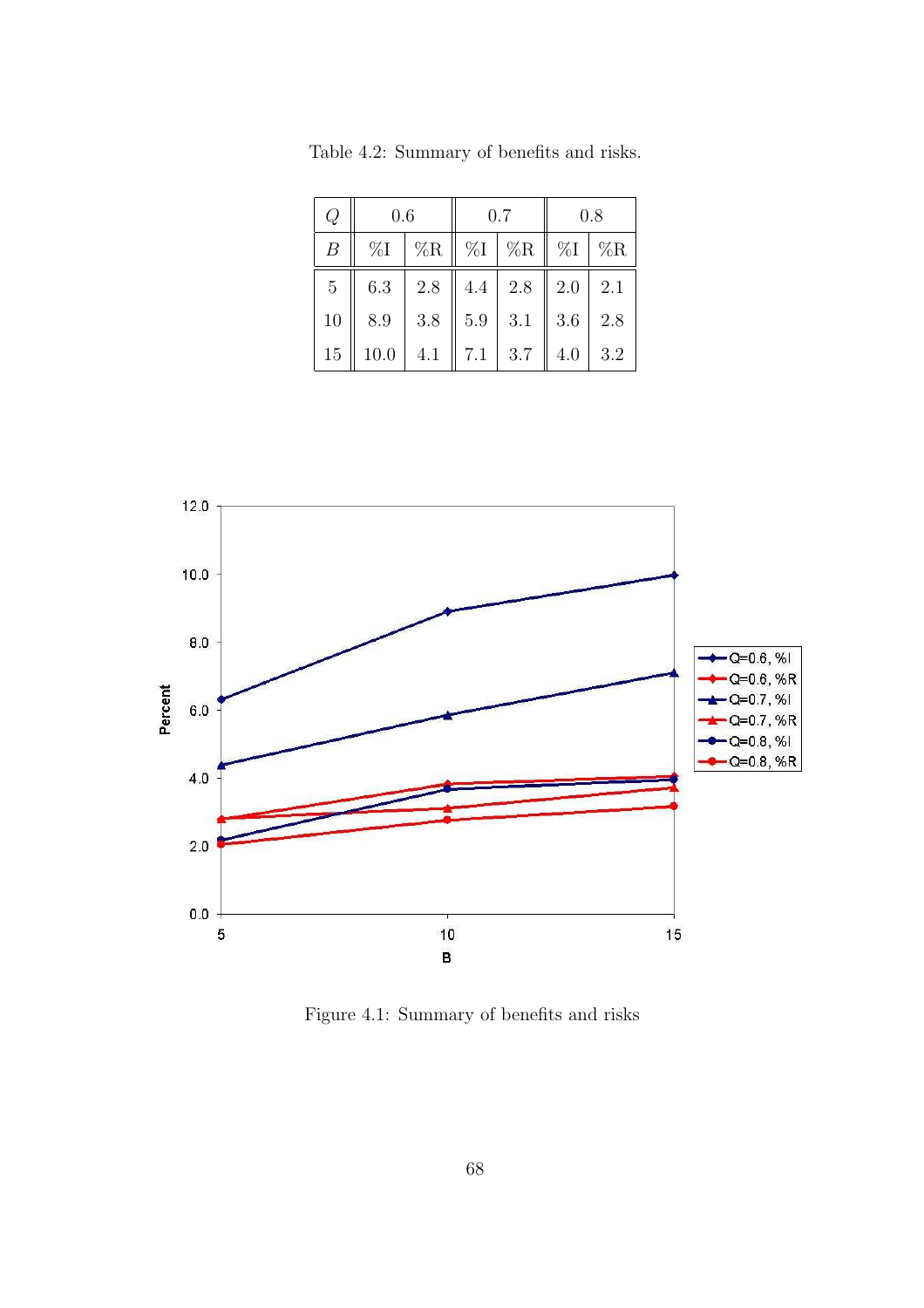# 4.3 ASYMMETRIC NETWORK INTERDICTION UNDER UNCERTAINTY

In the network interdiction models in Chapter 2 and in Section 4.2, we assumed that the evader does not know the true arc lengths, instead he uses estimates of these arc lengths to find the shortest path. On the other hand, i[t w](#page-22-0)as assumed th[at th](#page-72-0)e protector knows the values of these estimates. It was mentioned that a risk arises because of this assumption, and presented a model in Section 4.2 to limit this risk to beneath of given threshold. However, in certain cases, the protector may not know the exact values of the evader's estimates. For example, in the context of the [reso](#page-72-0)urce allocation problem, there is an information asymmetry since the evader may not know the true detection probabilities. Also, there is an information asymmetry in the other direction, since the protector may not know the estimates of the evader. In this case, the protector may use the values that she thinks are most likely to represent the estimates of the evader, and analyze the problem using the models developed in Chapter 2 and Section 4.2; or instead of using point estimates, she can use a probability distribution to represent the estimates of the evader. In this case, the problem will become a two-stage [s](#page-22-0)tochastic pr[ogram](#page-72-0)ming problem.

Different approaches may be taken to model the problem as a stochastic program. The first approach may be risk based, i.e., the protector might want to minimize the probability that the length of the path that the evader will be less than a certain value. This approach is appropriate especially for the cases where a single occurrence of an event might be catastrophic. Another approach to model the problem as a stochastic program is to minimize the expected value of the shortest path that the evader will take. This approach is more appropriate for the cases where the event occurs many times, and the protector attempts to minimize the number of long-term occurrences. For illustration, we will present the stochastic programming formulation based on the latter approach. In this dissertation we will only provide the formulation, but will not formally analyze the model. Solutions methodologies for the provided formulation is left as future research.

The shortest path network interdiction problem with asymmetric information is composed of two stages. In the first stage, the protector interdicts the arcs. In the second stage,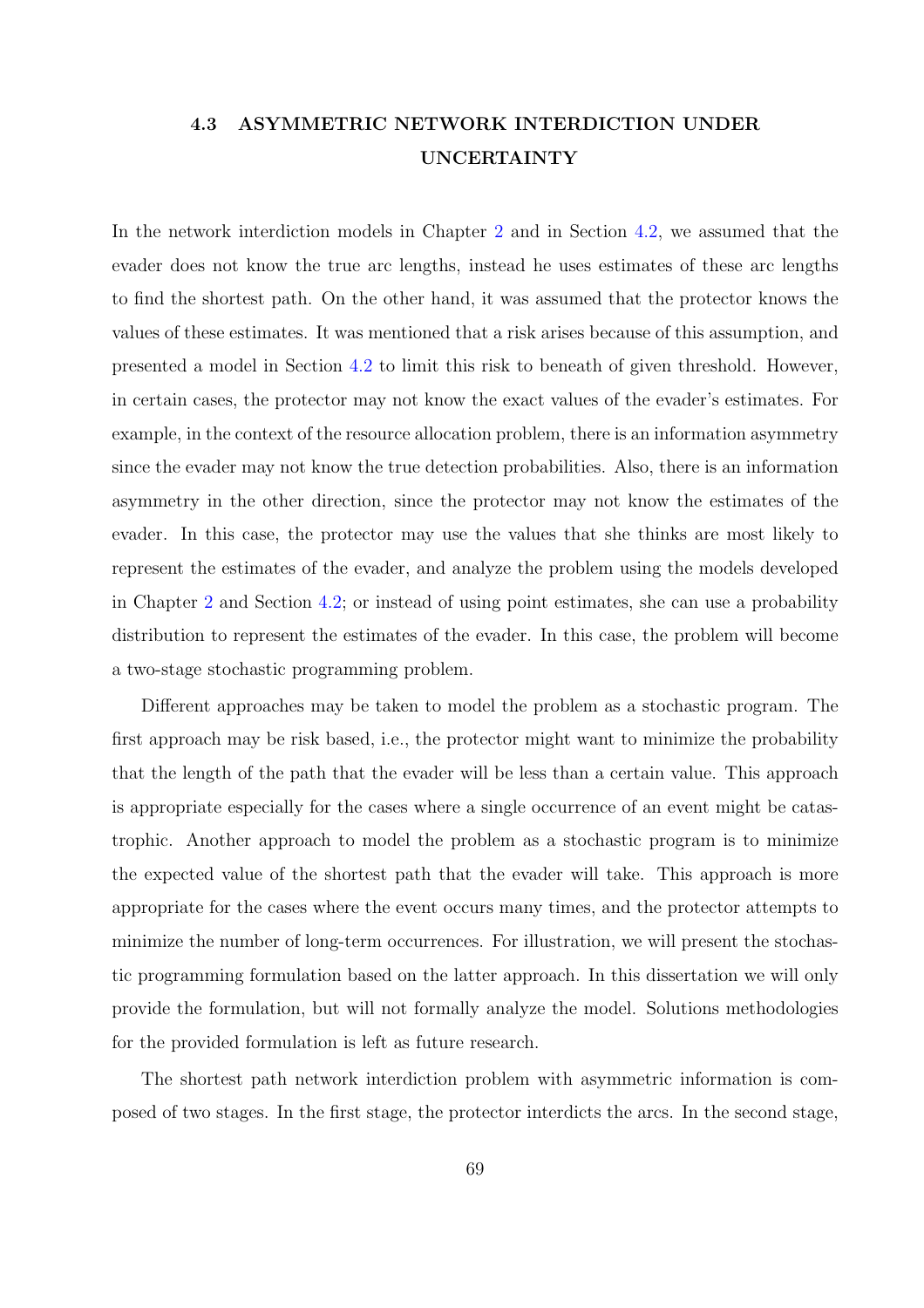the evader realizes the arc lengths on the interdicted network, and finds the shortest path based on this realization. Let  $\xi$  be a random event (scenario) that represents a realization of arc lengths by the evader, and let  $\bar{c}_k(\xi)$  and  $\bar{d}_k(\xi)$  be the estimates of  $c_k$  and  $d_k$  respectively by the evader for this scenario. Also, let  $p(\xi)$  be the probability that scenario  $\xi$  will occur. Finally, define variables  $v_k(\xi)$ ,  $w_k(\xi)$  and  $u_i(\xi)$  for every scenario  $\xi$ . In [SPNIA-L] formulation, if we replace the second stage variables and parameters with the corresponding random variables and parameters we will get the following stochastic programming formulation:

$$
[\text{SPNIA-LS}]: \quad \max_{\mathbf{x}, \mathbf{v}, \mathbf{w}, \mathbf{u}} \sum_{\xi} p(\xi) \{ \sum_{k \in A} (c_k(\xi) v_k(\xi) + (c_k(\xi) + d_k(\xi)) w_k(\xi)) \},
$$

$$
\sum_{k \in FS(i)} (v_k(\xi) + w_k(\xi)) - \sum_{k \in RS(i)} (v_k(\xi) + w_k(\xi)) = \begin{cases} 1, & i = 0, \forall \xi, \\ 0, & i = 1, 2, \dots, n - 1, \forall \xi, \\ -1, & i = n, \forall \xi, \end{cases}
$$
  

$$
u_i(\xi) - u_j(\xi) - x_k \bar{d}_k(\xi) \leq \bar{c}_k(\xi), \forall (i, j) = k \in A, \forall \xi, \\ u_n(\xi) - u_0(\xi) + \sum_{k \in A} (\bar{c}_k(\xi)v_k(\xi) + (\bar{c}_k(\xi) + \bar{d}_k(\xi))w_k(\xi)) = 0, \forall \xi, \\ v_k(\xi) + x_k \leq 1, \forall k \in A, \forall \xi, \\ w_k(\xi) - x_k \leq 0, \forall k \in A, \forall \xi, \\ v_k(\xi), w_k(\xi) \geq 0, \forall k \in A, \forall \xi, \\ \mathbf{x} \in X.
$$

A similar formulation can be presented for  $\text{SPNI-D}(\hat{\theta})$  by replacing the second stage variables with the corresponding random variables. [SPNIA-LS] formulation falls into the class of standard two-stage stochastic programs, and can be solved using standard stochastic programming techniques. However, the definition of  $\xi$  and  $p(\xi)$ , and the solution methodology are left for future work.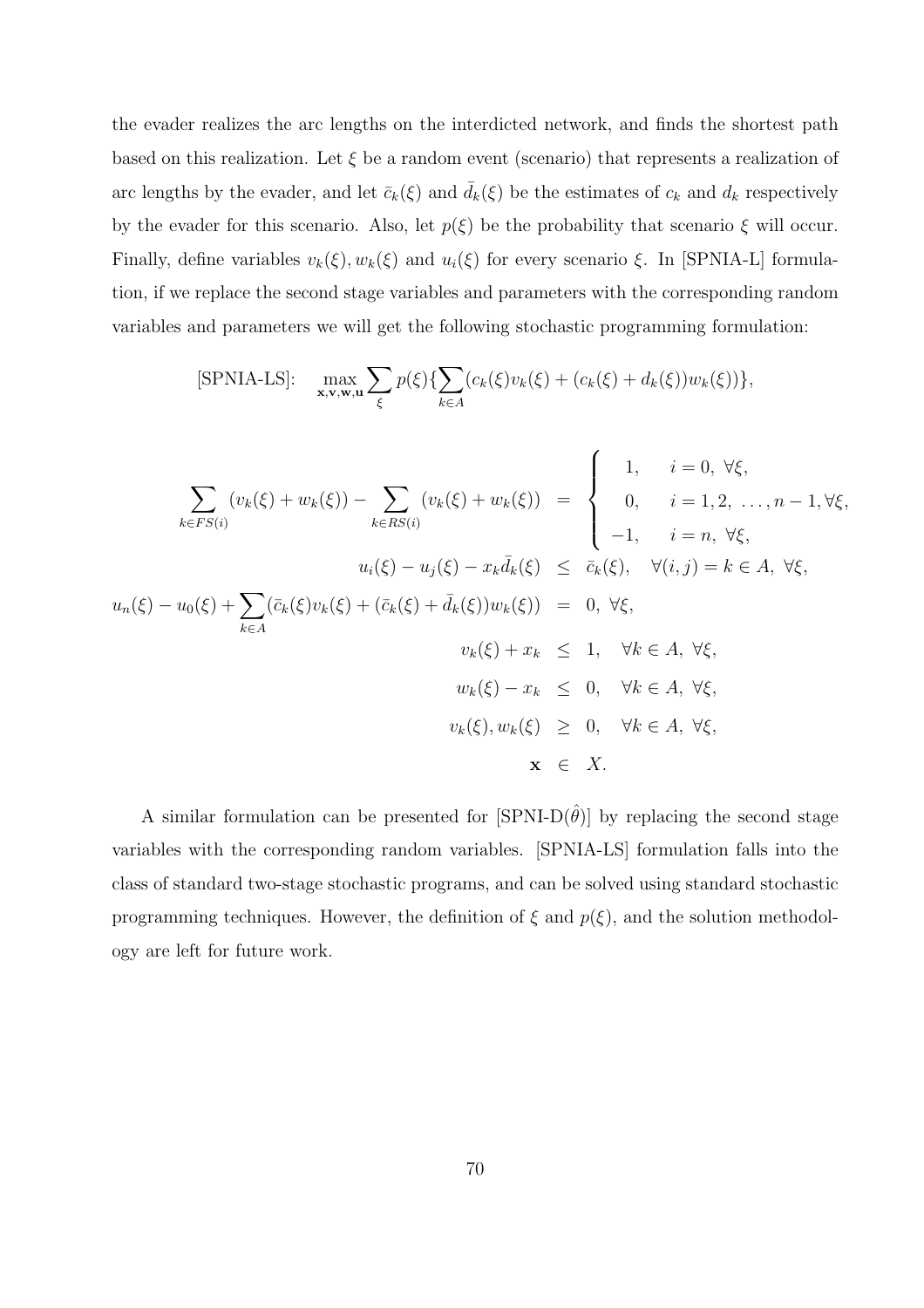### 4.4 CONCLUSIONS

In this chapter, we presented two approaches to handle the risk arising due to modeling information asymmetry in the network interdiction models. In the first approach, we modeled the problem in a way such that the risk is never greater than a certain value. The computational results showed that significant benefits could be gained while limiting the risk at a desired level. In the second approach, we modeled the problem as a two-stage stochastic program based on the expected value formulation.

The computational examples suggest that if the protector has a good intelligence about the evader and knows the evader's estimates, the models in Chapter 2 provide more benefit. However, if the protector does not know the evader's estimates, the model presented in this chapter is more appropriate and risk averse.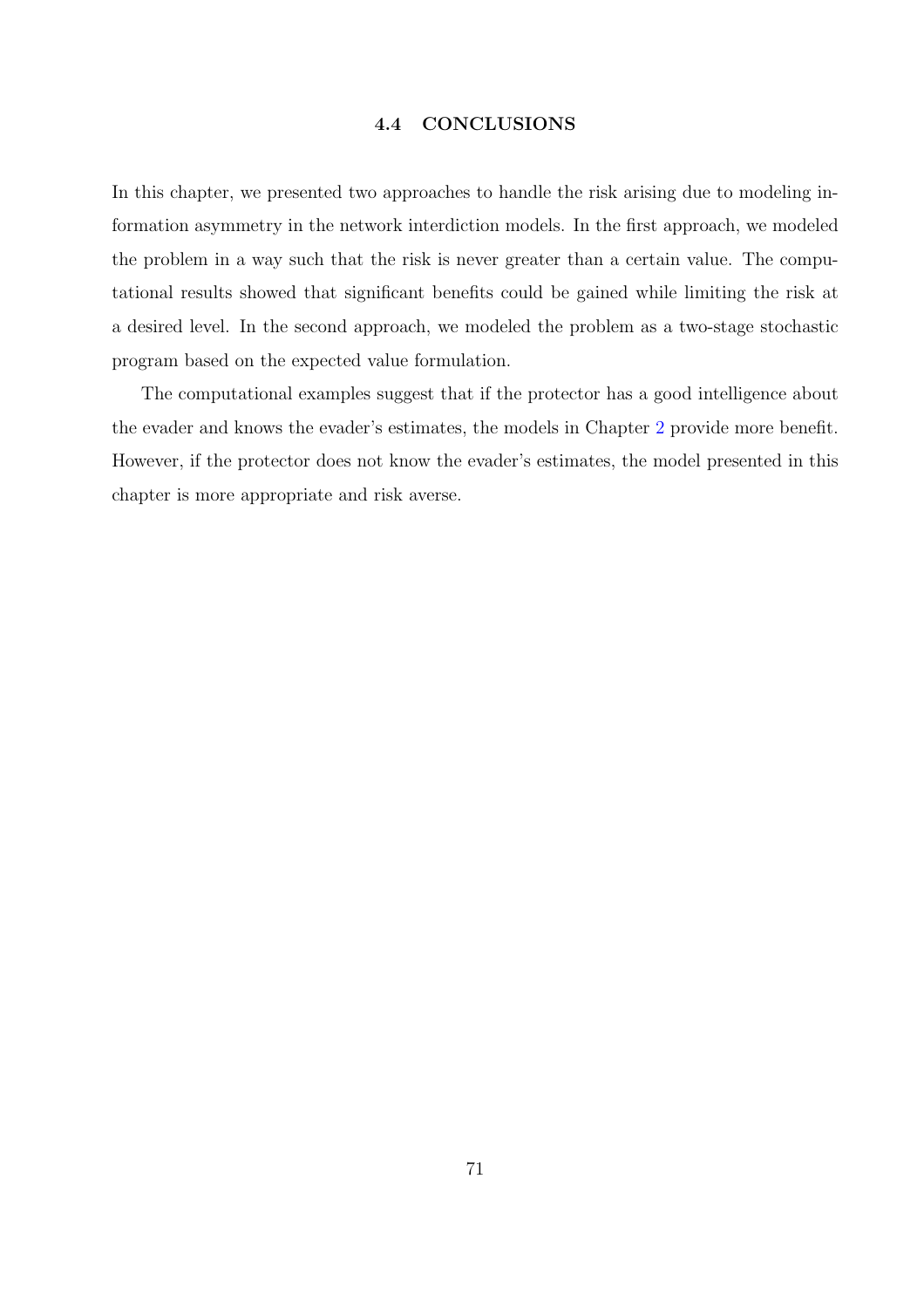# 5.0 SUMMARY AND FUTURE RESEARCH

# 5.1 SUMMARY

This dissertation considered the problem of optimally allocating static and dynamic detection resources available in order to detect or prevent evaders from reaching their destinations. The evaders may be terrorists or smugglers attempting to enter a facility or illegally cross a border. Examples of static detection resources include sensors that detect people and weapons, cameras and check points, whereas examples of dynamic detection resources include guards at the borders and unmanned aerial vehicles. It is crucial to use these resources efficiently to increase the detection probabilities of evaders.

We analyzed the detection resource allocation problem in the context of network interdiction problems and inspection games. In the context of network interdiction problems, we considered the allocation of static detection resources and developed models to help the protector in allocating her detection resources under information asymmetry. The computational examples showed that there are benefits as well as risks associated with the modeling of information asymmetry. We proposed two models to deal with the risk. First model limits the risk to a threshold value, and the second model helps the protector to calculate the expected value of the risk under uncertainty. In the context of inspection games, we considered the allocation of both static and dynamic detection resources. We built a model that combines the inspection games with the network interdiction models. In this model, first the protector allocates her static dynamic resources to the regions, then the evader and the protector play an inspection game.

This dissertation is the first study to introduce the information asymmetry in the network interdiction models, and also the first one to combine the network interdiction models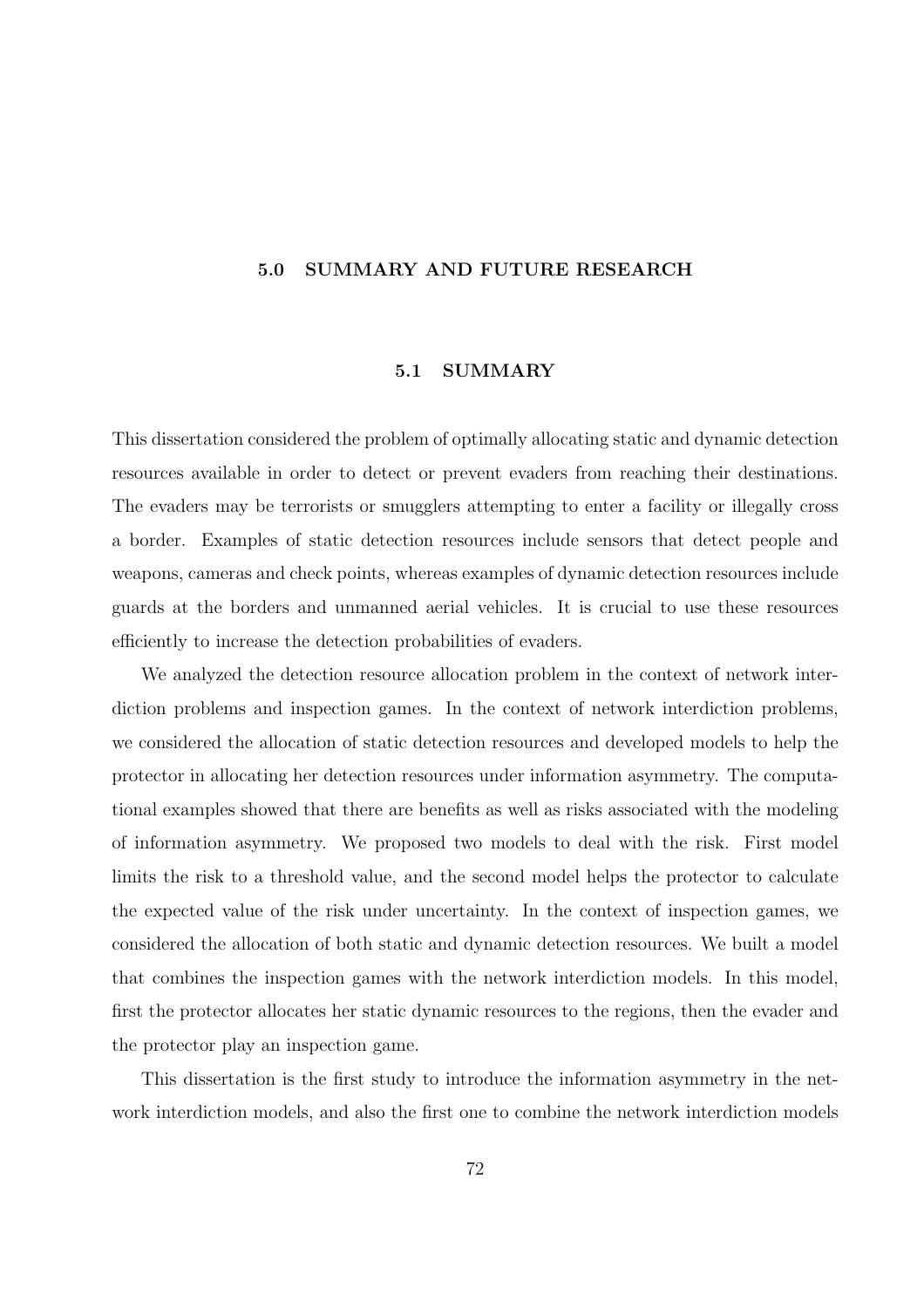and inspection games to analyze the allocation of detection resources. With these contributions, the perimeter and facility security problems can be analyzed more thoroughly and comprehensively. Also, this dissertation proposes possibilities for a wide range of future research.

The models in this dissertation are built, solved and analyzed using integer programming, stochastic programming and game theory techniques. Structural properties of the models are explored and heuristic algorithms are developed to solve larger problem instances.

### 5.2 FUTURE RESEARCH

There are several possible extensions to this dissertation. Section 5.2.1 discusses several future research directions for the network interdiction problem with asymmetric information, and Section 5.2.2 discusses several future research direction for the perimeter security problem with interdiction.

# 5.2.1 Possible Extensions to the Network Interdiction Problem with Asymmetric Information

5.2.1.1 Computational Considerations In Chapter 2, we modeled the network interdiction problem with asymmetric information, and solved the problem using standard branch-and-bound algorithms. We also proposed how to [em](#page-22-0)ploy Benders' decomposition algorithm for these models in Section 2.3.5. However, Benders' decomposition algorithm converged slowly. In order to improve the effectiveness of the Benders' decomposition algorithm, strong valid inequalities should b[e add](#page-36-0)ed throughout the run. These valid inequalities can be derived from the structural properties of the problem, and requires attention to solve larger problem instances effectively.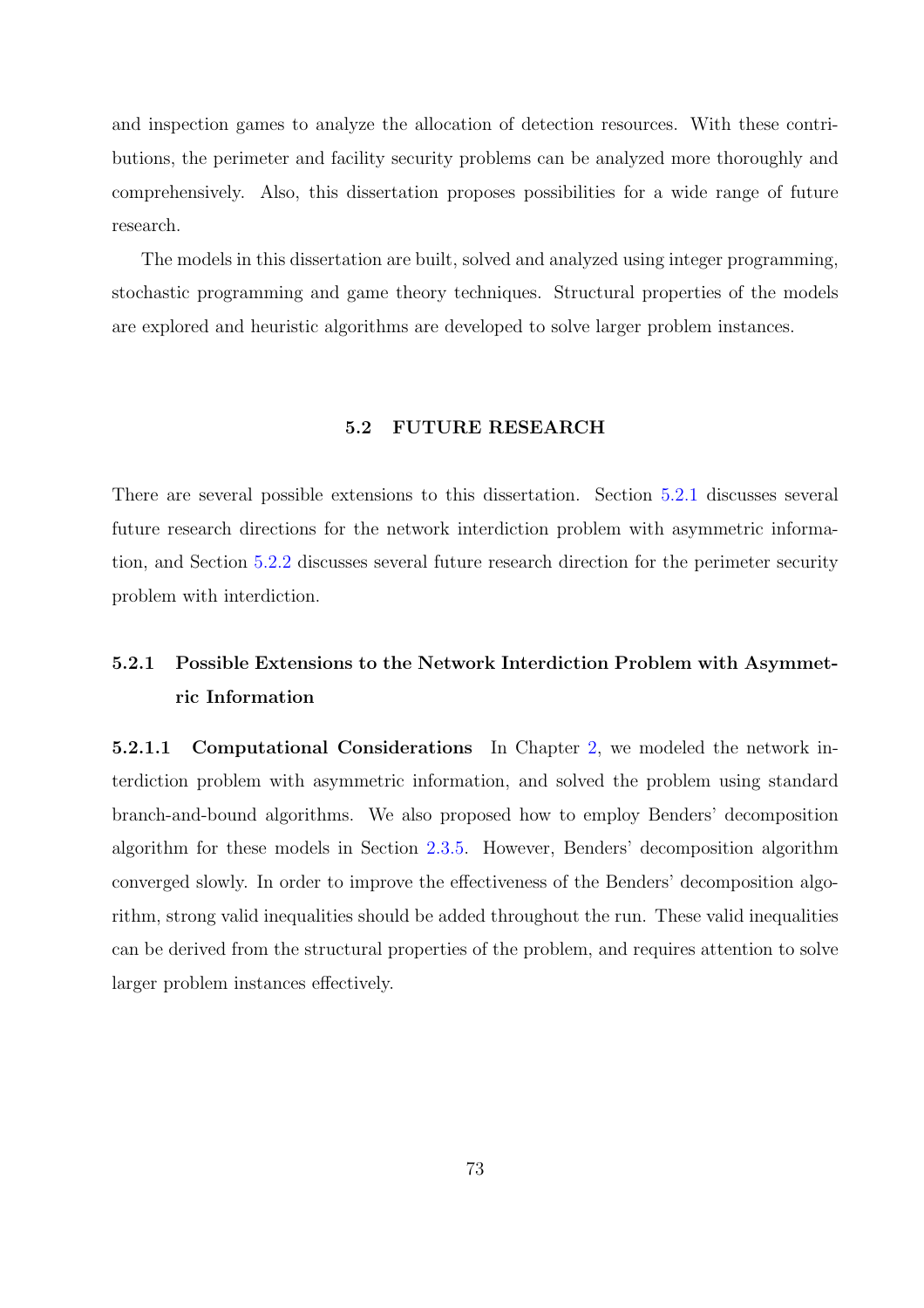We provided a two-stage stochastic programming formulation for the network interdiction problem when there is a complete information asymmetry between the protector and the evader in Section 4.3. However, we did not develop solution methodologies to solve this formulation. L-shaped method based algorithms can be employed to solve this problem.

5.2.1.2 Unknown Origin/Destination In all of the problems discussed in this dissertation, we assumed that there is a single origin and a single destination, and they are known both by the evader and the protector. However, the protector may not know the origin and destination nodes of the evader, instead she may have a probability distribution for the origin/destination pairs (e.g.  $[42]$ ). In this case, we have to incorporate the probabilities and corresponding variables arising from the stochasticity in the origin/destination pairs. This problem can be formulated a[s a](#page-140-0) two-stage stochastic program and solved using stochastic programming techniques.

5.2.1.3 Unknown Sensor Locations Another assumption made in all of the models discussed in this dissertation is that the evader knows the locations of the static detection resources allocated. This is typically a valid assumption , however detection resources can often be hidden from view. Hence, the evader will have less information about the network, and his capability to make better decisions will be reduced. The protector can utilize this source of information asymmetry and plan her detection resource allocation scheme accordingly.

#### 5.2.2 Possible Extensions to the Perimeter Security Problem with Interdiction

5.2.2.1 Multiple Protectors In the perimeter security problem model presented in Chapter 3, there was a single protector that inspected n regions. As n becomes large, effectiveness of a single protector decreases, and the need for more than one protector arises. This gen[era](#page-47-0)lization can be included in the model by expanding the state space of the problem and defining new traveling costs. However, this increase in model complexity will require further computational refinements.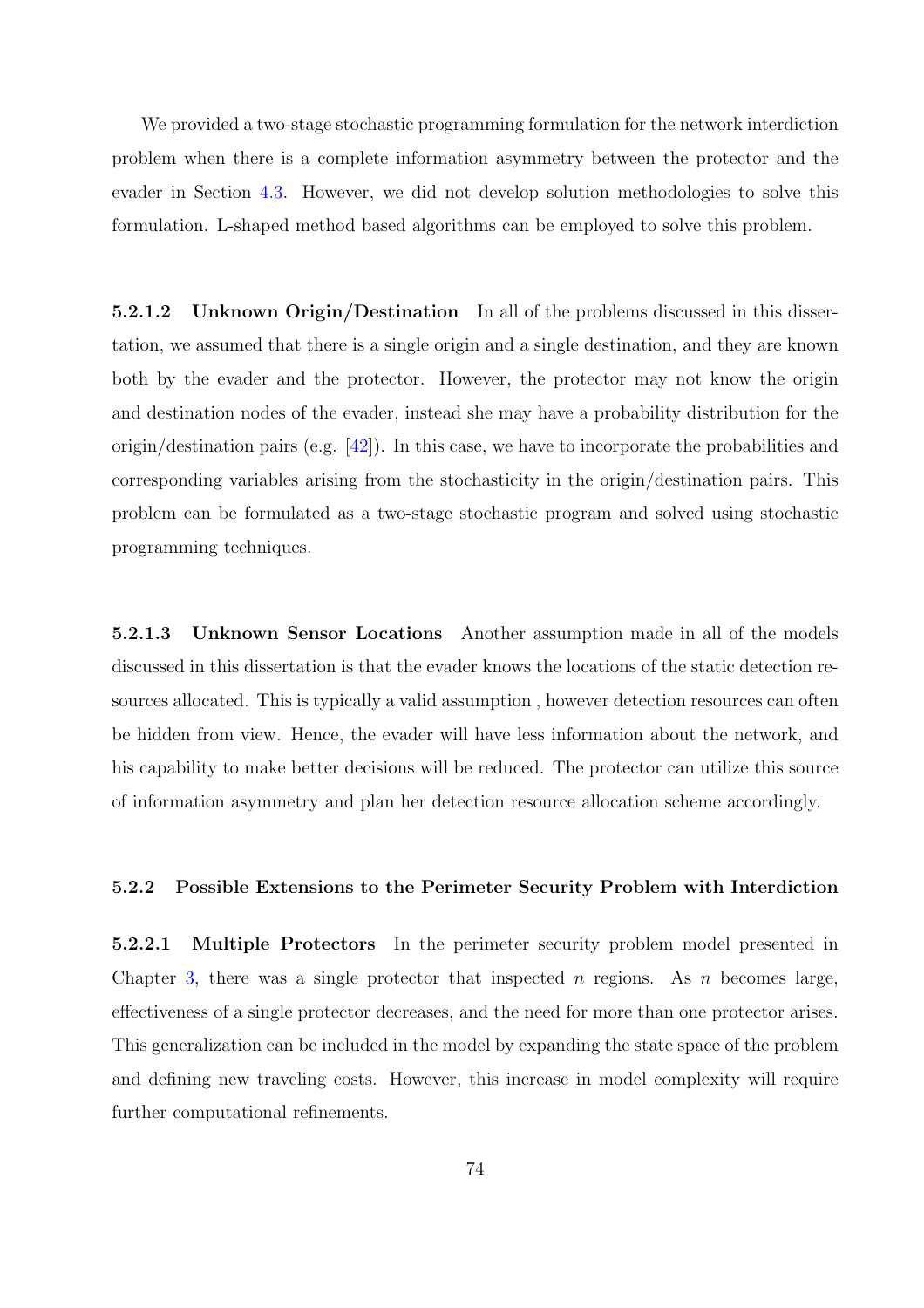5.2.2.2 Non-zero Sum Games In the execution phase of the perimeter security problem model presented in Chapter 3, we assumed that the game was zero-sum, i.e., we assumed that the cost to the protector was a reward for the evader. However, the evader does not benefit from the traveling cost [of](#page-47-0) the protector. If we can model the problem to take this asymmetry into consideration, the game becomes a non-zero game. This results in a more realistic, but more complex model.

5.2.2.3 Asymmetric Information In the perimeter security problem model presented in Chapter 3, we assumed that the detection probabilities of the detection resources are known by both the protector and the evader. however, it is possible that the evader may not know the tr[ue](#page-47-0) detection probabilities. In this case, a similar approach to the ones in Chapter 2 and Chapter 4 can be employed to account for this information asymmetry. In this case, the problem will be more complicated and difficult to model. However, if successful, it can [pr](#page-22-0)ovide great b[en](#page-71-0)efits to the protector.

5.2.2.4 Non-linear rewards In the perimeter security problem model presented in Chapter 3, we assumed that the rewards were linearly dependent on the amount of the contraband crossing through a region. Also, we assumed that the detection probabilities did not depe[nd](#page-47-0) on the amount of the contraband passing through the region. However, if these are not the case, the theorems developed in Chapter 3 would not be valid, and the problem would be more difficult to solve. Structural properties of the problem can be investigated for this more complicated model.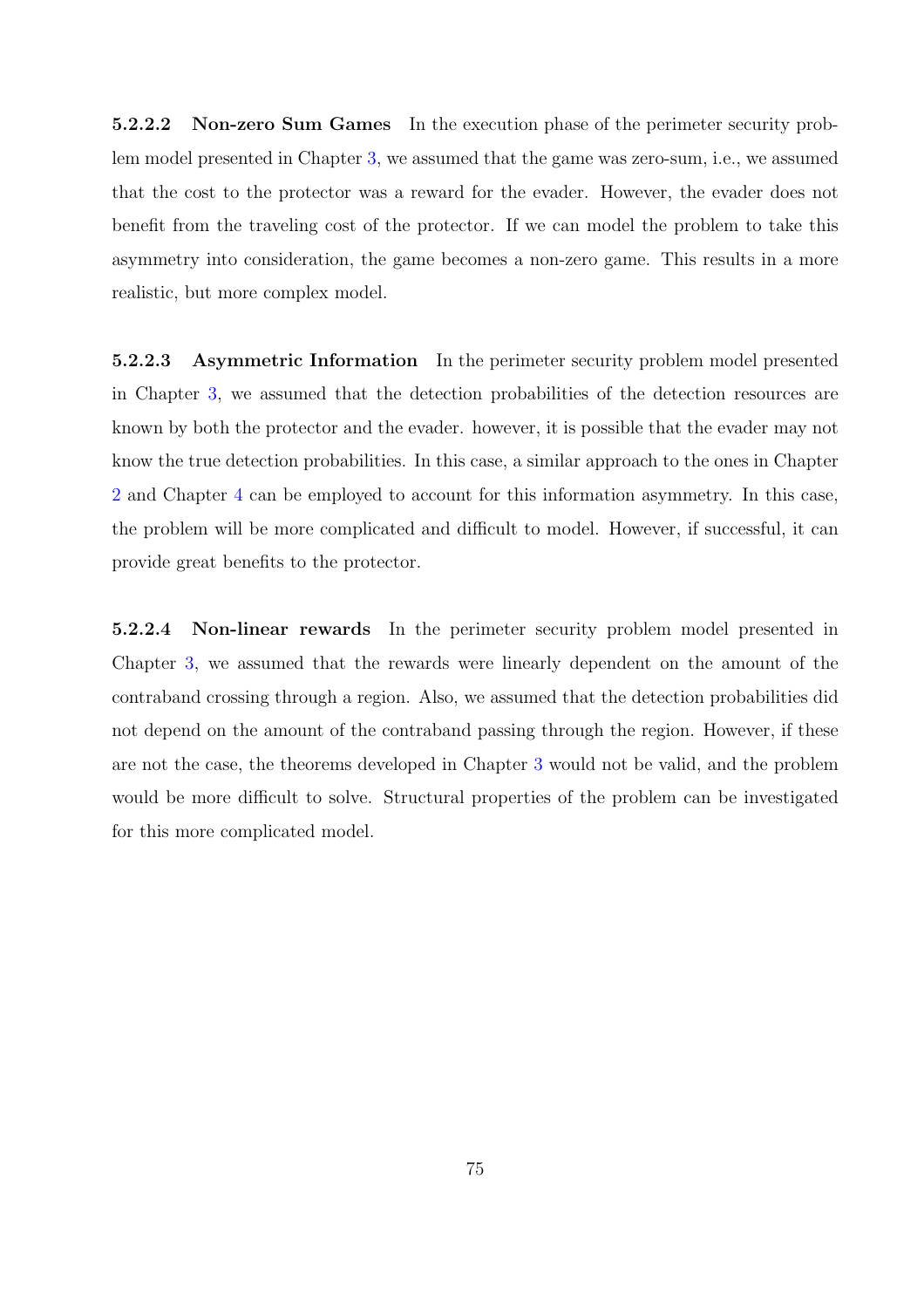APPENDIX A

RESULTS OF THE RUNS FOR CHAPTER 2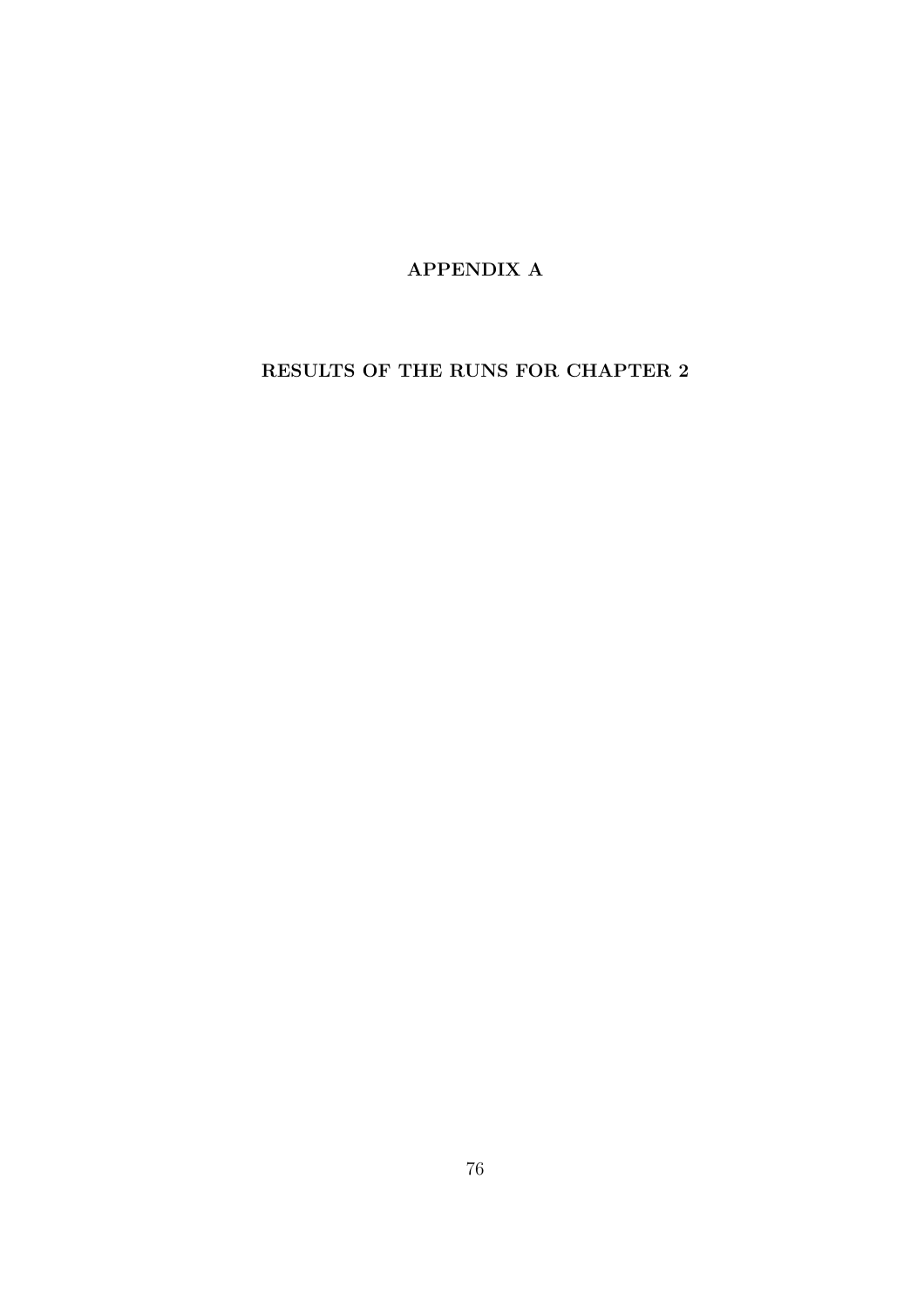| Network        | Q       | Instance         | В              | $z_2^\ast$ | $z_3^*$    | T     | $z_1^\ast$ | $z_4^\ast$ |
|----------------|---------|------------------|----------------|------------|------------|-------|------------|------------|
| $\mathbf{1}$   | $0.6\,$ | $\mathbf{1}$     | $\bf 5$        | 53.681     | 47.382     | 0.328 | 50.494     | 50.494     |
| $\mathbf{1}$   | 0.6     | $\sqrt{2}$       | $\overline{5}$ | 57.664     | 55.065     | 0.484 | 57.467     | 55.065     |
| $1\,$          | 0.6     | $\overline{3}$   | $5\,$          | 50.531     | 46.484     | 0.375 | 50.141     | 46.484     |
| $\mathbf{1}$   | 0.6     | $\overline{4}$   | $\bf 5$        | 53.192     | 47.861     | 0.249 | 47.861     | 47.861     |
| $\,1$          | 0.6     | $\overline{5}$   | $\overline{5}$ | 57.150     | 46.618     | 0.094 | 56.395     | 51.130     |
| $\mathbf{1}$   | $0.6\,$ | $\,6\,$          | $\bf 5$        | 56.091     | 47.980     | 0.937 | 52.625     | 52.143     |
| $\mathbf{1}$   | $0.6\,$ | $\overline{7}$   | $\bf 5$        | 51.485     | 43.530     | 0.359 | 45.662     | 45.662     |
| $\mathbf 1$    | 0.6     | 8                | $\overline{5}$ | 60.833     | 50.506     | 0.234 | 60.409     | 55.107     |
| $1\,$          | 0.6     | $\boldsymbol{9}$ | $\bf 5$        | 56.081     | 46.517     | 0.453 | 53.630     | 53.630     |
| $\overline{1}$ | 0.6     | 10               | $\overline{5}$ | 63.118     | 55.410     | 0.296 | 61.210     | 59.512     |
| $\overline{2}$ | 0.6     | $\,1$            | $\bf 5$        | 60.697     | 45.909     | 0.187 | 48.987     | 48.356     |
| $\overline{2}$ | 0.6     | $\sqrt{2}$       | $\bf 5$        | 56.478     | 48.074     | 0.546 | 55.822     | 49.968     |
| $\sqrt{2}$     | $0.6\,$ | 3                | $\bf 5$        | 54.917     | 45.007     | 0.641 | $51.153\,$ | 48.359     |
| $\overline{2}$ | 0.6     | $\,4\,$          | $\bf 5$        | 56.903     | 47.915     | 0.656 | 55.492     | 52.047     |
| $\overline{2}$ | 0.6     | $\bf 5$          | $\overline{5}$ | 66.705     | 50.159     | 0.203 | 56.173     | 53.511     |
| $\overline{2}$ | 0.6     | $\boldsymbol{6}$ | $\bf 5$        | 50.494     | 41.440     | 0.250 | 44.911     | 43.260     |
| $\overline{2}$ | 0.6     | $\overline{7}$   | $\bf 5$        | 51.877     | 43.701     | 0.515 | 47.626     | 45.479     |
| $\sqrt{2}$     | 0.6     | $8\,$            | $\overline{5}$ | 49.430     | 43.210     | 0.765 | 46.974     | 45.242     |
| $\overline{2}$ | 0.6     | $\boldsymbol{9}$ | $\bf 5$        | 60.017     | $50.934\,$ | 0.297 | 57.898     | 52.048     |
| $\overline{2}$ | 0.6     | 10               | $\bf 5$        | 56.468     | 47.020     | 0.297 | 53.331     | 49.080     |
| $\overline{3}$ | 0.6     | $\mathbf{1}$     | $5\,$          | 59.857     | 46.604     | 1.203 | 55.251     | 52.810     |
| $\overline{3}$ | 0.6     | $\overline{2}$   | $\bf 5$        | 64.704     | 51.215     | 0.250 | 59.401     | 53.690     |
| $\overline{3}$ | 0.6     | $\overline{3}$   | $\bf 5$        | 56.185     | 45.241     | 3.249 | 52.495     | 49.410     |
| $\overline{3}$ | 0.6     | $\overline{4}$   | $\bf 5$        | 65.072     | 49.751     | 0.969 | 58.560     | 55.286     |
| $\overline{3}$ | 0.6     | $\overline{5}$   | $\bf 5$        | 67.783     | 57.060     | 0.688 | 62.518     | 59.468     |
| $\overline{3}$ | 0.6     | $\,6\,$          | $\bf 5$        | $59.136\,$ | 50.532     | 0.390 | 52.520     | 50.532     |
| $\overline{3}$ | 0.6     | $\overline{7}$   | $\bf 5$        | 59.217     | 49.275     | 0.641 | 55.370     | 50.220     |
| $\overline{3}$ | 0.6     | 8                | $5\,$          | 65.350     | 53.572     | 0.297 | 55.784     | 55.784     |
| $\overline{3}$ | 0.6     | $\boldsymbol{9}$ | $\bf 5$        | 66.048     | 55.476     | 0.406 | 61.987     | 56.856     |
| $\overline{3}$ | 0.6     | 10               | $\bf 5$        | 65.045     | 52.331     | 0.328 | 59.382     | 57.918     |
| $\overline{4}$ | 0.6     | $\mathbf{1}$     | $\bf 5$        | 53.217     | 41.171     | 0.406 | 46.188     | 43.547     |
| 4              | $0.6\,$ | $\boldsymbol{2}$ | 5              | 52.100     | 44.977     | 0.500 | 51.020     | 45.414     |
| $\overline{4}$ | $0.6\,$ | $\overline{3}$   | $\bf 5$        | 49.240     | 47.175     | 0.953 | 47.762     | 44.242     |
| $\overline{4}$ | 0.6     | $\overline{4}$   | $\overline{5}$ | 50.850     | 41.006     | 0.719 | 48.367     | 44.360     |
| $\overline{4}$ | 0.6     | $\bf 5$          | $\bf 5$        | 54.362     | 42.134     | 0.406 | 47.852     | 45.089     |
| $\overline{4}$ | 0.6     | 6                | $\bf 5$        | 41.328     | 36.163     | 1.062 | 39.596     | 38.116     |
| $\overline{4}$ | $0.6\,$ | 7                | $\bf 5$        | 41.816     | 34.539     | 1.859 | 37.584     | 36.679     |
| $\overline{4}$ | $0.6\,$ | 8                | $\bf 5$        | 49.754     | 34.591     | 0.265 | 43.766     | 39.221     |
| $\overline{4}$ | $0.6\,$ | $\boldsymbol{9}$ | $\overline{5}$ | 49.562     | 39.079     | 0.797 | 45.914     | 44.711     |
| $\overline{4}$ | 0.6     | 10               | $\bf 5$        | 46.364     | 39.415     | 2.890 | 44.184     | 42.265     |

Table A1: Results of the runs for  $Q = 0.6$ ,  $B = 5$  for networks 1,2,3,4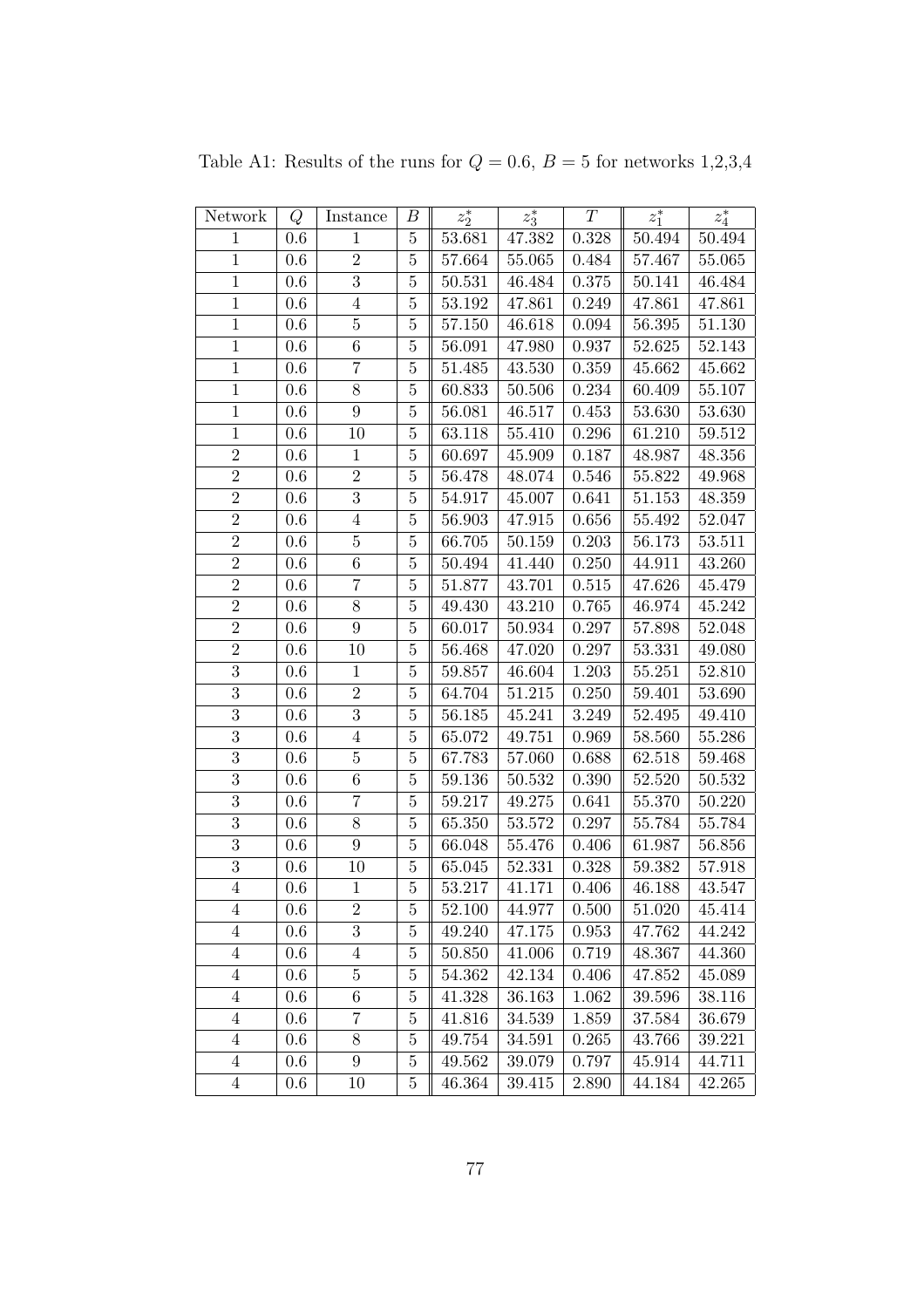| Network        | Q       | Instance       | В              | $z_2^*$    | $z_3^*$ | T         | $z_1^*$    | $z_4^\ast$ |
|----------------|---------|----------------|----------------|------------|---------|-----------|------------|------------|
| $\overline{5}$ | 0.6     | $\mathbf{1}$   | $\bf 5$        | 53.531     | 46.267  | 1.703     | 50.584     | 49.750     |
| $\overline{5}$ | 0.6     | $\overline{2}$ | $\bf 5$        | 51.747     | 42.279  | 2.234     | 47.544     | 45.951     |
| $\overline{5}$ | 0.6     | $\overline{3}$ | $\bf 5$        | 56.686     | 42.517  | 0.375     | 49.295     | 47.745     |
| $\overline{5}$ | 0.6     | $\overline{4}$ | $\overline{5}$ | 56.424     | 42.653  | 1.844     | 50.367     | 49.006     |
| $\overline{5}$ | 0.6     | $\overline{5}$ | $\bf 5$        | 50.287     | 42.827  | 0.719     | 44.772     | 44.735     |
| $\overline{5}$ | 0.6     | 6              | $\overline{5}$ | 48.446     | 44.281  | 9.016     | 48.444     | 46.388     |
| $\overline{5}$ | $0.6\,$ | $\overline{7}$ | $\bf 5$        | 53.466     | 43.715  | 1.984     | 48.460     | 47.555     |
| $\bf 5$        | $0.6\,$ | $8\,$          | $\bf 5$        | $55.003\,$ | 45.974  | 0.609     | $55.003\,$ | 45.974     |
| $\overline{5}$ | 0.6     | $\overline{9}$ | $\overline{5}$ | 52.924     | 42.920  | 2.031     | 48.892     | 48.892     |
| $\overline{5}$ | 0.6     | 10             | $\bf 5$        | 53.377     | 48.557  | 2.531     | 49.294     | 48.889     |
| 6              | $0.6\,$ | $\mathbf{1}$   | $\bf 5$        | 61.338     | 51.976  | 1.265     | 61.007     | 58.927     |
| $\overline{6}$ | $0.6\,$ | $\overline{2}$ | $\bf 5$        | 64.172     | 55.249  | $1.016\,$ | 60.908     | 57.445     |
| $\,6$          | $0.6\,$ | $\overline{3}$ | $\bf 5$        | 66.951     | 56.518  | 1.234     | 59.393     | 57.353     |
| $\overline{6}$ | $0.6\,$ | $\overline{4}$ | $\bf 5$        | 61.667     | 53.747  | 9.609     | 60.580     | 54.758     |
| $\overline{6}$ | 0.6     | $\overline{5}$ | $\overline{5}$ | 64.523     | 49.907  | 1.047     | 54.024     | 54.024     |
| 6              | 0.6     | 6              | $\overline{5}$ | 68.488     | 60.593  | 1.328     | 63.400     | 63.400     |
| $\overline{6}$ | 0.6     | $\overline{7}$ | $\overline{5}$ | 62.498     | 50.574  | 1.250     | 54.408     | 53.574     |
| 6              | 0.6     | 8              | $\overline{5}$ | 62.452     | 49.603  | 1.391     | 61.369     | 51.998     |
| $\overline{6}$ | $0.6\,$ | $9\phantom{.}$ | $\bf 5$        | 63.448     | 58.723  | 1.797     | 61.952     | 59.424     |
| $\overline{6}$ | 0.6     | 10             | $\bf 5$        | 59.267     | 55.565  | 1.437     | 55.565     | $55.565\,$ |
| $\overline{7}$ | 0.6     | $\mathbf{1}$   | $\bf 5$        | 65.851     | 53.594  | 1.343     | 59.343     | 56.025     |
| $\overline{7}$ | 0.6     | $\overline{2}$ | $\bf 5$        | 62.436     | 53.989  | 1.109     | 55.717     | 53.520     |
| $\overline{7}$ | 0.6     | $\overline{3}$ | $\bf 5$        | 65.453     | 55.349  | 6.828     | 66.008     | 62.095     |
| $\overline{7}$ | 0.6     | $\overline{4}$ | $\bf 5$        | 59.391     | 48.744  | 2.547     | 53.339     | 53.052     |
| $\overline{7}$ | 0.6     | $\bf 5$        | $\bf 5$        | 56.119     | 52.740  | 1.328     | 54.865     | 53.972     |
| $\overline{7}$ | 0.6     | $\overline{6}$ | $\overline{5}$ | 53.017     | 41.405  | 0.625     | 46.917     | 45.612     |
| $\overline{7}$ | 0.6     | $\overline{7}$ | $\overline{5}$ | $54.576\,$ | 44.069  | 3.844     | 49.205     | 47.727     |
| $\overline{7}$ | $0.6\,$ | 8              | $\bf 5$        | 66.615     | 50.218  | 1.187     | 60.119     | 55.195     |
| $\overline{7}$ | $0.6\,$ | 9              | $\bf 5$        | 67.598     | 50.368  | 10.406    | 61.203     | 57.505     |
| $\overline{7}$ | 0.6     | 10             | $\bf 5$        | 58.242     | 48.825  | 1.156     | 56.074     | 52.409     |

Table A2: Results of the runs for  $Q = 0.6$ ,  $B = 5$  for networks 5,6,7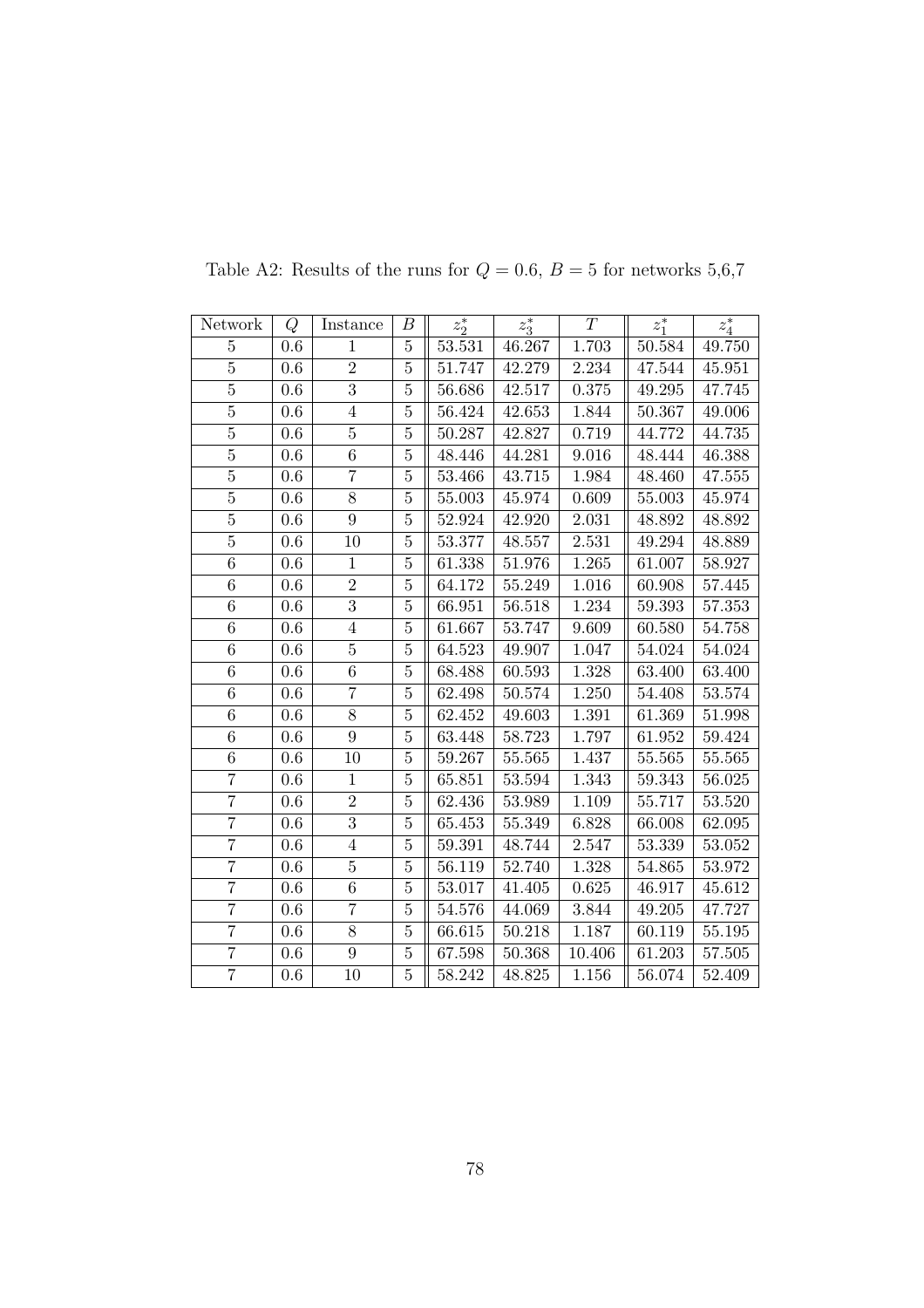| Network          | Q       | Instance         | В              | $z_2^*$ | $z_3^*$ | T           | $z_1^*$ | $z_4^\ast$ |
|------------------|---------|------------------|----------------|---------|---------|-------------|---------|------------|
| $\mathbf{1}$     | 0.7     | $\mathbf{1}$     | $\bf 5$        | 51.487  | 44.160  | 0.281       | 50.494  | $50.494\,$ |
| $\mathbf{1}$     | 0.7     | $\sqrt{2}$       | $\bf 5$        | 57.664  | 55.065  | 0.265       | 57.467  | 55.065     |
| $\mathbf{1}$     | 0.7     | $\overline{3}$   | $\bf 5$        | 48.745  | 45.924  | 0.563       | 46.484  | 46.484     |
| $\mathbf{1}$     | 0.7     | $\overline{4}$   | $\overline{5}$ | 50.101  | 42.223  | 0.313       | 47.861  | 47.861     |
| $\mathbf{1}$     | 0.7     | $\bf 5$          | $\overline{5}$ | 51.749  | 49.011  | 0.171       | 51.130  | 51.130     |
| $\mathbf{1}$     | 0.7     | 6                | $\bf 5$        | 53.927  | 49.995  | 0.984       | 52.625  | 52.143     |
| $\mathbf{1}$     | 0.7     | $\overline{7}$   | $\bf 5$        | 48.621  | 44.885  | 0.453       | 45.662  | 45.662     |
| $\mathbf{1}$     | 0.7     | 8                | $\overline{5}$ | 60.409  | 50.506  | 0.124       | 56.737  | 55.107     |
| $\mathbf{1}$     | 0.7     | $\boldsymbol{9}$ | $5\,$          | 56.081  | 46.517  | 0.234       | 53.630  | 53.630     |
| $\mathbf{1}$     | 0.7     | 10               | $\overline{5}$ | 61.640  | 60.237  | 0.250       | 61.210  | 59.512     |
| $\sqrt{2}$       | 0.7     | $\mathbf{1}$     | $\overline{5}$ | 57.306  | 48.156  | 0.234       | 48.987  | 48.356     |
| $\overline{2}$   | 0.7     | $\overline{2}$   | $\bf 5$        | 53.928  | 48.074  | 0.610       | 52.340  | 49.968     |
| $\overline{2}$   | 0.7     | $\overline{3}$   | $\bf 5$        | 51.397  | 48.059  | $\,0.531\,$ | 51.153  | 48.359     |
| $\sqrt{2}$       | 0.7     | $\,4\,$          | $\overline{5}$ | 55.065  | 44.410  | 0.453       | 55.492  | 52.047     |
| $\overline{2}$   | 0.7     | $\bf 5$          | $\bf 5$        | 58.738  | 49.250  | 2.438       | 56.173  | 53.511     |
| $\overline{2}$   | 0.7     | $\boldsymbol{6}$ | $\bf 5$        | 45.150  | 43.499  | 2.906       | 44.911  | 43.260     |
| $\overline{2}$   | 0.7     | $\overline{7}$   | $\overline{5}$ | 50.062  | 43.701  | 0.313       | 47.626  | 45.479     |
| $\overline{2}$   | 0.7     | $8\,$            | $\bf 5$        | 47.698  | 43.210  | 0.656       | 45.242  | 45.242     |
| $\overline{2}$   | 0.7     | $\boldsymbol{9}$ | $\bf 5$        | 57.898  | 52.048  | 0.344       | 57.898  | 52.048     |
| $\overline{2}$   | 0.7     | 10               | $\bf 5$        | 53.196  | 47.407  | 0.484       | 51.084  | 49.080     |
| $\overline{3}$   | 0.7     | $\mathbf{1}$     | $\bf 5$        | 59.296  | 47.436  | 0.343       | 55.251  | 52.810     |
| $\overline{3}$   | 0.7     | $\overline{2}$   | $\bf 5$        | 59.383  | 49.979  | 1.984       | 55.919  | 53.690     |
| $\overline{3}$   | $0.7\,$ | $\overline{3}$   | $\bf 5$        | 53.968  | 44.174  | 1.312       | 52.495  | 49.410     |
| $\boldsymbol{3}$ | 0.7     | $\overline{4}$   | $\overline{5}$ | 62.059  | 52.179  | 1.156       | 58.560  | 55.286     |
| $\overline{3}$   | 0.7     | $\bf 5$          | $\bf 5$        | 64.938  | 57.060  | 1.281       | 62.518  | 59.468     |
| $\overline{3}$   | 0.7     | $\,6$            | $5\,$          | 54.102  | 50.450  | 1.859       | 52.520  | 50.532     |
| $\overline{3}$   | 0.7     | $\overline{7}$   | $\overline{5}$ | 54.120  | 46.462  | 1.875       | 50.367  | 50.220     |
| $\overline{3}$   | 0.7     | 8                | $\bf 5$        | 57.202  | 53.572  | 2.906       | 55.784  | 55.784     |
| $\boldsymbol{3}$ | 0.7     | $\boldsymbol{9}$ | $\bf 5$        | 63.929  | 55.476  | 0.391       | 61.987  | 56.856     |
| $\overline{3}$   | 0.7     | 10               | $5\,$          | 62.948  | 55.095  | 0.484       | 59.382  | 57.918     |
| $\overline{4}$   | 0.7     | $\mathbf{1}$     | $\bf 5$        | 49.424  | 42.326  | 0.656       | 46.188  | 43.547     |
| $\overline{4}$   | 0.7     | $\boldsymbol{2}$ | $\overline{5}$ | 49.147  | 44.977  | 0.672       | 46.356  | 45.414     |
| $\overline{4}$   | 0.7     | $\overline{3}$   | $\bf 5$        | 46.211  | 41.129  | 1.062       | 44.581  | 44.242     |
| $\overline{4}$   | 0.7     | $\overline{4}$   | 5              | 49.566  | 40.756  | 0.437       | 45.246  | 44.360     |
| $\sqrt{4}$       | 0.7     | $\overline{5}$   | $5\,$          | 50.946  | 41.727  | 0.375       | 47.852  | 45.089     |
| $\overline{4}$   | 0.7     | 6                | $\bf 5$        | 39.657  | 33.006  | 2.266       | 39.596  | 38.116     |
| $\overline{4}$   | 0.7     | 7                | $5\,$          | 41.217  | 36.948  | 1.453       | 37.584  | 36.679     |
| $\overline{4}$   | 0.7     | $8\,$            | $\bf 5$        | 47.515  | 37.713  | 0.250       | 43.766  | 39.221     |
| $\overline{4}$   | 0.7     | 9                | $\overline{5}$ | 47.207  | 42.199  | 1.062       | 45.914  | 44.711     |
| $\overline{4}$   | $0.7\,$ | 10               | $\overline{5}$ | 45.861  | 39.591  | 0.859       | 43.379  | 42.265     |

Table A3: Results of the runs for  $Q = 0.7$ ,  $B = 5$  for networks 1,2,3,4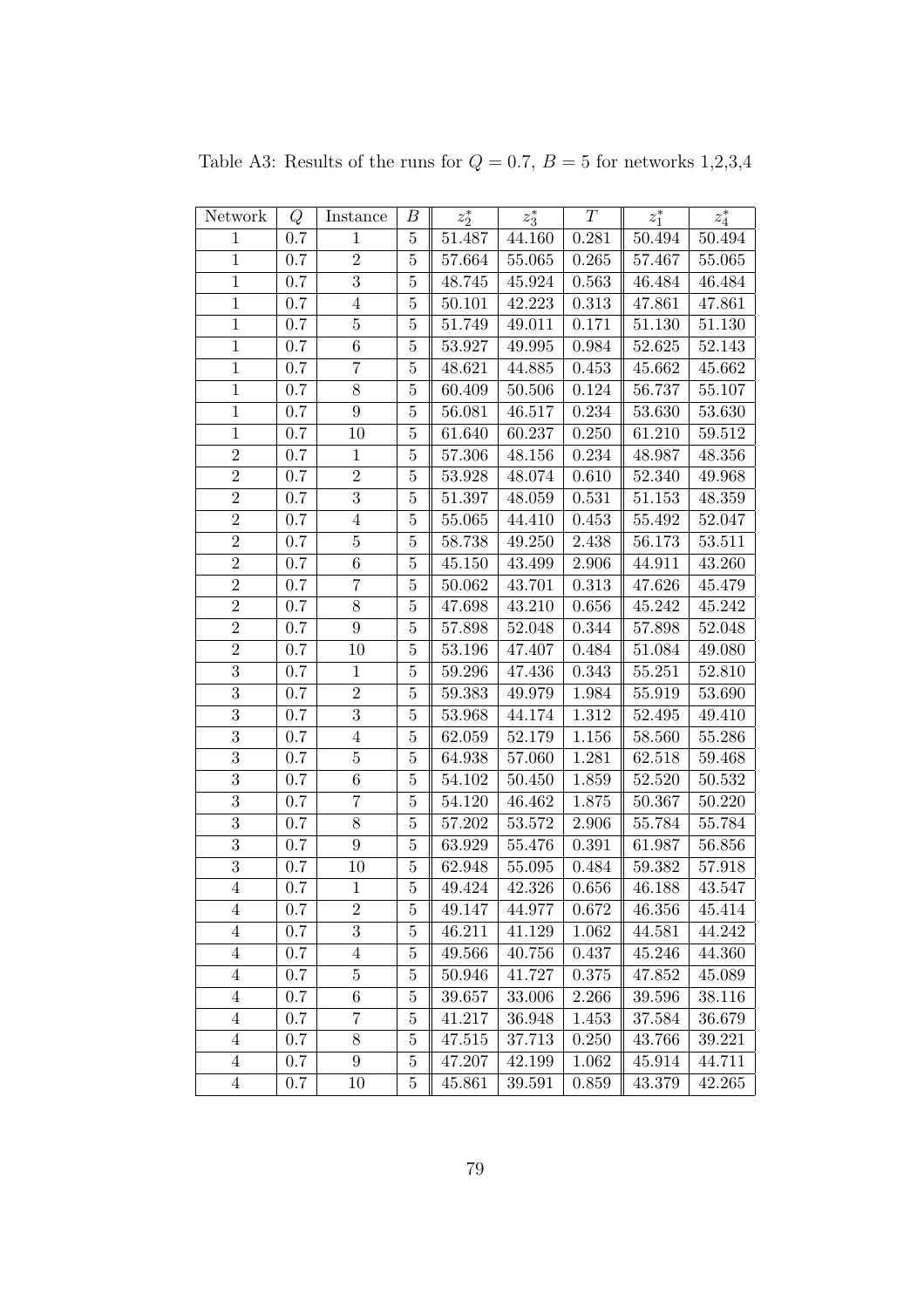| Network          | Q   | Instance       | В              | $z_2^*$    | $z_3^*$ | T         | $z_1^*$ | $z_4^\ast$ |
|------------------|-----|----------------|----------------|------------|---------|-----------|---------|------------|
| 5                | 0.7 | $\mathbf{1}$   | $\overline{5}$ | 51.003     | 47.917  | 1.312     | 49.874  | 49.750     |
| $\overline{5}$   | 0.7 | $\overline{2}$ | $\bf 5$        | 50.197     | 42.310  | 2.187     | 46.066  | 45.951     |
| $\overline{5}$   | 0.7 | $\overline{3}$ | $\bf 5$        | 52.839     | 46.503  | 1.265     | 49.295  | 47.745     |
| $\overline{5}$   | 0.7 | $\overline{4}$ | $\overline{5}$ | 53.420     | 46.751  | 2.406     | 50.367  | 49.006     |
| $\overline{5}$   | 0.7 | $\overline{5}$ | $\bf 5$        | 50.287     | 42.827  | 0.156     | 44.772  | 44.735     |
| $\overline{5}$   | 0.7 | 6              | $\overline{5}$ | 48.444     | 46.388  | 1.031     | 48.444  | 46.388     |
| $\overline{5}$   | 0.7 | $\overline{7}$ | $\bf 5$        | 50.087     | 43.715  | $2.375\,$ | 48.460  | 47.555     |
| $\bf 5$          | 0.7 | $8\,$          | $\bf 5$        | 52.187     | 43.887  | 0.984     | 47.963  | 45.974     |
| $\overline{5}$   | 0.7 | $\overline{9}$ | $\overline{5}$ | 51.041     | 45.220  | 1.438     | 48.892  | 48.892     |
| $\overline{5}$   | 0.7 | 10             | $\bf 5$        | 53.377     | 48.274  | 0.578     | 49.294  | 48.889     |
| 6                | 0.7 | $\mathbf{1}$   | $\bf 5$        | 59.648     | 57.366  | 1.640     | 59.648  | 58.927     |
| $\overline{6}$   | 0.7 | $\overline{2}$ | $\overline{5}$ | 61.887     | 57.445  | 1.078     | 59.993  | 57.445     |
| $\,6$            | 0.7 | $\overline{3}$ | $\bf 5$        | 66.153     | 53.800  | 0.547     | 59.393  | 57.353     |
| $\overline{6}$   | 0.7 | $\overline{4}$ | $\bf 5$        | 60.580     | 53.747  | 5.312     | 57.767  | 54.758     |
| $\overline{6}$   | 0.7 | $\overline{5}$ | $\overline{5}$ | 60.916     | 53.782  | 0.500     | 54.024  | 54.024     |
| 6                | 0.7 | 6              | $\overline{5}$ | $64.552\,$ | 57.292  | 6.312     | 63.400  | 63.400     |
| $\overline{6}$   | 0.7 | $\overline{7}$ | $\overline{5}$ | 57.547     | 48.623  | 1.890     | 54.408  | 53.574     |
| 6                | 0.7 | 8              | $\overline{5}$ | 60.248     | 49.603  | $1.593\,$ | 53.873  | 51.998     |
| $\boldsymbol{6}$ | 0.7 | $9\phantom{.}$ | $\bf 5$        | 61.952     | 59.424  | 1.250     | 61.952  | 59.424     |
| $\overline{6}$   | 0.7 | 10             | $\bf 5$        | 59.267     | 55.565  | 0.719     | 55.565  | $55.565\,$ |
| $\overline{7}$   | 0.7 | $\mathbf{1}$   | $\bf 5$        | 63.422     | 54.884  | 1.016     | 59.343  | 56.025     |
| $\overline{7}$   | 0.7 | $\overline{2}$ | $\bf 5$        | 59.594     | 53.021  | 1.187     | 55.717  | $53.520\,$ |
| $\overline{7}$   | 0.7 | $\overline{3}$ | $\overline{5}$ | 64.159     | 62.095  | 3.156     | 66.008  | 62.095     |
| $\overline{7}$   | 0.7 | $\overline{4}$ | $\bf 5$        | 56.915     | 50.316  | 2.047     | 53.339  | 53.052     |
| $\overline{7}$   | 0.7 | $\bf 5$        | $\bf 5$        | 54.865     | 53.972  | 0.593     | 54.865  | 53.972     |
| $\overline{7}$   | 0.7 | $\overline{6}$ | $\bf 5$        | 50.594     | 42.898  | 0.953     | 46.917  | 45.612     |
| $\overline{7}$   | 0.7 | $\overline{7}$ | $\overline{5}$ | 49.721     | 44.453  | 4.438     | 47.727  | 47.727     |
| $\overline{7}$   | 0.7 | 8              | $\bf 5$        | 59.019     | 50.906  | 2.172     | 56.812  | $55.195\,$ |
| $\overline{7}$   | 0.7 | 9              | $\bf 5$        | 63.212     | 54.791  | 11.266    | 61.203  | 57.505     |
| $\overline{7}$   | 0.7 | 10             | $\bf 5$        | 56.208     | 48.825  | 1.375     | 56.074  | 52.409     |

Table A4: Results of the runs for  $Q=0.7,\,B=5$  for networks  $5{,}6{,}7$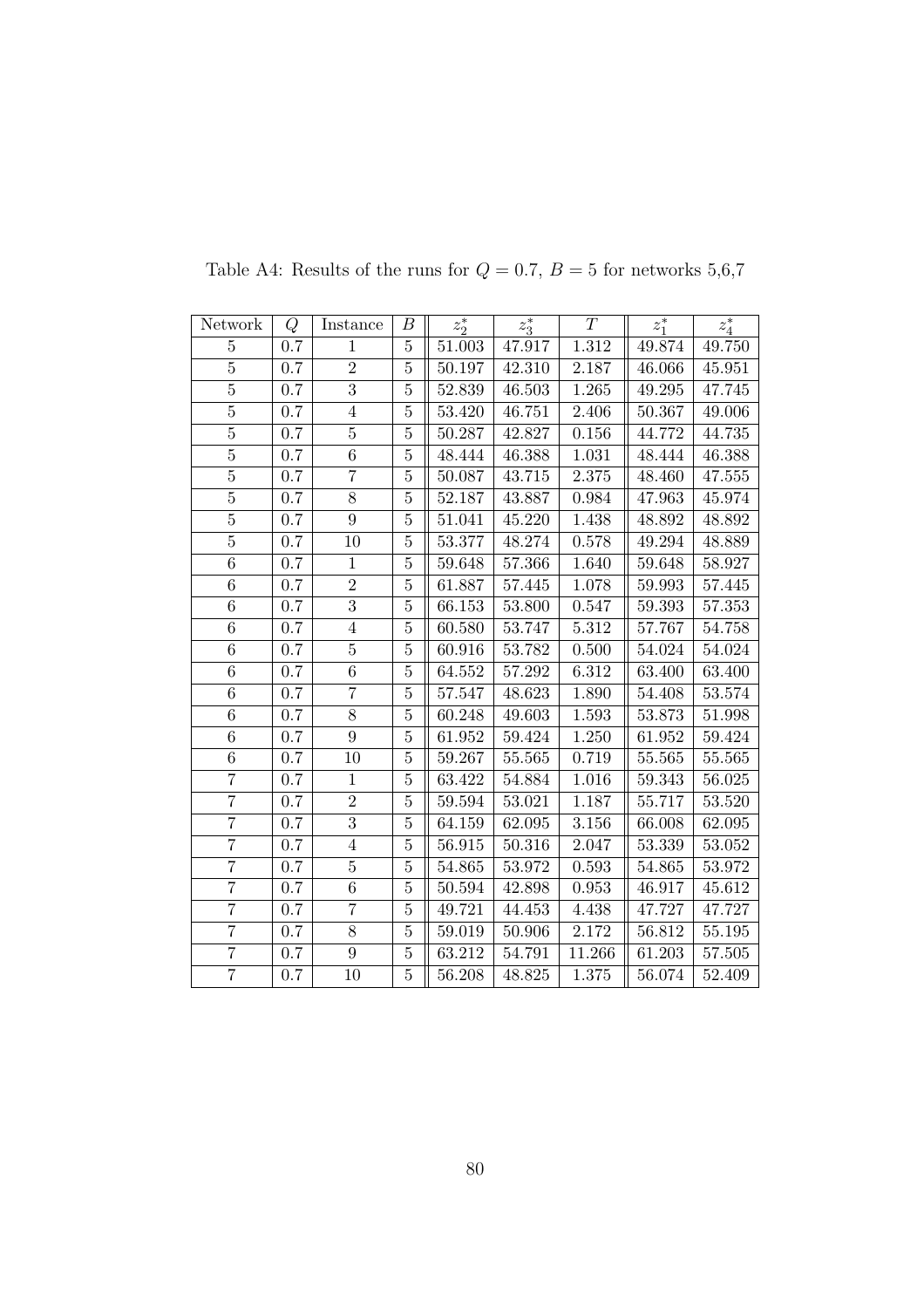| Network        | Q       | Instance         | В              | $z_2^\ast$ | $z_3^*$             | T         | $z_1^*$    | $z_4^*$ |
|----------------|---------|------------------|----------------|------------|---------------------|-----------|------------|---------|
| $\mathbf{1}$   | 0.8     | $\mathbf{1}$     | $\overline{5}$ | 51.460     | 48.952              | 0.171     | 50.494     | 50.494  |
| $\mathbf{1}$   | 0.8     | $\sqrt{2}$       | $\overline{5}$ | 55.999     | 55.065              | 0.219     | 55.802     | 55.065  |
| $\mathbf{1}$   | 0.8     | $\overline{3}$   | $\overline{5}$ | 48.425     | 45.924              | 0.406     | 46.484     | 46.484  |
| $\mathbf{1}$   | 0.8     | $\,4\,$          | $\overline{5}$ | 49.736     | 47.778              | 0.218     | 47.861     | 47.861  |
| $\mathbf{1}$   | 0.8     | $\bf 5$          | $\overline{5}$ | 51.749     | 49.011              | 0.094     | 51.130     | 51.130  |
| $\mathbf{1}$   | 0.8     | $\,6\,$          | $\overline{5}$ | 53.443     | 52.143              | 0.422     | 52.625     | 52.143  |
| $\mathbf{1}$   | $0.8\,$ | $\overline{7}$   | $\overline{5}$ | 47.736     | 45.654              | 0.328     | 45.662     | 45.662  |
| $\overline{1}$ | 0.8     | $8\,$            | $\bf 5$        | 57.958     | 50.506              | 0.375     | 56.737     | 55.107  |
| $1\,$          | 0.8     | $\boldsymbol{9}$ | $\overline{5}$ | 54.072     | 51.895              | 0.250     | 53.630     | 53.630  |
| $\overline{1}$ | 0.8     | 10               | $\overline{5}$ | 61.640     | 60.237              | 0.109     | 61.210     | 59.512  |
| $\sqrt{2}$     | 0.8     | $1\,$            | $\overline{5}$ | 51.601     | 48.156              | 0.531     | 48.987     | 48.356  |
| $\overline{2}$ | 0.8     | $\overline{2}$   | $\bf 5$        | 51.276     | 48.538              | 0.781     | 49.968     | 49.968  |
| $\overline{2}$ | 0.8     | $\overline{3}$   | $\overline{5}$ | 51.153     | 48.059              | 0.250     | 49.407     | 48.359  |
| $\overline{2}$ | 0.8     | $\overline{4}$   | $\overline{5}$ | 52.745     | 49.112              | 0.391     | 53.809     | 52.047  |
| $\overline{2}$ | 0.8     | $\bf 5$          | $\overline{5}$ | 56.173     | 51.231              | 0.984     | 56.173     | 53.511  |
| $\overline{2}$ | 0.8     | $\,6\,$          | $\overline{5}$ | 44.027     | 41.440              | 1.047     | 43.260     | 43.260  |
| $\sqrt{2}$     | 0.8     | $\overline{7}$   | $\overline{5}$ | 48.004     | 43.421              | 0.360     | 47.626     | 45.479  |
| $\overline{2}$ | 0.8     | $8\,$            | $\bf 5$        | 45.242     | 44.263              | 0.703     | 45.242     | 45.242  |
| $\overline{2}$ | 0.8     | $\boldsymbol{9}$ | $\overline{5}$ | 55.956     | $\overline{51.053}$ | 0.313     | 54.687     | 52.048  |
| $\overline{2}$ | $0.8\,$ | 10               | $\overline{5}$ | $53.006\,$ | 47.020              | 0.188     | 49.080     | 49.080  |
| $\overline{3}$ | 0.8     | $1\,$            | $\bf 5$        | 55.428     | 50.723              | 0.547     | 55.251     | 52.810  |
| $\overline{3}$ | 0.8     | $\sqrt{2}$       | $\overline{5}$ | 57.365     | 51.654              | 1.078     | 55.919     | 53.690  |
| $\overline{3}$ | 0.8     | $\overline{3}$   | $\overline{5}$ | 51.099     | 48.401              | 2.562     | 49.779     | 49.410  |
| 3              | 0.8     | $\overline{4}$   | $\overline{5}$ | 57.489     | 52.303              | 2.391     | 55.716     | 55.286  |
| $\overline{3}$ | 0.8     | $\bf 5$          | $\overline{5}$ | 62.518     | 56.208              | 0.656     | 60.523     | 59.468  |
| 3              | $0.8\,$ | $\,6\,$          | $\bf 5$        | 51.376     | 50.532              | $2.375\,$ | 51.376     | 50.532  |
| $\overline{3}$ | 0.8     | $\overline{7}$   | $\overline{5}$ | 51.969     | 47.191              | 1.000     | $50.367\,$ | 50.220  |
| 3              | 0.8     | 8                | $\overline{5}$ | 56.545     | 50.630              | 0.906     | 55.784     | 55.784  |
| 3              | 0.8     | $\boldsymbol{9}$ | $\overline{5}$ | 60.012     | 56.562              | 0.781     | 58.776     | 56.856  |
| 3              | $0.8\,$ | 10               | $\overline{5}$ | 62.948     | 55.095              | 0.344     | 59.382     | 57.918  |
| $\overline{4}$ | 0.8     | $\mathbf{1}$     | $\overline{5}$ | 46.717     | 41.171              | 0.688     | 45.060     | 43.547  |
| 4              | 0.8     | $\boldsymbol{2}$ | 5              | 46.356     | 45.414              | 0.578     | 46.356     | 45.414  |
| $\overline{4}$ | 0.8     | $\overline{3}$   | $\bf 5$        | 44.924     | 47.175              | 0.782     | 44.581     | 44.242  |
| $\overline{4}$ | 0.8     | $\overline{4}$   | 5              | 46.738     | 44.359              | 0.531     | 45.246     | 44.360  |
| $\overline{4}$ | 0.8     | $\overline{5}$   | $5\,$          | 47.387     | 42.134              | 0.625     | 45.624     | 45.089  |
| $\overline{4}$ | 0.8     | $\,6\,$          | $\overline{5}$ | 37.958     | 36.163              | 3.453     | 38.116     | 38.116  |
| $\overline{4}$ | 0.8     | $\overline{7}$   | $\bf 5$        | 38.829     | 36.336              | 1.047     | 36.993     | 36.679  |
| $\overline{4}$ | 0.8     | $8\,$            | $\bf 5$        | 40.916     | 38.122              | 1.047     | 39.221     | 39.221  |
| $\overline{4}$ | 0.8     | 9                | $\overline{5}$ | 45.914     | 44.891              | 0.515     | 45.914     | 44.711  |
| $\overline{4}$ | 0.8     | 10               | $\overline{5}$ | 43.731     | 40.868              | 2.281     | 43.379     | 42.265  |

Table A5: Results of the runs for  $Q = 0.8$ ,  $B = 5$  for networks 1,2,3,4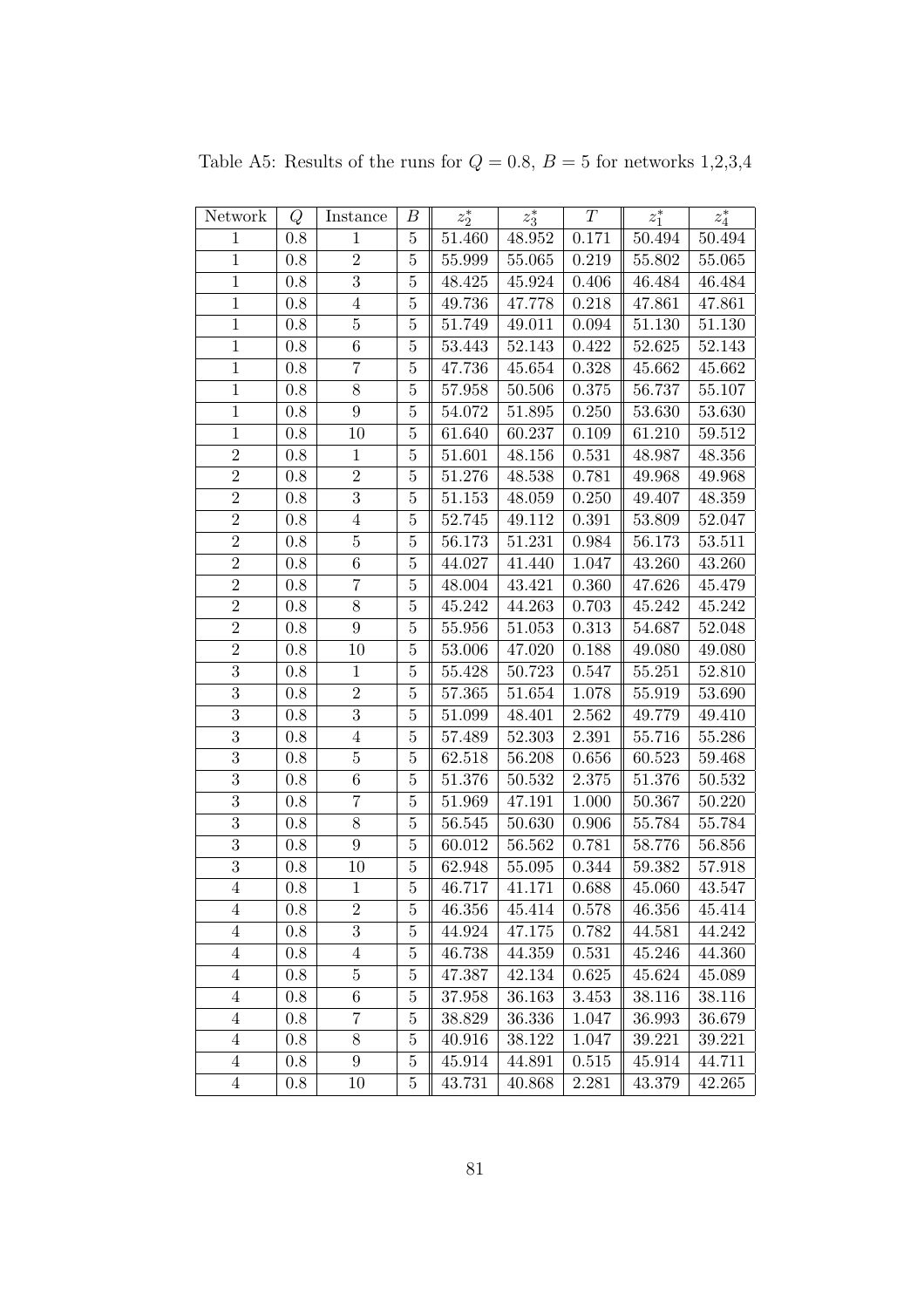| Network         | Q       | Instance       | В              | $z_2^*$             | $z_3^*$ | T                  | $z_1^*$    | $z_4^*$ |
|-----------------|---------|----------------|----------------|---------------------|---------|--------------------|------------|---------|
| $\overline{5}$  | 0.8     | $\mathbf{1}$   | $\overline{5}$ | 49.874              | 48.947  | 0.984              | 49.874     | 49.750  |
| $\overline{5}$  | 0.8     | $\overline{2}$ | $\overline{5}$ | 47.042              | 43.712  | 2.859              | 46.066     | 45.951  |
| $\overline{5}$  | 0.8     | $\overline{3}$ | $\overline{5}$ | 50.148              | 46.517  | 1.281              | 49.295     | 47.745  |
| $\overline{5}$  | 0.8     | $\overline{4}$ | $\overline{5}$ | 50.592              | 46.930  | 2.656              | 50.367     | 49.006  |
| $\overline{5}$  | 0.8     | $\overline{5}$ | $\overline{5}$ | $\overline{46.425}$ | 41.876  | 0.359              | 44.772     | 44.735  |
| $\bf 5$         | 0.8     | 6              | $\overline{5}$ | 48.444              | 45.501  | 0.359              | 48.444     | 46.388  |
| $\overline{5}$  | $0.8\,$ | $\overline{7}$ | $\overline{5}$ | 49.248              | 46.279  | 0.906              | 47.869     | 47.555  |
| $\bf 5$         | 0.8     | 8              | $\overline{5}$ | 47.787              | 43.688  | 1.469              | 46.272     | 45.974  |
| $\overline{5}$  | 0.8     | $\overline{9}$ | $\overline{5}$ | 50.185              | 46.325  | 0.734              | 48.892     | 48.892  |
| $\overline{5}$  | 0.8     | 10             | $\overline{5}$ | 49.779              | 48.274  | 0.953              | 49.294     | 48.889  |
| 6               | 0.8     | $\mathbf{1}$   | $\overline{5}$ | 59.430              | 58.927  | 0.718              | 59.430     | 58.927  |
| $\sqrt{6}$      | 0.8     | $\overline{2}$ | $\overline{5}$ | 60.908              | 57.445  | 0.578              | $59.993\,$ | 57.445  |
| $\,6$           | 0.8     | $\overline{3}$ | $\overline{5}$ | 59.045              | 52.282  | 2.062              | 59.393     | 57.353  |
| $\overline{6}$  | 0.8     | $\overline{4}$ | $\overline{5}$ | 56.855              | 53.418  | 5.688              | 55.088     | 54.758  |
| $6\phantom{.}6$ | 0.8     | $\bf 5$        | $\overline{5}$ | 55.133              | 51.414  | 1.187              | 54.024     | 54.024  |
| $\sqrt{6}$      | 0.8     | 6              | $\overline{5}$ | 63.572              | 60.593  | 1.265              | 63.400     | 63.400  |
| $\sqrt{6}$      | 0.8     | $\overline{7}$ | $\overline{5}$ | 54.191              | 48.623  | 2.594              | 53.817     | 53.574  |
| 6               | 0.8     | 8              | $\overline{5}$ | 56.945              | 52.011  | 0.750              | 53.873     | 51.998  |
| $\overline{6}$  | 0.8     | $9\phantom{.}$ | $\overline{5}$ | 61.123              | 58.723  | 0.703              | 59.767     | 59.424  |
| 6               | 0.8     | 10             | $\overline{5}$ | 57.289              | 55.886  | 0.828              | 55.565     | 55.565  |
| $\overline{7}$  | $0.8\,$ | $\mathbf{1}$   | $\bf 5$        | 57.212              | 53.906  | $3.51\overline{5}$ | $56.152\,$ | 56.025  |
| $\overline{7}$  | 0.8     | $\overline{2}$ | $\overline{5}$ | 55.951              | 53.021  | 1.297              | 55.717     | 53.520  |
| $\overline{7}$  | 0.8     | $\overline{3}$ | $\overline{5}$ | 62.794              | 62.095  | 1.468              | 64.643     | 62.095  |
| $\overline{7}$  | $0.8\,$ | $\overline{4}$ | $\overline{5}$ | 56.852              | 53.948  | 1.500              | 53.339     | 53.052  |
| $\overline{7}$  | 0.8     | $\bf 5$        | $\overline{5}$ | 54.865              | 53.972  | 0.359              | 54.865     | 53.972  |
| $\overline{7}$  | 0.8     | $\,6\,$        | $\overline{5}$ | 46.917              | 45.119  | 1.890              | 46.917     | 45.612  |
| $\overline{7}$  | 0.8     | $\overline{7}$ | $\overline{5}$ | 49.721              | 45.587  | 1.281              | 47.727     | 47.727  |
| $\overline{7}$  | 0.8     | 8              | $\bf 5$        | 56.812              | 55.195  | 0.640              | 56.812     | 55.195  |
| $\overline{7}$  | 0.8     | $\overline{9}$ | $\overline{5}$ | 59.687              | 56.083  | 6.203              | 57.505     | 57.505  |
| $\overline{7}$  | 0.8     | 10             | $\overline{5}$ | 53.191              | 50.428  | 2.422              | 52.622     | 52.409  |

Table A6: Results of the runs for  $Q=0.8,\,B=5$  for networks  $5,6,7$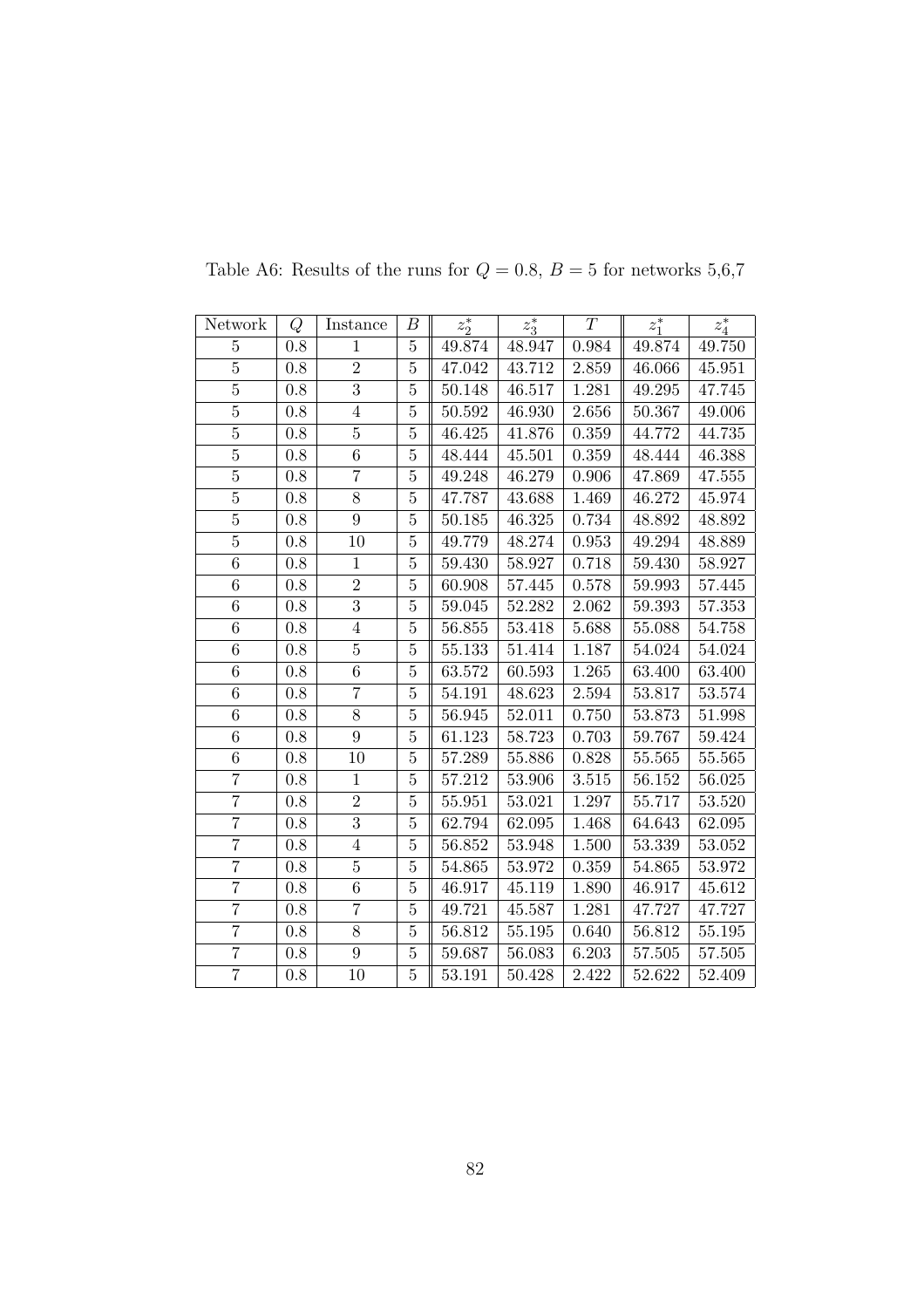| Network          | Q       | Instance         | В  | $z_2^*$ | $z_3^*$    | T      | $z_1^\ast$ | $z_4^\ast$ |
|------------------|---------|------------------|----|---------|------------|--------|------------|------------|
| $\mathbf{1}$     | 0.6     | $\mathbf{1}$     | 10 | 65.732  | $55.549\,$ | 0.484  | 62.390     | 59.549     |
| $\overline{1}$   | 0.6     | $\overline{2}$   | 10 | 65.471  | 59.755     | 8.093  | 65.224     | 62.822     |
| $\,1$            | 0.6     | $\overline{3}$   | 10 | 62.278  | 54.834     | 4.249  | 60.383     | 57.565     |
| $\mathbf{1}$     | 0.6     | $\overline{4}$   | 10 | 64.162  | 56.679     | 1.749  | 58.529     | 58.529     |
| $\overline{1}$   | 0.6     | $\overline{5}$   | 10 | 69.127  | 55.475     | 0.234  | 58.697     | 58.697     |
| $1\,$            | 0.6     | 6                | 10 | 65.668  | 55.442     | 1.031  | 61.026     | 59.822     |
| $\mathbf{1}$     | 0.6     | $\overline{7}$   | 10 | 63.243  | 55.079     | 0.499  | 57.853     | 57.582     |
| $\mathbf{1}$     | 0.6     | $\overline{8}$   | 10 | 72.778  | 57.724     | 0.656  | 68.513     | 63.774     |
| $\,1$            | 0.6     | $\boldsymbol{9}$ | 10 | 67.153  | 59.619     | 2.890  | 62.522     | 62.522     |
| $\overline{1}$   | 0.6     | 10               | 10 | 72.908  | 67.103     | 0.968  | 70.005     | 69.032     |
| $\overline{2}$   | 0.6     | $\mathbf 1$      | 10 | 69.453  | 51.851     | 1.703  | 58.083     | 56.643     |
| $\overline{2}$   | 0.6     | $\overline{2}$   | 10 | 65.080  | 51.347     | 1.625  | 60.066     | 55.541     |
| $\overline{2}$   | 0.6     | $\overline{3}$   | 10 | 67.768  | 55.271     | 0.687  | 63.743     | 58.682     |
| $\overline{2}$   | 0.6     | $\overline{4}$   | 10 | 68.602  | 53.803     | 2.765  | 63.109     | 58.794     |
| $\overline{2}$   | 0.6     | $\overline{5}$   | 10 | 72.662  | 54.565     | 5.468  | 66.705     | 60.036     |
| $\overline{2}$   | 0.6     | 6                | 10 | 57.253  | 46.879     | 5.421  | 54.777     | 48.126     |
| $\overline{2}$   | 0.6     | $\overline{7}$   | 10 | 63.090  | 50.176     | 4.343  | 53.376     | 52.312     |
| $\sqrt{2}$       | 0.6     | $8\,$            | 10 | 61.738  | 50.850     | 6.984  | 52.457     | 52.457     |
| $\overline{2}$   | 0.6     | $\boldsymbol{9}$ | 10 | 65.615  | 55.484     | 13.578 | 59.193     | 58.002     |
| $\overline{2}$   | 0.6     | 10               | 10 | 66.500  | 51.594     | 0.781  | 56.126     | 55.701     |
| $\overline{3}$   | 0.6     | $\mathbf 1$      | 10 | 74.404  | 55.929     | 4.546  | 62.373     | 60.868     |
| $\overline{3}$   | 0.6     | $\overline{2}$   | 10 | 73.320  | 53.556     | 3.078  | 67.202     | 61.142     |
| $\overline{3}$   | 0.6     | $\overline{3}$   | 10 | 70.583  | 56.815     | 18.843 | 60.925     | 60.556     |
| $\overline{3}$   | 0.6     | $\overline{4}$   | 10 | 75.432  | 58.067     | 9.875  | 66.995     | 63.877     |
| $\overline{3}$   | 0.6     | $\overline{5}$   | 10 | 77.360  | 60.511     | 8.203  | 67.597     | 67.597     |
| $\overline{3}$   | 0.6     | $\sqrt{6}$       | 10 | 65.268  | $52.543\,$ | 40.750 | 60.770     | 55.770     |
| $\overline{3}$   | 0.6     | $\overline{7}$   | 10 | 70.675  | 49.275     | 1.203  | 63.466     | 56.390     |
| $\overline{3}$   | 0.6     | 8                | 10 | 75.206  | 56.915     | 10.078 | 65.620     | 63.638     |
| $\boldsymbol{3}$ | 0.6     | $9\phantom{.}$   | 10 | 73.373  | 59.477     | 6.999  | 71.254     | 64.580     |
| $\overline{3}$   | 0.6     | 10               | 10 | 76.223  | 59.910     | 1.453  | 66.458     | 65.327     |
| $\overline{4}$   | 0.6     | $\mathbf{1}$     | 10 | 59.532  | 46.180     | 22.921 | 58.306     | 50.817     |
| 4                | 0.6     | $\overline{2}$   | 10 | 62.283  | 47.660     | 4.531  | 57.664     | 52.439     |
| $\overline{4}$   | 0.6     | 3                | 10 | 62.033  | 53.757     | 2.843  | 62.033     | 53.892     |
| $\overline{4}$   | $0.6\,$ | 4                | 10 | 59.775  | 50.584     | 18.281 | 57.228     | 52.852     |
| $\overline{4}$   | 0.6     | $\bf 5$          | 10 | 62.693  | 42.917     | 3.843  | 56.418     | 52.734     |
| $\overline{4}$   | 0.6     | 6                | 10 | 48.309  | 40.347     | 17.718 | 45.790     | 42.876     |
| $\overline{4}$   | 0.6     | 7                | 10 | 53.909  | 42.582     | 2.015  | 46.461     | 45.556     |
| $\overline{4}$   | 0.6     | 8                | 10 | 60.472  | $45.810\,$ | 1.171  | 54.172     | 47.832     |
| $\overline{4}$   | 0.6     | 9                | 10 | 58.323  | 47.299     | 7.718  | 53.354     | 53.040     |
| $\overline{4}$   | $0.6\,$ | 10               | 10 | 55.503  | 45.488     | 4.187  | 48.351     | 46.913     |

Table A7: Results of the runs for  $Q = 0.6$ ,  $B = 10$  for networks 1,2,3,4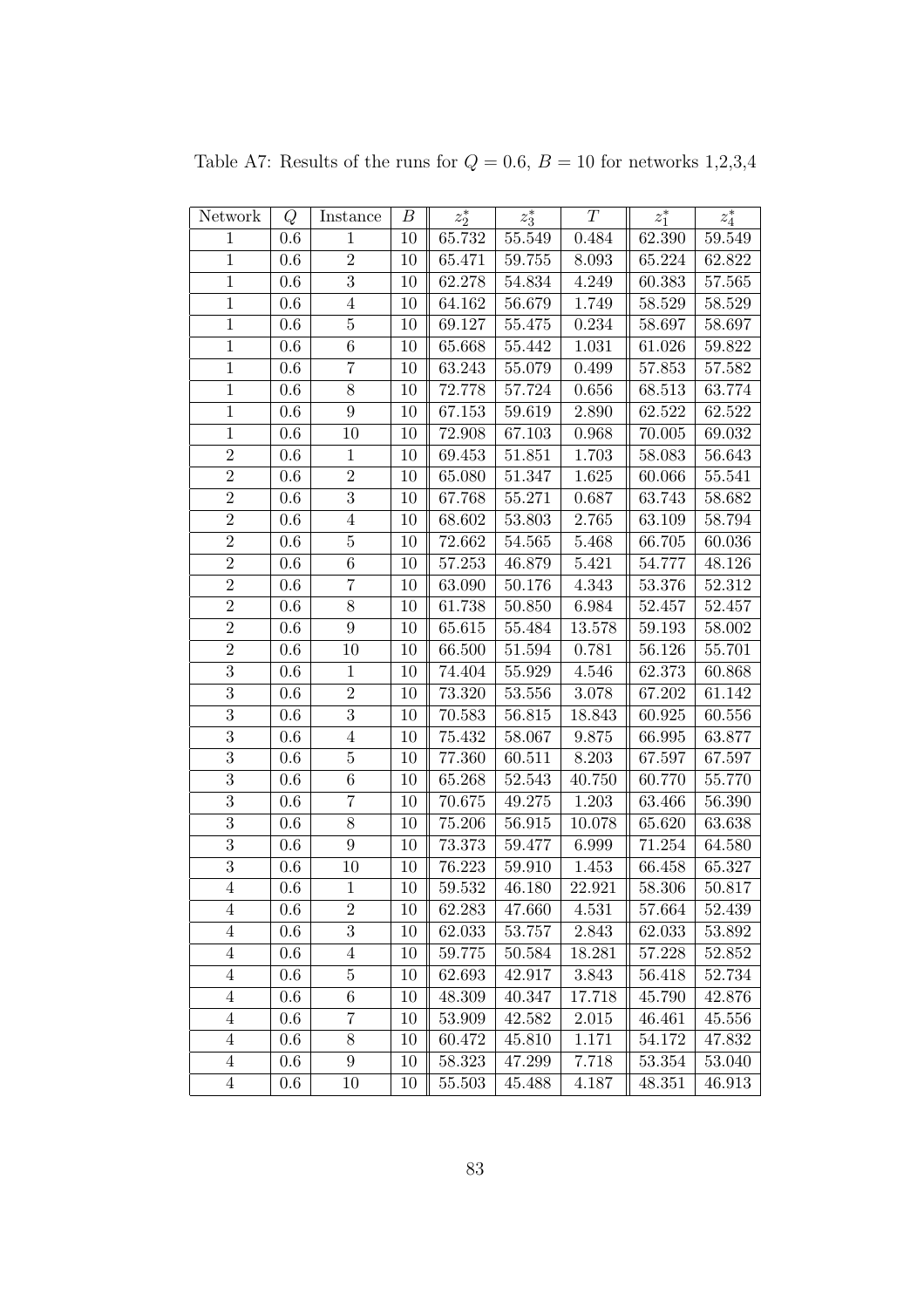| Network        | Q       | Instance         | В  | $z_2^*$ | $z_3^*$    | T        | $z_1^*$ | $z_4^\ast$ |
|----------------|---------|------------------|----|---------|------------|----------|---------|------------|
| $\overline{5}$ | 0.6     | $\mathbf{1}$     | 10 | 64.612  | 53.094     | 12.656   | 57.562  | 56.734     |
| $\overline{5}$ | 0.6     | $\overline{2}$   | 10 | 65.661  | 50.204     | 7.984    | 55.321  | 53.423     |
| $\overline{5}$ | 0.6     | $\overline{3}$   | 10 | 63.898  | 49.729     | 38.859   | 56.117  | 55.298     |
| $\overline{5}$ | 0.6     | $\overline{4}$   | 10 | 64.017  | 46.273     | 63.358   | 62.424  | 56.976     |
| $\overline{5}$ | 0.6     | $\bf 5$          | 10 | 62.083  | 44.735     | 2.828    | 53.044  | 52.586     |
| $\overline{5}$ | 0.6     | 6                | 10 | 59.309  | 47.690     | 2.343    | 54.075  | 51.964     |
| $\overline{5}$ | $0.6\,$ | $\overline{7}$   | 10 | 60.445  | 51.916     | 184.858  | 57.627  | 55.564     |
| $\bf 5$        | $0.6\,$ | $8\,$            | 10 | 63.446  | 49.906     | 7.171    | 58.638  | 51.329     |
| $\overline{5}$ | 0.6     | $\overline{9}$   | 10 | 64.142  | 53.104     | 7.499    | 56.262  | 56.089     |
| $\overline{5}$ | 0.6     | 10               | 10 | 64.034  | 53.975     | 14.531   | 59.714  | 56.260     |
| $\overline{6}$ | $0.6\,$ | $\mathbf{1}$     | 10 | 71.853  | 62.107     | 30.124   | 68.475  | 65.749     |
| $\overline{6}$ | 0.6     | $\overline{2}$   | 10 | 74.179  | 62.650     | 39.765   | 70.694  | 65.231     |
| $\,6\,$        | 0.6     | $\overline{3}$   | 10 | 80.277  | 60.222     | 10.453   | 74.337  | 67.434     |
| $\overline{6}$ | $0.6\,$ | $\overline{4}$   | 10 | 70.943  | 57.918     | 52.421   | 64.733  | 62.054     |
| $\overline{6}$ | 0.6     | $\overline{5}$   | 10 | 75.799  | 60.072     | 12.656   | 66.422  | 64.621     |
| 6              | $0.6\,$ | 6                | 10 | 76.149  | 67.694     | 22.515   | 71.505  | 68.630     |
| $\overline{6}$ | 0.6     | $\overline{7}$   | 10 | 73.141  | 54.832     | 49.202   | 61.791  | 61.200     |
| 6              | 0.6     | $8\,$            | 10 | 71.841  | $53.490\,$ | 94.311   | 69.694  | 58.940     |
| $\overline{6}$ | $0.6\,$ | $\boldsymbol{9}$ | 10 | 75.492  | 61.905     | 21.890   | 68.002  | 66.065     |
| $\overline{6}$ | 0.6     | 10               | 10 | 71.364  | 59.737     | 21.577   | 63.254  | 61.365     |
| $\overline{7}$ | 0.6     | $\mathbf{1}$     | 10 | 76.697  | 64.455     | 2.891    | 73.890  | 66.508     |
| $\overline{7}$ | 0.6     | $\sqrt{2}$       | 10 | 73.047  | 58.507     | 29.468   | 64.113  | 61.398     |
| $\overline{7}$ | 0.6     | $\overline{3}$   | 10 | 75.859  | 64.718     | 176.545  | 69.360  | 68.045     |
| $\overline{7}$ | 0.6     | $\overline{4}$   | 10 | 71.218  | 57.667     | 2.484    | 63.741  | 61.092     |
| $\overline{7}$ | 0.6     | $\bf 5$          | 10 | 66.510  | 59.644     | 70.655   | 61.572  | 61.572     |
| $\overline{7}$ | 0.6     | 6                | 10 | 61.101  | 46.950     | 9.062    | 53.126  | 52.165     |
| $\overline{7}$ | 0.6     | $\overline{7}$   | 10 | 64.826  | 53.701     | 83.390   | 58.697  | $53.830\,$ |
| $\overline{7}$ | $0.6\,$ | 8                | 10 | 75.098  | $54.525\,$ | 221.139  | 63.701  | 62.150     |
| $\overline{7}$ | 0.6     | $\overline{9}$   | 10 | 76.516  | 54.342     | 1039.258 | 69.139  | 65.064     |
| $\overline{7}$ | 0.6     | 10               | 10 | 66.424  | 52.604     | 69.452   | 58.585  | 56.922     |

Table A8: Results of the runs for  $Q=0.6,\,B=10$  for networks  $5{,}6{,}7$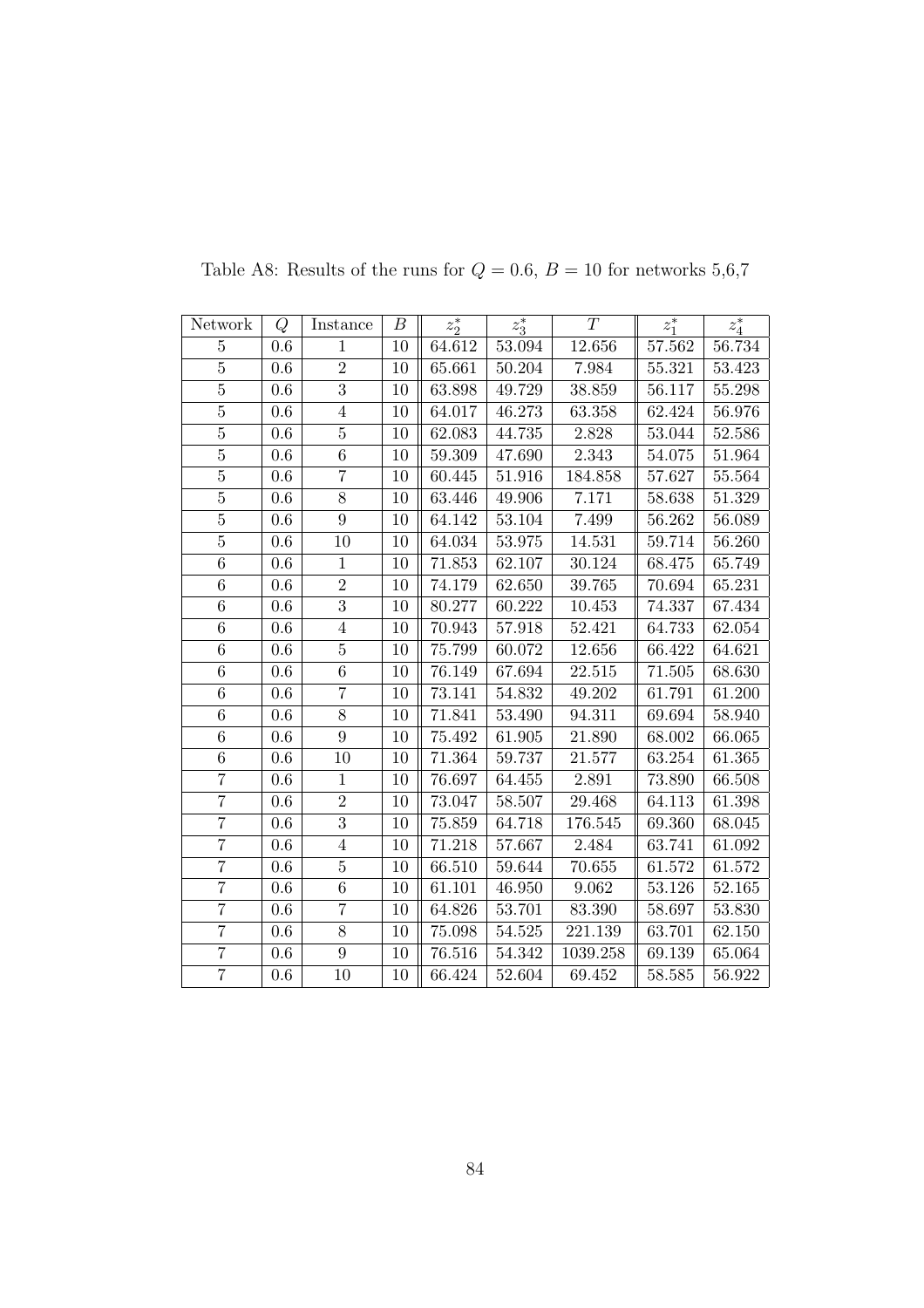| Network          | Q       | Instance         | В  | $z_2^\ast$ | $z_3^\ast$ | T       | $z_1^\ast$ | $z_4^\ast$ |
|------------------|---------|------------------|----|------------|------------|---------|------------|------------|
| $\mathbf{1}$     | 0.7     | $\mathbf{1}$     | 10 | 64.963     | 55.779     | 0.296   | 59.549     | 59.549     |
| $\mathbf{1}$     | 0.7     | $\overline{2}$   | 10 | 65.224     | 62.822     | 1.390   | 65.224     | 62.822     |
| $\,1$            | 0.7     | $\sqrt{3}$       | 10 | 59.984     | 56.977     | 4.874   | 58.897     | 57.565     |
| $\mathbf{1}$     | 0.7     | $\overline{4}$   | 10 | 63.186     | 55.950     | 0.734   | 58.529     | 58.529     |
| $\mathbf{1}$     | 0.7     | $\overline{5}$   | 10 | 65.716     | 55.536     | 0.312   | 58.697     | 58.697     |
| $\mathbf{1}$     | 0.7     | $\,6\,$          | 10 | 63.020     | 59.349     | 1.656   | 61.026     | 59.822     |
| $\mathbf{1}$     | 0.7     | $\overline{7}$   | 10 | 59.383     | 54.329     | 1.374   | 57.853     | 57.582     |
| $\,1$            | 0.7     | $8\,$            | 10 | 70.896     | 56.556     | 0.562   | 68.513     | 63.774     |
| $\mathbf{1}$     | 0.7     | $\boldsymbol{9}$ | 10 | 67.153     | 59.619     | 0.468   | 62.522     | 62.522     |
| $\overline{1}$   | 0.7     | 10               | 10 | 70.005     | 63.605     | 3.093   | 70.005     | 69.032     |
| $\overline{2}$   | 0.7     | $\,1$            | 10 | 64.565     | 54.897     | 2.640   | 58.083     | 56.643     |
| $\overline{2}$   | 0.7     | $\overline{2}$   | 10 | 62.230     | 53.897     | 7.203   | 57.471     | 55.541     |
| $\overline{2}$   | 0.7     | $\overline{3}$   | 10 | 63.743     | 55.271     | 2.343   | 59.214     | 58.682     |
| $\overline{2}$   | 0.7     | $\sqrt{4}$       | 10 | 64.790     | 56.431     | 10.843  | 63.109     | 58.794     |
| $\overline{2}$   | 0.7     | $\bf 5$          | 10 | 69.451     | 56.962     | 4.937   | 60.512     | 60.036     |
| $\overline{2}$   | 0.7     | $\boldsymbol{6}$ | 10 | 54.777     | 46.324     | 11.984  | 51.737     | 48.126     |
| $\overline{2}$   | 0.7     | $\overline{7}$   | 10 | $58.520\,$ | 50.484     | 12.484  | $53.376\,$ | 52.312     |
| $\overline{2}$   | 0.7     | 8                | 10 | 56.040     | 50.014     | 23.265  | 52.457     | 52.457     |
| $\overline{2}$   | 0.7     | 9                | 10 | 64.322     | 56.984     | 3.281   | 58.220     | 58.002     |
| $\overline{2}$   | 0.7     | 10               | 10 | 62.522     | 53.222     | 1.890   | 56.126     | 55.701     |
| $\overline{3}$   | 0.7     | $\mathbf{1}$     | 10 | 67.922     | 57.906     | 14.171  | 62.373     | 60.868     |
| $\overline{3}$   | 0.7     | $\overline{2}$   | 10 | 68.948     | 55.026     | 7.312   | 63.720     | 61.142     |
| $\overline{3}$   | 0.7     | $\overline{3}$   | 10 | 66.773     | $52.153\,$ | 28.531  | 60.925     | 60.556     |
| $\overline{3}$   | 0.7     | $\overline{4}$   | 10 | 70.601     | 57.989     | 22.296  | 66.995     | 63.877     |
| $\overline{3}$   | 0.7     | $\bf 5$          | 10 | 74.361     | 64.836     | 8.499   | 67.597     | 67.597     |
| $\overline{3}$   | 0.7     | $\overline{6}$   | 10 | 60.588     | 51.943     | 583.918 | 57.730     | 55.770     |
| $\overline{3}$   | 0.7     | $\overline{7}$   | 10 | 65.524     | 58.448     | 4.124   | 63.466     | 56.390     |
| $\boldsymbol{3}$ | 0.7     | $8\,$            | 10 | 71.773     | 60.222     | 7.562   | 65.620     | 63.638     |
| $\overline{3}$   | 0.7     | 9                | 10 | 71.254     | 62.875     | 5.046   | 71.254     | 64.580     |
| $\overline{3}$   | 0.7     | 10               | 10 | 72.790     | 63.490     | 3.406   | 66.458     | 65.327     |
| $\overline{4}$   | 0.7     | $\mathbf{1}$     | 10 | 57.034     | 47.224     | 4.406   | 55.483     | 50.817     |
| 4                | 0.7     | $\sqrt{2}$       | 10 | 57.664     | 49.580     | 11.218  | 56.186     | 52.439     |
| $\overline{4}$   | 0.7     | 3                | 10 | 57.309     | 50.222     | 5.499   | 54.396     | 53.892     |
| $\overline{4}$   | 0.7     | $\overline{4}$   | 10 | 58.172     | 47.639     | 2.109   | 54.308     | 52.852     |
| $\overline{4}$   | 0.7     | $\bf 5$          | 10 | 61.340     | 45.089     | 2.140   | 56.418     | 52.734     |
| $\overline{4}$   | 0.7     | $\,6\,$          | 10 | 46.745     | 40.347     | 10.531  | 43.754     | 42.876     |
| $\overline{4}$   | 0.7     | 7                | 10 | 49.136     | 43.148     | 13.656  | 46.461     | 45.556     |
| $\overline{4}$   | 0.7     | $8\,$            | 10 | 55.799     | 45.179     | 2.656   | 54.172     | 47.832     |
| $\overline{4}$   | 0.7     | $\boldsymbol{9}$ | 10 | 55.066     | 47.466     | 16.703  | 53.354     | $53.040\,$ |
| $\overline{4}$   | $0.7\,$ | 10               | 10 | 52.123     | 43.787     | 23.609  | 47.652     | 46.913     |

Table A9: Results of the runs for  $Q = 0.7$ ,  $B = 10$  for networks 1,2,3,4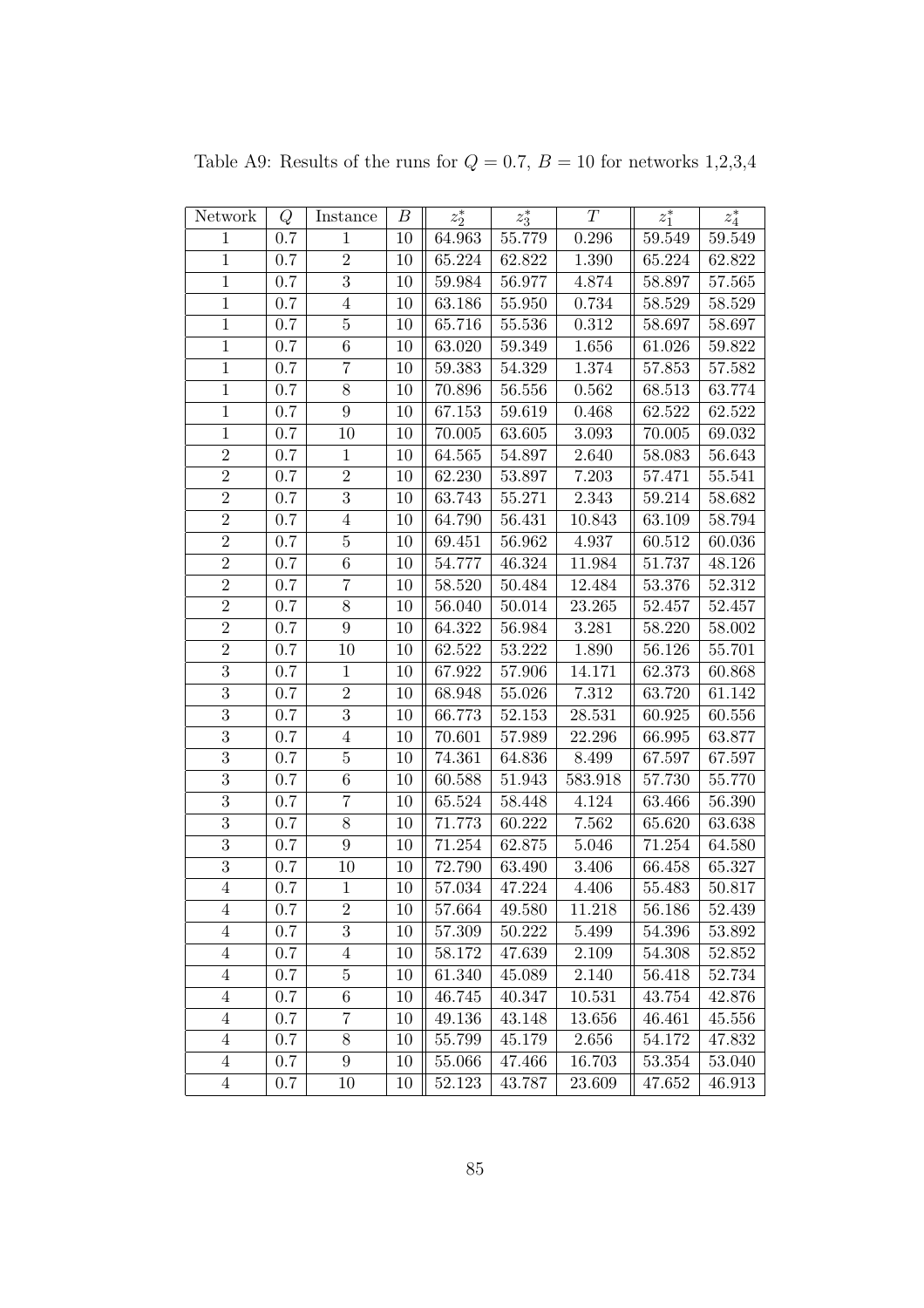| Network        | Q       | Instance        | $\boldsymbol{B}$ | $z_2^*$ | $z_3^*$    | $\overline{T}$ | $z_1^*$    | $z_4^\ast$ |
|----------------|---------|-----------------|------------------|---------|------------|----------------|------------|------------|
| $\overline{5}$ | 0.7     | $\mathbf{1}$    | 10               | 62.114  | 54.245     | 5.328          | 57.562     | 56.734     |
| $\overline{5}$ | $0.7\,$ | $\overline{2}$  | $10\,$           | 59.031  | $50.204\,$ | 67.437         | 53.843     | 53.423     |
| $\overline{5}$ | 0.7     | $\overline{3}$  | 10               | 60.282  | 49.729     | 25.671         | 56.117     | 55.298     |
| $\overline{5}$ | 0.7     | $\overline{4}$  | 10               | 62.424  | 54.704     | 13.281         | 57.991     | 56.976     |
| $\overline{5}$ | 0.7     | $\overline{5}$  | 10               | 59.432  | 48.455     | 1.687          | 53.044     | 52.586     |
| $\overline{5}$ | 0.7     | $6\phantom{.}6$ | 10               | 56.741  | 49.623     | 9.218          | 52.501     | 51.964     |
| $\overline{5}$ | $0.7\,$ | $\overline{7}$  | 10               | 58.158  | $51.571\,$ | 126.592        | 57.627     | 55.564     |
| $\overline{5}$ | 0.7     | $8\,$           | 10               | 59.811  | 49.605     | 8.109          | 58.638     | 51.329     |
| $\overline{5}$ | 0.7     | $\overline{9}$  | 10               | 60.530  | 54.515     | 23.046         | 56.262     | 56.089     |
| $\overline{5}$ | $0.7\,$ | $10\,$          | 10               | 61.904  | $53.975\,$ | 6.390          | 59.714     | 56.260     |
| 6              | 0.7     | $\mathbf{1}$    | 10               | 68.475  | 62.686     | 51.249         | 68.475     | 65.749     |
| $\,$ 6 $\,$    | 0.7     | $\overline{2}$  | 10               | 70.694  | 64.301     | 50.484         | 65.772     | 65.231     |
| 6              | 0.7     | $\overline{3}$  | 10               | 78.859  | 63.830     | 3.999          | 72.727     | 67.434     |
| $\overline{6}$ | $0.7\,$ | $\overline{4}$  | 10               | 66.493  | 57.918     | 193.296        | 64.733     | 62.054     |
| $\,6$          | 0.7     | $\bf 5$         | 10               | 73.446  | 60.072     | 3.671          | 66.422     | 64.621     |
| 6              | 0.7     | $\overline{6}$  | 10               | 73.384  | 67.575     | 66.718         | $71.505\,$ | 68.630     |
| $\overline{6}$ | $0.7\,$ | $\overline{7}$  | 10               | 68.417  | 58.170     | 80.890         | 61.791     | 61.200     |
| $\,6$          | $0.7\,$ | $8\,$           | 10               | 69.123  | 55.300     | 45.452         | 59.925     | 58.940     |
| $\overline{6}$ | $0.7\,$ | $\overline{9}$  | 10               | 70.243  | 65.020     | 57.609         | 68.002     | 66.065     |
| $\,6$          | $0.7\,$ | 10              | 10               | 66.639  | 61.365     | 81.046         | 63.254     | 61.365     |
| $\overline{7}$ | 0.7     | $1\,$           | 10               | 73.890  | 64.077     | 6.296          | 70.816     | 66.508     |
| $\overline{7}$ | 0.7     | $\,2$           | 10               | 67.824  | 61.398     | 38.453         | 64.113     | 61.398     |
| $\overline{7}$ | 0.7     | $\overline{3}$  | $10\,$           | 73.196  | 64.843     | 85.634         | 69.360     | 68.045     |
| $\overline{7}$ | 0.7     | $\overline{4}$  | 10               | 66.630  | 57.667     | 23.486         | 61.092     | 61.092     |
| $\overline{7}$ | 0.7     | $\bf 5$         | 10               | 63.936  | 59.531     | 22.533         | 61.572     | 61.572     |
| $\overline{7}$ | $0.7\,$ | $\overline{6}$  | $10\,$           | 56.803  | 45.825     | 32.894         | 53.126     | 52.165     |
| $\overline{7}$ | 0.7     | $\overline{7}$  | 10               | 59.706  | 51.256     | 241.503        | 54.522     | 53.830     |
| $\overline{7}$ | 0.7     | $8\,$           | 10               | 70.695  | 62.343     | 25.876         | 63.701     | 62.150     |
| $\overline{7}$ | 0.7     | $\overline{9}$  | 10               | 71.301  | 62.785     | 515.666        | 69.139     | 65.064     |
| $\overline{7}$ | 0.7     | 10              | 10               | 63.185  | 54.106     | 48.265         | 58.585     | 56.922     |

Table A10: Results of the runs for  $Q=0.7,\,B=10$  for networks  $5{,}6{,}7$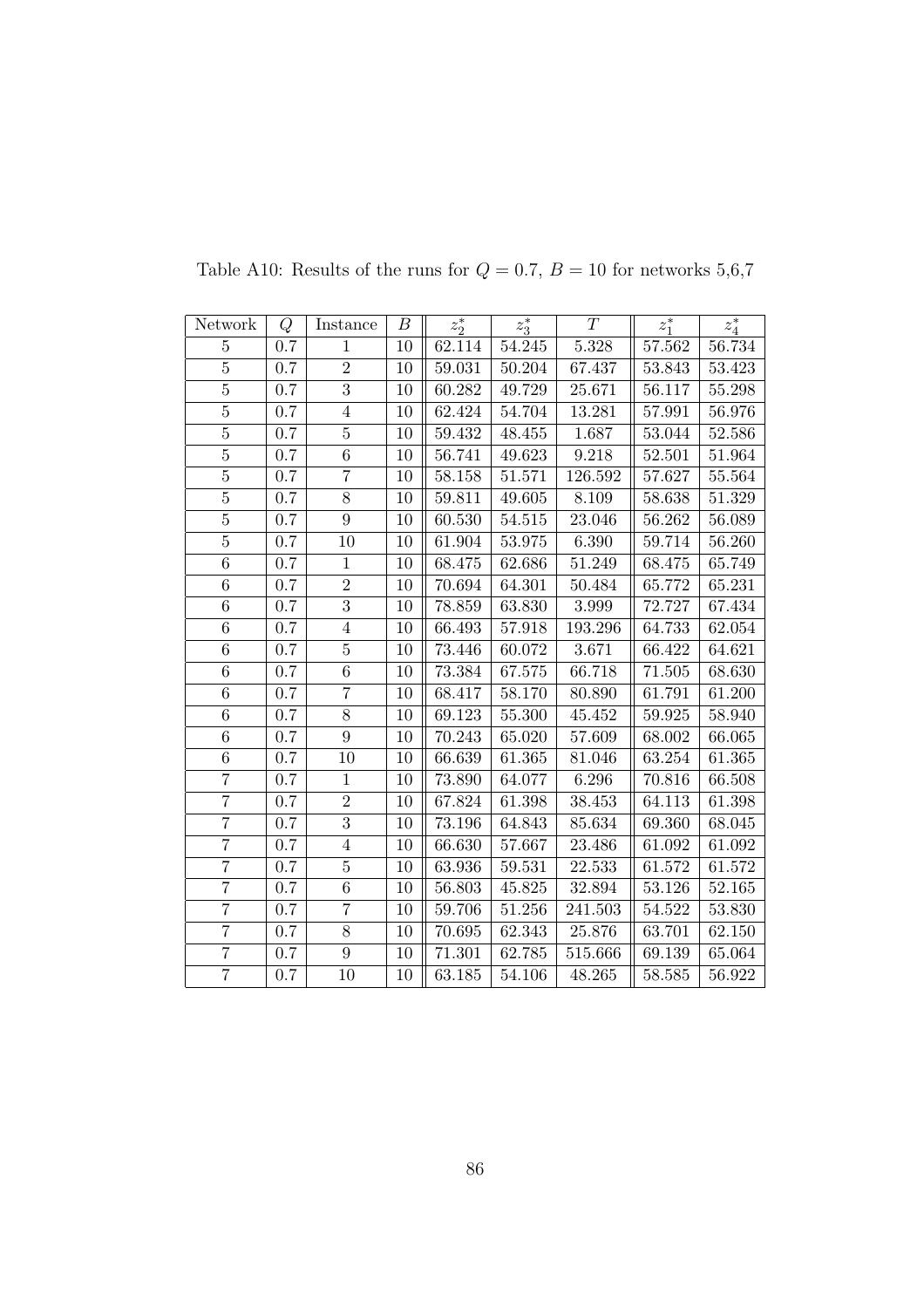| Network        | Q       | Instance         | В  | $z_2^\ast$ | $z_3^\ast$ | $\cal T$  | $z_1^\ast$ | $z_4^\ast$ |
|----------------|---------|------------------|----|------------|------------|-----------|------------|------------|
| $\mathbf{1}$   | 0.8     | $\mathbf{1}$     | 10 | 62.760     | 57.673     | 0.265     | 59.549     | 59.549     |
| $\,1\,$        | $0.8\,$ | $\overline{2}$   | 10 | 64.362     | 62.520     | 0.687     | 63.559     | 62.822     |
| $\,1$          | 0.8     | $\overline{3}$   | 10 | 59.722     | 56.977     | 1.406     | 58.897     | 57.565     |
| $\mathbf{1}$   | 0.8     | $\overline{4}$   | 10 | 61.026     | 56.688     | 1.109     | 58.529     | 58.529     |
| $\mathbf{1}$   | $0.8\,$ | $\overline{5}$   | 10 | 61.435     | 57.468     | 0.281     | 58.697     | 58.697     |
| $\,1$          | 0.8     | $\,6\,$          | 10 | 61.608     | 59.696     | 1.562     | 61.026     | 59.822     |
| $\mathbf{1}$   | $0.8\,$ | $\overline{7}$   | 10 | 58.550     | 54.329     | $0.812\,$ | 57.853     | 57.582     |
| $\overline{1}$ | $0.8\,$ | $\overline{8}$   | 10 | 66.506     | 63.774     | 2.672     | 66.303     | 63.774     |
| $\mathbf 1$    | 0.8     | 9                | 10 | 64.856     | 59.619     | 1.015     | 62.522     | 62.522     |
| $\mathbf{1}$   | 0.8     | 10               | 10 | 70.005     | 67.111     | 0.500     | 70.005     | 69.032     |
| $\overline{2}$ | 0.8     | $\,1$            | 10 | 61.730     | 55.308     | 2.375     | 58.083     | 56.643     |
| $\overline{2}$ | 0.8     | $\sqrt{2}$       | 10 | 60.390     | 53.213     | 3.421     | 56.584     | 55.541     |
| $\overline{2}$ | $0.8\,$ | $\overline{3}$   | 10 | 62.037     | 56.984     | 1.031     | 59.214     | 58.682     |
| $\overline{2}$ | 0.8     | $\overline{4}$   | 10 | 62.045     | 56.431     | 5.328     | 59.538     | 58.794     |
| $\overline{2}$ | 0.8     | $\bf 5$          | 10 | 66.705     | 58.016     | 0.484     | 60.512     | 60.036     |
| $\overline{2}$ | 0.8     | 6                | 10 | 50.086     | 47.581     | 153.563   | 50.086     | 48.126     |
| $\overline{2}$ | 0.8     | $\overline{7}$   | 10 | $56.369\,$ | 50.415     | 3.265     | 53.376     | 52.312     |
| $\overline{2}$ | 0.8     | $8\,$            | 10 | 55.768     | 52.091     | 3.187     | 52.457     | 52.457     |
| $\overline{2}$ | 0.8     | $\boldsymbol{9}$ | 10 | 60.293     | 55.806     | 10.500    | 58.220     | 58.002     |
| $\overline{2}$ | $0.8\,$ | 10               | 10 | 59.068     | 54.081     | 1.531     | 56.126     | 55.701     |
| $\overline{3}$ | 0.8     | $\mathbf{1}$     | 10 | 63.929     | 57.203     | 54.312    | 60.909     | 60.868     |
| $\overline{3}$ | 0.8     | $\overline{2}$   | 10 | 65.878     | 56.893     | 9.031     | 61.142     | 61.142     |
| $\overline{3}$ | $0.8\,$ | $\overline{3}$   | 10 | 64.503     | 58.387     | $3.656\,$ | 60.925     | 60.556     |
| $\overline{3}$ | 0.8     | $\overline{4}$   | 10 | 65.918     | 58.067     | 86.172    | 64.151     | 63.877     |
| $\overline{3}$ | 0.8     | $\bf 5$          | 10 | 71.101     | 63.252     | 5.218     | 67.597     | 67.597     |
| $\overline{3}$ | $0.8\,$ | $\overline{6}$   | 10 | 58.205     | 54.908     | 149.171   | 57.730     | 55.770     |
| $\overline{3}$ | 0.8     | $\overline{7}$   | 10 | 60.521     | 55.219     | 18.593    | 56.945     | 56.390     |
| $\overline{3}$ | 0.8     | $\overline{8}$   | 10 | 67.635     | 61.525     | 20.140    | 63.638     | 63.638     |
| $\overline{3}$ | $0.8\,$ | 9                | 10 | 68.130     | 62.875     | 12.609    | 65.514     | 64.580     |
| $\overline{3}$ | 0.8     | 10               | 10 | 69.224     | 64.730     | 5.703     | 66.458     | 65.327     |
| $\overline{4}$ | 0.8     | $\mathbf{1}$     | 10 | $53.199\,$ | 47.049     | 14.046    | 50.817     | 50.817     |
| 4              | 0.8     | $\sqrt{2}$       | 10 | 54.660     | 49.839     | 11.875    | 52.942     | 52.439     |
| $\overline{4}$ | 0.8     | 3                | 10 | 56.343     | 53.757     | 2.344     | 53.901     | 53.892     |
| 4              | 0.8     | 4                | 10 | 54.308     | 52.852     | 5.375     | 54.308     | 52.852     |
| $\overline{4}$ | 0.8     | $\bf 5$          | 10 | 57.536     | 48.572     | 1.453     | 54.190     | 52.734     |
| $\overline{4}$ | 0.8     | $\,6\,$          | 10 | 45.415     | 42.806     | 9.765     | 43.754     | 42.876     |
| $\overline{4}$ | 0.8     | 7                | 10 | 47.115     | 43.667     | 9.109     | 45.870     | 45.556     |
| $\overline{4}$ | 0.8     | $8\,$            | 10 | 52.323     | 45.810     | 2.265     | 49.627     | 47.832     |
| $\overline{4}$ | 0.8     | $9\phantom{.0}$  | 10 | 53.264     | 48.828     | 14.671    | 53.354     | 53.040     |
| $\overline{4}$ | 0.8     | 10               | 10 | 49.917     | 46.445     | 22.016    | 47.652     | 46.913     |

Table A11: Results of the runs for  $Q = 0.8$ ,  $B = 10$  for networks 1,2,3,4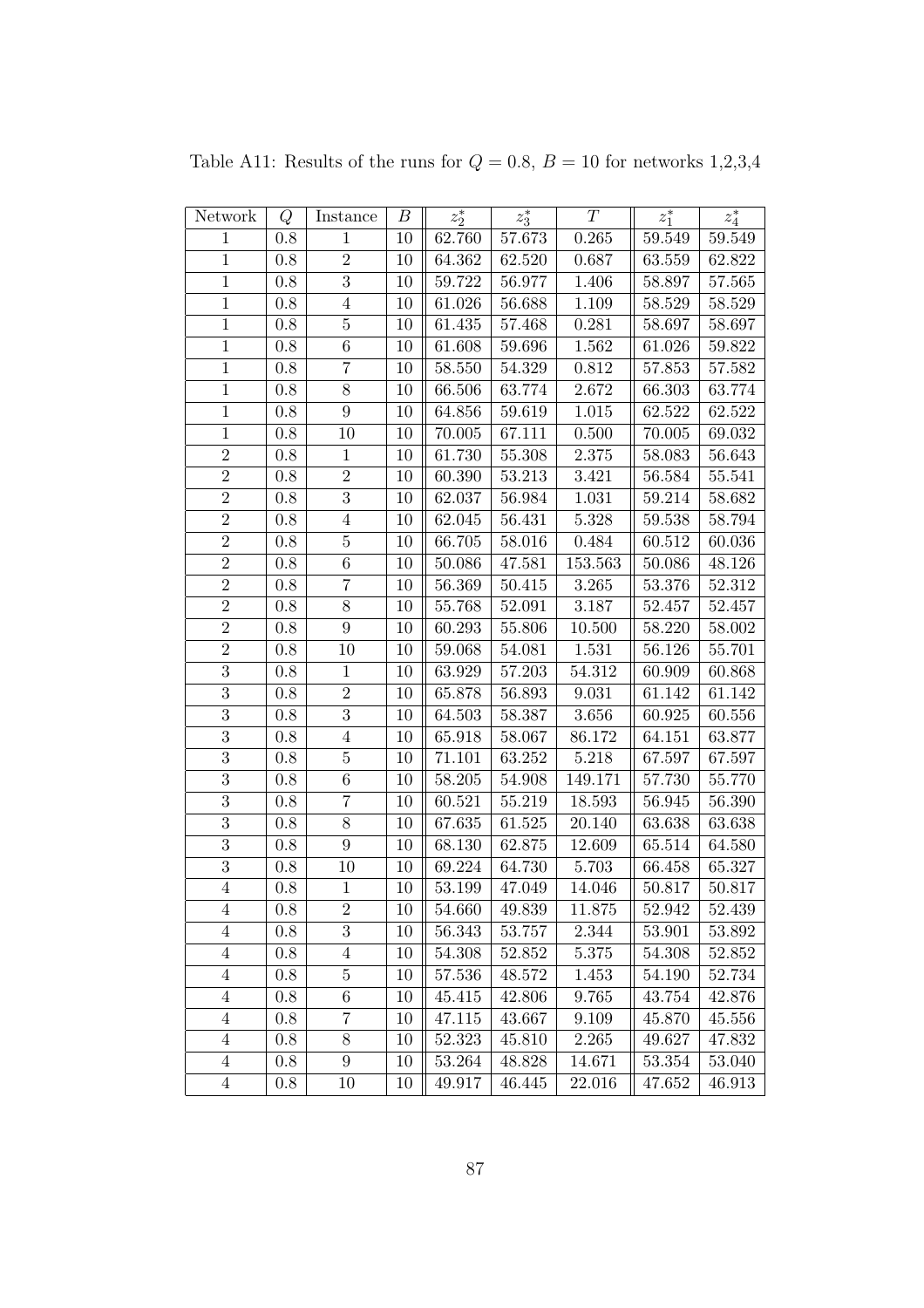| Network          | Q       | Instance       | $\boldsymbol{B}$ | $z_2^*$    | $z_3^*$    | T          | $z_1^*$ | $z_4^\ast$ |
|------------------|---------|----------------|------------------|------------|------------|------------|---------|------------|
| $\overline{5}$   | 0.8     | $\mathbf{1}$   | 10               | 58.953     | 53.094     | 7.031      | 57.562  | 56.734     |
| $\overline{5}$   | $0.8\,$ | $\overline{2}$ | 10               | $54.781\,$ | $51.567\,$ | 84.953     | 53.843  | 53.423     |
| $\overline{5}$   | 0.8     | $\overline{3}$ | 10               | 58.320     | 51.427     | 10.500     | 56.117  | 55.298     |
| $\overline{5}$   | 0.8     | $\overline{4}$ | 10               | 58.799     | 54.704     | 36.531     | 56.976  | 56.976     |
| $\overline{5}$   | 0.8     | $\overline{5}$ | 10               | 56.675     | 48.455     | 2.171      | 53.044  | 52.586     |
| $\overline{5}$   | 0.8     | 6              | 10               | 54.535     | 49.333     | 5.718      | 52.501  | 51.964     |
| $\overline{5}$   | $0.8\,$ | $\overline{7}$ | 10               | 56.100     | $50.835\,$ | $75.562\,$ | 56.178  | 55.564     |
| $\bf 5$          | $0.8\,$ | $8\,$          | 10               | 55.195     | 49.906     | 30.406     | 54.093  | 51.329     |
| $\overline{5}$   | 0.8     | $\overline{9}$ | 10               | 59.237     | 54.440     | 7.015      | 56.262  | 56.089     |
| $\overline{5}$   | 0.8     | 10             | 10               | 59.421     | 54.881     | 9.281      | 57.533  | 56.260     |
| $\boldsymbol{6}$ | $0.8\,$ | $1\,$          | 10               | 67.826     | 64.117     | 15.328     | 67.062  | 65.749     |
| $\overline{6}$   | $0.8\,$ | $\overline{2}$ | $10\,$           | 67.832     | 63.037     | 38.797     | 65.772  | 65.231     |
| $\,6$            | 0.8     | $\overline{3}$ | 10               | 70.998     | 63.830     | 34.343     | 72.727  | 67.434     |
| $\overline{6}$   | $0.8\,$ | $\overline{4}$ | 10               | 63.610     | 58.164     | 340.203    | 62.054  | 62.054     |
| $\overline{6}$   | 0.8     | $\overline{5}$ | 10               | 69.907     | 60.072     | 3.171      | 66.422  | 64.621     |
| 6                | $0.8\,$ | 6              | $10\,$           | 71.869     | 67.963     | 14.656     | 71.505  | 68.630     |
| $\overline{6}$   | 0.8     | $\overline{7}$ | 10               | 64.170     | 58.845     | 182.141    | 61.200  | 61.200     |
| $\,6$            | 0.8     | $8\,$          | 10               | 64.571     | 56.654     | 30.078     | 59.925  | 58.940     |
| $\overline{6}$   | $0.8\,$ | 9              | 10               | 67.997     | 65.020     | 12.828     | 67.195  | 66.065     |
| $\overline{6}$   | 0.8     | 10             | 10               | 64.954     | 59.737     | 43.875     | 63.254  | 61.365     |
| $\overline{7}$   | $0.8\,$ | $1\,$          | $10\,$           | 67.803     | 62.801     | 25.843     | 66.508  | 66.508     |
| $\overline{7}$   | 0.8     | $\sqrt{2}$     | 10               | 64.889     | 59.380     | 22.656     | 64.113  | 61.398     |
| $\overline{7}$   | 0.8     | $\overline{3}$ | 10               | 71.350     | 66.333     | 29.906     | 69.360  | 68.045     |
| $\overline{7}$   | 0.8     | $\overline{4}$ | 10               | 62.527     | 58.000     | 135.125    | 61.092  | 61.092     |
| $\overline{7}$   | 0.8     | $\bf 5$        | 10               | 63.431     | 60.393     | 11.828     | 61.572  | 61.572     |
| $\overline{7}$   | 0.8     | $\overline{6}$ | 10               | 53.789     | 49.965     | 50.984     | 53.126  | 52.165     |
| $\overline{7}$   | $0.8\,$ | $\overline{7}$ | 10               | 57.118     | 51.885     | 39.343     | 54.522  | 53.830     |
| $\overline{7}$   | $0.8\,$ | $8\,$          | 10               | 66.598     | 61.470     | 30.985     | 63.701  | 62.150     |
| $\overline{7}$   | 0.8     | $\overline{9}$ | 10               | 68.415     | 62.785     | 54.109     | 65.441  | 65.064     |
| $\overline{7}$   | 0.8     | 10             | 10               | 60.933     | 56.082     | 22.281     | 57.556  | 56.922     |

Table A12: Results of the runs for  $Q=0.8,\,B=10$  for networks  $5{,}6{,}7$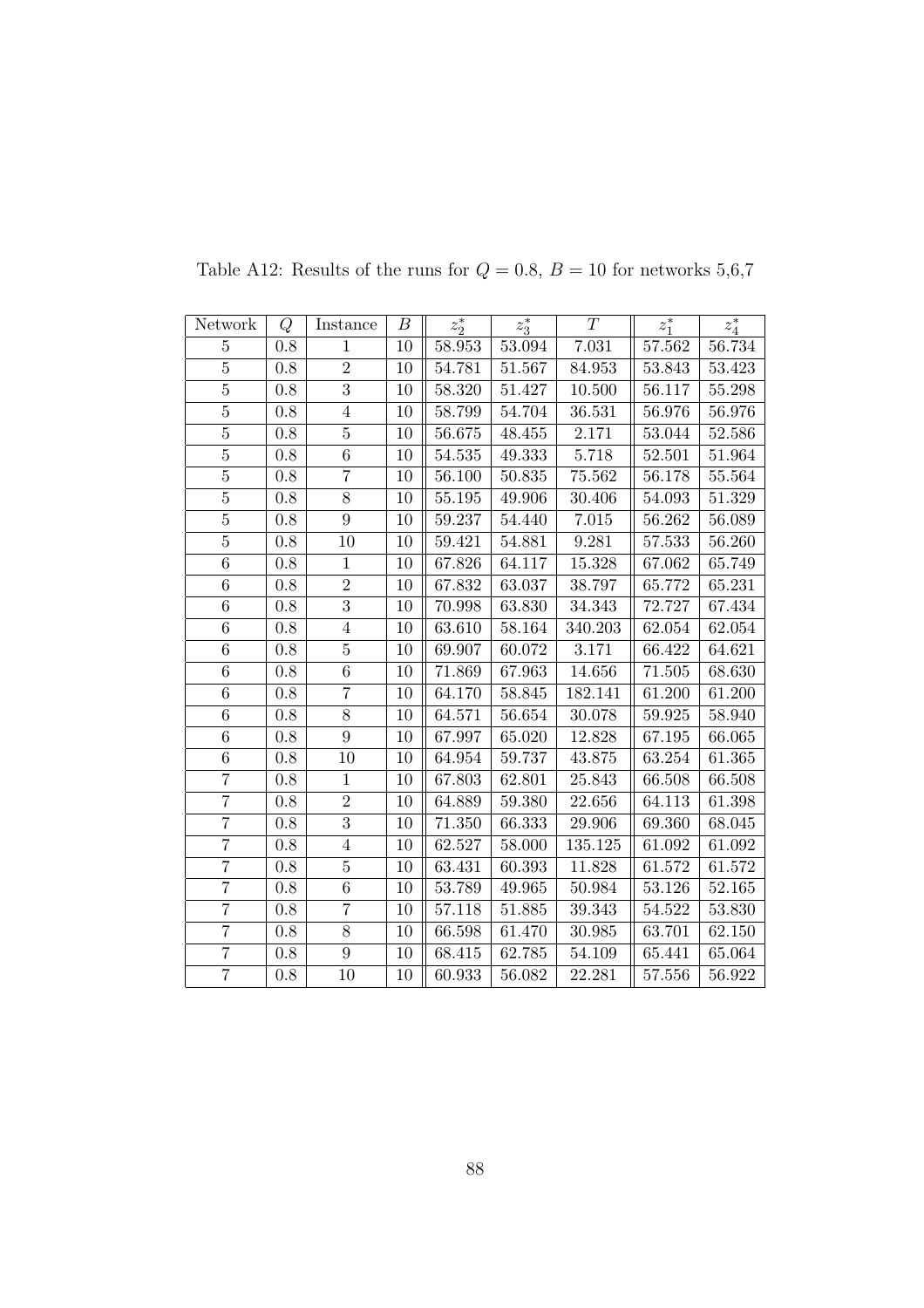| Network        | Q       | Instance         | В      | $z_2^*$    | $z_3^\ast$ | $\cal T$ | $z_1^\ast$ | $z_4^\ast$ |
|----------------|---------|------------------|--------|------------|------------|----------|------------|------------|
| $\mathbf{1}$   | $0.6\,$ | $\mathbf{1}$     | 15     | 71.649     | 62.376     | 3.000    | 68.503     | 66.376     |
| $\overline{1}$ | 0.6     | $\overline{2}$   | 15     | 75.133     | 67.400     | 2.375    | 68.981     | 68.675     |
| $\,1$          | 0.6     | $\boldsymbol{3}$ | 15     | 72.097     | 61.713     | 7.593    | 67.605     | 66.521     |
| $\mathbf{1}$   | 0.6     | $\overline{4}$   | 15     | 73.423     | 60.069     | 0.469    | 65.043     | 65.043     |
| $\mathbf{1}$   | 0.6     | $\overline{5}$   | 15     | 74.565     | 61.544     | 0.718    | 71.154     | 64.585     |
| $\mathbf{1}$   | 0.6     | $\,6\,$          | 15     | 73.718     | 62.801     | 0.375    | 65.095     | 64.048     |
| $\mathbf{1}$   | $0.6\,$ | $\overline{7}$   | $15\,$ | 69.563     | 63.057     | 0.828    | 66.770     | 64.048     |
| $\,1$          | 0.6     | $8\,$            | 15     | 82.153     | 63.774     | 1.343    | 76.907     | 70.034     |
| $\mathbf 1$    | 0.6     | 9                | 15     | 75.719     | 58.087     | 2.609    | 70.157     | 69.297     |
| $\mathbf 1$    | 0.6     | 10               | 15     | 78.609     | 69.030     | 15.829   | 76.447     | 74.733     |
| $\overline{2}$ | 0.6     | $\!1\!$          | 15     | 73.950     | 57.061     | 63.002   | 65.313     | 64.019     |
| $\overline{2}$ | 0.6     | $\overline{2}$   | 15     | 70.153     | 53.832     | 68.345   | 66.474     | 61.183     |
| $\overline{2}$ | $0.6\,$ | $\overline{3}$   | 15     | $77.055\,$ | 58.682     | 0.390    | 67.768     | 65.697     |
| $\overline{2}$ | 0.6     | $\overline{4}$   | 15     | 75.240     | 58.187     | 18.297   | 67.096     | 64.898     |
| $\overline{2}$ | 0.6     | $\bf 5$          | 15     | 79.313     | 55.276     | 28.922   | 67.304     | 66.130     |
| $\overline{2}$ | 0.6     | 6                | 15     | 64.288     | 50.421     | 0.890    | 57.501     | 53.637     |
| $\overline{2}$ | $0.6\,$ | $\overline{7}$   | 15     | 70.578     | 50.720     | 4.718    | 60.585     | 57.894     |
| $\overline{2}$ | 0.6     | $8\,$            | 15     | 67.456     | 52.091     | 158.050  | 59.608     | 57.876     |
| $\overline{2}$ | $0.6\,$ | 9                | 15     | 71.810     | 58.506     | 15.734   | 65.906     | 61.900     |
| $\overline{2}$ | $0.6\,$ | 10               | 15     | 70.896     | 54.081     | 3.188    | 63.078     | 60.184     |
| $\overline{3}$ | 0.6     | $\,1$            | 15     | 78.476     | 61.194     | 667.614  | 69.489     | 67.045     |
| $\overline{3}$ | 0.6     | $\overline{2}$   | 15     | 77.564     | 58.216     | 154.734  | 72.028     | 67.370     |
| $\overline{3}$ | 0.6     | $\overline{3}$   | 15     | 82.601     | 59.827     | 7.828    | 69.817     | 67.910     |
| $\overline{3}$ | 0.6     | $\overline{4}$   | 15     | 83.987     | 58.067     | 60.250   | 74.612     | 70.689     |
| $\overline{3}$ | 0.6     | $\bf 5$          | 15     | 84.278     | 66.550     | 91.968   | 75.635     | 72.883     |
| $\overline{3}$ | 0.6     | $\,6\,$          | 15     | 71.092     | 56.214     | 113.437  | 61.656     | 60.367     |
| $\overline{3}$ | 0.6     | $\overline{7}$   | 15     | 74.975     | 53.931     | 127.515  | 67.015     | 62.376     |
| $\overline{3}$ | 0.6     | 8                | 15     | 82.197     | 63.218     | 151.937  | 71.846     | 71.846     |
| $\overline{3}$ | 0.6     | 9                | 15     | 79.461     | 65.194     | 130.656  | 75.506     | 70.113     |
| $\overline{3}$ | 0.6     | 10               | 15     | 82.905     | 63.644     | 7.953    | 71.408     | 70.721     |
| $\overline{4}$ | 0.6     | $\mathbf{1}$     | 15     | 65.898     | 49.282     | 169.890  | 58.306     | 55.532     |
| $\overline{4}$ | 0.6     | $\sqrt{2}$       | 15     | 70.100     | 54.175     | 16.140   | 58.756     | 57.695     |
| $\overline{4}$ | 0.6     | 3                | 15     | 69.667     | 52.334     | 65.406   | 69.122     | 60.841     |
| $\overline{4}$ | 0.6     | $\overline{4}$   | 15     | 66.564     | 53.647     | 48.312   | 59.590     | 58.072     |
| $\overline{4}$ | 0.6     | $\bf 5$          | 15     | 67.089     | 49.287     | 29.765   | 59.076     | 56.454     |
| $\overline{4}$ | 0.6     | $\,6$            | 15     | 56.247     | 44.786     | 43.421   | 48.031     | 47.329     |
| $\overline{4}$ | 0.6     | 7                | 15     | 61.694     | 47.839     | 2.703    | 55.162     | 51.721     |
| $\overline{4}$ | 0.6     | $8\,$            | 15     | 67.383     | 49.097     | 18.578   | 53.416     | 53.161     |
| $\overline{4}$ | 0.6     | $9\phantom{.0}$  | 15     | 64.836     | 48.680     | 47.203   | 57.350     | 56.396     |
| $\overline{4}$ | $0.6\,$ | 10               | 15     | 58.847     | 44.946     | 449.937  | 55.598     | 51.618     |

Table A13: Results of the runs for  $Q = 0.6$ ,  $B = 15$  for networks 1,2,3,4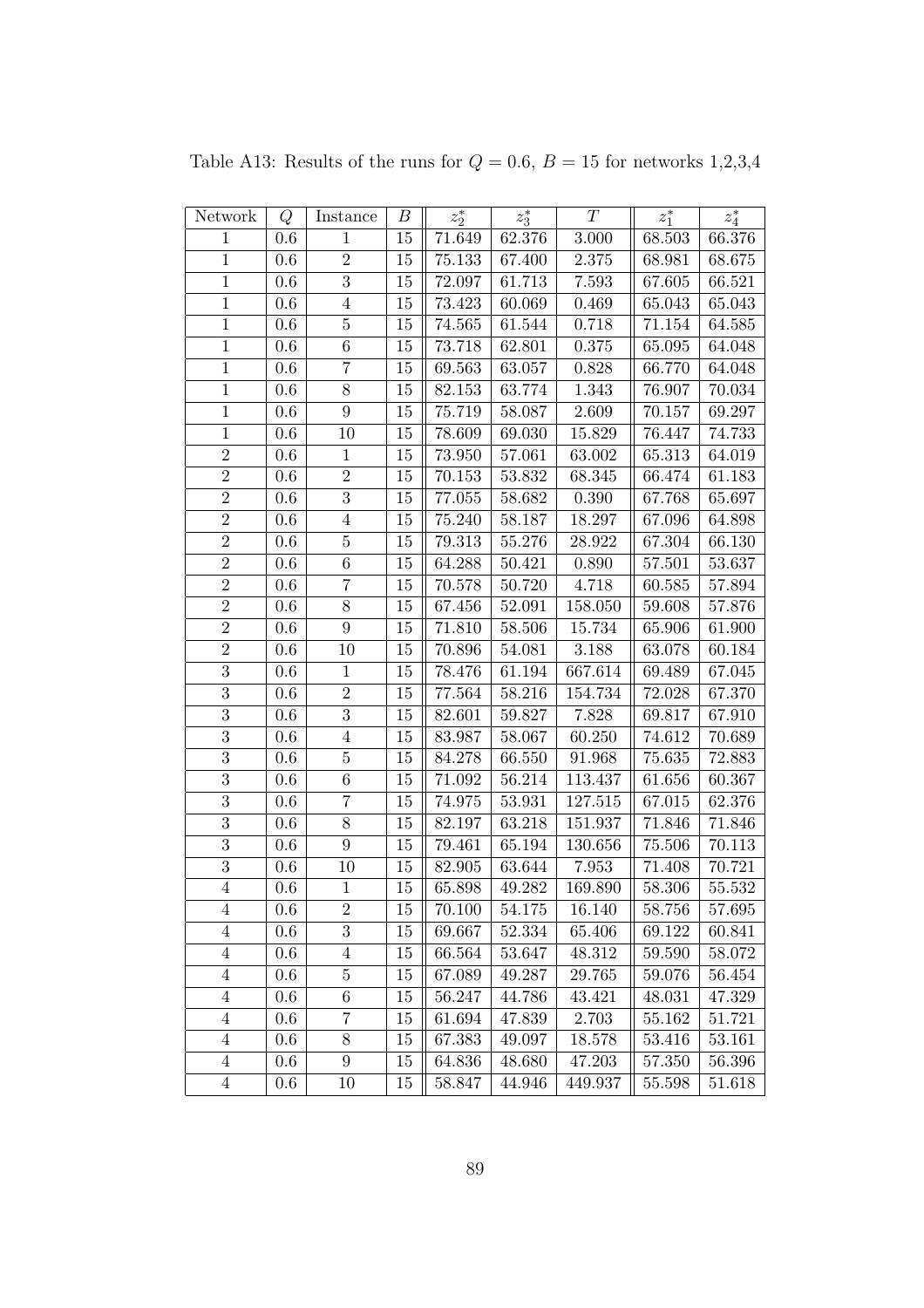| Network        | Q       | Instance       | В      | $z_2^*$ | $z_3^*$    | T        | $z_1^*$ | $z_4^*$ |
|----------------|---------|----------------|--------|---------|------------|----------|---------|---------|
| $\overline{5}$ | $0.6\,$ | $\mathbf{1}$   | $15\,$ | 71.013  | 58.809     | 314.796  | 65.743  | 60.815  |
| $\overline{5}$ | 0.6     | $\overline{2}$ | $15\,$ | 71.429  | 53.993     | 178.406  | 59.817  | 58.854  |
| $\overline{5}$ | $0.6\,$ | $\overline{3}$ | 15     | 72.645  | 52.411     | 267.671  | 61.241  | 60.422  |
| $\overline{5}$ | 0.6     | $\overline{4}$ | $15\,$ | 71.469  | 54.704     | 340.796  | 63.424  | 62.236  |
| $\overline{5}$ | 0.6     | $\overline{5}$ | 15     | 68.597  | 48.692     | 13.281   | 60.452  | 56.690  |
| $\bf 5$        | 0.6     | $\,6\,$        | 15     | 65.869  | 51.207     | 1.984    | 56.903  | 55.032  |
| $\overline{5}$ | $0.6\,$ | $\overline{7}$ | $15\,$ | 67.941  | 55.126     | 967.718  | 66.342  | 61.662  |
| $\overline{5}$ | $0.6\,$ | $8\,$          | 15     | 68.415  | 50.441     | 335.750  | 63.446  | 55.947  |
| $\overline{5}$ | 0.6     | $\overline{9}$ | 15     | 71.956  | 58.933     | 26.468   | 63.897  | 61.198  |
| $\overline{5}$ | 0.6     | 10             | 15     | 70.218  | 53.560     | 159.875  | 66.126  | 61.378  |
| $\overline{6}$ | 0.6     | $\mathbf{1}$   | 15     | 81.846  | 65.534     | 78.812   | 74.020  | 71.294  |
| $\overline{6}$ | $0.6\,$ | $\overline{2}$ | 15     | 81.127  | 64.758     | 686.734  | 72.605  | 70.882  |
| $\,6$          | $0.6\,$ | $\overline{3}$ | 15     | 90.095  | 62.045     | 111.437  | 77.805  | 74.749  |
| $\overline{6}$ | 0.6     | $\sqrt{4}$     | 15     | 76.485  | 63.316     | 1010.328 | 69.440  | 68.279  |
| $\,6$          | 0.6     | $\overline{5}$ | 15     | 84.228  | 60.072     | 79.140   | 73.933  | 70.213  |
| 6              | 0.6     | $\,6\,$        | 15     | 82.402  | 69.764     | 40.687   | 74.898  | 74.232  |
| $\overline{6}$ | 0.6     | $\overline{7}$ | 15     | 80.506  | 58.588     | 404.218  | 69.884  | 67.659  |
| 6              | 0.6     | 8              | 15     | 79.661  | $56.021\,$ | 1862.671 | 65.244  | 64.033  |
| $\overline{6}$ | 0.6     | $\overline{9}$ | $15\,$ | 83.186  | 66.905     | 63.860   | 71.728  | 70.248  |
| $\overline{6}$ | 0.6     | 10             | 15     | 78.402  | 60.971     | 288.000  | 70.292  | 67.341  |
| $\overline{7}$ | $0.6\,$ | $\,1$          | $15\,$ | 83.187  | 67.844     | 67.109   | 77.697  | 70.726  |
| $\overline{7}$ | 0.6     | $\overline{2}$ | 15     | 78.810  | 60.439     | 2503.637 | 68.093  | 66.768  |
| $\overline{7}$ | 0.6     | $\overline{3}$ | 15     | 85.981  | 68.045     | 356.290  | 74.219  | 74.123  |
| $\overline{7}$ | $0.6\,$ | $\,4\,$        | 15     | 75.232  | $58.018\,$ | 762.098  | 70.608  | 67.500  |
| $\overline{7}$ | 0.6     | $\bf 5$        | 15     | 75.513  | 63.135     | 574.090  | 68.292  | 67.468  |
| $\overline{7}$ | $0.6\,$ | $\,6\,$        | $15\,$ | 68.058  | 49.192     | 57.484   | 60.132  | 58.294  |
| $\overline{7}$ | $0.6\,$ | $\overline{7}$ | 15     | 71.166  | $55.759\,$ | 1132.021 | 61.242  | 57.853  |
| $\overline{7}$ | $0.6\,$ | $8\,$          | 15     | 82.467  | 60.045     | 368.096  | 70.695  | 68.508  |
| $\overline{7}$ | 0.6     | $\overline{9}$ | 15     | 85.521  | 60.015     | 1338.358 | 73.839  | 72.426  |
| $\overline{7}$ | 0.6     | 10             | 15     | 63.204  | 60.134     | 465.123  | 61.517  | 61.517  |

Table A14: Results of the runs for  $Q = 0.6$ ,  $B = 15$  for networks 5,6,7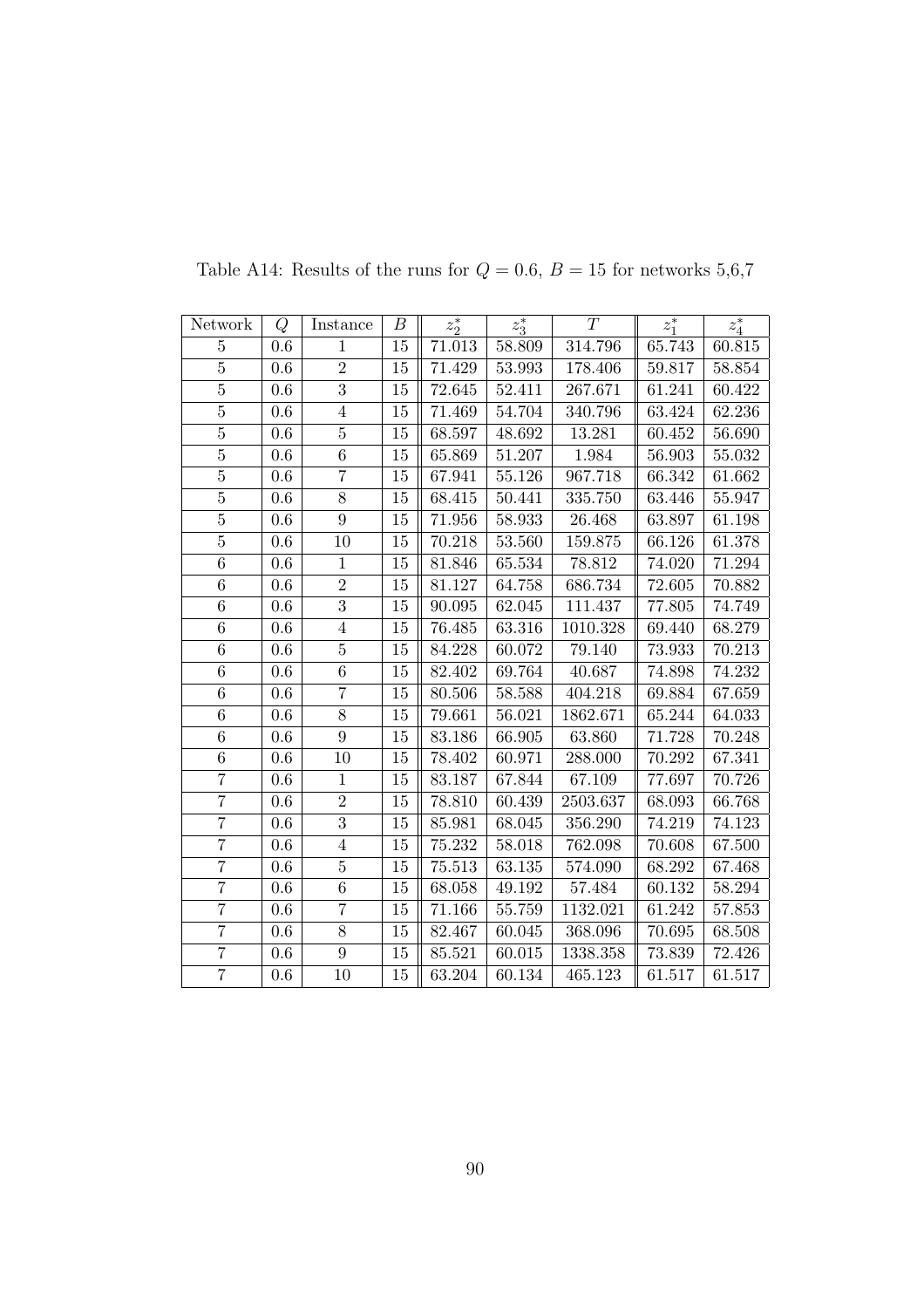| Network        | Q       | Instance         | В  | $z_2^\ast$ | $z_3^\ast$          | $\cal T$  | $z_1^\ast$ | $z_4^\ast$ |
|----------------|---------|------------------|----|------------|---------------------|-----------|------------|------------|
| $\mathbf{1}$   | 0.7     | $\mathbf{1}$     | 15 | 70.225     | 63.013              | 1.188     | 66.454     | 66.376     |
| $\,1$          | 0.7     | $\sqrt{2}$       | 15 | 71.890     | 67.766              | 8.562     | 68.981     | 68.675     |
| $\,1$          | 0.7     | $\overline{3}$   | 15 | 69.409     | 63.830              | 9.516     | 67.605     | 66.521     |
| $\mathbf{1}$   | 0.7     | $\overline{4}$   | 15 | 70.686     | 59.101              | 2.390     | 65.043     | 65.043     |
| $\mathbf{1}$   | 0.7     | $\overline{5}$   | 15 | 71.544     | 60.657              | 0.203     | 71.154     | 64.585     |
| $\,1$          | 0.7     | $\,6\,$          | 15 | 71.150     | 62.655              | 0.594     | 64.048     | 64.048     |
| $\mathbf{1}$   | 0.7     | $\overline{7}$   | 15 | 67.649     | 58.942              | $1.125\,$ | 66.770     | 64.048     |
| $\overline{1}$ | 0.7     | $\overline{8}$   | 15 | 80.152     | 66.600              | 0.578     | 76.907     | 70.034     |
| $\mathbf 1$    | 0.7     | 9                | 15 | 72.644     | 63.817              | 19.828    | 70.157     | 69.297     |
| $\mathbf{1}$   | 0.7     | 10               | 15 | 77.280     | 72.519              | 3.688     | 76.447     | 74.733     |
| $\overline{2}$ | 0.7     | $\,1$            | 15 | 71.096     | 60.249              | 13.578    | 65.313     | 64.019     |
| $\overline{2}$ | 0.7     | $\sqrt{2}$       | 15 | 67.373     | 58.862              | 65.797    | 62.992     | 61.183     |
| $\overline{2}$ | 0.7     | $\overline{3}$   | 15 | 73.752     | 60.213              | $0.828\,$ | 67.768     | 65.697     |
| $\overline{2}$ | 0.7     | $\overline{4}$   | 15 | 72.494     | 60.471              | 23.906    | 67.096     | 64.898     |
| $\overline{2}$ | 0.7     | $\bf 5$          | 15 | 75.042     | 61.855              | 11.031    | 67.304     | 66.130     |
| $\overline{2}$ | 0.7     | $\overline{6}$   | 15 | 60.615     | $50.002\,$          | 83.422    | 57.501     | 53.637     |
| $\overline{2}$ | 0.7     | $\overline{7}$   | 15 | 66.932     | 54.674              | 8.781     | 60.585     | 57.894     |
| $\overline{2}$ | 0.7     | $8\,$            | 15 | 62.992     | 56.375              | 291.250   | 57.876     | 57.876     |
| $\overline{2}$ | 0.7     | $\boldsymbol{9}$ | 15 | 69.298     | 58.242              | 18.391    | 65.906     | 61.900     |
| $\overline{2}$ | 0.7     | 10               | 15 | 67.322     | 56.270              | 1.844     | 60.926     | 60.184     |
| $\overline{3}$ | 0.7     | $\mathbf{1}$     | 15 | 74.404     | 59.455              | 637.969   | 69.489     | 67.045     |
| $\overline{3}$ | 0.7     | $\overline{2}$   | 15 | 74.494     | 63.198              | 199.328   | 68.546     | 67.370     |
| $\overline{3}$ | 0.7     | $\overline{3}$   | 15 | 77.029     | 62.270              | 65.391    | 69.817     | 67.910     |
| $\overline{3}$ | 0.7     | $\overline{4}$   | 15 | 78.231     | 63.877              | 259.906   | 74.612     | 70.689     |
| $\overline{3}$ | 0.7     | $\bf 5$          | 15 | 80.778     | 70.100              | 57.672    | 75.635     | 72.883     |
| $\overline{3}$ | $0.7\,$ | $\,6\,$          | 15 | 79.134     | $\overline{7}1.235$ | 86.331    | 77.123     | 73.152     |
| $\overline{3}$ | 0.7     | $\overline{7}$   | 15 | 72.245     | 59.337              | 158.145   | 64.025     | 62.376     |
| $\overline{3}$ | 0.7     | $8\,$            | 15 | 78.873     | 63.218              | 97.658    | 71.846     | 71.846     |
| $\overline{3}$ | 0.7     | 9                | 15 | 77.678     | 69.516              | 18.625    | 70.113     | 70.113     |
| $\overline{3}$ | 0.7     | 10               | 15 | 80.249     | 62.397              | 10.719    | 71.408     | 70.721     |
| $\overline{4}$ | 0.7     | $\mathbf{1}$     | 15 | 62.129     | 49.724              | 250.788   | 55.532     | 55.532     |
| 4              | 0.7     | $\sqrt{2}$       | 15 | 64.802     | 55.794              | 80.471    | 58.756     | 57.695     |
| $\overline{4}$ | 0.7     | 3                | 15 | 63.636     | 57.433              | 412.792   | 61.607     | 60.841     |
| 4              | 0.7     | 4                | 15 | 65.477     | 53.653              | 51.424    | 58.072     | 58.072     |
| $\overline{4}$ | 0.7     | $\bf 5$          | 15 | 65.831     | 49.762              | 8.797     | 59.076     | 56.454     |
| $\overline{4}$ | 0.7     | $\,6\,$          | 15 | 53.679     | 44.786              | 11.344    | 48.031     | 47.329     |
| $\overline{4}$ | 0.7     | 7                | 15 | 58.565     | 51.474              | 13.032    | 52.161     | 51.721     |
| $\overline{4}$ | 0.7     | $8\,$            | 15 | 62.449     | 48.932              | 25.547    | 53.416     | 53.161     |
| $\overline{4}$ | 0.7     | $9\phantom{.0}$  | 15 | 60.415     | 55.303              | 569.499   | 56.575     | 56.396     |
| $\overline{4}$ | $0.7\,$ | 10               | 15 | 56.963     | 45.767              | 85.299    | 52.538     | 51.618     |

Table A15: Results of the runs for  $Q = 0.7$ ,  $B = 15$  for networks 1,2,3,4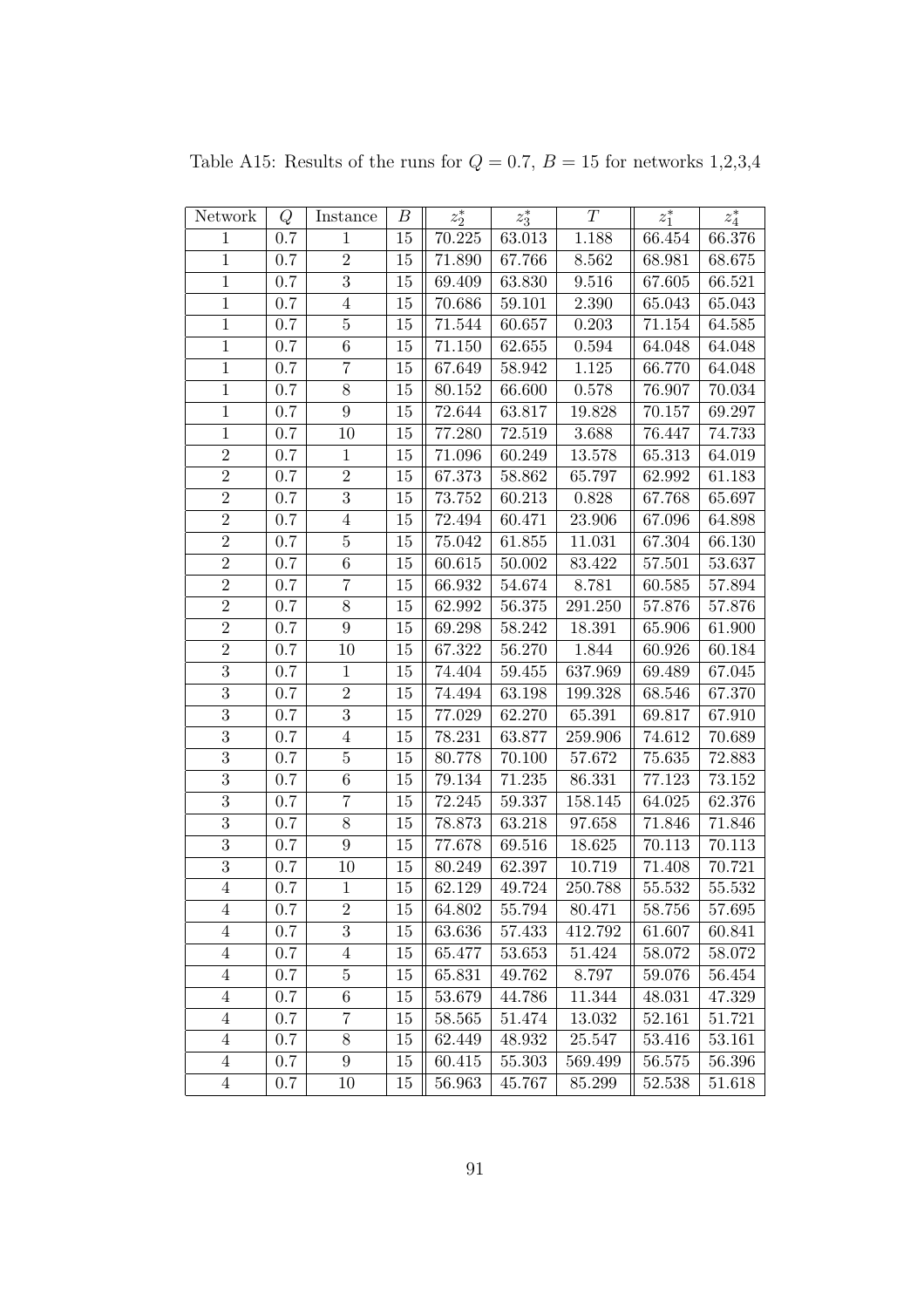| Network        | Q       | Instance       | В      | $z_2^*$ | $z_3^*$ | T        | $z_1^*$ | $z_4^\ast$ |
|----------------|---------|----------------|--------|---------|---------|----------|---------|------------|
| $\overline{5}$ | 0.7     | $\mathbf{1}$   | 15     | 67.220  | 59.409  | 151.926  | 65.743  | 60.815     |
| $\overline{5}$ | $0.7\,$ | $\overline{2}$ | 15     | 65.992  | 54.762  | 1010.870 | 58.902  | 58.854     |
| $\overline{5}$ | $0.7\,$ | $\overline{3}$ | 15     | 67.366  | 54.666  | 556.670  | 61.241  | 60.422     |
| $\overline{5}$ | 0.7     | $\overline{4}$ | 15     | 69.405  | 57.132  | 119.238  | 63.424  | 62.236     |
| $\overline{5}$ | 0.7     | $\overline{5}$ | 15     | 64.095  | 51.551  | 103.612  | 57.318  | 56.690     |
| $\bf 5$        | $0.7\,$ | $\,6\,$        | 15     | 61.895  | 52.576  | 25.781   | 55.569  | 55.032     |
| $\overline{5}$ | $0.7\,$ | $\overline{7}$ | $15\,$ | 65.398  | 58.420  | 145.441  | 66.342  | 61.662     |
| $\overline{5}$ | $0.7\,$ | $8\,$          | 15     | 65.454  | 51.459  | 86.455   | 63.446  | 55.947     |
| $\overline{5}$ | 0.7     | $\overline{9}$ | 15     | 66.412  | 59.012  | 711.706  | 63.897  | 61.198     |
| $\overline{5}$ | 0.7     | 10             | 15     | 68.221  | 55.362  | 39.626   | 62.348  | 61.378     |
| 6              | 0.7     | $\mathbf{1}$   | 15     | 78.053  | 66.833  | 117.503  | 74.020  | 71.294     |
| $\overline{6}$ | $0.7\,$ | $\overline{2}$ | 15     | 77.076  | 66.787  | 1751.014 | 71.002  | 70.882     |
| $\,6\,$        | $0.7\,$ | $\overline{3}$ | 15     | 86.761  | 69.132  | 72.674   | 77.805  | 74.749     |
| $\overline{6}$ | $0.7\,$ | $\overline{4}$ | 15     | 73.348  | 67.152  | 725.940  | 69.440  | 68.279     |
| $\,6$          | $0.7\,$ | $\bf 5$        | 15     | 78.943  | 63.792  | 194.302  | 73.933  | 70.213     |
| 6              | 0.7     | 6              | 15     | 80.166  | 69.764  | 63.424   | 74.898  | 74.232     |
| $\overline{6}$ | $0.7\,$ | $\overline{7}$ | 15     | 75.459  | 62.889  | 1564.509 | 69.884  | 67.659     |
| 6              | 0.7     | 8              | 15     | 75.460  | 63.218  | 1100.090 | 65.244  | 64.033     |
| $\overline{6}$ | $0.7\,$ | $\overline{9}$ | 15     | 76.584  | 67.533  | 1160.170 | 71.728  | 70.248     |
| $\overline{6}$ | 0.7     | 10             | 15     | 74.616  | 61.365  | 719.440  | 70.292  | 67.341     |
| $\overline{7}$ | $0.7\,$ | $\mathbf{1}$   | 15     | 78.208  | 70.275  | 1510.602 | 74.623  | 70.726     |
| $\overline{7}$ | 0.7     | $\overline{2}$ | 15     | 74.395  | 62.392  | 880.475  | 68.093  | 66.768     |
| $\overline{7}$ | 0.7     | $\overline{3}$ | 15     | 80.486  | 69.386  | 1484.710 | 74.219  | 74.123     |
| $\overline{7}$ | $0.7\,$ | $\,4\,$        | 15     | 74.726  | 63.456  | 50.610   | 68.029  | 67.500     |
| $\overline{7}$ | 0.7     | $\bf 5$        | 15     | 70.403  | 64.529  | 1400.129 | 68.292  | 67.468     |
| $\overline{7}$ | $0.7\,$ | $\,6\,$        | 15     | 63.051  | 50.803  | 194.614  | 60.132  | 58.294     |
| $\overline{7}$ | 0.7     | $\overline{7}$ | 15     | 66.805  | 56.885  | 1694.528 | 58.545  | 57.853     |
| $\overline{7}$ | $0.7\,$ | 8              | 15     | 76.379  | 66.817  | 714.424  | 70.695  | 68.508     |
| $\overline{7}$ | 0.7     | $\overline{9}$ | 15     | 75.125  | 65.123  | 754.101  | 71.985  | 68.235     |
| $\overline{7}$ | $0.7\,$ | $10\,$         | 15     | 69.371  | 58.477  | 559.639  | 61.517  | 61.517     |

Table A16: Results of the runs for  $Q = 0.7$ ,  $B = 15$  for networks 5,6,7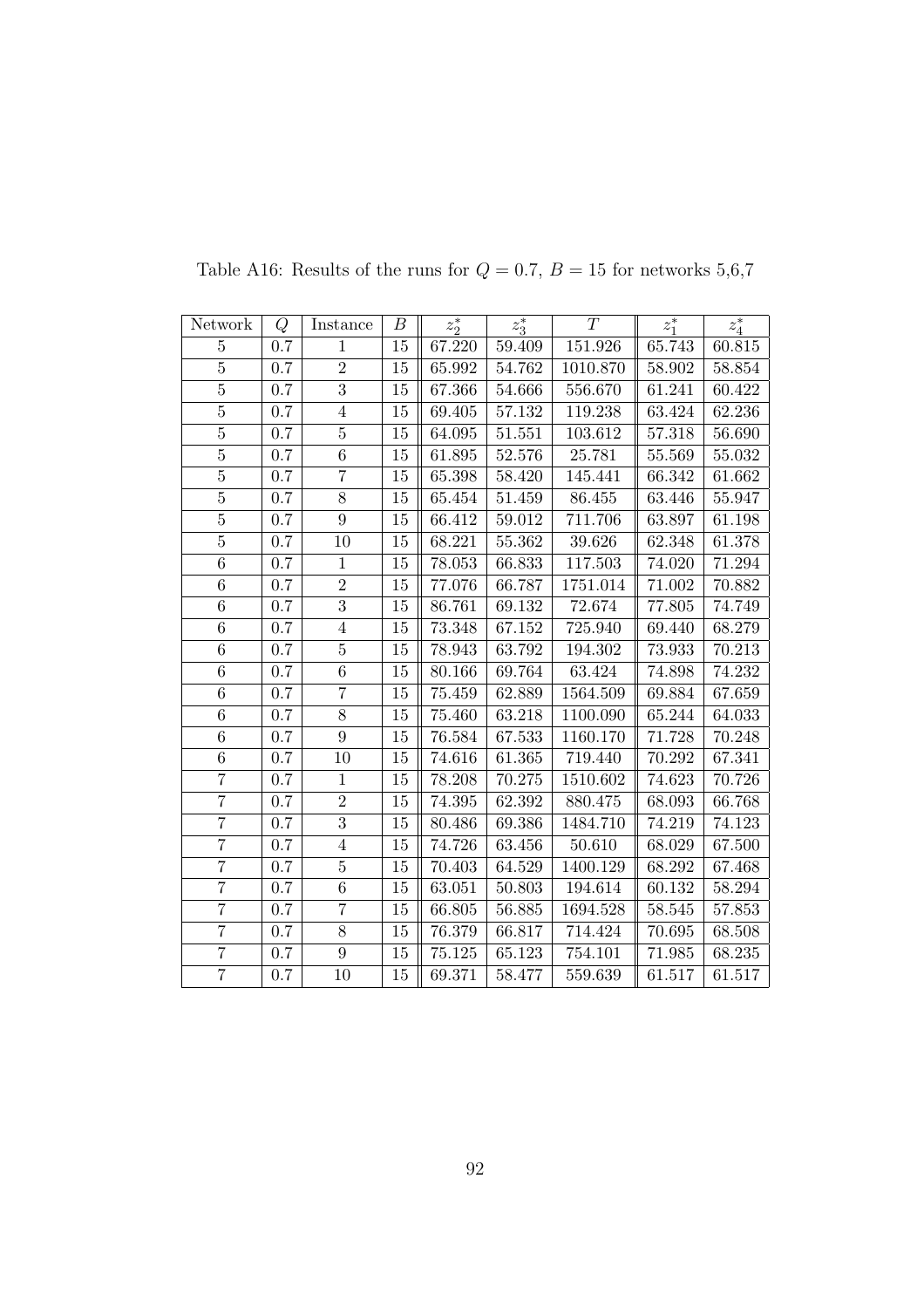| Network        | Q       | Instance         | В      | $z_2^*$ | $z_3^\ast$ | $\cal T$ | $z_1^\ast$ | $z_4^\ast$ |
|----------------|---------|------------------|--------|---------|------------|----------|------------|------------|
| $\mathbf{1}$   | 0.8     | $\mathbf{1}$     | 15     | 68.022  | 63.826     | 1.093    | 66.454     | 66.376     |
| $\overline{1}$ | $0.8\,$ | $\overline{2}$   | 15     | 69.708  | 68.532     | 15.907   | 68.981     | 68.675     |
| $\,1$          | 0.8     | $\boldsymbol{3}$ | 15     | 67.605  | 66.283     | 6.485    | 67.605     | 66.521     |
| $\mathbf{1}$   | 0.8     | $\overline{4}$   | 15     | 66.918  | 62.191     | 7.094    | 65.043     | 65.043     |
| $\mathbf{1}$   | 0.8     | $\overline{5}$   | 15     | 67.067  | 64.585     | 0.515    | 67.067     | 64.585     |
| $\mathbf{1}$   | 0.8     | $\,6\,$          | 15     | 68.818  | 62.821     | 1.046    | 64.048     | 64.048     |
| $\overline{1}$ | 0.8     | $\overline{7}$   | $15\,$ | 66.543  | 63.905     | 0.578    | 65.520     | 64.048     |
| $\mathbf 1$    | 0.8     | 8                | 15     | 77.110  | 67.832     | 0.672    | 71.251     | 70.034     |
| $\mathbf 1$    | 0.8     | 9                | 15     | 71.126  | 66.915     | 6.828    | 70.157     | 69.297     |
| $\mathbf 1$    | 0.8     | 10               | 15     | 77.175  | 72.792     | 0.578    | 76.447     | 74.733     |
| $\overline{2}$ | $0.8\,$ | $\!1\!$          | 15     | 67.652  | 61.308     | 52.689   | 65.313     | 64.019     |
| $\overline{2}$ | 0.8     | $\overline{2}$   | 15     | 66.474  | 59.402     | 6.469    | 62.992     | 61.183     |
| $\overline{2}$ | 0.8     | $\overline{3}$   | 15     | 71.071  | 62.624     | 2.390    | 67.768     | 65.697     |
| $\overline{2}$ | $0.8\,$ | $\overline{4}$   | 15     | 68.798  | 63.729     | 185.223  | 67.096     | 64.898     |
| $\overline{2}$ | 0.8     | $\bf 5$          | 15     | 72.125  | 62.277     | 5.656    | 66.146     | 66.130     |
| $\overline{2}$ | 0.8     | 6                | 15     | 56.227  | 51.702     | 761.270  | 55.850     | 53.637     |
| $\overline{2}$ | 0.8     | $\overline{7}$   | 15     | 63.090  | $55.255\,$ | 8.891    | 60.585     | 57.894     |
| $\overline{2}$ | 0.8     | $8\,$            | 15     | 61.738  | $53.532\,$ | 32.329   | 57.876     | 57.876     |
| $\overline{2}$ | 0.8     | 9                | 15     | 66.152  | 59.682     | 48.220   | 65.906     | 61.900     |
| $\overline{2}$ | $0.8\,$ | 10               | 15     | 64.666  | 57.457     | 7.078    | 60.926     | 60.184     |
| $\overline{3}$ | 0.8     | $\,1$            | 15     | 71.217  | 63.597     | 249.381  | 68.025     | 67.045     |
| $\overline{3}$ | 0.8     | $\overline{2}$   | 15     | 72.560  | 63.198     | 23.375   | 68.546     | 67.370     |
| $\overline{3}$ | 0.8     | $\overline{3}$   | 15     | 72.345  | 63.668     | 188.630  | 69.817     | 67.910     |
| $\overline{3}$ | 0.8     | $\overline{4}$   | 15     | 75.218  | 66.270     | 94.393   | 72.119     | 70.689     |
| $\overline{3}$ | 0.8     | $\overline{5}$   | 15     | 77.782  | 70.100     | 32.579   | 73.946     | 72.883     |
| $\overline{3}$ | 0.8     | $\,6\,$          | 15     | 67.094  | 60.287     | 320.009  | 64.025     | 62.376     |
| $\overline{3}$ | 0.8     | $\overline{7}$   | 15     | 70.231  | 64.123     | 185.145  | 68.237     | 65.859     |
| $\overline{3}$ | 0.8     | 8                | 15     | 75.479  | 69.845     | 87.049   | 71.846     | 71.846     |
| $\overline{3}$ | $0.8\,$ | 9                | 15     | 73.676  | 69.605     | 85.236   | 70.113     | 70.113     |
| $\overline{3}$ | 0.8     | 10               | 15     | 76.541  | 66.446     | 29.797   | 71.408     | 70.721     |
| $\overline{4}$ | 0.8     | $\mathbf{1}$     | 15     | 58.665  | 51.350     | 245.319  | 55.532     | 55.532     |
| $\overline{4}$ | 0.8     | $\sqrt{2}$       | 15     | 62.357  | 55.935     | 9.141    | 58.756     | 57.695     |
| $\overline{4}$ | 0.8     | 3                | 15     | 62.823  | 57.831     | 15.203   | 61.112     | 60.841     |
| $\overline{4}$ | 0.8     | $\overline{4}$   | 15     | 61.070  | 56.832     | 26.860   | 58.072     | 58.072     |
| $\overline{4}$ | 0.8     | $\bf 5$          | 15     | 61.740  | 52.725     | 49.767   | 59.076     | 56.454     |
| $\overline{4}$ | 0.8     | $\,6$            | 15     | 50.060  | 46.866     | 89.518   | 48.031     | 47.329     |
| $\overline{4}$ | 0.8     | 7                | 15     | 54.518  | 50.880     | 46.970   | 52.161     | 51.721     |
| $\overline{4}$ | 0.8     | $8\,$            | 15     | 58.038  | 48.932     | 28.126   | 53.416     | 53.161     |
| $\overline{4}$ | 0.8     | $9\phantom{.0}$  | 15     | 58.415  | 54.949     | 386.666  | 56.575     | 56.396     |
| $\overline{4}$ | 0.8     | 10               | 15     | 55.598  | 51.187     | 22.563   | 52.538     | 51.618     |

Table A17: Results of the runs for  $Q = 0.8$ ,  $B = 15$  for networks 1,2,3,4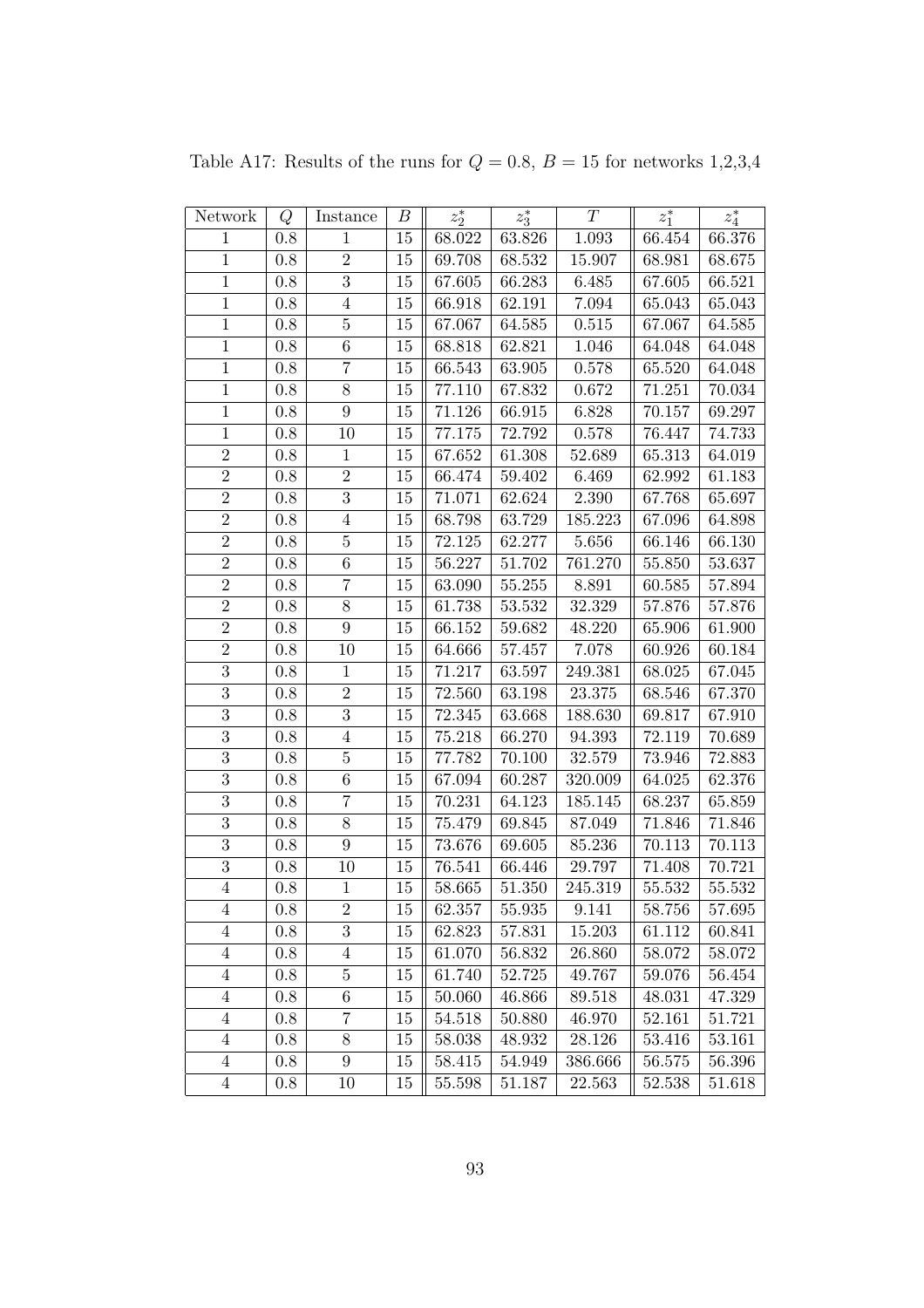| Network        | Q       | Instance       | В      | $z_2^*$    | $z_3^*$    | T        | $z_1^*$ | $z_4^\ast$ |
|----------------|---------|----------------|--------|------------|------------|----------|---------|------------|
| $\overline{5}$ | 0.8     | $\mathbf{1}$   | 15     | 65.343     | 59.409     | 41.126   | 62.328  | 60.815     |
| $\overline{5}$ | $0.8\,$ | $\overline{2}$ | $15\,$ | 61.722     | 54.371     | 614.500  | 58.902  | 58.854     |
| $\overline{5}$ | 0.8     | $\overline{3}$ | 15     | 64.079     | 57.265     | 202.692  | 61.241  | 60.422     |
| $\overline{5}$ | 0.8     | $\overline{4}$ | 15     | 65.449     | 58.157     | 180.520  | 62.315  | 62.236     |
| $\overline{5}$ | $0.8\,$ | $\overline{5}$ | 15     | 61.583     | 55.758     | 74.549   | 57.318  | 56.690     |
| $\overline{5}$ | $0.8\,$ | 6              | 15     | 59.327     | 52.576     | 13.859   | 55.569  | 55.032     |
| $\overline{5}$ | $0.8\,$ | $\overline{7}$ | $15\,$ | 62.349     | $58.667\,$ | 961.134  | 62.330  | 61.662     |
| $\overline{5}$ | 0.8     | $\overline{8}$ | 15     | 61.995     | 54.660     | 35.751   | 58.901  | 55.947     |
| $\overline{5}$ | 0.8     | $\overline{9}$ | 15     | 63.897     | 59.836     | 292.679  | 62.751  | 61.198     |
| $\overline{5}$ | $0.8\,$ | 10             | 15     | 64.013     | 59.213     | 567.546  | 62.348  | 61.378     |
| 6              | 0.8     | $\mathbf{1}$   | 15     | 74.295     | 69.293     | 460.074  | 72.607  | 71.294     |
| $\,6\,$        | 0.8     | $\overline{2}$ | $15\,$ | 73.989     | 67.858     | 264.553  | 71.002  | 70.882     |
| 6              | 0.8     | $\overline{3}$ | 15     | 79.827     | 69.132     | 270.741  | 77.805  | 74.749     |
| $\overline{6}$ | $0.8\,$ | $\sqrt{4}$     | 15     | 70.138     | 65.295     | 1507.273 | 69.440  | 68.279     |
| $\,6$          | 0.8     | $\bf 5$        | 15     | 76.004     | 63.792     | 93.112   | 72.584  | 70.213     |
| $\overline{6}$ | 0.8     | 6              | 15     | 77.838     | 69.764     | 96.252   | 75.426  | 74.232     |
| $\overline{6}$ | $0.8\,$ | $\overline{7}$ | 15     | 71.912     | 63.103     | 1325.643 | 69.884  | 67.659     |
| $\,6$          | $0.8\,$ | 8              | 15     | 69.886     | 61.722     | 1182.343 | 65.244  | 64.033     |
| $\overline{6}$ | 0.8     | $\overline{9}$ | 15     | 74.237     | 68.600     | 156.301  | 70.921  | 70.248     |
| $\,6$          | 0.8     | 10             | 15     | 72.313     | 65.111     | 93.846   | 70.292  | 67.341     |
| $\overline{7}$ | 0.8     | $\overline{1}$ | 15     | 74.240     | 69.263     | 957.618  | 71.432  | 70.726     |
| $\overline{7}$ | 0.8     | $\overline{2}$ | 15     | 70.784     | 63.294     | 671.970  | 68.093  | 66.768     |
| $\overline{7}$ | $0.8\,$ | $\overline{3}$ | $15\,$ | 78.083     | 70.218     | 444.699  | 74.219  | 74.123     |
| $\overline{7}$ | 0.8     | $\overline{4}$ | 15     | 70.499     | 63.428     | 214.818  | 68.029  | 67.500     |
| $\overline{7}$ | 0.8     | $\bf 5$        | 15     | 69.090     | 66.945     | 220.990  | 67.631  | 67.468     |
| $\overline{7}$ | 0.8     | $\overline{6}$ | 15     | 59.888     | 58.144     | 162.566  | 58.309  | 58.294     |
| $\overline{7}$ | 0.8     | $\overline{7}$ | 15     | 63.115     | 57.786     | 277.819  | 58.545  | 57.853     |
| $\overline{7}$ | 0.8     | 8              | 15     | $73.592\,$ | 65.910     | 39.610   | 70.695  | 68.508     |
| $\overline{7}$ | 0.8     | $\overline{9}$ | 15     | 70.887     | 63.586     | 336.547  | 65.985  | 62.588     |
| $\overline{7}$ | 0.8     | 10             | 15     | 65.548     | 61.900     | 1638.651 | 61.517  | 61.517     |

Table A18: Results of the runs for  $Q=0.8,\,B=15$  for networks  $5{,}6{,}7$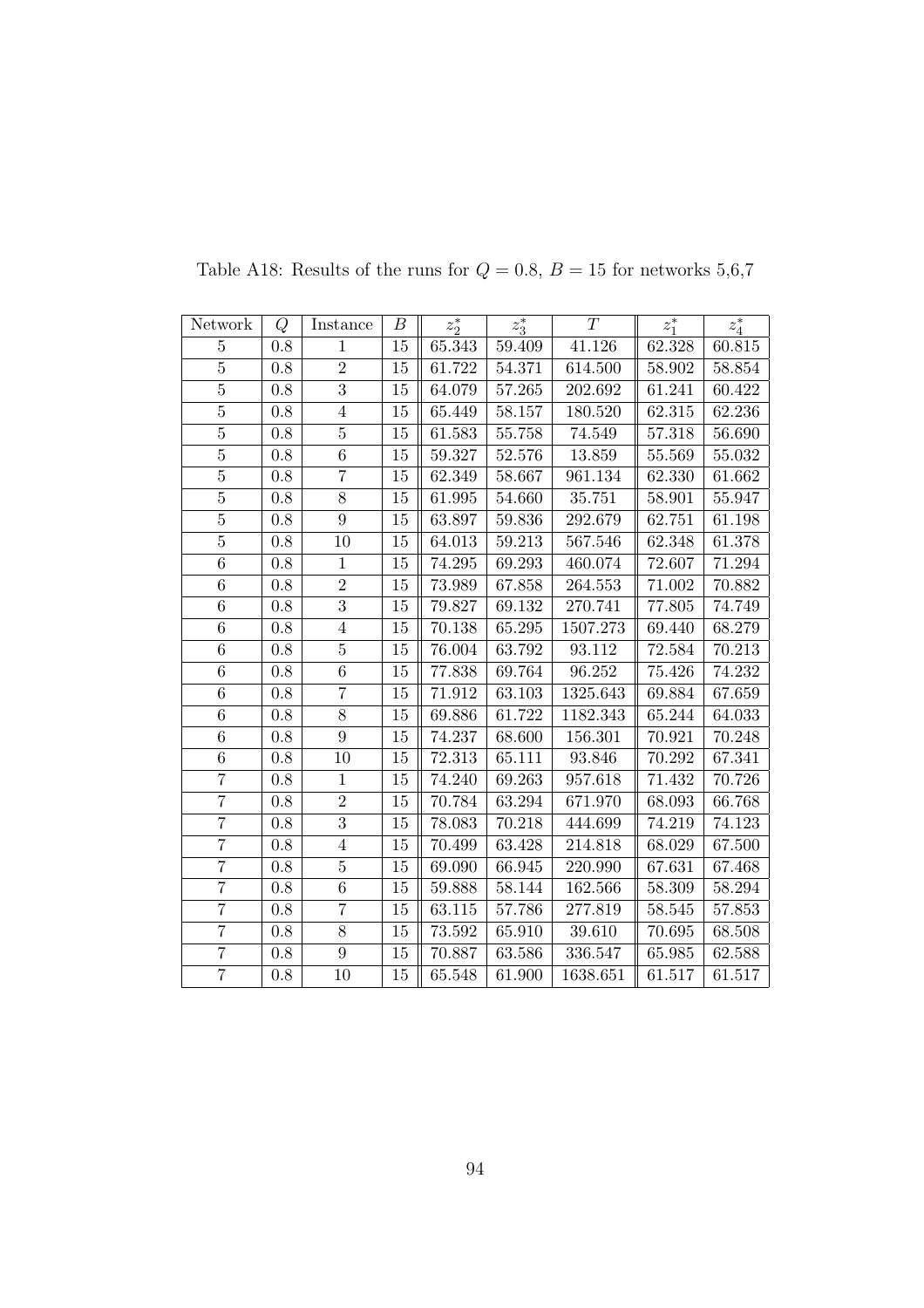| Network        | Q       | Instance         | В      | $z_2^\ast$ | $z_3^\ast$ | T           | $z_1^*$    | $z_4^\ast$ |
|----------------|---------|------------------|--------|------------|------------|-------------|------------|------------|
| $\mathbf{1}$   | 0.6     | $\mathbf{1}$     | 20     | 77.849     | 65.767     | 2.172       | 72.138     | 72.138     |
| $\mathbf{1}$   | $0.6\,$ | $\overline{2}$   | 20     | 82.057     | 73.549     | $\,0.594\,$ | 76.726     | 73.987     |
| $\,1$          | 0.6     | $\sqrt{3}$       | 20     | 78.546     | 66.689     | 21.438      | 72.876     | 72.361     |
| $\mathbf{1}$   | 0.6     | $\overline{4}$   | 20     | 78.130     | 62.662     | 1.203       | 68.396     | 68.347     |
| $\mathbf{1}$   | 0.6     | $\bf 5$          | 20     | 76.528     | 63.192     | 2.390       | 71.089     | 64.585     |
| $\,1$          | $0.6\,$ | $\,6\,$          | 20     | 76.853     | 64.194     | 6.188       | 68.825     | 68.175     |
| $\mathbf{1}$   | $0.6\,$ | $\overline{7}$   | $20\,$ | 73.386     | $66.954\,$ | 1.593       | 70.939     | 69.316     |
| $\,1$          | 0.6     | $8\,$            | 20     | 86.502     | 67.832     | $4.922\,$   | 79.489     | 75.620     |
| $\,1$          | 0.6     | $\boldsymbol{9}$ | 20     | 80.396     | 67.933     | 22.016      | 75.994     | 73.985     |
| $\mathbf{1}$   | 0.6     | 10               | 20     | 83.562     | 76.284     | 52.314      | 81.896     | 80.229     |
| $\overline{2}$ | 0.6     | $\mathbf 1$      | 20     | 77.932     | 62.756     | 382.666     | 70.295     | 67.534     |
| $\overline{2}$ | $0.6\,$ | $\sqrt{2}$       | 20     | 76.202     | 58.460     | 176.770     | 69.152     | 65.298     |
| $\overline{2}$ | $0.6\,$ | $\sqrt{3}$       | $20\,$ | 81.295     | 61.911     | 6.937       | 73.798     | 69.756     |
| $\overline{2}$ | $0.6\,$ | $\,4\,$          | 20     | 82.148     | 66.425     | 77.283      | 71.700     | 71.316     |
| $\overline{2}$ | 0.6     | $\bf 5$          | 20     | 84.959     | 61.609     | 67.752      | 74.631     | 68.842     |
| $\overline{2}$ | 0.6     | $\,6\,$          | 20     | 67.080     | 51.198     | 80.971      | 60.417     | 56.633     |
| $\overline{2}$ | 0.6     | $\overline{7}$   | 20     | 74.239     | 54.005     | 198.677     | 65.447     | 61.719     |
| $\overline{2}$ | $0.6\,$ | $8\,$            | 20     | 73.264     | 55.875     | 299.789     | 62.644     | 62.203     |
| $\overline{2}$ | 0.6     | $\boldsymbol{9}$ | 20     | 76.786     | 60.976     | 56.564      | 69.021     | 65.257     |
| $\overline{2}$ | $0.6\,$ | 10               | $20\,$ | 73.250     | 57.571     | $37.345\,$  | 65.001     | 63.832     |
| $\overline{3}$ | $0.6\,$ | $\mathbf{1}$     | 20     | 85.627     | 64.131     | 287.085     | 74.730     | 71.989     |
| $\overline{3}$ | 0.6     | $\overline{2}$   | 20     | 84.531     | 60.531     | 46.235      | 76.644     | 72.045     |
| $\overline{3}$ | $0.6\,$ | $\sqrt{3}$       | 20     | 88.176     | 65.697     | 87.596      | 78.441     | 74.179     |
| $\overline{3}$ | 0.6     | $\overline{4}$   | 20     | 91.604     | 68.104     | 178.145     | 77.625     | 77.232     |
| $\overline{3}$ | 0.6     | $\bf 5$          | 20     | 91.686     | 66.701     | 163.020     | 78.732     | 78.349     |
| $\overline{3}$ | $0.6\,$ | $\,6\,$          | $20\,$ | 75.381     | 61.181     | 678.001     | 68.594     | 64.406     |
| $\overline{3}$ | $0.6\,$ | $\overline{7}$   | 20     | 80.681     | 56.165     | 990.900     | 70.263     | 67.831     |
| $\overline{3}$ | 0.6     | $8\,$            | 20     | 87.704     | 67.998     | 465.559     | $75.902\,$ | 75.794     |
| $\overline{3}$ | 0.6     | 9                | $20\,$ | 85.166     | 69.437     | 291.273     | 75.883     | 74.111     |
| $\overline{3}$ | 0.6     | 10               | 20     | 87.261     | 67.276     | 23.610      | 78.418     | 74.537     |
| $\,4\,$        | 0.6     | $\mathbf{1}$     | 20     | 73.421     | 54.104     | 206.943     | 65.621     | 60.102     |
| 4              | $0.6\,$ | $\,2$            | $20\,$ | 73.916     | 56.389     | 1721.278    | 66.173     | 61.602     |
| $\overline{4}$ | $0.6\,$ | $\boldsymbol{3}$ | 20     | 75.966     | 56.594     | 223.693     | 69.935     | 63.186     |
| 4              | $0.6\,$ | $\overline{4}$   | 20     | 70.472     | 58.114     | 1644.933    | 66.973     | 63.560     |
| $\overline{4}$ | 0.6     | $\bf 5$          | $20\,$ | 71.311     | 52.725     | 476.012     | 61.619     | 59.873     |
| $\,4\,$        | $0.6\,$ | $\,6\,$          | 20     | 62.207     | 43.841     | 16.282      | 57.455     | 50.759     |
| 4              | $0.6\,$ | 7                | 20     | 67.308     | 53.942     | 2.656       | 59.588     | 57.427     |
| $\overline{4}$ | 0.6     | $8\,$            | 20     | 72.861     | 50.298     | 48.892      | 59.696     | 56.083     |
| $\overline{4}$ | 0.6     | $\boldsymbol{9}$ | 20     | 71.741     | 60.510     | 53.939      | $64.054\,$ | 61.084     |
| $\overline{4}$ | 0.6     | 10               | 20     | 64.417     | 51.396     | 118.753     | 60.909     | 55.413     |

Table A19: Results of the runs for  $Q = 0.6$ ,  $B = 20$  for networks 1,2,3,4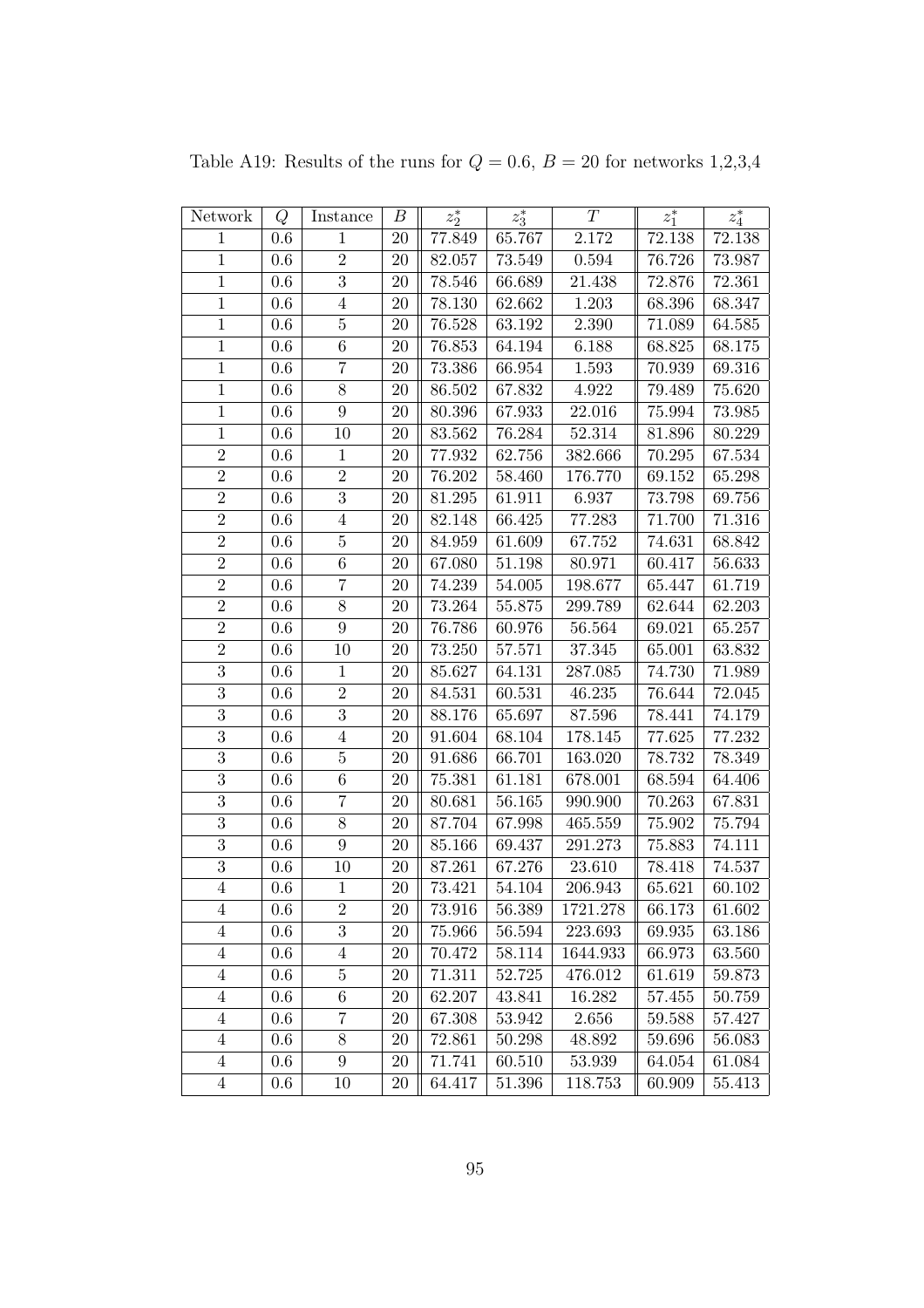| Network        | Q       | Instance       | В      | $z_2^*$ | $z_3^*$    | T        | $z_1^*$ | $z_4^\ast$ |
|----------------|---------|----------------|--------|---------|------------|----------|---------|------------|
| $\overline{5}$ | 0.6     | 1              | 20     | 76.573  | 62.333     | 3599.691 | 70.681  | 66.194     |
| $\overline{5}$ | $0.6\,$ | $\overline{2}$ | 20     | 76.978  | $57.579\,$ | 1126.508 | 67.640  | 62.443     |
| $\overline{5}$ | 0.6     | $\overline{3}$ | 20     | 77.433  | 56.522     | 3598.322 | 67.000  | 65.740     |
| $\overline{5}$ | 0.6     | $\overline{4}$ | 20     | 75.540  | 57.984     | 3598.381 | 68.148  | 66.036     |
| $\overline{5}$ | $0.6\,$ | $\overline{5}$ | 20     | 72.454  | 52.270     | 123.301  | 66.840  | 60.501     |
| $\overline{5}$ | 0.6     | 6              | 20     | 69.421  | 53.529     | 40.168   | 60.678  | 59.014     |
| $\overline{5}$ | 0.6     | $\overline{7}$ | $20\,$ | 73.958  | 58.376     | 2685.351 | 67.418  | 66.177     |
| $\overline{5}$ | 0.6     | $\overline{8}$ | 20     | 74.537  | 56.344     | 460.576  | 64.170  | 60.181     |
| $\overline{5}$ | 0.6     | $\overline{9}$ | 20     | 79.186  | 58.394     | 13.368   | 68.820  | 65.187     |
| $\overline{5}$ | $0.6\,$ | 10             | 20     | 75.136  | 57.947     | 922.073  | 66.360  | 65.688     |
| 6              | 0.6     | $\mathbf{1}$   | 20     | 90.157  | 72.956     | 101.357  | 81.811  | 76.401     |
| $\sqrt{6}$     | 0.6     | $\overline{2}$ | 20     | 86.035  | 66.758     | 3598.303 | 78.191  | 75.157     |
| 6              | 0.6     | $\overline{3}$ | 20     | 97.639  | 69.606     | 943.594  | 84.422  | 79.618     |
| $\overline{6}$ | $0.6\,$ | $\sqrt{4}$     | 20     | 81.324  | 63.062     | 3598.304 | 73.265  | 72.881     |
| $\,6\,$        | 0.6     | $\bf 5$        | 20     | 89.081  | 63.792     | 1527.594 | 76.991  | 74.272     |
| $\overline{6}$ | 0.6     | 6              | 20     | 87.958  | 71.151     | 49.742   | 80.375  | 77.828     |
| $\overline{6}$ | $0.6\,$ | $\overline{7}$ | 20     | 85.835  | 64.181     | 3598.303 | 76.386  | 72.586     |
| $\,6\,$        | $0.6\,$ | $8\,$          | 20     | 86.026  | 66.973     | 3598.304 | 76.001  | 69.454     |
| $\overline{6}$ | 0.6     | $\overline{9}$ | 20     | 88.247  | 67.533     | 1789.032 | 76.453  | 73.164     |
| $\,6\,$        | $0.6\,$ | 10             | 20     | 84.899  | 66.658     | 3322.186 | 77.213  | 72.459     |
| $\overline{7}$ | 0.6     | $\overline{1}$ | 20     | 87.728  | 69.037     | 3440.707 | 80.460  | 74.068     |
| $\overline{7}$ | 0.6     | $\overline{2}$ | 20     | 82.787  | 62.897     | 3598.319 | 72.214  | 71.323     |
| $\overline{7}$ | $0.6\,$ | $\overline{3}$ | 20     | 91.226  | 69.833     | 3598.304 | 80.096  | 77.400     |
| $\overline{7}$ | 0.6     | $\sqrt{4}$     | 20     | 80.805  | 62.310     | 3606.173 | 73.477  | 71.635     |
| $\overline{7}$ | 0.6     | $\bf 5$        | 20     | 82.893  | 67.715     | 506.934  | 71.167  | 71.167     |
| $\overline{7}$ | 0.6     | $\overline{6}$ | 20     | 71.861  | $58.397\,$ | 493.952  | 64.833  | 62.380     |
| $\overline{7}$ | 0.6     | $\overline{7}$ | 20     | 74.081  | 55.254     | 3603.588 | 65.423  | 61.192     |
| $\overline{7}$ | 0.6     | $8\,$          | 20     | 88.151  | 65.343     | 3603.588 | 74.185  | 72.726     |
| $\overline{7}$ | 0.6     | $\overline{9}$ | 20     | 92.685  | 62.219     | 2496.364 | 78.487  | 76.647     |
| $\overline{7}$ | 0.6     | 10             | 20     | 77.734  | 61.713     | 3603.557 | 70.774  | 67.658     |

Table A20: Results of the runs for  $Q=0.6,\,B=20$  for networks  $5{,}6{,}7$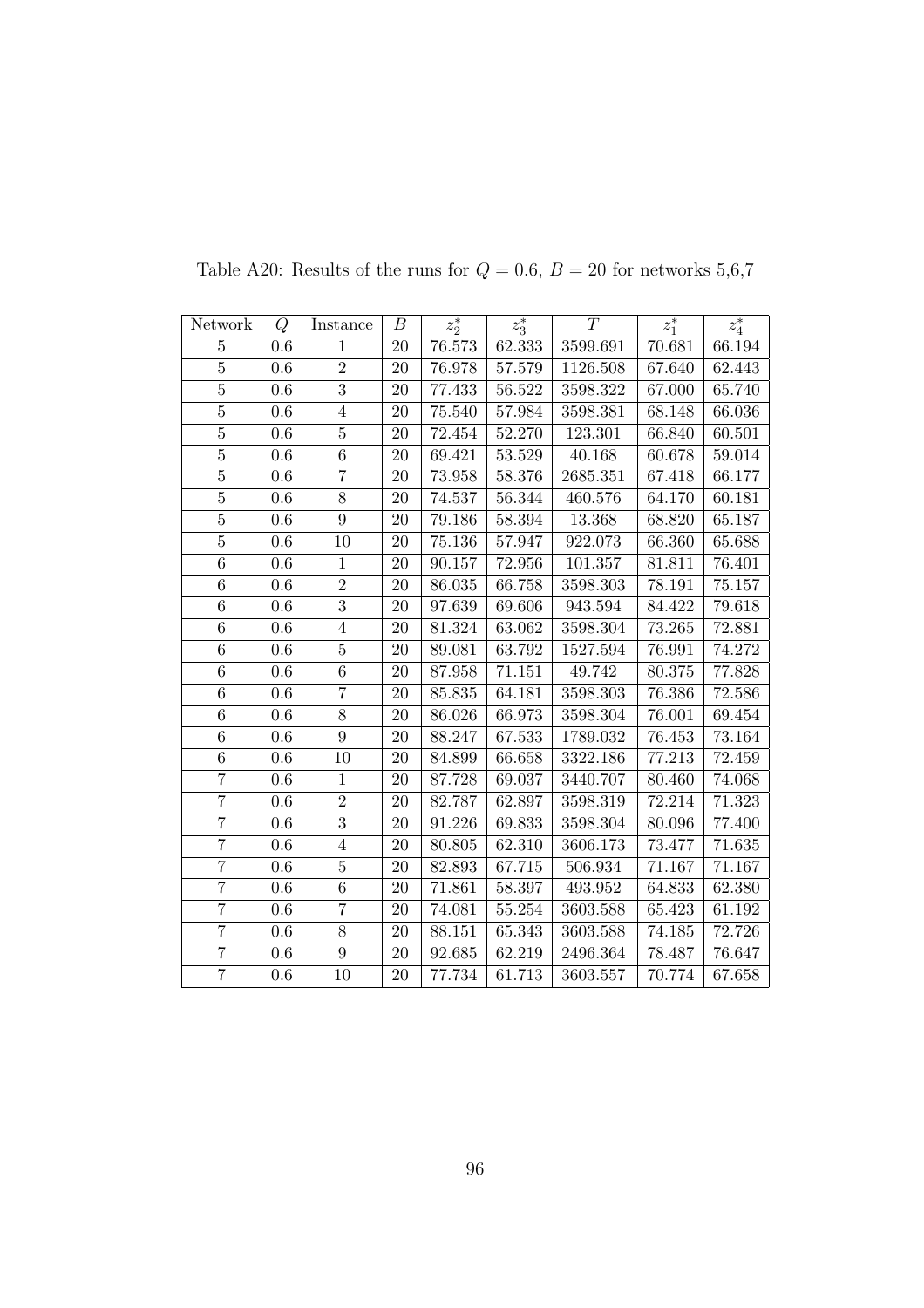| Network        | Q       | Instance         | $\boldsymbol{B}$ | $z_2^\ast$ | $z_3^\ast$ | T        | $z_1^*$    | $z_4^\ast$ |
|----------------|---------|------------------|------------------|------------|------------|----------|------------|------------|
| $\mathbf{1}$   | $0.7\,$ | $\mathbf{1}$     | 20               | 74.790     | 65.381     | 9.181    | 72.138     | 72.138     |
| $\,1$          | 0.7     | $\,2$            | 20               | 77.882     | 72.868     | 7.194    | 76.726     | 73.987     |
| $\,1\,$        | 0.7     | $\sqrt{3}$       | 20               | 74.956     | 68.605     | 41.963   | 72.876     | 72.361     |
| $\mathbf{1}$   | 0.7     | $\overline{4}$   | 20               | 75.241     | 62.293     | 4.192    | 68.396     | 68.347     |
| $\mathbf{1}$   | 0.7     | $\bf 5$          | 20               | 73.333     | 63.537     | 0.376    | 71.089     | 64.585     |
| $\,1\,$        | $0.7\,$ | $\,6\,$          | 20               | 75.076     | 65.526     | 1.236    | 68.825     | 68.175     |
| $\mathbf{1}$   | $0.7\,$ | $\overline{7}$   | 20               | 73.386     | 69.316     | 1.189    | 70.939     | 69.316     |
| $\,1$          | $0.7\,$ | $8\,$            | 20               | 84.020     | 71.140     | 2.330    | 79.489     | 75.620     |
| $1\,$          | 0.7     | $\boldsymbol{9}$ | 20               | 79.138     | 71.808     | 10.276   | 75.994     | 73.985     |
| $\mathbf{1}$   | 0.7     | 10               | 20               | 82.981     | 77.547     | 3.941    | 81.896     | 80.229     |
| $\sqrt{2}$     | 0.7     | $\mathbf{1}$     | 20               | 75.351     | 62.756     | 83.488   | 70.295     | 67.534     |
| $\overline{2}$ | 0.7     | $\,2$            | 20               | 72.398     | 60.907     | 118.929  | 65.670     | 65.298     |
| $\overline{2}$ | $0.7\,$ | 3                | 20               | 77.537     | 64.032     | 91.965   | 71.062     | 69.756     |
| $\sqrt{2}$     | 0.7     | $\overline{4}$   | 20               | 79.962     | 65.927     | 5.271    | 71.700     | 71.316     |
| $\overline{2}$ | 0.7     | $\bf 5$          | 20               | 80.119     | 61.609     | 82.080   | 74.631     | 68.842     |
| $\overline{2}$ | 0.7     | 6                | 20               | 64.288     | 52.445     | 459.324  | 57.516     | 56.633     |
| $\overline{2}$ | 0.7     | $\overline{7}$   | 20               | 70.397     | 57.080     | 149.756  | 64.216     | 61.719     |
| $\overline{2}$ | 0.7     | $8\,$            | 20               | 70.258     | 60.236     | 450.147  | 66.338     | 63.719     |
| $\overline{2}$ | $0.7\,$ | $\boldsymbol{9}$ | 20               | 71.594     | 63.901     | 420.271  | 65.325     | 65.257     |
| $\overline{2}$ | $0.7\,$ | 10               | 20               | 69.788     | 59.670     | 112.266  | 65.001     | 63.832     |
| $\overline{3}$ | 0.7     | $\mathbf{1}$     | 20               | 80.470     | 68.940     | 1707.123 | 74.730     | 71.989     |
| $\overline{3}$ | 0.7     | $\overline{2}$   | 20               | 79.643     | 68.703     | 1431.619 | $73.162\,$ | 72.045     |
| $\overline{3}$ | $0.7\,$ | $\overline{3}$   | 20               | 84.363     | 69.260     | 210.534  | 78.441     | 74.179     |
| $\overline{3}$ | 0.7     | $\overline{4}$   | 20               | 88.591     | 70.689     | 22.882   | 77.625     | 77.232     |
| $\overline{3}$ | 0.7     | $\bf 5$          | 20               | 88.186     | 72.883     | 60.418   | 78.732     | 78.349     |
| $\overline{3}$ | $0.7\,$ | $\,6\,$          | 20               | 84.891     | 67.289     | 125.968  | 77.224     | 73.187     |
| $\overline{3}$ | 0.7     | $\overline{7}$   | 20               | 77.189     | 64.159     | 129.518  | 70.263     | 67.831     |
| $\overline{3}$ | 0.7     | $8\,$            | 20               | 84.056     | 66.405     | 432.438  | 75.902     | 75.794     |
| $\overline{3}$ | $0.7\,$ | $\boldsymbol{9}$ | 20               | 80.801     | 69.215     | 2348.970 | 75.883     | 74.111     |
| $\overline{3}$ | 0.7     | 10               | 20               | 85.049     | 69.599     | 8.524    | 78.418     | 74.537     |
| $\overline{4}$ | 0.7     | $\mathbf{1}$     | 20               | 68.267     | $53.594\,$ | 73.806   | 60.591     | 60.102     |
| 4              | 0.7     | $\sqrt{2}$       | 20               | 69.145     | 57.695     | 1363.271 | 64.009     | 61.602     |
| $\overline{4}$ | $0.7\,$ | $\boldsymbol{3}$ | 20               | 70.660     | 58.722     | 479.469  | 65.676     | 63.186     |
| 4              | $0.7\,$ | $\overline{4}$   | 20               | 68.596     | 57.181     | 608.377  | 63.964     | 63.560     |
| $\overline{4}$ | $0.7\,$ | $\bf 5$          | 20               | 69.320     | 51.801     | 97.017   | 61.619     | 59.873     |
| $\overline{4}$ | $0.7\,$ | $\,6$            | 20               | 57.958     | 48.045     | 53.020   | 57.455     | 50.759     |
| $\overline{4}$ | $0.7\,$ | 7                | 20               | 63.161     | 52.912     | 137.635  | 59.588     | 57.427     |
| $\overline{4}$ | $0.7\,$ | $8\,$            | $20\,$           | 67.383     | 49.383     | 47.343   | 59.696     | 56.083     |
| $\overline{4}$ | $0.7\,$ | 9                | 20               | 66.582     | 57.493     | 813.186  | 64.054     | 61.084     |
| $\overline{4}$ | $0.7\,$ | 10               | 20               | 61.915     | 50.853     | 475.277  | 57.459     | 55.413     |

Table A21: Results of the runs for  $Q = 0.7$ ,  $B = 20$  for networks 1,2,3,4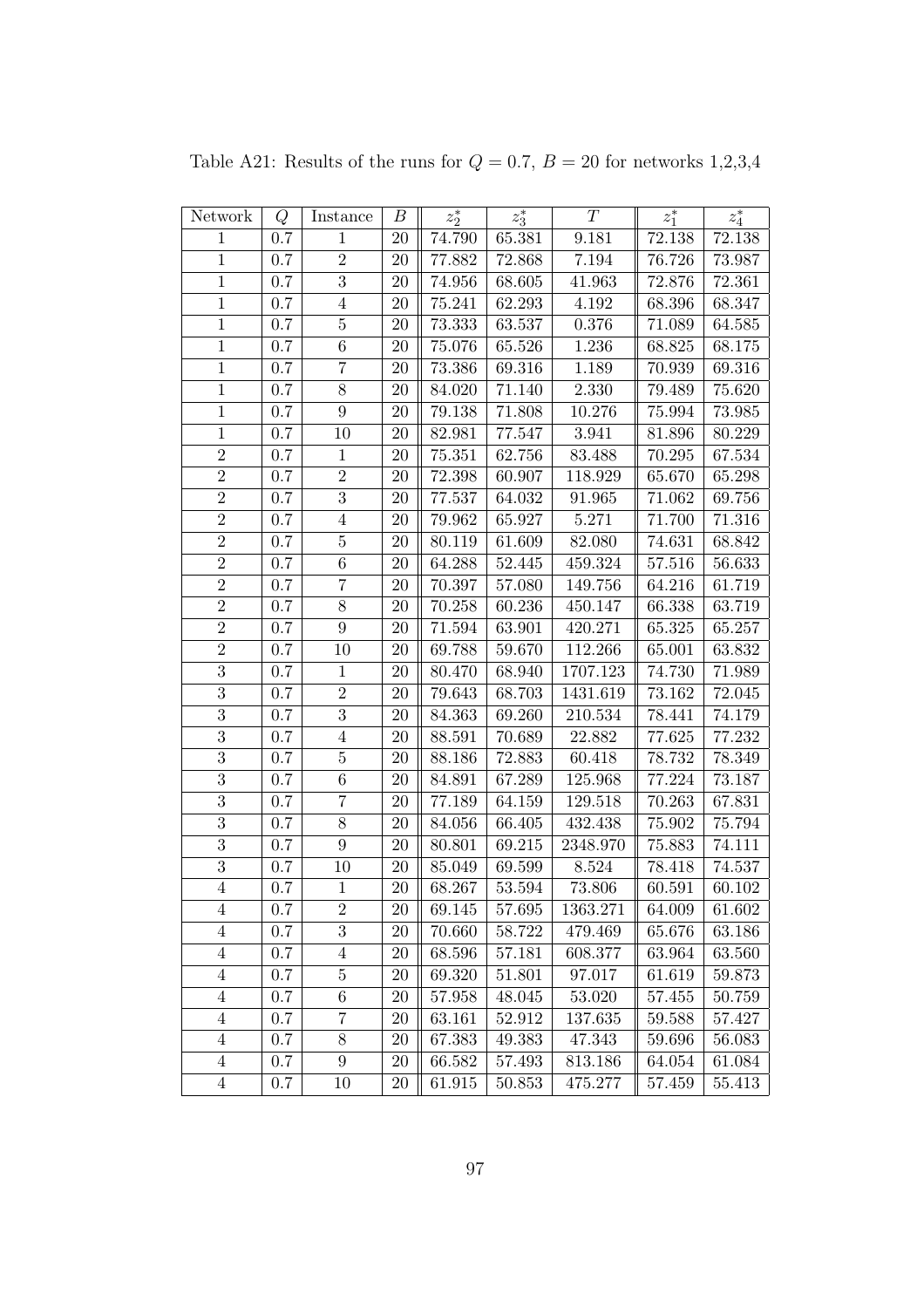| Network        | Q       | Instance       | В      | $z_2^*$ | $z_3^*$    | T          | $z_1^*$ | $z_4^\ast$ |
|----------------|---------|----------------|--------|---------|------------|------------|---------|------------|
| 5              | 0.7     | 1              | 20     | 73.543  | 64.338     | 679.602    | 69.184  | 66.194     |
| $\overline{5}$ | 0.7     | $\overline{2}$ | 20     | 71.163  | 58.816     | 3564.851   | 62.631  | 62.443     |
| $\overline{5}$ | 0.7     | $\overline{3}$ | 20     | 73.127  | 59.951     | 3594.777   | 67.000  | 65.740     |
| $\overline{5}$ | 0.7     | $\overline{4}$ | 20     | 73.125  | 60.585     | 3572.798   | 66.036  | 66.036     |
| $\overline{5}$ | 0.7     | $\overline{5}$ | 20     | 68.726  | 55.271     | 633.061    | 61.522  | 60.501     |
| $\overline{5}$ | 0.7     | 6              | 20     | 65.887  | 54.161     | 221.320    | 60.678  | 59.014     |
| $\overline{5}$ | 0.7     | $\overline{7}$ | 20     | 70.660  | 64.189     | 3597.359   | 67.418  | 66.177     |
| $\overline{5}$ | $0.7\,$ | $8\,$          | 20     | 70.459  | 55.681     | 662.508    | 64.170  | 60.181     |
| $\overline{5}$ | 0.7     | $\overline{9}$ | 20     | 72.521  | 61.050     | 1307.122   | 65.761  | 65.187     |
| $\overline{5}$ | 0.7     | 10             | 20     | 72.092  | 58.062     | 419.313    | 66.360  | 65.688     |
| $\overline{6}$ | $0.7\,$ | $\mathbf{1}$   | 20     | 86.364  | 74.055     | $27.432\,$ | 78.428  | 76.401     |
| $\overline{6}$ | 0.7     | $\overline{2}$ | $20\,$ | 81.458  | 67.858     | 3597.358   | 76.713  | 75.157     |
| $\,6$          | $0.7\,$ | $\overline{3}$ | 20     | 93.378  | 73.593     | 357.891    | 84.422  | 79.618     |
| $\overline{6}$ | $0.7\,$ | $\overline{4}$ | 20     | 79.077  | 68.163     | 3597.358   | 73.265  | 72.881     |
| $\overline{6}$ | 0.7     | $\overline{5}$ | 20     | 84.468  | 67.962     | 999.960    | 74.347  | 74.272     |
| 6              | $0.7\,$ | 6              | 20     | 85.116  | 71.151     | 579.055    | 78.751  | 77.828     |
| $\overline{6}$ | $0.7\,$ | $\overline{7}$ | 20     | 81.236  | 68.992     | 3597.358   | 76.386  | 72.586     |
| 6              | 0.7     | 8              | 20     | 81.751  | 67.179     | 1339.926   | 76.001  | 69.454     |
| $\overline{6}$ | 0.7     | $\overline{9}$ | 20     | 79.975  | 67.533     | 3597.405   | 74.547  | 73.164     |
| $\overline{6}$ | 0.7     | 10             | 20     | 79.653  | 66.658     | 3597.374   | 74.695  | 72.459     |
| $\overline{7}$ | 0.7     | $\mathbf{1}$   | 20     | 84.924  | 72.841     | 2540.284   | 77.386  | 74.068     |
| $\overline{7}$ | 0.7     | $\,2$          | 20     | 78.810  | 66.758     | 3601.214   | 72.214  | 71.323     |
| $\overline{7}$ | 0.7     | $\overline{3}$ | 20     | 85.981  | $71.295\,$ | 3601.183   | 77.400  | 77.400     |
| $\overline{7}$ | $0.7\,$ | $\overline{4}$ | 20     | 78.214  | 66.137     | 3601.167   | 73.477  | 71.635     |
| $\overline{7}$ | $0.7\,$ | $\bf 5$        | 20     | 77.705  | 67.757     | 1380.457   | 71.167  | 71.167     |
| $\overline{7}$ | 0.7     | 6              | 20     | 68.460  | 58.823     | 582.984    | 64.833  | 62.380     |
| $\overline{7}$ | 0.7     | $\overline{7}$ | 20     | 70.509  | 58.753     | 3601.183   | 65.423  | 61.192     |
| $\overline{7}$ | $0.7\,$ | $8\,$          | 20     | 82.467  | 70.061     | 643.628    | 74.185  | 72.726     |
| $\overline{7}$ | 0.7     | $\overline{9}$ | 20     | 84.533  | 72.860     | 3601.293   | 78.487  | 76.647     |
| $\overline{7}$ | 0.7     | 10             | 20     | 73.601  | 62.584     | 3601.183   | 70.774  | 67.658     |

Table A22: Results of the runs for  $Q = 0.7$ ,  $B = 20$  for networks 5,6,7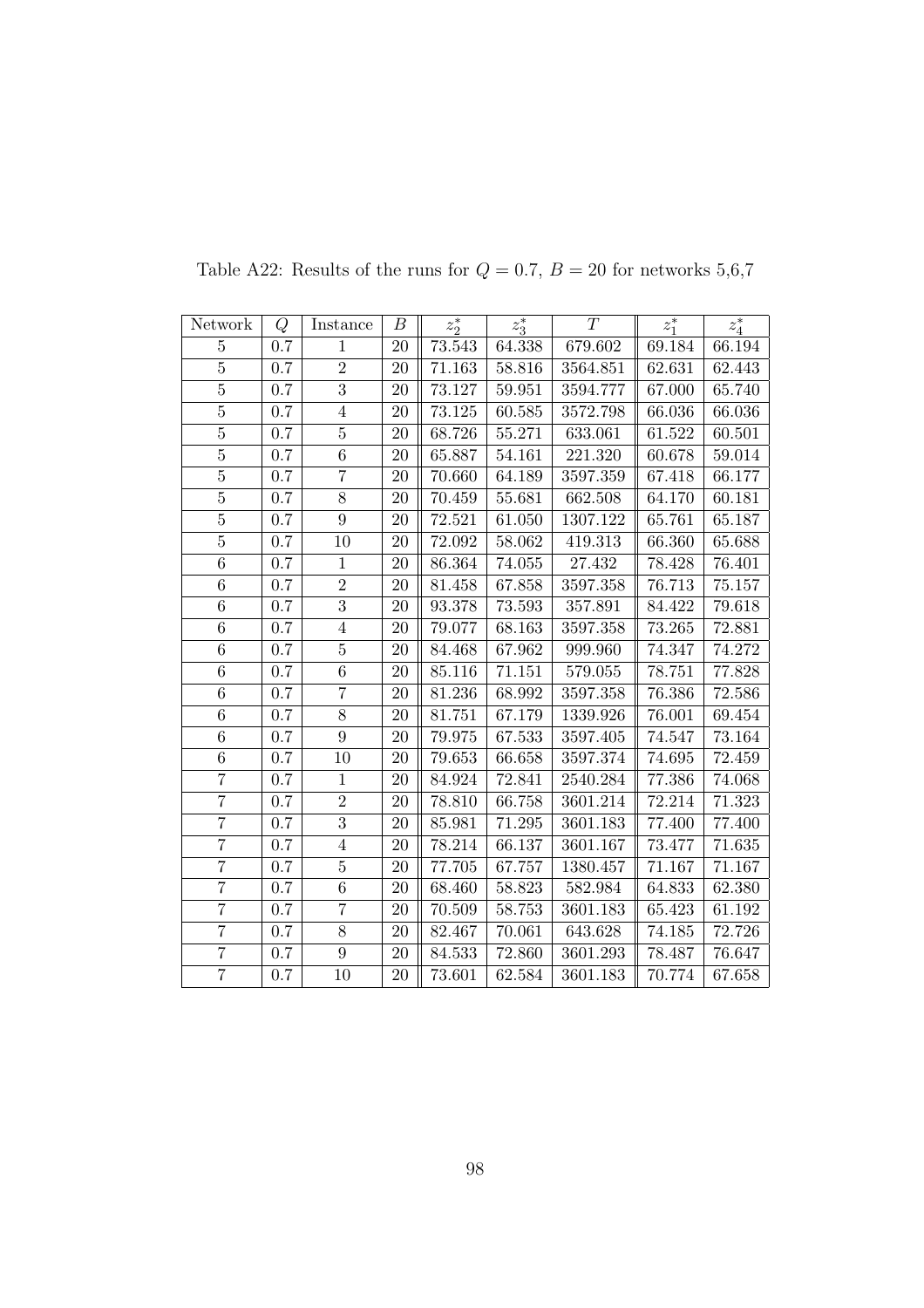| Network        | Q       | Instance         | $\boldsymbol{B}$ | $z_2^\ast$ | $z_3^\ast$ | T           | $z_1^*$    | $z_4^\ast$ |
|----------------|---------|------------------|------------------|------------|------------|-------------|------------|------------|
| $\mathbf{1}$   | $0.8\,$ | $\mathbf{1}$     | 20               | 73.425     | 70.329     | 1.641       | 72.138     | 72.138     |
| $\mathbf{1}$   | $0.8\,$ | $\sqrt{2}$       | $20\,$           | 75.864     | 71.944     | 9.737       | 74.324     | $73.987\,$ |
| $\,1$          | 0.8     | $\sqrt{3}$       | 20               | 74.053     | 71.772     | 7.487       | 72.876     | 72.361     |
| $\mathbf{1}$   | $0.8\,$ | $\overline{4}$   | 20               | 71.321     | 64.767     | 13.911      | 68.396     | 68.347     |
| $\mathbf{1}$   | 0.8     | $\bf 5$          | 20               | 69.798     | 64.585     | 0.188       | 67.002     | 64.585     |
| $\,1\,$        | 0.8     | $\,6\,$          | 20               | 71.926     | 65.526     | 4.627       | 68.825     | 68.175     |
| $\mathbf{1}$   | $0.8\,$ | $\overline{7}$   | $20\,$           | 70.939     | 66.771     | $\,0.954\,$ | 69.896     | 69.316     |
| $\,1$          | $0.8\,$ | $8\,$            | 20               | 81.459     | 71.140     | 7.190       | 76.210     | 75.620     |
| $\,1$          | 0.8     | $\boldsymbol{9}$ | 20               | 77.869     | 68.628     | 3.454       | 73.985     | 73.985     |
| $\mathbf{1}$   | $0.8\,$ | 10               | 20               | 82.661     | 79.221     | 0.485       | 81.896     | 80.229     |
| $\sqrt{2}$     | 0.8     | $\mathbf{1}$     | 20               | 71.976     | 64.084     | 524.480     | 68.831     | 67.534     |
| $\overline{2}$ | 0.8     | $\,2$            | 20               | 70.015     | 62.875     | 48.828      | 65.670     | 65.298     |
| $\overline{2}$ | $0.8\,$ | 3                | $20\,$           | 74.540     | 67.277     | 66.647      | 71.062     | 69.756     |
| $\sqrt{2}$     | 0.8     | $\overline{4}$   | 20               | 75.132     | 68.788     | 482.342     | 71.700     | 71.316     |
| $\overline{2}$ | 0.8     | $\bf 5$          | 20               | 77.189     | 66.430     | 3.149       | 70.684     | 68.842     |
| $\overline{2}$ | 0.8     | 6                | 20               | 60.915     | $52.854\,$ | 2337.454    | 57.516     | 56.633     |
| $\overline{2}$ | 0.8     | $\overline{7}$   | 20               | 66.932     | 56.652     | 629.061     | 64.216     | 61.719     |
| $\overline{2}$ | 0.8     | $8\,$            | 20               | 66.398     | 57.303     | 319.236     | 62.644     | 62.203     |
| $\overline{2}$ | $0.8\,$ | $\boldsymbol{9}$ | 20               | 69.267     | 63.048     | 157.547     | 65.325     | 65.257     |
| $\overline{2}$ | $0.8\,$ | 10               | 20               | 68.760     | 61.882     | 4.813       | 65.001     | 63.832     |
| $\overline{3}$ | 0.8     | $\mathbf{1}$     | 20               | 76.871     | 69.755     | 3600.400    | 73.266     | 71.989     |
| $\overline{3}$ | 0.8     | $\overline{2}$   | 20               | 77.648     | 68.703     | 116.887     | $73.162\,$ | 72.045     |
| $\overline{3}$ | $0.8\,$ | $\overline{3}$   | 20               | 80.578     | 71.158     | 29.800      | 78.441     | 74.179     |
| $\overline{3}$ | $0.8\,$ | $\overline{4}$   | 20               | 81.971     | 73.052     | 449.781     | 77.625     | 77.232     |
| $\overline{3}$ | 0.8     | $\bf 5$          | 20               | 84.278     | 73.702     | 23.378      | 78.732     | 78.349     |
| $\overline{3}$ | $0.8\,$ | $\,6\,$          | 20               | 67.514     | 60.188     | 3600.681    | 66.943     | 64.406     |
| $\overline{3}$ | $0.8\,$ | $\overline{7}$   | 20               | 72.422     | 65.558     | 1748.523    | 70.263     | 67.831     |
| $\overline{3}$ | 0.8     | $8\,$            | 20               | 79.896     | 70.991     | 3599.492    | 75.902     | 75.794     |
| $\overline{3}$ | $0.8\,$ | $\boldsymbol{9}$ | 20               | 78.055     | 73.396     | 1396.362    | 75.883     | 74.111     |
| $\overline{3}$ | $0.8\,$ | 10               | 20               | 81.341     | 71.793     | 70.941      | 76.760     | 74.537     |
| $\overline{4}$ | 0.8     | $\mathbf{1}$     | 20               | 62.718     | 55.677     | 1321.864    | 60.591     | 60.102     |
| 4              | 0.8     | $\sqrt{2}$       | 20               | 65.893     | $59.568\,$ | 180.389     | 64.009     | 61.602     |
| $\overline{4}$ | 0.8     | $\boldsymbol{3}$ | 20               | 66.458     | 58.866     | 530.229     | 65.181     | 63.186     |
| 4              | 0.8     | 4                | 20               | 67.026     | 63.135     | 34.206      | 63.964     | 63.560     |
| $\overline{4}$ | 0.8     | $\bf 5$          | 20               | 64.154     | 54.799     | 2063.143    | 61.619     | 59.873     |
| $\overline{4}$ | 0.8     | $\,6$            | 20               | 54.283     | 47.058     | 296.132     | 51.537     | 50.759     |
| $\overline{4}$ | 0.8     | 7                | 20               | 60.032     | 53.942     | 137.370     | 59.588     | 57.427     |
| $\overline{4}$ | 0.8     | $8\,$            | $20\,$           | 62.587     | 56.083     | 37.940      | 56.338     | 56.083     |
| $\overline{4}$ | 0.8     | $\boldsymbol{9}$ | 20               | 63.637     | 57.991     | 1198.764    | 61.988     | 61.084     |
| $\overline{4}$ | 0.8     | 10               | 20               | 58.632     | 52.843     | 807.219     | 57.459     | 55.413     |

Table A23: Results of the runs for  $Q = 0.8$ ,  $B = 20$  for networks 1,2,3,4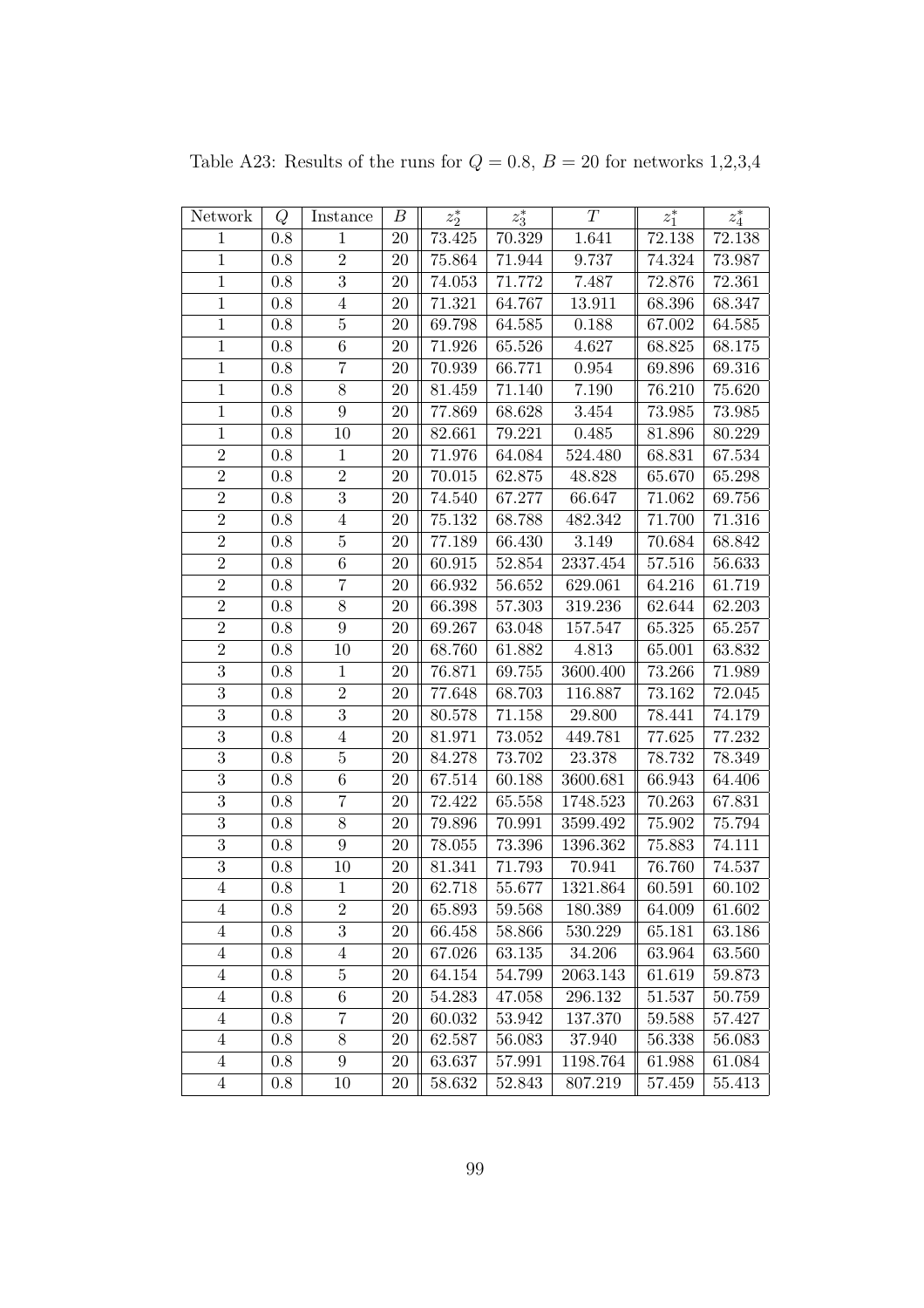| Network        | Q       | Instance       | В      | $z_2^*$ | $z_3^*$    | T        | $z_1^*$ | $z_4^\ast$ |
|----------------|---------|----------------|--------|---------|------------|----------|---------|------------|
| 5              | 0.8     | 1              | 20     | 70.451  | 62.800     | 120.666  | 69.184  | 66.194     |
| $\overline{5}$ | 0.8     | $\overline{2}$ | 20     | 66.586  | 59.422     | 3600.307 | 62.631  | 62.443     |
| $\overline{5}$ | 0.8     | $\overline{3}$ | 20     | 68.885  | 61.330     | 3600.308 | 67.000  | 65.740     |
| $\overline{5}$ | 0.8     | $\overline{4}$ | 20     | 69.534  | 61.482     | 3600.308 | 66.036  | 66.036     |
| $\overline{5}$ | 0.8     | $\overline{5}$ | 20     | 66.840  | 57.796     | 58.770   | 61.522  | 60.501     |
| $\overline{5}$ | 0.8     | 6              | 20     | 63.873  | 56.776     | 39.159   | 60.678  | 59.014     |
| $\overline{5}$ | $0.8\,$ | $\overline{7}$ | 20     | 67.683  | 64.189     | 3600.308 | 67.418  | 66.177     |
| $\overline{5}$ | $0.8\,$ | $8\,$          | 20     | 67.000  | 57.631     | 160.450  | 64.170  | 60.181     |
| $\overline{5}$ | 0.8     | $\overline{9}$ | 20     | 68.870  | 64.224     | 2638.468 | 65.761  | 65.187     |
| $\overline{5}$ | 0.8     | 10             | 20     | 69.212  | 63.355     | 1131.853 | 66.360  | 65.688     |
| $\overline{6}$ | $0.8\,$ | $\mathbf{1}$   | 20     | 80.332  | 74.035     | 2221.702 | 78.210  | 76.401     |
| $\overline{6}$ | $0.8\,$ | $\overline{2}$ | 20     | 79.838  | 72.722     | 498.465  | 76.713  | $75.157\,$ |
| $\,6$          | 0.8     | $\overline{3}$ | 20     | 84.553  | 72.531     | 3600.124 | 81.871  | 79.618     |
| $\overline{6}$ | $0.8\,$ | $\overline{4}$ | 20     | 75.099  | 70.114     | 3600.124 | 73.265  | 72.881     |
| $\overline{6}$ | 0.8     | $\overline{5}$ | 20     | 80.853  | 72.298     | 646.063  | 74.347  | 74.272     |
| 6              | 0.8     | 6              | 20     | 83.022  | $75.534\,$ | 162.957  | 79.279  | 77.828     |
| $\overline{6}$ | 0.8     | $\overline{7}$ | 20     | 77.621  | 68.992     | 2527.159 | 76.386  | 72.586     |
| 6              | 0.8     | 8              | 20     | 75.304  | 67.920     | 3600.123 | 70.133  | 69.454     |
| $\overline{6}$ | $0.8\,$ | $\overline{9}$ | 20     | 77.183  | 70.407     | 3600.124 | 74.547  | 73.164     |
| $\overline{6}$ | 0.8     | 10             | $20\,$ | 77.350  | 69.949     | 2707.054 | 74.695  | 72.459     |
| $\overline{7}$ | 0.8     | $\mathbf{1}$   | 20     | 79.189  | 73.124     | 3600.123 | 74.195  | 74.068     |
| $\overline{7}$ | 0.8     | $\,2$          | 20     | 75.038  | 68.166     | 3600.123 | 72.214  | 71.323     |
| $\overline{7}$ | 0.8     | $\overline{3}$ | 20     | 82.772  | 74.238     | 3600.124 | 77.400  | 77.400     |
| $\overline{7}$ | 0.8     | $\overline{4}$ | 20     | 75.459  | 68.854     | 3600.124 | 73.477  | 71.635     |
| $\overline{7}$ | 0.8     | $\bf 5$        | 20     | 73.739  | 68.452     | 3600.123 | 71.167  | 71.167     |
| $\overline{7}$ | $0.8\,$ | 6              | 20     | 64.589  | 62.380     | 1976.207 | 63.010  | 62.380     |
| $\overline{7}$ | 0.8     | $\overline{7}$ | 20     | 67.211  | 61.823     | 3599.229 | 63.244  | 61.192     |
| $\overline{7}$ | $0.8\,$ | $8\,$          | 20     | 78.562  | 70.176     | 138.624  | 74.185  | 72.726     |
| $\overline{7}$ | $0.8\,$ | $\overline{9}$ | 20     | 80.860  | 71.170     | 3599.733 | 78.487  | 76.647     |
| $\overline{7}$ | 0.8     | 10             | 20     | 69.792  | 65.801     | 3600.032 | 67.848  | 67.658     |

Table A24: Results of the runs for  $Q = 0.8$ ,  $B = 20$  for networks 5,6,7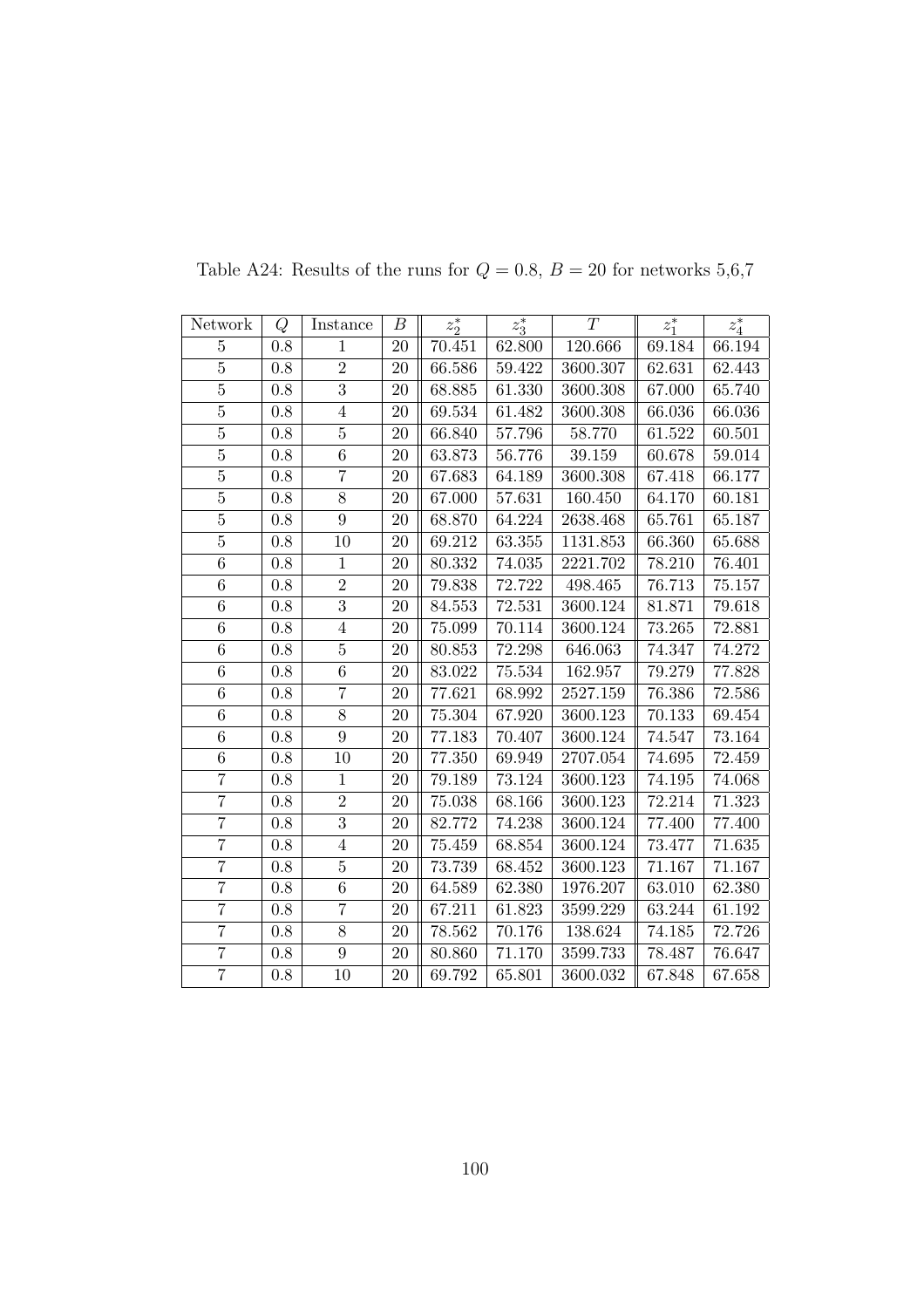APPENDIX B

RESULTS OF THE RUNS FOR CHAPTER 3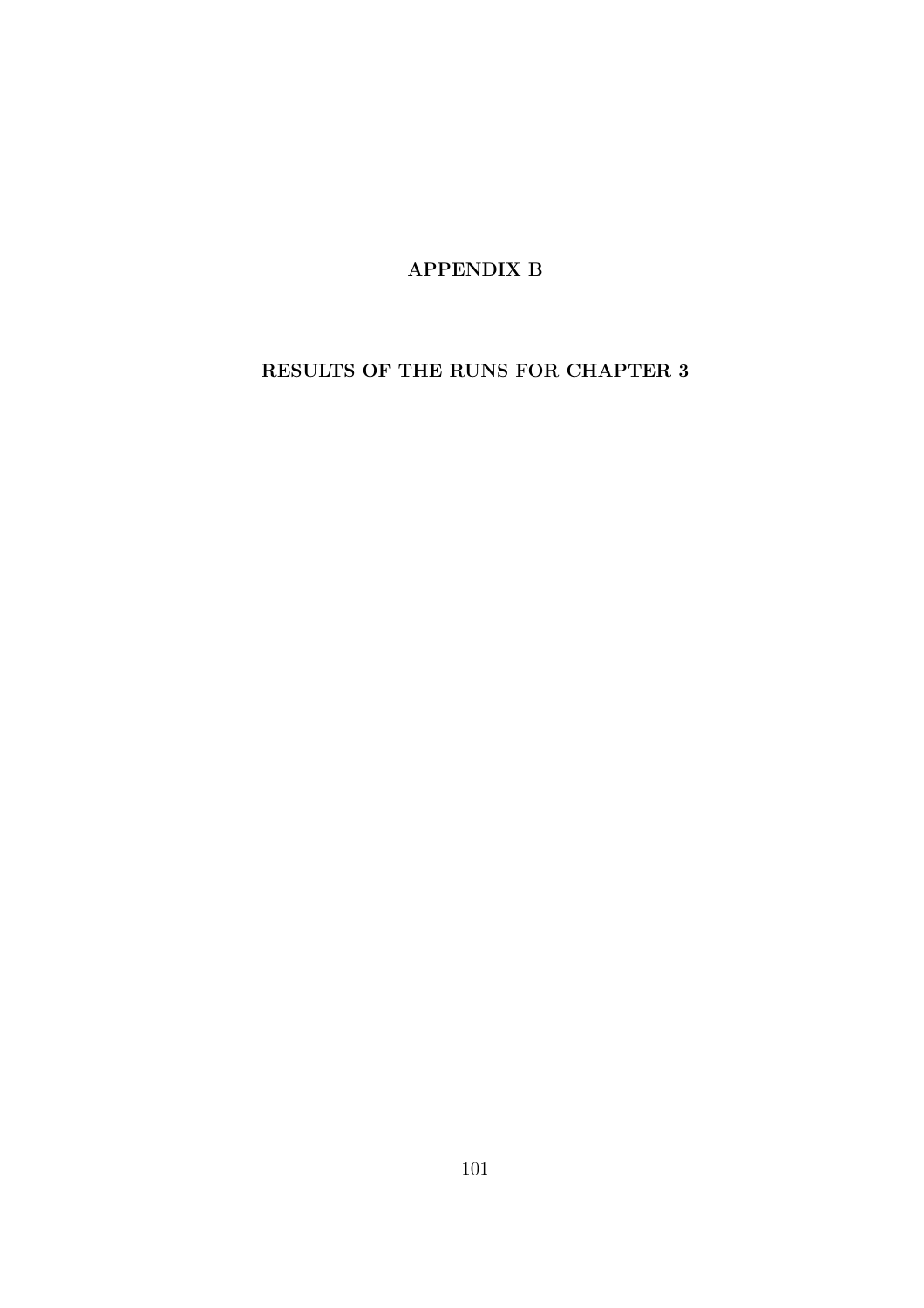| $\boldsymbol{n}$ | $\mathcal{C}$    | Β              | Instance       | $z^*$    | $[PI-L]$ | $[PI-LR]$ |
|------------------|------------------|----------------|----------------|----------|----------|-----------|
| 10               | 3                | 3              | $\mathbf 1$    | $-2.780$ | 122.1    | 19.7      |
| 10               | 3                | 3              | $\overline{2}$ | $-2.778$ | 134.0    | 22.2      |
| 10               | 3                | 3              | $\overline{3}$ | $-2.871$ | 146.8    | 24.6      |
| 10               | 3                | 3              | $\overline{4}$ | $-2.741$ | 145.4    | 20.2      |
| 10               | 3                | $\overline{3}$ | $\overline{5}$ | $-2.684$ | 112.4    | $27.5\,$  |
| 10               | $\boldsymbol{3}$ | 3              | $\overline{6}$ | $-2.742$ | 142.8    | 23.3      |
| 10               | 3                | 3              | 7              | $-2.724$ | 128.1    | 24.5      |
| 10               | $\overline{3}$   | $\overline{3}$ | $\overline{8}$ | $-2.856$ | 118.5    | 25.7      |
| 10               | $\boldsymbol{3}$ | 3              | 9              | $-2.729$ | 158.2    | 24.5      |
| 10               | 3                | 3              | 10             | $-2.810$ | 136.7    | 22.4      |
| 10               | 3                | $\overline{5}$ | $\mathbf 1$    | $-2.483$ | 81.6     | 18.0      |
| 10               | $\boldsymbol{3}$ | $\overline{5}$ | $\overline{2}$ | $-2.480$ | 167.4    | 18.9      |
| 10               | $\overline{3}$   | $\overline{5}$ | $\overline{3}$ | $-2.636$ | 124.4    | 24.3      |
| 10               | 3                | $\overline{5}$ | $\overline{4}$ | $-2.392$ | 95.6     | 16.0      |
| 10               | $\boldsymbol{3}$ | 5              | $\overline{5}$ | $-2.430$ | 96.5     | 20.1      |
| 10               | 3                | $\overline{5}$ | $\,6$          | $-2.531$ | 119.0    | 26.2      |
| 10               | 3                | $\overline{5}$ | 7              | $-2.475$ | 91.6     | 22.9      |
| 10               | $\boldsymbol{3}$ | $\overline{5}$ | 8              | $-2.628$ | 144.2    | $23.9\,$  |
| 10               | 3                | $\overline{5}$ | 9              | $-2.475$ | 150.8    | 24.4      |
| 10               | 3                | $\overline{5}$ | 10             | $-2.548$ | 106.2    | 20.3      |
| 10               | $\overline{4}$   | 3              | $\mathbf 1$    | $-3.627$ | 335.8    | 19.1      |
| 10               | $\overline{4}$   | 3              | $\overline{2}$ | $-3.620$ | 450.7    | 22.1      |
| 10               | $\overline{4}$   | 3              | 3              | $-3.745$ | 386.2    | 20.3      |
| 10               | $\overline{4}$   | $\overline{3}$ | $\overline{4}$ | $-3.571$ | 490.0    | 20.7      |
| 10               | $\overline{4}$   | 3              | $\overline{5}$ | $-3.495$ | 448.9    | 33.1      |
| 10               | $\overline{4}$   | 3              | $\sqrt{6}$     | $-3.568$ | 377.0    | 24.1      |
| 10               | $\overline{4}$   | 3              | 7              | $-3.554$ | 379.2    | 28.9      |
| 10               | $\overline{4}$   | 3              | 8              | $-3.732$ | 517.6    | 23.5      |
| 10               | $\overline{4}$   | 3              | 9              | $-3.563$ | 594.7    | $23.6\,$  |
| 10               | $\overline{4}$   | 3              | 10             | $-3.666$ | 463.7    | 21.6      |
| 10               | $\overline{4}$   | $\overline{5}$ | $\mathbf{1}$   | $-3.235$ | 210.5    | 16.6      |
| 10               | 4                | 5              | $\overline{2}$ | $-3.229$ | 521.2    | $20.7\,$  |
| 10               | $\overline{4}$   | $\overline{5}$ | 3              | $-3.431$ | 431.6    | 22.2      |
| 10               | $\overline{4}$   | 5              | $\overline{4}$ | $-3.116$ | 353.8    | 14.5      |
| 10               | 4                | 5              | $\overline{5}$ | $-3.166$ | 453.6    | 24.7      |
| 10               | $\overline{4}$   | $\overline{5}$ | $\overline{6}$ | $-3.284$ | 431.8    | 22.5      |
| 10               | $\overline{4}$   | 5              | 7              | $-3.234$ | 290.0    | 18.9      |
| 10               | 4                | 5              | 8              | $-3.428$ | 421.9    | 19.6      |
| 10               | $\overline{4}$   | $\overline{5}$ | 9              | $-3.223$ | 595.3    | 24.2      |
| 10               | $\overline{4}$   | 5              | 10             | $-3.324$ | 437.4    | 19.7      |

Table B1: Results of the runs for  $n=10,\,C=3,4$ 

Columns corresponding to [PI-L] and [PI-LR] represent the running times (in seconds) of the corresponding formulations.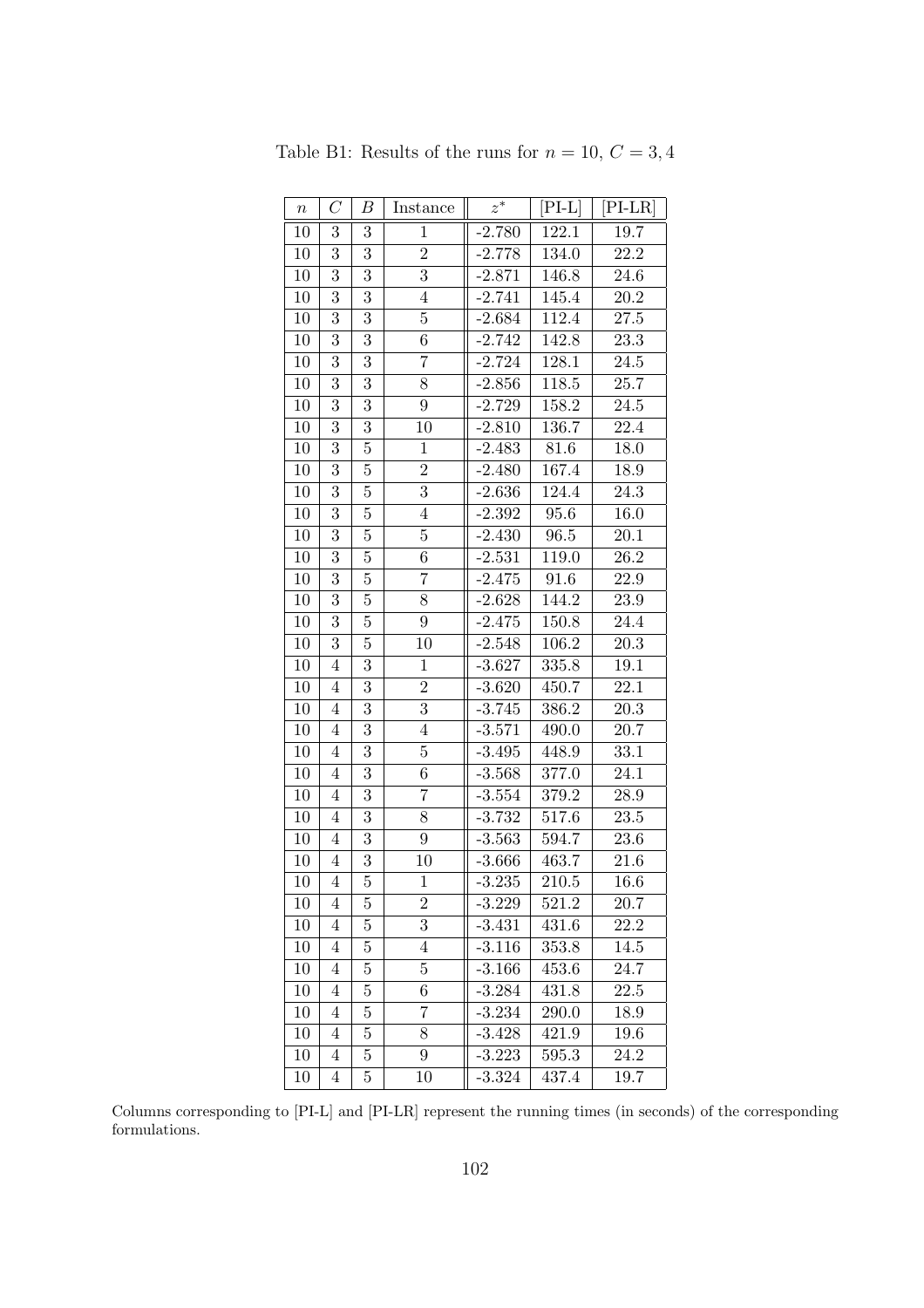| $\, n$ | $\,C$           | В              | Instance         | $z^\ast$ | $[PI-L]$ | $[PI-LR]$         |
|--------|-----------------|----------------|------------------|----------|----------|-------------------|
| 10     | 5               | 3              | $\mathbf 1$      | $-4.473$ | 1976.2   | 19.7              |
| 10     | $\overline{5}$  | 3              | $\overline{2}$   | $-4.461$ | 2001.4   | 20.8              |
| 10     | $\overline{5}$  | $\overline{3}$ | $\overline{3}$   | $-4.618$ | 2300.5   | 22.0              |
| 10     | $\overline{5}$  | 3              | $\overline{4}$   | $-4.399$ | 2055.6   | $25.8\,$          |
| 10     | $\overline{5}$  | 3              | 5                | $-4.306$ | 1703.7   | 26.1              |
| 10     | $\overline{5}$  | 3              | $\boldsymbol{6}$ | $-4.393$ | 1709.0   | 24.2              |
| 10     | $\overline{5}$  | 3              | $\overline{7}$   | $-4.383$ | 1551.3   | $25.6\,$          |
| 10     | $\overline{5}$  | 3              | 8                | $-4.608$ | 2364.5   | 26.3              |
| 10     | $\overline{5}$  | $\overline{3}$ | $\overline{9}$   | $-4.398$ | 2542.2   | 26.4              |
| 10     | $\overline{5}$  | 3              | 10               | $-4.523$ | 2239.4   | $23.5\,$          |
| 10     | $\overline{5}$  | $\overline{5}$ | 1                | $-3.988$ | 1146.1   | 14.6              |
| 10     | $\overline{5}$  | $\overline{5}$ | $\overline{2}$   | $-3.979$ | 1569.5   | 22.1              |
| 10     | $\overline{5}$  | $\overline{5}$ | $\overline{3}$   | $-4.225$ | 1749.4   | 24.2              |
| 10     | $\overline{5}$  | $\overline{5}$ | $\overline{4}$   | $-3.839$ | 1844.7   | 17.8              |
| 10     | $\overline{5}$  | $\overline{5}$ | $\overline{5}$   | $-3.901$ | 1516.1   | $\overline{22.9}$ |
| 10     | $\overline{5}$  | $\overline{5}$ | 6                | $-4.037$ | 1318.8   | 24.7              |
| 10     | $\overline{5}$  | $\overline{5}$ | 7                | $-3.994$ | 1471.6   | 19.4              |
| 10     | $\overline{5}$  | $\overline{5}$ | 8                | $-4.229$ | 1898.1   | 22.7              |
| 10     | $\overline{5}$  | $\overline{5}$ | $\overline{9}$   | $-3.969$ | 2804.1   | 28.7              |
| 10     | $\overline{5}$  | $\overline{5}$ | 10               | $-4.100$ | 2343.8   | 19.1              |
| 10     | $\overline{6}$  | 3              | $\mathbf 1$      | $-5.320$ | 6905.0   | 20.4              |
| 10     | $\sqrt{6}$      | 3              | $\overline{2}$   | $-5.302$ | 7323.2   | 24.3              |
| 10     | $6\phantom{.}6$ | 3              | $\overline{3}$   | $-5.492$ | 8696.1   | 22.0              |
| $10\,$ | $\overline{6}$  | 3              | $\overline{4}$   | $-5.224$ | 9040.4   | 24.3              |
| 10     | 6               | $\overline{3}$ | $\overline{5}$   | $-5.117$ | 7020.9   | 23.3              |
| 10     | $\sqrt{6}$      | 3              | $\!6\,$          | $-5.219$ | 7038.3   | 25.4              |
| 10     | $\overline{6}$  | $\overline{3}$ | 7                | $-5.213$ | 8547.7   | $27.5\,$          |
| 10     | $6\phantom{.}6$ | 3              | 8                | $-5.484$ | 8803.8   | 25.0              |
| 10     | $6\phantom{.}6$ | 3              | $9\phantom{.}$   | $-5.232$ | 10203.9  | 26.1              |
| 10     | $6\phantom{.}6$ | 3              | 10               | $-5.379$ | 9335.6   | $22.5\,$          |
| 10     | 6               | $\overline{5}$ | 1                | $-4.740$ | 3916.4   | 17.3              |
| 10     | 6               | 5              | $\overline{2}$   | $-4.728$ | 9773.2   | 18.7              |
| 10     | 6               | 5              | $\overline{3}$   | $-5.020$ | 7501.4   | 23.8              |
| 10     | 6               | 5              | $\overline{4}$   | $-4.562$ | 5709.3   | 20.8              |
| 10     | 6               | 5              | $\bf 5$          | $-4.637$ | 7462.5   | 20.7              |
| 10     | 6               | 5              | 6                | $-4.790$ | 5831.6   | 25.0              |
| 10     | 6               | $\overline{5}$ | 7                | $-4.753$ | 8809.4   | 20.1              |
| 10     | 6               | 5              | 8                | $-5.029$ | 5606.3   | 23.0              |
| 10     | 6               | 5              | 9                | $-4.714$ | 10303.3  | 25.2              |
| 10     | 6               | 5              | 10               | $-4.876$ | 7518.2   | 21.0              |

Table B2: Results of the runs for  $n=10,\,C=5,6$ 

Columns corresponding to [PI-L] and [PI-LR] represent the running times (in seconds) of the corresponding formulations.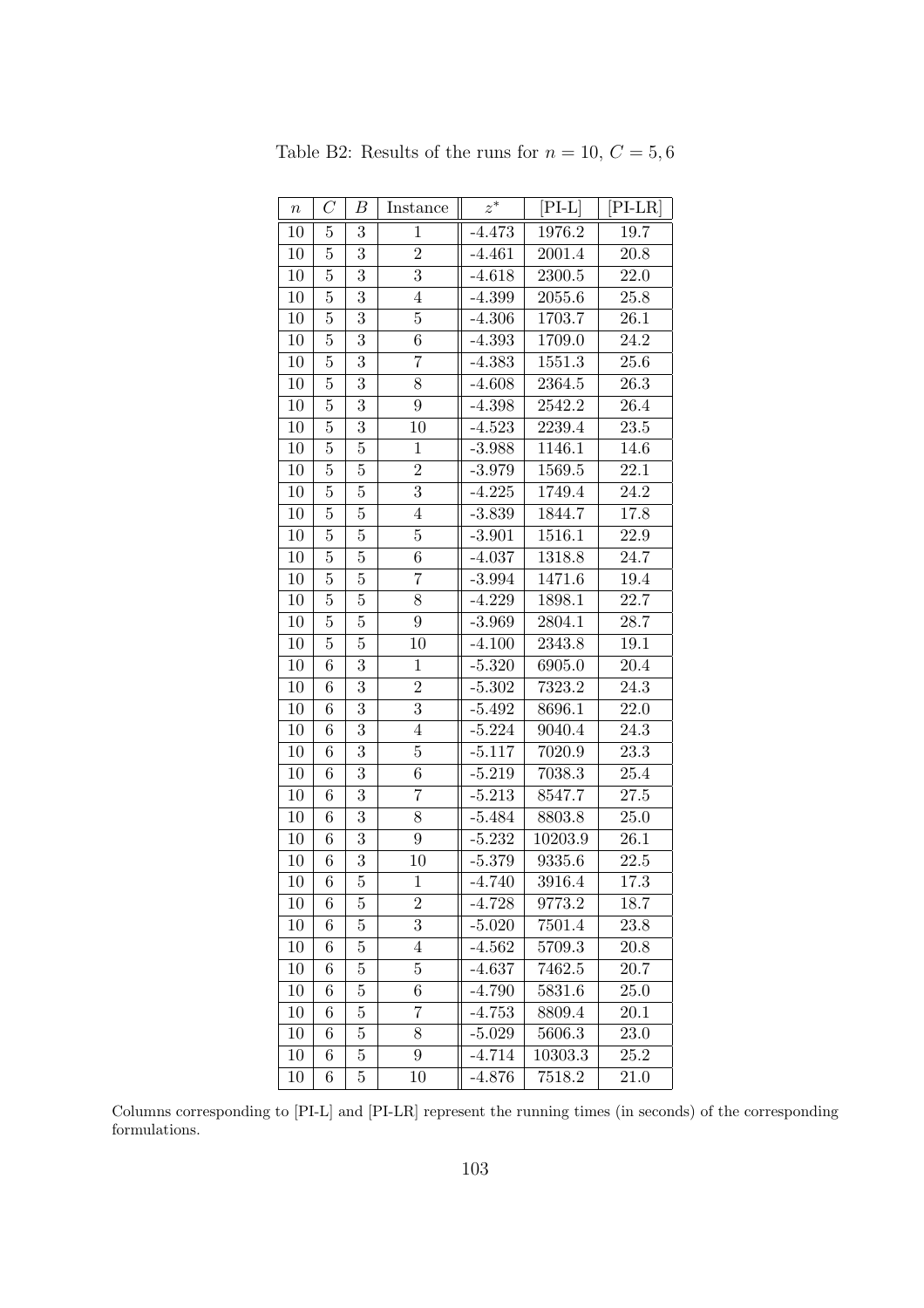| $\, n$ | $\mathcal{C}$  | $\boldsymbol{B}$ | Instance         | $z^\ast$ | $[PI-LR]$ | $z^{HA}$ | HA       |
|--------|----------------|------------------|------------------|----------|-----------|----------|----------|
| 10     | 3              | 3                | $\mathbf{1}$     | $-2.780$ | 19.73     | $-2.780$ | 0.09     |
| 10     | 3              | $\overline{3}$   | $\overline{2}$   | $-2.778$ | 22.23     | $-2.778$ | 0.11     |
| 10     | 3              | $\overline{3}$   | $\overline{3}$   | $-2.871$ | 24.59     | $-2.878$ | 0.13     |
| 10     | 3              | 3                | $\overline{4}$   | $-2.741$ | 20.23     | $-2.741$ | 0.11     |
| $10\,$ | 3              | $\overline{3}$   | $\overline{5}$   | $-2.684$ | 27.50     | $-2.684$ | 0.09     |
| 10     | 3              | $\overline{3}$   | $\,6$            | $-2.742$ | 23.28     | $-2.742$ | $0.09\,$ |
| 10     | 3              | $\overline{3}$   | 7                | $-2.724$ | 24.52     | $-2.724$ | 0.08     |
| 10     | 3              | $\overline{3}$   | 8                | $-2.856$ | 25.66     | $-2.856$ | $0.09\,$ |
| 10     | 3              | 3                | $9\,$            | $-2.729$ | 24.48     | $-2.729$ | 0.09     |
| 10     | 3              | $\overline{3}$   | 10               | $-2.810$ | 22.38     | $-2.810$ | 0.11     |
| $10\,$ | 3              | $\overline{5}$   | $\mathbf{1}$     | $-2.483$ | 18.05     | $-2.483$ | 0.14     |
| 10     | 3              | $\overline{5}$   | $\overline{2}$   | $-2.480$ | 18.94     | $-2.480$ | 0.14     |
| 10     | 3              | $\overline{5}$   | $\overline{3}$   | $-2.636$ | 24.34     | $-2.636$ | 0.16     |
| 10     | 3              | $\overline{5}$   | $\overline{4}$   | $-2.392$ | 16.05     | $-2.392$ | 0.14     |
| 10     | 3              | $\overline{5}$   | $\overline{5}$   | $-2.430$ | 20.09     | $-2.432$ | $0.13\,$ |
| 10     | 3              | $\bf 5$          | 6                | $-2.531$ | 26.16     | $-2.531$ | 0.14     |
| $10\,$ | 3              | $\overline{5}$   | $\overline{7}$   | $-2.475$ | 22.92     | $-2.475$ | $0.13\,$ |
| 10     | 3              | $\overline{5}$   | 8                | $-2.628$ | 23.89     | $-2.628$ | $0.16\,$ |
| 10     | 3              | $\overline{5}$   | $9\phantom{.}$   | $-2.475$ | 24.36     | $-2.475$ | 0.14     |
| 10     | 3              | $\overline{5}$   | 10               | $-2.548$ | 20.34     | $-2.548$ | 0.16     |
| 10     | $\overline{5}$ | $\overline{3}$   | $\mathbf{1}$     | $-4.473$ | 19.70     | $-4.473$ | $0.09\,$ |
| 10     | $\overline{5}$ | $\overline{3}$   | $\boldsymbol{2}$ | $-4.461$ | 20.77     | $-4.461$ | 0.09     |
| 10     | $\overline{5}$ | $\overline{3}$   | $\overline{3}$   | $-4.618$ | 22.00     | $-4.624$ | $0.09\,$ |
| 10     | $\overline{5}$ | 3                | $\overline{4}$   | $-4.399$ | 25.83     | $-4.400$ | 0.09     |
| 10     | $\overline{5}$ | $\overline{3}$   | $\overline{5}$   | $-4.306$ | 26.09     | $-4.306$ | 0.08     |
| 10     | $\bf 5$        | 3                | $\,6$            | $-4.393$ | 24.19     | $-4.393$ | 0.09     |
| 10     | $\overline{5}$ | $\overline{3}$   | 7                | $-4.383$ | 25.63     | $-4.383$ | 0.08     |
| 10     | $\overline{5}$ | $\overline{3}$   | 8                | $-4.608$ | 26.30     | $-4.608$ | 0.09     |
| 10     | $\overline{5}$ | 3                | 9                | $-4.398$ | 26.39     | $-4.398$ | 0.09     |
| 10     | $\overline{5}$ | $\overline{3}$   | 10               | $-4.523$ | 23.47     | $-4.523$ | 0.09     |
| 10     | $\overline{5}$ | $\overline{5}$   | $\mathbf{1}$     | $-3.988$ | 14.61     | $-3.988$ | 0.14     |
| 10     | 5              | 5                | $\overline{2}$   | $-3.979$ | 22.11     | $-3.979$ | 0.14     |
| 10     | $\overline{5}$ | $\overline{5}$   | 3                | $-4.225$ | 24.20     | $-4.225$ | 0.14     |
| 10     | $\overline{5}$ | $\overline{5}$   | $\overline{4}$   | $-3.839$ | 17.80     | $-3.839$ | 0.13     |
| 10     | $\overline{5}$ | $\overline{5}$   | 5                | $-3.901$ | 22.89     | $-3.908$ | 0.13     |
| 10     | $\overline{5}$ | $\overline{5}$   | 6                | $-4.037$ | 24.66     | $-4.037$ | 0.13     |
| 10     | 5              | 5                | 7                | $-3.994$ | 19.41     | $-3.994$ | 0.13     |
| 10     | 5              | $\overline{5}$   | 8                | $-4.229$ | 22.72     | $-4.229$ | 0.14     |
| 10     | $\overline{5}$ | $\overline{5}$   | 9                | $-3.969$ | 28.70     | $-3.969$ | 0.13     |
| 10     | $\mathbf 5$    | $\overline{5}$   | 10               | $-4.100$ | 19.09     | $-4.100$ | 0.13     |

Table B3: Results of the runs for  $n = 10$  for [PI-LR] and HA

Columns corresponding to [PI-LR] and HA represent the running times (in seconds) of [PI-LR] and the heuristic algorithm,  $z^*$  is the optimal objective function value, and  $z^{HA}$  is the objective function value found by the heuristic algorithm.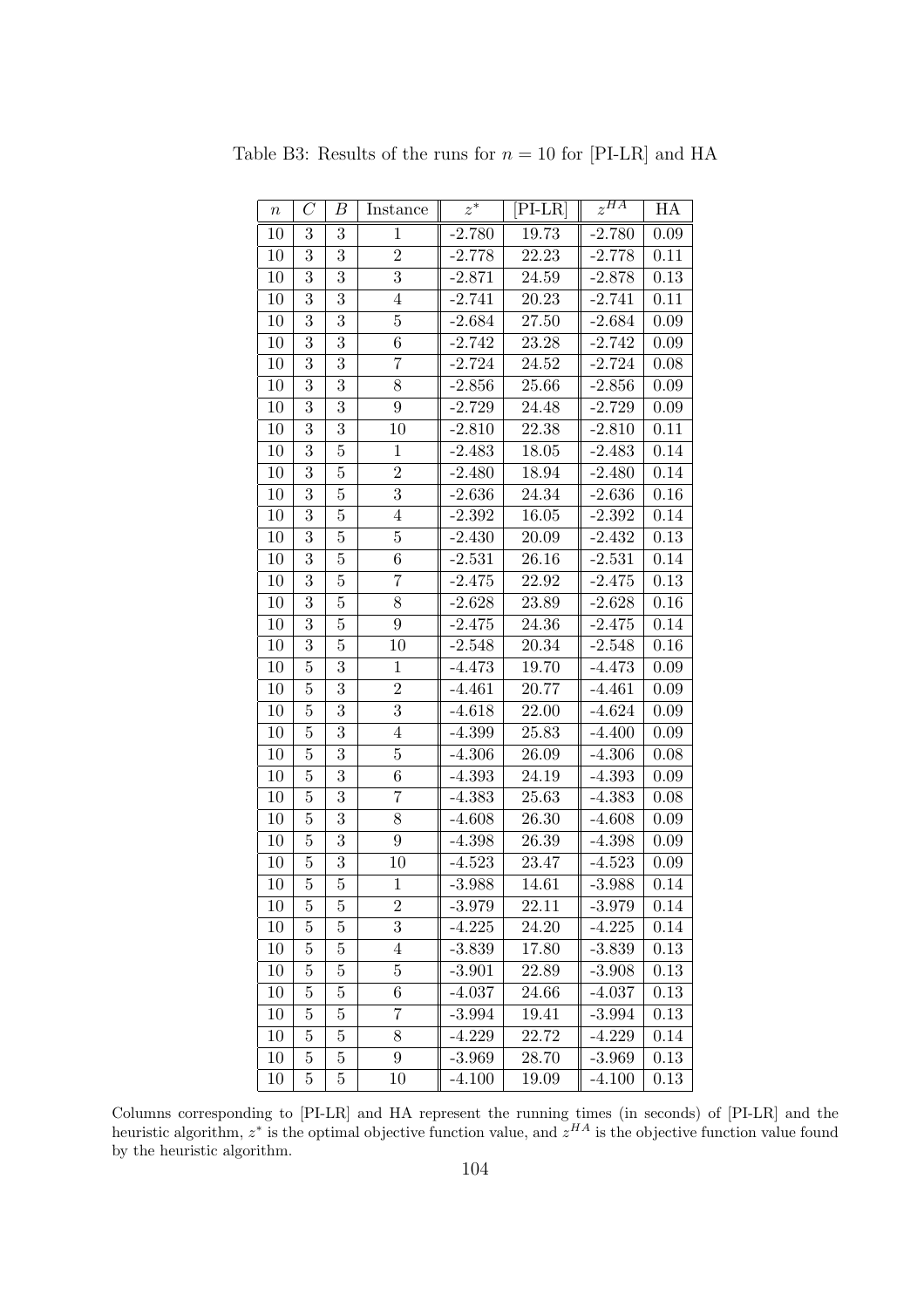| $\, n$ | $\mathcal{C}_{0}^{(n)}$ | В                | Instance         | $\overline{z^*}$ | $[PI-LR]$ | $z^{HA}$ | НA       |
|--------|-------------------------|------------------|------------------|------------------|-----------|----------|----------|
| 15     | 3                       | $\boldsymbol{3}$ | $\mathbf{1}$     | $-3.000$         | 789.79    | $-3.000$ | 0.45     |
| 15     | 3                       | 3                | $\sqrt{2}$       | $-3.000$         | 1065.68   | $-3.000$ | 0.49     |
| 15     | 3                       | $\overline{3}$   | $\overline{3}$   | $-3.000$         | 715.29    | $-3.000$ | 0.44     |
| 15     | 3                       | 3                | $\overline{4}$   | $-2.990$         | 1082.32   | $-3.000$ | 0.47     |
| 15     | 3                       | 3                | $\overline{5}$   | $-2.974$         | 971.73    | $-3.000$ | 0.47     |
| 15     | 3                       | $\overline{3}$   | $\,6$            | $-2.985$         | 1118.40   | $-3.000$ | $0.50\,$ |
| 15     | $\overline{3}$          | 3                | $\overline{7}$   | $-3.000$         | 977.59    | $-3.000$ | 0.47     |
| 15     | 3                       | 3                | 8                | $-3.000$         | 714.95    | $-3.000$ | 0.42     |
| 15     | 3                       | 3                | $9\phantom{.0}$  | $-2.996$         | 1249.46   | $-3.000$ | 0.50     |
| 15     | 3                       | 3                | 10               | $-3.000$         | 773.96    | $-3.000$ | 0.45     |
| 15     | 3                       | $\overline{5}$   | $\mathbf{1}$     | $-2.943$         | 2466.11   | $-3.000$ | 0.75     |
| 15     | 3                       | $\overline{5}$   | $\sqrt{2}$       | $-2.935$         | 3552.89   | $-3.000$ | 0.78     |
| 15     | $\overline{3}$          | $\overline{5}$   | $\overline{3}$   | $-2.948$         | 2551.87   | $-3.000$ | 0.70     |
| 15     | 3                       | $\overline{5}$   | $\overline{4}$   | $-2.900$         | 3250.08   | $-3.000$ | 0.77     |
| 15     | $\overline{3}$          | $\overline{5}$   | $\overline{5}$   | $-2.880$         | 2954.44   | $-3.000$ | 0.75     |
| 15     | 3                       | $\overline{5}$   | $\,6$            | $-2.900$         | 3553.77   | $-3.000$ | 0.83     |
| 15     | 3                       | $\overline{5}$   | 7                | $-2.927$         | 3191.03   | $-3.000$ | 0.78     |
| $15\,$ | $\overline{3}$          | $\bf 5$          | 8                | $-2.966$         | 2472.81   | $-3.000$ | $0.67\,$ |
| 15     | 3                       | $\overline{5}$   | $9\phantom{.0}$  | $-2.921$         | 4485.74   | $-2.996$ | 0.83     |
| 15     | $\overline{3}$          | $\overline{5}$   | 10               | $-2.944$         | 2418.70   | $-3.000$ | 0.72     |
| $15\,$ | $\overline{5}$          | $\overline{3}$   | $\mathbf{1}$     | $-4.877$         | 1080.82   | $-4.877$ | 0.50     |
| 15     | $\overline{5}$          | 3                | $\sqrt{2}$       | $-4.827$         | 1140.56   | $-4.827$ | 0.44     |
| 15     | $\mathbf 5$             | 3                | $\overline{3}$   | $-4.881$         | 1143.65   | $-4.881$ | 0.50     |
| 15     | $\overline{5}$          | 3                | $\overline{4}$   | $-4.806$         | 1171.84   | $-4.806$ | 0.45     |
| 15     | $\overline{5}$          | $\overline{3}$   | 5                | $-4.761$         | 1073.73   | $-4.761$ | 0.39     |
| 15     | $\overline{5}$          | 3                | $\,6$            | $-4.785$         | 1146.35   | $-4.785$ | 0.42     |
| 15     | $\overline{5}$          | $\overline{3}$   | $\overline{7}$   | $-4.826$         | 1130.21   | $-4.826$ | 0.45     |
| 15     | $\overline{5}$          | $\overline{3}$   | 8                | $-4.894$         | 1135.37   | $-4.894$ | 0.52     |
| 15     | $\overline{5}$          | $\boldsymbol{3}$ | $\boldsymbol{9}$ | $-4.817$         | 1407.73   | $-4.817$ | 0.44     |
| 15     | $\overline{5}$          | $\overline{3}$   | 10               | $-4.863$         | 1072.94   | $-4.863$ | 0.49     |
| 15     | $\overline{5}$          | $\overline{5}$   | $\mathbf{1}$     | $-4.739$         | 2559.80   | $-4.739$ | 0.72     |
| 15     | $\overline{5}$          | $\overline{5}$   | $\boldsymbol{2}$ | $-4.698$         | 3802.29   | $-4.698$ | 0.66     |
| $15\,$ | $\overline{5}$          | 5                | 3                | $-4.740$         | 2340.37   | $-4.740$ | 0.72     |
| 15     | $\overline{5}$          | $\overline{5}$   | 4                | $-4.662$         | 2869.68   | $-4.662$ | 0.66     |
| 15     | $\overline{5}$          | $\overline{5}$   | 5                | $-4.613$         | 2846.81   | $-4.613$ | 0.58     |
| 15     | $\overline{5}$          | $\overline{5}$   | 6                | $-4.647$         | 3356.30   | $-4.647$ | 0.61     |
| 15     | $\bf 5$                 | $\overline{5}$   | 7                | $-4.697$         | 3069.07   | -4.697   | 0.66     |
| 15     | $\overline{5}$          | $\overline{5}$   | 8                | $-4.774$         | 2836.70   | $-4.774$ | 0.75     |
| 15     | 5                       | 5                | 9                | $-4.698$         | 4138.95   | $-4.698$ | 0.63     |
| 15     | $\mathbf 5$             | 5                | 10               | $-4.733$         | 2748.29   | $-4.733$ | 0.69     |

Table B4: Results of the runs for  $n = 15$  for [PI-LR] and HA

Columns corresponding to [PI-LR] and HA represent the running times (in seconds) of [PI-LR] and the heuristic algorithm,  $z^*$  is the optimal objective function value, and  $z^{HA}$  is the objective function value found by the heuristic algorithm.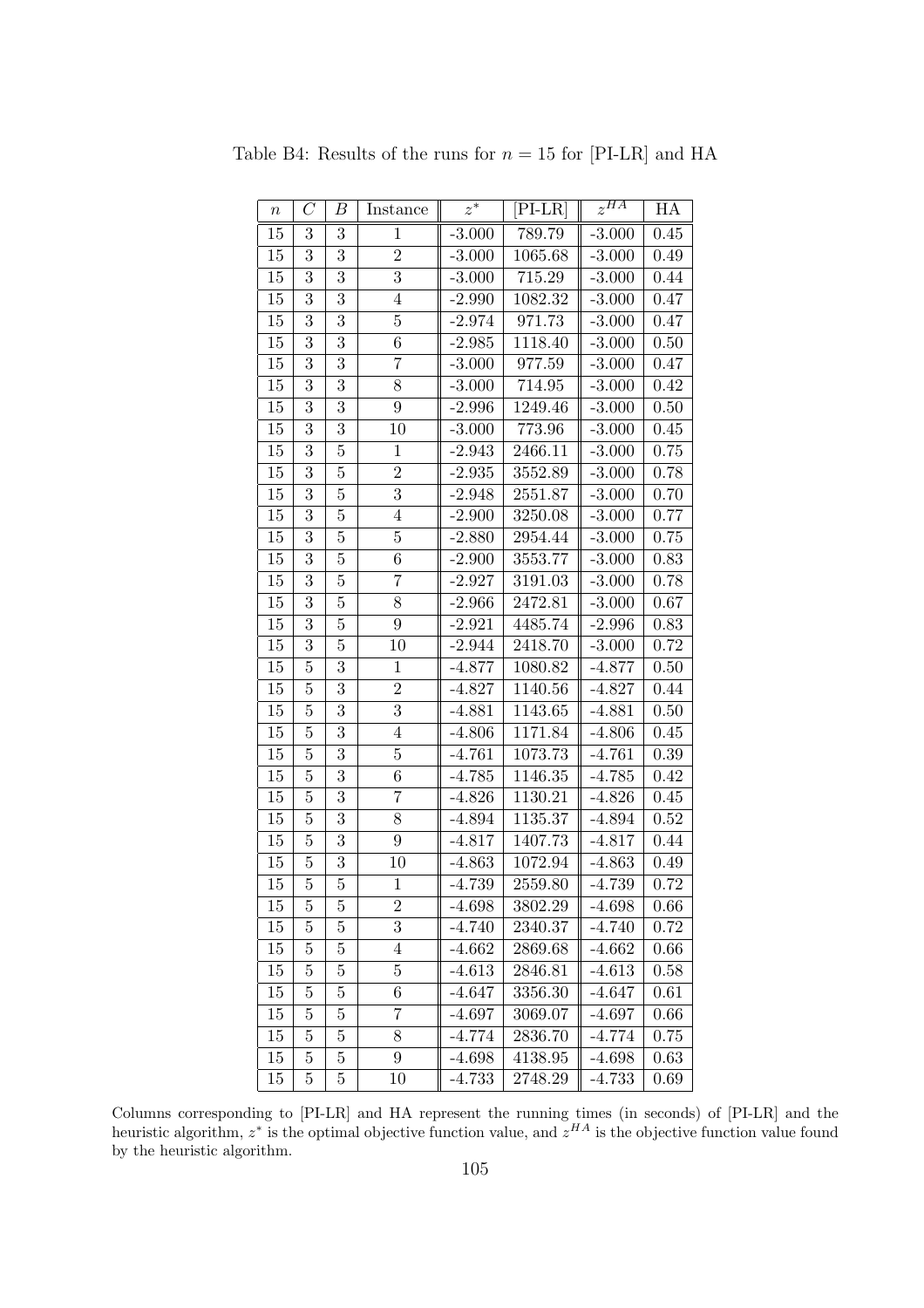| $\, n$          | $\overline{C}$ | В              | Instance       | $z^{\bar{*}}$ | $[PI-LR]$ | $z^{\overline{HA}}$ | НA                 |
|-----------------|----------------|----------------|----------------|---------------|-----------|---------------------|--------------------|
| 30              | 3              | 3              | 1              |               |           | $-3.000$            | 9.06               |
| 30              | $\overline{3}$ | $\overline{3}$ | $\overline{2}$ |               |           | $-2.986$            | 8.59               |
| 30              | 3              | 3              | $\overline{3}$ |               |           | $-3.000$            | 9.24               |
| 30              | 3              | 3              | $\overline{4}$ |               |           | $-3.000$            | 7.98               |
| 30              | 3              | 3              | $\overline{5}$ |               |           | $-2.985$            | 8.32               |
| 30              | 3              | 3              | 6              |               |           | $-2.982$            | 8.42               |
| 30              | 3              | 3              | $\overline{7}$ |               |           | $-2.986$            | $7.92\,$           |
| 30              | 3              | 3              | 8              |               |           | $-2.987$            | 8.95               |
| 30              | 3              | 3              | 9              |               |           | $-3.000$            | 8.40               |
| 30              | $\overline{3}$ | $\overline{3}$ | 10             |               |           | $-3.000$            | 8.60               |
| 30              | 3              | $\overline{5}$ | $\mathbf{1}$   |               |           | $-3.000$            | $5.36\,$           |
| $30\,$          | 3              | $\overline{5}$ | $\overline{2}$ |               |           | $-2.974$            | 4.93               |
| 30              | 3              | $\overline{5}$ | 3              |               |           | $-2.974$            | $5.81\,$           |
| 30              | 3              | $\overline{5}$ | $\overline{4}$ |               |           | $-3.000$            | 4.85               |
| 30              | 3              | $\overline{5}$ | $\overline{5}$ |               |           | $-3.000$            | 4.97               |
| 30              | $\overline{3}$ | $\overline{5}$ | $\overline{6}$ |               |           | $-2.980$            | 5.53               |
| 30              | 3              | $\overline{5}$ | $\overline{7}$ |               |           | $-2.973$            | 4.85               |
| 30              | 3              | $\overline{5}$ | 8              |               |           | $-3.000$            | 5.56               |
| 30              | 3              | $\overline{5}$ | 9              |               |           | $-2.986$            | $5.05\,$           |
| 30              | $\overline{3}$ | $\overline{5}$ | 10             |               |           | $-2.972$            | 5.24               |
| 30              | $\overline{5}$ | 3              | $\mathbf{1}$   |               |           | $-5.000$            | 14.35              |
| 30              | $\overline{5}$ | $\overline{3}$ | $\overline{2}$ |               |           | $-5.000$            | 14.88              |
| 30              | $\overline{5}$ | 3              | 3              |               |           | $-4.978$            | 13.59              |
| 30              | $\overline{5}$ | 3              | $\overline{4}$ |               |           | $-4.975$            | 15.85              |
| $\overline{30}$ | $\overline{5}$ | $\overline{3}$ | $\overline{5}$ |               |           | $-4.981$            | $14.\overline{31}$ |
| 30              | $\overline{5}$ | 3              | 6              |               |           | $-5.000$            | 15.18              |
| 30              | $\overline{5}$ | 3              | $\overline{7}$ |               |           | $-5.000$            | 13.37              |
| 30              | $\overline{5}$ | 3              | 8              |               |           | $-5.000$            | 11.99              |
| 30              | $\overline{5}$ | 3              | 9              |               |           | $-4.988$            | 15.34              |
| 30              | $\overline{5}$ | 3              | 10             |               |           | $-4.984$            | 12.08              |
| 30              | $\overline{5}$ | $\overline{5}$ | $\mathbf{1}$   |               |           | $-4.987$            | 8.18               |
| 30              | 5              | 5              | $\overline{2}$ |               |           | $-4.972$            | 9.18               |
| 30              | $\overline{5}$ | 5              | 3              |               |           | $-4.970$            | 8.07               |
| 30              | $\overline{5}$ | $\overline{5}$ | $\overline{4}$ |               |           | $-4.989$            | 9.49               |
| 30              | 5              | 5              | $\overline{5}$ |               |           | $-4.973$            | 8.48               |
| 30              | $\overline{5}$ | 5              | 6              |               |           | $-4.983$            | 8.51               |
| 30              | $\overline{5}$ | $\overline{5}$ | $\overline{7}$ |               |           | $-4.978$            | 8.65               |
| 30              | $\overline{5}$ | 5              | 8              |               |           | $-5.000$            | 7.53               |
| 30              | $\overline{5}$ | $\overline{5}$ | 9              |               |           | $-4.978$            | 9.59               |
| $30\,$          | $\overline{5}$ | $\overline{5}$ | 10             |               |           | $-5.000$            | 7.34               |

Table B5: Results of the runs for  $n = 30$  for [PI-LR] and HA

Columns corresponding to [PI-LR] and HA represent the running times (in seconds) of [PI-LR] and the heuristic algorithm,  $z^*$  is the optimal objective function value, and  $z^{HA}$  is the objective function value found by the heuristic algorithm.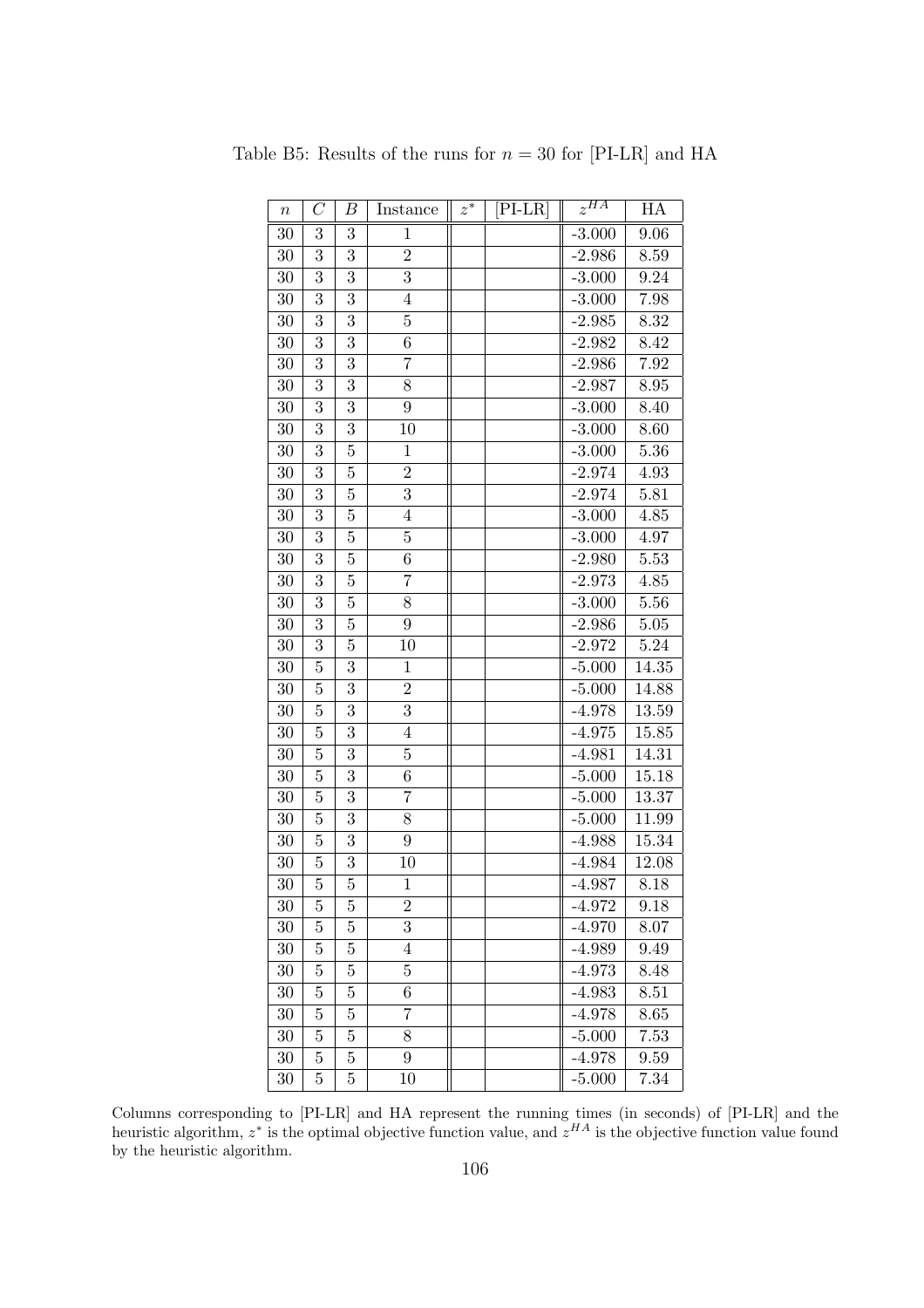| $\it n$ | $\mathcal{C}% _{M_{1},M_{2}}^{\alpha,\beta}(\varepsilon)$ | В              | Instance        | $z^\ast$ | [PI-LR] | $z^{HA}$ | HA     |
|---------|-----------------------------------------------------------|----------------|-----------------|----------|---------|----------|--------|
| 50      | 3                                                         | 3              | $\mathbf{1}$    |          |         | $-3.000$ | 89.14  |
| 50      | 3                                                         | 3              | $\overline{2}$  |          |         | $-3.000$ | 93.75  |
| 50      | 3                                                         | 3              | 3               |          |         | $-2.982$ | 85.55  |
| 50      | 3                                                         | $\overline{3}$ | $\overline{4}$  |          |         | $-3.000$ | 82.70  |
| 50      | 3                                                         | 3              | $\overline{5}$  |          |         | $-2.989$ | 91.29  |
| 50      | 3                                                         | $\overline{3}$ | $\overline{6}$  |          |         | $-2.986$ | 88.15  |
| 50      | 3                                                         | $\overline{3}$ | $\overline{7}$  |          |         | $-2.986$ | 83.67  |
| 50      | 3                                                         | 3              | 8               |          |         | $-2.982$ | 84.73  |
| 50      | 3                                                         | $\overline{3}$ | 9               |          |         | $-3.000$ | 86.92  |
| 50      | 3                                                         | $\overline{3}$ | 10              |          |         | $-3.000$ | 79.85  |
| 50      | 3                                                         | $\overline{5}$ | 1               |          |         | $-3.000$ | 54.18  |
| 50      | 3                                                         | $\overline{5}$ | $\overline{2}$  |          |         | $-2.987$ | 56.02  |
| 50      | 3                                                         | $\overline{5}$ | $\overline{3}$  |          |         | $-3.000$ | 51.09  |
| 50      | 3                                                         | $\overline{5}$ | $\overline{4}$  |          |         | $-3.000$ | 49.61  |
| 50      | 3                                                         | $\overline{5}$ | $\overline{5}$  |          |         | $-2.989$ | 52.99  |
| 50      | $\overline{3}$                                            | $\overline{5}$ | $\overline{6}$  |          |         | $-2.984$ | 51.68  |
| 50      | 3                                                         | $\overline{5}$ | 7               |          |         | $-3.000$ | 48.80  |
| 50      | 3                                                         | $\overline{5}$ | 8               |          |         | $-3.000$ | 51.32  |
| 50      | 3                                                         | $\overline{5}$ | 9               |          |         | $-2.990$ | 52.51  |
| 50      | $\overline{3}$                                            | $\overline{5}$ | 10              |          |         | $-2.985$ | 48.33  |
| 50      | $\overline{5}$                                            | 3              | $\mathbf{1}$    |          |         | $-4.983$ | 108.76 |
| 50      | $\overline{5}$                                            | 3              | $\overline{2}$  |          |         | $-5.000$ | 103.58 |
| 50      | $\overline{5}$                                            | 3              | 3               |          |         | $-5.000$ | 108.71 |
| $50\,$  | 5                                                         | 3              | $\overline{4}$  |          |         | $-4.984$ | 96.49  |
| 50      | $\overline{5}$                                            | $\overline{3}$ | $\overline{5}$  |          |         | $-4.985$ | 99.95  |
| 50      | $\overline{5}$                                            | 3              | $\sqrt{6}$      |          |         | $-4.982$ | 100.19 |
| 50      | 5                                                         | 3              | 7               |          |         | $-4.990$ | 107.98 |
| 50      | $\overline{5}$                                            | 3              | 8               |          |         | $-4.980$ | 108.12 |
| 50      | $\overline{5}$                                            | 3              | $9\phantom{.0}$ |          |         | $-5.000$ | 104.63 |
| 50      | 5                                                         | 3              | 10              |          |         | $-4.982$ | 106.75 |
| 50      | $\overline{5}$                                            | $\overline{5}$ | $\mathbf{1}$    |          |         | $-5.000$ | 63.06  |
| 50      | 5                                                         | 5              | $\overline{2}$  |          |         | $-5.000$ | 61.77  |
| 50      | 5                                                         | 5              | 3               |          |         | $-4.983$ | 63.90  |
| 50      | $\overline{5}$                                            | $\overline{5}$ | $\overline{4}$  |          |         | $-5.000$ | 57.92  |
| 50      | $\overline{5}$                                            | 5              | 5               |          |         | $-4.987$ | 60.66  |
| 50      | $\overline{5}$                                            | 5              | $\,6$           |          |         | $-5.000$ | 60.38  |
| 50      | $\overline{5}$                                            | $\overline{5}$ | 7               |          |         | $-5.000$ | 63.72  |
| 50      | 5                                                         | 5              | 8               |          |         | $-5.000$ | 63.44  |
| 50      | 5                                                         | 5              | 9               |          |         | $-4.988$ | 64.51  |
| $50\,$  | $\overline{5}$                                            | $\overline{5}$ | 10              |          |         | $-4.987$ | 63.37  |

Table B6: Results of the runs for  $n = 50$  for [PI-LR] and HA

Columns corresponding to [PI-LR] and HA represent the running times (in seconds) of [PI-LR] and the heuristic algorithm,  $z^*$  is the optimal objective function value, and  $z^{HA}$  is the objective function value found by the heuristic algorithm.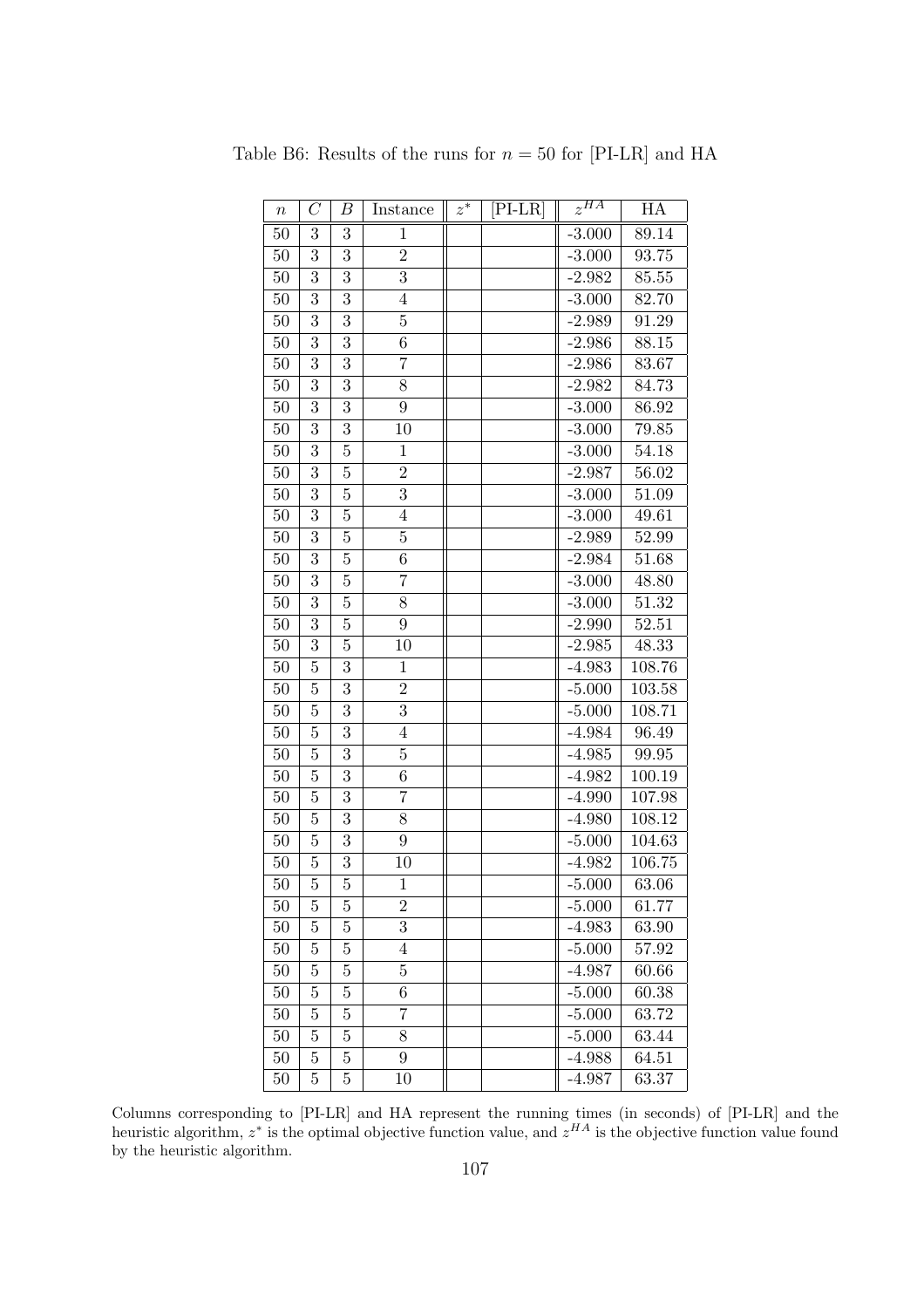APPENDIX C

## RESULTS OF THE RUNS FOR CHAPTER 4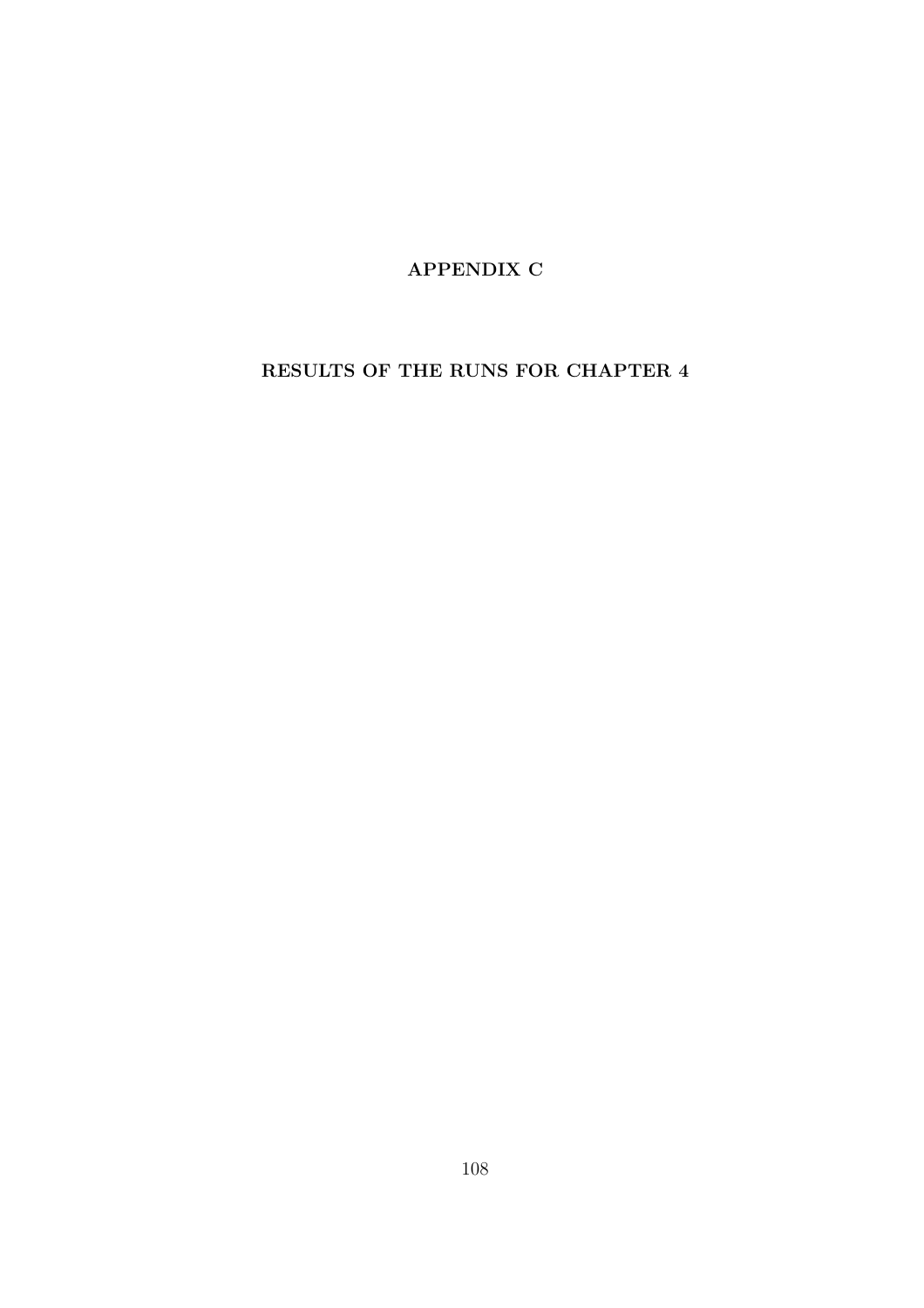| Network        | Q       | Instance         | $\boldsymbol{B}$ | $z_2^\ast$ | $z_3^*$   | $\boldsymbol{T}$ | $z_1^\ast$ | $z_4^\ast$ |
|----------------|---------|------------------|------------------|------------|-----------|------------------|------------|------------|
| $\mathbf{1}$   | $0.6\,$ | $\mathbf{1}$     | $\bf 5$          | 53.681     | 48.113    | 0.594            | 50.494     | 50.494     |
| $\mathbf{1}$   | 0.6     | $\sqrt{2}$       | $\overline{5}$   | 57.664     | 55.065    | 0.812            | 57.467     | 55.065     |
| $1\,$          | 0.6     | $\overline{3}$   | $5\,$            | 50.531     | 46.484    | 0.765            | 50.141     | 46.484     |
| $\mathbf{1}$   | 0.6     | $\overline{4}$   | $\bf 5$          | 53.192     | 47.861    | 0.421            | 47.861     | 47.861     |
| $\,1$          | 0.6     | $\overline{5}$   | $\overline{5}$   | 56.395     | 50.56     | 0.171            | 56.395     | 51.130     |
| $\mathbf{1}$   | $0.6\,$ | $\,6$            | $\bf 5$          | 56.091     | 49.995    | 1.421            | 52.625     | 52.143     |
| $\mathbf{1}$   | $0.6\,$ | $\overline{7}$   | $\bf 5$          | 51.485     | 43.53     | 0.562            | 45.662     | 45.662     |
| $\mathbf 1$    | 0.6     | 8                | $\overline{5}$   | 56.94      | 55.107    | 0.516            | 60.409     | 55.107     |
| $1\,$          | 0.6     | $\boldsymbol{9}$ | $\bf 5$          | 55.305     | 51.346    | 0.687            | 53.630     | 53.630     |
| $\overline{1}$ | 0.6     | 10               | $\overline{5}$   | 62.888     | 57.565    | 0.515            | 61.210     | 59.512     |
| $\overline{2}$ | 0.6     | $\,1$            | $\overline{5}$   | 57.306     | 48.156    | 1.171            | 48.987     | 48.356     |
| $\overline{2}$ | 0.6     | $\overline{2}$   | $\bf 5$          | 56.478     | 48.074    | 1.187            | 55.822     | 49.968     |
| $\sqrt{2}$     | $0.6\,$ | 3                | $\bf 5$          | 52.922     | 48.059    | 0.703            | $51.153\,$ | 48.359     |
| $\overline{2}$ | 0.6     | $\overline{4}$   | $\bf 5$          | 54.428     | 49.112    | 1.375            | 55.492     | 52.047     |
| $\overline{2}$ | 0.6     | $\bf 5$          | $\overline{5}$   | 66.705     | 52.701    | 0.734            | 56.173     | 53.511     |
| $\overline{2}$ | 0.6     | $\boldsymbol{6}$ | $\bf 5$          | 50.494     | 41.44     | 0.421            | 44.911     | 43.260     |
| $\overline{2}$ | 0.6     | $\overline{7}$   | $\bf 5$          | 51.233     | 43.668    | 1.046            | 47.626     | 45.479     |
| $\sqrt{2}$     | 0.6     | $8\,$            | $\bf 5$          | 49.43      | 43.21     | 1.328            | 46.974     | 45.242     |
| $\overline{2}$ | 0.6     | $\boldsymbol{9}$ | $\bf 5$          | 60.017     | 50.934    | 0.562            | 57.898     | 52.048     |
| $\overline{2}$ | 0.6     | 10               | $\bf 5$          | 56.468     | 47.02     | 0.703            | 53.331     | 49.080     |
| $\overline{3}$ | 0.6     | $\mathbf{1}$     | $\bf 5$          | 57.1       | 50.827    | 4.484            | 55.251     | 52.810     |
| $\overline{3}$ | 0.6     | $\overline{2}$   | $\bf 5$          | 64.704     | 51.215    | 0.921            | 59.401     | 53.690     |
| $\overline{3}$ | 0.6     | $\overline{3}$   | $\bf 5$          | 55.278     | 47.119    | 3.406            | 52.495     | 49.410     |
| $\overline{3}$ | 0.6     | $\overline{4}$   | $\bf 5$          | 62.059     | 52.93     | 3.531            | 58.560     | 55.286     |
| $\overline{3}$ | 0.6     | $\overline{5}$   | $\bf 5$          | 67.783     | $57.06\,$ | $1.156\,$        | 62.518     | 59.468     |
| $\overline{3}$ | 0.6     | $\,6\,$          | $\bf 5$          | $59.136\,$ | 50.532    | 0.688            | 52.520     | 50.532     |
| $\overline{3}$ | 0.6     | $\overline{7}$   | $\bf 5$          | 59.217     | 49.275    | 1.531            | 55.370     | 50.220     |
| $\overline{3}$ | 0.6     | 8                | $\bf 5$          | 65.35      | 53.572    | 0.656            | 55.784     | 55.784     |
| $\overline{3}$ | 0.6     | $\boldsymbol{9}$ | $\bf 5$          | 66.048     | 55.476    | 0.75             | 61.987     | 56.856     |
| $\overline{3}$ | 0.6     | 10               | $\bf 5$          | 64.181     | $55.35\,$ | 0.765            | 59.382     | 57.918     |
| $\overline{4}$ | 0.6     | $\mathbf{1}$     | $\bf 5$          | 50.265     | 42.326    | 3.14             | 46.188     | 43.547     |
| 4              | $0.6\,$ | $\boldsymbol{2}$ | 5                | 52.1       | 44.977    | 0.89             | 51.020     | 45.414     |
| $\overline{4}$ | $0.6\,$ | $\overline{3}$   | $\bf 5$          | 49.24      | 43.362    | 1.062            | 47.762     | 44.242     |
| $\overline{4}$ | 0.6     | $\overline{4}$   | $\overline{5}$   | 50.85      | 42.835    | 1.375            | 48.367     | 44.360     |
| $\overline{4}$ | 0.6     | $\bf 5$          | $\bf 5$          | 54.362     | 43.181    | 0.89             | 47.852     | 45.089     |
| $\overline{4}$ | $0.6\,$ | 6                | $\bf 5$          | 41.328     | 36.163    | 1.843            | 39.596     | 38.116     |
| $\overline{4}$ | $0.6\,$ | 7                | $5\,$            | 41.816     | 35.176    | 3.156            | 37.584     | 36.679     |
| $\overline{4}$ | 0.6     | 8                | $\bf 5$          | 47.515     | 37.713    | 1.046            | 43.766     | 39.221     |
| $\overline{4}$ | $0.6\,$ | $\boldsymbol{9}$ | $\overline{5}$   | 46.935     | 42.682    | 1.187            | 45.914     | 44.711     |
| $\overline{4}$ | 0.6     | 10               | $\overline{5}$   | 45.861     | 40.868    | 6.406            | 44.184     | 42.265     |

Table C1: Results of the runs for  $Q = 0.6$ ,  $B = 5$  for networks 1,2,3,4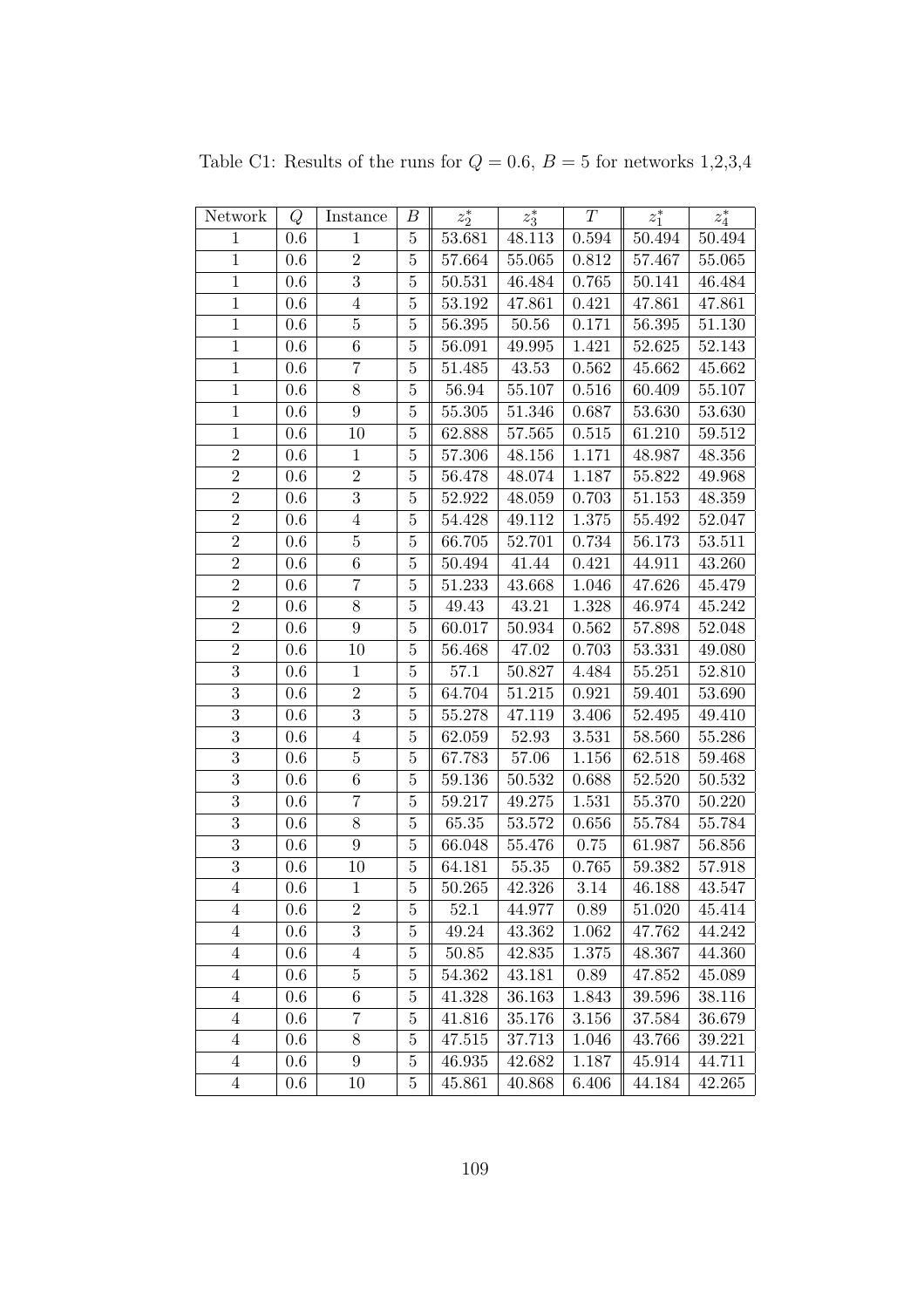| Network        | Q       | Instance       | В              | $z_2^*$ | $z_3^*$ | T         | $z_1^*$    | $z_4^\ast$ |
|----------------|---------|----------------|----------------|---------|---------|-----------|------------|------------|
| $\overline{5}$ | 0.6     | 1              | $\bf 5$        | 51.456  | 47.641  | 3.313     | 50.584     | 49.750     |
| $\overline{5}$ | 0.6     | $\overline{2}$ | $\bf 5$        | 51.706  | 43.712  | 4.843     | 47.544     | 45.951     |
| $\overline{5}$ | 0.6     | $\overline{3}$ | $\overline{5}$ | 52.839  | 46.503  | 2.234     | 49.295     | 47.745     |
| $\overline{5}$ | 0.6     | $\overline{4}$ | $\bf 5$        | 56.424  | 46.751  | 3.188     | 50.367     | 49.006     |
| $\overline{5}$ | 0.6     | $\overline{5}$ | $\overline{5}$ | 50.287  | 42.827  | 0.296     | 44.772     | 44.735     |
| $\bf 5$        | 0.6     | 6              | $\overline{5}$ | 48.446  | 44.281  | 6.719     | 48.444     | 46.388     |
| $\overline{5}$ | 0.6     | $\overline{7}$ | $\bf 5$        | 50.473  | 45.936  | 7.546     | 48.460     | 47.555     |
| $\overline{5}$ | 0.6     | 8              | $\bf 5$        | 55.003  | 45.974  | 1.093     | 55.003     | 45.974     |
| $\overline{5}$ | 0.6     | $\overline{9}$ | $\overline{5}$ | 49.748  | 46.648  | 2.937     | 48.892     | 48.892     |
| $\overline{5}$ | 0.6     | 10             | $\bf 5$        | 53.377  | 48.269  | 1.531     | 49.294     | 48.889     |
| 6              | 0.6     | $\mathbf{1}$   | $\overline{5}$ | 61.007  | 58.184  | $2.515\,$ | 61.007     | 58.927     |
| $\overline{6}$ | $0.6\,$ | $\overline{2}$ | $\overline{5}$ | 64.172  | 55.249  | 2.015     | 60.908     | 57.445     |
| $\,6$          | $0.6\,$ | $\overline{3}$ | $\bf 5$        | 66.951  | 56.518  | 1.484     | 59.393     | 57.353     |
| $\overline{6}$ | 0.6     | $\overline{4}$ | $\bf 5$        | 61.667  | 53.747  | 16.406    | 60.580     | 54.758     |
| 6              | 0.6     | $\bf 5$        | $\bf 5$        | 60.916  | 53.259  | 0.968     | 54.024     | 54.024     |
| 6              | 0.6     | 6              | $\bf 5$        | 68.488  | 60.593  | 2.687     | 63.400     | 63.400     |
| $\overline{6}$ | 0.6     | $\overline{7}$ | $\overline{5}$ | 59.028  | 49.668  | 7.812     | 54.408     | 53.574     |
| 6              | 0.6     | $\overline{8}$ | $\overline{5}$ | 62.452  | 49.603  | 2.812     | 61.369     | 51.998     |
| $\overline{6}$ | 0.6     | $9\phantom{.}$ | $\bf 5$        | 63.448  | 58.723  | $2.515\,$ | $61.952\,$ | 59.424     |
| $\overline{6}$ | 0.6     | 10             | $\overline{5}$ | 59.267  | 53.576  | 3.093     | 55.565     | $55.565\,$ |
| $\overline{7}$ | $0.6\,$ | $\mathbf{1}$   | $\bf 5$        | 65.851  | 53.594  | 3.109     | 59.343     | 56.025     |
| $\overline{7}$ | 0.6     | $\overline{2}$ | $\bf 5$        | 62.436  | 51.479  | 1.984     | 55.717     | 53.520     |
| $\overline{7}$ | 0.6     | $\overline{3}$ | $\bf 5$        | 64.159  | 59.982  | 7.796     | 66.008     | 62.095     |
| $\overline{7}$ | $0.6\,$ | $\overline{4}$ | $\bf 5$        | 59.391  | 52.256  | 5.828     | 53.339     | 53.052     |
| $\overline{7}$ | 0.6     | $\overline{5}$ | $\overline{5}$ | 56.119  | 52.74   | $1.25\,$  | 54.865     | 53.972     |
| $\overline{7}$ | 0.6     | $\overline{6}$ | $\bf 5$        | 48.675  | 45.017  | 6.187     | 46.917     | 45.612     |
| $\overline{7}$ | 0.6     | $\overline{7}$ | $\bf 5$        | 51.462  | 44.165  | 11.719    | 49.205     | 47.727     |
| $\overline{7}$ | 0.6     | 8              | $\bf 5$        | 66.615  | 54.515  | 2.109     | 60.119     | 55.195     |
| $\overline{7}$ | 0.6     | 9              | $\bf 5$        | 65.837  | 56.083  | 12.796    | 61.203     | 57.505     |
| $\overline{7}$ | 0.6     | 10             | $\overline{5}$ | 56.359  | 48.825  | 4.547     | 56.074     | 52.409     |

Table C2: Results of the runs for  $Q=0.6,\,B=5$  for networks  $5,6,7$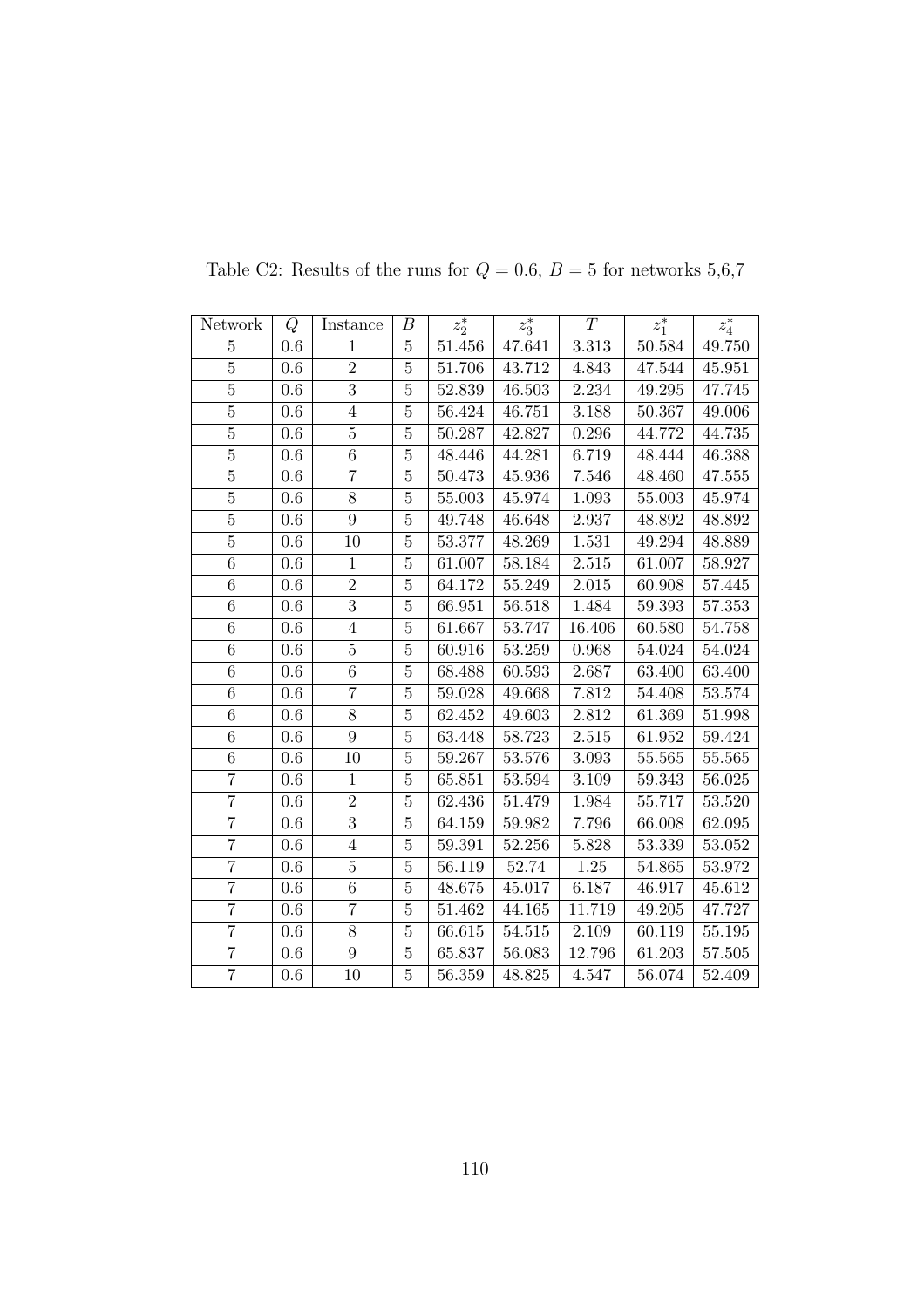| Network        | Q       | Instance         | В              | $z_2^\ast$ | $z_3^*$   | T          | $z_1^\ast$ | $z_4^\ast$ |
|----------------|---------|------------------|----------------|------------|-----------|------------|------------|------------|
| $\mathbf{1}$   | 0.7     | $\mathbf{1}$     | $\bf 5$        | 51.46      | 48.952    | $0.5\,$    | 50.494     | 50.494     |
| $\mathbf{1}$   | 0.7     | $\sqrt{2}$       | $\bf 5$        | 57.664     | 55.065    | 0.718      | 57.467     | 55.065     |
| $1\,$          | 0.7     | 3                | $5\,$          | 48.745     | 45.924    | 1.046      | 46.484     | 46.484     |
| $\mathbf{1}$   | 0.7     | $\overline{4}$   | $\bf 5$        | 49.736     | 47.134    | 0.64       | 47.861     | 47.861     |
| $\,1$          | 0.7     | $\overline{5}$   | $\overline{5}$ | 51.749     | 49.011    | 0.203      | 51.130     | 51.130     |
| $\mathbf{1}$   | 0.7     | $\,6\,$          | $\bf 5$        | 53.927     | 49.995    | 1.468      | $52.625\,$ | 52.143     |
| $\mathbf{1}$   | 0.7     | $\overline{7}$   | $\bf 5$        | 48.621     | 44.885    | 0.875      | 45.662     | 45.662     |
| $\mathbf 1$    | 0.7     | 8                | $\overline{5}$ | 56.94      | 55.107    | 0.468      | 56.737     | 55.107     |
| $1\,$          | 0.7     | $\boldsymbol{9}$ | $\bf 5$        | 55.305     | 51.346    | 0.625      | 53.630     | 53.630     |
| $\overline{1}$ | 0.7     | 10               | $\overline{5}$ | 61.64      | 57.611    | 0.515      | 61.210     | 59.512     |
| $\sqrt{2}$     | 0.7     | $\,1$            | $\bf 5$        | 57.306     | 48.156    | 0.438      | 48.987     | 48.356     |
| $\overline{2}$ | $0.7\,$ | $\overline{2}$   | $\bf 5$        | 53.928     | 48.074    | 0.984      | 52.340     | 49.968     |
| $\sqrt{2}$     | 0.7     | 3                | $\bf 5$        | 51.397     | 48.059    | 0.843      | $51.153\,$ | 48.359     |
| $\overline{2}$ | 0.7     | $\,4\,$          | $\bf 5$        | 54.428     | 49.112    | 0.562      | 55.492     | 52.047     |
| $\overline{2}$ | 0.7     | $\bf 5$          | $\overline{5}$ | 58.738     | 50.935    | 2.625      | 56.173     | 53.511     |
| $\overline{2}$ | 0.7     | $\boldsymbol{6}$ | $\bf 5$        | 45.15      | 42.147    | 3.656      | 44.911     | 43.260     |
| $\overline{2}$ | 0.7     | $\overline{7}$   | $\bf 5$        | 50.062     | 43.701    | 0.703      | 47.626     | 45.479     |
| $\sqrt{2}$     | 0.7     | $8\,$            | $\overline{5}$ | 47.698     | 43.21     | 0.859      | 45.242     | 45.242     |
| $\overline{2}$ | 0.7     | $\boldsymbol{9}$ | $\bf 5$        | 57.898     | 52.048    | 0.391      | 57.898     | 52.048     |
| $\overline{2}$ | 0.7     | 10               | $\bf 5$        | 53.196     | 47.407    | 1.14       | 51.084     | 49.080     |
| $\overline{3}$ | 0.7     | $\mathbf{1}$     | $\overline{5}$ | 55.428     | 50.723    | 3.421      | 55.251     | 52.810     |
| $\overline{3}$ | 0.7     | $\overline{2}$   | $\bf 5$        | 58.823     | 51.215    | 6.718      | $55.919\,$ | 53.690     |
| $\overline{3}$ | 0.7     | $\overline{3}$   | $\bf 5$        | 53.664     | 47.15     | 3.109      | 52.495     | 49.410     |
| $\overline{3}$ | 0.7     | $\overline{4}$   | $\bf 5$        | 61.017     | 52.605    | $2.812\,$  | 58.560     | 55.286     |
| $\overline{3}$ | 0.7     | $\bf 5$          | $\bf 5$        | 64.938     | 57.06     | $\sqrt{2}$ | 62.518     | 59.468     |
| $\overline{3}$ | 0.7     | $\,6\,$          | $\bf 5$        | 54.102     | $50.45\,$ | $4.015\,$  | 52.520     | 50.532     |
| $\overline{3}$ | 0.7     | $\overline{7}$   | $\bf 5$        | 53.312     | 48.162    | 4.015      | 50.367     | 50.220     |
| $\overline{3}$ | 0.7     | 8                | $\bf 5$        | 57.202     | 53.572    | 3.546      | 55.784     | 55.784     |
| $\overline{3}$ | 0.7     | $\boldsymbol{9}$ | $\bf 5$        | 63.929     | 55.476    | 0.765      | 61.987     | 56.856     |
| $\overline{3}$ | 0.7     | 10               | $\bf 5$        | 62.948     | 57.349    | 0.671      | 59.382     | 57.918     |
| $\overline{4}$ | 0.7     | $\mathbf{1}$     | $\bf 5$        | 49.424     | 42.326    | 1.109      | 46.188     | 43.547     |
| 4              | 0.7     | $\boldsymbol{2}$ | $\overline{5}$ | 49.147     | 44.977    | 1.171      | 46.356     | 45.414     |
| $\overline{4}$ | 0.7     | $\overline{3}$   | $\bf 5$        | 44.924     | 43.362    | 1.875      | 44.581     | 44.242     |
| $\overline{4}$ | $0.7\,$ | $\overline{4}$   | $\overline{5}$ | 49.566     | 42.968    | 1.687      | 45.246     | 44.360     |
| $\overline{4}$ | 0.7     | $\bf 5$          | $\bf 5$        | 50.946     | 43.961    | 0.921      | 47.852     | 45.089     |
| $\overline{4}$ | 0.7     | 6                | $5\,$          | 39.596     | 36.565    | 3.171      | 39.596     | 38.116     |
| $\overline{4}$ | 0.7     | 7                | $5\,$          | 41.217     | 35.176    | 2.421      | 37.584     | 36.679     |
| $\overline{4}$ | 0.7     | 8                | $5\,$          | 47.515     | 37.713    | 0.546      | 43.766     | 39.221     |
| $\overline{4}$ | 0.7     | $9\phantom{.0}$  | $\overline{5}$ | 46.935     | 42.682    | 1.094      | 45.914     | 44.711     |
| $\overline{4}$ | $0.7\,$ | 10               | $\overline{5}$ | 44.05      | 40.825    | $9.39\,$   | 43.379     | 42.265     |

Table C3: Results of the runs for  $Q = 0.7$ ,  $B = 5$  for networks 1,2,3,4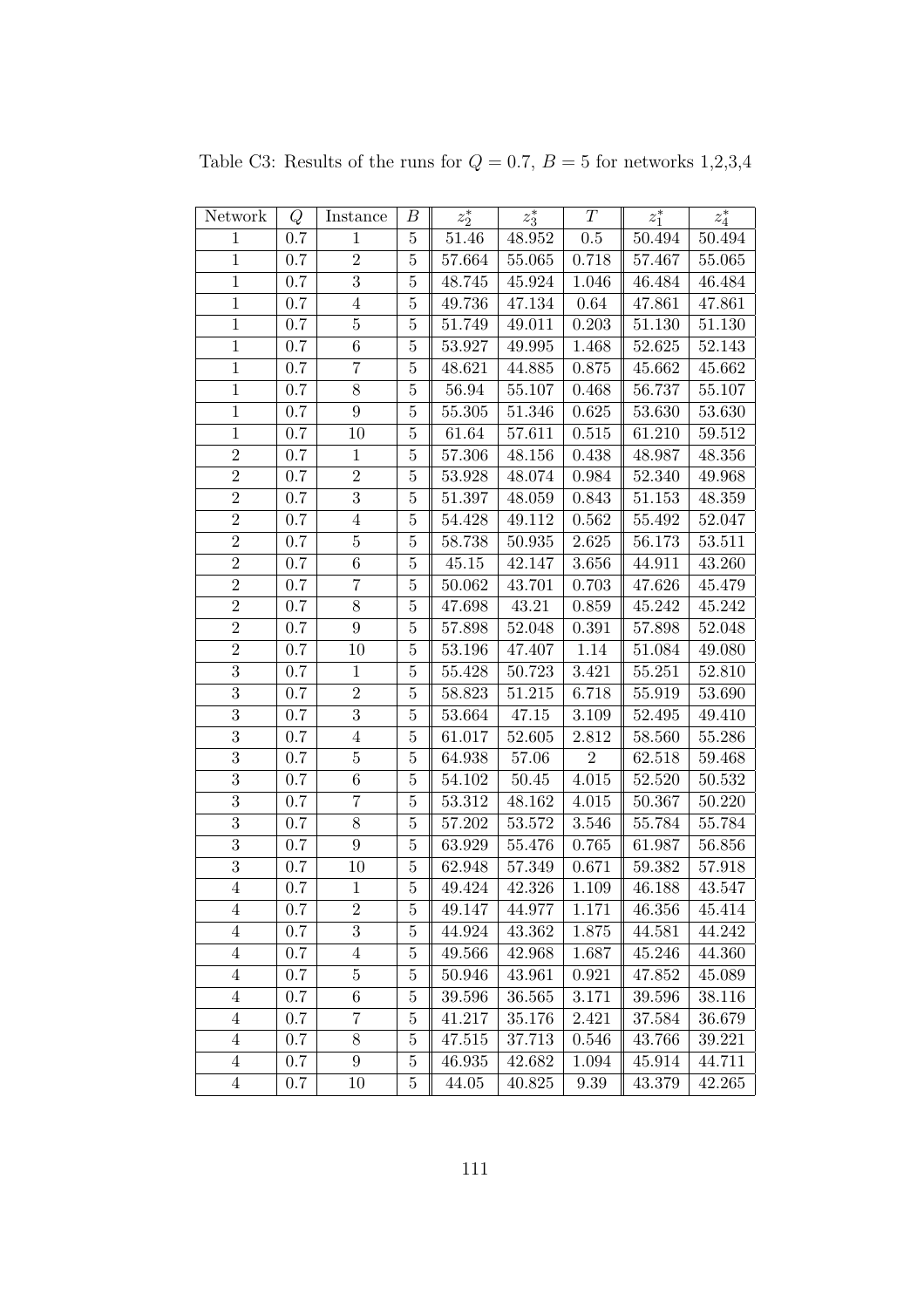| Network        | Q       | Instance       | В              | $z_2^*$ | $z_3^*$ | T      | $z_1^*$    | $z_4^\ast$ |
|----------------|---------|----------------|----------------|---------|---------|--------|------------|------------|
| 5              | 0.7     | $\mathbf{1}$   | $\overline{5}$ | 51.003  | 47.917  | 2.218  | 49.874     | 49.750     |
| $\overline{5}$ | $0.7\,$ | $\overline{2}$ | $\bf 5$        | 49.327  | 42.665  | 6.531  | 46.066     | 45.951     |
| $\overline{5}$ | 0.7     | $\overline{3}$ | $\bf 5$        | 52.839  | 46.125  | 2.109  | 49.295     | 47.745     |
| $\overline{5}$ | 0.7     | $\overline{4}$ | $\bf 5$        | 53.42   | 46.751  | 3.796  | 50.367     | 49.006     |
| $\overline{5}$ | 0.7     | $\overline{5}$ | $\bf 5$        | 50.287  | 42.827  | 0.25   | 44.772     | 44.735     |
| $\overline{5}$ | 0.7     | 6              | $\overline{5}$ | 48.444  | 44.671  | 1.921  | 48.444     | 46.388     |
| $\overline{5}$ | 0.7     | $\overline{7}$ | $\bf 5$        | 49.839  | 45.936  | 4.671  | 48.460     | 47.555     |
| $\overline{5}$ | 0.7     | 8              | $\overline{5}$ | 52.187  | 43.887  | 1.422  | 47.963     | 45.974     |
| $\overline{5}$ | 0.7     | $\overline{9}$ | $\overline{5}$ | 49.748  | 46.648  | 2.281  | 48.892     | 48.892     |
| $\overline{5}$ | 0.7     | 10             | $\bf 5$        | 53.377  | 47.642  | 0.859  | 49.294     | 48.889     |
| 6              | 0.7     | $\mathbf{1}$   | $\overline{5}$ | 59.648  | 58.184  | 2.328  | 59.648     | 58.927     |
| $\,$ 6 $\,$    | 0.7     | $\overline{2}$ | $\overline{5}$ | 61.887  | 56.119  | 2.171  | 59.993     | 57.445     |
| 6              | 0.7     | $\overline{3}$ | $\bf 5$        | 65.527  | 54.713  | 1.125  | 59.393     | 57.353     |
| $\overline{6}$ | 0.7     | $\overline{4}$ | $\bf 5$        | 60.58   | 53.747  | 6.656  | 57.767     | 54.758     |
| 6              | 0.7     | $\bf 5$        | $\overline{5}$ | 60.916  | 53.259  | 0.812  | 54.024     | 54.024     |
| 6              | 0.7     | $\overline{6}$ | $\overline{5}$ | 64.552  | 58.621  | 9.062  | 63.400     | 63.400     |
| $\overline{6}$ | 0.7     | $\overline{7}$ | $\overline{5}$ | 56.028  | 50.574  | 5.609  | 54.408     | $53.574\,$ |
| $\,6$          | 0.7     | 8              | $\bf 5$        | 60.248  | 50.654  | 3.812  | 53.873     | 51.998     |
| $\overline{6}$ | 0.7     | $\overline{9}$ | $\bf 5$        | 61.952  | 59.424  | 2.266  | 61.952     | 59.424     |
| $\,6$          | 0.7     | 10             | $\bf 5$        | 59.267  | 53.576  | 1.968  | 55.565     | 55.565     |
| $\overline{7}$ | 0.7     | $\mathbf{1}$   | $\bf 5$        | 63.422  | 54.884  | 2.312  | 59.343     | 56.025     |
| $\overline{7}$ | 0.7     | $\overline{2}$ | $\overline{5}$ | 58.128  | 50.859  | 3.031  | 55.717     | $53.520\,$ |
| $\overline{7}$ | 0.7     | $\overline{3}$ | $\bf 5$        | 64.159  | 59.982  | 6.125  | 66.008     | 62.095     |
| $\overline{7}$ | 0.7     | $\overline{4}$ | $\bf 5$        | 56.852  | 52.256  | 5.515  | 53.339     | 53.052     |
| $\overline{7}$ | 0.7     | $\bf 5$        | $\overline{5}$ | 54.865  | 53.972  | 1.234  | 54.865     | 53.972     |
| $\overline{7}$ | 0.7     | $\overline{6}$ | $\bf 5$        | 48.675  | 45.017  | 3.968  | 46.917     | 45.612     |
| $\overline{7}$ | 0.7     | $\overline{7}$ | $\bf 5$        | 49.721  | 44.165  | 6.078  | 47.727     | 47.727     |
| $\overline{7}$ | 0.7     | 8              | $\overline{5}$ | 56.812  | 55.114  | 2.593  | $56.812\,$ | 55.195     |
| $\overline{7}$ | 0.7     | 9              | $\bf 5$        | 63.212  | 54.791  | 12.718 | 61.203     | 57.505     |
| $\overline{7}$ | 0.7     | 10             | $\bf 5$        | 56.208  | 48.825  | 2.828  | 56.074     | 52.409     |

Table C4: Results of the runs for  $Q=0.7,\,B=5$  for networks  $5{,}6{,}7$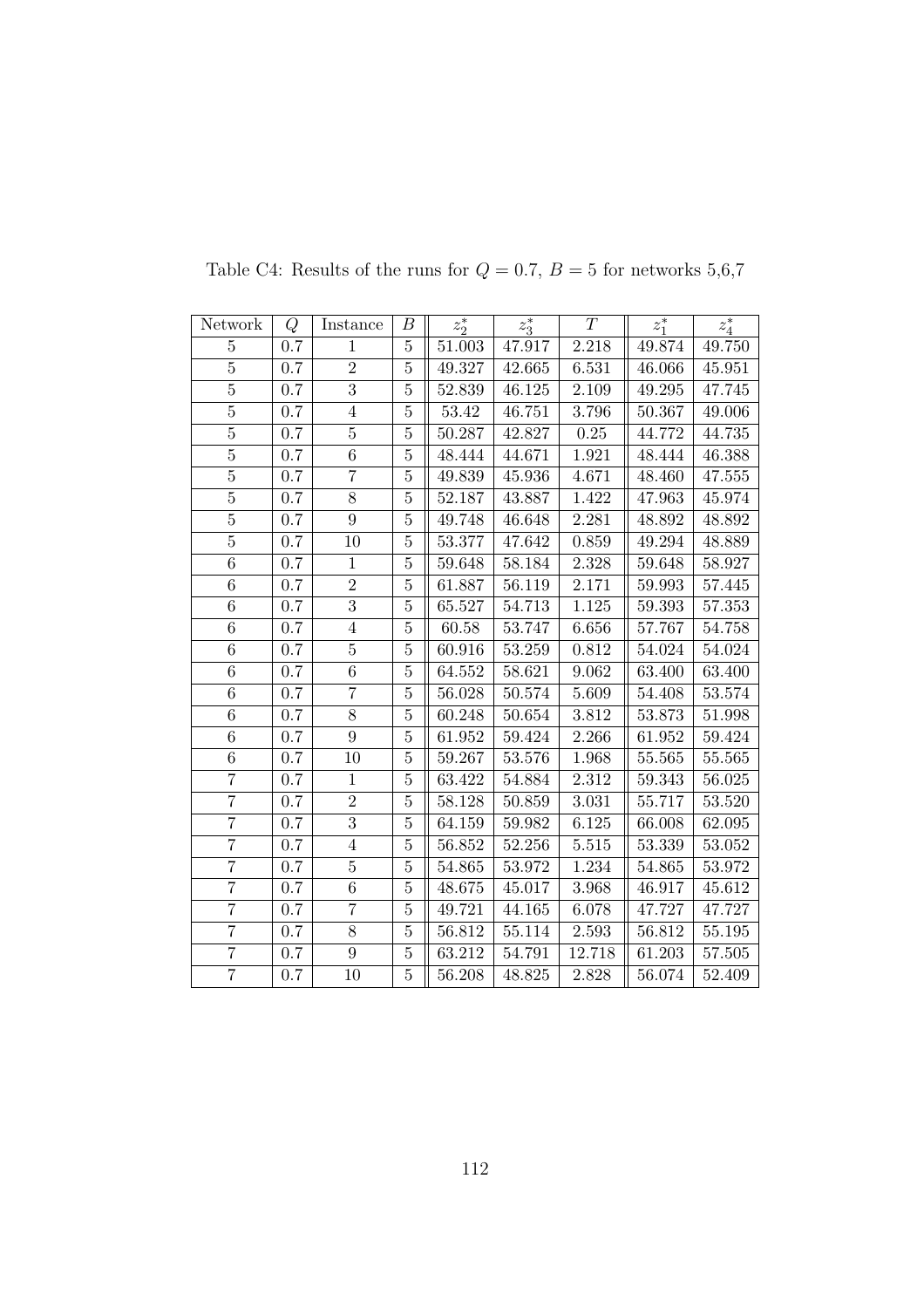| Network                 | Q                | Instance         | B              | $z_2^\ast$ | $z_3^*$      | $\, T \,$ | $z_1^*$      | $z_4^\ast$ |
|-------------------------|------------------|------------------|----------------|------------|--------------|-----------|--------------|------------|
| $\mathbf{1}$            | 0.8              | $\mathbf{1}$     | $\bf 5$        | 51.46      | 48.952       | 0.328     | 50.494       | 50.494     |
| $\overline{1}$          | $0.8\,$          | $\sqrt{2}$       | $\bf 5$        | 55.999     | 55.065       | 0.5       | 55.802       | 55.065     |
| $1\,$                   | 0.8              | 3                | $\overline{5}$ | 48.425     | 45.924       | 0.687     | 46.484       | 46.484     |
| $\overline{1}$          | 0.8              | $\overline{4}$   | $\overline{5}$ | 49.736     | 47.778       | 0.468     | 47.861       | 47.861     |
| $\mathbf{1}$            | 0.8              | $\bf 5$          | $\overline{5}$ | 51.749     | 49.011       | 0.187     | 51.130       | 51.130     |
| $\mathbf 1$             | 0.8              | $\,6\,$          | $\bf 5$        | 53.443     | 52.143       | $3.765\,$ | $52.625\,$   | 52.143     |
| $\overline{1}$          | $0.8\,$          | $\overline{7}$   | $\overline{5}$ | 47.736     | $\rm 45.654$ | 0.812     | 45.662       | 45.662     |
| $\mathbf 1$             | $0.8\,$          | $8\,$            | $\bf 5$        | 56.94      | 55.107       | 0.281     | 56.737       | 55.107     |
| $\mathbf 1$             | 0.8              | $\boldsymbol{9}$ | $5\,$          | 54.072     | 51.895       | 0.485     | 53.630       | 53.630     |
| $\overline{1}$          | 0.8              | 10               | $\overline{5}$ | 61.64      | $58.95\,$    | 0.359     | 61.210       | 59.512     |
| $\overline{2}$          | 0.8              | $\,1$            | $\overline{5}$ | 51.601     | 48.156       | $1.25\,$  | 48.987       | 48.356     |
| $\overline{2}$          | 0.8              | $\sqrt{2}$       | $5\,$          | 51.276     | 48.538       | 1.468     | 49.968       | 49.968     |
| $\overline{2}$          | $\overline{0.8}$ | 3                | $\overline{5}$ | 51.153     | 48.059       | $0.64\,$  | $\rm 49.407$ | 48.359     |
| $\overline{2}$          | $0.8\,$          | $\,4\,$          | $\bf 5$        | 52.745     | 49.112       | 0.687     | 53.809       | 52.047     |
| $\overline{2}$          | 0.8              | $\bf 5$          | $\overline{5}$ | 56.173     | 51.36        | 2.203     | 56.173       | 53.511     |
| $\overline{2}$          | 0.8              | $\,6\,$          | $\bf 5$        | 44.027     | 41.44        | 2.921     | 43.260       | 43.260     |
| $\overline{2}$          | $0.8\,$          | $\overline{7}$   | $\bf 5$        | 48.004     | 43.421       | 0.734     | 47.626       | 45.479     |
| $\sqrt{2}$              | $0.8\,$          | $8\,$            | $\overline{5}$ | 45.242     | 44.263       | 1.093     | 45.242       | 45.242     |
| $\overline{2}$          | $0.8\,$          | $\boldsymbol{9}$ | $\overline{5}$ | 55.956     | $51.053\,$   | 0.656     | 54.687       | $52.048\,$ |
| $\overline{2}$          | 0.8              | 10               | $\overline{5}$ | 53.006     | 47.02        | 0.64      | 49.080       | 49.080     |
| $\overline{3}$          | 0.8              | $1\,$            | $\overline{5}$ | 55.428     | 50.723       | 1.203     | 55.251       | 52.810     |
| $\overline{3}$          | 0.8              | $\overline{2}$   | $\overline{5}$ | 57.365     | 51.654       | 2.421     | 55.919       | 53.690     |
| $\overline{3}$          | 0.8              | $\overline{3}$   | $\overline{5}$ | 51.099     | 48.401       | 3.687     | 49.779       | 49.410     |
| $\overline{3}$          | 0.8              | $\overline{4}$   | $5\,$          | 57.383     | 54.453       | 4.156     | 55.716       | 55.286     |
| $\overline{3}$          | $0.8\,$          | $\overline{5}$   | $\bf 5$        | 61.534     | 57.06        | 1.656     | 60.523       | 59.468     |
| 3                       | $0.8\,$          | $\,6\,$          | $\bf 5$        | 51.376     | 50.532       | 5.109     | 51.376       | $50.532\,$ |
| $\overline{3}$          | 0.8              | $\overline{7}$   | $\bf 5$        | 51.614     | 48.995       | 3.609     | 50.367       | 50.220     |
| 3                       | 0.8              | $8\,$            | $\overline{5}$ | 55.784     | 55.784       | 2.796     | 55.784       | 55.784     |
| 3                       | 0.8              | $\boldsymbol{9}$ | $\overline{5}$ | 60.012     | 56.562       | 1.828     | 58.776       | 56.856     |
| $\overline{3}$          | $0.8\,$          | 10               | $\overline{5}$ | 62.948     | 55.095       | 0.718     | 59.382       | 57.918     |
| $\overline{4}$          | 0.8              | $\mathbf{1}$     | $\bf 5$        | 46.717     | 42.326       | 1.5       | 45.060       | 43.547     |
| 4                       | 0.8              | $\boldsymbol{2}$ | 5              | 46.356     | 45.414       | 0.875     | 46.356       | 45.414     |
| $\overline{4}$          | 0.8              | 3                | $\bf 5$        | 44.924     | 43.362       | 1         | 44.581       | 44.242     |
| $\overline{4}$          | 0.8              | $\overline{4}$   | $\overline{5}$ | 46.738     | 44.359       | 1.484     | 45.246       | 44.360     |
| $\overline{4}$          | 0.8              | $\bf 5$          | $\overline{5}$ | 46.564     | 43.181       | 1.703     | 45.624       | 45.089     |
| $\overline{4}$          | 0.8              | $\,6\,$          | $\bf 5$        | 37.958     | 37.326       | 5.25      | 38.116       | 38.116     |
| $\overline{4}$          | 0.8              | $\overline{7}$   | $\overline{5}$ | 38.829     | 35.767       | 2.421     | 36.993       | 36.679     |
| $\overline{4}$          | $0.8\,$          | $8\,$            | $\bf 5$        | 40.916     | 37.713       | 2.156     | 39.221       | 39.221     |
| $\overline{4}$          | 0.8              | $9\phantom{.0}$  | $\overline{5}$ | 45.914     | 44.702       | 0.921     | 45.914       | 44.711     |
| $\overline{\mathbf{4}}$ | 0.8              | 10               | 5              | 43.731     | 40.868       | 3.234     | 43.379       | 42.265     |

Table C5: Results of the runs for  $Q = 0.8$ ,  $B = 5$  for networks 1,2,3,4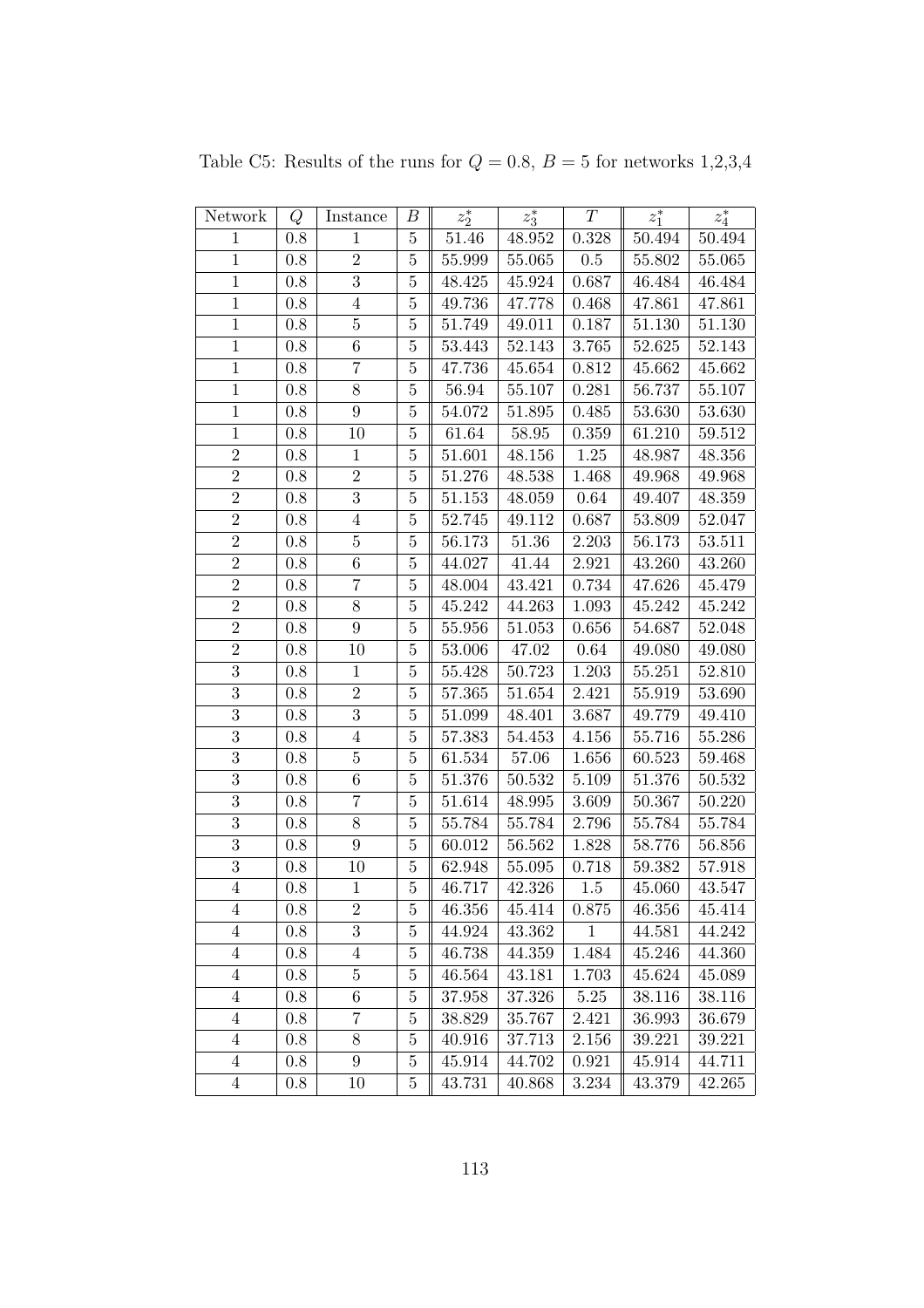| Network          | Q       | Instance       | В              | $z_2^*$    | $z_3^*$ | T                  | $z_1^*$ | $z_4^\ast$ |
|------------------|---------|----------------|----------------|------------|---------|--------------------|---------|------------|
| $\overline{5}$   | 0.8     | $\mathbf{1}$   | $\bf 5$        | 49.874     | 49.75   | 2.187              | 49.874  | 49.750     |
| $\overline{5}$   | 0.8     | $\overline{2}$ | $\bf 5$        | 47.042     | 43.712  | $\overline{5.297}$ | 46.066  | 45.951     |
| $\overline{5}$   | 0.8     | $\overline{3}$ | $\bf 5$        | 50.148     | 46.517  | 1.984              | 49.295  | 47.745     |
| $\overline{5}$   | 0.8     | $\overline{4}$ | $\overline{5}$ | 50.592     | 46.93   | 5.312              | 50.367  | 49.006     |
| $\overline{5}$   | 0.8     | $\overline{5}$ | $\overline{5}$ | 45.079     | 42.827  | 0.765              | 44.772  | 44.735     |
| $\overline{5}$   | 0.8     | 6              | $\overline{5}$ | 48.444     | 46.388  | 0.859              | 48.444  | 46.388     |
| $\overline{5}$   | $0.8\,$ | $\overline{7}$ | $\bf 5$        | 49.248     | 46.279  | $2.312\,$          | 47.869  | 47.555     |
| $\bf 5$          | $0.8\,$ | $8\,$          | $\bf 5$        | 47.787     | 43.688  | 2.375              | 46.272  | 45.974     |
| $\overline{5}$   | 0.8     | $\overline{9}$ | $\overline{5}$ | 49.093     | 47.733  | 1.937              | 48.892  | 48.892     |
| $\overline{5}$   | 0.8     | 10             | $\overline{5}$ | 49.779     | 47.642  | 2.468              | 49.294  | 48.889     |
| 6                | $0.8\,$ | $\mathbf{1}$   | $\bf 5$        | 59.43      | 58.047  | 1.562              | 59.430  | 58.927     |
| $\overline{6}$   | 0.8     | $\overline{2}$ | $\overline{5}$ | 60.908     | 57.445  | 1.328              | 59.993  | 57.445     |
| $\,6$            | 0.8     | $\overline{3}$ | $\bf 5$        | 58.901     | 56.376  | $\overline{4}$     | 59.393  | 57.353     |
| $\overline{6}$   | $0.8\,$ | $\overline{4}$ | $\bf 5$        | 56.855     | 53.418  | 16.171             | 55.088  | 54.758     |
| $\overline{6}$   | 0.8     | $\overline{5}$ | $\overline{5}$ | 54.378     | 53.256  | 1.938              | 54.024  | 54.024     |
| 6                | 0.8     | 6              | $\overline{5}$ | $63.572\,$ | 60.577  | 3.281              | 63.400  | 63.400     |
| $\overline{6}$   | 0.8     | $\overline{7}$ | $\overline{5}$ | 54.018     | 50.574  | 7.625              | 53.817  | 53.574     |
| 6                | 0.8     | 8              | $\overline{5}$ | 56.945     | 51.139  | 2.125              | 53.873  | 51.998     |
| $\boldsymbol{6}$ | $0.8\,$ | $9\phantom{.}$ | $\bf 5$        | 61.123     | 58.723  | 1.625              | 59.767  | 59.424     |
| $\overline{6}$   | 0.8     | 10             | $\bf 5$        | 57.289     | 53.038  | 2.64               | 55.565  | $55.565\,$ |
| $\overline{7}$   | 0.8     | $\mathbf{1}$   | $\bf 5$        | 57.212     | 53.953  | 8.64               | 56.152  | 56.025     |
| $\overline{7}$   | 0.8     | $\overline{2}$ | $\overline{5}$ | 55.951     | 50.859  | 3.515              | 55.717  | 53.520     |
| $\overline{7}$   | 0.8     | $\overline{3}$ | $\overline{5}$ | 62.794     | 59.982  | 3.531              | 64.643  | 62.095     |
| $\overline{7}$   | $0.8\,$ | $\overline{4}$ | $\bf 5$        | $56.852\,$ | 52.256  | 2.281              | 53.339  | 53.052     |
| $\overline{7}$   | 0.8     | $\bf 5$        | $\bf 5$        | 54.865     | 53.972  | 0.875              | 54.865  | 53.972     |
| $\overline{7}$   | 0.8     | $\overline{6}$ | $\bf 5$        | 46.917     | 44.267  | 2.625              | 46.917  | 45.612     |
| $\overline{7}$   | 0.8     | $\overline{7}$ | $\overline{5}$ | 49.721     | 44.165  | 2.015              | 47.727  | 47.727     |
| $\overline{7}$   | $0.8\,$ | 8              | $\bf 5$        | 56.812     | 55.114  | 1.484              | 56.812  | 55.195     |
| $\overline{7}$   | $0.8\,$ | 9              | $\bf 5$        | 59.687     | 56.083  | 10.39              | 57.505  | 57.505     |
| $\overline{7}$   | 0.8     | 10             | $\bf 5$        | 53.191     | 50.428  | 5.188              | 52.622  | 52.409     |

Table C6: Results of the runs for  $Q=0.8,\,B=5$  for networks  $5,6,7$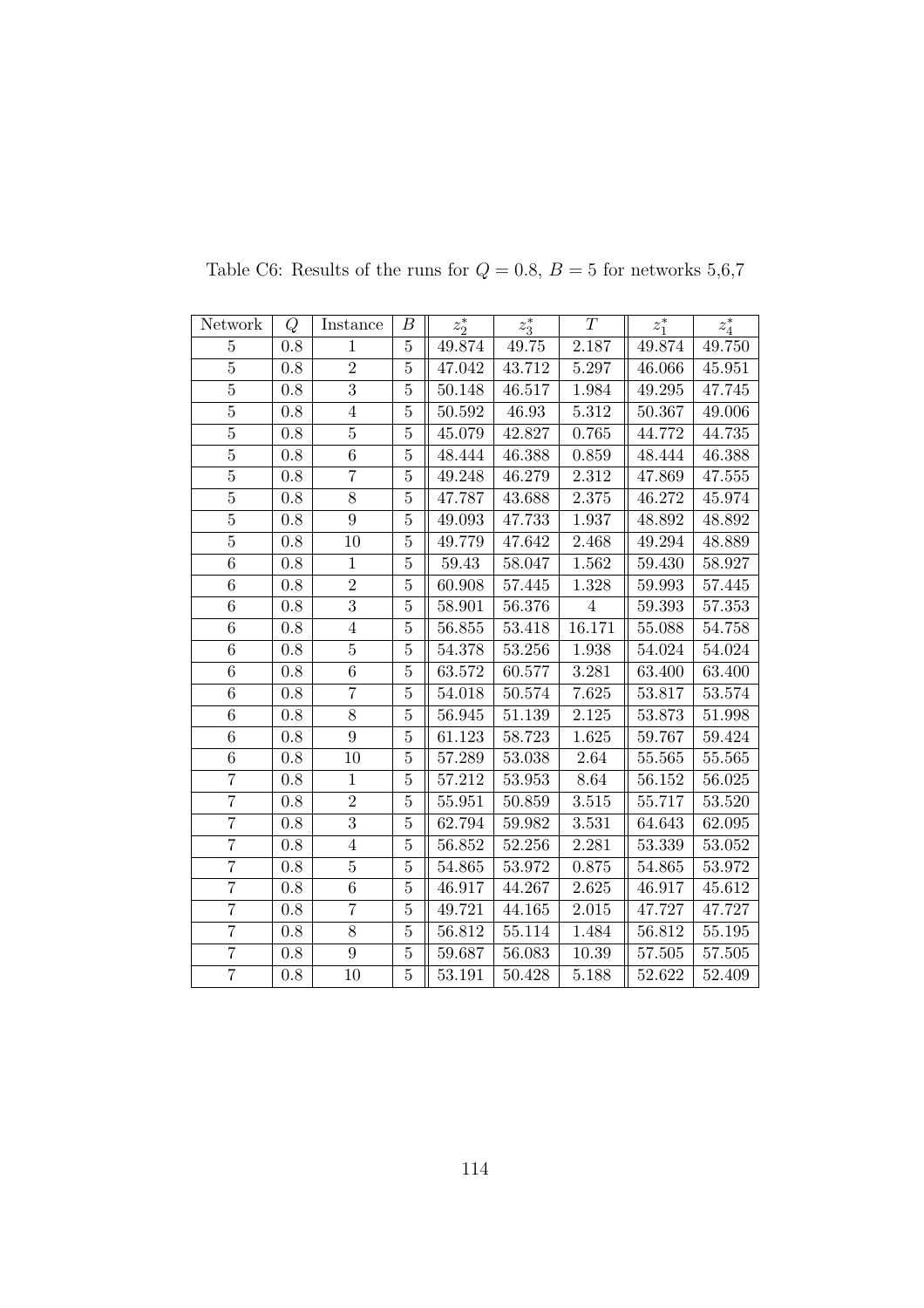| Network          | Q       | Instance         | В  | $z_2^\ast$ | $z_3^*$   | $\cal T$       | $z_1^\ast$ | $z_4^\ast$ |
|------------------|---------|------------------|----|------------|-----------|----------------|------------|------------|
| $\mathbf{1}$     | 0.6     | $\mathbf{1}$     | 10 | 64.881     | $57.25\,$ | 2.609          | 62.390     | 59.549     |
| $\overline{1}$   | 0.6     | $\overline{2}$   | 10 | 65.471     | 59.755    | 8.875          | 65.224     | 62.822     |
| $\,1$            | 0.6     | $\overline{3}$   | 10 | 62.278     | 54.834    | 6.328          | 60.383     | 57.565     |
| $\mathbf{1}$     | 0.6     | $\overline{4}$   | 10 | 64.162     | 56.679    | 2.171          | 58.529     | 58.529     |
| $\overline{1}$   | 0.6     | $\overline{5}$   | 10 | 67.289     | 55.828    | 0.89           | 58.697     | 58.697     |
| $\mathbf{1}$     | 0.6     | 6                | 10 | 65.184     | 57.506    | $3.5\,$        | 61.026     | 59.822     |
| $\mathbf{1}$     | 0.6     | $\overline{7}$   | 10 | 63.243     | 55.079    | 1.343          | 57.853     | 57.582     |
| $\mathbf 1$      | 0.6     | $\overline{8}$   | 10 | 69.954     | 61.782    | 1.015          | 68.513     | 63.774     |
| $\,1$            | 0.6     | $\boldsymbol{9}$ | 10 | 67.153     | 59.619    | 1.687          | 62.522     | 62.522     |
| $\overline{1}$   | 0.6     | 10               | 10 | 72.908     | 65.398    | 2.25           | 70.005     | 69.032     |
| $\overline{2}$   | 0.6     | $\mathbf 1$      | 10 | 67.956     | 54.983    | 9.171          | 58.083     | 56.643     |
| $\overline{2}$   | 0.6     | $\overline{2}$   | 10 | 64.456     | 53.215    | 8.75           | 60.066     | 55.541     |
| $\sqrt{2}$       | 0.6     | $\overline{3}$   | 10 | 66.614     | 55.891    | 2.203          | 63.743     | 58.682     |
| $\overline{2}$   | 0.6     | $\overline{4}$   | 10 | 65.474     | 56.355    | 38.969         | 63.109     | 58.794     |
| $\overline{2}$   | 0.6     | $\bf 5$          | 10 | 70.101     | 57.222    | 19.422         | 66.705     | 60.036     |
| $\overline{2}$   | 0.6     | 6                | 10 | 57.253     | 45.827    | 19.125         | 54.777     | 48.126     |
| $\overline{2}$   | 0.6     | $\overline{7}$   | 10 | 63.09      | 49.917    | 4.14           | 53.376     | 52.312     |
| $\sqrt{2}$       | 0.6     | $8\,$            | 10 | 61.738     | 50.138    | 10.265         | 52.457     | 52.457     |
| $\overline{2}$   | 0.6     | $\overline{9}$   | 10 | 65.615     | 55.484    | $12.39\,$      | 59.193     | 58.002     |
| $\overline{2}$   | 0.6     | 10               | 10 | 65.984     | 53.214    | 1.687          | 56.126     | 55.701     |
| $\overline{3}$   | 0.6     | $\mathbf 1$      | 10 | 70.744     | 58.262    | 75.828         | 62.373     | 60.868     |
| $\overline{3}$   | 0.6     | $\overline{2}$   | 10 | 69.932     | 58.441    | 35.781         | 67.202     | 61.142     |
| $\overline{3}$   | 0.6     | $\overline{3}$   | 10 | 70.583     | 58.387    | 6.671          | 60.925     | 60.556     |
| $\overline{3}$   | 0.6     | $\overline{4}$   | 10 | 71.737     | 60.769    | 59.89          | 66.995     | 63.877     |
| 3                | 0.6     | $\overline{5}$   | 10 | $76.54\,$  | 64.836    | 8.421          | 67.597     | 67.597     |
| $\overline{3}$   | 0.6     | $\sqrt{6}$       | 10 | 64.713     | 54.278    | 78.89          | 60.770     | 55.770     |
| $\overline{3}$   | 0.6     | $\overline{7}$   | 10 | 70.675     | 53.834    | 1.89           | 63.466     | 56.390     |
| $\overline{3}$   | 0.6     | 8                | 10 | 73.353     | 61.525    | 48.5           | 65.620     | 63.638     |
| $\boldsymbol{3}$ | 0.6     | $9\phantom{.}$   | 10 | 73.373     | 62.536    | 6.531          | 71.254     | 64.580     |
| $\sqrt{3}$       | 0.6     | 10               | 10 | 73.135     | 62.543    | 14.64          | 66.458     | 65.327     |
| $\overline{4}$   | 0.6     | $\mathbf{1}$     | 10 | 58.368     | 49.226    | 37.89          | 58.306     | 50.817     |
| 4                | 0.6     | $\overline{2}$   | 10 | 62.283     | 50.009    | 12.328         | 57.664     | 52.439     |
| $\overline{4}$   | 0.6     | 3                | 10 | 62.033     | 53.451    | 6.781          | 62.033     | 53.892     |
| $\overline{4}$   | 0.6     | 4                | 10 | 59.775     | 50.584    | 7.828          | 57.228     | 52.852     |
| $\overline{4}$   | 0.6     | $\bf 5$          | 10 | 60.75      | 51.619    | 5.422          | 56.418     | 52.734     |
| $\overline{4}$   | 0.6     | $6\phantom{.}6$  | 10 | 47.779     | 41.714    | 38.296         | 45.790     | 42.876     |
| $\overline{4}$   | 0.6     | 7                | 10 | 53.909     | 44.796    | 4.453          | 46.461     | 45.556     |
| $\overline{4}$   | 0.6     | 8                | 10 | 60.472     | 46.279    | $\overline{2}$ | 54.172     | 47.832     |
| $\overline{4}$   | 0.6     | 9                | 10 | 55.468     | 49.089    | 51.265         | 53.354     | 53.040     |
| $\overline{4}$   | $0.6\,$ | 10               | 10 | 55.503     | 44.572    | 12.547         | 48.351     | 46.913     |

Table C7: Results of the runs for  $Q=0.6,\,B=10$  for networks  $1,\!2,\!3,\!4$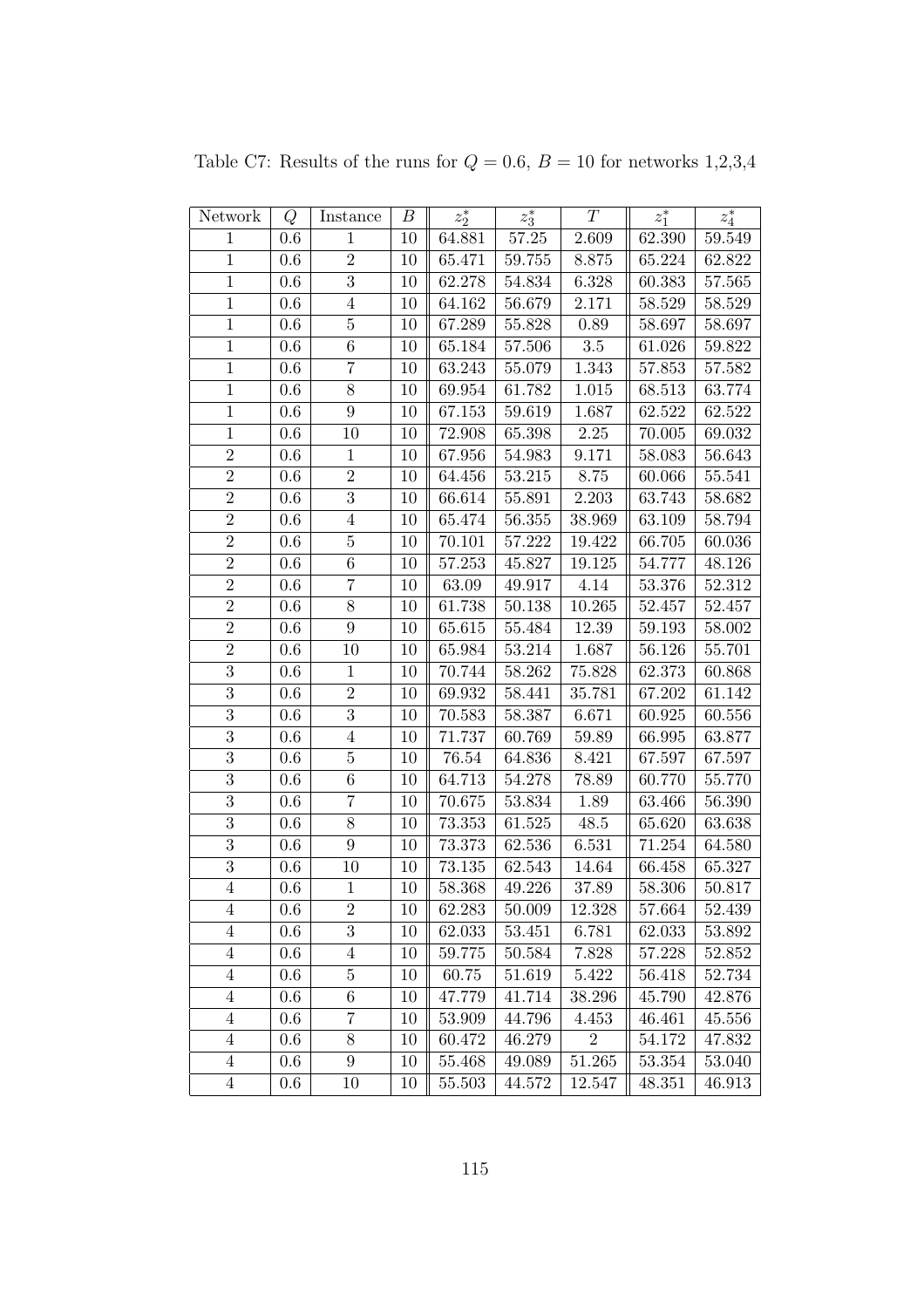| Network          | Q       | Instance       | $\boldsymbol{B}$ | $z_2^*$    | $z_3^*$    | T          | $z_1^*$ | $z_4^\ast$ |
|------------------|---------|----------------|------------------|------------|------------|------------|---------|------------|
| $\overline{5}$   | 0.6     | $\mathbf{1}$   | 10               | 64.612     | 54.367     | 14.515     | 57.562  | 56.734     |
| $\overline{5}$   | $0.6\,$ | $\overline{2}$ | 10               | 62.176     | $51.884\,$ | 24.938     | 55.321  | 53.423     |
| $\overline{5}$   | 0.6     | $\overline{3}$ | 10               | 63.898     | 52.842     | 11.516     | 56.117  | 55.298     |
| $\overline{5}$   | 0.6     | $\overline{4}$ | 10               | 62.424     | 54.128     | 62.484     | 62.424  | 56.976     |
| $\overline{5}$   | 0.6     | $\overline{5}$ | 10               | 59.21      | 50.157     | 6.89       | 53.044  | 52.586     |
| $\overline{5}$   | 0.6     | 6              | 10               | 59.309     | 49.67      | 3.5        | 54.075  | 51.964     |
| $\overline{5}$   | $0.6\,$ | $\overline{7}$ | $10\,$           | $58.978\,$ | 52.289     | 282.296    | 57.627  | 55.564     |
| $\bf 5$          | $0.6\,$ | $8\,$          | 10               | 63.446     | 49.906     | 11.093     | 58.638  | 51.329     |
| $\overline{5}$   | 0.6     | $\overline{9}$ | 10               | 62.212     | 54.44      | 23.89      | 56.262  | 56.089     |
| $\overline{5}$   | 0.6     | 10             | 10               | 64.034     | 53.975     | 24.656     | 59.714  | 56.260     |
| $\overline{6}$   | $0.6\,$ | $1\,$          | $10\,$           | 71.853     | $64.172\,$ | $55.437\,$ | 68.475  | 65.749     |
| $\overline{6}$   | $0.6\,$ | $\overline{2}$ | $10\,$           | 74.179     | 62.355     | 30.984     | 70.694  | 65.231     |
| $\,6$            | 0.6     | $\overline{3}$ | 10               | 76.749     | 66.336     | $26.5\,$   | 74.337  | 67.434     |
| $\overline{6}$   | $0.6\,$ | $\overline{4}$ | 10               | 67.939     | 59.024     | 416.875    | 64.733  | 62.054     |
| $\overline{6}$   | 0.6     | $\overline{5}$ | 10               | 75.055     | 61.718     | 10.671     | 66.422  | 64.621     |
| $\boldsymbol{6}$ | 0.6     | 6              | $10\,$           | 76.149     | 67.963     | 45.64      | 71.505  | 68.630     |
| $\overline{6}$   | 0.6     | $\overline{7}$ | $10\,$           | 71.674     | 56.976     | 266.781    | 61.791  | 61.200     |
| $\,6$            | 0.6     | $8\,$          | 10               | 71.633     | 56.116     | 121.375    | 69.694  | 58.940     |
| $\overline{6}$   | 0.6     | 9              | 10               | 73.785     | 63.309     | 27.468     | 68.002  | 66.065     |
| $\overline{6}$   | 0.6     | 10             | 10               | 71.364     | 59.737     | 38.015     | 63.254  | 61.365     |
| $\overline{7}$   | 0.6     | $1\,$          | 10               | 76.697     | 64.455     | $5.578\,$  | 73.890  | 66.508     |
| $\overline{7}$   | $0.6\,$ | $\sqrt{2}$     | 10               | 71.394     | $58.47\,$  | 49.203     | 64.113  | 61.398     |
| $\overline{7}$   | 0.6     | $\overline{3}$ | 10               | 75.737     | 64.962     | 69.078     | 69.360  | 68.045     |
| $\overline{7}$   | 0.6     | $\overline{4}$ | 10               | 71.218     | 57.667     | 10.343     | 63.741  | 61.092     |
| $\overline{7}$   | 0.6     | $\bf 5$        | 10               | 66.51      | 59.569     | 90.609     | 61.572  | 61.572     |
| $\overline{7}$   | 0.6     | $\overline{6}$ | 10               | 58.746     | 49.714     | 71.468     | 53.126  | 52.165     |
| $\overline{7}$   | 0.6     | $\overline{7}$ | 10               | 62.869     | 50.554     | 217.563    | 58.697  | 53.830     |
| $\overline{7}$   | $0.6\,$ | $8\,$          | 10               | $73.592\,$ | 59.96      | 247.891    | 63.701  | 62.150     |
| $\overline{7}$   | $0.6\,$ | $\overline{9}$ | 10               | 73.751     | 61.619     | 1194.39    | 69.139  | 65.064     |
| $\overline{7}$   | 0.6     | 10             | 10               | 63.859     | 54.145     | 510.296    | 58.585  | 56.922     |

Table C8: Results of the runs for  $Q=0.6,\,B=10$  for networks  $5,6,7$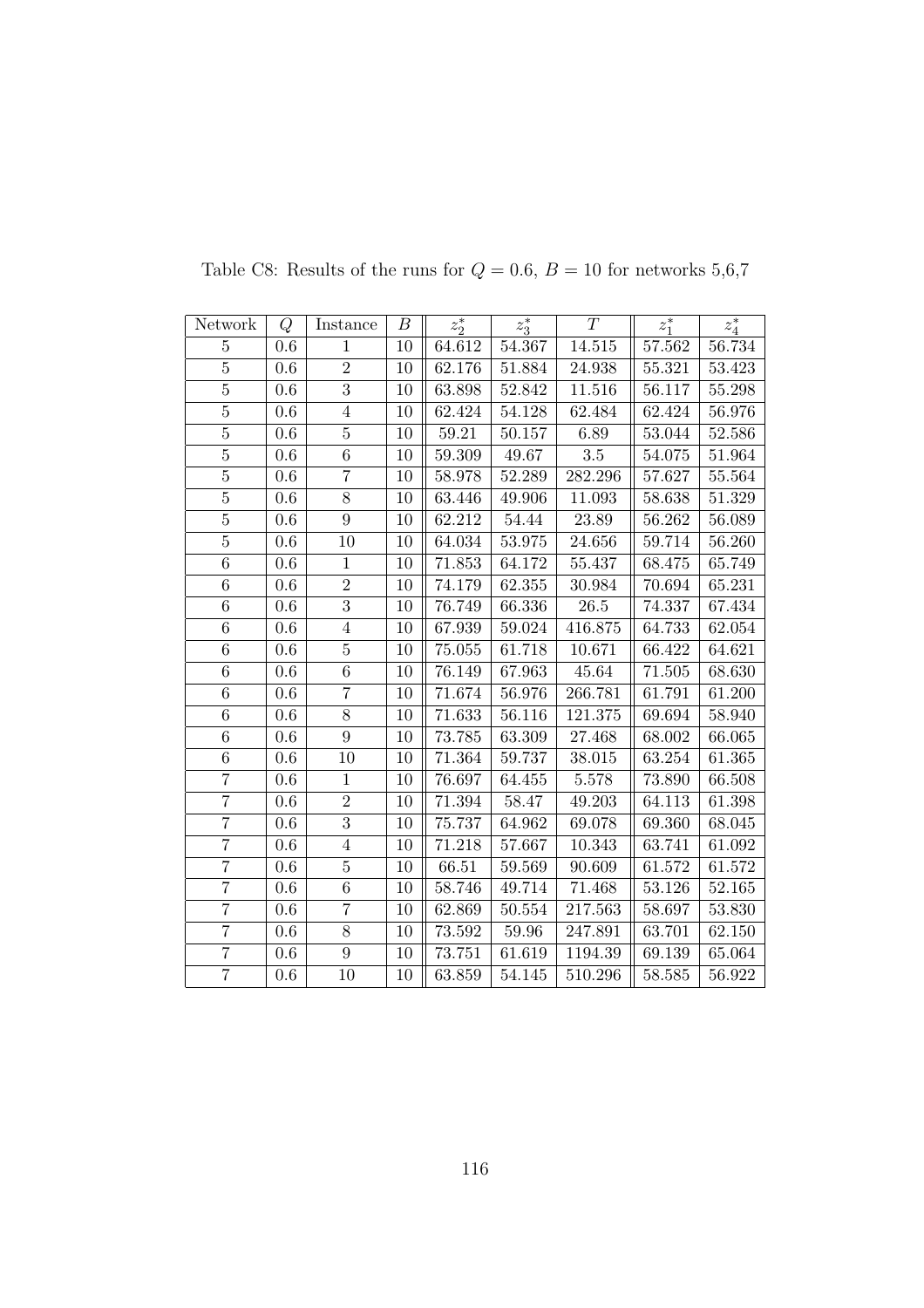| Network        | Q       | Instance         | $\boldsymbol{B}$ | $z_2^\ast$ | $z_3^\ast$ | T            | $z_1^\ast$ | $z_4^\ast$ |
|----------------|---------|------------------|------------------|------------|------------|--------------|------------|------------|
| $\mathbf{1}$   | 0.7     | $\mathbf{1}$     | 10               | 62.76      | 57.673     | 2.171        | 59.549     | 59.549     |
| $\mathbf{1}$   | 0.7     | $\overline{2}$   | 10               | 65.224     | 62.822     | 2.703        | 65.224     | 62.822     |
| $\,1$          | 0.7     | $\sqrt{3}$       | 10               | 59.984     | 56.977     | 7.64         | 58.897     | 57.565     |
| $\mathbf{1}$   | 0.7     | $\overline{4}$   | 10               | 63.186     | 55.95      | $\mathbf{1}$ | 58.529     | 58.529     |
| $\mathbf{1}$   | 0.7     | $\overline{5}$   | 10               | 62.492     | 56.497     | 1.671        | 58.697     | 58.697     |
| $\mathbf{1}$   | 0.7     | $\,6$            | 10               | 63.02      | 59.696     | 3.046        | 61.026     | 59.822     |
| $\mathbf{1}$   | 0.7     | $\overline{7}$   | 10               | 59.331     | 56.379     | 2.406        | 57.853     | 57.582     |
| $\,1$          | 0.7     | 8                | 10               | 69.33      | 61.782     | 1.078        | 68.513     | 63.774     |
| $\mathbf{1}$   | 0.7     | $\boldsymbol{9}$ | 10               | 67.153     | 59.619     | 0.671        | 62.522     | 62.522     |
| $\overline{1}$ | 0.7     | 10               | 10               | 70.005     | 67.111     | 5.015        | 70.005     | 69.032     |
| $\overline{2}$ | 0.7     | $\,1$            | 10               | 64.565     | 54.602     | 8.015        | 58.083     | 56.643     |
| $\overline{2}$ | 0.7     | $\overline{2}$   | 10               | 62.23      | 53.215     | 7.359        | 57.471     | 55.541     |
| $\overline{2}$ | 0.7     | $\overline{3}$   | 10               | 62.037     | 56.984     | 8.296        | 59.214     | 58.682     |
| $\overline{2}$ | 0.7     | $\sqrt{4}$       | 10               | 64.79      | $56.355\,$ | 23.703       | 63.109     | 58.794     |
| $\overline{2}$ | 0.7     | $\bf 5$          | 10               | 69.428     | 57.316     | 10.562       | 60.512     | 60.036     |
| $\overline{2}$ | 0.7     | $\boldsymbol{6}$ | 10               | 54.777     | 46.324     | 23.813       | 51.737     | 48.126     |
| $\overline{2}$ | 0.7     | $\overline{7}$   | 10               | 58.52      | 49.917     | 12.312       | $53.376\,$ | 52.312     |
| $\overline{2}$ | 0.7     | 8                | 10               | 56.04      | 50.014     | 24.843       | 52.457     | 52.457     |
| $\overline{2}$ | 0.7     | 9                | 10               | 64.322     | 56.984     | 4.687        | 58.220     | 58.002     |
| $\overline{2}$ | 0.7     | 10               | 10               | 62.522     | 53.222     | 1.781        | 56.126     | 55.701     |
| $\overline{3}$ | 0.7     | $\mathbf{1}$     | 10               | 67.922     | 57.906     | 24.671       | 62.373     | 60.868     |
| $\overline{3}$ | 0.7     | $\overline{2}$   | 10               | 66.74      | 58.737     | 104.359      | 63.720     | 61.142     |
| $\overline{3}$ | 0.7     | $\overline{3}$   | 10               | 65.011     | 58.387     | 33.875       | 60.925     | 60.556     |
| $\overline{3}$ | 0.7     | $\overline{4}$   | 10               | 69.676     | 61.083     | 53.046       | 66.995     | 63.877     |
| $\overline{3}$ | 0.7     | $\bf 5$          | 10               | 74.361     | 64.836     | 13.796       | 67.597     | 67.597     |
| $\overline{3}$ | 0.7     | $\overline{6}$   | 10               | 60.355     | 54.523     | 962.921      | 57.730     | 55.770     |
| $\overline{3}$ | 0.7     | $\overline{7}$   | 10               | 65.524     | 55.462     | 17.437       | 63.466     | 56.390     |
| 3              | 0.7     | $8\,$            | 10               | 71.068     | 62.875     | 28.062       | 65.620     | 63.638     |
| $\overline{3}$ | 0.7     | 9                | 10               | 71.254     | 63.891     | 9.687        | 71.254     | 64.580     |
| $\overline{3}$ | 0.7     | 10               | 10               | 72.79      | 63.49      | 8.14         | 66.458     | 65.327     |
| $\overline{4}$ | 0.7     | $\mathbf{1}$     | 10               | 55.152     | 50.817     | 25.265       | 55.483     | 50.817     |
| 4              | 0.7     | $\sqrt{2}$       | 10               | 57.664     | 51.416     | 16.796       | 56.186     | 52.439     |
| $\overline{4}$ | 0.7     | 3                | 10               | 56.595     | 53.451     | 9.14         | 54.396     | 53.892     |
| $\overline{4}$ | 0.7     | $\overline{4}$   | 10               | 56.871     | 50.53      | $9.5\,$      | 54.308     | 52.852     |
| $\overline{4}$ | 0.7     | $\bf 5$          | 10               | 57.259     | 51.836     | 10.218       | 56.418     | 52.734     |
| $\overline{4}$ | 0.7     | $\,6$            | 10               | 46.061     | 41.244     | 40.921       | 43.754     | 42.876     |
| $\overline{4}$ | 0.7     | 7                | 10               | 48.958     | 43.625     | 16.265       | 46.461     | 45.556     |
| $\overline{4}$ | 0.7     | $8\,$            | 10               | 55.799     | 45.81      | 4.656        | 54.172     | 47.832     |
| $\overline{4}$ | 0.7     | $9\phantom{.0}$  | 10               | 53.634     | 49.369     | 42.078       | 53.354     | $53.040\,$ |
| $\overline{4}$ | $0.7\,$ | 10               | 10               | 52.123     | 45.197     | 48.516       | 47.652     | 46.913     |

Table C9: Results of the runs for  $Q = 0.7$ ,  $B = 10$  for networks 1,2,3,4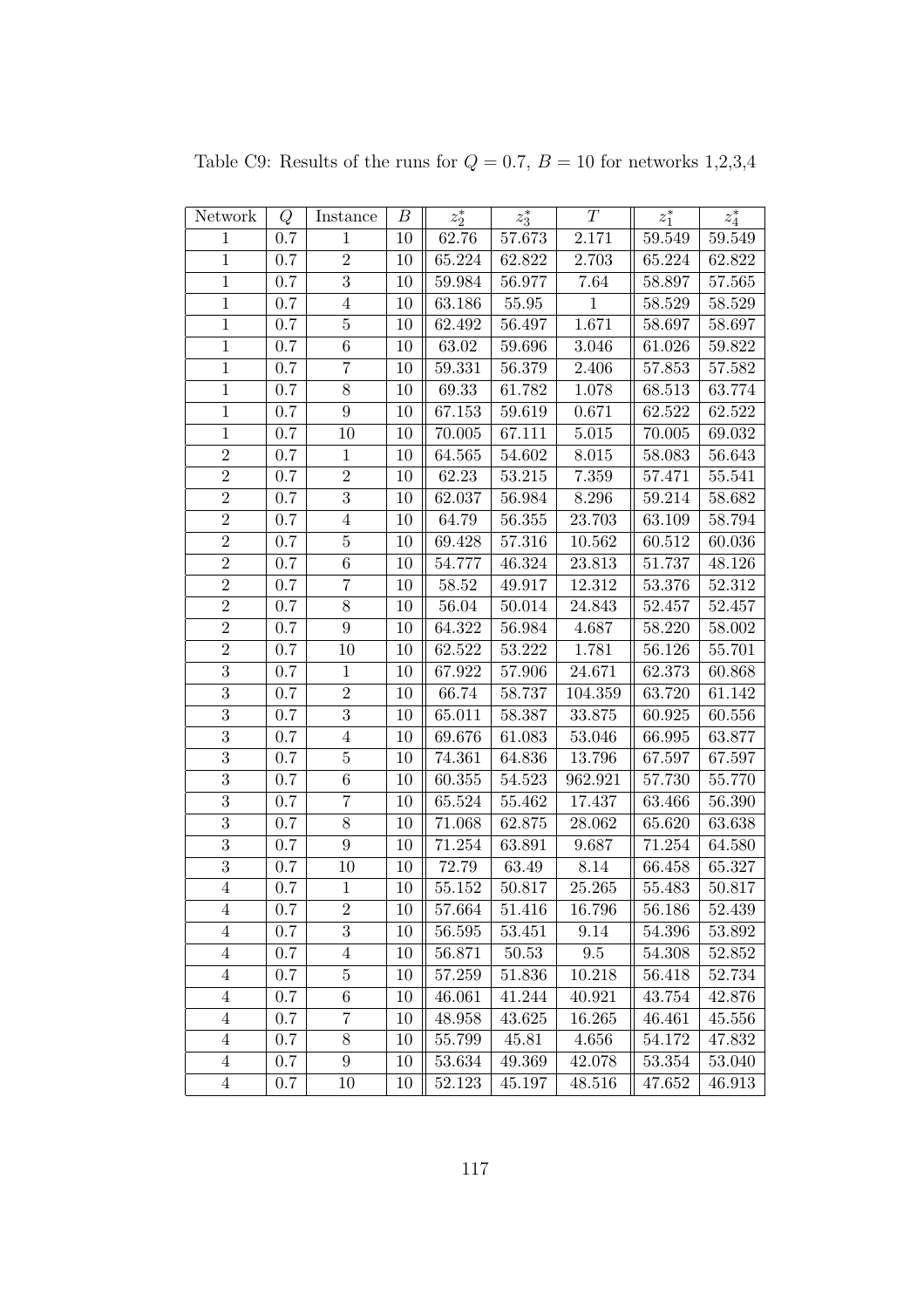| Network        | Q       | Instance        | $\boldsymbol{B}$ | $z_2^*$    | $z_3^*$    | T          | $z_1^*$ | $z_4^\ast$ |
|----------------|---------|-----------------|------------------|------------|------------|------------|---------|------------|
| $\overline{5}$ | 0.7     | $\mathbf{1}$    | 10               | 62.114     | 54.245     | 9.203      | 57.562  | 56.734     |
| $\overline{5}$ | 0.7     | $\overline{2}$  | 10               | 58.683     | $51.133\,$ | $54.375\,$ | 53.843  | 53.423     |
| $\overline{5}$ | 0.7     | $\overline{3}$  | 10               | 60.259     | 52.817     | 30.813     | 56.117  | 55.298     |
| $\overline{5}$ | 0.7     | $\overline{4}$  | 10               | 62.424     | 55.985     | 16.328     | 57.991  | 56.976     |
| $\overline{5}$ | 0.7     | $\overline{5}$  | 10               | 56.675     | 50.168     | 6.625      | 53.044  | 52.586     |
| $\overline{5}$ | 0.7     | $6\phantom{.}6$ | 10               | 56.741     | 49.628     | 10.406     | 52.501  | 51.964     |
| $\overline{5}$ | $0.7\,$ | $\overline{7}$  | 10               | $58.122\,$ | $53.252\,$ | 114.89     | 57.627  | 55.564     |
| $\bf 5$        | $0.7\,$ | $8\,$           | 10               | 59.811     | 49.605     | 18.437     | 58.638  | 51.329     |
| $\overline{5}$ | 0.7     | $\overline{9}$  | 10               | 60.53      | 54.44      | 21.515     | 56.262  | 56.089     |
| $\overline{5}$ | 0.7     | 10              | 10               | 61.904     | 53.975     | 9.546      | 59.714  | 56.260     |
| 6              | $0.7\,$ | $1\,$           | $10\,$           | 68.475     | 64.117     | 76.593     | 68.475  | 65.749     |
| $\overline{6}$ | $0.7\,$ | $\overline{2}$  | $10\,$           | 69.602     | 63.037     | 139.297    | 65.772  | 65.231     |
| $\,6$          | 0.7     | $\overline{3}$  | 10               | 74.921     | 65.575     | 26.031     | 72.727  | 67.434     |
| $\overline{6}$ | $0.7\,$ | $\overline{4}$  | 10               | 65.447     | $59.318\,$ | 915.515    | 64.733  | 62.054     |
| $\overline{6}$ | 0.7     | $\overline{5}$  | 10               | 70.911     | 62.327     | 14.656     | 66.422  | 64.621     |
| 6              | $0.7\,$ | 6               | $10\,$           | 73.384     | 67.963     | $54.75\,$  | 71.505  | 68.630     |
| $\overline{6}$ | 0.7     | $\overline{7}$  | 10               | 68.417     | 57.652     | 104.406    | 61.791  | 61.200     |
| 6              | 0.7     | $8\,$           | 10               | 69.123     | 56.251     | 66.203     | 59.925  | 58.940     |
| $\overline{6}$ | 0.7     | 9               | 10               | 70.243     | 63.309     | 34.343     | 68.002  | 66.065     |
| $\overline{6}$ | 0.7     | 10              | 10               | 66.626     | $59.4\,$   | 152.234    | 63.254  | 61.365     |
| $\overline{7}$ | 0.7     | $1\,$           | $10\,$           | 73.89      | 62.229     | 6.328      | 70.816  | 66.508     |
| $\overline{7}$ | 0.7     | $\sqrt{2}$      | 10               | 67.824     | $59.882\,$ | 43.984     | 64.113  | 61.398     |
| $\overline{7}$ | 0.7     | $\overline{3}$  | 10               | 73.196     | 64.843     | 104.734    | 69.360  | 68.045     |
| $\overline{7}$ | $0.7\,$ | $\overline{4}$  | 10               | 66.63      | 57.667     | 33.921     | 61.092  | 61.092     |
| $\overline{7}$ | $0.7\,$ | $\bf 5$         | 10               | 63.936     | 59.927     | 59.328     | 61.572  | 61.572     |
| $\overline{7}$ | 0.7     | $\overline{6}$  | 10               | 55.415     | 50.094     | 123.468    | 53.126  | 52.165     |
| $\overline{7}$ | 0.7     | $\overline{7}$  | 10               | 58.657     | 51.369     | 293.921    | 54.522  | 53.830     |
| $\overline{7}$ | $0.7\,$ | $8\,$           | 10               | 70.695     | 61.754     | 39.562     | 63.701  | 62.150     |
| $\overline{7}$ | 0.7     | $\overline{9}$  | 10               | 71.301     | 62.785     | 284.015    | 69.139  | 65.064     |
| $\overline{7}$ | 0.7     | 10              | 10               | 63.051     | 55.567     | 149.297    | 58.585  | 56.922     |

Table C10: Results of the runs for  $Q=0.7,\,B=10$  for networks  $5{,}6{,}7$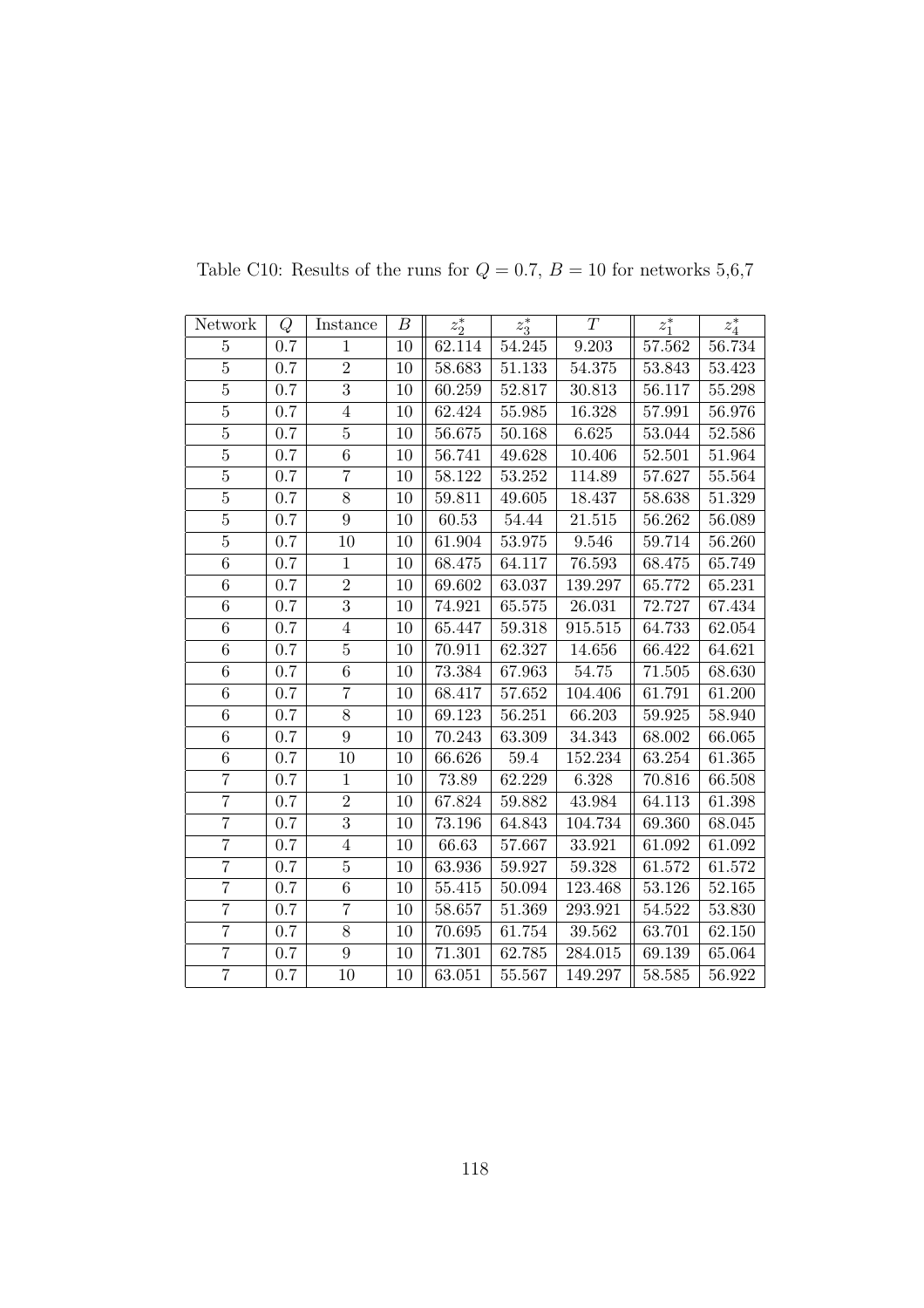| Network        | Q       | Instance         | $\boldsymbol{B}$ | $z_2^\ast$ | $z_3^\ast$ | T                    | $z_1^\ast$ | $z_4^\ast$   |
|----------------|---------|------------------|------------------|------------|------------|----------------------|------------|--------------|
| $\mathbf{1}$   | 0.8     | $\mathbf{1}$     | 10               | 62.76      | 57.673     | 0.61                 | 59.549     | 59.549       |
| $\mathbf{1}$   | $0.8\,$ | $\overline{2}$   | 10               | 64.362     | $62.52\,$  | 1.546                | 63.559     | 62.822       |
| $\,1$          | 0.8     | $\sqrt{3}$       | 10               | 59.722     | 56.977     | 3.609                | 58.897     | 57.565       |
| $\mathbf{1}$   | 0.8     | $\overline{4}$   | 10               | 61.026     | 57.056     | 1.89                 | 58.529     | 58.529       |
| $\mathbf{1}$   | 0.8     | $\overline{5}$   | 10               | 61.435     | 57.468     | 0.625                | 58.697     | 58.697       |
| $\mathbf{1}$   | 0.8     | $\,6\,$          | 10               | 61.608     | 59.349     | 3.047                | 61.026     | 59.822       |
| $\mathbf{1}$   | $0.8\,$ | $\overline{7}$   | 10               | 58.438     | 56.379     | 1.718                | 57.853     | 57.582       |
| $\,1$          | 0.8     | 8                | 10               | 66.506     | 63.774     | 2.375                | 66.303     | 63.774       |
| $\mathbf{1}$   | 0.8     | $\boldsymbol{9}$ | 10               | 64.856     | 59.619     | 1.89                 | 62.522     | 62.522       |
| $\overline{1}$ | 0.8     | 10               | 10               | 70.005     | 67.111     | 1.234                | 70.005     | 69.032       |
| $\overline{2}$ | $0.8\,$ | $\,1$            | 10               | 61.73      | 55.308     | 5.89                 | 58.083     | 56.643       |
| $\overline{2}$ | $0.8\,$ | $\overline{2}$   | 10               | 60.39      | 53.154     | 3.468                | 56.584     | 55.541       |
| $\overline{2}$ | $0.8\,$ | $\overline{3}$   | 10               | 62.037     | 56.984     | $2.625\,$            | 59.214     | 58.682       |
| $\overline{2}$ | 0.8     | $\overline{4}$   | 10               | 62.045     | 58.718     | 15.094               | 59.538     | 58.794       |
| $\overline{2}$ | 0.8     | $\overline{5}$   | 10               | 66.705     | 58.016     | 1.125                | 60.512     | 60.036       |
| $\overline{2}$ | 0.8     | $\boldsymbol{6}$ | 10               | 50.086     | 47.074     | 318.375              | 50.086     | 48.126       |
| $\overline{2}$ | $0.8\,$ | $\overline{7}$   | 10               | $56.369\,$ | 50.415     | 8.468                | $53.376\,$ | 52.312       |
| $\overline{2}$ | $0.8\,$ | 8                | 10               | 55.768     | 51.859     | 8.25                 | 52.457     | 52.457       |
| $\overline{2}$ | 0.8     | 9                | 10               | 60.293     | 55.806     | 25.937               | 58.220     | 58.002       |
| $\overline{2}$ | $0.8\,$ | 10               | 10               | 59.068     | 53.469     | 2.828                | 56.126     | 55.701       |
| $\overline{3}$ | 0.8     | $\mathbf{1}$     | 10               | 63.551     | 58.756     | 163.125              | 60.909     | 60.868       |
| $\overline{3}$ | 0.8     | $\overline{2}$   | 10               | 65.87      | 58.737     | 13.906               | 61.142     | 61.142       |
| $\overline{3}$ | $0.8\,$ | $\overline{3}$   | 10               | 64.503     | 58.387     | 8                    | 60.925     | 60.556       |
| $\overline{3}$ | 0.8     | $\,4\,$          | 10               | 65.491     | 61.2       | $\overline{2}14.015$ | 64.151     | 63.877       |
| $\overline{3}$ | 0.8     | $\bf 5$          | 10               | 71.101     | 65.839     | 11.016               | 67.597     | 67.597       |
| $\overline{3}$ | $0.8\,$ | $\overline{6}$   | 10               | 58.205     | 54.523     | 314.796              | 57.730     | 55.770       |
| $\overline{3}$ | $0.8\,$ | $\overline{7}$   | 10               | 60.225     | 53.676     | 59.296               | 56.945     | 56.390       |
| 3              | 0.8     | $8\,$            | 10               | 67.635     | 61.117     | 37.968               | 63.638     | 63.638       |
| $\overline{3}$ | 0.8     | 9                | 10               | 68.13      | 62.875     | 16.938               | 65.514     | 64.580       |
| $\overline{3}$ | 0.8     | 10               | 10               | 69.224     | 63.625     | 22.953               | 66.458     | 65.327       |
| $\overline{4}$ | 0.8     | $\mathbf{1}$     | 10               | 53.199     | 48.568     | 21.109               | 50.817     | 50.817       |
| 4              | 0.8     | $\sqrt{2}$       | 10               | 54.66      | 49.839     | 23.421               | 52.942     | 52.439       |
| $\overline{4}$ | 0.8     | 3                | 10               | 56.343     | 53.451     | 2.796                | 53.901     | 53.892       |
| $\overline{4}$ | 0.8     | $\overline{4}$   | 10               | 54.308     | 51.785     | 11.39                | 54.308     | 52.852       |
| $\overline{4}$ | 0.8     | $\bf 5$          | 10               | 56.418     | 51.535     | $6.25\,$             | 54.190     | 52.734       |
| $\overline{4}$ | 0.8     | $\,6\,$          | 10               | 45.415     | 42.519     | 17.843               | 43.754     | 42.876       |
| $\overline{4}$ | 0.8     | 7                | 10               | 47.115     | 45.213     | 15.109               | 45.870     | 45.556       |
| $\overline{4}$ | 0.8     | $8\,$            | 10               | 52.323     | 46.087     | 4.812                | 49.627     | 47.832       |
| $\overline{4}$ | 0.8     | $9\phantom{.}$   | 10               | 53.264     | 48.828     | 30.078               | 53.354     | 53.040       |
| $\overline{4}$ | 0.8     | 10               | 10               | 49.917     | 46.445     | 44.656               | 47.652     | $\rm 46.913$ |

Table C11: Results of the runs for  $Q = 0.8$ ,  $B = 10$  for networks 1,2,3,4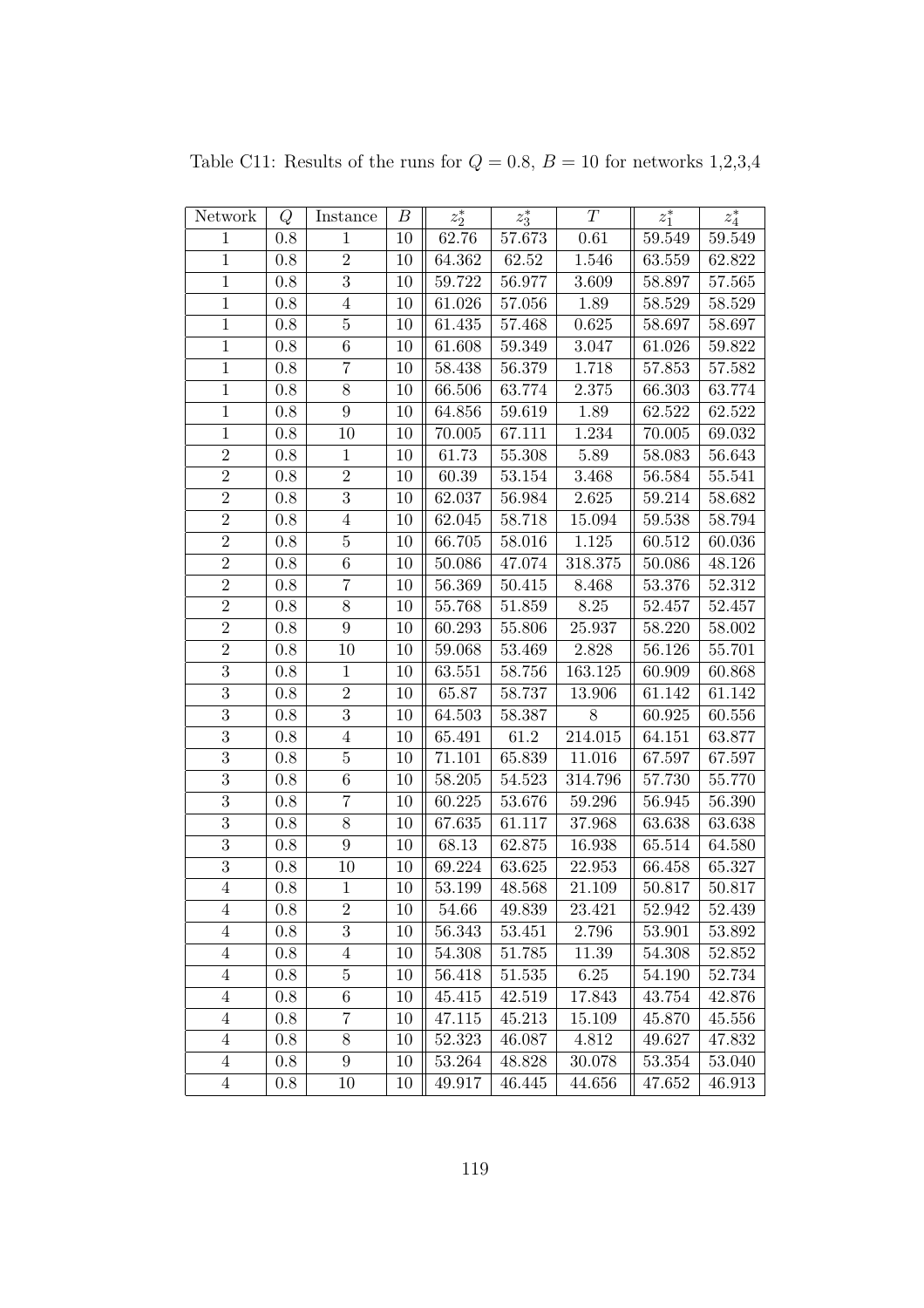| Network        | Q       | Instance         | В      | $z_2^*$ | $z_3^*$    | T        | $z_1^*$ | $z_4^\ast$ |
|----------------|---------|------------------|--------|---------|------------|----------|---------|------------|
| $\overline{5}$ | 0.8     | $\mathbf{1}$     | 10     | 58.953  | 53.898     | 15.671   | 57.562  | 56.734     |
| $\overline{5}$ | $0.8\,$ | $\overline{2}$   | 10     | 54.781  | $51.874\,$ | 90.375   | 53.843  | 53.423     |
| $\overline{5}$ | 0.8     | $\overline{3}$   | 10     | 58.32   | 52.842     | 16.546   | 56.117  | 55.298     |
| $\overline{5}$ | 0.8     | $\overline{4}$   | 10     | 58.799  | 54.704     | 56.812   | 56.976  | 56.976     |
| $\overline{5}$ | 0.8     | $\overline{5}$   | 10     | 56.675  | 50.168     | 3.375    | 53.044  | 52.586     |
| $\overline{5}$ | 0.8     | 6                | 10     | 54.335  | 49.864     | 14.25    | 52.501  | 51.964     |
| $\overline{5}$ | $0.8\,$ | $\overline{7}$   | 10     | 55.766  | $52.856\,$ | 303.093  | 56.178  | 55.564     |
| $\overline{5}$ | $0.8\,$ | $8\,$            | 10     | 55.195  | 49.906     | 48.265   | 54.093  | 51.329     |
| $\overline{5}$ | 0.8     | $\overline{9}$   | 10     | 59.237  | 54.44      | 27.187   | 56.262  | 56.089     |
| $\overline{5}$ | 0.8     | 10               | 10     | 59.421  | 54.881     | 13.531   | 57.533  | 56.260     |
| $\overline{6}$ | $0.8\,$ | $\mathbf{1}$     | 10     | 67.826  | 65.749     | 31.312   | 67.062  | 65.749     |
| $\overline{6}$ | $0.8\,$ | $\overline{2}$   | 10     | 67.832  | 62.104     | 79.937   | 65.772  | 65.231     |
| $\,6$          | 0.8     | $\overline{3}$   | 10     | 70.988  | 66.877     | 30.469   | 72.727  | 67.434     |
| $\overline{6}$ | $0.8\,$ | $\overline{4}$   | 10     | 63.61   | 59.369     | 1183.125 | 62.054  | 62.054     |
| $\overline{6}$ | 0.8     | $\overline{5}$   | 10     | 67.996  | 63.468     | 13.203   | 66.422  | 64.621     |
| 6              | 0.8     | 6                | 10     | 71.869  | 67.575     | 30.765   | 71.505  | 68.630     |
| $\overline{6}$ | 0.8     | $\overline{7}$   | $10\,$ | 64.17   | 58.845     | 251.406  | 61.200  | 61.200     |
| 6              | 0.8     | $\overline{8}$   | 10     | 64.571  | 56.654     | 70.484   | 59.925  | 58.940     |
| $\overline{6}$ | $0.8\,$ | $\boldsymbol{9}$ | 10     | 67.997  | 62.852     | 20.921   | 67.195  | 66.065     |
| $\overline{6}$ | 0.8     | 10               | 10     | 64.954  | 59.737     | 121.985  | 63.254  | 61.365     |
| $\overline{7}$ | 0.8     | $\mathbf{1}$     | 10     | 67.803  | 62.801     | 58.75    | 66.508  | 66.508     |
| $\overline{7}$ | 0.8     | $\,2$            | 10     | 64.889  | 58.663     | 44.188   | 64.113  | 61.398     |
| $\overline{7}$ | 0.8     | $\overline{3}$   | 10     | 71.35   | 66.333     | 55.531   | 69.360  | 68.045     |
| $\overline{7}$ | 0.8     | $\overline{4}$   | 10     | 62.527  | 57.638     | 193.531  | 61.092  | 61.092     |
| $\overline{7}$ | 0.8     | $\bf 5$          | 10     | 63.431  | 60.393     | 27.5     | 61.572  | 61.572     |
| $\overline{7}$ | 0.8     | 6                | 10     | 53.789  | 49.965     | 87.156   | 53.126  | 52.165     |
| $\overline{7}$ | 0.8     | $\overline{7}$   | 10     | 57.118  | 51.705     | 83.234   | 54.522  | $53.830\,$ |
| $\overline{7}$ | $0.8\,$ | 8                | 10     | 66.598  | 61.724     | 53.015   | 63.701  | 62.150     |
| $\overline{7}$ | $0.8\,$ | $\overline{9}$   | 10     | 68.415  | 62.785     | 147.171  | 65.441  | 65.064     |
| $\overline{7}$ | 0.8     | 10               | 10     | 60.084  | 55.645     | 152.968  | 57.556  | 56.922     |

Table C12: Results of the runs for  $Q=0.8,\,B=10$  for networks  $5,6,7$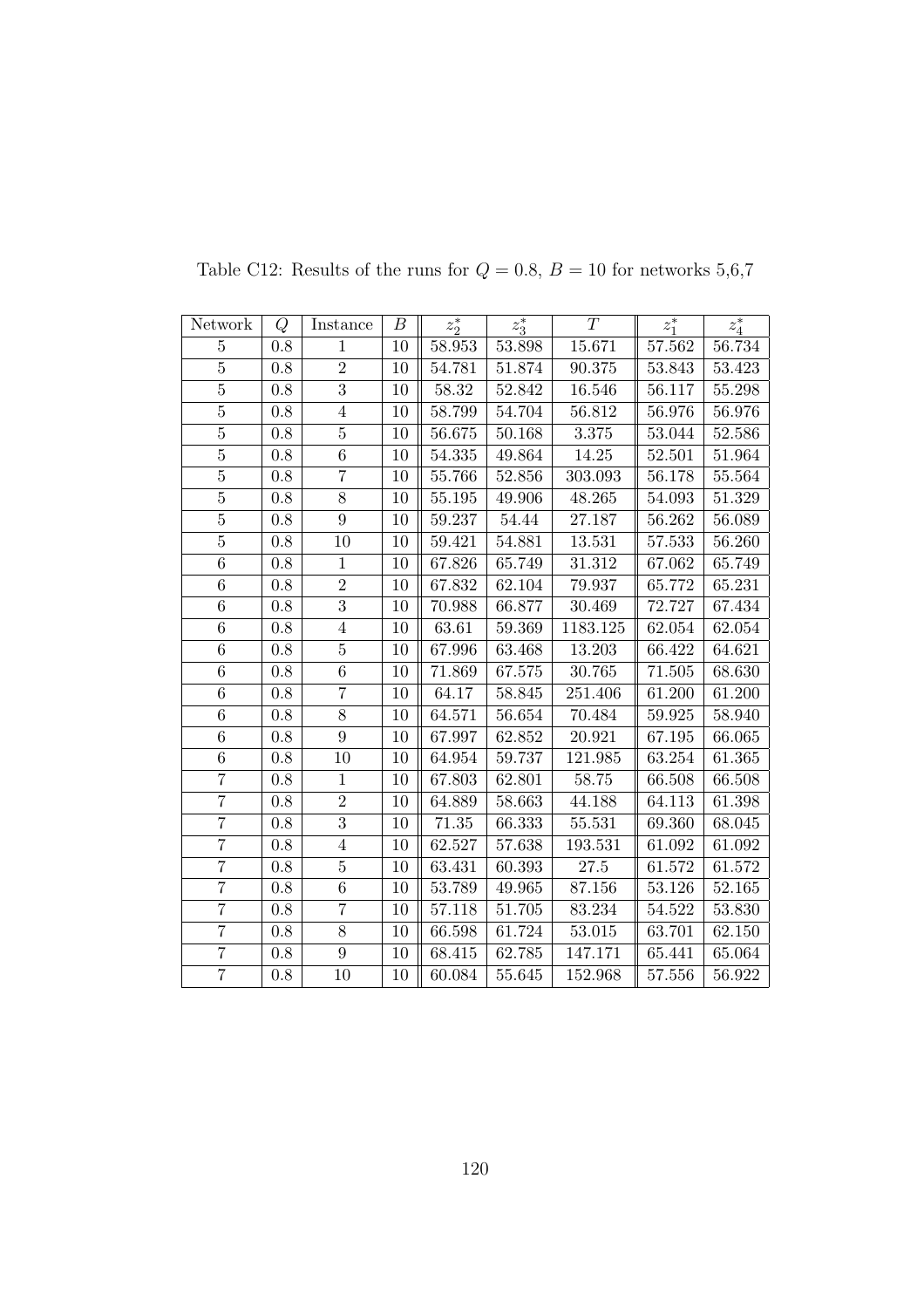| Network        | Q       | Instance         | $\boldsymbol{B}$ | $z_2^\ast$ | $z_3^\ast$ | T         | $z_1^\ast$ | $z_4^\ast$ |
|----------------|---------|------------------|------------------|------------|------------|-----------|------------|------------|
| $\mathbf{1}$   | $0.6\,$ | $\mathbf{1}$     | 15               | 70.994     | 63.363     | 10.921    | 68.503     | 66.376     |
| $\,1$          | $0.6\,$ | $\,2$            | 15               | 75.133     | 67.4       | $8.296\,$ | 68.981     | 68.675     |
| $\,1$          | 0.6     | $\sqrt{3}$       | 15               | 72.097     | 63.831     | 9.812     | 67.605     | 66.521     |
| $\mathbf{1}$   | 0.6     | $\overline{4}$   | 15               | 71.662     | 61.809     | $2.515\,$ | 65.043     | 65.043     |
| $\mathbf{1}$   | 0.6     | $\bf 5$          | 15               | 74.565     | 63.537     | 0.859     | 71.154     | 64.585     |
| $\,1\,$        | $0.6\,$ | $\,6\,$          | 15               | 73.718     | 62.801     | 0.687     | 65.095     | 64.048     |
| $\mathbf{1}$   | $0.6\,$ | $\overline{7}$   | $15\,$           | 69.563     | 63.057     | $1.312\,$ | 66.770     | 64.048     |
| $\overline{1}$ | 0.6     | $8\,$            | 15               | 81.459     | 67.832     | 0.953     | 76.907     | 70.034     |
| $\,1$          | 0.6     | $\boldsymbol{9}$ | 15               | 74.244     | 67.694     | 4.906     | 70.157     | 69.297     |
| $\mathbf{1}$   | 0.6     | 10               | 15               | 78.609     | 71.218     | 12.328    | 76.447     | 74.733     |
| $\sqrt{2}$     | 0.6     | $\mathbf{1}$     | 15               | 71.096     | 61.308     | 160.437   | 65.313     | 64.019     |
| $\overline{2}$ | 0.6     | $\,2$            | 15               | 69.391     | 58.177     | 92.375    | 66.474     | 61.183     |
| $\overline{2}$ | $0.6\,$ | 3                | 15               | 71.526     | 62.624     | 30        | 67.768     | 65.697     |
| $\sqrt{2}$     | 0.6     | $\overline{4}$   | 15               | 75.132     | 62.125     | 49.562    | 67.096     | 64.898     |
| $\overline{2}$ | 0.6     | $\bf 5$          | 15               | 75.408     | 62.277     | 84.609    | 67.304     | 66.130     |
| $\overline{2}$ | 0.6     | 6                | 15               | 62.95      | 51.198     | 40.437    | 57.501     | 53.637     |
| $\overline{2}$ | 0.6     | $\overline{7}$   | 15               | 66.932     | $55.484\,$ | 108.218   | 60.585     | 57.894     |
| $\overline{2}$ | $0.6\,$ | $8\,$            | 15               | 67.456     | 55.414     | 146.734   | 59.608     | 57.876     |
| $\overline{2}$ | $0.6\,$ | $\boldsymbol{9}$ | 15               | 71.81      | 60.103     | 35.828    | 65.906     | 61.900     |
| $\overline{2}$ | 0.6     | 10               | 15               | 69.466     | $57.53\,$  | 22.625    | 63.078     | 60.184     |
| $\overline{3}$ | 0.6     | $\mathbf{1}$     | 15               | 78.476     | 64.412     | 435.546   | 69.489     | 67.045     |
| $\overline{3}$ | 0.6     | $\overline{2}$   | 15               | 75.63      | 64.779     | 431.781   | 72.028     | 67.370     |
| $\overline{3}$ | 0.6     | $\overline{3}$   | 15               | 80.071     | 65.088     | 109.453   | 69.817     | 67.910     |
| $\overline{3}$ | 0.6     | $\overline{4}$   | 15               | 79.723     | 67.805     | 673.437   | 74.612     | 70.689     |
| $\overline{3}$ | 0.6     | $\bf 5$          | 15               | 83.373     | 69.441     | 65.109    | 75.635     | 72.883     |
| $\overline{3}$ | $0.6\,$ | $\,6\,$          | $15\,$           | 68.757     | 57.461     | 3600.031  | 61.656     | 60.367     |
| $\overline{3}$ | $0.6\,$ | $\overline{7}$   | 15               | 73.374     | 60.406     | 251.062   | 67.015     | 62.376     |
| $\overline{3}$ | 0.6     | $8\,$            | 15               | 80.689     | 66.932     | 322.985   | 71.846     | 71.846     |
| $\overline{3}$ | $0.6\,$ | $\boldsymbol{9}$ | 15               | 79.461     | 67.725     | 100.985   | 75.506     | 70.113     |
| $\overline{3}$ | 0.6     | 10               | 15               | 80.289     | 68.438     | 166.781   | 71.408     | 70.721     |
| $\overline{4}$ | 0.6     | $\mathbf{1}$     | 15               | 65.621     | 54.228     | 165.719   | 58.306     | 55.532     |
| 4              | $0.6\,$ | $\sqrt{2}$       | 15               | 70.1       | 54.897     | 73.719    | 58.756     | 57.695     |
| $\overline{4}$ | 0.6     | $\boldsymbol{3}$ | 15               | 68.199     | 56.315     | 49.391    | 69.122     | 60.841     |
| 4              | $0.6\,$ | 4                | 15               | 64.121     | 55.807     | 292.235   | 59.590     | 58.072     |
| $\overline{4}$ | 0.6     | $\bf 5$          | 15               | 65.831     | 53.275     | 50.141    | 59.076     | 56.454     |
| $\overline{4}$ | 0.6     | $\,6$            | 15               | 56.247     | 44.786     | 29.813    | 48.031     | 47.329     |
| $\overline{4}$ | $0.6\,$ | 7                | 15               | 60.032     | 49.749     | 31.422    | 55.162     | 51.721     |
| $\overline{4}$ | 0.6     | $8\,$            | 15               | 67.122     | 50.533     | 14.125    | 53.416     | 53.161     |
| $\overline{4}$ | $0.6\,$ | 9                | 15               | 63.008     | 53.732     | 252.969   | 57.350     | 56.396     |
| $\overline{4}$ | $0.6\,$ | 10               | 15               | 57.728     | 49.147     | 445.766   | 55.598     | 51.618     |

Table C13: Results of the runs for  $Q = 0.6$ ,  $B = 15$  for networks 1,2,3,4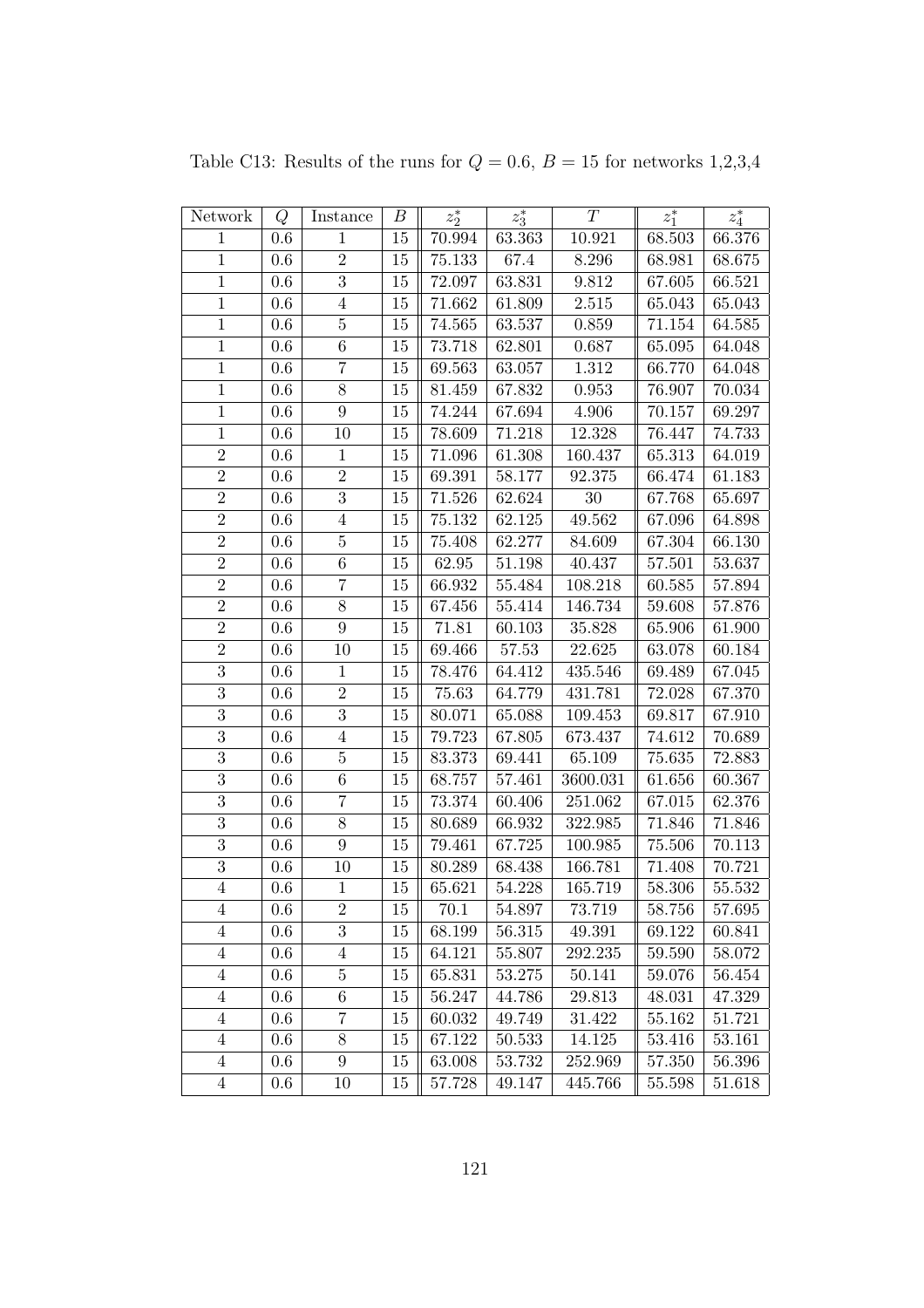| Network        | Q       | Instance       | В      | $z_2^*$    | $z_3^*$  | T        | $z_1^*$ | $z_4^*$ |
|----------------|---------|----------------|--------|------------|----------|----------|---------|---------|
| $\overline{5}$ | 0.6     | $\mathbf{1}$   | 15     | $71.013\,$ | 59.246   | 353.625  | 65.743  | 60.815  |
| $\overline{5}$ | $0.6\,$ | $\overline{2}$ | $15\,$ | 70.832     | $56.3\,$ | 145.61   | 59.817  | 58.854  |
| $\overline{5}$ | 0.6     | $\overline{3}$ | 15     | 71.133     | 57.433   | 504.031  | 61.241  | 60.422  |
| $\overline{5}$ | 0.6     | $\overline{4}$ | 15     | 69.405     | 58.933   | 1156.766 | 63.424  | 62.236  |
| $\overline{5}$ | $0.6\,$ | $\overline{5}$ | 15     | 66.84      | 54.504   | 27.344   | 60.452  | 56.690  |
| $\overline{5}$ | $0.6\,$ | $\sqrt{6}$     | 15     | 64.67      | 52.7     | 116.296  | 56.903  | 55.032  |
| $\overline{5}$ | $0.6\,$ | $\overline{7}$ | $15\,$ | 65.943     | 57.586   | 1349.235 | 66.342  | 61.662  |
| $\overline{5}$ | 0.6     | $\overline{8}$ | 15     | 67.721     | 53.222   | 607.328  | 63.446  | 55.947  |
| $\overline{5}$ | 0.6     | $\overline{9}$ | 15     | 71.956     | 58.933   | 35.61    | 63.897  | 61.198  |
| $\overline{5}$ | $0.6\,$ | 10             | 15     | 68.819     | 58.463   | 368.828  | 66.126  | 61.378  |
| 6              | 0.6     | $\mathbf{1}$   | 15     | 80.66      | 68.424   | 563.672  | 74.020  | 71.294  |
| $\,6\,$        | 0.6     | $\overline{2}$ | $15\,$ | 80.561     | 67.872   | 439.406  | 72.605  | 70.882  |
| 6              | 0.6     | $\overline{3}$ | 15     | 85.476     | 71.778   | 347.016  | 77.805  | 74.749  |
| $\overline{6}$ | $0.6\,$ | $\sqrt{4}$     | 15     | 73.862     | 64.792   | 3600.031 | 69.440  | 68.279  |
| $\,6$          | 0.6     | $\bf 5$        | 15     | 80.802     | 67.942   | 275.328  | 73.933  | 70.213  |
| $\overline{6}$ | 0.6     | 6              | 15     | 82.402     | 70.098   | 61.828   | 74.898  | 74.232  |
| $\overline{6}$ | $0.6\,$ | $\overline{7}$ | 15     | 76.635     | 65.284   | 3600.031 | 69.884  | 67.659  |
| $\,6$          | $0.6\,$ | $8\,$          | 15     | 78.206     | 60.948   | 3600.031 | 65.244  | 64.033  |
| $\overline{6}$ | 0.6     | $\overline{9}$ | 15     | 81.124     | 66.793   | 277.609  | 71.728  | 70.248  |
| $\,6$          | $0.6\,$ | 10             | 15     | 78.402     | 64.605   | 331.766  | 70.292  | 67.341  |
| $\overline{7}$ | 0.6     | $\overline{1}$ | 15     | 83.187     | 67.329   | 121.812  | 77.697  | 70.726  |
| $\overline{7}$ | 0.6     | $\overline{2}$ | 15     | 76.547     | 64.054   | 1127.782 | 68.093  | 66.768  |
| $\overline{7}$ | $0.6\,$ | $\overline{3}$ | $15\,$ | 83.071     | 70.52    | 1755.203 | 74.219  | 74.123  |
| $\overline{7}$ | 0.6     | $\overline{4}$ | $15\,$ | 74.726     | 64.513   | 762.75   | 70.608  | 67.500  |
| $\overline{7}$ | 0.6     | $\bf 5$        | 15     | 75.076     | 64.939   | 972.172  | 68.292  | 67.468  |
| $\overline{7}$ | 0.6     | $\overline{6}$ | 15     | 66.594     | 55.874   | 33.937   | 60.132  | 58.294  |
| $\overline{7}$ | 0.6     | $\overline{7}$ | $15\,$ | 68.17      | 55.438   | 3600.031 | 61.242  | 57.853  |
| $\overline{7}$ | 0.6     | 8              | 15     | 79.57      | 65.777   | 639.141  | 70.695  | 68.508  |
| $\overline{7}$ | 0.6     | $\overline{9}$ | 15     | 82.669     | 69.084   | 2475.141 | 73.839  | 72.426  |
| $\overline{7}$ | 0.6     | 10             | 15     | 71.388     | 58.496   | 3600.031 | 61.517  | 61.517  |

Table C14: Results of the runs for  $Q = 0.6$ ,  $B = 15$  for networks 5,6,7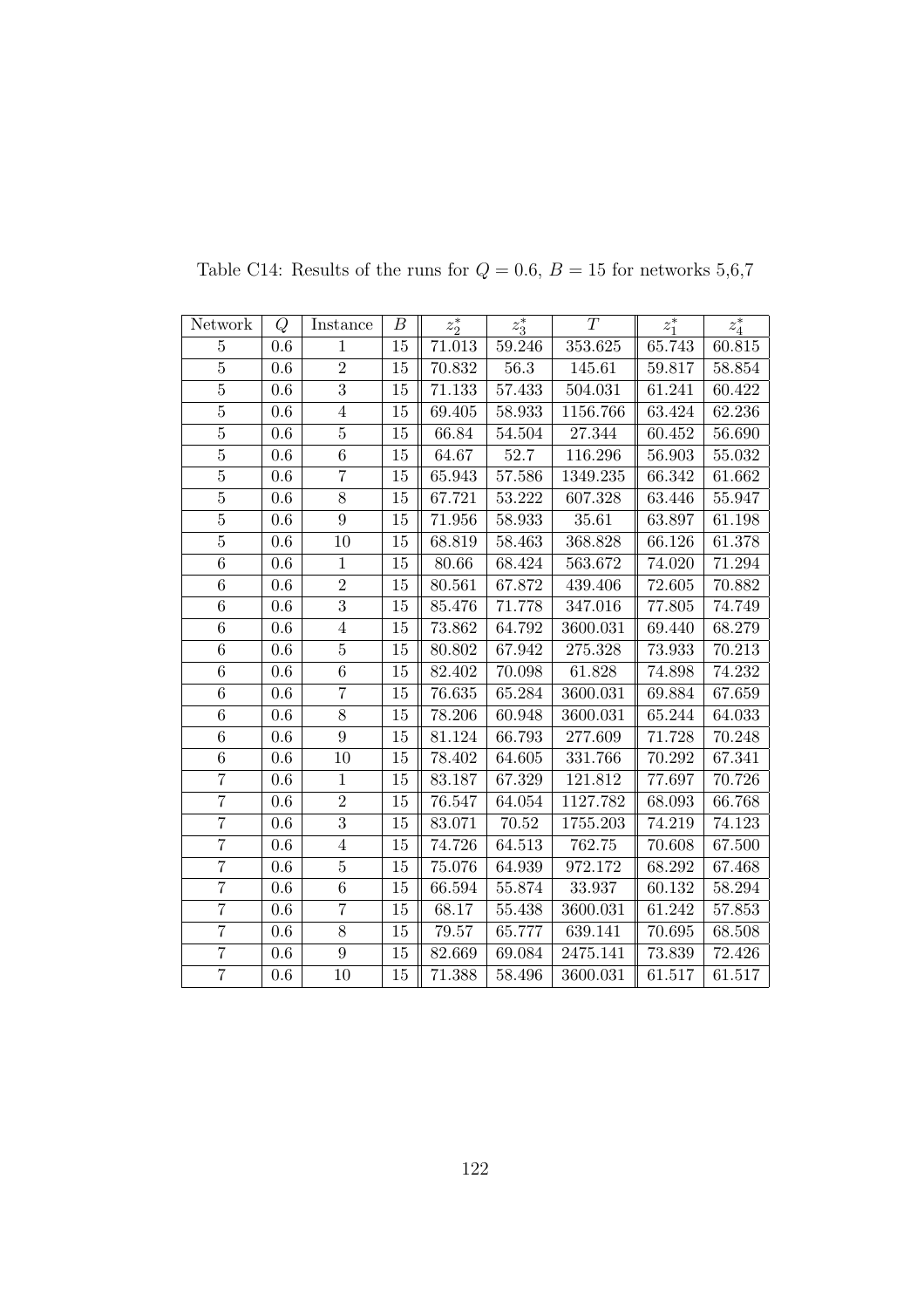| Network        | Q       | Instance         | В      | $z_2^*$ | $z_3^\ast$ | T                   | $z_1^\ast$ | $z_4^\ast$ |
|----------------|---------|------------------|--------|---------|------------|---------------------|------------|------------|
| $\mathbf{1}$   | 0.7     | $\mathbf{1}$     | 15     | 68.022  | 63.123     | $\overline{20.313}$ | 66.454     | 66.376     |
| $\,1\,$        | $0.7\,$ | $\overline{2}$   | $15\,$ | 71.89   | 67.766     | $19.5\,$            | 68.981     | 68.675     |
| $\,1$          | 0.7     | $\sqrt{3}$       | 15     | 69.409  | 63.83      | 12.438              | 67.605     | 66.521     |
| $\mathbf{1}$   | 0.7     | $\overline{4}$   | 15     | 69.7    | 62.464     | 3.61                | 65.043     | 65.043     |
| $1\,$          | 0.7     | $\bf 5$          | 15     | 71.544  | 62.653     | 0.547               | 71.154     | 64.585     |
| $\mathbf{1}$   | 0.7     | $\,6\,$          | 15     | 71.15   | 62.821     | 1.813               | 64.048     | 64.048     |
| $\mathbf{1}$   | 0.7     | $\overline{7}$   | 15     | 66.77   | 64.048     | $\phantom{-}2.985$  | 66.770     | 64.048     |
| $\,1$          | 0.7     | $8\,$            | $15\,$ | 80.152  | 67.832     | 0.641               | 76.907     | 70.034     |
| $\mathbf{1}$   | 0.7     | $\boldsymbol{9}$ | 15     | 72.396  | 66.915     | 10.797              | 70.157     | 69.297     |
| $\mathbf{1}$   | 0.7     | 10               | 15     | 77.28   | 71.629     | 8.296               | 76.447     | 74.733     |
| $\overline{2}$ | 0.7     | $1\,$            | 15     | 71.096  | 61.308     | 21.641              | 65.313     | 64.019     |
| $\overline{2}$ | $0.7\,$ | $\,2$            | 15     | 67.134  | 58.72      | 97.718              | 62.992     | 61.183     |
| $\overline{2}$ | 0.7     | $\sqrt{3}$       | 15     | 71.526  | 62.624     | 15.75               | 67.768     | 65.697     |
| $\overline{2}$ | 0.7     | $\overline{4}$   | 15     | 72.227  | 62.125     | 92.672              | 67.096     | 64.898     |
| $\overline{2}$ | 0.7     | $\bf 5$          | 15     | 74.272  | 62.277     | 45.062              | 67.304     | 66.130     |
| $\overline{2}$ | 0.7     | $\,6\,$          | 15     | 59.673  | $51.537\,$ | 607.969             | 57.501     | 53.637     |
| $\overline{2}$ | 0.7     | $\overline{7}$   | 15     | 65.189  | 55.263     | 47.188              | 60.585     | 57.894     |
| $\sqrt{2}$     | 0.7     | $8\,$            | 15     | 62.992  | 56.375     | 325.39              | 57.876     | 57.876     |
| $\overline{2}$ | 0.7     | $\boldsymbol{9}$ | $15\,$ | 68.58   | 59.682     | 44.078              | 65.906     | 61.900     |
| $\overline{2}$ | $0.7\,$ | 10               | $15\,$ | 67.322  | 58.076     | 4.141               | 60.926     | 60.184     |
| $\overline{3}$ | 0.7     | $\mathbf{1}$     | 15     | 73.927  | 63.756     | 1032.469            | 69.489     | 67.045     |
| $\overline{3}$ | 0.7     | $\overline{2}$   | 15     | 73.32   | 64.47      | 290.719             | 68.546     | 67.370     |
| $\overline{3}$ | 0.7     | $\overline{3}$   | 15     | 73.534  | 64.598     | 673.531             | 69.817     | 67.910     |
| $\overline{3}$ | 0.7     | $\overline{4}$   | 15     | 76.923  | 67.758     | 729.516             | 74.612     | 70.689     |
| $\overline{3}$ | 0.7     | $\overline{5}$   | 15     | 80.778  | 70.1       | 75.063              | 75.635     | 72.883     |
| $\overline{3}$ | 0.7     | $\overline{6}$   | 15     | 66.722  | 57.461     | 3600.032            | 77.123     | 73.152     |
| $\overline{3}$ | 0.7     | $\overline{7}$   | 15     | 70.675  | 59.61      | 382.031             | 64.025     | 62.376     |
| $\overline{3}$ | 0.7     | $8\,$            | 15     | 78.638  | 68.613     | 162.11              | 71.846     | 71.846     |
| $\overline{3}$ | 0.7     | 9                | 15     | 77.678  | 68.631     | 31.86               | 70.113     | 70.113     |
| $\overline{3}$ | 0.7     | 10               | 15     | 79.733  | 67.319     | 52.312              | 71.408     | 70.721     |
| $\overline{4}$ | 0.7     | $\mathbf{1}$     | 15     | 61.304  | 53.594     | 185.36              | 55.532     | 55.532     |
| 4              | 0.7     | $\sqrt{2}$       | 15     | 64.802  | 55.794     | 114.422             | 58.756     | 57.695     |
| $\overline{4}$ | 0.7     | $\boldsymbol{3}$ | 15     | 63.636  | 56.523     | 125.469             | 61.607     | 60.841     |
| $\overline{4}$ | 0.7     | $\overline{4}$   | 15     | 61.74   | 55.182     | 281.5               | 58.072     | 58.072     |
| $\overline{4}$ | 0.7     | $\overline{5}$   | 15     | 63.647  | 53.264     | 87.344              | 59.076     | 56.454     |
| $\overline{4}$ | $0.7\,$ | $\,6\,$          | 15     | 53.679  | 44.786     | 18.125              | 48.031     | 47.329     |
| $\overline{4}$ | 0.7     | 7                | 15     | 58.565  | 49.749     | 23.578              | 52.161     | 51.721     |
| $\overline{4}$ | 0.7     | 8                | 15     | 61.48   | 50.533     | 44.813              | 53.416     | 53.161     |
| $\overline{4}$ | $0.7\,$ | $\boldsymbol{9}$ | 15     | 60.415  | 55.303     | 496.391             | 56.575     | 56.396     |
| $\overline{4}$ | $0.7\,$ | 10               | 15     | 56.381  | 49.714     | 358.063             | 52.538     | 51.618     |

Table C15: Results of the runs for  $Q = 0.7$ ,  $B = 15$  for networks 1,2,3,4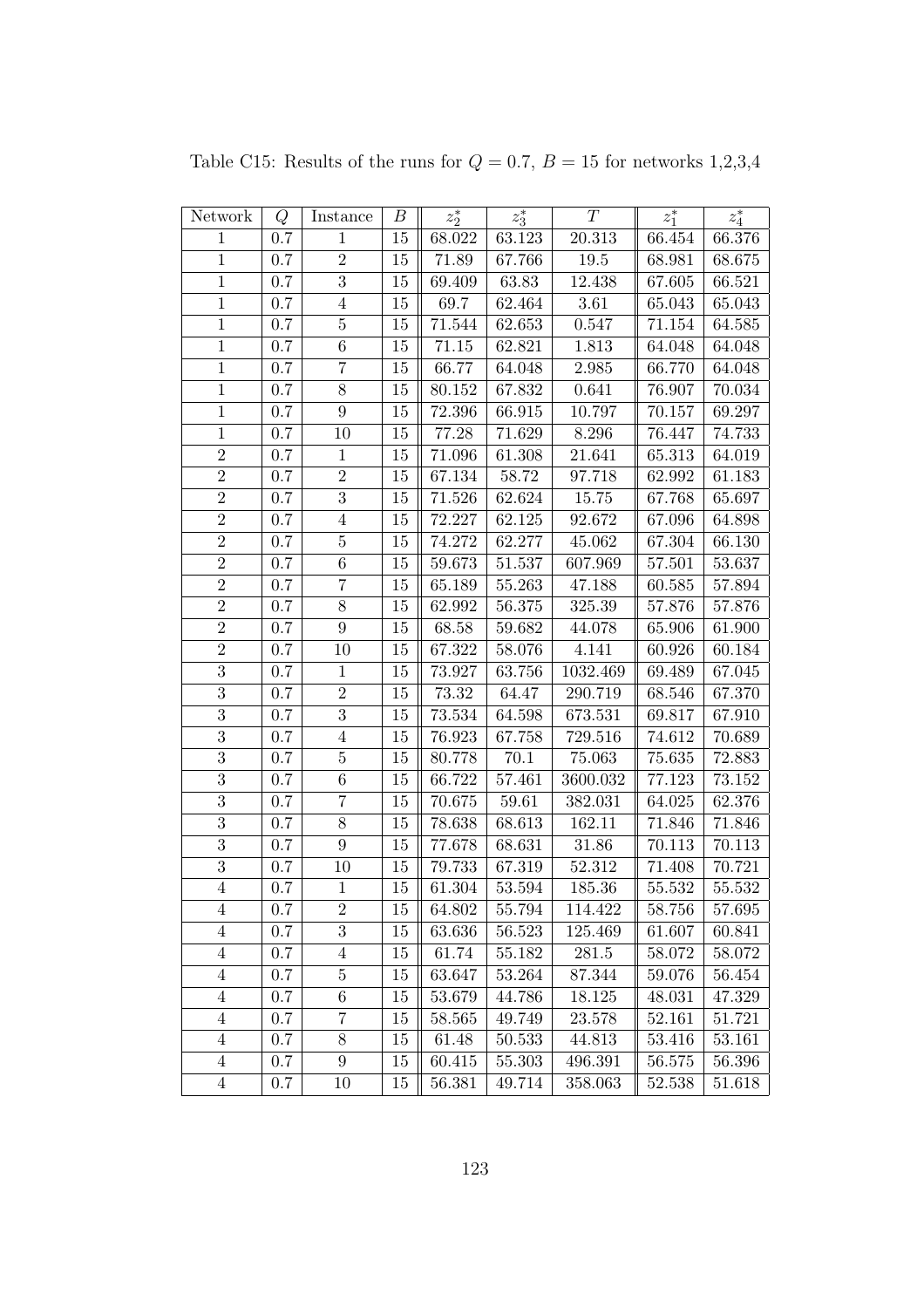| Network        | Q       | Instance       | В      | $z_2^*$    | $z_3^*$    | T          | $z_1^*$    | $z_4^*$    |
|----------------|---------|----------------|--------|------------|------------|------------|------------|------------|
| $\overline{5}$ | 0.7     | 1              | 15     | 67.22      | 59.409     | 250.375    | 65.743     | 60.815     |
| $\overline{5}$ | $0.7\,$ | $\overline{2}$ | $15\,$ | 65.395     | $56.402\,$ | $593.25\,$ | 58.902     | 58.854     |
| $\overline{5}$ | 0.7     | $\overline{3}$ | 15     | 67.366     | 57.677     | 343.125    | 61.241     | 60.422     |
| $\overline{5}$ | 0.7     | $\overline{4}$ | 15     | $68.86\,$  | 60.335     | 169.75     | 63.424     | 62.236     |
| $\overline{5}$ | 0.7     | $\overline{5}$ | 15     | 64.083     | 54.454     | 68.578     | 57.318     | 56.690     |
| $\overline{5}$ | $0.7\,$ | 6              | 15     | 61.895     | 52.576     | 40.672     | 55.569     | 55.032     |
| $\overline{5}$ | $0.7\,$ | $\overline{7}$ | 15     | 65.398     | $58.42\,$  | 278.781    | 66.342     | 61.662     |
| $\overline{5}$ | 0.7     | $8\,$          | 15     | 64.975     | 53.925     | 217.922    | 63.446     | 55.947     |
| $\overline{5}$ | 0.7     | $\overline{9}$ | 15     | 66.412     | 60.429     | 633.219    | 63.897     | 61.198     |
| $\overline{5}$ | $0.7\,$ | 10             | 15     | 65.897     | 58.486     | 1073.969   | 62.348     | 61.378     |
| 6              | 0.7     | $\mathbf{1}$   | 15     | 78.053     | 68.424     | 186.265    | 74.020     | 71.294     |
| $\,6\,$        | $0.7\,$ | $\overline{2}$ | 15     | 76.033     | 67.858     | 2207.172   | $71.002\,$ | 70.882     |
| 6              | 0.7     | $\overline{3}$ | 15     | 84.34      | 72.336     | 113.656    | 77.805     | 74.749     |
| $\overline{6}$ | $0.7\,$ | $\sqrt{4}$     | 15     | 73.348     | 65.871     | 636.61     | 69.440     | 68.279     |
| $\,6$          | 0.7     | $\bf 5$        | 15     | 76.92      | 67.717     | 556.61     | 73.933     | 70.213     |
| 6              | 0.7     | 6              | 15     | 80.166     | 70.098     | 158.61     | 74.898     | 74.232     |
| $\overline{6}$ | $0.7\,$ | $\overline{7}$ | 15     | $73.992\,$ | 65.454     | 3600.062   | 69.884     | 67.659     |
| $\,6\,$        | $0.7\,$ | $8\,$          | 15     | 74.853     | 62.306     | 2531.906   | 65.244     | 64.033     |
| $\overline{6}$ | $0.7\,$ | $\overline{9}$ | 15     | 75.478     | 67.859     | 1296.687   | 71.728     | 70.248     |
| $\,6\,$        | $0.7\,$ | 10             | 15     | 73.361     | 65.707     | 3600.031   | 70.292     | 67.341     |
| $\overline{7}$ | 0.7     | $\mathbf{1}$   | 15     | 78.208     | 67.336     | 1707.656   | 74.623     | 70.726     |
| $\overline{7}$ | 0.7     | $\overline{2}$ | 15     | 73.047     | 63.468     | 1187.453   | 68.093     | 66.768     |
| $\overline{7}$ | $0.7\,$ | $\overline{3}$ | 15     | 79.876     | 70.419     | 1630.547   | 74.219     | 74.123     |
| $\overline{7}$ | $0.7\,$ | $\overline{4}$ | 15     | 74.726     | 65.411     | 105.235    | 68.029     | 67.500     |
| $\overline{7}$ | $0.7\,$ | $\bf 5$        | 15     | 70.403     | 64.529     | 1553.86    | 68.292     | 67.468     |
| $\overline{7}$ | 0.7     | $\overline{6}$ | 15     | 63.051     | $55.38\,$  | 104.688    | 60.132     | 58.294     |
| $\overline{7}$ | 0.7     | $\overline{7}$ | 15     | 65.411     | 55.131     | 1455.444   | 58.545     | $57.853\,$ |
| $\overline{7}$ | 0.7     | $8\,$          | 15     | 76.379     | 66.817     | 298.582    | 70.695     | 68.508     |
| $\overline{7}$ | $0.7\,$ | $\overline{9}$ | 15     | 78.465     | 69.313     | 1037.275   | 71.985     | 68.235     |
| $\overline{7}$ | 0.7     | 10             | 15     | 69.231     | 59.652     | 906.39     | 61.517     | 61.517     |

Table C16: Results of the runs for  $Q = 0.7$ ,  $B = 15$  for networks 5,6,7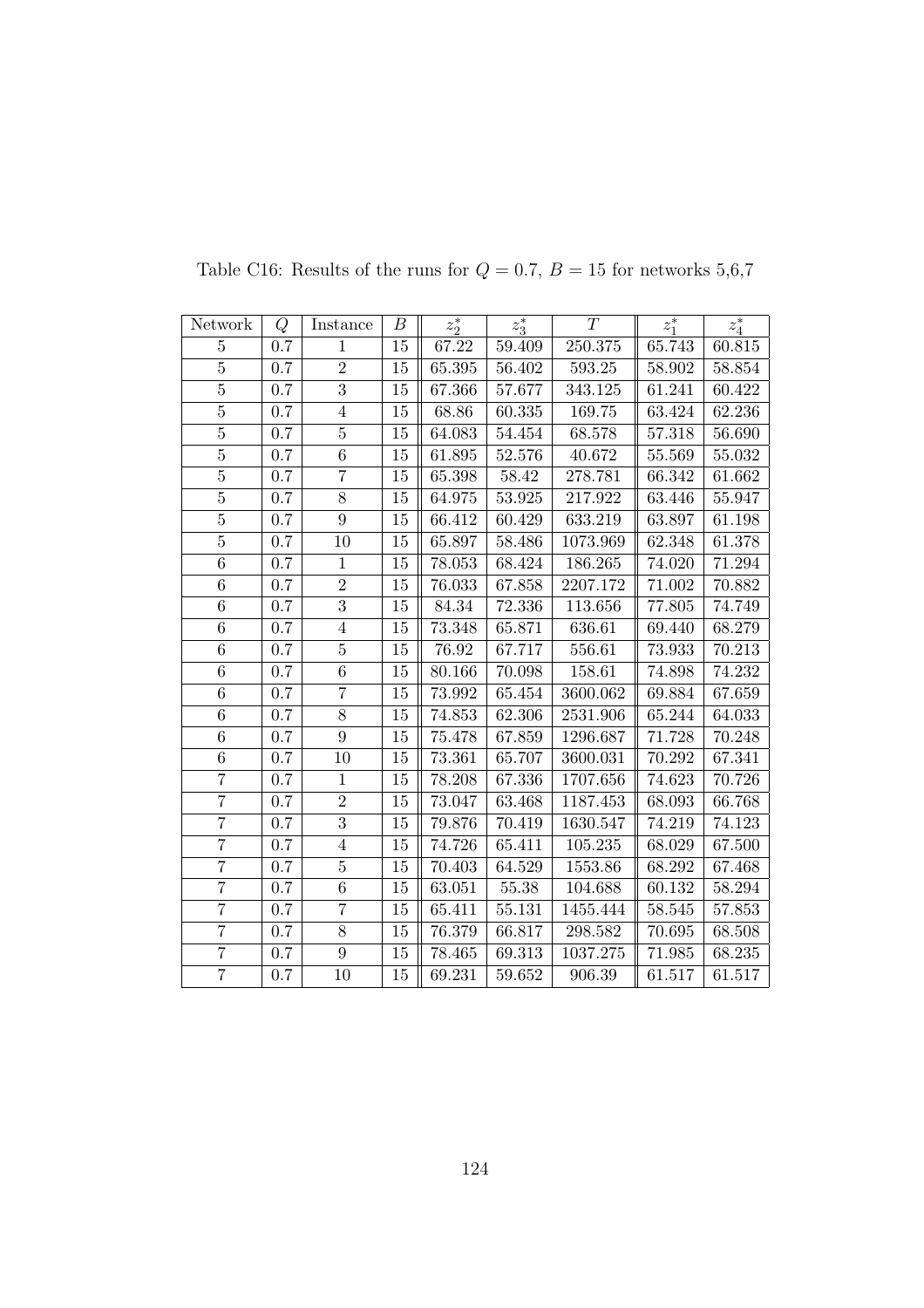| Network        | Q       | Instance         | В      | $z_2^\ast$ | $z_3^\ast$ | T          | $z_1^\ast$ | $z_4^\ast$ |
|----------------|---------|------------------|--------|------------|------------|------------|------------|------------|
| $\mathbf{1}$   | $0.8\,$ | $\mathbf{1}$     | 15     | 68.022     | 63.826     | 4.75       | 66.454     | 66.376     |
| $\mathbf{1}$   | $0.8\,$ | $\overline{2}$   | 15     | 69.708     | 68.532     | 39.735     | 68.981     | 68.675     |
| $\,1$          | 0.8     | $\sqrt{3}$       | 15     | 67.605     | 66.283     | 12.188     | 67.605     | 66.521     |
| $\mathbf{1}$   | $0.8\,$ | $\overline{4}$   | 15     | 66.918     | 62.191     | 9.219      | 65.043     | 65.043     |
| $\mathbf{1}$   | 0.8     | $\bf 5$          | 15     | 67.067     | 64.585     | 0.75       | 67.067     | 64.585     |
| $\,1$          | $0.8\,$ | $\,6\,$          | 15     | 68.818     | 62.821     | 2.281      | 64.048     | 64.048     |
| $\mathbf{1}$   | $0.8\,$ | $\overline{7}$   | 15     | 66.543     | $63.905\,$ | 1.531      | 65.520     | 64.048     |
| $\,1$          | 0.8     | $8\,$            | 15     | 77.11      | 67.832     | 1.672      | 71.251     | 70.034     |
| $\,1$          | 0.8     | $\boldsymbol{9}$ | 15     | 71.126     | 66.915     | 8.25       | 70.157     | 69.297     |
| $\mathbf{1}$   | $0.8\,$ | 10               | 15     | 77.175     | 72.792     | 2.61       | 76.447     | 74.733     |
| $\overline{2}$ | 0.8     | $\mathbf 1$      | $15\,$ | 67.652     | 61.308     | 122.235    | 65.313     | 64.019     |
| $\overline{2}$ | $0.8\,$ | $\,2$            | 15     | 66.474     | 58.72      | 8.375      | 62.992     | 61.183     |
| $\overline{2}$ | $0.8\,$ | $\sqrt{3}$       | 15     | 71.071     | $62.624\,$ | 7.406      | 67.768     | 65.697     |
| $\overline{2}$ | $0.8\,$ | $\,4\,$          | 15     | 68.798     | 63.729     | 441.781    | 67.096     | 64.898     |
| $\overline{2}$ | $0.8\,$ | $\bf 5$          | 15     | 72.125     | 62.277     | 9.578      | 66.146     | 66.130     |
| $\overline{2}$ | 0.8     | $\,6\,$          | 15     | 56.227     | 51.537     | 1037.5     | 55.850     | 53.637     |
| $\overline{2}$ | $0.8\,$ | $\overline{7}$   | $15\,$ | 62.073     | $56.07\,$  | 71.031     | 60.585     | 57.894     |
| $\overline{2}$ | $0.8\,$ | $8\,$            | 15     | 61.738     | 56.323     | 91.828     | 57.876     | 57.876     |
| $\overline{2}$ | 0.8     | $\boldsymbol{9}$ | 15     | 66.152     | 60.611     | $53.391\,$ | 65.906     | 61.900     |
| $\overline{2}$ | $0.8\,$ | 10               | $15\,$ | 64.666     | $57.457\,$ | 5.36       | 60.926     | 60.184     |
| $\overline{3}$ | $0.8\,$ | $\mathbf{1}$     | 15     | 71.217     | 64.412     | 944.344    | 68.025     | 67.045     |
| $\overline{3}$ | 0.8     | $\overline{2}$   | 15     | 71.386     | 64.47      | 166.985    | 68.546     | 67.370     |
| $\overline{3}$ | $0.8\,$ | $\sqrt{3}$       | 15     | 70.584     | 65.088     | 1158.125   | 69.817     | 67.910     |
| $\overline{3}$ | 0.8     | $\overline{4}$   | 15     | 75.218     | 67.164     | 267.485    | 72.119     | 70.689     |
| $\overline{3}$ | 0.8     | $\bf 5$          | 15     | 77.782     | 70.1       | 65.031     | 73.946     | 72.883     |
| $\overline{3}$ | $0.8\,$ | $\,6\,$          | 15     | 63.051     | $57.417\,$ | 3600.063   | 64.025     | 62.376     |
| $\overline{3}$ | $0.8\,$ | $\overline{7}$   | 15     | 66.524     | 60.197     | 1189.406   | 68.237     | 65.859     |
| $\overline{3}$ | 0.8     | $8\,$            | 15     | 75.479     | 68.394     | 124.078    | 71.846     | 71.846     |
| $\overline{3}$ | $0.8\,$ | 9                | 15     | 73.676     | 68.976     | 123.703    | 70.113     | 70.113     |
| $\overline{3}$ | 0.8     | 10               | 15     | 76.279     | 67.667     | 52.906     | 71.408     | 70.721     |
| $\,4\,$        | 0.8     | $\mathbf{1}$     | 15     | 58.658     | 53.661     | 246.266    | 55.532     | 55.532     |
| 4              | 0.8     | $\sqrt{2}$       | 15     | 62.357     | 55.935     | 24.641     | 58.756     | 57.695     |
| $\overline{4}$ | 0.8     | $\boldsymbol{3}$ | 15     | 62.823     | 57.735     | 19.61      | 61.112     | 60.841     |
| 4              | 0.8     | $\overline{4}$   | 15     | 61.07      | 56.832     | 65.485     | 58.072     | 58.072     |
| $\overline{4}$ | 0.8     | $\bf 5$          | 15     | 61.34      | 54.445     | 173.922    | 59.076     | 56.454     |
| $\overline{4}$ | 0.8     | $\,6$            | 15     | $50.06\,$  | 46.866     | 196.656    | 48.031     | 47.329     |
| $\overline{4}$ | 0.8     | 7                | 15     | 54.518     | 51.721     | 85.485     | 52.161     | 51.721     |
| $\overline{4}$ | 0.8     | $8\,$            | 15     | 58.038     | 51.083     | 44.406     | 53.416     | 53.161     |
| $\overline{4}$ | 0.8     | $\boldsymbol{9}$ | 15     | 58.415     | 54.134     | 420.375    | 56.575     | 56.396     |
| $\overline{4}$ | 0.8     | 10               | 15     | 55.598     | 51.187     | 65.86      | 52.538     | 51.618     |

Table C17: Results of the runs for  $Q = 0.8$ ,  $B = 15$  for networks 1,2,3,4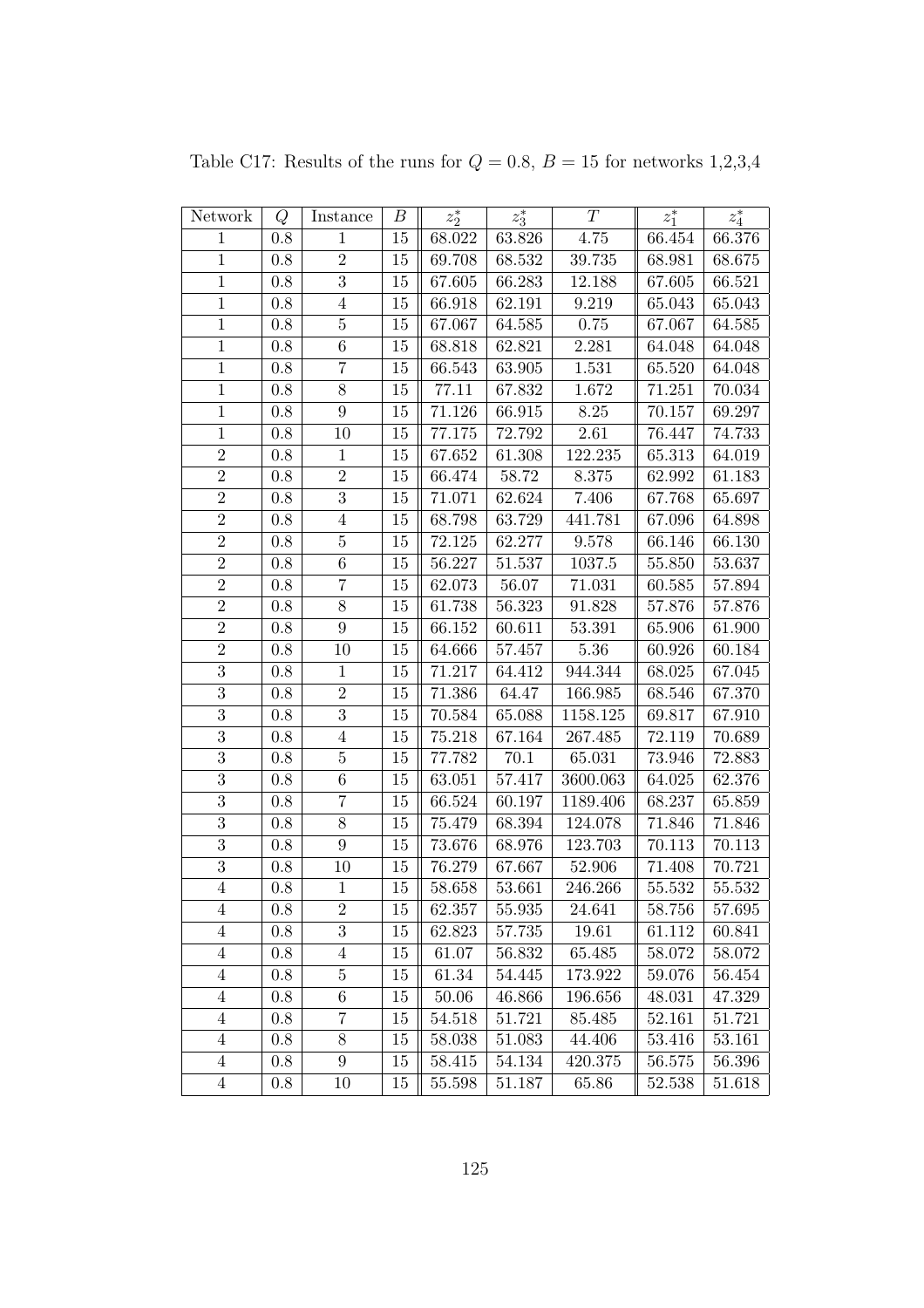| Network        | Q       | Instance       | В      | $z_2^*$ | $z_3^*$    | T        | $z_1^*$ | $z_4^\ast$ |
|----------------|---------|----------------|--------|---------|------------|----------|---------|------------|
| $\overline{5}$ | 0.8     | 1              | 15     | 65.343  | 59.83      | 147.594  | 62.328  | 60.815     |
| $\overline{5}$ | $0.8\,$ | $\overline{2}$ | $15\,$ | 61.722  | $56.714\,$ | 423.156  | 58.902  | 58.854     |
| $\overline{5}$ | 0.8     | $\overline{3}$ | 15     | 64.079  | 58.081     | 372.625  | 61.241  | 60.422     |
| $\overline{5}$ | 0.8     | $\overline{4}$ | 15     | 65.449  | 59.643     | 440.735  | 62.315  | 62.236     |
| $\overline{5}$ | 0.8     | $\overline{5}$ | 15     | 61.147  | 54.454     | 140.594  | 57.318  | 56.690     |
| $\overline{5}$ | 0.8     | 6              | 15     | 59.327  | 52.576     | 96.594   | 55.569  | 55.032     |
| $\overline{5}$ | $0.8\,$ | $\overline{7}$ | 15     | 62.349  | 57.586     | 1428.25  | 62.330  | 61.662     |
| $\overline{5}$ | $0.8\,$ | $8\,$          | 15     | 61.995  | 54.394     | 112.594  | 58.901  | 55.947     |
| $\overline{5}$ | 0.8     | $\overline{9}$ | 15     | 63.897  | 59.836     | 565.813  | 62.751  | 61.198     |
| $\overline{5}$ | 0.8     | 10             | 15     | 64.013  | 59.194     | 609.516  | 62.348  | 61.378     |
| $\overline{6}$ | $0.8\,$ | $\mathbf{1}$   | 15     | 74.295  | 69.293     | 1291.328 | 72.607  | 71.294     |
| $\overline{6}$ | $0.8\,$ | $\overline{2}$ | 15     | 73.989  | 67.858     | 380.765  | 71.002  | 70.882     |
| $\,6\,$        | 0.8     | $\overline{3}$ | 15     | 77.08   | 71.116     | 846.593  | 77.805  | 74.749     |
| $\overline{6}$ | $0.8\,$ | $\overline{4}$ | 15     | 70.138  | 65.871     | 3460.375 | 69.440  | 68.279     |
| $\overline{6}$ | 0.8     | $\overline{5}$ | 15     | 75.567  | 68.128     | 224.812  | 72.584  | 70.213     |
| 6              | 0.8     | 6              | 15     | 77.838  | 70.098     | 185.063  | 75.426  | 74.232     |
| $\overline{6}$ | 0.8     | $\overline{7}$ | $15\,$ | 70.222  | 64.277     | 3600.031 | 69.884  | 67.659     |
| 6              | 0.8     | 8              | 15     | 69.886  | 61.394     | 2779.953 | 65.244  | 64.033     |
| $\overline{6}$ | $0.8\,$ | $\overline{9}$ | 15     | 74.237  | 68.352     | 180.656  | 70.921  | 70.248     |
| $\overline{6}$ | 0.8     | 10             | 15     | 72.313  | 65.111     | 402.141  | 70.292  | 67.341     |
| $\overline{7}$ | 0.8     | $\mathbf{1}$   | 15     | 74.24   | 67.336     | 1822.393 | 71.432  | 70.726     |
| $\overline{7}$ | 0.8     | $\sqrt{2}$     | $15\,$ | 70.784  | 63.257     | 648.738  | 68.093  | 66.768     |
| $\overline{7}$ | 0.8     | $\overline{3}$ | 15     | 78.083  | $70.426\,$ | 676.329  | 74.219  | 74.123     |
| $\overline{7}$ | 0.8     | $\overline{4}$ | 15     | 69.032  | 64.795     | 2163.188 | 68.029  | 67.500     |
| $\overline{7}$ | 0.8     | $\bf 5$        | 15     | 69.09   | 66.945     | 711.625  | 67.631  | 67.468     |
| $\overline{7}$ | $0.8\,$ | 6              | 15     | 59.888  | 57.738     | 220.531  | 58.309  | 58.294     |
| $\overline{7}$ | 0.8     | $\overline{7}$ | $15\,$ | 61.751  | 56.252     | 3600.031 | 58.545  | 57.853     |
| $\overline{7}$ | $0.8\,$ | $8\,$          | 15     | 73.592  | 65.321     | 68.109   | 70.695  | 68.508     |
| $\overline{7}$ | $0.8\,$ | $\overline{9}$ | 15     | 73.973  | 69.38      | 2416.61  | 65.985  | 62.588     |
| $\overline{7}$ | 0.8     | 10             | 15     | 65.548  | 60.086     | 3330.485 | 61.517  | 61.517     |

Table C18: Results of the runs for  $Q=0.8,\,B=15$  for networks  $5,6,7$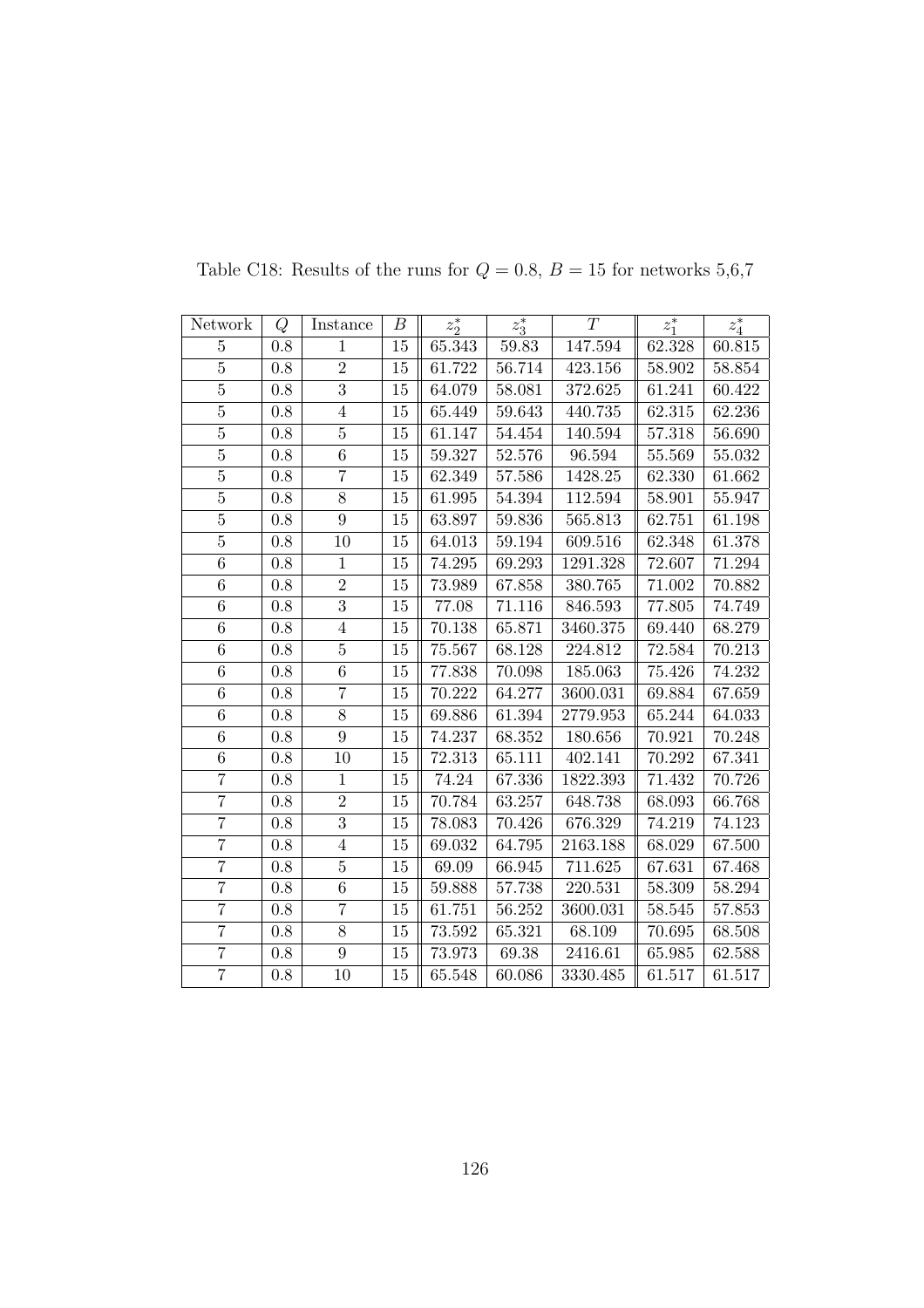## BIBLIOGRAPHY

- [1] Department of Homeland Security: The budget for fiscal year 2008.
- [2] Fact sheet: U.S. Department of Homeland Security FY 2006 budget request includes seven percent increase.
- [3] E. Aiyoshi and K. Shimizu. A solution method for the static constrained Stackelberg problem via penalty method. IEEE Transactions on Automatic Control, 29(12):1111– 1114, 1984.
- [4] J.M. Arroyo and F.D. Galiana. On the solution of the bilevel programming formulation of the terrorist threat problem. IEEE Transactions on Power Systems, 20(2):789–797, 2005.
- [5] R. Avenhaus and M.J. Canty. Playing for time: A sequential inspection game. European Journal of Operational Research, 131(2):475–492, 2005.
- [6] R. Avenhaus and D.M. Kilgour. Efficient distributions of arms-control inspection effort. Naval Research Logistics, 51(1):1–27, 2003.
- [7] M.D. Bailey, S.M. Shechter, and A.J. Schaefer. SPAR: stochastic programming with adversarial recourse. Operations Research Letters, 34:307–315, 2006.
- [8] B. Barami. Market trends in homeland security technologies. Presented at the IEEE Conference on Technologies for Homeland Security, April 2004.
- [9] J.F. Bard. Convex two-level optimization. Mathematical Programming, 40(1):15–27, 1988.
- [10] J.F. Bard and J.E. Falk. An explicit solution to the multi-level programming problem. Computers and Operations Research, 9:77–100, 1982.
- [11] V.J. Baston and F.A. Bostock. A generalized inspection game. Naval Research Logistics, 38(2):171–182, 1991.
- [12] H. Bayrak and M.D. Bailey. Shortest path network interdiction with asymmetric information. Networks, To appear in 2007.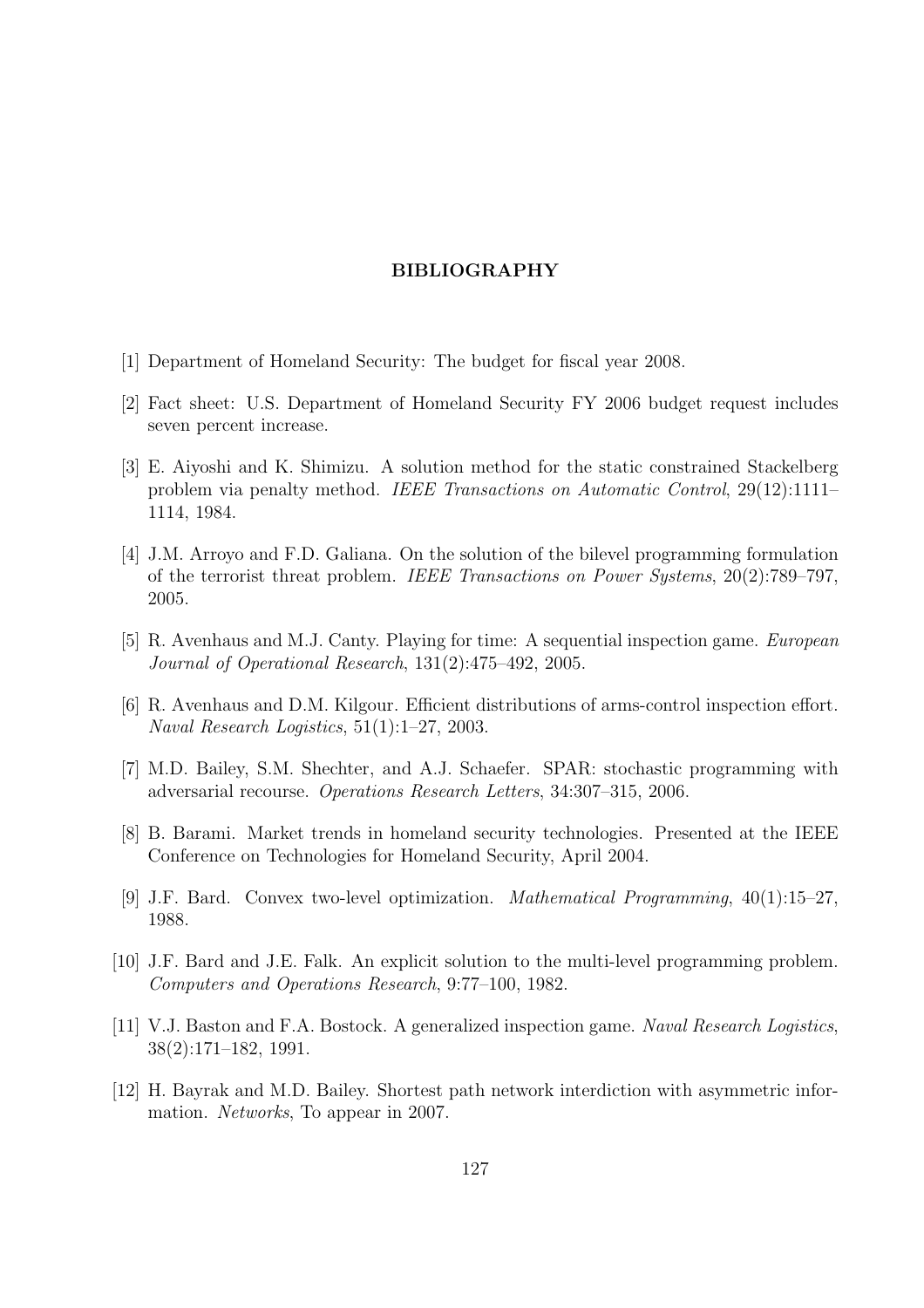- [13] C. Beckner and M. Shaheen. Sensors and homeland security: A market assessment, 2005.
- [14] W.F. Bialas and M.H. Karwan. Two-level linear programming. Management Science, 30(8):1004–1020, 1984.
- [15] C. Biesecker. Congress signals strong interest in UAVs for border security. Defense Daily, 224(41), December 17, 2004.
- [16] S. M. Brennan, A. M. Mielke, and D. C. Torney. Radiation detection with distributed sensor networks. Computer, 37(8):57–59, 2004.
- [17] W. Candler and R. Townsley. A linear two-level programming problem. Computers and Operations Research, 9:59–76, 1982.
- [18] M. Canty, D. Rothenstein, and R. Avenhaus. A sequential attribute sampling inspection game for item facilities. Naval Research Logistics, 48(6):496–505, 2001.
- [19] M.J. Canty, D. Rothenstein, and R. Avenhaus. Timely inspection and deterrence. European Journal of Operational Research, 167(1):208–223, 2001.
- [20] B. Colson, P. Marcotte, and G. Savard. Bilevel programming: A survey. 4OR, 3:87–107, 2005.
- [21] K.J. Cormican, D.P. Morton, and R.K. Wood. Stochastic network interdiction. Operations Research, 46(2):184–197, 1998.
- [22] P.F. Correia. Games with incomplete and asymmetric information in poolco markets. IEEE Transactions on Power Systems, 20(1):83–89, 2005.
- [23] J. Emigh. Twists on anti-terrorist security needed. eWeek.com, December 6, 2004.
- [24] T.S. Ferguson and C. Melolidakis. On the inspection game. Naval Research Logistics, 45(3):327–334, 1998.
- [25] J. Filar and K. Vrieze. Competitive Markov Decision Processes. Springer-Verlag, New York, 1997.
- [26] J.A. Filar. Player aggregation in the traveling inspector model. IEEE Transactions on Automatic Control, AC-30(8):723–729, 1985.
- [27] D.R. Fulkerson and G.C. Harding. Maximizing the minimum source-sink path subject to a budget constraint. Mathematical Programming, 13(1):116–118, 1977.
- [28] A. Garnaev, G. Garnaeva, and P. Goutal. On the infiltration game. International Journal of Game Theory, 26(2):215–221, 1997.
- [29] A.Y. Garnaev. A remark on the customs and smuggler game. Naval Research Logistics, 41(2):287–293, 1994.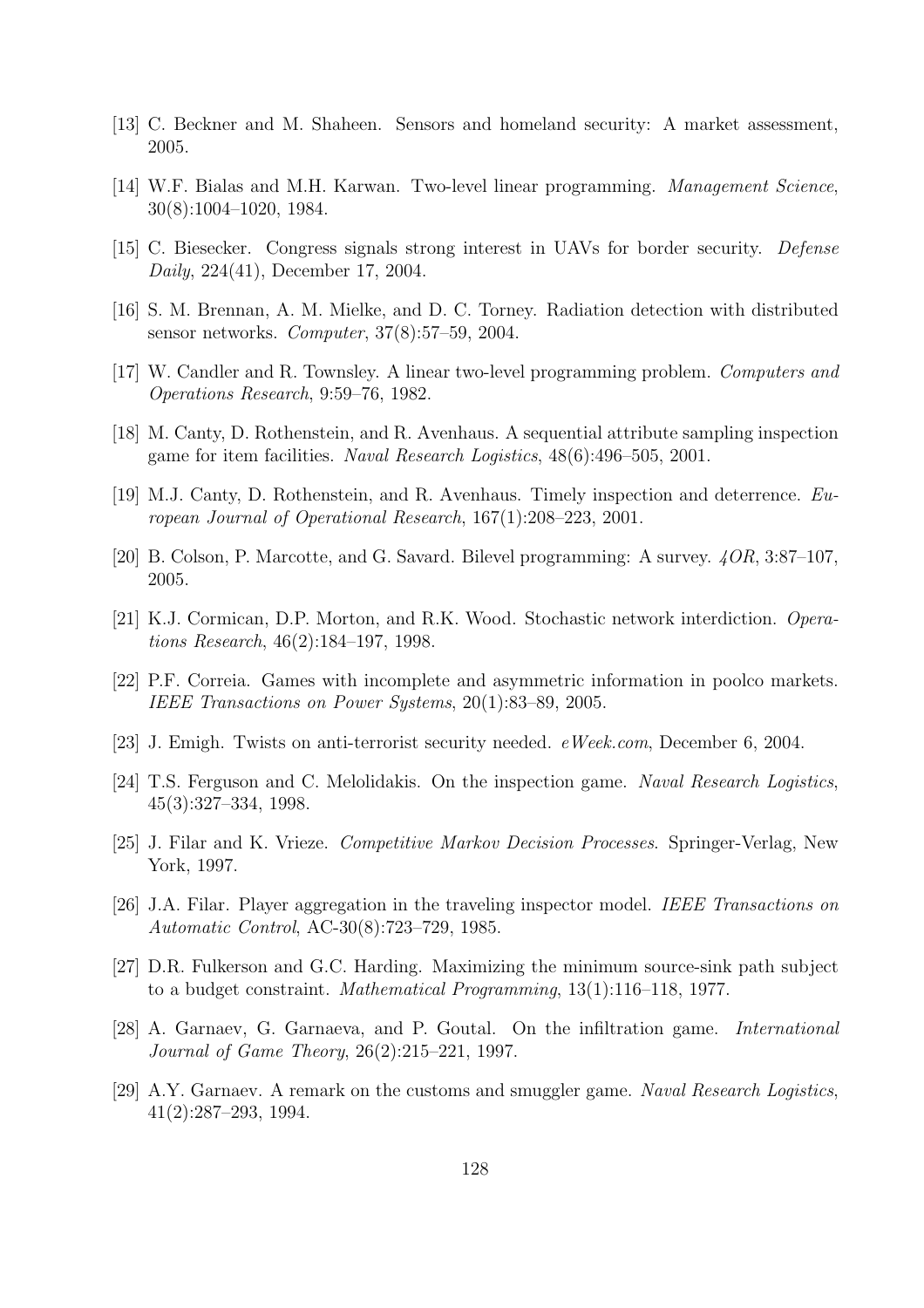- [30] B.L. Golden. A problem in network interdiction. Naval Research Logistics Quarterly, 25(4):711–713, 1978.
- [31] H. Held, R. Hemmecke, and D.L. Woodruff. A decomposition algorithm applied to planning the interdiction of stochastic networks. Naval Research Logistics, 52(4):321– 328, 2005.
- [32] C. M. Henry. Detecting terrorist weapons. Chemical & Engineering News, 80(14):26–28, 2002.
- [33] A. Hordijk and L.G.M. Kallenberg. Linear programming and Markov games I, II. In O. Moeschilin and D. Pallaschke, editors, Game Theory and Mathematical Functions. Elsevier, North Holland, Amsterdam, 1981.
- [34] E. Israeli and R.K. Wood. Shortest-path network interdiction. Networks, 40(2):97–111, 2002.
- [35] C.D. Kolstad and L.S. Lasdon. Derivative evaluation and computational experience with large bilevel mathematical programs. Journal of Optimization Theory and Applications, 65(3):485–499, 1990.
- [36] A.H.L. Lau and H.S. Lau. Some two-echelon supply-chain games: Improving from deterministic-symmetric-information to stochastic-asymmetric-information models. European Journal of Operational Research, 161:203–223, 2005.
- [37] W.S. Lim. Producer-supplier contracts with incomplete information. Management Science,  $47(5):709-715$ ,  $2001$ .
- [38] R. McLean and A. Postlewaite. Informational size and incentive compatibility. Econometrica, 70(6):2421–2453, 2002.
- [39] A.W. McMasters and T.M. Mustin. Optimal interdiction of a supply network. Naval Research Logistics Quarterly, 17(3):261–268, 1970.
- [40] N. C. Murray. Evaluation of automatic explosive detection systems. IEEE Annual International Carnahan Conference on Security Technology, Proceedings, pages 175– 179, 1995.
- [41] L.D. Muu and N. Van Quy. A global optimization method for solving convex quadratic bilevel programming problems. Journal of Global Optimization, 26:199–219, 2003.
- [42] F. Pan, W. Charlton, and D. P. Morton. A stochastic program for interdicting smuggled nuclear material. In D.L. Woodruff, editor, Network Interdiction and Stochastic Integer Programming, pages 1–19. Kluwer Academic, 2002.
- [43] G. Paula. Crime fighting sensors. Mechanical Engineering, 120(1):66–68, 1998.
- [44] A. Ricadela. Sensors everywhere. Information Week, page 32, January 24, 2005.